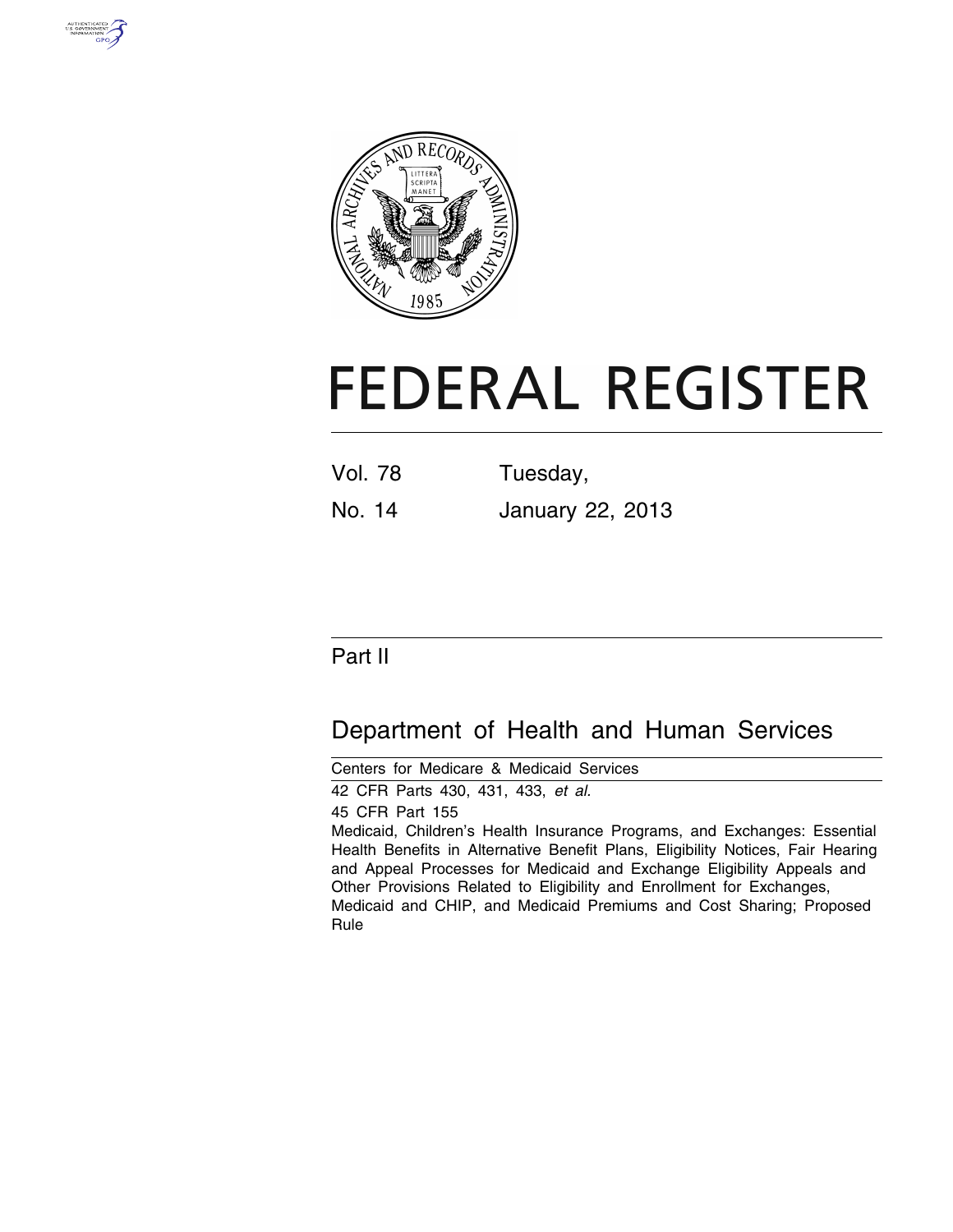#### **DEPARTMENT OF HEALTH AND HUMAN SERVICES**

**Centers for Medicare & Medicaid Services** 

**42 CFR Parts 430, 431, 433, 435, 440, 447, and 457** 

#### **Office of the Secretary**

#### **45 CFR Part 155**

**[CMS–2334–P]** 

#### **RIN 0938–AR04**

**Medicaid, Children's Health Insurance Programs, and Exchanges: Essential Health Benefits in Alternative Benefit Plans, Eligibility Notices, Fair Hearing and Appeal Processes for Medicaid and Exchange Eligibility Appeals and Other Provisions Related to Eligibility and Enrollment for Exchanges, Medicaid and CHIP, and Medicaid Premiums and Cost Sharing** 

**AGENCY:** Centers for Medicare & Medicaid Services (CMS), HHS. **ACTION:** Proposed rule.

**SUMMARY:** This proposed rule would implement provisions of the Patient Protection and Affordable Care Act of 2010 and the Health Care and Education Reconciliation Act of 2010 (collectively referred to as the Affordable Care Act), and the Children's Health Insurance Program Reauthorization Act of 2009 (CHIPRA). This proposed rule reflects new statutory eligibility provisions; proposes changes to provide states more flexibility to coordinate Medicaid and the Children's Health Insurance Program (CHIP) eligibility notices, appeals, and other related administrative procedures with similar procedures used by other health coverage programs authorized under the Affordable Care Act; modernizes and streamlines existing rules, eliminates obsolete rules, and updates provisions to reflect Medicaid eligibility pathways; revises the rules relating to the substitution of coverage to improve the coordination of CHIP coverage with other coverage; implements other CHIPRA eligibility-related provisions, including eligibility for newborns whose mothers were eligible for and receiving Medicaid or CHIP coverage at the time of birth; amends certain provisions included in the ''State Flexibility for Medicaid Benefit Packages'' final rule published on April 30, 2010; and implements specific provisions including eligibility appeals, notices, and verification of eligibility for qualifying coverage in an eligible

employer-sponsored plan for Affordable Insurance Exchanges. This rule also proposes to update and simplify the complex Medicaid premiums and cost sharing requirements, to promote the most effective use of services, and to assist states in identifying cost sharing flexibilities.

**DATES:** To be assured consideration, comments must be received at one of the addresses provided below, no later than 5 p.m. on February 13, 2013.

**ADDRESSES:** In commenting, please refer to file code CMS–2334–P. Because of staff and resource limitations, we cannot accept comments by facsimile (FAX) transmission.

You may submit comments in one of four ways (please choose only one of the ways listed):

1. *Electronically.* You may submit electronic comments on this regulation to *[http://www.regulations.gov.](http://www.regulations.gov)* Follow the ''Submit a comment'' instructions.

2. *By regular mail.* You may mail written comments to the following address ONLY: Centers for Medicare & Medicaid Services, Department of Health and Human Services, Attention: CMS–2334–P, P.O. Box 8016, Baltimore, MD 21244–8016.

Please allow sufficient time for mailed comments to be received before the close of the comment period.

3. *By express or overnight mail.* You may send written comments to the following address ONLY: Centers for Medicare & Medicaid Services, Department of Health and Human Services, Attention: CMS–2334–P, Mail Stop C4–26–05, 7500 Security Boulevard, Baltimore, MD 21244–1850.

4. *By hand or courier.* Alternatively, you may deliver (by hand or courier) your written comments ONLY to the following addresses prior to the close of the comment period:

a. For delivery in Washington, DC—

Centers for Medicare & Medicaid Services, Department of Health and Human Services, Room 445–G, Hubert H. Humphrey Building, 200 Independence Avenue SW., Washington, DC 20201.

(Because access to the interior of the Hubert H. Humphrey Building is not readily available to persons without federal government identification, commenters are encouraged to leave their comments in the CMS drop slots located in the main lobby of the building. A stamp-in clock is available for persons wishing to retain a proof of filing by stamping in and retaining an extra copy of the comments being filed.)

b. For delivery in Baltimore, MD—

Centers for Medicare & Medicaid Services, Department of Health and Human Services, 7500 Security Boulevard, Baltimore, MD 21244–1850.

If you intend to deliver your comments to the Baltimore address, call telephone number (410) 786–7195 in advance to schedule your arrival with one of our staff members.

Comments erroneously mailed to the addresses indicated as appropriate for hand or courier delivery may be delayed and received after the comment period.

For information on viewing public comments, see the beginning of the **SUPPLEMENTARY INFORMATION** section. **FOR FURTHER INFORMATION CONTACT:** 

Sarah deLone, (410) 786–0615, or Stephanie Kaminsky, (410) 786–4653, for provisions related to revisions to eligibility notice and fair hearing appeal processes and additional eligibility changes for Medicaid and CHIP.

Melissa Harris, (410)786–3397, for provisions related to essential health benefits.

Leigha Basini, (301) 492–4307, for provisions related to Affordable Insurance Exchanges.

#### **SUPPLEMENTARY INFORMATION:**

#### **Executive Summary**

This proposed rule would implement provisions of the Patient Protection and Affordable Care Act of 2010 and the Health Care and Education Reconciliation Act of 2010 (collectively referred to as the Affordable Care Act), and the Children's Health Insurance Program Reauthorization Act of 2009 (CHIPRA). This rule reflects new statutory eligibility provisions, proposes changes to provide states more flexibility to coordinate Medicaid and CHIP eligibility notices, appeals, and other related administrative procedures with similar procedures used by other health coverage programs authorized under the Affordable Care Act. This proposed rule also modernizes and streamlines existing rules, eliminates obsolete rules, and updates provisions to reflect new or revised Medicaid eligibility pathways. This rule also implements CHIPRA eligibility-related provisions, including eligibility for newborns whose mothers were eligible for and receiving Medicaid or CHIP coverage at the time of birth.

This proposed rule amends the final rule published on April 30, 2010, titled ''State Flexibility for Medicaid Benefit Packages,'' which implemented the provisions of section 1937 of the Social Security Act (the Act), and established a state option to provide Medicaid benefits using benchmark or benchmark-equivalent coverage. In an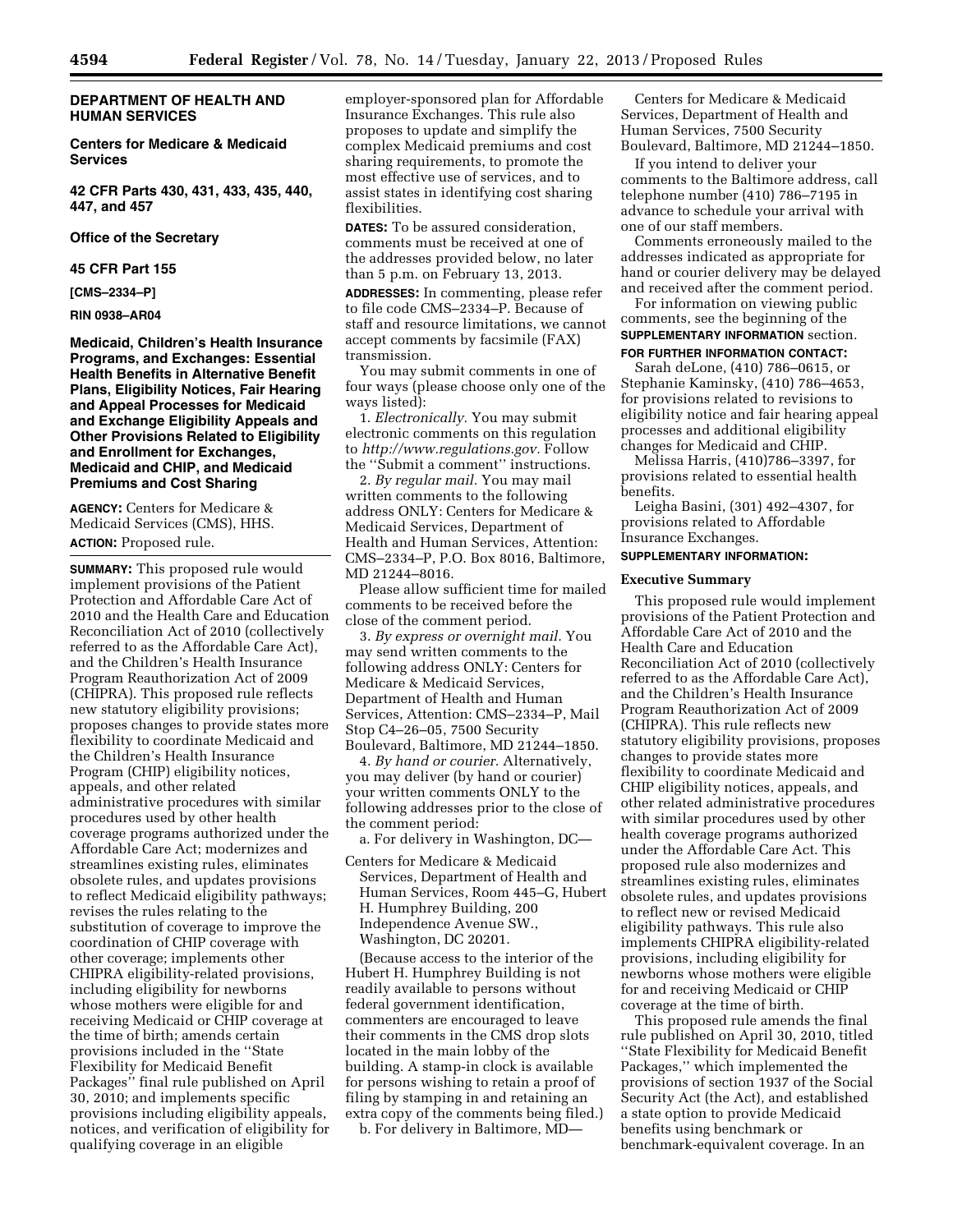effort to bring consistency and clarity to part 440, we are removing the terms ''benchmark and benchmark-equivalent plan'' where they appear together and are replacing these terms with ''Alternative Benefit Plan.''

Beginning in 2014, individuals and small businesses will be able to purchase private health insurance through competitive marketplaces called Affordable Insurance Exchanges, or ''Exchanges.'' This proposed rule would: (1) Set forth standards for adjudicating appeals of individual eligibility determinations and exemptions from the individual responsibility requirements, as well as determinations of employer-sponsored coverage, and determinations of SHOP employer and employee eligibility for purposes of implementing section 1411(f) of the Affordable Care Act, (2) set forth standards for adjudicating appeals of employer and employee eligibility to participate in the SHOP, (3) outline criteria related to the verification of enrollment in and eligibility for minimum essential coverage through an eligible employersponsored plan, and (4) further specify or amend standards related to other eligibility and enrollment provisions. The intent of this rule is to afford states substantial discretion in the design and operation of an Exchange, with greater standardization provided where directed by the statute or where there are compelling practical, efficiency or consumer protection reasons.

This rule also proposes to update and simplify the complex Medicaid premiums and cost sharing requirements to promote the most effective use of services and to assist states in identifying cost sharing flexibilities. To that end, we propose to update the maximum allowable cost sharing levels, in particular expanding upon the flexibilities related to drugs and emergency department (ED) usage. We propose new options for states to establish higher cost sharing for nonpreferred drugs, and to impose higher cost sharing for non-emergency use of the ED.

Besides the specific updates to nominal amounts, we propose to greatly simplify and streamline the entire premiums and cost sharing regulation ''in a manner that is consistent with simplicity of administration and the best interests of the recipients,'' in accordance with section 1902(a)(19) of the Act. This proposed rule would no longer distinguish between the two statutory authorities for premiums and cost sharing (sections 1916 and 1916A of the Act) and instead would simply lay out the parameters under which

premiums and cost sharing are permitted.

Finally, this rulemaking provides notice that we are considering, for purposes of the initial open enrollment period for enrollment in a Qualified Health Plan through the Exchange, whether various provisions of the Medicaid and CHIP regulations should be effective October 1, 2013, or whether a later effective date is appropriate.

#### **Table of Contents**

To assist readers in referencing sections contained in this document, we are providing the following table of contents.

Executive Summary

- I. Medicaid Eligibility Expansion Part II
	- A. Background
	- 1. Introduction
	- 2. Legislative Overview
	- 3. Overview of the Proposed Rule
	- B. Provision of the Proposed Rule
	- 1. Appeals 2. Notices
	- 3. Medicaid Eligibility Changes under the Affordable Care Act
	- 4. Medicaid Enrollment Changes under the Affordable Care Act needed to achieve coordination with the Exchange
	- 5. Medicaid Eligibility Requirements and Coverage Options established by other Federal Statutes
	- 6. Verification Exceptions for Special Circumstances
	- 7. Verification Procedures for Individuals Attesting to Citizenship or Satisfactory Immigration Status
	- 8. Elimination or Changes to Unnecessary and Obsolete Regulations
	- 9. Coordinated Medicaid/CHIP Open Enrollment Process
	- 10. Children's Health Insurance Program Changes
	- 11. Premium Assistance
	- 12. Electronic Submission of the Medicaid and CHIP State Plan
	- 13. Changes to Modified Adjusted Gross Income and MAGI Screen
	- 14. Single State Agency: Delegation of eligibility determination to Exchanges
	- 15. Medical Support and Payments
	- 16. Conversion of Federal Minimum Income Standards for Section 1931
- II. Essential Health Benefits in Alternative Benefit Plans
	- A. Background
	- B. Provision of the Proposed Rule: Part 440—Medicaid Program; State Flexibility for Medicaid Benefit Packages
	- 1. Subpart C—Benchmark Benefit and Benchmark-Equivalent Coverage
- 2. Other Changes to Simplify, Modernize and Clarify Medicaid Benchmark Requirements and Make Technical Corrections to Coverage Requirements
- III. Eligibility Appeals and Other Provisions Related to Eligibility and Enrollment for Exchanges
	- A. Background
	- 1. Legislative Overview
	- 2. Stakeholder Consultation and Input
	- 3. Structure of the Proposed Rule
- 4. Alignment with Related Rules and Published Information
- B. Provisions of the Proposed Regulations: Part 155—Exchange Establishment Standards and Other Related Standards Under the Affordable Care Act 1. Definitions
- 2. Approval of a State Exchange
- 3. Functions of an Exchange
- 4. Consumer Assistance Tools and Programs of an Exchange
- 5. Certified Application Counselors
- 6. Authorized Representatives
- 7. General standards for Exchange notices 8. Definitions and general standards for
- eligibility determinations
- 9. Options for conducting eligibility determinations
- 10. Eligibility standards
- 11. Eligibility process
- 12. Verification process related to eligibility for enrollment in a QHP through the Exchange
- 13. Verifications related to eligibility for insurance affordability programs
- 14. Eligibility redetermination during a benefit year
- 15. Annual eligibility redetermination
- 16. Administration of advance payments of the premium tax credit and cost-sharing reductions
- 17. Coordination with Medicaid, CHIP, the Basic Health Program, and the Preexisting Condition Insurance Plan
- 18. Special eligibility standards and process for Indians
- 19. Enrollment of qualified individuals into QHP's
- 20. Special enrollment periods
- 21. Termination of coverage
- 22. Subpart F—Appeals of Eligibility Determinations for Exchange Participation and Insurance Affordability Programs
- 23. Definitions
- 24. General Eligibility Appeals
- Requirements
- 25. Appeals Coordination
- 26. Notice of Appeal Procedures
- 27. Appeal Requests
- 28. Eligibility Pending Appeal
- 29. Dismissals
- 30. Informal Resolution and Hearing Requirements
- 31. Expedited Appeals
- 32. Appeal Decisions
- 
- 33. Appeal Record
- 34. Employer Appeals Process 35. Functions of a SHOP
- 36. SHOP Employer and Employee
- Eligibility Appeals
- IV. Medicaid Premiums and Cost Sharing A. Background
- B. Provisions of Proposed Rule
- V. Collection of Information Requirements
- VI. Response to comments
- VII. Summary of Preliminary Regulatory Impact Analysis

#### **Acronyms**

Because of the many organizations and terms to which we refer by acronym in this proposed rule, we are listing these acronyms and their corresponding terms in alphabetical order below:

[the] Act Social Security Act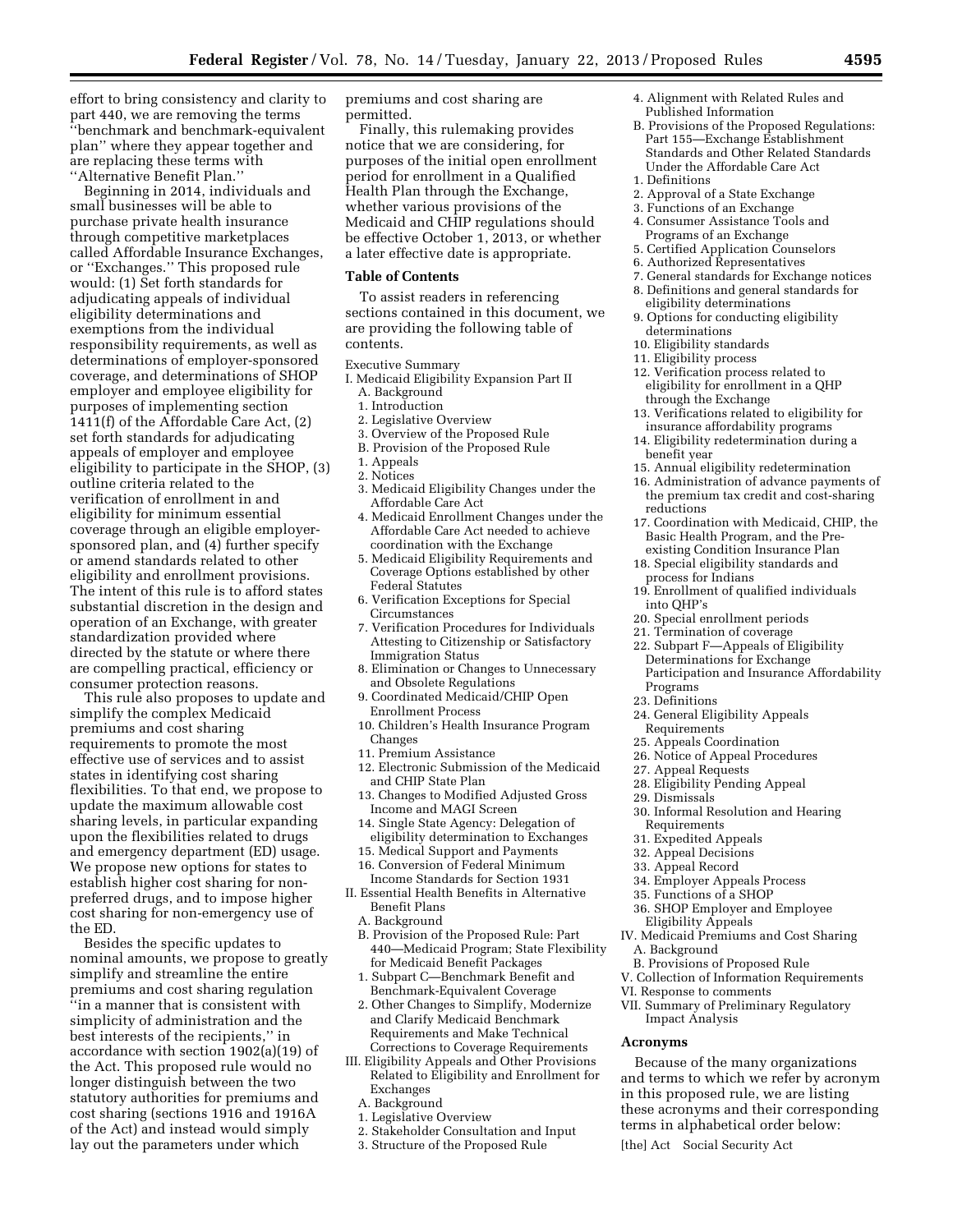- Affordable Care Act The Affordable Care Act of 2010 (which is the collective term for the Patient Protection and Affordable Care Act (Pub. L. 111–148) and the Health Care and Education Reconciliation Act (Pub. L. 111–152))
- AFDC Aid to Families with Dependent Children
- BBA Balanced Budget Act of 1997<br>BHP Basic Health Program
- Basic Health Program
- CHIP Children's Health Insurance Program CHIPRA Children's Health Insurance
- Program Reauthorization Act of 2009 CMS Centers for Medicare & Medicaid
- Services<br>Ithel Code Internal Revenue Code of 1986
- 
- DHS Department of Homeland Security
- DOL U.S. Department of Labor
- DRA Deficit Reduction Act of 2005
- EITC Earned Income Tax Credit
- EPSDT Early and periodic screening,
- diagnosis, and treatment FEHBP Federal Employees Health Benefits Program (5 U.S.C 8901, et seq.)
- FFE Federally-facilitated Exchange
- FFP Federal financial participation
- FMAP Federal medical assistance
- percentage
- FPL Federal poverty level
- HCERA Health Care and Education Reconciliation Act of 2010 (Pub. L. 111– 152, enacted March 30, 2010)
- HHS [U.S. Department of] Health and Human Services
- IHS Indian Health Service
- 
- INA Immigration and Nationality Act IRA Individual Retirement Account
- Internal Revenue Code of 1986
- IRS Internal Revenue Service
- MAGI Modified adjusted gross income
- OMB Office of Management and Budget
- OPM U.S. Office of Personnel Management
- PHS Act Public Health Service Act
- PRA Paperwork Reduction Act of 1985 PRWORA Personal Responsibility and Work Opportunity Reconciliation Act of
- 1996 QHP Qualified Health Plan
- SHOP Small Business Health Options Program
- SMD State Medicaid Director
- SNAP Supplemental Nutrition Assistance Program<br>SPA State
- State Plan Amendment
- SSA Social Security Administration
- SSI Supplemental Security Income
- SSN Social Security number
- TANF Temporary Assistance for Needy Families

#### **I. Medicaid Eligibility Expansion Part II**

- *A. Background*
- 1. Introduction

The Patient Protection and Affordable Care Act (Pub. L. 111–148, enacted on March 23, 2010), was amended by the Health Care and Education Reconciliation Act of 2010 (Pub. L. 111– 152, enacted on March 30, 2010). These laws are collectively referred to as the Affordable Care Act. In addition, section 205 of the Medicare & Medicaid Extenders Act of 2010 (Pub. L. 111–309, enacted December 15, 2010) (MMEA)

and the Middle Class Tax Relief and Job Creation Act of 2012 (Pub. L. No. 112– 96, enacted February 22, 2012) made additional amendments to the Social Security Act (the Act) provisions affected by the Affordable Care Act.

The Affordable Care Act extends and simplifies Medicaid eligibility and on March 23, 2012, we issued a final rule (referred to as the ''Medicaid eligibility final rule'') addressing certain key Medicaid eligibility issues.

This proposed rule provides states with additional flexibility in beneficiary appeals, notices and related procedures, updates CMS regulations to fully reflect changes in Medicaid eligibility created under the Affordable Care Act and existing legislations, and modernizes administrative procedures to further promote coordination across multiple health coverage programs, including purchase of coverage through the Exchange with advance payments of the premium tax credits and cost sharing reductions, as authorized by the Affordable Care Act, Medicaid and the Children's Health Insurance Program (CHIP). These coverage programs are collectively referred to as ''insurance affordability programs.''

2. Legislative Overview

This proposed rule reflects and implements Medicaid and CHIP eligibility and enrollment provisions of the Affordable Care Act including:

• Sections 1411 and 1413, which ensure coordination in the eligibility, verification, and enrollment systems for Medicaid, CHIP, Basic Health Programs, and Exchanges. This includes ensuring verification of individuals' citizenship status.

• Section 2001, which provides for expanded Medicaid eligibility for adults under age 65.

• Section 2002, which sets out new financial eligibility methodologies for Medicaid for certain populations.

• Sections 2004 and 10201, which expand Medicaid coverage for individuals under age 26 who were receiving Medicaid when they aged out of foster care.

• Section 2101, which sets new financial eligibility methodologies for CHIP.

• Sections 2201 and 1413, which simplify and coordinate eligibility and enrollment systems across insurance affordability programs.

• Section 2202, which permits hospitals to make presumptive eligibility determinations for all Medicaid eligible populations.

• Section 2303, which provides a state option for Medicaid coverage limited to family planning or family planning related services under the state plan.

This proposed rule also makes changes to the Children's Health Insurance Program (CHIP) that reflect and implement certain provisions of the Social Security Act, Affordable Care Act and the Children's Health Insurance Program Reauthorization Act of 2009 (Pub. L 111–3, enacted on February 4, 2009) (CHIPRA) including:

• Sections 111, 113, and 211 of CHIPRA, which require automatic eligibility for newborns whose mothers were receiving medical assistance at the time of birth.

• Section 2105(c)(10) of the Social Security Act, as well as sections 1906 and 1906A of the Social Security Act, which apply a cost-effectiveness test to premium assistance set forth at Section 10203(b) of the Affordable Care Act.

3. Overview of the Proposed Rule

The proposed amendments to 42 CFR parts 430, 431, 435, and 457 in this rule propose the following policies:

• Amendments to part 430 subpart B propose electronic submission of state plans and plan amendments.

• Amendments to part 431 subpart A and part 433 subpart D propose updated, streamlined, and coordinated eligibility, beneficiary notice and appeal functions for Medicaid and CHIP.

• Amendments to part 435 subparts A, B, C and D reflect statutory changes to Medicaid eligibility. These amendments also add new or revised definitions and delete existing regulations that are rendered obsolete.

• Amendments to part 435 subparts E and F reflect statutorily-required changes to state procedures to verify citizenship or non-citizen status.

• Amendments to part 435 subpart G reflect the statutorily-required shift to MAGI-based financial eligibility methods for most populations, as set forth in the final Medicaid eligibility final rule issued on March 23, 2012 at (77 FR 17144).

• Amendment to part 435 subparts J and K and the addition of a new subpart M propose standards to promote the establishment by states of a seamless and coordinated system to determine eligibility of individuals seeking assistance and to enroll them in the appropriate insurance affordability program. Subpart M would delineate the responsibilities of the state Medicaid agency in the coordinated system of eligibility and enrollment established under the Affordable Care Act. Comparable amendments would be made to CHIP requirements at part 457.

The proposed amendments to 45 CFR part 155 in this rule also propose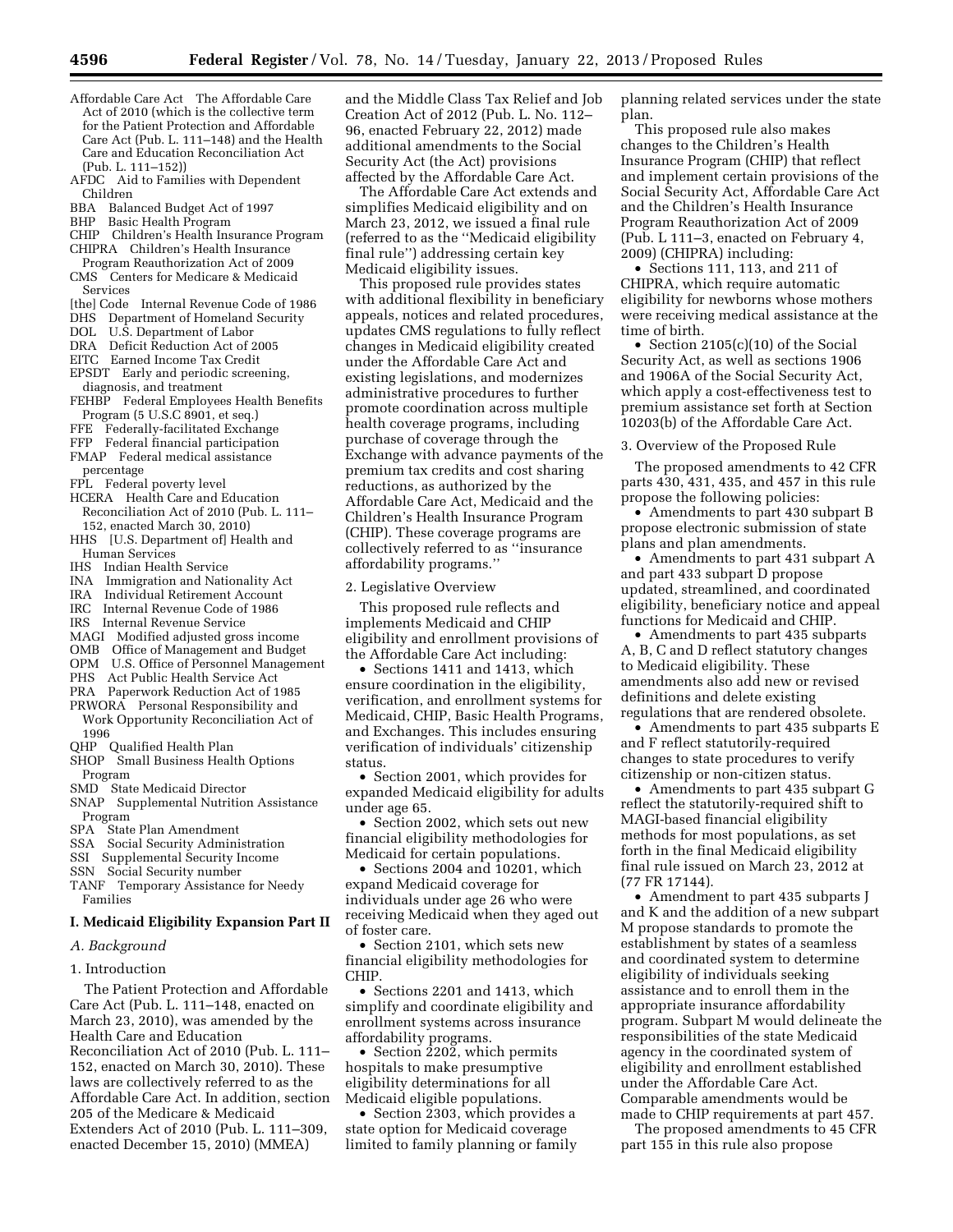requirements necessary to facilitate the creation of the Affordable Insurance Exchange eligibility and enrollment system established by the Affordable Care Act.

#### *B. Provisions of the Proposed Rule*

The following descriptions are structured to explain the provisions being proposed and do not necessarily follow the order of the regulation's text.

#### 1. Appeals

(a) Generally (§§ 431.10, 431.205, 431.206, 431.221, 431.242, 431.244, 435.4, 435.907, 435.1200 and 45 CFR 155.302)

The Medicaid eligibility final rule published on March 23, 2012 at (77 FR 17144) (''Medicaid eligibility final rule''), along with the Exchange eligibility final rule published on March 27, 2012 (77 FR 18310), established a coordinated system of eligibility and enrollment in a QHP through the Exchange and for all insurance affordability programs, consistent with the Affordable Care Act. In this proposed rule, we propose modifications to Medicaid procedures, similar to those finalized in the Medicaid eligibility final rule, to promote coordination of notices and appeals of eligibility determinations. Consistent with sections 1413 and 2201 of the Affordable Care Act, the proposed revisions aim to coordinate Medicaid fair hearings under section 1902(a)(3) of the Act with appeals of eligibility determinations for enrollment in a QHP and for advance payment of the premium tax credit and cost-sharing reductions under section 1411(f) of the Affordable Care Act. Under the authority of section 1943(b)(3) of the Act, we propose to provide states with options for coordinating appeals to align with the options they have for eligibility determinations.

To promote coordination of appeals when there are appeals of both the level of advance payment of the premium tax credit or cost-sharing reductions granted for enrollment in a QHP through the Exchange and a denial of Medicaid, we propose at  $\S 431.10(c)(1)(ii)$  to permit Medicaid agencies to delegate authority to conduct fair hearings of eligibility denials based on the applicable modified adjusted gross income (MAGI) standard to an Exchange or Exchange appeals entity (hereinafter, when we refer to a delegation of authority to conduct Medicaid fair hearings to an Exchange, we also intend this reference to include delegation to an Exchange appeals entity), provided that individuals are given the option to have

the fair hearing on the Medicaid denial conducted instead by the Medicaid agency. Proposed § 431.206(d) directs that states delegating authority to conduct fair hearings to an Exchange must inform individuals of their right to opt instead for a fair hearing before the Medicaid agency and the method by which the individual may do so. Individuals would be informed of the option to opt into having the appeal heard by the Medicaid agency at the time the appeal is filed, prior to either entity conducting a hearing, and the notice provided would need to be sufficient to enable an informed choice.

The beneficiary option is required by statute, but we expect that most individuals will not opt out of having a consolidated appeal of both Medicaid and Exchange-related issues before the Exchange appeal entity, to choose instead to have two separate hearings (one before the Exchange appeals entity and one before the Medicaid agency). If the Exchange appeals entity conducts the hearing on the Medicaid denial, that hearing decision would be final under the proposed rule, subject to the state's option, proposed at § 431.10(c)(3)(iii) and discussed further below, to review conclusions of law made by the hearing officer.

An Exchange appeals entity, defined at proposed § 431.10(a)(2), would include a State-based Exchange appeals entity, as well as the HHS appeals entity, responsible for adjudicating appeals of determinations of eligibility to enroll in a QHP and for advance payment of the premium tax credit and cost-sharing reductions under section 1411(f) of the Affordable Care Act. Per proposed § 431.10(c)(2), delegation is permitted only to an Exchange that is a governmental agency that maintains merit protections for its employees. Delegation to a governmental agency is discussed in more detail at section I.B.12 of this proposed regulation, related to delegation of authority to conduct eligibility determinations. State Medicaid agencies may not delegate authority to conduct fair hearings to other state agencies, such as a sister human services agency or independent state appeals agency, under § 431.10(c)(1)(ii). States may, however, request a waiver under the Intergovernmental Cooperation Act of 1968, as codified at 31 U.S.C. 6504, as some states have done in the past. We note that these waivers, which may be requested by submitting a State Plan Amendment (SPA), are subject to the state establishing clear oversight over the agency conducting the fair hearings, similar to the standards set forth in § 431.10(c) and (d).

Medicaid agencies may delegate authority to conduct fair hearings to a State-Based Exchange that is also a state agency either under the proposed regulations or by requesting a waiver under the Intergovernmental Cooperation Act of 1968. The primary difference would be that, under the waiver approach, the state would not be required to provide individuals with the option to have the Medicaid agency conduct their fair hearing. We seek comments on whether Medicaid agencies should have authority under the regulations to delegate fair hearing authority to any state agency, subject to the same limitations as those proposed for delegations to a state-based Exchange.

For states choosing to delegate Medicaid fair hearing authority to the Exchange, we propose at § 431.10(c)(3)(iii) to provide states with an additional option under which the Medicaid agency would review decisions made by the Exchange with respect to Medicaid-related conclusions of law, including interpretations of state or federal policies. This option would not extend to reviewing factual determinations made by the Exchange appeals entity's hearing officer. Any such review by the Medicaid agency would need to be accomplished in time for a final decision to be made in accordance with § 431.244 of this part.

Under proposed  $\S 431.10(c)(1)(ii)$ , the agency must specify in the state plan whether it is delegating authority to conduct fair hearings to the Exchange and the scope of the delegated authority (for example, if delegation is limited to fair hearings for individuals determined ineligible for Medicaid by the Exchange or whether the delegation includes individuals determined ineligible by the Medicaid agency). We note that an Exchange must agree to any delegation of authority and we do not expect that either the federally-facilitated Exchange (FFE) or the HHS appeals entity will accept delegated authority to adjudicate appeals of any Medicaid eligibility determinations which were not made by the FFE due to resource constraints.

We propose at § 431.10(c)(3) that any delegation of fair hearing authority to the Exchange would be subject to safeguards to protect the integrity of the appeals process, such that beneficiaries receive the same due process rights and substantive review of their case as is provided in hearings conducted by the Medicaid agency. The Medicaid agency also would exercise appropriate oversight over the delegated hearing process, and take corrective action if necessary. We propose at § 431.10(d) that a delegation of fair hearing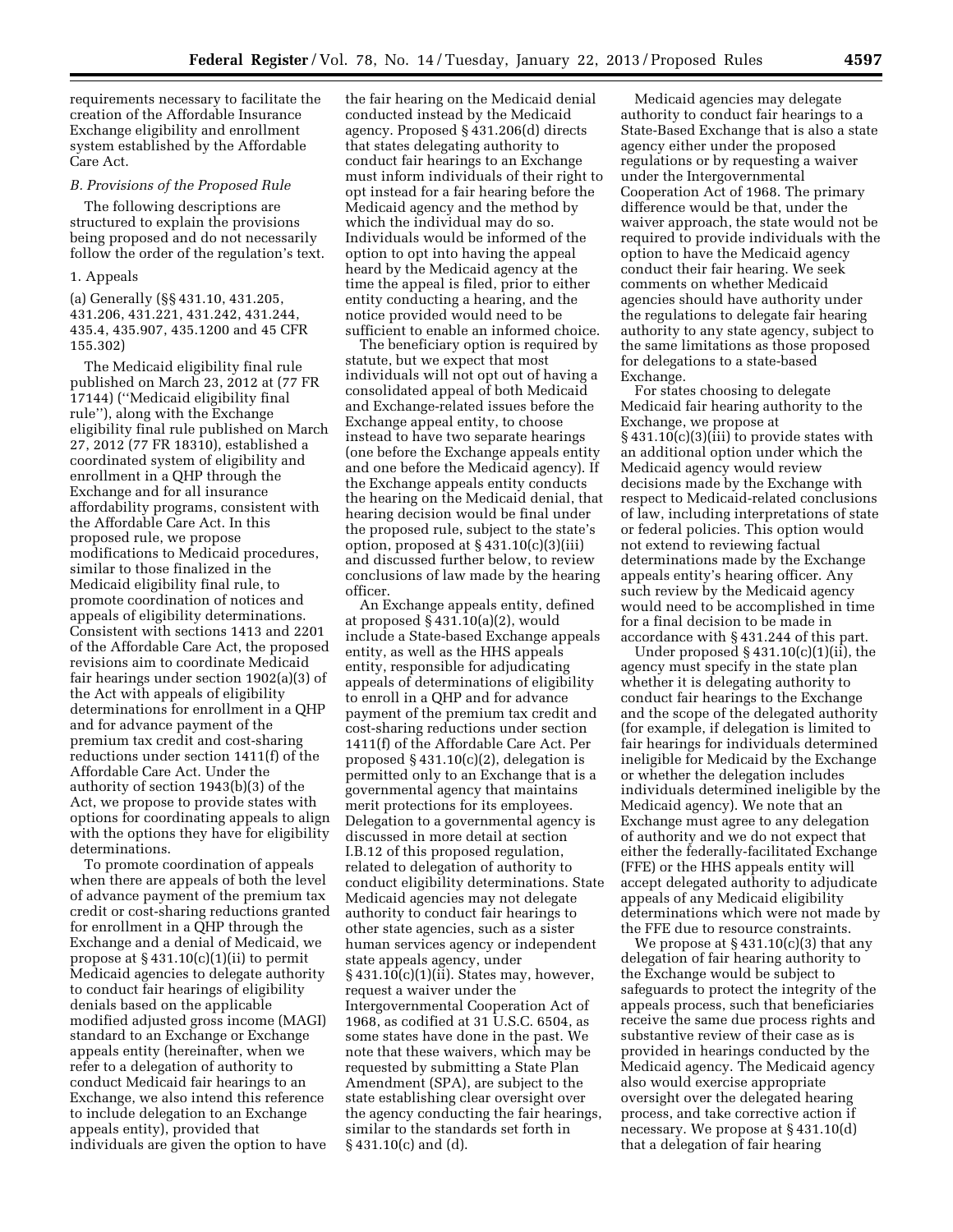authority would be effectuated through a written agreement specifying the respective roles and responsibilities of the Medicaid agency and Exchange to ensure compliance with the fair hearing requirements in subpart E, quality control and oversight by the Medicaid agency, including any reporting requirements to support the Medicaid agency's oversight, as well as assurances that the Exchange will comply with the terms of the delegation required under the proposed regulation.

In support of the proposed policy, we also propose to revise § 431.10(a) to add definitions of ''Medicaid agency,'' ''appeals decision,'' ''Exchange'' and ''Exchange appeals entity'' at § 431.10(a)(2), and to make conforming changes to existing regulations at § 431.205(b)(1) to reflect the possibility of delegated appeals authority to an Exchange. We propose to delete the requirements currently at § 431.10(e)(2) and § 431.10(e)(3), as these provisions are not consistent with the option to delegate appeals. However, we are retaining the current requirement at § 431.10(e)(1), redesignated at proposed § 431.10(e), that only the single state agency may supervise the plan and/or issue policies, rules and regulations on program matters.

We note that we also have streamlined and reorganized the text of the paragraphs concerning the procedures and safeguards required to permit delegation of eligibility determinations at § 431.10 in this proposed rule. These revisions, promulgated in the Medicaid eligibility final rule to strengthen the authority and oversight of the Medicaid agency, are not intended to substantively change the policy adopted in that final rule.

In order to maximize coordination of appeals involving different insurance affordability programs and minimize burden on consumers and states, regardless of whether the Medicaid agency has retained the authority to conduct Medicaid appeals or delegated such authority to an Exchange, we propose revisions to existing regulations at § 431.221 (relating to requests for a hearing), § 431.244 (relating to hearing decisions) as well as to § 435.4 (modifying the definition of ''electronic account'') and § 435.1200 (relating to the Medicaid agencies' responsibility to ensure a seamless and coordinated system of eligibility and enrollment between all insurance affordability programs).

Specifically, we propose to add new paragraph (e) to § 431.221 to provide that the Medicaid agency treat an appeal of a determination of eligibility for enrollment in a QHP in the Exchange

and for advance payment of the premium tax credit or cost-sharing reductions, as a request for a fair hearing of the denial of Medicaid. This revision is intended to avoid the need for an individual to request multiple appeals. For example, an individual who is denied Medicaid and determined eligible for enrollment in a QHP with a certain level of advance payment of the premium tax credit and cost-sharing reductions may believe she should receive more assistance, but may not know in which program she belongs. So that individuals in this situation do not have to submit two appeals or hearing requests—one to the Exchange appeals entity and one to the Medicaid agency we propose in § 431.221(e) that if such individual appeals the advance payment of the premium tax credit or costsharing reductions level, this appeal will automatically be treated as an appeal of the Medicaid denial, without the individual having to file a separate fair hearing request with the Medicaid agency. We are considering whether a later effective date of this provision, such as January 1, 2015, is appropriate to provide states with sufficient time to operationalize the proposed policy.

When the Medicaid agency has delegated the authority to conduct fair hearings to the Exchange and the individual does not opt to have the Medicaid hearing conducted by the Medicaid agency, this appeal of the Medicaid denial will be adjudicated by the Exchange appeal entity. However, where the Exchange appeal entity is not adjudicating the Medicaid appeal either because the individual opts to have a hearing at the Medicaid agency or the state has not delegated to the Exchange the authority to conduct hearings, we propose at  $\S 431.244(f)(2)$  that a decision of the Medicaid fair hearing may be issued within 45 days from the date the Exchange appeals entity issues its decision relating to eligibility to enroll in a QHP and for advance payment of the premium tax credit and cost-sharing reductions.

In making this proposal, we are attempting to balance the interest of the individual in receiving a timely Medicaid hearing decision with the recognition that, in many cases, Medicaid fair hearings triggered automatically by appeals related to advance payment of the premium tax credit and cost-sharing reductions will involve individuals with income significantly over the applicable Medicaid income standard, who are unlikely to be found eligible for Medicaid as a result of the appeal. In states that have not delegated authority to the Exchange to conduct fair

hearings, or for individuals who opt to have a fair hearing before the Medicaid agency, waiting to conduct the Medicaid fair hearing until the Exchange appeals entity has concluded its hearing may reduce burden on all parties in these cases. Doing so will give the Medicaid agency the benefit of the factual record developed by the Exchange appeals entity, avoiding the potential for duplicative, overlapping requests for additional information from the individual. In addition, permitting the appeals to be sequenced in this way will enable individuals satisfied with the adjudication their Exchange appeal, as well as those with income significantly above the Medicaid income standard, to withdraw their Medicaid fair hearing request. This is similar to how an individual may withdraw their application for Medicaid when accepting an advance payment of the premium tax credit under 45 CFR 155.302(b)(4) during an initial eligibility determination. We envision that the withdrawal of the appeal would be permitted in all modalities listed in § 435.907(a). Withdrawal of a Medicaid fair hearing request could be effectuated through a simple process, for example by checking a box on information provided with the Exchange appeals decision or in connection with the steps the individual needs to take to accept advance payment of the premium tax credit and effectuate enrollment in a QHP. If the opportunity for withdrawal of the Medicaid fair hearing is not provided electronically initially due to operational constraints, it could be provided by telephone, through paper notification, or other commonly available electronic means, such as email.

We recognize that there will be situations in which consumers' interests would be better served by the Medicaid agency initiating the Medicaid fair hearing process simultaneously with the Exchange appeal—such as in the case of an individual determined eligible for advance payment of the premium tax credit and cost-sharing reductions at an income level relatively close to the applicable Medicaid income standard and, while this would be permitted, it would not be required, under the proposed rule. Recognizing the different interests of states and consumers in different situations, we considered a number of approaches to striking the optimal balance, including allowing 30 or 60 days, instead of the proposed 45 days, from the date the Exchange appeals entity makes its decision for the Medicaid agency to render its fair hearing decision; extending the 90 day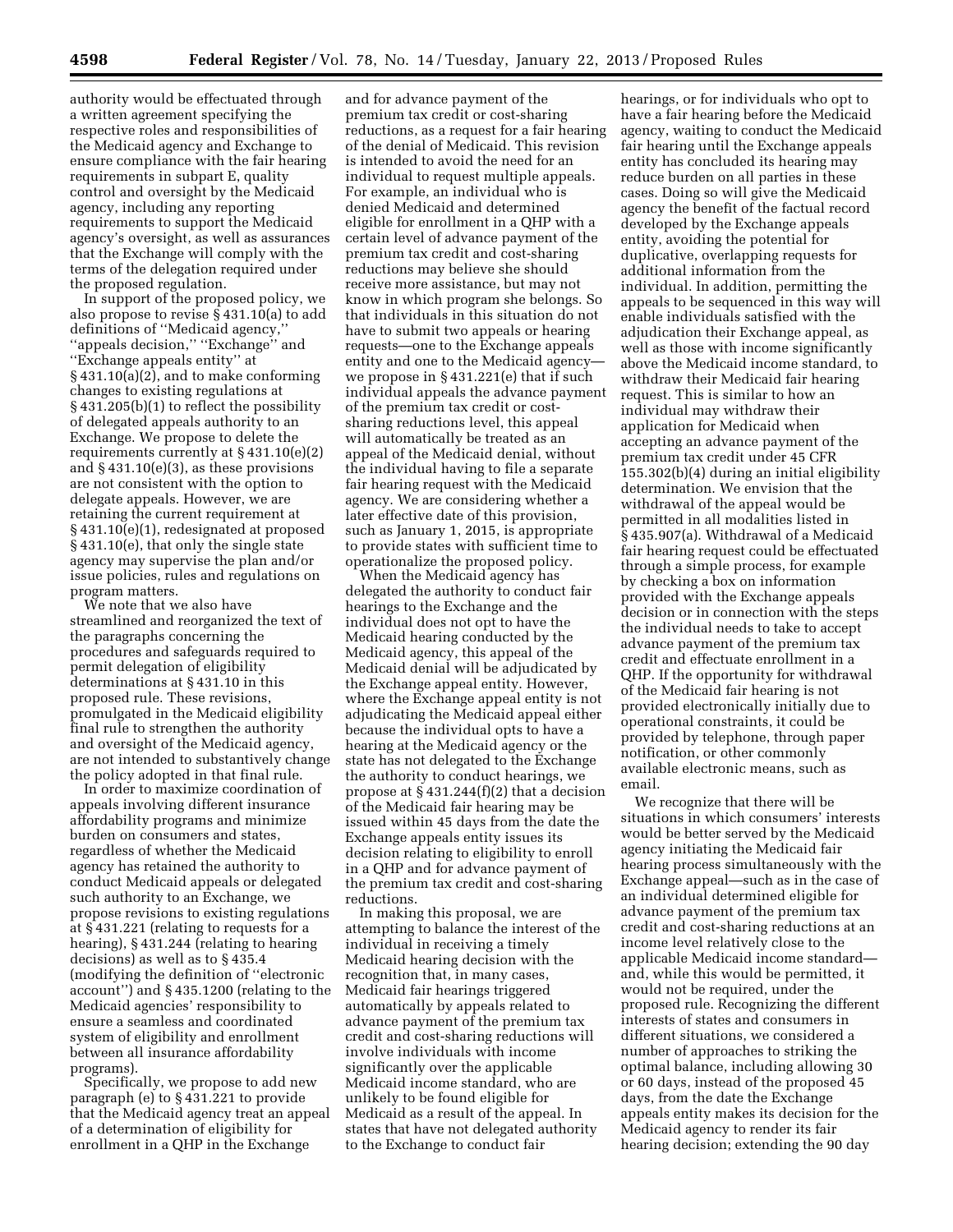timeframe generally permitted for fair hearing decisions to 120 days from the date the fair hearing was requested; allowing for a decision 45 days from the date of the Exchange appeals decision or 120 days from the date the individual requested a fair hearing, whichever is earlier; and not modifying the 90-day timeframe at all. We solicit comments on the different approaches.

Finally, we anticipate that the HHS appeals entity will have an informal resolution process that will serve as a first level of review prior to the Exchange appeals entity engaging in a formal hearing process, and State-based Exchange appeals entities will have the option to adopt such a process, as well. *See* 45 CFR 155.535, discussed in section III.A. of the preamble of this proposed rule. During this process, a review of the initial eligibility determination made by the Exchange will take place, and the individual will have the opportunity to submit additional evidence related to his or her appeal. States that do not delegate authority to conduct Medicaid fair hearings to the Exchange, will be able to utilize the informal resolution process at the Exchange, provided that if an individual has requested a fair hearing, including a fair hearing triggered automatically to the Medicaid agency as a result of an appeal related to advance payment of the premium tax credit and cost-sharing reductions, the fair hearing before the agency also proceeds automatically if the informal process does not result in an approval of Medicaid eligibility. An informal resolution process at the Exchange could resolve a number of individual's appeals without conducting a fair hearing at the Medicaid agency, even if a state has not delegated authority to have fair hearings conducted at an Exchange. Use of the informal resolution process, which would be specified in the agreement between the Medicaid agency and the Exchange consummated in accordance with § 435.1200(b)(3), would not affect the timeliness requirements for a final hearing decision in § 431.244.

We propose to revise the definition of ''electronic account'' in § 435.4 of the Medicaid eligibility final rule to include information collected or generated as part of a Medicaid fair hearing process or Exchange appeals process, so that information generated or collected during an appeal and any appeals decisions will be transferred between programs as part of the individual's electronic account. To align with that new definition, we modify § 431.242(a)(1)(i) by adding that individuals have access to an electronic

account, as they currently have access to a ''case file.''

In situations in which the Medicaid agency has delegated to the Exchange authority to make eligibility determinations and to conduct Medicaid fair hearings, we propose revisions at § 435.1200(c) to clarify that the Medicaid agency must receive and accept a decision of the Exchange appeals entity finding an individual eligible for Medicaid just as it accepts determination of Medicaid eligibility made by the Exchange. Moreover, as provided in the proposed revisions to § 435.1200(c), if the Exchange appeals entity to which Medicaid fair hearing authority has been delegated has adjudicated both an appeal of advance payment of the premium tax credit and cost-sharing reductions as well as a Medicaid denial, a combined appeals decision will be required.

We also propose modifications to § 435.1200(d) originally added by the Medicaid eligibility final rule to streamline and coordinate processes when the Exchange does not determine but conducts an assessment of, potential Medicaid eligibility. Under 45 CFR  $155.302(b)(4)(i)(A)$ , when the Exchange conducts an assessment, and finds an individual potentially ineligible for Medicaid and eligible for advance payment of the premium tax credit, the Exchange will provide the individual with an opportunity to withdraw the Medicaid application. To ensure coordination across the entire eligibility, enrollment and appeals process, we propose to modify § 435.907 by adding a new paragraph (h) to automatically reinstate the Medicaid application if the individual subsequently files an appeal related to the determination of their eligibility for enrollment in a QHP or for advance payment of the premium tax credit or cost-sharing reductions, and the Exchange appeals entity assesses the individual potentially eligible for Medicaid. Reinstatement of the application for Medicaid would be effective as of the date the application was initially received by the Exchange. Once assessed as potentially Medicaid eligible by the Exchange appeals entity, the individual's electronic account would be transferred to the Medicaid agency per § 435.1200(d) and the Medicaid agency would make a final determination. If the agency denies Medicaid, the individual would have the right to request a Medicaid fair hearing at that time. We note that this scenario would only arise in states that have not delegated to the Exchange the ability to conduct eligibility determinations under § 431.10(c)(1)(i). (Revisions to 45 CFR 155.302(b)(4)(A)

related to reinstatement of a withdrawn application are also proposed in this rulemaking and are discussed in section III.A. of the preamble.) We also note that, under the proposed Exchange regulation at 45 CFR 155.510(b), discussed in section III.A of the preamble, the assessment of Medicaid eligibility conducted by an Exchange appeals entity will be as comprehensive as that performed by the Exchange when making the underlying assessment of Medicaid eligibility under § 155.302(b).

Under the proposed revisions to § 435.1200(d)(2), we clarify that when a Medicaid agency is determining the eligibility of an individual who has been assessed as potentially eligible for Medicaid by an Exchange appeals entity, the Medicaid agency may not request information or documentation from the individual already provided in the electronic account, or to the applicable insurance affordability program or appeals entity; similarly, as clarified in  $\S 435.1200(d)(4)$ , the agency must accept any finding relating to a criterion of eligibility made by another insurance affordability program's appeals entity if such finding was made in accordance with the same policies and procedures as those applied by or approved by the Medicaid agency. These procedures parallel those adopted in the Medicaid eligibility final rule with respect to eligibility determinations.

Similar to the revisions proposed at § 435.1200(d), we also propose revisions to  $\S$  435.1200(e)(1) to provide that when an individual has been determined ineligible for Medicaid pursuant to a fair hearing conducted by the Medicaid agency, the agency must assess the individual for potential eligibility for other insurance affordability programs, just as it must do under § 435.1200(e), as originally set forth in the Medicaid eligibility final rule for individuals determined ineligible for Medicaid by the agency at initial application or renewal.

Finally, we propose to add a new paragraph (g) to § 435.1200, to ensure coordination between appeals entities. Proposed paragraph (g)(1), which would apply regardless of whether the Medicaid agency delegates authority to conduct any fair hearings to the Exchange, directs the Medicaid agency to establish a secure electronic interface through which:

• The Exchange appeals entity can notify the Medicaid agency that an appeal has been filed related to eligibility to enroll in a QHP and for advance payment of the premium tax credit and cost-sharing reductions when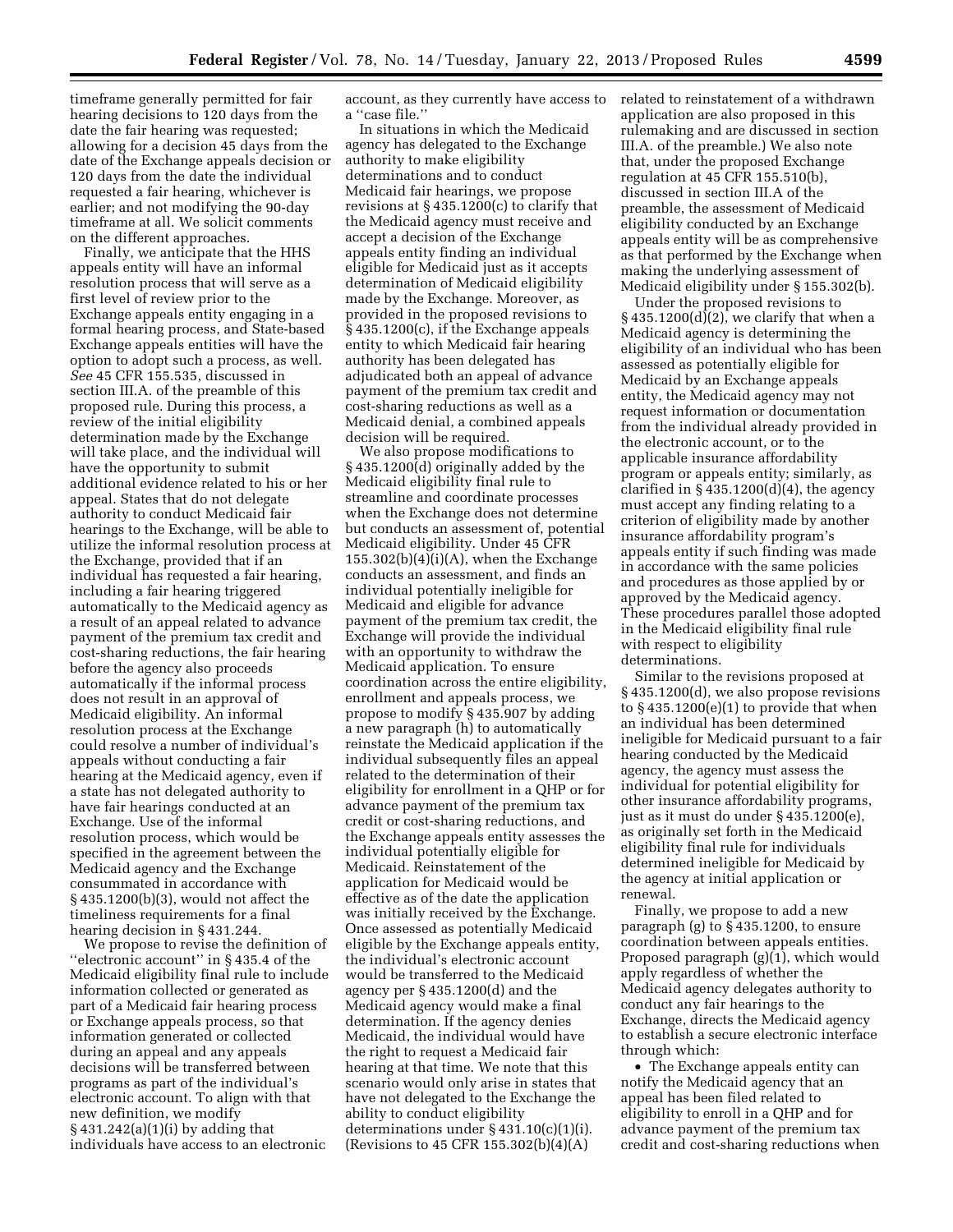such appeal triggers an automatic Medicaid fair hearing request; and

• The individual's electronic account, including information provided by the individual to the Medicaid agency during the fair hearing process or the Exchange appeals entity can be transferred between programs or appeals entity.

Under proposed § 435.1200(g)(1), the secure electronic interface established between the Medicaid agency and Exchange may be used for these purposes, or a separate secure interface directly between the Medicaid agency and Exchange appeals entity may be established; therefore this provision does not propose any new requirements on Medicaid agencies. When the Exchange appeals entity conducts a Medicaid fair hearing on an individual's Medicaid denial, no notification or transfer of information through such interface would be needed at the point the individual files the appeal.

Under proposed § 435.1200(g)(2), the Medicaid agency must ensure that, as part of a Medicaid fair hearing conducted under part 431 subpart E, the Medicaid agency does not request information or documentation from the individual already included in the individual's electronic account or provided to the Exchange or Exchange appeals entity. We propose in § 435.1200(g)(3) that the Medicaid agency transmit its Medicaid fair hearing decision to the Exchange in two situations: (1) When an individual had been initially determined ineligible for Medicaid by the Exchange, in accordance with a delegation of authority under  $\S 431.10(c)(i)$ ; and  $(2)$ when an individual who was initially determined to be ineligible for Medicaid by the Medicaid agency had his or her account transferred to the Exchange under § 435.1200(e) for evaluation of eligibility and financial assistance through the Exchange and the individual had a fair hearing conducted by the Medicaid agency. Because such individuals may have enrolled in a QHP through the Exchange and be receiving advance payment of the premium tax credit and/or cost-sharing reductions pending the outcome of the Medicaid fair hearing, the Exchange will need to know the outcome of the Medicaid fair hearing so that it will know whether to terminate or continue advance payment of the premium tax credit and costsharing reductions.

We also make conforming amendments to § 435.1200(b) related to the coordination of appeals between the Medicaid agency and the Exchange and Exchange appeals entity. We propose to modify § 435.1200(b)(1) to incorporate

new paragraph (g) in the delineation of general requirements that the Medicaid agency must meet to effectuate a coordinated eligibility system and to revise  $\S 435.1200(b)(3)(i)$  to clarify that the goal of minimizing burden on consumers through coordination of insurance affordability programs also relates to coordination of appeals processes. Proposed revisions to § 435.1200(b)(3)(ii) provide that the agreement entered into between the Medicaid agency and the Exchange must ensure compliance with new paragraph (g).

Finally, it is important to note that under the proposed Exchange regulations at 45 CFR 155.302(b)(5), if the decision made by the Exchange appeals entity conflicts with a decision made by the Medicaid agency regarding an individual's Medicaid eligibility, the decision of the Medicaid agency takes precedence and is binding on the Exchange, just as a determination of eligibility or ineligibility made by the Medicaid agency takes precedence over an assessment made by the Exchange.

(b) Related Changes to the Medicaid Appeals Process (§§ 431.200, 431.201, 431.205, 431.206, 431.211, 431.213, 431.220, 431.221, 431.224, 431.230, 431.231, 431.232, 431.240, 431.241, 431.242, and 431.244)

We propose the following modifications to our current fair hearing regulations at § 431.200, *et seq.,* to align with the changes described above, to modernize our regulations, and to clarify certain provisions consistent with the Medicaid eligibility final rule. We propose to:

• Revise §431.200 to list sections 1943(b)(3) of the Act and 1413 of the Affordable Care Act as statutory authority for establishing a system and procedures to coordinate eligibility, including eligibility appeals that result in a final decision about an individual's eligibility.

• Add a definition for ''local evidentiary hearing'' to § 431.201 to clarify terminology in our regulations.

• Modify  $§$  431.220(a)(1) to clarify that a hearing is required when an applicant requests it because the Medicaid agency has denied the individual's eligibility, level of benefits, services, or claim or if the Medicaid agency has failed to act with reasonable promptness, as required by section 1902(a)(3) of the Act. We specify that a determination of eligibility would include, if applicable, a determination of a spend down liability or a determination of income used to impose any premiums, enrollment fees, or cost sharing under part 447 of this

subchapter. We intend these modifications as clarifications and do not believe they reflect a change in policy. We modify the definition of action at § 431.201, when information be provided at § 431.206, and the issues to be considered at a hearing at § 431.241(a) and (b) to align with the modification of § 431.220 and do not believe that these changes reflect a change in policy.

• Modify § 431.221 to allow an individual to request a hearing consistent with the ways in which an application may be filed: (1) By telephone; (2) by mail; (3) in person; (4) through other commonly available electronic means; and (5) at state option, via the Internet Web site at § 435.1200(f). We expect other commonly available electronic means to include requesting a fair hearing by email, and could include facsimile or other electronic systems commonly available. In contrast to the final Medicaid eligibility rule policy related to filing applications and renewal forms at §§ 435.907 and 435.916, we have proposed using the Internet Web site at § 435.1200(f) as a state option in light of the operations implications of requiring this method for requesting a hearing. We are considering instead making this option a requirement at a date sometime after January 2014 to allow time for implementation and we solicit comments on this proposal.

• Add §431.224, "Expedited Appeals'' to align our fair hearing process at § 431.200, et seq, with that already established for appeals in managed care at § 438.410, to permit an individual who has an urgent health need to have their appeal addressed under expedited timeframes. We do not anticipate that this will be difficult to administer or significantly add to state costs as states can use existing mechanisms such as notices they are already issuing to individuals to implement this provision.

• Modify §431.231 to align the date an individual is considered to receive notice under this section with that proposed for the notice of reasonable opportunity period in proposed § 435.956, discussed in section I.B.7 of the preamble, to promote consistency and ease of administration. We propose that the date on which the notice is received is considered to be 5 days after the date on the notice, unless the individual shows that he or she did not receive the notice within the 5-day period. Five days from the date of notice is the standard period used by Social Security Administration for the Supplemental Security Income (SSI) (Title XVI) and Old Age and Disability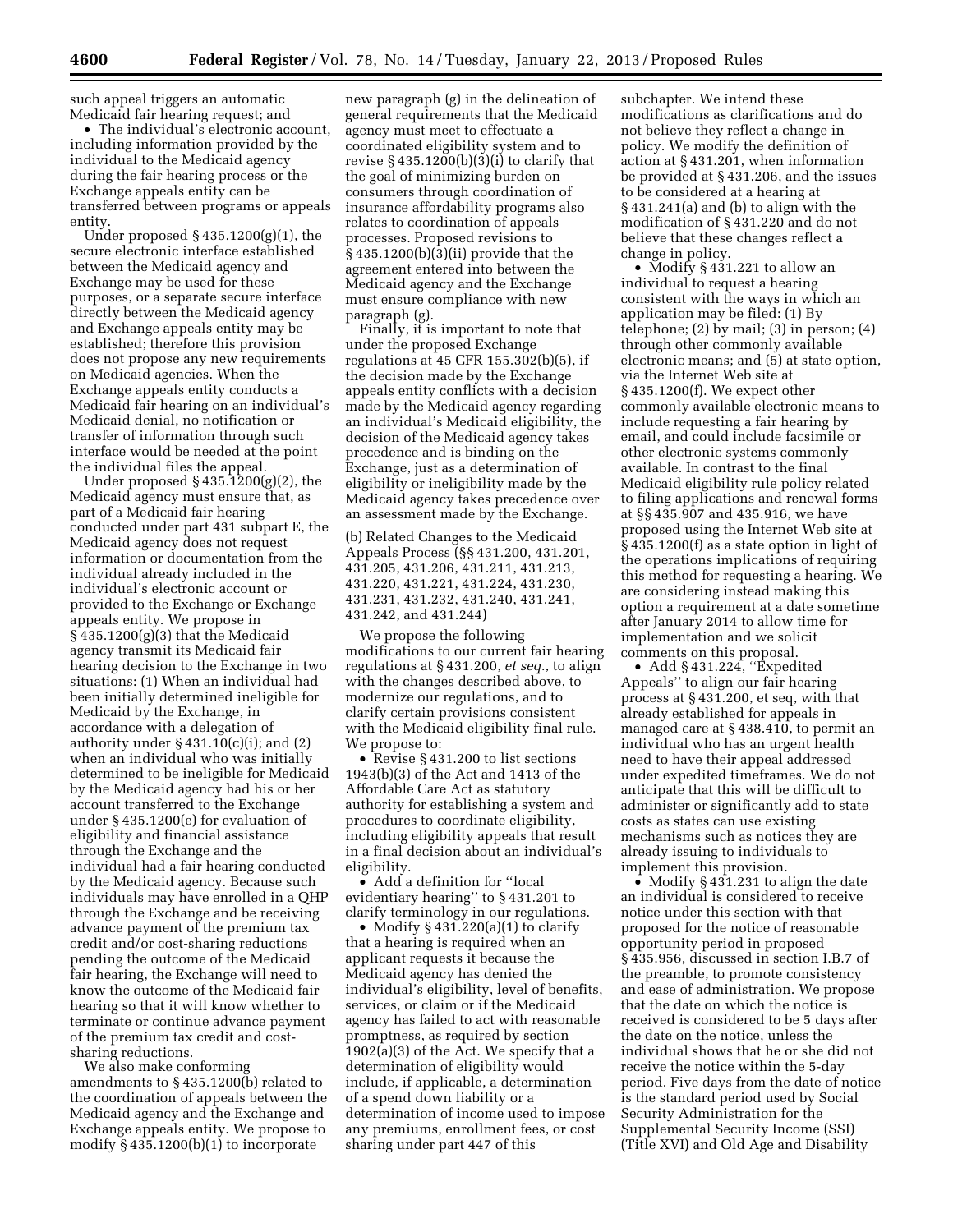(Title II) programs to account for mailing a notice and receipt by the individual (see 20 CFR 416.1401, 20 CFR 404.901, respectively). This is also the standard used by the Exchange in 45 CFR 155.315(c)(3) regarding notices sent to resolve inconsistencies during the verification process for citizenship, status as a national, and lawful presence.

• Modify § 431.232 to clarify that the agency will inform an applicant or beneficiary that he or she has 10 days from the notice of an adverse decision of a local evidentiary hearing to appeal that decision. We also adopt in proposed § 431.232 the language discussed above related to the date an individual is considered to receive notice.

• Modify §431.240 to specify that a hearing officer must have access to the agency's information, such as state policies and regulations necessary to issue a proper hearing decision, consistent with our proposed regulation to permit delegation of authority to the Exchange to conduct fair hearings at § 431.10(c) and (e).

• Modify § 431.242 to align our regulations related to an individual's ability to review an individual case file, to include an individual's ability to review his or her electronic account, as defined at § 435.4.

• Modify existing regulations at  $\S$  431.244(f)(1) to clarify that the 90-day timeframe to issue a decision after an individual files an appeal applies broadly to appeals decisions, not only to managed care appeals decisions. This text was inadvertently deleted in a previous rulemaking. This codifies this long-standing policy and does not reflect a change in policy.

• Revise § 431.244(f)(2) to modify the appeals decision timeframe to account for the expedited appeals process being proposed at § 431.224, aligning with the existing expedited decision process for managed care appeals decisions at § 431.244(f)(2) and (f)(3).

#### (c) Applicability to CHIP (§§ 457.10, 457.340, 457.348, 457.350, 457.1180, 457.351)

Revisions to the regulations for CHIP are proposed to achieve similar coordination of appeals among insurance affordability programs and to minimize burden on consumers. Regulations governing the CHIP appeals, or ''review'' process, are set forth at subpart K of part 457 of the current regulations. Under § 457.1120, states currently have broad flexibility to delegate the CHIP review process, and no revision to permit delegation of review authority to the Exchange or

Exchange appeals entity is needed. To effectuate the same coordination of CHIP appeals with other insurance affordability programs, as is proposed with respect to Medicaid fair hearings, a new § 457.351 (Coordination involving appeals entities for different insurance affordability programs) is proposed. Conforming changes to existing CHIP regulations are also proposed.

• Under § 457.10, we propose to revise the definition of electronic account to include any information collected or generated as part of a review, and to add the definition of exchange appeals entity, similar to the revision to the definition in the Medicaid regulations at § 435.4.

• Section 457.340 (Application for and enrollment in CHIP) is revised to include provision of notice of an individual's right to review, consistent with § 457.1180 and to apply § 435.907(h), proposed for addition to the Medicaid regulation in this rulemaking (Reinstatement of withdrawn applications) to CHIP.

• Section  $\overline{457.348}$ , related to the provision of CHIP for individuals found eligible by other insurance affordability programs, is revised to include individuals found eligible as a result of a decision made by the Exchange appeals entity authorized by the state to adjudicate reviews of CHIP eligibility determinations, similar to the revisions proposed for the Medicaid regulations at § 435.1200(c) and to apply the provisions for transfer of information via secure electronic interface, similar to the revisions proposed for Medicaid regulations at § 435.1200 (d).

• Proposed revisions to § 457.350 apply the rules for eligibility screening and enrollment in other insurance affordability programs to individuals determined not eligible for CHIP pursuant to a review conducted in accordance with subpart K of this part, similar to the revisions proposed for the Medicaid regulations at § 435.1200(e).

• Section 457.1180 is revised to propose that states treat an appeal to the Exchange appeals entity of a determination of eligibility for advanced payments of the premium tax credit or cost-sharing reductions as a request for a review of a denial of CHIP eligibility, if the individual was denied eligibility for CHIP by the state or other entity authorized to make such determination, similar to the revisions proposed for the Medicaid regulations at § 431.221(e).

#### 2. Notices

An effective notification process is important to a high quality consumer experience and a coordinated eligibility and enrollment system, as provided for

under section 1413 of the Affordable Care Act and section 1943 of the Act. Without revisions to current regulations, many individuals could receive multiple, uncoordinated notices from the different programs. Someone applying through the Exchange who is assessed as potentially eligible for Medicaid, for example, could receive a notice from both Medicaid (approving Medicaid) and the Exchange (denying advance payment of the premium tax credit and cost-sharing reductions). Under current rules, if the Medicaid agency disapproves rather than approves eligibility for an individual assessed by the Exchange as potentially Medicaid eligible, the individual could receive 3 notices (from the Exchange denying advance payment of the premium tax credit and cost sharing reductions, from the Medicaid agency denying Medicaid, and subsequently from the Exchange reversing its earlier denial of advance payment of the premium tax credit and cost sharing reductions).

To avoid confusion for consumers and duplicative administrative activity we propose that, to the maximum extent feasible, state Medicaid and CHIP agencies and the Exchange produce a single combined notice after all MAGIbased eligibility determinations have been made. We are also proposing to add basic content and accessibility standards for all eligibility notices, and to ensure that electronic eligibility notices are available as an option for applicants and beneficiaries. To ensure that the federal rules for all programs are aligned, we are proposing similar regulations for the Exchange. *See*  § 155.230 and § 155.345, discussed in section III of the preamble. However, as described below, given the time needed to allow for systems builds, the requirement to provide a combined eligibility notice will not be effective until January 1, 2015.

(a) Content and Accessibility Standards (§ 435.917 and § 435.918)

We are proposing to redesignate and revise § 435.913 at proposed § 435.917 to clarify the state agency's responsibilities to communicate specific content in a clear and timely manner to applicants and beneficiaries when issuing either a notice of approved eligibility or a notice of denial or other adverse action. We also propose to delete § 435.919 and to move the provisions now contained therein to proposed § 435.917.

Per proposed § 435.917(a), eligibility notices must be written in plain language and be accessible to individuals who are limited English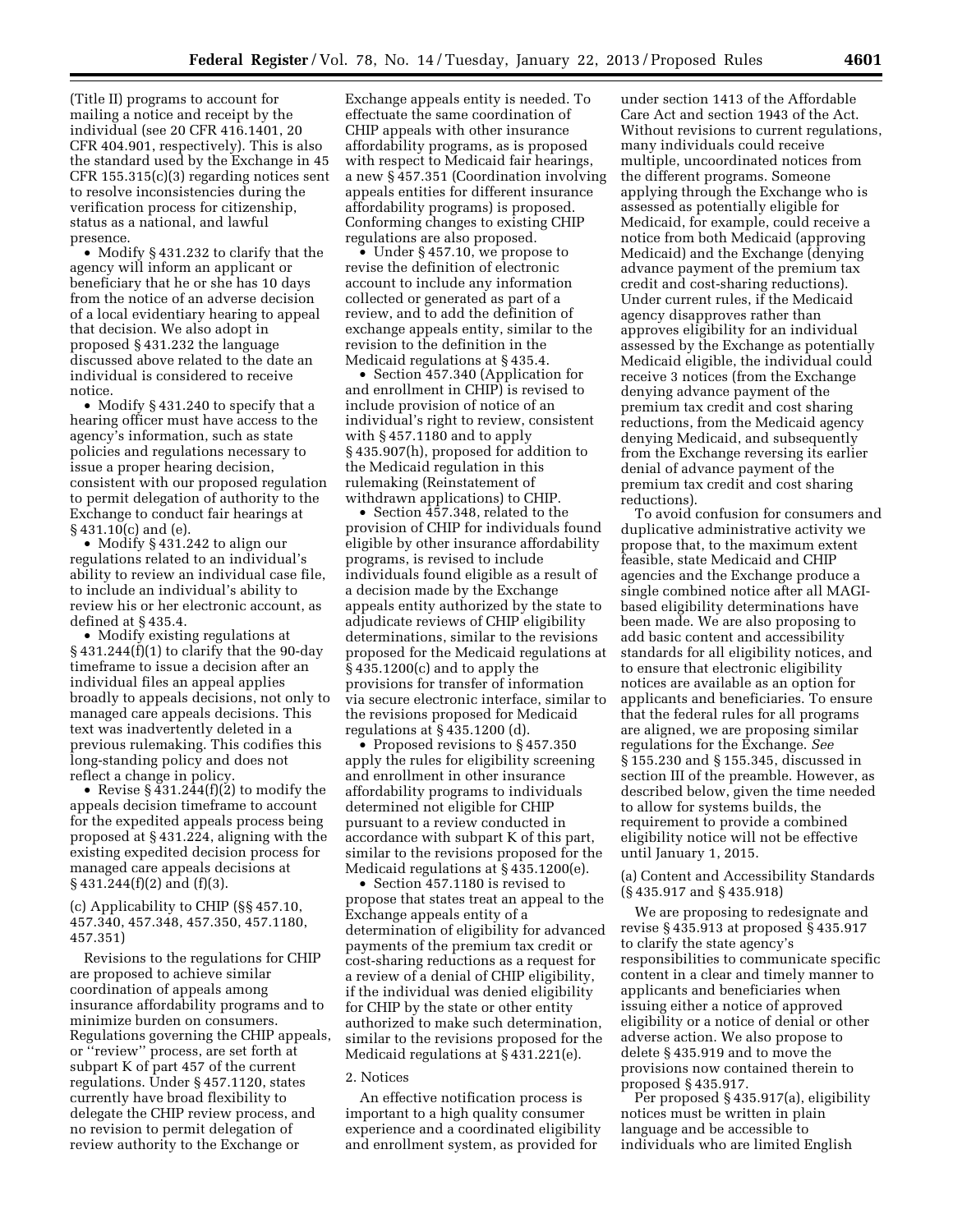proficient and individuals with disabilities and comply with regulations relating to notices in part 431 subpart E and, if provided in electronic format, with § 435.918, newly proposed in this rulemaking. Notices of an approval of Medicaid eligibility must include clear and specific content, as specified in proposed § 435.917(b)(1).

Proposed § 435.917(b)(2) cross references § 431.210 for the specific notice content required for an adverse action—including a denial, termination, suspension of or change in eligibility, or a change in benefits or services. Revisions to § 431.210 are proposed to achieve similar clarity and transparency for notices of adverse actions as are proposed for notices of an approval of Medicaid eligibility. We note that a citation of the specific regulation(s) that support the action, as required by § 431.210(c), does not satisfy the requirement to provide ''a clear statement'' explaining the adverse action under § 431.210(a), as revised in this proposed rulemaking. CMS will work with states and other stakeholders to develop model notices meeting the requirements of the regulations.

Proposed § 435.917(c) directs that all eligibility notices relating to a determination of eligibility based on the applicable MAGI standard include a plain language description of other bases of eligibility (such as disability, long-term care services need, or incurred medical expenses for medically needy coverage) as well as the level of benefits and services to which someone eligible on such other bases is entitled. The information provided must be sufficient to enable individuals to make an informed decision as to whether or not to seek a determination of eligibility on a MAGI-excepted basis. We note that both individuals who are approved for, as well as those who are denied, Medicaid on the basis of the applicable MAGI standard should be provided the information specified, as eligibility on another basis may better meet the individual's needs. We solicit comments on the level of detail which should be required for inclusion in the notice under § 435.917(c).

Current notice regulations require paper-based, written notices. New proposed § 435.918 would maintain the requirement for paper-based written notices, but would also require states to provide individuals with the option to receive notices through a secure electronic format in lieu of written notice by regular mail, which remains the default method of notice provision. Per proposed § 435.918, after an individual elects electronic notification, the agency would send a paper

notification informing the individual of his or her election to receive eligibility notices electronically. The agency would post notices to the individual's secure electronic account, notifying the individual by text message, email, or other electronic communication that a notice had been posted and directing the individual to check his or her account. We considered permitting individuals applying on-line to provide electronic confirmation of their election, but believe that confirmation via regular mail provides stronger consumer protection. We welcome comment on this, and other consumer safeguards for electronic notification. Also, we recognize that in addition to eligibility notices, there are other communications that occur between the applicant/ beneficiary and the Medicaid or CHIP agency. These communications include requests for additional information, annual renewal forms and reminders, premium payment information, changes in benefits or covered services, etc. We are considering whether all or some of these should be available to the consumer electronically by posting to the electronic account and seek comment.

As described above, newly proposed § 435.917(a), which establishes content and accessibility standards for Medicaid notices, requires that notices comply with the provisions in § 435.918, if provided in electronic format. In addition, paragraph (c)(5), which is proposed for addition to § 431.206, relating to the agency's responsibility to inform applicants and beneficiaries of adverse actions, includes a provision to permit electronic notices consistent with § 435.918. We have also modified §§ 431.211, 431.213, 431.230, and 431.231 to update and modernize the language in the regulation to remove the term ''mail'' and instead use ''send,'' which will still require states to provide paper-based written notices, but also permit states to offer beneficiaries the option of receiving notices electronically, after obtaining consent from the individual, consistent with the consumer protections in proposed § 435.918.

(b) Provision of Coordinated Notice— Medicaid Agency Responsibilities (§ 435.1200)

We propose revisions to the Medicaid eligibility final rule to provide for a coordinated system of notices across all insurance affordability programs based on MAGI, regardless of where the individual initially submits an application or whether the Exchange is authorized to make Medicaid and CHIP eligibility determinations. Under the

proposed rule, to the maximum extent feasible, individuals will receive a single notice communicating the determination or denial of eligibility for all applicable insurance affordability programs and for enrollment in a QHP through the Exchange, rather than separate notices from the Medicaid and/ or CHIP agencies and the Exchange.

Our proposal is effectuated primarily in revisions to § 435.1200, as published in the Medicaid eligibility final rule. In support of our proposed policy, we also propose to add definitions of ''combined eligibility notice'' and ''coordinated content,'' in § 435.4. ''Combined eligibility notice'' is an eligibility notice that informs an individual, or household when appropriate, of his or her eligibility for multiple insurance affordability programs, including all or most of the information required for inclusion per proposed § 435.917 and § 431.210, as revised in this proposed rule. ''Coordinated content'' refers to information included in an eligibility notice relating to the transfer of the individual's electronic account to another program, and the status of that other program's review of the account. Coordinated content will be important when the eligibility determination for all programs cannot be finalized for inclusion in a single coordinated notice.

In § 435.1200, we propose adding sub paragraph (b)(3)(iv) to provide that the agreements between the Medicaid agency and other insurance affordability programs delineate the responsibilities of each program to provide combined eligibility notices and coordinated content, as appropriate. We note that under these agreements, the Medicaid and CHIP agencies and the Exchange must work together to provide, to the maximum extent possible, a single combined notice of eligibility that includes all family members of the same household applying for coverage together. We include at paragraph (d) of proposed § 435.917, discussed generally in section I.B.2.a of the preamble, above, that the agency's responsibility to provide an eligibility notice is satisfied by a combined notice provided by the Exchange or another insurance affordability program pursuant to an agreement between the agency and the Exchange or such program.

We propose to add sub paragraph (3) to § 435.1200(c) to provide that when the Exchange or other agency administering an insurance affordability program is authorized to, and does make, a determination of Medicaid eligibility, the agreement described in paragraph (b)(3) stipulates that the Exchange or other agency will provide the applicant with a combined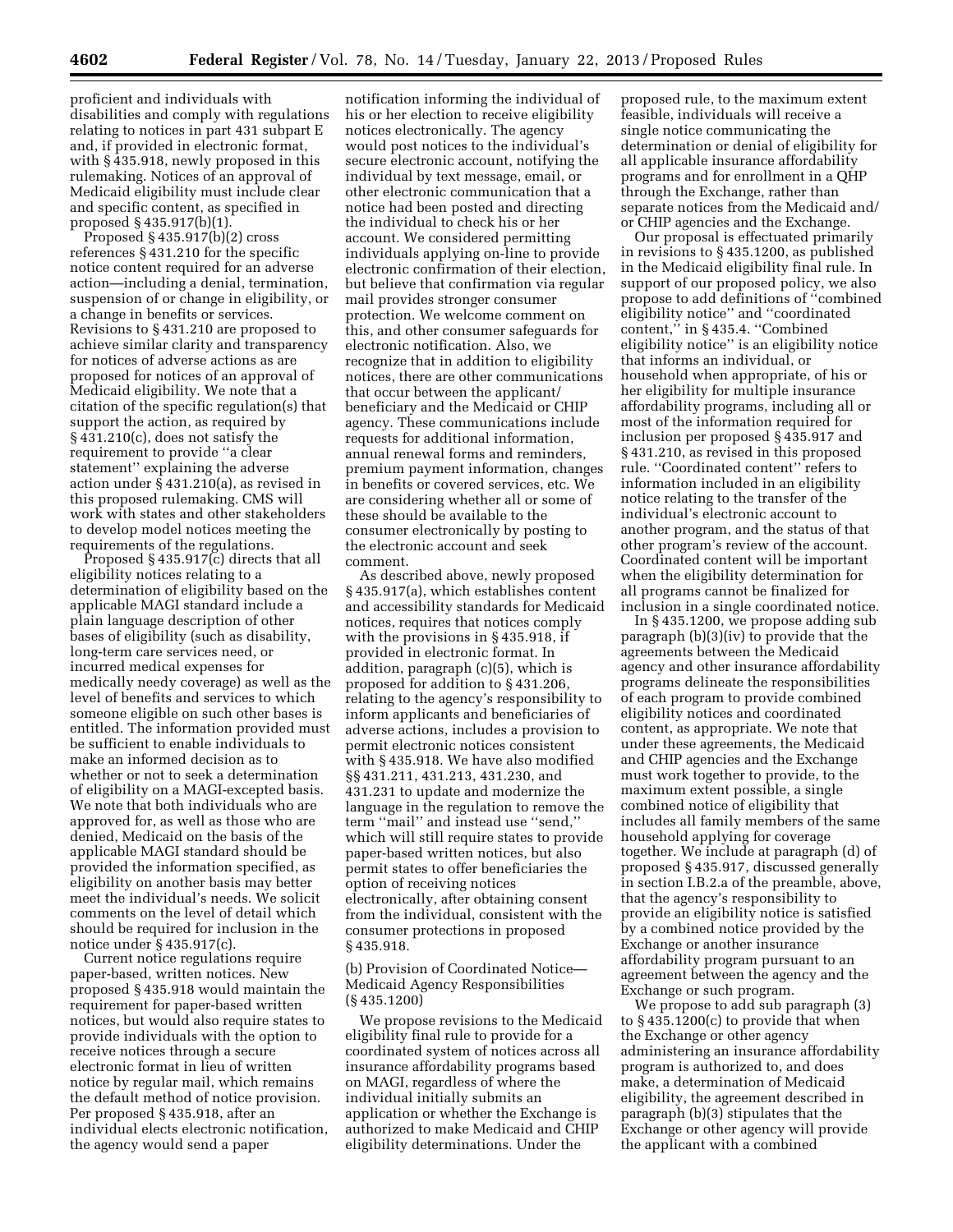eligibility notice including information about the individual's Medicaid eligibility (approval or denial). For example, if the Exchange receives an application and determines the applicant eligible for Medicaid, the Exchange will issue a combined notice including information related both to the approval of Medicaid eligibility and the denial of eligibility for advanced payments of the premium tax credit and cost-sharing reductions.

We propose for clarity to redesignate paragraph § 435.1200(d)(5) at paragraph (d)(2) and to redesignate the other paragraphs of paragraph (d) accordingly. We further propose to revise redesignated  $\S$  435.1200(d)(4) to add new language at clause (d)(4)(i) to specify that, when an individual is assessed by the Exchange or other program as potentially Medicaid eligible and is transferred to the Medicaid agency for a final determination, if the Medicaid agency approves eligibility, the Medicaid agency will provide the combined eligibility notice for all applicable programs. For example, if the Exchange assesses an individual as potentially Medicaid eligible and transfers the individual's electronic account to the Medicaid agency, and the agency approves eligibility, the agency would issue a combined notice, including information related to the approval of Medicaid eligibility as well as the denial of eligibility for advance payment of the premium tax credit and cost-sharing reductions.

Finally, we propose revisions to § 435.1200(e) to provide at new paragraph (e)(1)(ii) that the Medicaid agency include in the agreement consummated under § 435.1200(b)(3) that the Exchange or other program will issue a combined eligibility notice, including the Medicaid agency's denial of Medicaid eligibility, for individuals denied eligibility by the agency at initial application (or terminated at renewal) and assessed and transferred to the Exchange or other insurance affordability program as potentially eligible for such program. For example, if the Medicaid agency determines that an individual is not Medicaid eligible, but transfers the individual's account to the Exchange as potentially eligible for enrollment in a QHP, the Exchange would issue a combined notice of the individual's eligibility for enrollment in a QHP, advance payment of the premium tax credit, cost-sharing reductions, and the denial of Medicaid.

Our proposed policy of a single combined eligibility notice does not apply in the case of individuals determined eligible on a basis other than MAGI, because the Medicaid

agency may be continuing its evaluation of an individual's eligibility on such other bases at the same time that the individual is being evaluated for, or is enrolled in, another insurance affordability program pursuant to § 435.911(c)(2) of the Medicaid eligibility final rule. In such cases, while a single, combined notice containing the agency's final determination on all bases would not be required, per proposed § 435.1200(e)(2)(ii), the Medicaid agency would provide notice to the individual, in accordance with § 431.210(a) and § 435.917, that the agency has determined the individual ineligible for Medicaid on the basis of MAGI, and that the agency is continuing to evaluate Medicaid eligibility on other bases. Under the proposed regulation, this notice also would contain coordinated content advising the applicant that the agency has assessed the individual as potentially eligible for, and transferred the individual's electronic account to, another program. Proposed § 435.1200(e)(2)(iii) requires the agency to provide the individual with notice of the final eligibility determination on the non-MAGI bases considered. If the individual is later determined eligible for Medicaid on a basis other than MAGI, the individual would receive a combined notice that includes information of the approval of Medicaid eligibility and ineligibility for advance payment of the premium tax credit and cost-sharing reductions.

There are a few additional situations we have identified under the proposed regulation in which a single notice will not be required—in such situations notices would include coordinated content appropriate to the situation. First, when an individual who is assessed by the Exchange as not potentially Medicaid eligible based on MAGI and determined eligible for advance payment of the premium tax credit and cost-sharing reductions, a notice of eligibility for advance payment of the premium tax credit and costsharing reductions (issued by the Exchange) will be needed. If the individual requests a full determination of Medicaid or CHIP eligibility by the state agency, as permitted under the Exchange final regulation at § 155.302(b)(4)(B), a second notice will be needed once the Medicaid or CHIP agency has made a decision on the application. Depending on whether the state agency approves or denies Medicaid or CHIP, either a coordinated notice or coordinated content with information relating to the individual's eligibility for advance payment of the

premium tax credit and cost-sharing reductions will be needed.

Second, when different members of the same household are determined eligible for different programs, a single combined notice for all members of the household may not be feasible. In such situations, as described in § 435.1200(b)(4), notices would include appropriate coordinated content related to the status of other members of the individual's household. We welcome comments as to whether there are other situations, besides the two situations identified, when a combined eligibility notice is not feasible.

We also note that, in consultation with states, consumer groups and plainlanguage experts, we intend to develop language to be released in 2013, which could be adapted by states as a model for delivering combined eligibility notices. Because some states have specific content which will need to be included in notices issued by an Exchange in their state, state Medicaid and CHIP agencies will work with the Exchange on any state-specific content to be included in a combined notice and/or may issue supplementary notices if the Exchange is unable to deliver all required state-specific content.

Finally, given the time needed to allow for systems builds, we are proposing that the policy to provide a combined eligibility notice will not be effective until January 1, 2015. At state option, based on the operational readiness of all programs, combined eligibility notices may be implemented earlier. States with an FFE will only be able to provide a combined eligibility notice prior to January 1, 2015 for eligibility determinations made by the FFE. In the absence of a combined eligibility notice, coordinated content ensures that applicants and beneficiaries are informed of the status of their application with respect to other insurance affordability programs. We also considered a later effective date of October 15, 2015 for the requirement to provide a combined eligibility notice in all circumstances provided for in the proposed rule, which would coincide with the beginning of open enrollment for January 2016. We welcome comments on the proposed effective date of January 1, 2015 and the later effective date of October 15, 2015.

We also make a technical correction to § 435.1200. We update paragraph (a) to correct an erroneous statutory citation.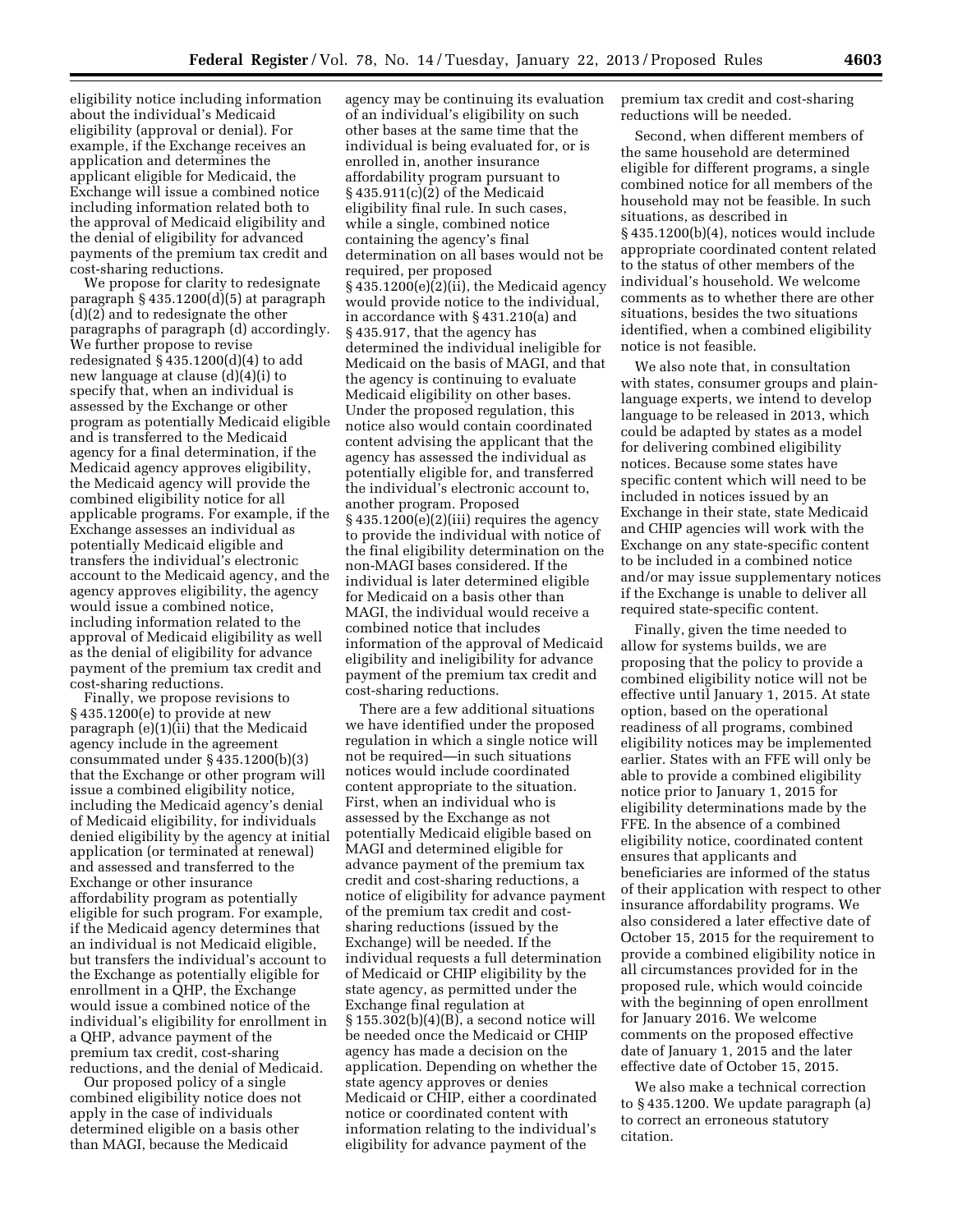(c) CHIP Eligibility Notices and Information Requirements (§§ 457.10, 457.110, § 457.340, 457.348 and 457.350)

We propose to modernize and amend the existing CHIP regulations pertaining to notices at § 457.110 and § 457.340(e) to correspond to the regulation changes and additions proposed for Medicaid at § 435.917, and § 435.918. We also propose to add a definition of 'combined notice" and "coordinated content'' in § 457.10 and to revise paragraphs (a), (b), (c) and (d) of § 457.348 and paragraphs (f) and (i) in § 457.350 to mirror the proposed revisions to the Medicaid regulations in § 435.1200 (b), (c), (d), and (e) to maximize achievement of a system of coordinated notices across all insurance affordability programs, including CHIP.

Per proposed § 457.350(f)(3), we seek to clarify that the requirement that a state find an individual ineligible, provisionally ineligible, or suspend the individual's application for CHIP unless and until the Medicaid application for the individual is denied applies only at application. We propose to clarify this provision in response to concerns expressed by states that if this provision is applied to CHIP enrollees at redetermination, a gap in coverage could result.

We also propose to update § 457.350(g), relating to the states' responsibility to provide information to CHIP applicants regarding the Medicaid program, to extend to all insurance affordability programs. We also propose to update § 457.350(h)(2), which describes the state's responsibility to inform a CHIP applicant on a waiting list that if circumstances change, the applicant may be eligible for other insurance affordability programs, in addition to Medicaid, so that the Exchange, Medicaid, and CHIP can work together to ensure that eligible applicants are enrolled in the appropriate program.

A technical correction is made to § 457.350(b). We update paragraph (b) to clarify that the requirement to screen for potential eligibility for other insurance affordability programs applies to any applicant or enrollee who submits an application or renewal form to the state which included sufficient information to determine CHIP eligibility. This includes not only those determined ineligible for CHIP but also individuals subject to a waiting period or those screened as not potentially eligible for Medicaid based on MAGI and enrolled in CHIP but also assessed as potentially eligible for Medicaid on another basis

and referred to the Medicaid agency for a full Medicaid determination.

3. Medicaid Eligibility Changes Under the Affordable Care Act

(a) Former Foster Care Children (§ 435.150)

Sections 2004 and 10201(a) and (c) of the Affordable Care Act add a new section  $1902(a)(10)(A)(i)(IX)$  of the Act, under which states must provide Medicaid coverage starting in 2014 for individuals under age 26 who were in foster care and receiving Medicaid. Note that states still have the option to cover a similar eligibility group for independent foster care adolescents, which has slightly different requirements (see § 435.226 of this proposed rule).

Consistent with the statute, we propose to add § 435.150 establishing this new mandatory eligibility group for individuals who:

• Are under age 26;

• Are not eligible for and enrolled in mandatory Medicaid coverage under sections  $1902(a)(10)(A)(i)(I)$  through (VII) of the Act, eligibility under which is codified in §§ 435.110 through 435.118 and §§ 435.120 through 435.145 of subpart B of the regulations; and

• Were in foster care under the state's or tribe's responsibility (whether or not under title IV–E of the Act) and also enrolled in Medicaid under the state's Medicaid state plan or 1115 demonstration (or at state option were in foster care and Medicaid in any state rather than ''the'' state where the individual is now residing and applying for Medicaid) when the individual attained age 18 or such higher age at which the state's federal foster care assistance ends under title IV–E of the Act.

We are proposing an interpretation of the statute that an individual qualifies for this mandatory Medicaid coverage if the individual was concurrently enrolled in foster care and Medicaid either when attaining age 18 or at the point of ''aging out'' of foster care. This interpretation is based on the statute's use of the word ''or'' to permit either alternative. We considered a different interpretation that would limit eligibility to individuals who ''age out'' of foster care. Among the states that have extended foster care programs beyond age 18, all but two states end foster care at age 21.

The statute requires that an individual be in foster care under the responsibility of ''the state'' and be enrolled in Medicaid under ''the state plan'' or an 1115 demonstration. In this proposed rule, we are interpreting that

requirement as meaning that the individual was in foster care and enrolled in Medicaid in the same state in which coverage under this eligibility group is sought. However, we are proposing to give states the option to cover individuals under this group who were in foster care and Medicaid in any state at the relevant point in time. We request comments on this interpretation of the statute.

In accordance with the statute, there is no income or resource test for this group. Individuals may apply and be determined eligible at any time between attaining age 18 and losing eligibility under this group upon attaining age 26. In accordance with longstanding general Medicaid policy clarified at § 435.916(f) of the Medicaid eligibility final rule, when an individual loses eligibility under this group, coverage shall not be terminated unless the individual is not eligible under any other group (for example, the new adult group at § 435.119 of the Medicaid eligibility final rule.)

Eligibility under the adult group at § 435.119 of the regulations (as specified in the March 23, 2012 Medicaid eligibility final rule) will not take precedence over coverage under the mandatory group of former foster care children. In accordance with the second subclause (XVI) in the matter following subparagraph (G) of section 1902(a)(10) of the Act, as added by section 10201(a)(2) of the Affordable Care Act, individuals eligible for both the former foster care group and the adult group should be enrolled in the former foster care group.

(b) Financial Methodologies for Individuals Excepted From Application of MAGI-Based Methodologies (§ 435.601 and § 435.602)

Due to changes in the Affordable Care Act, we propose technical amendments to § 435.601(b) and § 435.602(a) to specify that these sections, related to general application of financial eligibility methodologies and financial responsibility of relatives and other individuals, only apply to individuals excepted from application of the MAGIbased methodologies in accordance with § 435.603(j). Also, as required by section  $1902(e)(14)(B)$  of the Act, which prohibits income disregards other than those expressly included in MAGI methodologies for the MAGI-related populations, we propose to amend paragraph (d) of § 435.601 to remove ''MAGI-related'' eligibility groups (financial eligibility for which will be determined using MAGI-based methodologies set forth in § 435.603) from the groups to which a state may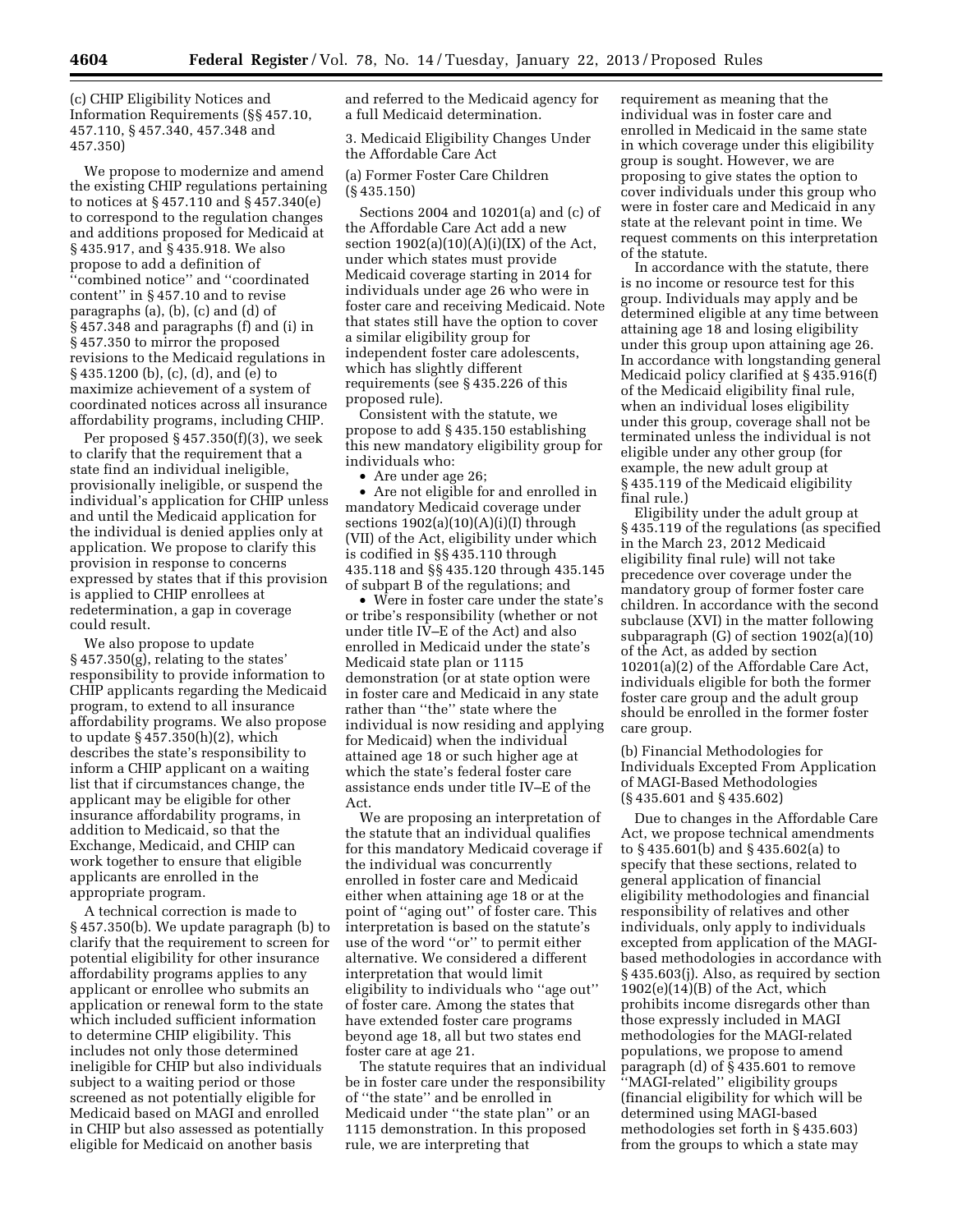use the authority of section 1902(r)(2) of the Act to adopt less restrictive income and resource methodologies than those under the most-closely related cash assistance program.

#### (c) Family Planning (§ 435.214)

Section 2303 of the Affordable Care Act adds new sections 1902(a)(10)(A)(ii)(XXI) and 1902(ii) of the Act, as well as the first new clause (XVI) in the matter following 1902(a)(10)(G) (there are two paragraph (XVI)s; the first is the one related to family planning), under which states have the option to provide Medicaid coverage to women and men that is limited to family planning or family planning related services under the state plan.

Consistent with the statute, we propose to add § 435.214 establishing this new eligibility group for individuals who:

• Are not pregnant;

• Have income that does not exceed the income eligibility level established by the state, as discussed below. Section 1902(ii)(1) specifically allows for income eligibility up to the highest income eligibility level established by the state for pregnant women in the Medicaid or CHIP state plan. We have interpreted this to also include the income level established by the state for pregnant women under the state's Medicaid or CHIP demonstration approved under the authority of section 1115 of the Act.

Because section 1902(e)(14) applies a ''notwithstanding any other provision of Title XIX,'' and individuals eligible for family planning are not an exempt group listed at 1902(e)(14)(D), beginning January 1, 2014, financial eligibility for this group will be determined using the MAGI-based methodologies set forth at § 435.603 of the regulations. However, section 1902(ii)(3) of the Act, permits states to consider only the income of the individual applying for family planning benefits in determining eligibility under this section. Accordingly, at § 435.603 we are proposing to codify the current policy outlined in the July 2, 2010 state Medicaid Director Letter (*[http://](http://downloads.cms.gov/cmsgov/archived-downloads/SMDL/downloads/SMD10013.pdfError) [downloads.cms.gov/cmsgov/archived](http://downloads.cms.gov/cmsgov/archived-downloads/SMDL/downloads/SMD10013.pdfError)[downloads/SMDL/downloads/](http://downloads.cms.gov/cmsgov/archived-downloads/SMDL/downloads/SMD10013.pdfError)  [SMD10013.pdf](http://downloads.cms.gov/cmsgov/archived-downloads/SMDL/downloads/SMD10013.pdfError)*Error! Bookmark not defined.). Under this policy about determining financial eligibility for the new eligibility group at proposed § 435.214, states may consider the individual's household to consist only of the individual, may consider only the income of the individual applying for coverage (while retaining other members of the household for purposes of determining family size), and may

increase the family size used for determining eligibility for coverage under this group by one, similar to the increase in family size for pregnant women.

Finally, we are proposing to amend the definition of a targeted low income child at § 457.310(b)(2) to indicate that eligibility for limited coverage of family planning services under § 435.214 does not preclude an individual from being eligible for CHIP. In circumstances where an individual is enrolled in both CHIP and Medicaid family planning coverage, Medicaid would be secondary payer to CHIP in accordance with 1902(a)(25) of the Act and 42 CFR 433 Subpart D.

4. Medicaid Enrollment Changes Under the Affordable Care Act Needed to Achieve Coordination With the Exchange

(a) Certified Application Counselors (§ 435.908 and § 457.330)

Some individuals require assistance with completing an application, enrolling in coverage or with ongoing communications with the agency once determined eligible. While many may seek informal assistance with applications from friends or relatives, others may seek assistance from trusted community-based organizations, providers, or other organizations with expertise in social service programs. Staff and volunteers from such organizations provide important assistance in completing application and renewal forms, and in explaining and helping individuals to meet any documentation requirements, but do not sign forms, receive notices or other communications, or otherwise act on behalf of the individual being assisted. Individuals able to perform those types of functions (often a family member, legal guardian, or attorney) are referred to as ''authorized representatives'' and are discussed in the next section, below.

Many state Medicaid and CHIP agencies have a long history of enabling providers and other organizations to serve as ''application assisters,'' which we refer to in this proposed rulemaking as ''application counselors'' to provide such direct assistance to individuals seeking coverage, and these counselors play a key role in promoting enrollment among low-income individuals. These proposed regulations seek to ensure that application counselors, who we expect to continue to play an essential role in many states, will have the training and skills necessary to provide reliable, effective assistance to consumers, and that they will meet the confidentiality requirements that apply to the data they

will be able to access in their role as assisters, including those established in accordance with section 6103 of the Internal Revenue Code and section 1902(a)(7) of the Act.

We anticipate that, beginning with the initial open enrollment period, an increasing number of individuals will seek to apply for coverage on line, and while some states already have web infrastructure which allows application counselors to track their clients' applications and manage caseloads, we expect that practice to increase as states improve their electronic application systems. Other applicants may still submit applications on paper. The proposed regulation recognizes the role that may be played by application counselors in helping individuals with the process through either the paper or online channels.

To effectively provide application assistance, counselors may have access to personal data, including tax data from the Internal Revenue Service that is subject to the confidentiality rules established under section 6103 of the Internal Revenue Code (''Code''). State Medicaid agencies will need to ensure that their application counselors, and any web infrastructure used by them, comply with applicable privacy and security rules associated with the disclosure and receipt of this data and other personal information as well as with the overall eligibility and enrollment process. Accordingly, we propose to add a new paragraph (c) to § 435.908, as published in the Medicaid eligibility final rule, to establish standards for authorizing application counselors to assist individuals with the application and renewal process, including use of a dedicated web portal, as well as with managing their case between the eligibility determination and regularly scheduled renewals. We apply these provisions to state CHIP agencies through the addition of a crossreference in § 457.340, and propose similar regulations for certification of application counselors for the Exchange (see proposed § 155.225 and section III.B.4 of this rulemaking). As recipients of federal financial participation, state Medicaid and CHIP agencies are reminded of their obligation to ensure that their programs, including their application counselor programs, provide equal access to individuals with limited English proficiency and individuals with disabilities under applicable federal civil rights laws. As part of this obligation, state Medicaid and CHIP agencies should ensure the availability and provision of appropriate application assistance services, such as language assistance services and auxiliary aids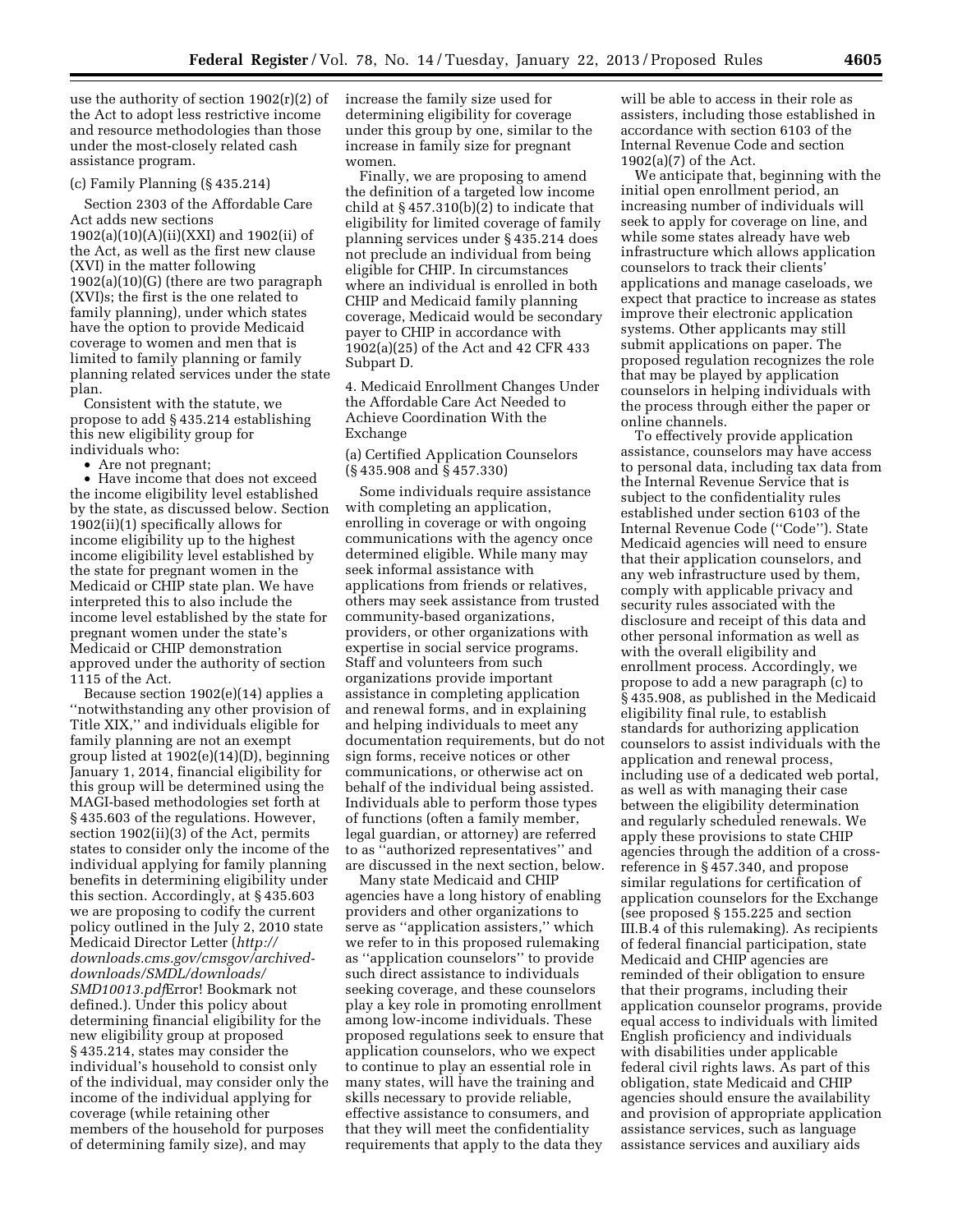and services, to meet the needs of these populations. Sometimes this obligation can be met by referral of individuals with limited English proficiency or individuals with disabilities to appropriate counselors participating in the agency's program. Many people applying for coverage also seek informal help from family, friends and local community-based organizations not identified on the application or authorized to communicate with the agency about the application. The proposed regulations do not pertain to such informal assistance.

We note that similar regulations for certified application counselors are proposed for the Exchange at § 155.225. See discussion in section III.B.4. of the preamble. Application counselors would not need to go through two different certification processes. State Medicaid and CHIP agencies and the Exchange generally are charged under the § 435.1200 and § 457.348 of the Medicaid eligibility final rule and § 155.345 of the Exchange final rule to work together to create a seamless and coordinated application and enrollment process for individuals applying for all insurance affordability programs. To achieve this in the case of certified application counselors, states could elect, for example, to create a single certification process for all insurance affordability programs, or each program could accept application counselors certified by another program.

#### (b) Authorized Representatives (§ 435.923 and § 457.340)

Authorized representatives have historically helped ensure access to coverage for vulnerable individuals, such as seniors and those with disabilities. Although there is no formal limit on the number of individuals an authorized representative may assist for example, at some institutions or an attorney may serve as such a representative for several clients—most authorized representatives serve in that capacity for one individual, for example for a parent or incapacitated relative. Under current regulations at 42 CFR 435.907, retained in the Medicaid eligibility final rule, states must accept applications from authorized representatives acting on behalf of an applicant. In this rulemaking, we propose to add § 435.923 establishing minimum requirements for the designation of authorized representatives. Proposed § 435.923, which is applied to state CHIP agencies through the addition of a cross reference in proposed § 457.340, is intended to ensure a consistent set of rules and standards for authorized representatives

across all insurance affordability programs. We believe the proposed regulation is consistent with current policies and practice in most states today and therefore will not substantially affect state programs.

Specifically, we propose that, consistent with longstanding practice, applicants and beneficiaries may choose to designate an individual or organization to act on the applicant or beneficiary's behalf, or may have such a representative through operation of state law (for example, through a legal guardianship arrangement). The state may not restrict the ability of applicants and beneficiaries to have an authorized representative to only certain groups of applicants and beneficiaries.

Under proposed paragraph § 435.923(a), applicants and beneficiaries who do not designate an authorized representative on their application must be able subsequently to do so, through both electronic and paper formats, as well as the other modalities described in § 435.907(a). Legal documentation of authority to act on behalf of an applicant or beneficiary under state law, such as a court order establishing legal guardianship or a power of attorney may serve in the place of the applicant or beneficiary's designation. The option to submit such documentation is intended to enable applicants who do not have the capacity to provide a signature to authorize representation. Authorized representatives must agree, or be bound by requirements, to maintain the confidentiality of any information regarding the applicant or beneficiary provided by the agency. An applicant or beneficiary may authorize the representative to act on his or her behalf in the activities set forth in proposed § 435.923(b). In accordance with proposed paragraph (c), the applicant or beneficiary may change or withdraw his or her authorization at any time. The authorized representative also may withdraw his or her authorization of representation by notifying the agency. Under proposed § 435.923(d), authorized representatives are responsible for fulfilling the responsibilities encompassed within the scope of the representation to the same extent as the individual he or she represents and must agree to maintain the confidentiality of information provided by the agency. Under proposed paragraph (e), providers and staff members or volunteers of other organizations serving as authorized representatives must agree to adhere to relevant confidentiality and conflict of interest protections, similar to the rules applied to eligibility workers at

outstation locations set forth in § 435.904(e) of the regulations. We note that, before data can be released to an authorized representative, the representative must meet the authentication and data security standards of the releasing entity. For example, information relating to an applicant's modified adjusted gross income from the Internal Revenue Service cannot be requested by or released to an authorized representative unless the representative meets the authentication and security standards established by the IRS under section 6103 of the Code. In the event that such authentication or security standards are not met, the agency would need to continue to process the individual's application to the extent possible without use of the data at issue.

We intend that the single streamlined application described in § 435.907(b)(1) of the regulations will provide applicants the opportunity to designate an authorized representative and will collect the information necessary for such representative to enter into any associated agreements with the agency as part of the application process. States developing alternative applications under § 435.907(b)(2) must collect the same information through their alternative applications or supplemental forms. Per proposed § 435.923(f), the agency must accept electronic, including telephonically recorded, signatures authorizing representation as well as handwritten signatures transmitted by facsimile or other electronic transmission. Designations of authorized representatives under the proposed regulation must be accepted through all of the modalities described in § 435.907(a).

#### (c) Accessibility for Individuals Who Are Limited English Proficient (§ 435.905)

We are proposing to clarify regulations at § 435.905(b) relating to the provision of information to persons who are limited English proficient in order to assure access to coverage for eligible individuals and to achieve alignment between the regulations governing Medicaid and CHIP with existing Exchange regulations at 45 CFR 155.205(c), issued in the Exchange eligibility final rule on March 27, 2012. We propose that providing language services means providing oral interpretation, written translations, and taglines (which are brief statements in a non-English language that inform individuals how to obtain information in their language). These language services will allow individuals who are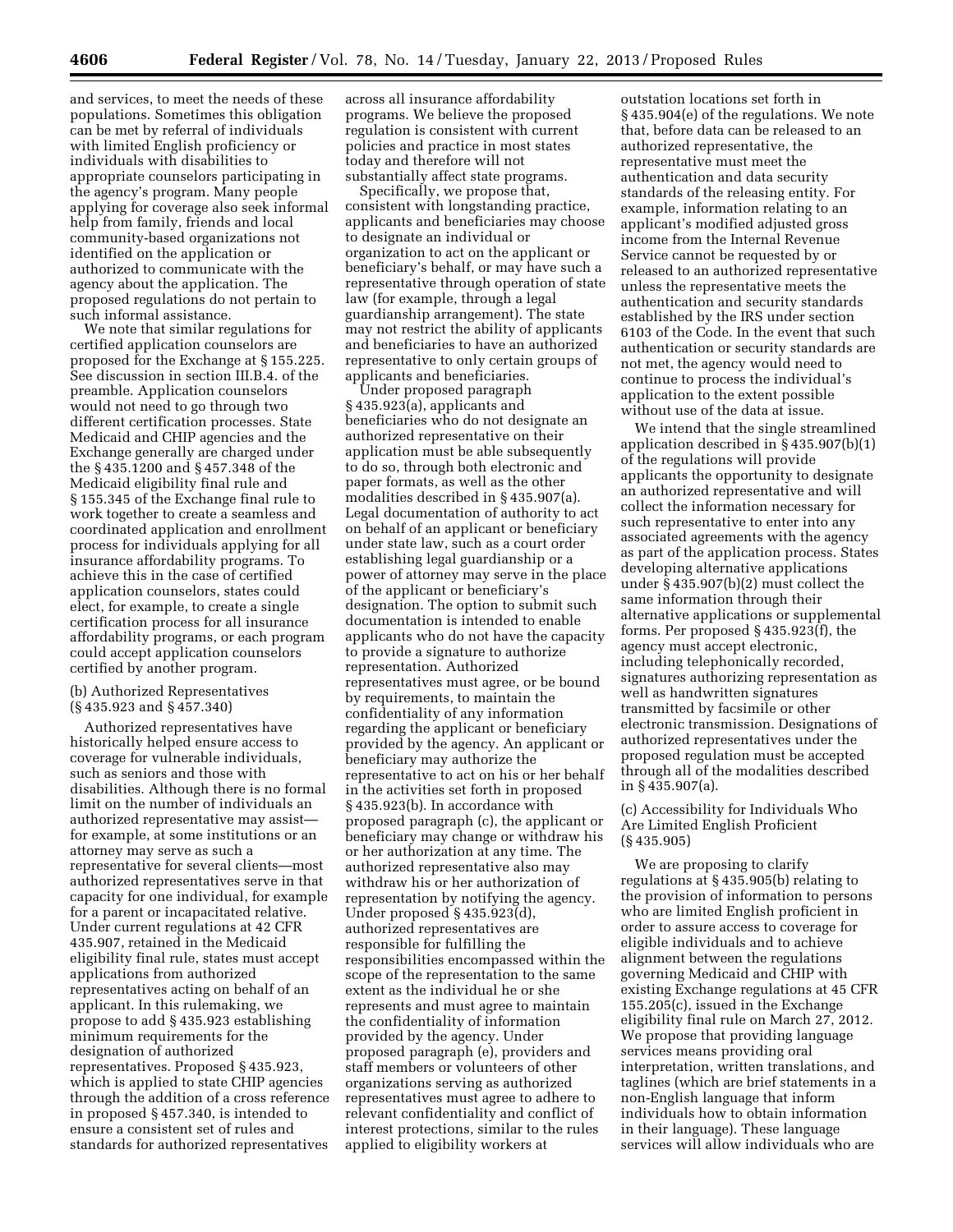limited English proficient to obtain information accessibly.

Longstanding § 435.901 directs states to comply with the Civil Rights Act of 1964, as well as section 504 of the Rehabilitation Act of 1973, and all other relevant provisions of federal and state laws. Guidance published on August 8, 2003 (68 FR 47311) provides some parameters on language assistance services for persons who are limited English proficient, including oral interpretation and written translation services; this guidance is located at *[http://www.justice.gov/crt/about/cor/](http://www.justice.gov/crt/about/cor/lep/hhsrevisedlepguidance.pdf)  [lep/hhsrevisedlepguidance.pdf](http://www.justice.gov/crt/about/cor/lep/hhsrevisedlepguidance.pdf)*. Guidance was subsequently released on the availability of enhanced federal matching funds available for translation and interpretation services in connection with improving outreach to, enrollment of, retention of, and use of services by children in Medicaid and CHIP. Federal Medicaid reimbursement is available for the provision of oral and written translation and interpretation services provided to Medicaid and CHIP beneficiaries as either administration or a medical-assistance related expenditure, at varying matching rates, depending on the specific circumstances involved. (For more information, see our letter to State Health Officials (SHO) dated July 1, 2010, available at *[http://www.cms.gov/](http://www.cms.gov/smdl/downloads/SHO10006.pdf)  [smdl/downloads/SHO10006.pdf](http://www.cms.gov/smdl/downloads/SHO10006.pdf)* and the CMCS Information Bulletin on translation services dated April 26, 2011, available at *[https://www.cms.gov/](https://www.cms.gov/CMCSBulletins/downloads/Info-Bulletin-4-26-11.pdf)  [CMCSBulletins/downloads/Info-](https://www.cms.gov/CMCSBulletins/downloads/Info-Bulletin-4-26-11.pdf)[Bulletin-4–26–11.pdf](https://www.cms.gov/CMCSBulletins/downloads/Info-Bulletin-4-26-11.pdf)*.)

These proposed policies are consistent with sections 1413 and 2201 of the Affordable Care Act, sections 1902(a)(8), 1902(a)(19) and 1943(b)(1)(F) of the Act and § 435.902 and § 435.906 of the regulations. The proposed regulation at § 435.905(b)(1) is designed to provide flexibility to states and to accommodate differences in populations and languages spoken in a state. As stated in our Medicaid eligibility final rule, after consultation with states and stakeholders, future sub-regulatory guidance will implement the regulatory standards proposed as well as coordinate our accessibility standards with those applied to other insurance affordability programs and other programs overseen by HHS, as appropriate. We also propose at § 435.905(b)(3) to require the state to inform individuals of availability of these services, and how to access them. Proposed paragraph (b)(3) would apply to informing individuals of accessibility services described in § 435.905(b)(2) of the Medicaid eligibility final rule

(relating to services available to individuals with disabilities).

We note that under regulations adopted in the Medicaid eligibility final rule, application and renewal forms, Web sites and other electronic systems used to enroll individuals, and assistance provided to individuals must meet the accessibility standard in proposed § 435.905(b) (*see*  §§ 435.907(g), 435.916(g), 435.908, 435.1200(f) of the Medicaid eligibility final rule). Thus, to align with the current Exchange regulations issued in the Exchange Eligibility final rule at § 155.205(c) and amending the accessibility standards in this proposed rule, we would also be modifying the standards for such forms, Web sites, and systems. In §§ 435.917(a)(2), 431.205(e), 431.206(d), and 435.956(g), we propose to apply these accessibility standards at § 435.905(b) to notices and appeals procedures. We note that the proposed modification of § 431.206 is intended to provide that all notices and communications across our regulation at part 431, subpart E be accessible to people who are limited English proficient and with disabilities, including but not limited to references to notices in §§ 431.211, 431.224, and 431.245. We also propose to modify § 457.110(a) and § 457.340(e) to apply these accessibility standards to the CHIP program.

5. Medicaid Eligibility Requirements and Coverage Options Established by Other Federal Statutes

To facilitate development of the streamlined eligibility and enrollment system envisioned under the Affordable Care Act, we propose new or amended regulations to simplify several eligibility pathways established by other federal statutes, as follows:

(a) Coverage of Children and Families

(i) Mandatory Coverage of Children With Title IV–E Adoption Assistance, Foster Care, or Guardianship Care Under Title IV–E (§ 435.145)

Section 471(a)(28) of title IV–E of the Act, as added by the Fostering Connections to Success and Increasing Adoptions Act of 2008 (Pub. L. 110– 351), gives states and federallyrecognized Tribes the option to provide kinship guardianship assistance payments on behalf of children placed with family members under certain conditions. Under section 473(b)(3)(C) of the Act, children on whose behalf such payments are made are mandatorily eligible for Medicaid to the same extent as children for whom federal foster care maintenance

payments are made under title IV–E. Revisions to current regulations at § 435.145 are proposed to implement these statutory provisions. Also, we are proposing to eliminate a duplicative rule at § 435.115(e) for this group and to include in § 435.145 certain provisions from § 435.115(e) that are consistent with the statutory requirements, namely that an adoption assistance agreement is considered to be in effect regardless of whether adoption assistance is being provided or an interlocutory or other judicial decree of adoption has been issued. These proposed changes clarify current policy and have no meaningful impact on state programs.

(ii) Extended Eligibility for Low-Income Families (§ 435.112 and § 435.115)

(1) Families With Medicaid Eligibility Extended Because of Increased Earnings or Hours of Employment (§ 435.112)

Sections 408(a)(11)(A), 1902(e)(1)(A), and 1931(c)(2) of the Act, implemented at existing § 435.112, require a 4-month Medicaid extension for low-income families (including pregnant women without other children) eligible under section 1931 of the Act (because they met prior AFDC income eligibility requirements as modified at state option under section 1931(b)(2) of the Act) who otherwise would lose coverage due to a household member's increased earnings or a parent's increased working hours. This section applies if a Medicaid extension for at most 12 months under Transitional Medical Assistance (TMA) in accordance with section 1925 of the Act is not available (for example, because the federal authority for TMA has sunset). We propose revisions to § 435.112 to align with the implementation of section 1931 of the Act in the Medicaid eligibility final rule for parents and other caretaker relatives at § 435.110, pregnant women at § 435.116, and children at § 435.118.

(2) Families With Medicaid Eligibility Extended Because of Increased Collection of Spousal Support (§ 435.115)

Sections 408(a)(11)(B) and 1931(c)(1) of the Act, implemented at existing § 435.115(f)–(h), require a 4-month Medicaid extension for low-income families eligible under section 1931 of the Act who otherwise would lose coverage due to increased income from collection of child or spousal support under title IV–D of the Act. We propose to revise § 435.115 to limit this requirement to spousal support because, while spousal support is counted as income under the MAGI-based methodologies described in § 435.603,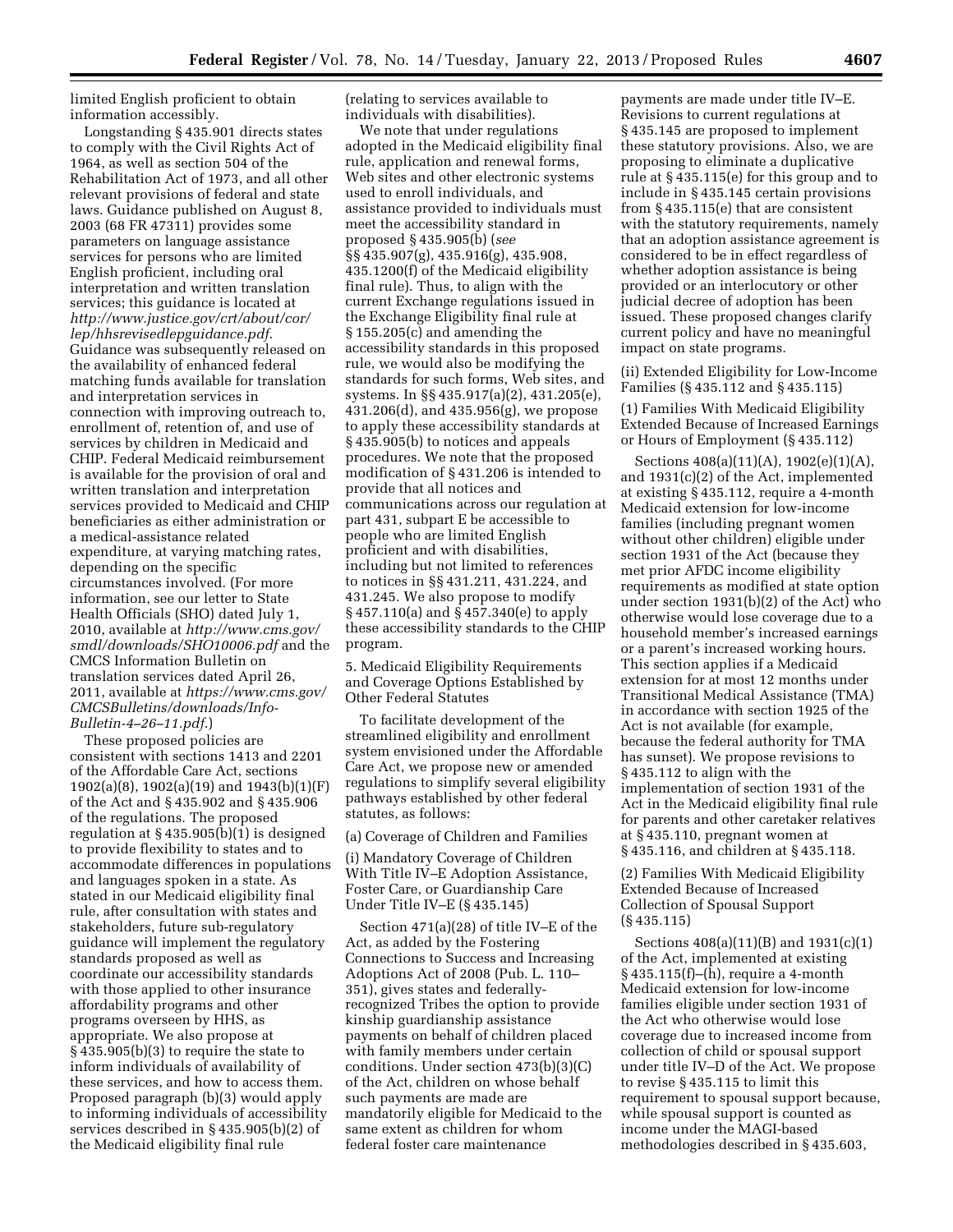child support is not. Therefore, increased collection of child support will not affect Medicaid eligibility for parents or children once MAGI-based methodologies take effect in 2014. Also, we propose to delete the obsolete paragraphs (a) through (d) of § 435.115 relating to individuals ''deemed to be receiving AFDC'' and to delete paragraph (e) relating to eligibility for children receiving assistance under title IV–E of the Act as duplicative of § 435.145.

(iii) Extended and Continuous Eligibility for Pregnant Women (§ 435.170) and Hospitalized Children (§ 435.172)

(1) Pregnant Women Eligible for Extended or Continuous Eligibility (§ 435.170)

Section 435.170 of the existing regulations implements section 1902(e)(5) of the Act, requiring extended Medicaid eligibility through the last day of the month in which the 60-day postpartum period ends for women who were covered while pregnant. Section 1902(e)(6) of the Act requires states to provide ''continuous eligibility'' to pregnant women, once determined eligible under any eligibility group, regardless of changes in household income through the last day of the month in which the post-partum period ends. Pregnant women eligible for extended coverage under either provision are entitled to receive pregnancy-related services covered under the state plan in accordance with § 435.116(d)(3) of the Medicaid eligibility final rule. We further clarify in a proposed new paragraph (d) of § 435.170, consistent with section 1902(e)(6) of the Act, that extended or continuous eligibility does not apply to pregnant women only covered during a period of presumptive eligibility. These changes clarify current policy and have no meaningful impact on state programs.

(2) Continuous Eligibility for Hospitalized Children (§ 435.172)

Section 1902(e)(7) of the Act requires that infants and children under age 19 eligible under sections  $1902(a)(10)(A)(i)(III)$ , (IV), (VI), and (VII) and (ii)(IX) of the Act remain eligible for Medicaid until the end of a Medicaidcovered inpatient stay, if they otherwise would lose eligibility because of attaining the maximum age for coverage under the applicable section of the Act. We propose to add a new section § 435.172 implementing this requirement for children eligible under § 435.118 of the Medicaid eligibility

final rule. This section clarifies current policy and has no meaningful impact on state programs.

(iv) Optional Eligibility Groups and Coverage Options

(1) Optional Eligibility for Parents and Other Caretaker Relatives (§ 435.220)

Optional eligibility for pregnant women and parents or other caretaker relatives under section  $1902(a)(10)(A)(ii)(I)$  of the Act is currently implemented at § 435.210. Optional eligibility for pregnant women, effective January 1, 2014, is implemented at § 435.116 of the Medicaid eligibility final rule. Optional eligibility for most parents and other caretaker relatives now covered under § 435.210 (those with MAGI-based income at or below 133 percent FPL) will be subsumed under the adult group at § 435.119, if they are not elderly and not Medicare eligible. Eligibility for parents and other caretaker relatives with MAGI-based income above the limits for mandatory coverage under § 435.110 and § 435.119 will remain an option under § 435.220 as proposed in this rule. The eligibility group defined in the existing regulations at § 435.220 (for individuals who would meet the income and resource requirements under AFDC if child care costs were paid from earnings) will be rendered obsolete with the prohibition against income disregards under MAGI-based methods per § 435.603(g).

Consistent with our efforts to streamline and simplify eligibility in the Medicaid eligibility final rule, we propose in this rulemaking to delete pregnant women and parents or other caretaker relatives from the scope of the current regulation at § 435.210 and to replace the obsolete provision currently provided for in § 435.220 with optional eligibility of parents and other caretaker relatives based on MAGI. A state may cover parents and other caretaker relatives under this section, including individuals who are elderly or Medicare eligible, if their household income does not exceed the income standard established by the state for this group. The income standard may not exceed the higher of the state's AFDC payment standard in effect as of July 16, 1996 or the state's highest effective income level for optionally eligible parents and other caretaker relatives under the state plan or 1115 demonstration as of March 23, 2010 or December 31, 2013, if higher, converted to a MAGI-equivalent standard per section 1902(e)(14)(A) and (E) of the Act, in accordance with guidance as issued by the Secretary. States will also have the option to

provide Medicaid to parents and other caretaker relatives, along with other individuals under age 65, with income above 133 percent FPL under the new optional eligibility group codified at § 435.218 of the Medicaid eligibility final rule.

(2) Optional Coverage for Reasonable Classifications of Individuals Under Age 21 (§ 435.222)

The existing regulation at § 435.222 implements sections 1902(a)(10)(A)(ii)(I) and (IV) of the Act to give states the option to cover all individuals under age 21 (or, at state option, under age 20, 19, or 18) or reasonable classifications of such individuals, who either meet the state's AFDC income and resource requirements or would meet them if not institutionalized. We propose revisions to § 435.222 to reflect the need for states to convert their current AFDC-based net income standard to an equivalent MAGI-based standard, unless the state currently disregards all income for a reasonable classification under this group. The income standard, if any, established by the state for all individuals or each reasonable classification under this group which may not exceed the higher of the state's AFDC payment standard in effect as of July 16, 1996 or the state's highest effective income level for the group or reasonable classification under the state plan or 1115 demonstration as of March 23, 2010 or December 31, 2013, if higher, converted to a MAGI-equivalent standard.

(3) Optional Eligibility for Individuals Needing Treatment for Breast or Cervical Cancer (§ 435.213)

We propose to add a new § 435.213 to codify section 1902(a)(10)(A)(ii)(XVIII) of the Act, consistent with existing guidance, which provides states with the option to cover individuals needing treatment for breast or cervical cancer. The eligibility criteria for this optional eligibility group are set forth at section 1902(aa) of the Act. Guidance on this group was provided in a state Health Official letter (SHO) dated January 4, 2001, *[http://downloads.cms.gov/](http://downloads.cms.gov/cmsgov/archived-downloads/SMDL/downloads/sho010401.pdf)  [cmsgov/archived-downloads/SMDL/](http://downloads.cms.gov/cmsgov/archived-downloads/SMDL/downloads/sho010401.pdf) [downloads/sho010401.pdf](http://downloads.cms.gov/cmsgov/archived-downloads/SMDL/downloads/sho010401.pdf)*. Inasmuch as the proposed regulation codifies this guidance, which remains effective, this section should not have any meaningful impact on state programs.

This optional eligibility group covers individuals under age 65 who are not eligible and enrolled for mandatory coverage under the Medicaid state plan; do not otherwise have creditable coverage for treatment of their breast or cervical cancer; and have been screened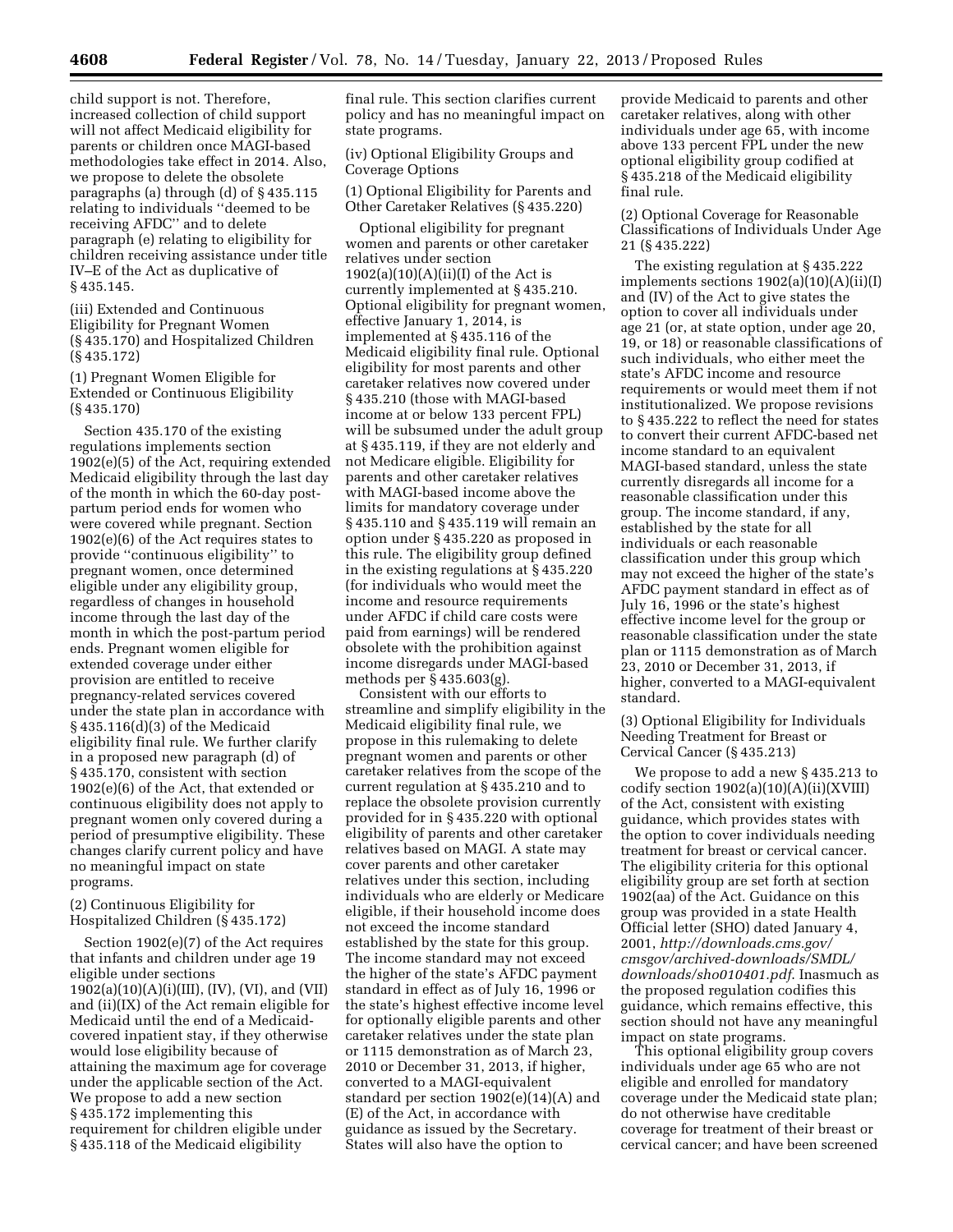as needing treatment for breast or cervical cancer under a state's Centers for Disease Control and Prevention (CDC) breast and cervical cancer early detection program (BCCEDP). This may include any men screened under the state's screening program for breast cancer. The state entity administering the BCCEDP, not the state Medicaid agency, determines who is considered to have been ''screened under the program'' and establishes the scope of screening provided, regardless of funding source, so that if the state entity considers a man to have been screened under the BCCEDP program, a state electing to cover this Medicaid eligibility must cover such man under this group.

#### (4) Optional Eligibility for Independent Foster Care Adolescents (§ 435.226)

We propose to add a new § 435.226 to codify section 1902(a)(10)(A)(ii)(XVII) of the Act, which provides states with the option to cover ''independent foster care adolescents'' as described at section 1905(w) of the Act. This existing optional eligibility group covers individuals who are under age 21 (or, at state option, under age 20 or 19) and were in foster care under the responsibility of a state or Tribe on the individual's 18th birthday. As with reasonable classifications of individuals under § 435.222, states which covered such group under the Medicaid state plan or an 1115 demonstration as of March 23, 2010 or December 31, 2013 will need to convert the effective income level, if any, to a MAGI-based standard. The income standard may not exceed the higher of the state's AFDC payment standard in effect as of July 16, 1996 or the state's highest effective income level for this population under the state plan or 1115 demonstration as of March 23, 2010 or December 31, 2013, if higher, converted to a MAGIequivalent standard. Many individuals now covered under this optional group will be eligible for coverage as of 2014 under either the new group for former foster care children at the proposed § 435.150 or the adult group at § 435.119, both of which are mandatory eligibility groups under the statute. Unlike the group at § 435.150, this optional group at § 435.226 does not require enrollment in Medicaid upon attaining age 18 in foster care, but coverage in this group ends upon attaining age 21 rather than age 26.

(5) Optional Eligibility for Individuals Under Age 21 Who Are Under State Adoption Assistance Agreements (§ 435.227)

We propose to amend § 435.227 for children with a state adoption assistance agreement in effect (other than an agreement under title IV–E of the Act) to reflect the need for states to convert the current AFDC-based net income standard, if any, to an equivalent MAGI-based standard. If the state covered this group under the Medicaid state plan or an 1115 demonstration as of March 23, 2010 or December 31, 2013 with no income test or MAGI-based effective income level, converted to a MAGI-equivalent standard, exceeding the state's income standards for § 435.118 and § 435.119, that policy may remain in effect. Otherwise, consistent with the existing regulation at  $\S 435.227(a)(3)(i)$  and retained at proposed § 435.227(b)(3)(i) of this rulemaking, an individual must have been eligible under the Medicaid state plan prior to the adoption agreement being entered into. We request comments on our proposal to delete the alternative eligibility requirement in existing regulations at § 435.227(a)(3)(ii) that the individual would have been eligible if the state's title IV–E foster care financial eligibility standards and methodologies were used, because the Medicaid eligibility requirements at § 435.118 of the Medicaid eligibility final rule are more expansive. Also, we propose language at § 435.227(b)(2), revising the language in existing regulations at § 435.227(a)(2), to clarify that it is the state agency which entered into the adoption agreement with the adoptive parents, which is not necessarily the state determining the child's Medicaid eligibility, that determines whether those eligibility requirements are met.

(6) Optional Targeted Low-Income Children (§ 435.229)

We propose to amend § 435.229 for optional targeted low-income children, as defined at § 435.4, for whom states may claim enhanced match under section 1905(b) and title XXI of the Act, in order to reflect the need for states to convert the current AFDC-based net income standard to an equivalent MAGI-based standard. A state's income standard may not exceed the higher of 200 percent FPL; an FPL percentage which exceeds the state's Medicaid applicable income level, defined at § 457.10, by no more than 50 percentage points; or the highest effective income level for this group in effect under the Medicaid state plan or an 1115

demonstration as of March 23, 2010 or December 31, 2013, if higher, converted to a MAGI-equivalent standard.

(7) Optional Continuous Eligibility for Children (§ 435.926 and § 457.342)

We propose to add a new § 435.926 codifying section 1902(e)(12) of the Act, which provides states with the option to provide up to 12 months of continuous eligibility for children under age 19, or a younger age selected by the state, once determined eligible for Medicaid, regardless of changes in income or most other circumstances which otherwise would render the child ineligible for Medicaid. These proposed standards codify and clarify past guidance on the continuous eligibility options and have no meaningful impact on state programs. Under the option, continuous eligibility is provided to all children younger than the state's specified age who are covered under subpart B or C of this part, but not those covered as medically needy under subpart D, those eligible only for emergency medical services for non-citizens, or those eligible during a period of presumptive eligibility. Thus, consistent with the statute, states electing the option for continuous eligibility under proposed § 435.926 must provide such coverage to children eligible under § 435.118 as well as all children covered under any other mandatory or optional group covered by the state, including children eligible based on receipt of SSI, disability, institutionalization, or enrollment in a section 1915(c) home and communitybased services waiver. Also proposed is § 457.342 for continuous eligibility of children under a state's separate CHIP.

Under proposed § 435.926(c), the state would specify in its state plan the length of a continuous eligibility period, not to exceed 12 months. A continuous eligibility period begins on the effective date of the individual's most recent determination or renewal of eligibility and ends at the end of the length of the continuous eligibility period specified by the state. Under proposed paragraph (d), children remain eligible during a continuous eligibility period regardless of any change in circumstances except attaining the maximum age elected by the state for this option, death, voluntary disenrollment, change in state residence, state error in the eligibility determination, or fraud, abuse, or perjury attributed to the child or the child's representative.

#### (8) Optional Tuberculosis Eligibility Group (§ 435.215)

We propose to add a new § 435.215 for optional tuberculosis (TB)-infected individuals to codify section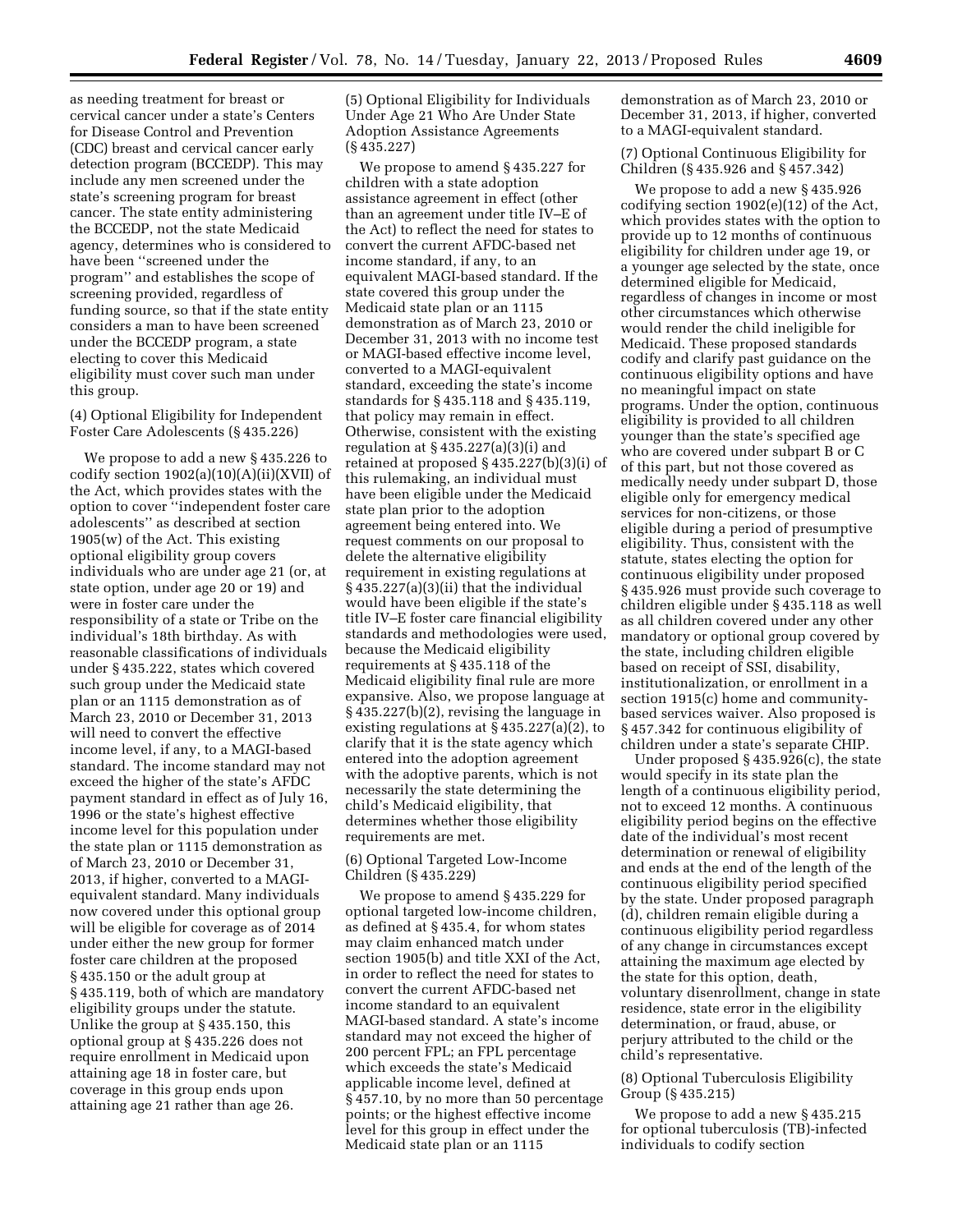1902(a)(10)(A)(ii)(XII) and (z)(1) of the Act. These provisions provide states with the option to provide Medicaid to TB-infected individuals who are not eligible for Medicaid under subpart B of this part (relating to Mandatory Coverage of the Categorically Needy) and meet certain income and resource requirements. The medical assistance available to individuals eligible in this category is limited to TB-related services, which are defined in section 1902(z) of the Act as: prescribed drugs; physicians' services and services described in section 1905(a)(2); laboratory and X-ray services (including services to confirm the presence of infection); clinic services and federallyqualified health center services; case management services (as defined in section  $1915(g)(2)$ ; and services (other than room and board) designed to encourage completion of regimens of prescribed drugs by outpatients, including services to observe directly the intake of prescribed drugs.

The statute limits eligibility in this group to TB-infected individuals whose incomes and resources do not exceed the maximum amount a disabled individual described in subpart B of this part may have and obtain medical assistance under the state plan. The income and resource tests are both based on SSI standards and methodologies, and these rules remain in effect until January 1, 2014.

However, except as provided in section 1902(e)(14)(D) of the Act, section 1902(e)(14)(A) of the Act provides that notwithstanding any other provision of title XIX, financial eligibility for Medicaid for all individuals effective January 1, 2014, will be based on the MAGI-based methodologies set forth in section 1902(e)(14) of the Act. Because TBinfected individuals who qualify for Medicaid on that basis do not meet any of the exceptions from the MAGI-based income rules listed in section 1902(e)(14)(D) of the Act, implemented in § 435.603(j) of the Medicaid eligibility final rule, we propose that, effective January 1, 2014, income eligibility for this group must be determined in accordance with the MAGI rules in § 435.603. States electing to cover this eligibility group need to establish an income standard in their state plan. Under proposed § 435.215(b)(3), the income standard must not exceed the higher of the maximum income standard applicable to disabled individuals for mandatory coverage under subpart B of part 435 of the regulations, or the effective income level for coverage of TB-infected individuals under the state plan in

effect as of March 23, 2010 or December 31, 2013, if higher, converted, at state option, to a MAGI-equivalent standard in accordance with guidance issued by the Secretary under section  $1902(e)(14)(A)$  and  $(E)$  of the Act. Per § 435.603(g) of the Medicaid eligibility final rule, there will be no resource test for eligibility under this section effective January 1, 2014.

We considered an interpretation of the statute under which, because section 1902(z) of the Act currently provides for application of the financial standards and methods generally used to determine eligibility based on disability, individuals infected with TB and eligible for coverage on such basis would be considered to ''qualify for medical assistance  $* * * \text{ on the basis of}$ being blind or disabled'' for purposes of the exception from application of MAGI methodologies set forth in section  $1902(e)(14)(D)(i)(III)$  of the Act. Under this interpretation, application of the income standards and methodologies applied to coverage of disabled individuals, as provided in with section 1902(z) of Act, would continue to be applied to coverage under this eligibility group after January 1, 2014. We solicit comments on this alternative interpretation.

#### b. Presumptive Eligibility

(i) Proposed Amendments to Medicaid Regulations for Presumptive Eligibility

We propose to revise Medicaid regulations for children's presumptive eligibility and to add regulations for presumptive eligibility for pregnant women and individuals needing treatment for breast or cervical cancer as well as for the six new options for Medicaid presumptive eligibility provided by the Affordable Care Act. The new options become available on January 1, 2014, except that presumptive eligibility for the family planning option became available on March 23, 2010.

#### (1) FFP for Administration (§ 435.1001)

We propose to revise paragraph (a)(2) of § 435.1001 to clarify, consistent with current policy, that federal financial participation (FFP) is available for the necessary administrative costs a state incurs in administering all types of presumptive eligibility, not just presumptive eligibility for children as now specified in this section.

#### (2) FFP for Services (§ 435.1002)

We propose to revise paragraph (c) of § 435.1002 to clarify that FFP is available for services covered for all individuals determined presumptively eligible in accordance with the statute

and implementing regulations, rather than just for children as now specified in this section.

(3) Basis for Presumptive Eligibility (§ 435.1100)

We propose to revise § 435.1100 to address the statutory basis of presumptive eligibility under sections 1920, 1920A, 1920B, 1920C, and 1902(a)(47)(B) of the Act for children, pregnant women, and other individuals under subpart L, including the six new options provided by the Affordable Care Act.

#### (4) Definitions (§ 435.1101)

We propose to revise § 435.1101 to replace the definition of ''application form'' with ''application'' to reflect current practices and to clarify that the definition of ''qualified entity'' includes a health facility operated by the Indian Health Service, a Tribe or Tribal organization, or an Urban Indian Organization.

#### (5) Presumptive Eligibility for Children (§ 435.1102)

We propose to revise existing regulations at § 435.1102, under which states may select qualified entities to determine presumptive eligibility for children under age 19 or a younger age selected by the state. A qualified entity determines, based on preliminary information, that the child's gross income (or at state option, MAGI household income as defined at § 435.603 or a reasonable estimate using simplified methods prescribed by the state) meets the income requirements at § 435.118(c) of the Medicaid eligibility final rule. The proposed changes, which are consistent with current policy and practice in states, are needed to align with the adoption of MAGI-based methodologies in 2014 and to ensure consistency between the policies governing the existing and new presumptive eligibility options.

We propose to amend § 435.1102(b) to clarify that a qualified entity may not delegate to another entity its authority to determine presumptive eligibility and that the state must establish oversight mechanisms to ensure the integrity of presumptive eligibility determinations. We propose at § 435.1102(d) that a state may require, as a condition of presumptive eligibility, that an individual, or another person who attests to having reasonable basis to know the status of the individual seeking a presumptive eligibility determination, attests that the individual is a citizen or a national of the United States or is in satisfactory immigration status. We seek comment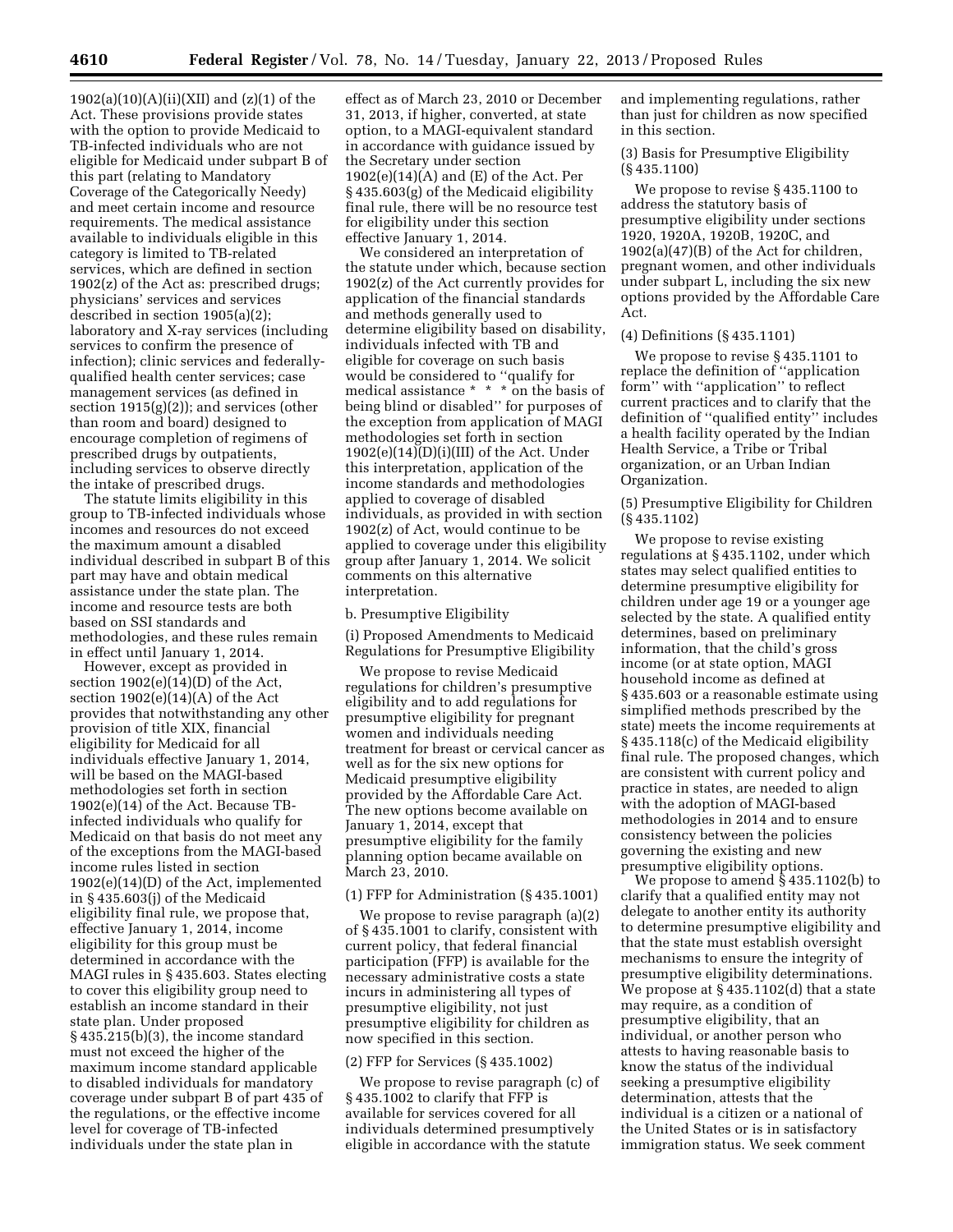on whether this should be a state option or a requirement. A state may also require similar attestation that the individual is a state resident. Because the statute requires qualified entities to determine presumptive eligibility ''on the basis of preliminary information,'' under the proposed regulations states would be prohibited from requiring verification of the conditions for presumptive eligibility and from imposing additional conditions for presumptive eligibility. Proposed paragraph (e) clarifies that a presumptive eligibility determination by a qualified entity is not subject to fair hearing rights under subpart E of 42 CFR part 431.

#### (6) Presumptive Eligibility for Other Individuals (§ 435.1103)

We propose to add § 435.1103 to implement the presumptive eligibility for other populations permitted under sections 1920, 1920A, 1920B, and 1920C of the Act. At paragraph (a), we propose, consistent with section 1920 of the Act and current policy, that a state may elect to provide presumptive eligibility for pregnant women in the same manner as described for children at the proposed § 435.1101 and § 435.1102, except that pregnant women are only covered for ambulatory prenatal care during a presumptive eligibility period. We also propose that pregnant women are limited to one presumptive eligibility period per pregnancy. As prescribed in the statute, if the state has elected to provide presumptive eligibility for children or pregnant women, the state may also elect to provide presumptive eligibility for the additional populations provided for in the Affordable Care Act—that is,—parents and other caretaker relatives (described in § 435.110, adults described in § 435.119, and individuals under age 65 described in § 435.218 of the Medicaid eligibility final rule, as well as former foster care children described in § 435.150 of this proposed rulemaking. We propose at paragraph (c) that a state may cover presumptive eligibility for individuals needing treatment for breast or cervical cancer as described at proposed § 435.213 of this rulemaking; and at paragraph (d) that a state may provide family planning services on a presumptive eligibility basis for individuals who may be eligible for such services under proposed § 435.214 of this rulemaking.

(7) Presumptive Eligibility Determined by Hospitals (§ 435.1110)

We propose to add § 435.1110 for hospitals electing to determine presumptive eligibility. The Affordable Care Act added section 1902(a)(47)(B) of the Act to give hospitals the option (not at state option like for the other types of presumptive eligibility), as of January 1, 2014, to determine presumptive eligibility for Medicaid. The Act provides hospitals participating in Medicaid with this option whether or not the state has elected to permit qualified entities to make presumptive eligibility determinations under other sections of the statute.

At paragraph (a) of § 435.1110, we propose that a qualified hospital may elect to make presumptive eligibility determinations, on the basis of preliminary information and according to policies and procedures established by the state Medicaid agency. Proposed paragraph (b) establishes the basic criteria which a hospital must meet to be a qualified hospital authorized to make presumptive eligibility determinations, including that the hospital (1) participate as a Medicaid provider, (2) notify the agency of its decision to make presumptive eligibility determinations, (3) agree to make determinations consistent with state policies and procedures, (4) at state option, assist individuals in completing and submitting the full application and in understanding any documentation requirements, and (5) not be disqualified by the agency under proposed paragraph (d) (discussed below).

At paragraph (c) of this section, we specify that a state Medicaid agency may limit presumptive eligibility determinations by qualified hospitals to the types of presumptive eligibility that the agency may elect to cover, as described at proposed § 435.1101 through § 435.1103. In addition, qualified hospitals may be permitted by the agency to determine presumptive eligibility on other bases under the state plan or 1115 demonstration (for example, based on disability).

We propose at paragraph (d) that the agency may establish standards for qualified hospitals making presumptive eligibility determinations related to the proportion of individuals determined presumptively eligible for Medicaid by the hospital that submit a regular application before the end of the presumptive eligibility period and/or are determined eligible for Medicaid based on such application. We request comments on whether this should be a federal requirement, a state option, or neither, and what such reasonable standards would be. The agency must take action as necessary if a hospital does not meet the standards established by the agency or is not making determinations in accordance with

applicable state policies and procedures.

(ii) Proposed Amendments to CHIP Regulations for Presumptive Eligibility (§ 457.355)

In order to align the regulations governing presumptive eligibility for children under CHIP with Medicaid, we revise current regulations at § 457.355 to incorporate by cross reference the terms of § 435.1101 and § 435.1102 (relating to presumptive eligibility for children in Medicaid) into our CHIP regulations. In addition, prior to passage of CHIPRA, states were permitted to claim enhanced federal matching funds under their CHIP title XXI allotment for coverage of children during a Medicaid presumptive eligibility period; this authority is implemented in the current regulations at § 457.355 and § 457.616(a)(3). Section 113(a) of CHIPRA, however, amended section 2105(a)(1) of the Act to eliminate this authority, so that, effective April 1, 2009, states must claim their regular federal financial participation under title XIX for services provided to children during a Medicaid presumptive eligibility period. This change is implemented through the proposed revisions to § 457.355 and by deleting § 457.616(a)(3).

#### 2. Medically Needy (§§ 435.301, 435.310, 435.831)

Under section  $1902(e)(14)(D)(i)(IV)$  to the Act, as added by section 2002(a) of the Affordable Care Act and codified at § 435.603(j)(6), the determination of eligibility for medically needy individuals is excepted from application of MAGI-based financial methodologies set forth at § 435.603. Under section  $1902(a)(10)(C)(i)(III)$  of the Act, financial eligibility under a medically-needy group for children, pregnant women, parents, and other caretaker relatives ''shall be no more restrictive than the methodology that would be employed under the appropriate state plan described in [section 1902(a)(10)(A)(i) of the Act] to which such group is most closely categorically related.'' Currently, for pregnant women, parents, children, and other caretaker relatives the methods of the former AFDC program are applied. For aged, blind, and disabled individuals, section 1902(a)(10)(C)(i)(III) of the Act requires the use of a methodology that is no more restrictive than the methods applied under the SSI program.

As the former AFDC program has now been eliminated, there is no state plan described in section 1902(a)(10)(A)(i) of the Act that is ''most closely categorically related'' to pregnant women, parents, children, and other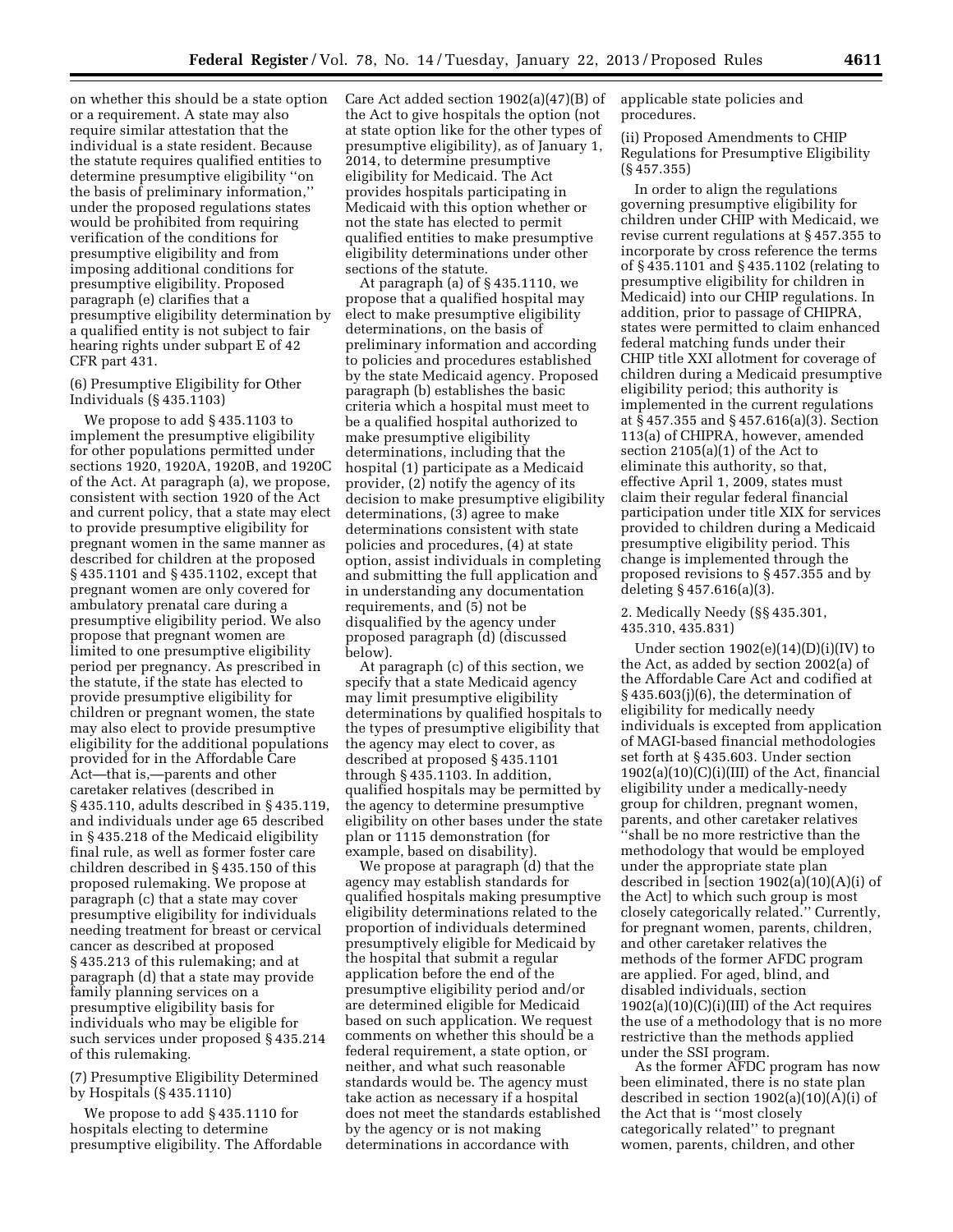caretaker relatives. In addition, retaining the AFDC methodologies for the purpose of determining countable income for medically needy coverage could be burdensome for states and consumers, and could undermine the simple streamlined eligibility process required under section 1943 of the Act and section 1413 of the Affordable Care Act, as well as the requirements under section 1902(a)(19) of the Act to administer the program in a simple and efficient manner and in the best interest of beneficiaries. Therefore, we are proposing to revise § 435.831 to provide states with flexibility to apply, at state option, either AFDC-based methods or MAGI-based methods for determining income eligibility for medically needy children, pregnant woman, and parents and other caretaker relatives individuals whose financial eligibility generally will be determined using MAGI-based methods. Although section 1902(e)(14)(A) and 1902(e)(14)(D)(i)(IV) of the Act indicates that states cannot be *required* to apply MAGI-based methods in determining financial eligibility for medically needy individuals, we believe that this does not preclude us from permitting states to apply MAGI-based income methodologies in determining medically needy eligibility for these populations.

However, we also recognize that section  $1902(a)(17)(D)$  of the Act prohibits state plans from taking into account the ''financial responsibility of any individual for any applicant or recipient of assistance under the plan unless such applicant or recipient \* \* \* is such individual's spouse or such individual's child who is under age 21, \* \* \* or is blind or disabled.''

Thus, states may use a MAGI-based methodology in determining household income using MAGI-based methods, but in doing so, must ensure that there is no deeming of income or attribution of financial responsibility that would conflict with the requirements of section  $1902(a)(17)(D)$ . States could, for example, apply the methodology set forth in § 435.603 of the Medicaid eligibility final rule, and, in cases involving impermissible deeming, subtract the income of the individual whose income may not be counted under  $\S 1902(a)(17)$ (D). States may also, but would not be required to, remove such individual from the household size. We note also that section 1902(r)(2) of the Act and § 435.601(d) of the current regulations provide states with an option to adopt other reasonable methodologies, provided that such methods are less restrictive than the SSI, AFDC or the MAGI-based methods permitted under this proposed rule.

Furthermore, in order to meet the maintenance of effort requirements (MOE) in section 1902(gg) of the Act, states would have to ensure that the adoption of MAGI methodologies is no more restrictive than the methodology currently used by the state in determining the eligibility of children as medically needy until the MOE expires in 2019. For purposes of this section, states may replace current disregards applied to medically needy individuals, some of which may benefit only part of its medically needy population (such as a disregard for amounts for child care), with a single block-of-income disregard made available to all medically needy individuals such that in the aggregate the MOE is satisfied.

In addition, we are removing the reference to ''family'' in § 435.831(c) to be consistent with the implementation of eligibility for low-income families under section 1931 of the Act in the final Eligibility Rule. Since eligibility under section 1931 of the Act, like all other bases of eligibility, will be determined on an individual basis, parents and other caretaker relatives will be evaluated for medically needy eligibility as individuals, as currently is the case of pregnant women and children.

d. Optional Eligibility of Lawfully-Residing Non-Citizen Children and Pregnant Women (§§ 435.4, 435.406, 457.320)

Section 214 of CHIPRA amended section  $1903(v)(4)$  of the Act to permit states to provide Medicaid coverage to children, pregnant women, or both who are lawfully residing in the United States, and otherwise eligible for Medicaid. We are proposing to amend § 435.406 by revising paragraph (b) to implement this option. Section 214 of CHIPRA also amended section 2107 of the Act similarly to allow states to cover such lawfully residing children and pregnant women under CHIP. We also propose at 45 CFR 155.20 to align the Exchange definition of ''lawfully present'' with the Medicaid/CHIP definition in § 435.4. Individuals who meet this definition could be eligible for enrollment in a QHP through the Exchange.

On July 1, 2010, we issued a State Health Official (SHO) letter providing guidance implementing section 214 of CHIPRA. In the SHO, we interpreted ''lawfully residing'' to mean individuals who are lawfully present in the United States and who are residents of the state in which they are applying under the state's Medicaid or CHIP residency rules. Because state residency is a separate eligibility criteria which must

be established independent of an individual's immigration status as a lawfully present non-citizen, we are proposing to use the term ''lawfully present'' in § 435.406(b), without need to include a definition of ''lawfully residing'' in these proposed regulations. Eligibility for Medicaid under § 435.406(b) cannot be approved for an individual who is lawfully present in the United States, if the individual is not also a resident of the state under the state's residency rules. For example, a nonimmigrant visitor for business or pleasure may be lawfully present under immigration regulations, but not meet Medicaid or CHIP residency requirements, and therefore will not be able to qualify for Medicaid or CHIP based on residency.

Current paragraph (b) of § 435.406 is re-designated and revised at proposed paragraph (c) and we propose to add a new paragraph (b). We also propose new definitions of ''lawfully present,'' ''noncitizen,'' ''qualified non-citizen'' at § 435.4. Policies consistent with our already-issued July 1, 2010 SHO letter, are only briefly discussed and we refer readers to the letter for a more in-depth discussion (at *[http://](http://downloads.cms.gov/cmsgov/archived-downloads/SMDL/downloads/SHO10006.pdf)  [downloads.cms.gov/cmsgov/archived](http://downloads.cms.gov/cmsgov/archived-downloads/SMDL/downloads/SHO10006.pdf)[downloads/SMDL/downloads/](http://downloads.cms.gov/cmsgov/archived-downloads/SMDL/downloads/SHO10006.pdf)  [SHO10006.pdf](http://downloads.cms.gov/cmsgov/archived-downloads/SMDL/downloads/SHO10006.pdf)*). Explained in more depth herein are several modest proposed changes in policy as compared to the SHO.

Consistent with the SHO, under proposed § 435.406(b)(1), if a state elects the CHIPRA 214 option for pregnant women and/or children, then it must elect the option for all children and/or pregnant women who are lawfully present, as defined in § 435.4; in other words, the state cannot choose among ''lawfully present'' children or pregnant women and offer Medicaid to some, but not others. We propose in § 435.406(c) consistent with our current policy, that if a state elects to cover lawfully present children and/or pregnant women under § 435.406(b), such individuals may be eligible for any Medicaid eligibility group covered under the state plan for which he or she meets all other eligibility requirements.

In accordance with section  $1903(v)(4)(A)$  and  $(B)$  of the Act, proposed § 435.406(b)(2) provides that various limitations otherwise applicable to non-citizen eligibility do not apply to lawfully present non-citizens covered pursuant to a state's election of the option provided at paragraph (b)(1). The restrictions that do not apply to individuals under 21 or pregnant women covered under this option include, the 5-year waiting period described in section 403 of PRWORA, 8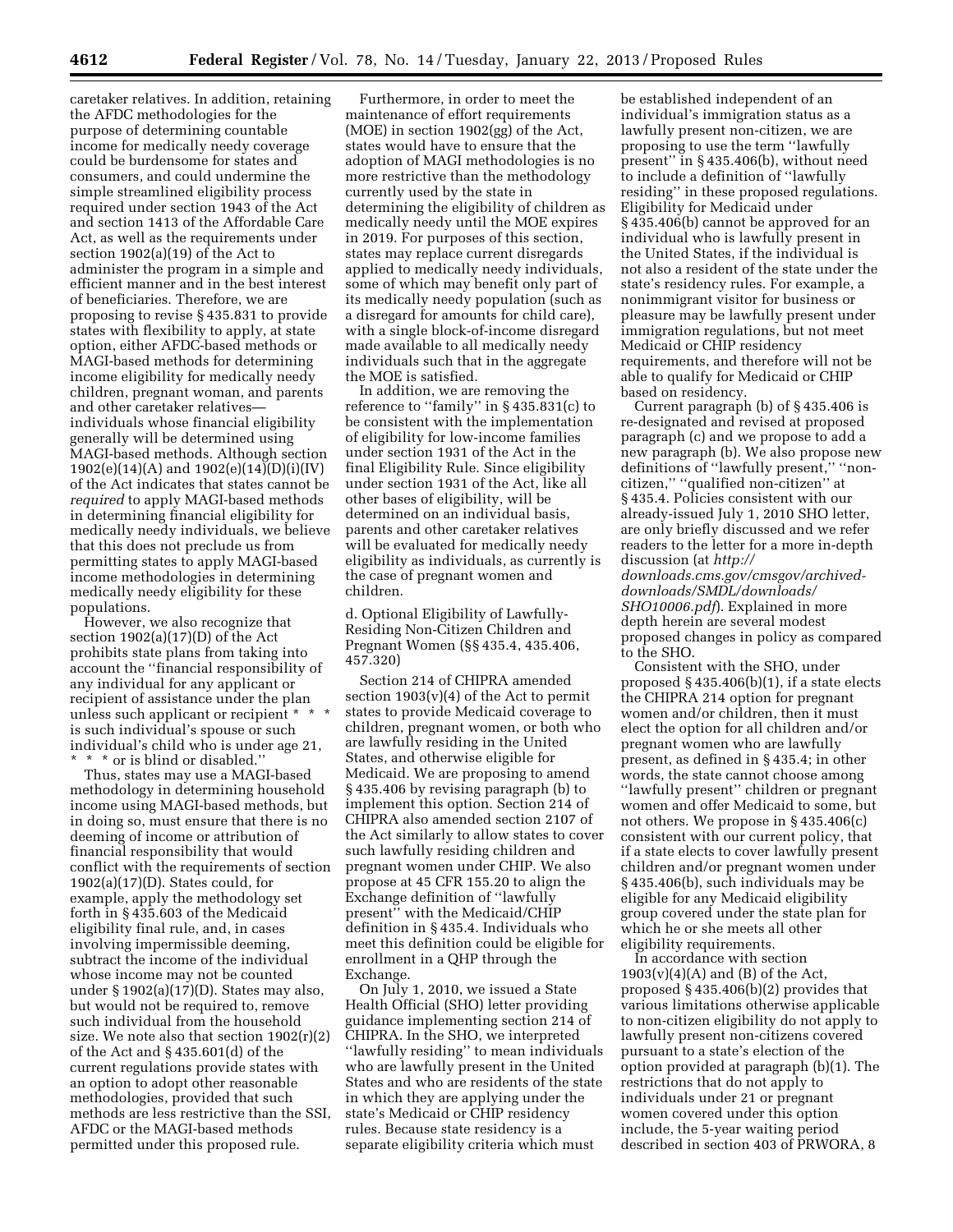U.S.C. 1613; the restriction relating to the limitation on payment services for individuals who are not qualified noncitizens under section 401(a) of PRWORA, 8 U.S.C. 1611(a); deeming of sponsor income under section 421 of PRWORA, 8 U.S.C. 1631; and the state option to require Lawful Permanent Residents to be credited with 40 qualifying quarters of work or limitation of coverage to seven years, permitted under section 402(b) of PRWORA, 8 U.S.C. 1612(b). We propose a new paragraph (c) of § 435.406, revising and redesignating current paragraph (b) clarifying which non-citizens would be eligible to receive coverage of services of an emergency medical condition including in states that elect to cover children and pregnant women under the option in paragraph (b)(1).

The definition of ''lawfully present'' proposed at § 435.4 is substantially the same as that contained in our July 1, 2010 guidance and at 45 CFR 152.2 (the current definition used for Exchange eligibility) with some minor modifications to further simplify the rules as well as ensure alignment with the eligibility of lawfully present noncitizens for advance payment of the premium tax credit, cost-sharing reductions, and enrollment in a QHP through the Exchange. As these modifications do not substantially affect eligibility, we do not anticipate an impact on state costs. As explained in the SHO, our policy is based on the definition provided in Department of Homeland Security (DHS) regulations at 8 CFR 1.3, used for purposes of Social Security benefits, with some modification appropriate to the Medicaid and CHIP programs.

We propose the following limited differences in the definition of ''lawfully present'' in this proposed rulemaking as compared to our July 1, 2010 SHO.

We propose inclusion of victims of trafficking, at paragraph (9) whose eligibility for Medicaid is mandatory under federal law under section 107 of the Victims of Trafficking and Violence Protection Act of 2000 (Pub. L. 106–386) as amended 22 U.S.C. 7105). Inclusion of victims of trafficking in the definition of ''lawfully present'' is needed to ensure alignment of current Medicaid rules with eligibility for advance payment of the premium tax credit, cost-sharing reductions, and enrollment through the Exchange. We note that these individuals are required to be covered in Medicaid, through the Victims of Trafficking Act. Thus, regardless of whether a state elects to cover lawfully residing children or pregnant women under the option codified at proposed § 435.406(b),

coverage of these individuals is required if they meet all other eligibility requirements.

In the definition of lawfully present proposed at § 435.4, with respect to noncitizens with a valid non-immigrant status, we propose in paragraph (2) to include all non-immigrants who have a valid status, rather than limiting inclusion to such individuals who also have not violated the terms of their status, as specified in the SHO. This allows coverage to non-immigrants who have valid and unexpired status, without requiring state Medicaid agencies to understand all the terms of such status, and to determine whether any terms have been violated. This, in turn, will enable agencies to verify this non-citizen status through a data match with DHS through the federal data services hub (using that Department's Systematic Alien Verification for Entitlements (SAVE) system), for virtually all non-immigrant applicants or beneficiaries without further investigation.

With respect to individuals granted an employment authorization document (EAD) under 8 CFR 274a.12(c), we propose in the definition of lawfully present at paragraph (4)(iii) to include most non-citizens granted such document, instead of limiting inclusion only to specified groups of individuals granted an EAD, as was done in the SHO, thereby enabling verification of satisfactory immigration status through SAVE, which typically can verify a grant of EAD in three to five seconds. We note that this proposed modification should not result in an expansion of eligibility, but only a simplification of verification processes for these individuals. It is our understanding that all individuals granted an EAD under § 274a.12(c), are already considered lawfully present under another category under our SHO, with the exception provided in the proposed regulation at paragraph (10).

We propose in the definition of lawfully present at § 435.4 to add two additional categories of non-citizens not included in the definition of ''lawfully present'' in the SHO. First, we propose in § 435.4 at paragraph (4)(vii) inclusion of individuals who have been granted an administrative stay of removal by DHS. We seek comments on whether we should include individuals granted an administrative stay by U.S. Department of Justice. Such stays provide noncitizens with permission to remain living in the United States. We considered also adding individuals who have been granted stays by a court (as opposed to administratively issued by DHS). We understand some court stays

are effective without any consideration of the filing, merely by the individual filing for such a stay. We seek comments on this provision and alternative ways to address those for whom a court has considered an individual's situation and granted a stay.

Second, at paragraph (10) of the definition, we propose to add an exception to the lawfully present definition to specify that individuals with deferred action under the Deferred Action for Childhood Arrivals (DACA) process shall not be eligible for Medicaid and CHIP under the CHIPRA state option with respect to any of the categories (1) through (9), in accordance with and based on the rationales included in the interpretative guidance set forth in a SHO letter, #12–002 issued August 28, 2012, available at *[www.medicaid.gov/Federal-Policy-](http://www.medicaid.gov/Federal-Policy-Guidance/downloads/SHO-12-002.pdf)[Guidance/downloads/SHO–12–002.pdf](http://www.medicaid.gov/Federal-Policy-Guidance/downloads/SHO-12-002.pdf)*  and in the interim final rule with request for comments to the Pre-Existing Condition Insurance Plan (PCIP) Program (77 FR 52614, Aug. 30, 2012). We propose that the ''lawfully present'' definition in the Exchange rules would also incorporate this exception.

We note that we propose to remove the language contained in our SHO specifically related to individuals who are lawfully present in the Commonwealth of the Northern Mariana Islands (CNMI) under 48 U.S.C. 1806(e) from our definition of lawfully present at § 435.4. We understand this statutory provision expired on November 28, 2011, which was two years after the transition program to extend U.S. immigration laws to the CNMI's immigration system began. We believe that most of these individuals will continue to be covered under our definition of lawfully present at § 435.4 in other categories, including as nonimmigrants or parolees.

We solicit comments on the definition of lawfully present in this proposed regulation. Codification of other statutes relating to categories of non-citizens who are eligible for Medicaid (including under title IV of PRWORA and subsequent federal legislation) that are not reflected in our current regulations are not included in this proposed rulemaking.

We also propose to amend § 457.320(c) to implement section 2107(e)(1) of the Act, to permit a separate CHIP program to cover ''lawfully residing'' children or pregnant women otherwise eligible for CHIP. We propose to align the terminology and the option to provide coverage for ''lawfully present'' children and pregnant women in CHIP under § 457.320(c) with policy for Medicaid in proposed § 435.406(b).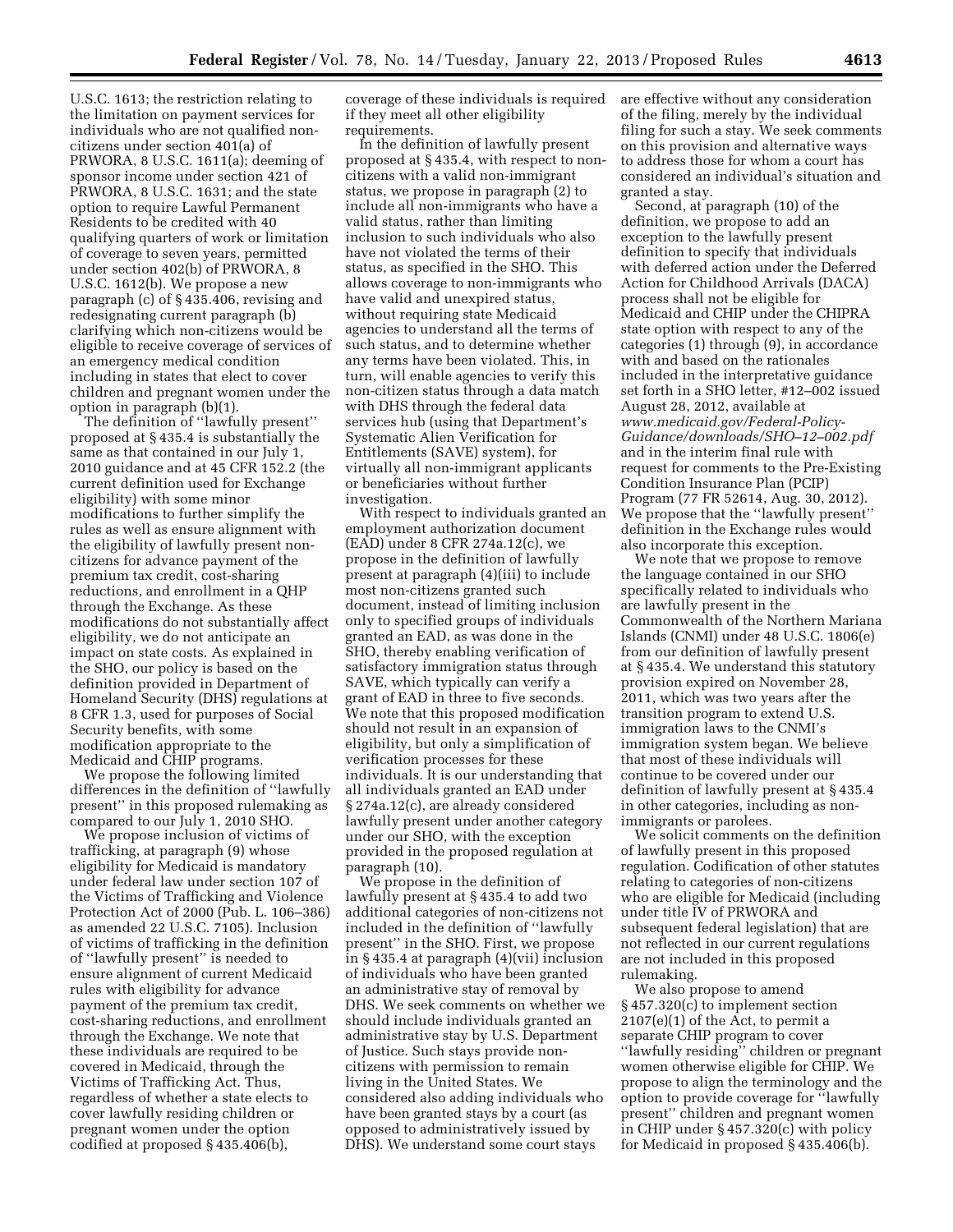The same definition of ''lawfully present'' proposed for Medicaid also is proposed for CHIP. Consistent with the statute, states may not choose to cover these new groups only in CHIP, without also having extended the option to Medicaid. As section 1903(v)(4)(A) of the Act merely lifts restrictions for lawfully residing, otherwise eligible individuals, a state must have coverage that would otherwise include the individual. Thus, lawfully present pregnant women could be covered under CHIP only if the CHIP program has elected to cover pregnant women generally, either under a waiver or demonstration or under the option provided under section 2112 of the Act to cover pregnant women under its CHIP state plan.

#### e. Deemed Newborn Eligibility (§ 435.117 and § 457.360)

#### (i). Medicaid Deemed Newborn Eligibility (§ 435.117)

Section 1902(e)(4) of the Act and existing § 435.117 require that babies born to mothers covered under the Medicaid state plan for benefits on the date of birth, including during a period of retroactive eligibility, be automatically deemed eligible for Medicaid for one year from birth. The provision is intended to ensure coverage of the newborn without any gaps; no application is required. In accordance with section  $1903(x)(5)$  of the Act, as added by section 211(b)(3)(A)(ii) of CHIPRA and consistent with previous guidance, we clarify at proposed paragraph  $(b)(1)(i)$  of  $\S$  435.117 that a child born to a mother covered by Medicaid for labor and delivery as an emergency medical service pursuant to section  $1903(v)(3)$  of the Act shall be deemed eligible for Medicaid during the child's first year of life.

Section 113(b)(1) of CHIPRA amended section 1902(e)(4) of the Act effective April 1, 2009 to eliminate the previous statutory requirement that eligibility under this section continue only so long as the baby was a member of the mother's household and the mother either remained eligible for Medicaid or would remain eligible if still pregnant. We propose revisions to § 435.117(b) to implement this change in the statute. Previous guidance was provided in SHO letter #09–009 dated August 31, 2009, *[http://downloads.cms.gov/cmsgov/](http://downloads.cms.gov/cmsgov/archived-downloads/SMDL/downloads/SHO083109b.pdf) [archived-downloads/SMDL/downloads/](http://downloads.cms.gov/cmsgov/archived-downloads/SMDL/downloads/SHO083109b.pdf)  [SHO083109b.pdf](http://downloads.cms.gov/cmsgov/archived-downloads/SMDL/downloads/SHO083109b.pdf)*.

Section 111 of CHIPRA added a new section 2112 to title XXI of the Act, giving states the option to cover targeted low-income pregnant women under a separate CHIP state plan. Section

2112(e) of the Act requires that babies born to such pregnant women covered under the CHIP state plan for benefits for the date of birth are deemed to have applied and been determined eligible for Medicaid or CHIP, as appropriate, and remain eligible for one year. At § 435.117(b)(1)(ii), we interpret this to mean that babies born to pregnant women on CHIP with household income at or below the applicable Medicaid income standard for infants under § 435.118 of the Medicaid eligibility final rule must be automatically enrolled in Medicaid, and those born to pregnant women with income above the applicable Medicaid income standard must be automatically enrolled in CHIP.

To promote simplicity of administration and the best interest of beneficiaries, consistent with section 1902(a)(19) of the Act, we also propose at  $\S 435.117(b)(1)(iii)$  that states be provided with the option to treat as deemed newborns in Medicaid the babies born to mothers covered as a child under a separate CHIP for benefits for the date of birth. We solicit comments on whether states should have the option to extend automatic Medicaid enrollment to the extent that the state determines that, under normal circumstances, such babies would be likely to meet requirements for Medicaid eligibility: (1) To all babies born to mothers covered as a targeted low-income child under a separate CHIP, (2) only to such babies if the state has elected the option to cover targeted low income pregnant women under its CHIP state plan, even if the mother does not qualify as a targeted low-income pregnant woman, or (3) to no such babies born to mothers covered as a targeted low-income child under a separate CHIP who do not qualify as a targeted low-income pregnant woman. Also consistent with section 1902(a)(19) of the Act, we propose at § 435.117(b)(1)(iv) that states be provided with the option to treat as deemed newborns in Medicaid the babies born to mothers covered under a Medicaid or CHIP demonstration under section 1115 of the Act, unless the demonstration's special terms and conditions (STCs) specifically address this issue.

We also propose a new paragraph (c) to give states the option of recognizing the deemed newborn status from another state for purposes of enrolling babies born in another state without need for a new application. Although the statutory language refers to deemed eligibility under ''such state plan'' referring back to the state plan under which the mother was covered by Medicaid, to read this language so

narrowly would restrict the rights of mothers and children to travel among states, similar to a durational residency requirement.

Section 1902(e)(4) of the Act provides that for the year of deemed eligibility, the Medicaid identification number of the mother serves as the identification number of the child for Medicaid claims purposes, unless the state issues the child a separate identification number. For babies eligible under proposed § 435.117, proposed paragraph (d)(2) directs the agency to promptly issue a separate Medicaid identification number for the child prior to the date of the child's first birthday or the termination of the mother's Medicaid eligibility, whichever is sooner, unless the child is determined to be ineligible (such as, the child is not a state resident).

Finally, section 1902(e)(4) of the Act does not distinguish between babies born to pregnant women eligible for Medicaid as medically needy under section 1902(a)(10)(C) of the Act and those born to pregnant women eligible for Medicaid as categorically needy under section  $1902(a)(10)(A)$  of the Act. We propose to revise existing regulations at § 435.301 by removing paragraph (b)(1)(iii), which provided that babies born to medically needy pregnant women receive deemed newborn eligibility as a medically needy child. Under revised § 435.117, as proposed in this rulemaking, babies born to pregnant women eligible as medically needy and receiving covered benefits for the date the child is born are covered as deemed newborns under § 435.117. These proposed changes are consistent with current policy, clarifying and simplifying them, and should have no meaningful impact on state programs.

#### (ii) CHIP Deemed Newborn Eligibility (§ 457.360)

As discussed in the previous section of this preamble, section 111(a) of CHIPRA gives states the option to cover pregnant women under a separate CHIP and also adds section 2112(e) of the Act, requiring states to provide deemed newborn eligibility under Medicaid or CHIP, as appropriate based on income, to newborns of those mothers. Consistent with the proposed regulations at § 435.117 for Medicaid deemed newborn eligibility discussed above, we propose a new § 457.360 to extend deemed newborn eligibility under CHIP to babies born to mothers covered as targeted low-income pregnant women under a separate CHIP for the date of birth, to the extent that the state has not extended Medicaid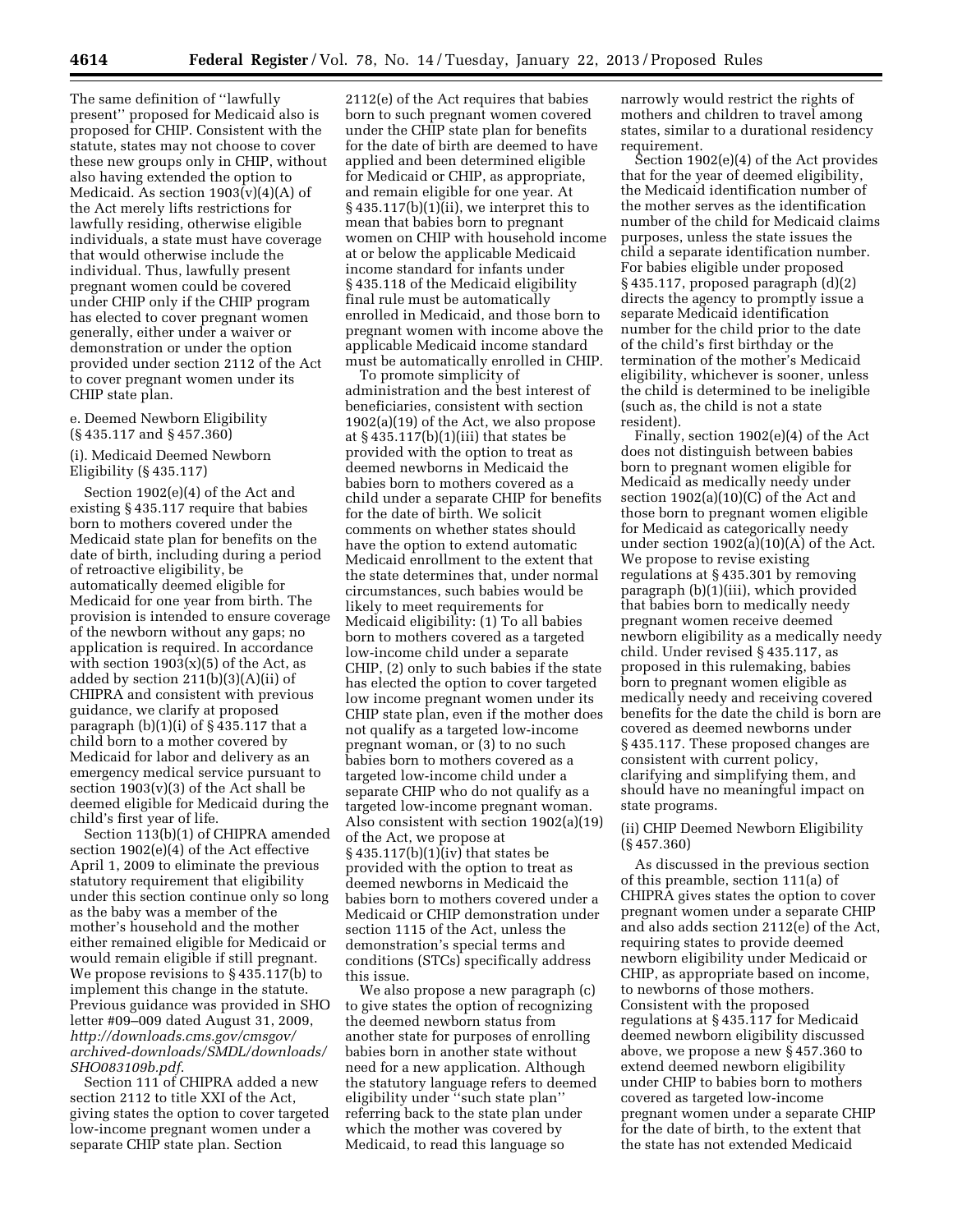eligibility to the babies. We are also proposing a state option to extend deemed newborn eligibility to babies of mothers covered as targeted low-income children under a separate CHIP (not as targeted low-income pregnant women) for the date of birth, to the extent that the state has not extended Medicaid eligibility to the babies. This option would relieve the state from any need to shift children from one category to another, ensuring that benefits are delivered in the children's best interests and thus promoting the effective and efficient delivery of coverage as required by section 2101(a) of the Act. Also, we are proposing a state option to provide CHIP deemed newborn eligibility to babies of mothers who were receiving CHIP coverage in another state for the date of the child's birth or to babies of mothers covered by Medicaid or CHIP under an 1115 demonstration. As discussed above in this preamble, if the mother's household income is no more than the income standard for infants in Medicaid, the baby will be deemed eligible and enrolled in Medicaid; otherwise, the baby will be deemed eligible and enrolled in a separate CHIP.

6. Verification Exceptions for Special Circumstances (§ 435.952)

Under the final eligibility rule at § 435.952(c), states are permitted to request additional information from individuals, including documentation, to verify most eligibility criteria if data obtained electronically by the state is not reasonably compatible with attested information or electronic data is not available, as specified in  $§$  435.952(c)(2)(ii) of the regulation. There are, however, individuals for whom providing documentation even in such limited circumstances would create an insurmountable procedural barrier to accessing coverage, while serving little evidentiary value. To ensure that verification procedures are consistent with simplicity of administration and in the best interest of individuals in accordance with section 1902(a)(19), we are proposing to add an exception at  $\S 435.952(c)(3)$  to an otherwise permissible requirement to provide documentation in such circumstances. Under paragraph (c)(3), except as specifically required under the Act (for example, with respect to citizenship and immigration status if electronic verification is not successful), states may not require documentation from individuals for whom documentation does not exist or is not reasonably available at the time of application or renewal. Such circumstances include, but are not limited to, individuals who are

homeless and victims of domestic violence or natural disasters.

7. Verification Procedures for Individuals Attesting to Citizenship or Satisfactory Immigration Status

Verification of citizenship and immigration status is governed by sections 1137, 1902(a)(46)(B), 1902(ee), and 1903(x) of the Act, and by section 1943 of the Act, which cites to section1413(c) of the Affordable Care Act. Implemented in current regulations at § 435.406, section 1137 of the Act requires that individuals seeking an eligibility determination make a declaration of citizenship or immigration status, and that the status of non-citizens be verified with the Department of Homeland Security (DHS). Under section 1902(a)(46)(B), states must verify citizenship status of applicants either by use of documentary evidence in accordance with section 1903(x) of the Act or through an electronic data match with the Social Security Administration (SSA) under section 1902(ee) of the Act, as added by section 211 of CHIPRA. Documentation of citizenship status under section 1903(x) is implemented in current regulations at § 435.407. Section 211 of CHIPRA also made other changes to section 1903(x), for example, exempting infants deemed eligible for Medicaid under section 1902(e)(4) of the Act from the requirement to verify citizenship, and adding a statutory requirement to provide for a ''reasonable opportunity'' period for individuals declaring U.S. citizenship to provide verification, similar to the "reasonable opportunity" afforded individuals declaring satisfactory immigration status under section 1137(d) of the Act. We propose revisions to § 435.406 and § 435.407 of the current regulations and § 435.956 of the Medicaid eligibility final rule in order to implement section 1902(ee) of the Act and other revisions to section 1903(x) of the Act made by CHIPRA, as discussed below and note that we redesignate the definition of ''citizenship'' from the introductory paragraph at § 435.407 to a definition at § 435.4.

a. Electronic Verification of Citizenship and Immigration Status (§ 435.940 and § 435.956)

Under § 435.949 of final Medicaid Eligibility Rule, the Secretary will establish an electronic service (referred to as the ''federal data services hub'') through which all insurance affordability programs can access specified data from pertinent federal agencies needed to verify eligibility. Per § 435.949, if information related to

verifying Medicaid eligibility including information to verify citizenship from SSA and information to verify immigration status from DHS is available through the federal data services hub described in § 435.949, states will be required to obtain such information through that service. We therefore clarify at proposed § 435.956(a)(1) that states will be required to verify citizenship and immigration status through the federal data services hub if available.

Prior to passage of the Affordable Care Act, section 211 of CHIPRA, which added section 1902(ee) to the Act, has provided states with an option to conduct an electronic data match directly with SSA to satisfy the citizenship verification requirements in lieu of requiring documentation in accordance with section1903(x) of the Act. To date, 44 states have adopted this option in their Medicaid and CHIP programs. Although states will be required to conduct electronic verification of citizenship primarily through the federal data services hub, if such verification is not available, the option under section 1902(ee) of the Act will remain in effect.

If the agency is unable to verify such status through the hub, proposed  $§$  435.956(a)(2) directs the agency to verify citizenship by conducting an electronic data match directly with SSA or by obtaining documentation in accordance with § 435.407 of the regulations, as modified in this proposed rulemaking, and to verify immigration status by conducting a match directly with DHS' SAVE system in accordance with section 1137 of the Act and § 435.406. In such instances, verification of citizenship and immigration status should be conducted in a manner consistent with the requirements of  $\S 435.952(c)(2)(ii)$  of the final eligibility rule (permitting states to require documentation to verify an eligibility criterion only if electronic data is not available, as defined in the regulation). Note that some of the documentary evidence permitted under section 1903(x) of the Act and  $\S$  435.407 to verify citizenship may be available electronically, such as a match with a state's vital statistics agency, and such data also must be accessed when available under the standard established in § 435.952(c)(2)(ii) before paper documentation of citizenship is requested.

Under 8 U.S.C. 1613(b)(2), qualified non-citizens who are veterans with a discharge characterized as a honorable discharge and not on account of alienage and who fulfill the minimum active-duty service requirements of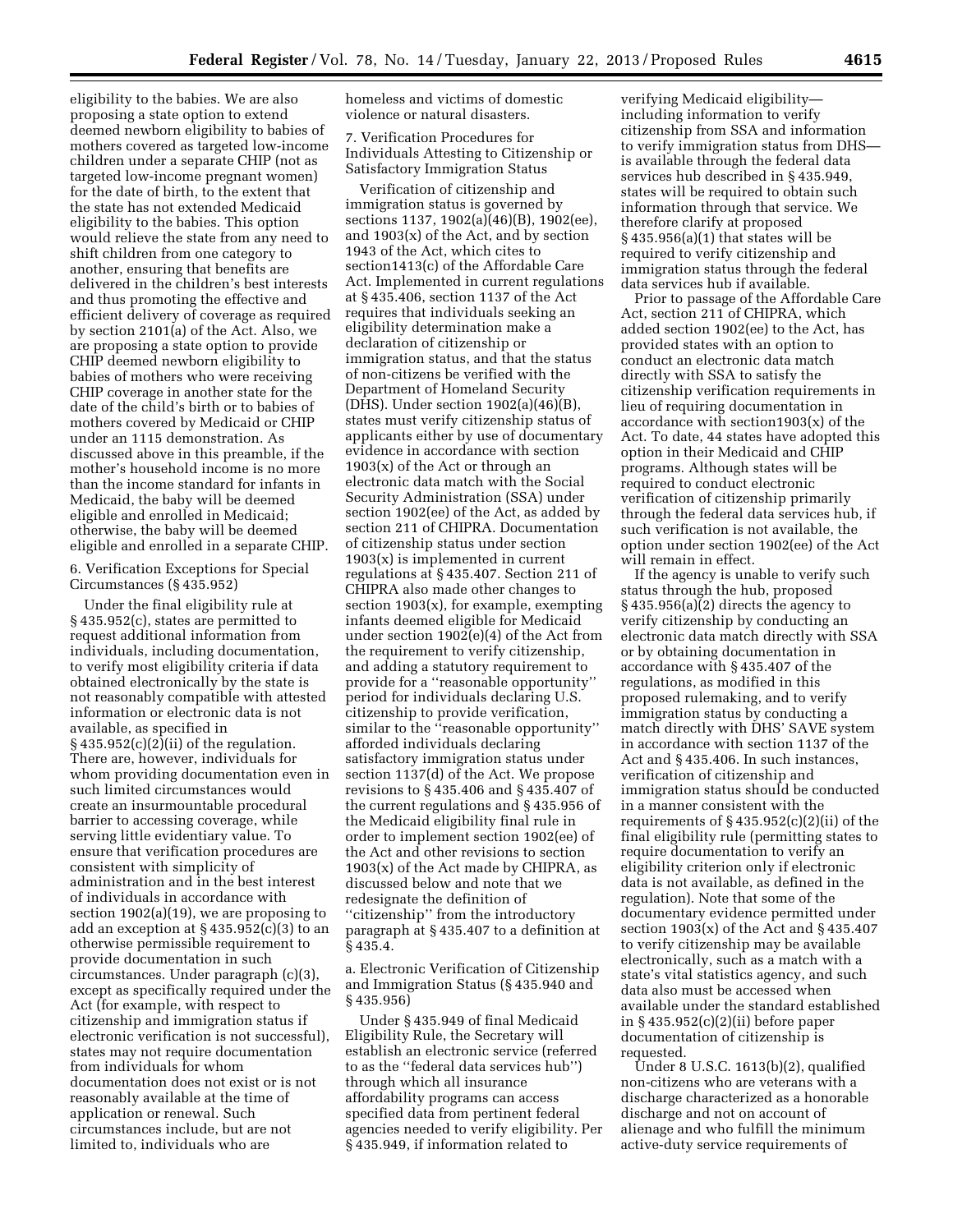section 5303A of Title 38 or are in active military duty status (other than active duty for training), or the spouse or dependent child of such a veteran or individual in active duty status, are exempt from the 5-year waiting period applicable to certain qualified noncitizens. We seek comment on appropriate verification procedures for veteran status.

In proposed  $\S 435.956(a)(3)$ , we move and revise current language at § 435.407(i)(5), which provides that verification of citizenship (whether through documentation submitted by the applicant or through an electronic data match) is a one-time activity that should be recorded in the individual's file. At a regular eligibility renewal or as part of a future application for Medicaid, the agency may not re-verify citizenship, but must only check its records to confirm that the individual's citizenship has already been verified. We expect that states will re-verify an individual's immigration status if the status is temporary in nature, such as for individuals in Temporary Protected Status. We solicit comments on whether, consistent with existing regulations at § 431.17(c), Medicaid agencies should be expected to retain such records indefinitely or for a more limited period of time, such as 5 or 10 years.

b. Reasonable Opportunity To Verify Citizenship or Immigration Status

We anticipate that electronic verification with SSA or DHS generally will occur in real or near-real time. In the event that electronic verification through the hub or another source is delayed or fails, sections 1903(x) and 1902(ee) of the Act require that states provide applicants declaring U.S. citizenship with a ''reasonable opportunity period'' to verify their citizenship. During the reasonable opportunity period, states must try to resolve with SSA or the applicant inconsistencies that arise from the data match, and request additional documentation from the applicant if the inconsistencies cannot be resolved. Under sections 1902(ee) and 1903(x) of the Act, states also must furnish Medicaid to otherwise eligible individuals during the reasonable opportunity period. As noted, section 1137(d)(4) of the Act similarly requires states to provide individuals with a ''reasonable opportunity'' to establish satisfactory immigration status if documentation is not provided or verification of satisfactory immigration status with DHS fails, and to receive benefits if otherwise eligible during such time. Section 1411(e)(3) of the

Affordable Care Act requires Exchanges to verify an individual's attestation of citizenship and lawful presence in the same manner as Medicaid in accordance with section 1902(ee) of the Act when inconsistencies arise. We anticipate that in many cases states may be able to resolve inconsistencies in real-time or near real-time, in which cases the reasonable opportunity period would not need to be triggered.

In accordance with sections 1137,  $1902(ee)$ , and  $1903(x)$  of the Act, we propose to add a new paragraph (g) to § 435.956 to implement the reasonable opportunity period afforded to individuals who declare U.S. citizenship or satisfactory immigration status. Under § 435.911(c) of the final Medicaid Eligibility Rule (revised to update a cross reference in this proposed rule), states must provide benefits to otherwise eligible individuals during such reasonable opportunity period. Situations which may trigger the reasonable opportunity period include the following:

• The individual is unable to provide a SSN, needed for electronic verification with SSA;

• Either the federal data services hub or SSA or DHS databases are temporarily down for maintenance or otherwise unavailable, thereby delaying electronic verification;

• There is an inconsistency between the data available from an electronic source and the individual's declaration of citizenship or immigration status which the agency must attempt to resolve, including by identifying typographical or clerical errors; or

• Electronic verification is unsuccessful, even after agency efforts to resolve any inconsistencies, and additional information, including documentation, is needed.

Recognizing that electronic verification of citizenship and immigration status generally will be accomplished in real-time, we further propose that the reasonable opportunity period is triggered if verification of citizenship or immigration status cannot be concluded ''promptly.'' This standard is consistent with the standard applied to the provision of benefits generally under § 435.911(c) of the final Medicaid Eligibility Rule, pursuant to which individuals must be furnished benefits ''promptly and without undue delay.'' We expressly apply the standard in § 435.911(c) to the provision of benefits to individuals during a reasonable opportunity period by including a cross reference to § 435.911(c) at proposed § 435.956(a)(2)(ii). Thus, if the agency cannot resolve inconsistencies in a data

match with SSA or DHS (performed either in accordance with § 435.949 of the final Medicaid eligibility final rule or proposed § 435.956(a)(1) or (2)) in a prompt manner, such that eligibility would be determined and benefits provided with the same promptness as if the agency were able to verify citizenship or immigration status in real-time, the agency must begin the reasonable opportunity period, and benefits must be furnished as soon as other eligibility criteria are verified, in the same manner and as promptly as such criteria are verified for applicants generally. In the case of an individual with respect to whom a temporary immigration status was verified at application and with respect to whom the agency is re-verifying satisfactory status, regulations at § 435.911(c) in the Medicaid eligibility final rule similarly require that benefits be furnished during the reasonable opportunity period afforded under § 435.956(g). We note that in the case of a reasonable opportunity period triggered because the applicant is unable to provide an SSN, resulting in the state's inability to initiate electronic verification of citizenship with SSA, states must comply with the regulations at § 435.910, relating to assisting individuals with obtaining and verifying SSNs. We also note that we are making a technical correction to § 435.910(g) to put back the reference to the verification of SSNs with SSA, which was inadvertently deleted in the Medicaid eligibility final rule.

We propose a conforming amendment to § 435.911(c) of the final Medicaid eligibility final rule to clarify that the reasonable opportunity period encompasses all aspects of the process to verify citizenship immigration status, including not only time for an individual to provide documentation but also time for the agency to resolve inconsistencies or conclude the electronic verification process. This proposed rulemaking also replaces the cross reference in § 435.911(c) of the Medicaid eligibility final rule to the statutory provisions governing the reasonable opportunity period with a cross reference to § 435.956(g), as proposed in this rulemaking.

The proposed rule seeks to balance individuals' ability to access coverage in a timely manner and states' administrative interests in not being required to take steps to enroll someone in the program immediately whenever electronic verification is not accomplished in real time, if inconsistencies can be resolved quickly. We note that section 1137(d)(4) of the Act seems to require a reasonable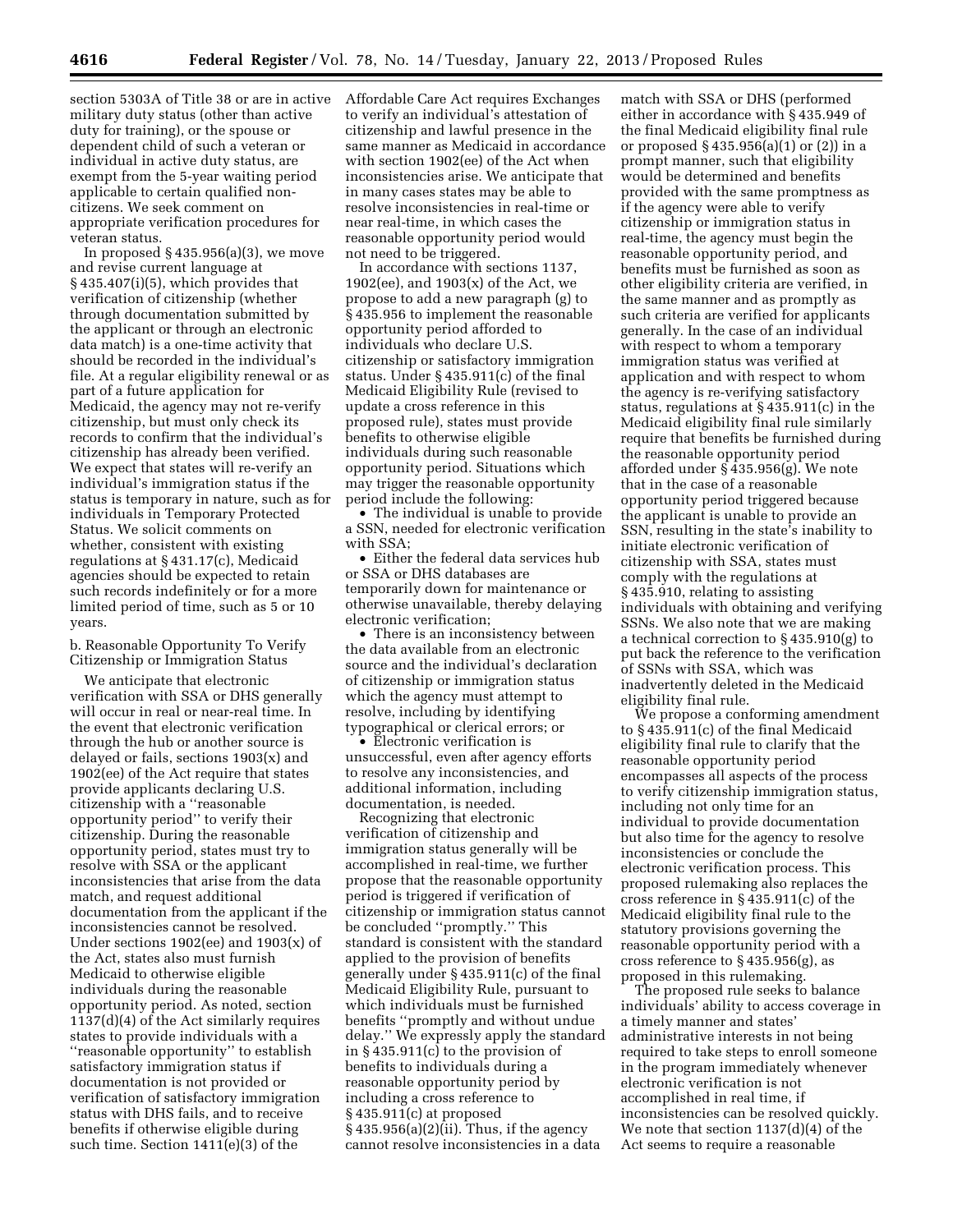opportunity period only in cases where the individual has either not provided documentation or where verification with DHS has failed. This seems to indicate that states have at least the option of some reasonable time during which they can attempt to resolve inconsistencies and verify immigration status prior to providing the reasonable opportunity period, including the provision of benefits. Similarly, section 1902(ee)(1)(B)(ii) discusses the reasonable opportunity period only once an inconsistency in verification cannot be resolved, which is consistent with the proposed policy. We also are considering a policy—either instead of or in addition to the policy described above—under which the reasonable opportunity period, including provision of benefits during such period, would be triggered if the agency cannot resolve any inconsistencies with the electronic match with SSA or DHS within a specified number of business days. We seek comments on both approaches.

We propose to apply the same reasonable opportunity period of 90 days that is required under section 1902(ee) of the Act, and which also is required for Exchanges, to all citizenship verification procedures, whether conducted in accordance with § 435.949, section 1902(ee) of the Act, or § 435.407. We are also proposing this same 90-day timeframe to verifying an individual's satisfactory immigration status in accordance with § 435.949, § 435.406 or section 1137(d) of the Act. This will provide for consistency and ease of administration and coordination between insurance affordability programs and better understanding by the public.

Proposed  $§$  435.956(g)(1) establishes the basic requirement to provide a reasonable opportunity to individuals to verify citizenship or immigration status as well as notice of such opportunity. We propose in paragraph (g)(2) that the reasonable opportunity period extends 90 days from the date on which such notice is received by the individual. We are proposing to define the date the individual receives the notice to mean 5 days after the date on the notice, unless the individual shows that he or she did not receive the notice within the 5-day period, consistent with the proposed revision to § 431.231 (relating to receipt of notice of an individual's right to appeal). We also propose (1) to codify current policy, outlined in previous CMS guidance (SHO–09–016, SMD 06–012), to permit states to extend the reasonable opportunity period if the agency needs more time to complete the verification process, or the individual requests more time and is acting in good

faith to obtain the necessary documentation; and (2) to permit states to begin furnishing benefits during the reasonable opportunity period as early as the later of the date of application or declaration of status; however, the 90 day period provided to the individual to furnish necessary evidence must always be counted from the date notice of the reasonable opportunity period is received.

As noted, during the reasonable opportunity period, if electronic verification directly with SSA or DHS is not successful, the agency must first utilize other available data sources (for example, a data match with vital statistic records of birth or the Office of Refugee Resettlement telephone line) to verify citizenship or immigration status, in accordance with  $\S 435.952(c)(2)(ii)$ , prior to seeking additional information or documentation from an individual. If citizenship or immigration status has not been verified through efforts by the agency and satisfactory documentation has not been provided by the individual by the end of the reasonable opportunity period, the agency must take action to terminate benefits. The agency must provide timely notice and fair hearing rights in accordance with part 431 subpart E, except we are proposing that the provisions at § 431.230 and § 431.231 relating to maintaining and reinstating services may be applied at state option. We believe making these provisions applicable at state option is legally permissible under section 1902(a)(3) of the Act, as well as relevant case law on the procedural rights associated with denials or terminations. Thus, once the individual has been provided benefits during a reasonable opportunity, the state may consider the individual to be a beneficiary, eligible for continued benefits pending the outcome of an appeal denying eligibility. On the other hand, individuals provided benefits during a reasonable opportunity period have not actually been determined eligible for Medicaid, as their citizenship or immigration status has not been established. Therefore, once the reasonable opportunity period is over, we believe the state can treat such individuals the same as those denied eligibility for any other reason, which are not eligible for benefits pending the outcome of a fair hearing. Further, the availability of the reasonable opportunity period, and the fact that an otherwise eligible individual is provided eligibility during such period, reduces risk of error that eligible individuals will be denied or delayed benefits, as well as the probable value

of additional procedural safeguards of maintaining services pending the outcome of a fair hearing. Thus, once a state has (a) already attempted to resolve discrepancies associated with verification, (b) turned to other electronic data sources if verification with DHS or SSA is unsuccessful, (c) offered an opportunity for the individual to resolve discrepancies or provide alternative documentation of status, including (d) during a reasonable opportunity period during which benefits are furnished as long as the individual meets all other eligibility criteria, the state may legitimately conclude that the marginal value of providing continued benefits to the individual pending appeal does not outweigh the cost to the state associated with maintaining services and reinstating services retroactive to the date or termination if the individual should prevail on his or her appeal.

We note that the requirement to provide a reasonable opportunity period for citizens and nationals under CHIPRA took effect on July 1, 2006, however our proposal to define the length of such period—other than those done through the process described in section 1902(ee) of the Act, for which the 90-day timeframe also went into effect in January 1, 2010 with the passage of CHIPRA—will take effect in January 2014.

Finally, we propose to amend § 435.1008 to reflect the statutory requirement that states are entitled to receive federal financial participation (FFP) for benefits provided to individuals declaring U.S. citizenship or satisfactory immigration status during the reasonable opportunity period, regardless of whether eligibility ultimately is approved for such period.

#### c. Changes to and Clarification of Current Policy (§ 435.3, § 435.406, and § 435.407)

Section 211 of CHIPRA also made several technical corrections and amendments to section 1903(x) of the Act. On December 28, 2009, CMS issued a state Health Official Letter, SHO #: 09– 016, providing guidance regarding section 211 of CHIPRA (*[http://](http://www.cms.gov/smdl/downloads/SHO122809corrected.pdf) [www.cms.gov/smdl/downloads/](http://www.cms.gov/smdl/downloads/SHO122809corrected.pdf) [SHO122809corrected.pdf](http://www.cms.gov/smdl/downloads/SHO122809corrected.pdf)*). We propose to codify key aspects of that guidance in this rulemaking, as described below. These proposed changes clarify current policy and will not significantly impact current state programs.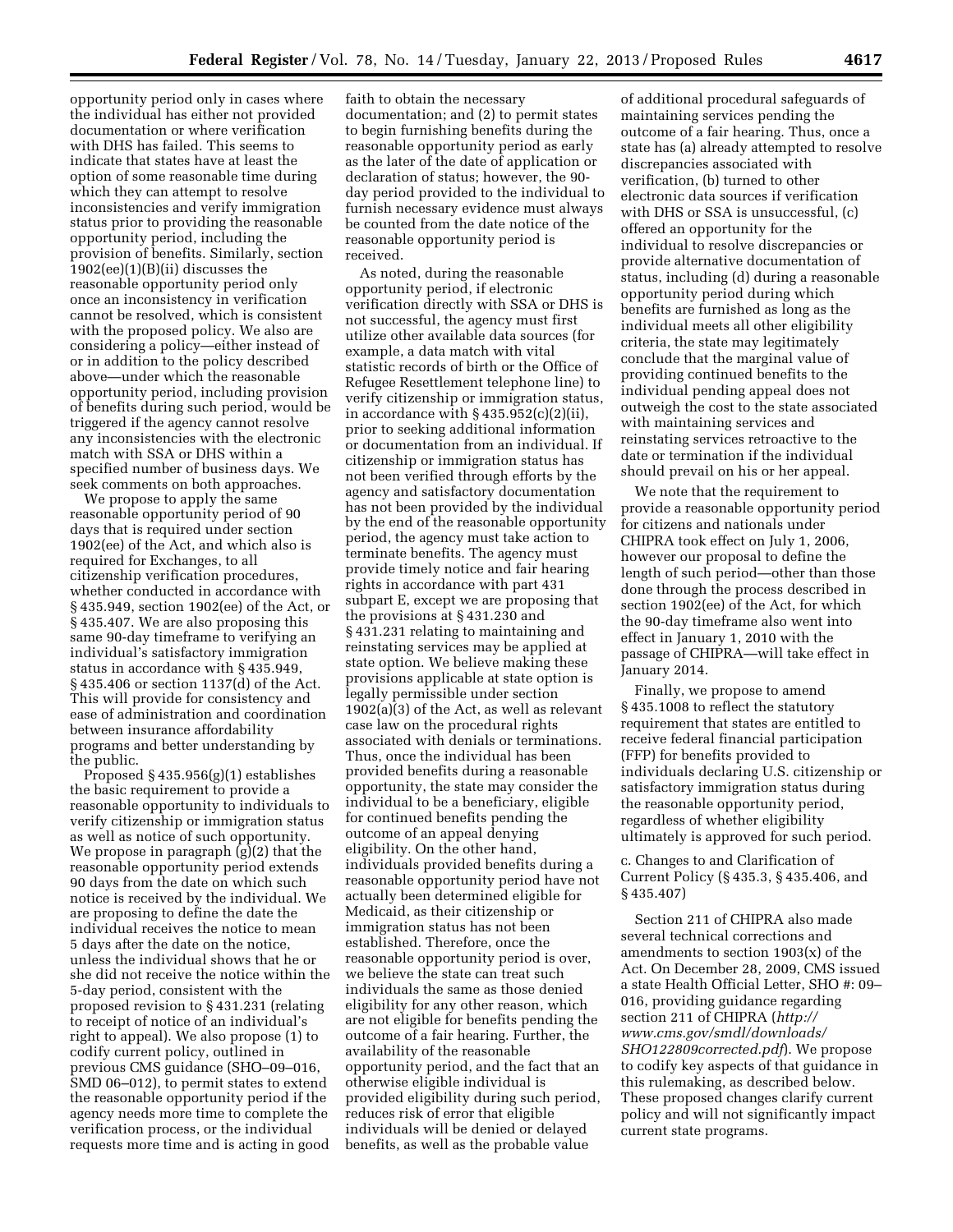(i) Exemption From Citizenship Verification Requirement for Deemed Newborns (§ 435.406, § 457.380)

Section 211(b)(3) of CHIPRA amends section 1903(x) of the Act to exempt from the citizenship verification requirement children eligible for Medicaid under 1902(e)(4) of the Act and § 435.117 because their mothers are covered for the child's birth under Medicaid. Such children (often referred to as ''deemed newborns'') are not required to document or verify citizenship at birth or at any subsequent determination or redetermination of eligibility, including after a break in coverage. As allowed by section  $1903(x)(2)(E)$  of the Act, under  $435.406(a)(1)(iv)(E)$ , we propose that information from the state's separate CHIP as well as information from another state that the individual was deemed eligible as a newborn under either Medicaid or CHIP in that state also serves to exempt the individual from the requirement to document citizenship. This policy satisfies the intent of section 211(b)(3) of CHIPRA that evidence of deemed newborn eligibility for Medicaid is sufficient evidence of citizenship. Under section  $1903(x)(5)$  of the Act, proposed  $§$  435.406(a)(1)(iv)(E) applies equally to children born to non-citizen mothers covered only for labor and delivery or other emergency services. We propose at § 457.380 also to apply this exemption to CHIP based on the authority given the Secretary under section 1903(x)(2)(E) of the Act (as incorporated in CHIP under section  $2105(c)(9)$  to specify the bases under which satisfactory documentary evidence of citizenship or nationality previously has been presented.

(ii) Types of Acceptable Documentary Evidence of Citizenship and Identity (§ 435.407)

The current regulations implementing section  $1903(x)$  of the Act, as in effect prior to CHIPRA were designed to reduce Medicaid costs and prevent coverage of individuals who were in the country illegally (72 FR 38688 through 38689). A report by the Government Accountability Office (GAO) indicates that state experience since the regulations were published has demonstrated that very few undocumented individuals apply for Medicaid or falsely claim U.S. citizenship (June 2007, GAO–07–889). The report and other reports from government and non-profit organizations and on state experiences confirms, that, as implemented, the current regulations have resulted in an increase in administrative costs as well

as in large numbers of eligible citizens, especially children, being inappropriately denied coverage, or their enrollment in Medicaid delayed.

In light of these findings, we are proposing to modify the regulations governing the verification of citizenship and identity under section 1903(x) of the Act in the event citizenship cannot be verified through the federal data services hub or an electronic data match directly with SSA, by eliminating nonstatutory requirements in the current regulations that increase administrative burden and create unnecessary barriers to successful documentation, without compromising program integrity.

We are eliminating the 4-tier structure in the current regulation and instead propose an approach that is consistent with section 1903(x) of the Act, which establishes 2 tiers of documents: (1) Those that provide evidence of citizenship; and (2) those that provide evidence of citizenship but require an additional identity document.

In § 435.406 of the current regulations, we propose to:

• Revise the introductory paragraph (a) to replace the phrase ''residents of the United States'' with ''individuals'' to clarify that § 435.406(a) pertains to an individual's eligibility based on citizenship or non-citizen status, not residency (standards regarding state residency are at § 435.403);

• Revise paragraphs (a)(1)(i) and (ii) to replace the reference to section 1137 of the Act with a cross reference to § 435.956(a), as proposed in this rulemaking.

• Add a new paragraph (a)(3) to revise who is permitted to make the declaration of citizenship or immigration status required under section 1137 of the Act to include: the individual, or an adult member of the individual's family or household; an authorized representative; and, if the applicant is a minor or incapacitated, someone acting responsibly for the applicant. The proposed revisions aim to align with the regulation at § 435.907 of the Medicaid eligibility final rule regarding who is permitted to submit an application on behalf of another individual. Under proposed § 435.406(a)(3), in order for another person to declare citizenship or immigration status on behalf of the applicant, the person must attest to having a reasonable basis for making such declaration, such as personal knowledge that the individual is a citizen or national or in satisfactory immigration status.

• Delete the word ''recipients'' from paragraph (a)(1)(iii) to reflect the policy, discussed above, that verification of

citizenship is a one-time activity and therefore only applies to first time applicants.

• Delete paragraph (a)(1)(iv) and redesignate paragraph (a)(1)(v) at (a)(1)(iv) because we have moved the requirement to document the verification of citizenship in the individuals file to § 435.956, and as noted existing regulations provide that re-verification of citizenship at regular renewals is not needed.

In § 435.407(f) of the revised regulations, we propose to remove the requirement that individuals must provide an original copy of documents, and replace it with a requirement that states accept photocopies, facsimiles, scanned or other copies of documents, unless information on the copy is inconsistent with information available to the agency, or the agency otherwise has reason to question the validity of the information on the document. Originals are not required under the statute, have not been shown to enhance program integrity, undermine potential for a realtime online user experience involving electronic submission of documents as well as submission of complete applications by mail, and lead to increased administrative costs since states must return the originals. We also propose to eliminate the requirement that records—such as medical, school or religious records—containing information regarding an individual's place of birth be created within a certain period of time before the date of application, and to permit states to maintain a record (including an electronic record) of a successful verification in lieu of maintaining paper copies of proof of citizenship, consistent with section 1943 of the Act and section 1413 of the Affordable Care Act. These, and other proposed revisions to simplify the existing regulations in accordance with Executive Order 13563's call for streamlining and updating regulations to reduce administrative burden on states and consumers, in order of paragraph letter, are as follows.

In paragraphs (a) through (e) of § 435.407, we remove all references in § 435.407 to forms and form numbers and who can issue certain forms, all of which are subject to change, for example, the Immigration and Naturalization Services (INS) is now part of the Department of Homeland Security (DHS), and such information is not relevant to the probative value of the documents as evidence of citizenship; delete from the list of acceptable documents passports issued through 1980 that may have included several members of the family, as such passport has not been issued for over 30 years;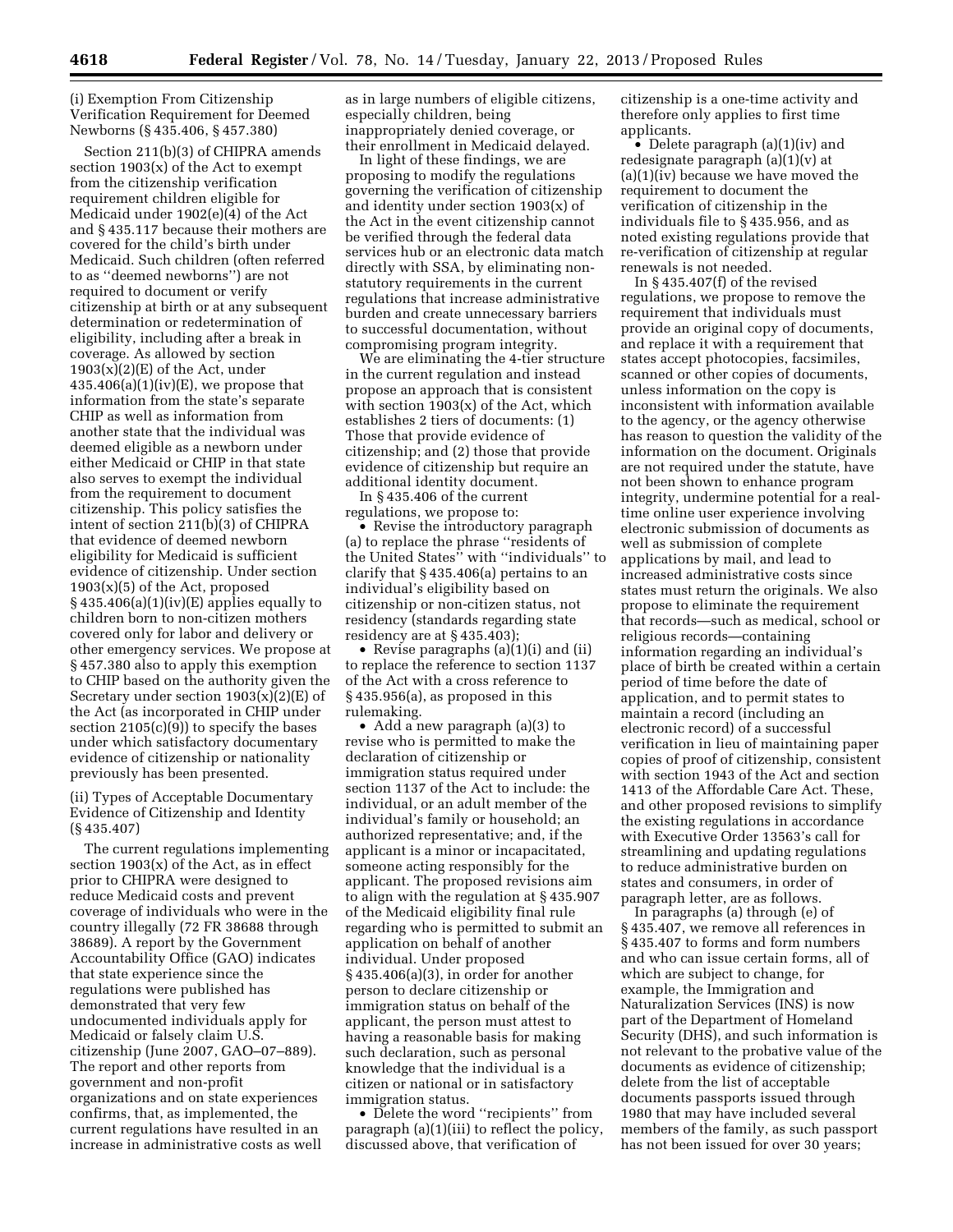delete repetitive, extraneous or obsolete language, including reference to individuals born in Guam on or after April 10, 1899 since that would encompass everyone at this time, and the delayed effective date for reliance on Enhanced Driver's Licenses, which some states have begun to issue, and references to tribal documents in paragraphs (b), (d) and (e) which will be encompassed under a new paragraph (a)(5), discussed below.

In § 435.407(a) we also propose revisions to the list of documents that can be used to prove citizenship without separate proof of identity to add:

• At paragraph (a)(1), a U.S. Passport Card, which is issued to U.S. citizens for travel across land or sea borders to Canada, Mexico, the Caribbean, and Bermuda, and delete language discussing certain passports issued through 1980 since such passports have not been issued for over 30 years; and

• At paragraph (a)(5)(i), add documents issued by a federallyrecognized Indian tribe showing membership, enrollment or affiliation with such tribe to the list of primary evidence of citizenship and identity, as required under the amendments to section1903(x) of the Act made by section 211 of CHIPRA (effective July 1, 2006, as if included in the Deficit Reduction Act of 2005) and consistent with the policy set forth in the December 28, 2009 SHO Letter (SHO #09–016). We propose at § 435.407(a)(5)(ii) that such documents include, but are not limited to, those identified in SHO #09–016. We note that this list is not exclusive of other tribal documents and, as tribes are individual independent governments which may not have uniform methods of documenting membership, enrollment, or affiliation with a particular tribe, we encourage states to work with tribes located within their borders to identify additional documents used by those tribes to establish tribal membership.

Section  $1903(x)(3)(B)(v)(II)$  of the Act directs the Secretary, after consultation with the tribes, to determine the documentation necessary for federally recognized Indian tribes located within states having an international border and whose members include individuals who are not U.S. citizens. Under section 402 of PRWORA, 8 U.S.C. 1612, individuals who can demonstrate that they are members of an Indian Tribe, as defined in 25 U.S.C. 450b(e), and are not citizens, are eligible for Medicaid without being subject to the 5 year waiting period. Section 402 of PRWORA does not distinguish between

cross-border and intra-border tribes. Accordingly, we propose in § 435.407(a)(5) to permit individuals who declare they are citizens and also members of an Indian tribe to rely on the same tribal documents discussed above, regardless of whether the tribe is located in a state with an international border. In making this proposal, we have engaged in the consultation discussed above but invite further comment on this proposal.

We reorganize the list of documents in current paragraph (b) and consolidate and streamline the regulation text currently at § 435.407(c) and (d) in the revised paragraph (b). We propose that revised paragraph (b) would reflect all documents that may be used, along with proof of identity, to verify citizenship and we eliminate the tiered levels of documents in the current regulations. We also eliminate the requirement that, to rely on a document listed in paragraph (b), an applicant must first show that no document listed in paragraph (a) is available. Other changes to paragraph (b) are as follows:

We add a new paragraph (b)(2) to move current language in (b)(1) that states may use a cross match with a state vital statistics agency to document a birth record. Reference to original documents in paragraph (b)(8) also is removed, as is the requirement in redesignated paragraph (b)(13) that a hospital record of birth be on hospital letterhead, as electronic hospital records may not contain letterhead. In redesignated paragraph (b)(15), we eliminate the ''caution'' regarding ''questionable cases'' as such cases will now be addressed in revised paragraph (f), discussed above, as well as the requirement that the religious record has to show the applicant's date of the birth or age at the time the record was made, since this detail is not required for other acceptable documents. We revise redesignated paragraph (b)(16) to remove the requirement that a school record be an ''early'' record, and contain the date of admission to the school, date of birth, and names of parent's and places of the parent's births. A school record need only contain information of place of U.S. birth. We remove from redesignated paragraph (b)(17) the requirement that a census record must show the applicant's age. Section  $435.407(d)(2)(v)$  of the current regulations is deleted because a statement signed by a physician or midwife who was in attendance at the time of the birth would be encompassed under the new proposed paragraph (b)(18) described below, which would allow for signed statements or affidavits.

New paragraph (b)(18) replaces current paragraphs  $(d)(2)(v)$  and  $(d)(5)$  to simplify the requirements governing use of affidavits to document citizenship. Under proposed paragraph (b)(18), an individual who does not have one of the documents listed in paragraph (a) or paragraphs (b)(1) through (17) may submit an affidavit, containing the individual's name, date of birth, and place of U.S. birth by someone who can reasonably attest to the individual's citizenship. Other restrictions on the use of affidavits, such as there needing to be two affidavits signed by two individuals who have personal knowledge of the individual's birth, and that individual signing the affidavit must prove their citizenship, are eliminated as creating unnecessary barriers to enrollment for eligible applicants and not required under the statute. However, we seek comment on whether two rather than one affidavit is warranted. We are maintaining the current policy that the affidavit does not need to be notarized.

Section 435.407(e), relating to documentation of identity, is redesignated at paragraph (c). We propose language in paragraph (c)(1) that the documents to prove identity must contain a photograph or other identifying information including, but not limited to, name, age, sex, race, height, weight, eye color, or address. With this statement we are deleting all references currently in § 435.407(c) that specific documents must include this information. We clarify at redesignated (c)(1)(i) that a driver's license issued by a Canadian government authority is not a satisfactory document for proving identity in the U.S. We also delete the current language related to tribal documents, which now serve as acceptable evidence of citizenship under paragraph (a)(5). Use of medical and school records to establish a child's identity is moved to paragraph (c)(2), where we also propose to change the age limit applicable to use of such records from under age 16 to age 19 to align the age limit used in CHIP, and to remove the requirement on states to independently verify such records. In redesignated paragraph (c)(3), we propose to reduce the number of corroborating documents from three (in existing paragraph (e)(3)) to 2, and require states to accept them if presented by an applicant based on the authority of section  $1903(x)(3)(B)(vi)$  of the Act for the Secretary to prescribe other documents for verifying citizenship and identity. We streamline the language in redesignated paragraph (c)(4), relating to the permissibility of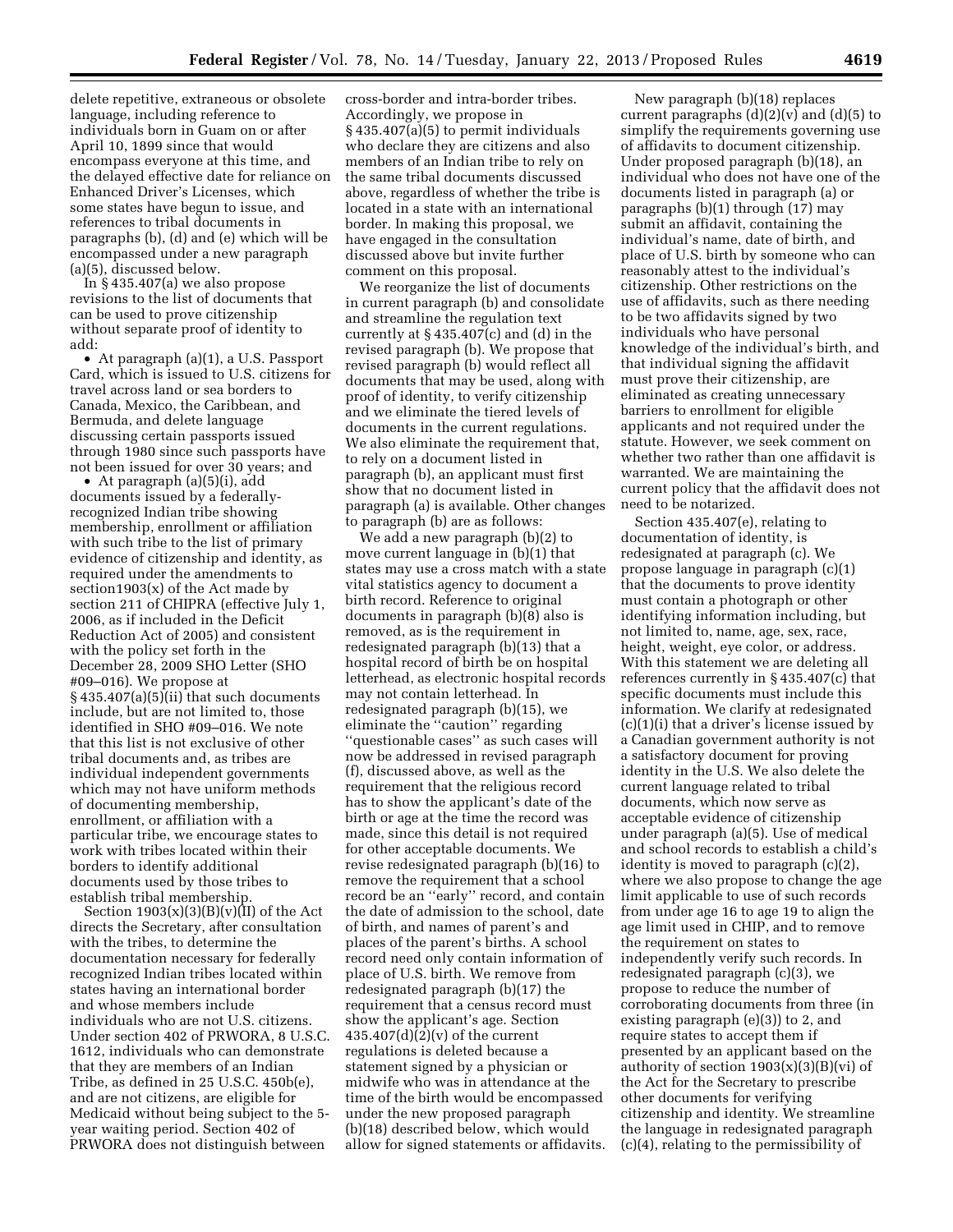states' relying on a finding of identity by another federal or state agency, and add a new paragraph (c)(5) to permit reliance on a finding of identity from an Express Lane agency, as defined in section  $1902(e)(13)(F)$  of the Act, regardless of whether or not the state otherwise has exercised the option under section 1902(e)(13) of the Act to rely on any findings of such agency in determining Medicaid eligibility. We also propose to remove the sentence requiring the Medicaid agency to assure the accuracy of the identity determinations since this provision allows the Medicaid agency to rely on the findings of another state agency. We also consolidate at redesignated paragraph (c)(6), the permissible use of affidavits to establish identity in the current regulations at § 435.407(f) and (g) to apply more broadly to anyone unable to produce other identity documentation, provided that the affiant can reasonably attest to the applicant's identity, consistent with our proposal for affidavits demonstrating citizenship. Because we propose to move the current content of paragraphs (f) and (g) of existing § 435.407 to other sections, current § 435.407(f) and (g) are deleted in this proposed rulemaking.

To further expand the options states have to verify citizenship, we add a new paragraph (d) to § 435.407 to permit reliance on verification of citizenship by another state, provided such verification was made on or after July 1, 2006, when the requirement to verify citizenship under section 1903(x) of the Act went into effect.

Building on previous policy outlined in the June 9, 2006 State Medicaid Directors Letter, (06–012), and the 2007 final rule regarding Medicaid citizenship documentation requirements (72 FR 38662, § 435.407(e) (redesignated from paragraph (h) of the current regulations) is revised to clarify that states must provide individuals needing assistance in obtaining required documentation. The language in the current regulation at § 435.407(h) provides that assistance be available to individuals who are unable to secure documentation due to ''incapacity of mind or body'' and who do not have a representative of their own to provide the help needed. This language is simplified in this proposed rule at § 435.407(e) to reflect that various types of individuals may need assistance in obtaining documentation of their citizenship, even if not ''incapacitated'' (for example, disabled, limited English proficient and homeless individuals and victims of natural disaster). This simplification also removes the requirement that someone needing

assistance to first demonstrate that they are mentally or physically incapacitated. We also note that, due to the increased use of electronic data sources to verify citizenship, we anticipate the number of individuals needing assistance in obtaining documentation to be minimal.

As discussed above, we are revising § 435.956 (f) (redesignated from paragraph (i)) to direct states to accept photocopies, facsimile, scanned or other copies of documents to the same extent as original documents, except when the documentation is inconsistent with other information available to the agency or the agency has reason to question the validity of the copy or information provided. We moved the language in § 435.956 (i)(2) to § 435.956(a)(3) related to maintaining copies of documents and revised it to permit states to maintain a record (including an electronic record) of verified citizenship in lieu of retaining paper copies in the individual's record. We propose to delete paragraph (i)(3) related to how individuals can submit citizenship documentation and that states must not require an individual to appear in person because it is redundant with language in § 435.907(a) of the final eligibility rule. Section 435.907(a) allows individuals to submit all documents that are required to establish eligibility, including any documents necessary for verification of citizenship, through various modalities, including online or by mail. We also propose to remove the language in paragraph (i)(4), related to the integrity of documents presented, because it is duplicative of the program integrity requirements in Part 455 or this title governing how Medicaid agencies deal with possible incidences of fraud. Paragraph (i)(6) of the current regulations is deleted as superseded by the electronic verification processes established under section 211 of CHIPRA and through the data services hub established per sections 1412 and 1413 of the Affordable Care Act and described in § 435.949 of the final eligibility rule. We propose to delete current paragraph (j) of § 435.407 because 45 CFR 74.53 is not relevant to the retention of citizenship records. Finally, § 435.407 (k) is deleted because we have revised and moved regulations relating to the reasonable opportunity period to verify citizenship to § 435.956(g) of this proposed rule.

f. Requirement To Verify Citizenship or Nationality and Immigration Status Applied to CHIP (§ 457.320 and § 457.380)

Section 211(c)(1) of CHIPRA amends section 2105(c) of the Act to extend the

Medicaid requirement for verifying citizenship to separate CHIP programs. To codify this requirement, we propose to amend § 457.320(b) and redesignated paragraph (d) of § 457.380. We are also codifying previous guidance published by the Department of Justice (62 FR 61344, 63 FR 41662), the Department of Health and Human Services (63 FR 41658), and CMS (SHO January 14, 1998) that requires states to verify immigration status for any federal public benefit, which includes CHIP. We are proposing to amend § 457.320 (b)(6) to indicate that a state cannot exclude otherwise eligible individuals from coverage if they are U.S. citizens or nationals, or qualified non-citizens as long as they have been verified in accordance with § 457.380.

As required by CHIPRA, we are proposing to amend § 457.320 to remove the option for states to accept selfattestation of citizenship to establish eligibility for CHIP. We are also proposing to revise the individuals who may declare citizenship or immigration status in the same manner that is being proposed for Medicaid at § 435.406.

We propose to amend § 457.380(b) to indicate that except for those populations exempt from the citizenship documentation requirement under Medicaid, states must follow the rules for verifying citizenship and immigration status in accordance with § 435.956, including providing such reasonable opportunity period in accordance with § 435.956(g). This change is necessary to achieve alignment between Medicaid, CHIP, and the Exchange.

8. Elimination or Changes to Unnecessary and Obsolete Regulations (§§ 435.113, 435.114, 435.201, 435.210, 435.211, 435.220, 435.223, 435.401, 435.510, 435.522, 435.909, 435.1004)

In response to the President's directive, outlined in Executive Order 13563, that agencies streamline and simplify federal regulations, we propose to revise or eliminate various current regulations, in whole or in part, as obsolete or no longer applicable. The following sections are proposed for deletion because they have been rendered obsolete due to the expansion of Medicaid coverage under the Affordable Care Act to most individuals at or below 133 percent FPL, the delinkage of Medicaid eligibility from receipt of AFDC, the replacement of AFDC with MAGI-based financial methodologies in CY 2014, or the proposed simplification of multiple eligibility groups:

•  $§ 435.113$  (individuals who are ineligible for AFDC because of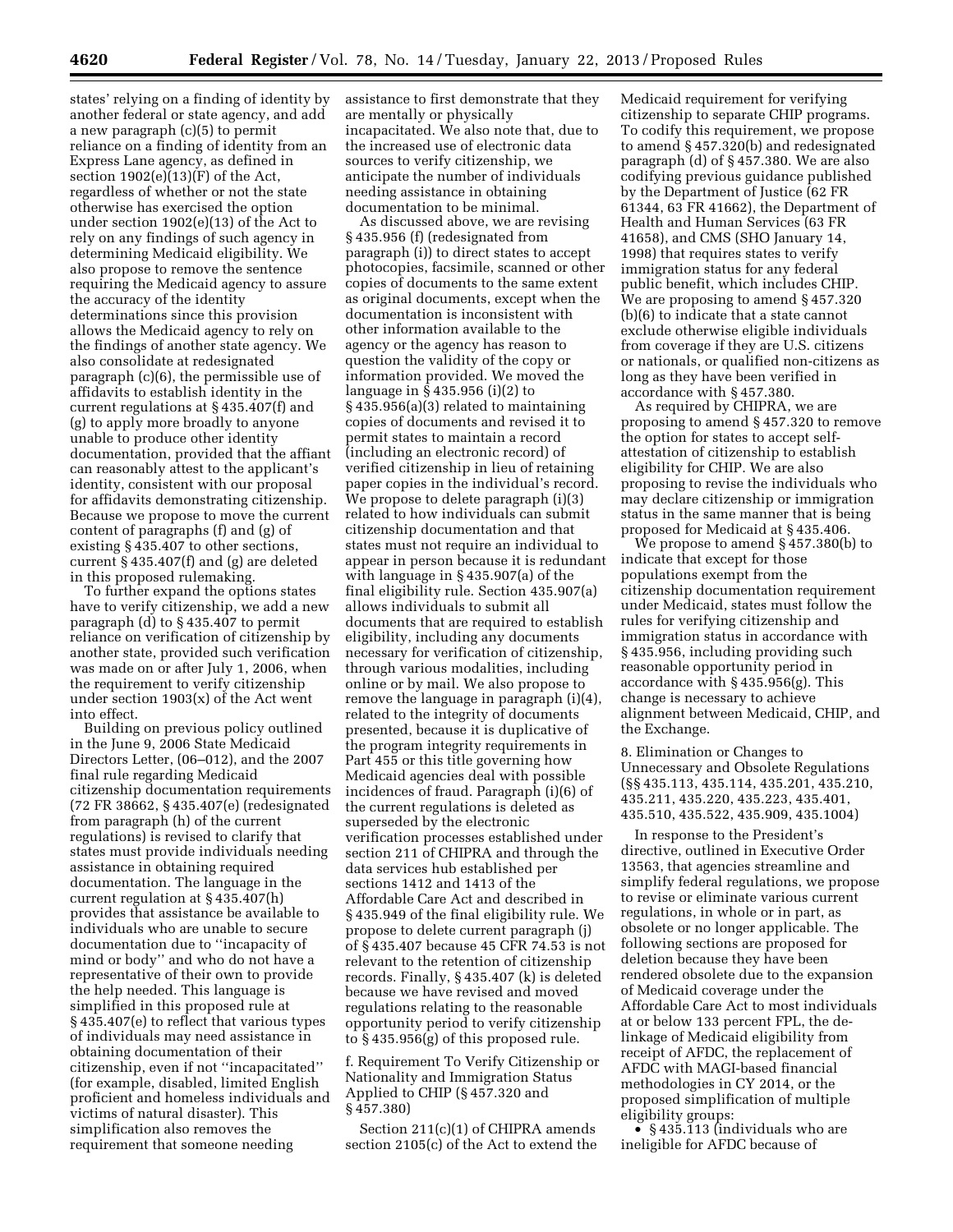requirements that do not apply under title XIX of the Act);

• § 435.114 (individuals who would be eligible for AFDC except for increased OASDI income under Pub. L. 92–336);

• § 435.220 (individuals who would meet the income and resource requirements under AFDC if child care costs were paid from earnings) which we propose to replace with a new § 435.220 for optional eligibility of parents and other caretaker relatives;

• § 435.223 (individuals who would be eligible for AFDC if coverage under the state's AFDC plan were as broad as allowed under title IV–A of the Act);

• § 435.510 (determination of dependency); and

• §435.522 (determination of age). We propose to replace reference to ''specified relatives'' as used and defined in the current regulations at § 435.201(a)(5), § 435.301(b)(2)(ii), and § 435.310 with references to ''parents and other caretaker relatives,'' as defined at § 435.4 of the Medicaid eligibility final rule. We also propose to revise § 435.201 (individuals included in optional groups) to delete the reference to pregnant women, because optional groups for pregnant women will be consolidated under § 435.116 in accordance with the Medicaid eligibility final rule. We propose to delete references to AFDC and to pregnant women and parents and other caretaker relatives in § 435.210 (individuals who meet the income and resource requirements of the cash assistance programs), § 435.211 (individuals who would be eligible for cash assistance if they were not in medical institutions), § 435.401 (general eligibility requirements), § 435.909 (automatic entitlement to Medicaid following a determination of eligibility under other programs), and § 435.1004 (beneficiaries overcoming certain conditions of eligibility).

9. Coordinated Medicaid/CHIP Open Enrollment Process (§ 435.1205 and § 457.370)

Under regulations at 45 CFR 155.410, during the initial open enrollment period starting on October 1, 2013, the Exchange will begin accepting a single streamlined application for enrollment in a QHP through the Exchange and for insurance affordability programs, with enrollment effective January 1, 2014. We are proposing a new § 435.1205 to similarly provide that Medicaid and CHIP agencies begin accepting the single streamlined application during the initial open enrollment period to ensure a coordinated transition to new coverage that will become available in

Medicaid and through the Exchange in 2014. Proposed § 435.1205 implements several provisions of the Medicaid eligibility final rule effective October 1, 2013, and ensures the coordinated and simplified enrollment system for all insurance affordability programs envisioned in section 1943 of the Act and section 1413 of the Affordable Care Act. Our proposed rule seeks to ensure that no matter where applicants submit the single, streamlined application during the initial open enrollment period, they will receive an eligibility determination for all insurance affordability programs and be able to enroll in appropriate coverage for 2014, if eligible, without delay. In addition, under the proposed rule, states will need during the initial open enrollment period to facilitate a determination of Medicaid and CHIP eligibility based on the rules in effect in 2013 when a single streamlined application is filed. We provide states with several options to ensure that individuals can be properly evaluated for eligibility under the 2013 rules, to the extent applicable, as described below.

Proposed § 435.1205 (a) incorporates certain definitions and references from the Medicaid eligibility final rule which are pertinent to proposed § 435.1205. Proposed § 435.1205 (b) provides that pertinent provisions of the Medicaid eligibility final rule, as modified in this proposed rulemaking, are effective as of October 1, 2013 for purposes of achieving alignment with the Exchange during the open enrollment period.

Under proposed § 435.1205(c)(1), beginning October 1, 2013, state Medicaid agencies will accept (i) the single streamlined application used to make determinations for eligibility for enrollment in a QHP through the Exchange and all insurance affordability programs, or an alternative application developed by the state and approved by the Secretary per § 435.907(b)(2) of the Medicaid eligibility final rule, and (ii) electronic accounts transferred from an agency administering another insurance affordability program, in accordance with 42 CFR 435.1200. We expect that utilization of the new single streamlined application will be in addition to, not in lieu of any applications currently in use by the state Medicaid and CHIP agency to determine eligibility based on 2013 eligibility rules, but are open to discussion with states on transition options, discussed below.

In proposed § 435.1205(c)(2)(i), we clarify that, beginning October 1, 2013, states must begin either (I) accepting determinations based on MAGI made by the Exchange for eligibility effective January 1, 2014 or (II) receiving

electronic accounts of applicants assessed as potentially Medicaid eligible by, and transferred from, the Exchange, and determine eligibility for such applicants based on MAGI and the eligibility requirements to be in effect on that date. Whether the agency begins accepting Medicaid eligibility determinations made by the Exchange or receives the electronic accounts of individuals assessed by the Exchange as potentially Medicaid eligible will depend on whether the agency has elected to delegate authority to the Exchange to make eligibility determinations under § 431.10(c) of this rulemaking.

Per paragraph (c)(2)(ii), on October 1, 2013, state Medicaid agencies also will begin (I) making eligibility determinations for applicants submitting the single streamlined application to the agency, based on MAGI and eligibility criteria which will be in effect as of January 1, 2014, for coverage effective on that date and (II) assessing potential eligibility for enrollment in a QHP through the Exchange and for other insurance affordability programs for individuals determined not Medicaid eligible by the agency, and transfer the electronic account, including the application, to such other program, as appropriate. This ensures that electronic accounts for individuals determined potentially eligible for enrollment in a qualified health plan will be transferred to the Exchange in a timely manner so that eligibility for such enrollment as well as for advance payment of the premium tax credit and cost-sharing reductions can be determined by the Exchange and plan selection and enrollment can occur in time for January 1, 2014. Per proposed paragraph (c)(2)(iii), states also will need to provide notice and fair hearing rights consistent with part 431 subpart E of the regulations, as revised in this rulemaking, and § 435.1200 of the Medicaid eligibility final rule, as also revised in this proposed rulemaking, regarding coordination of eligibility determinations, notice and appeals with the Exchange and with agencies administering other insurance affordability programs.

Proposed § 435.1205 (c)(3)(i) provides that, for each individual determined eligible for Medicaid by the agency or the Exchange per proposed paragraph (c)(2)(i) or (ii), the agency must furnish Medicaid effective January 1, 2014. Per proposed paragraph (c)(3)(ii), the terms of § 435.916 of the Medicaid eligibility final rule (relating to beneficiary responsibility to inform the agency of any changes in circumstances that may affect eligibility) and § 435.952 of the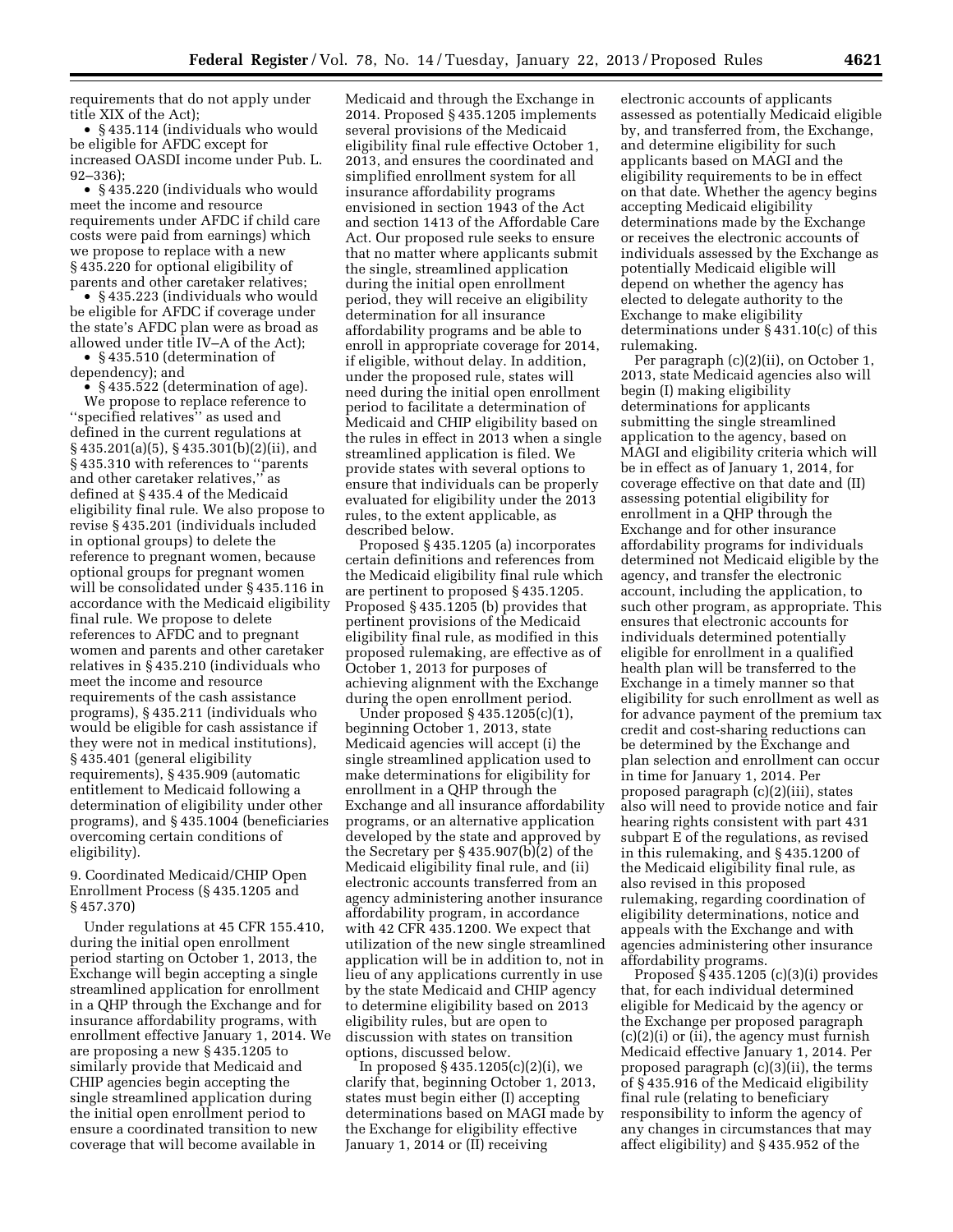Medicaid eligibility final rule (regarding use of information received by the agency) apply such that individuals determined eligible during the initial open enrollment period for coverage effective January 1, 2014 must report changes in circumstances that may affect their eligibility, and the agency must evaluate the impact of such changes on eligibility, consistent with § 435.952. Under the proposed regulation, the agency has the option to schedule the first regular renewal under § 435.916 for individuals applying during the open enrollment period and determined eligible effective January 1, 2014, to occur anytime between 12 months from the date of application and January 1, 2015. States may also conduct post-eligibility data matching to ensure continued eligibility as of January 1, 2014 and/or through the first regularly-scheduled renewal.

Given the outreach efforts anticipated around the single, streamlined application and the initial open enrollment period, some people who are eligible for Medicaid under 2013 rules can be expected to apply using the single, streamlined application. While Medicaid agencies are not required to adjudicate 2013 eligibility for applicants who apply using the single, streamlined application, we propose at  $§$  435.1205(c)(4) that states establish a process to ensure that individuals submitting the single streamlined application can be evaluated and determined eligible for coverage effective in 2013. States are encouraged, but not required, to determine eligibility effective in 2013 based on the information provided on a single streamlined application, or to adopt a supplemental form or questions to obtain any additional information needed to do so. Specifically, we propose in  $\S 435.1205(c)(4)(i)$  that the agency may determine an applicant's eligibility for 2013 based on the information gathered as part of the single streamlined application if the agency has sufficient information to make such a determination, or request any additional information (through, for example, use of a supplemental form) needed to do so, providing notice and appeal rights in accordance with the regulations. Alternatively, per proposed § 435.1205(c)(4)(ii), the agency may notify individuals submitting the single streamlined application during the initial enrollment period that to be considered for eligibility in 2013 they must submit a separate application for coverage and provide information on how to obtain and submit such application. We request comment on

whether states should only notify a subset of applicants about the process to apply for coverage with an effective date in 2013—for example only those applicants who appear, on the basis of available information provided on the single streamlined application, to be potentially eligible under 2013 rules.

Given the value of implementing a coordinated the eligibility and enrollment process for enrollment in a QHP through the Exchange and all insurance affordability programs during the initial open enrollment period, we are considering, for purposes of the initial open enrollment period, whether, in addition to proposed § 435.1205 and § 457.370, to make some or all of the following sections of the regulations, as promulgated or revised in the Medicaid eligibility final rule or as proposed or revised in this rulemaking, effective October 1, 2013, or whether an effective date of January 1, 2014 for some or all of these sections is appropriate: § 431.10 and § 431.11 (relating to the delegation of authority to the Exchange or Exchange appeals entity to determine eligibility and conduct fair hearings); § 435.603 (MAGI-based methodologies) and § 435.911 (MAGI screen) for purposes of making eligibility determinations effective prior to January 1, 2014 prior to that date; § 435.907 (use of the single streamlined application); § 435.908(c) (use of application assisters) and § 435.923 (use of authorized representatives); §§ 435.940 et seq. (verification of eligibility criteria); §§ 431.200 et seq., § 435.917 § 435.918 and § 435.1200 (coordination of eligibility and enrollment, notices and appeals between the Exchange, Medicaid and CHIP); and corresponding CHIP regulations in part 457 (§§ 457.315, 457.330, 457.340, 457.348, 457.350, 457.351, 457.380 and 457.1180). We solicit comments on the appropriate effective date for these sections to ensure a smooth initial open enrollment period.

We will also work with states interested in not having to assess eligibility during this limited time period based on two different sets of rules. For example, some states have expressed interest in using the authority of section 1115 of the Act to apply MAGI-based methods to determinations of Medicaid eligibility effective with the 2013 open enrollment period, or in more closely aligning current financial methodologies with MAGI-based methods through adoption of less restrictive methods under their state plan. CMS is open to working with states to effectuate these or other ideas states or other stakeholders may have to achieve coordination with the Exchange

and minimize administrative and consumer burden during the 2013 open enrollment period.

Finally, during the initial open enrollment period and likely at least through 2014, some individuals may submit the application used by the state to determine eligibility using 2013 rules. We seek comment on the best ways for states to ensure that individuals submitting such applications during the initial open enrollment period are evaluated for coverage effective January 1, 2014, and thereafter, to ensure that state Medicaid agencies obtain such additional information as is necessary to determine whether such individuals are eligible for Medicaid using the MAGIbased standards, methodologies and eligibility categories for coverage effective on January 1, 2014.

Like Medicaid, a separate CHIP program will need to align with the Exchange's initial open enrollment period. We propose a new § 457.370 to apply the same provisions to states administering a separate CHIP as proposed for Medicaid at § 435.1205.

10. Children's Health Insurance Program Changes

#### a. CHIP Waiting Periods (§ 457.805)

The Affordable Care Act promotes enrollment in and continuity of coverage. CHIP was created in the absence of the Affordable Care Act and allows states to require periods of uninsurance between disenrollment from private group health coverage and the beginning of enrollment in CHIP (often referred to as ''waiting periods''). Waiting periods have been permitted, although are not required, under section 2102(b)(3)(C) of the Act, which requires states to ensure that coverage provided under CHIP does not substitute for (or ''crowd out'') coverage under group health plans. Implementing regulations at § 457.805 specify that CHIP state plans must include a description of ''reasonable procedures'' to prevent substitution. Some 38 states currently employ waiting periods—ranging from one to twelve months in duration, with various state-specified exceptions—as a mechanism for preventing such substitution.

While not directly addressed in our earlier regulations, we received a number of comments suggesting that CHIP waiting period policies should be revised. Although waiting periods are a common strategy in CHIP, states have other options to prevent substitution of coverage. CHIP waiting periods create gaps in coverage that exceed standards established under the Affordable Care Act. Section 1201 of the Affordable Care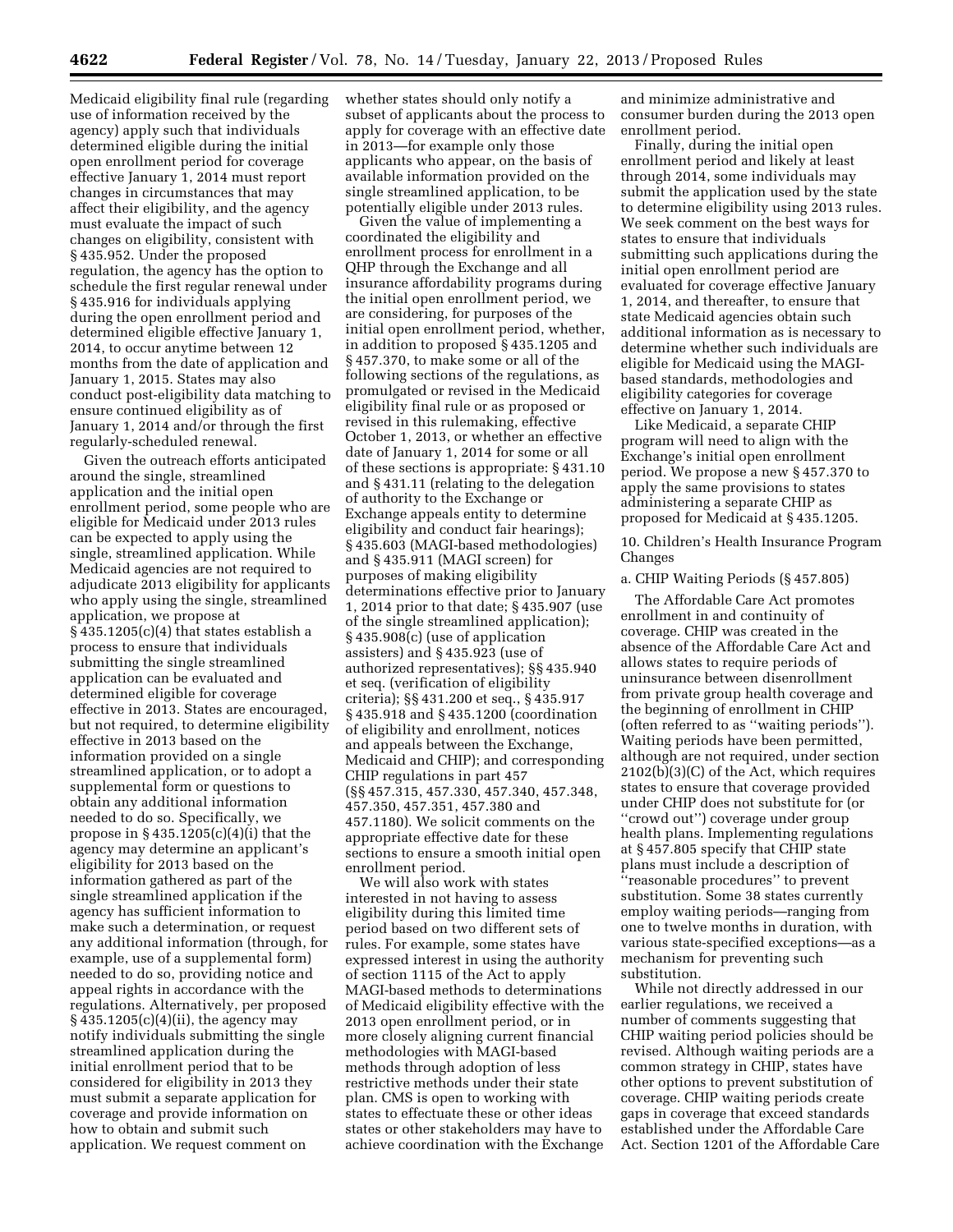Act amends section 2708 of the Public Health Service Act to prohibit waiting periods exceeding 90 days for health plans and health insurance issuers offering group or individual coverage, a standard which, though not directly applicable to CHIP, is exceeded in roughly half of the states with a CHIP waiting period. If permitted to continue, children eligible for a separate CHIP program would be the only population subject to waiting periods that exceed 90 days starting in 2014. In addition, section 5000A of the Internal Revenue Code, as added by section 1501 of the Affordable Care Act, applies the requirement to maintain ''minimum essential coverage'' to both adults and dependents. In families that choose to enroll children in coverage through the Exchange during a waiting period, the child may experience disruption of care when the waiting period, and therefore, availability of the premium tax credit ends and enrollment in CHIP occurs. Coordination between the CHIP agency and the Exchange will be needed. To effectuate this transition, we propose revising § 457.350(i) to include those individuals subject to a waiting period within the requirement to screen for potential eligibility for other insurance affordability programs. For individuals subject to a waiting period, under proposed revisions at § 457.350(i)(3), states also would need to notify such program of the date on which such period ends and the individual is eligible to enroll in CHIP. In an effort to balance the goals of permitting states flexibility to employ waiting periods to prevent substitution of coverage and eliminating barriers and promoting continuity of coverage, and based on the authority provided in sections 2102(b)(3)(E) and 2102(c)(2) of the Act (requiring that states institute procedures to ensure coordination between CHIP and other public and private coverage programs for lowincome children) and sections 1943 and 2107(e)(1)(O) of the Act and section 1413 of the Affordable Care Act (requiring coordination of eligibility and enrollment between all insurance affordability programs), we are proposing to allow waiting periods in CHIP with limitations effective January 1, 2014.

Specifically, we propose revisions to existing regulations regarding prevention of substitution of coverage at § 457.805 to retain the ability of states to impose a waiting period, but limit any waiting period to a maximum of 90 days. States would retain the ability to grant state-defined exemptions to the imposition of a waiting period. In

conducting research on the use of statedefined exemptions, we found several common exemptions which we propose that all states use to waive imposition of any such period in the following situations:

(1) The cost of the discontinued coverage for the child exceeded 5 percent of household income;

(2) The cost of family coverage that includes the child exceeds 9.5 percent of the household income.

(3) The employer stopped offering coverage of dependents;

(4) A change in employment, including involuntary separation, resulted in loss of access to employersponsored insurance (ESI) (other than through payment of the full premium by the parent under COBRA);

(5) The child has special health care needs; and

(6) The child lost coverage due to the death or divorce of a parent.

In addition, we clarify that waiting periods may not be applied to children losing eligibility for other insurance affordability programs. Further, we are considering whether to add an additional affordability exemption when the child's parent is determined eligible for advance payment of the premium tax credit for enrollment in a QHP through the Exchange because the ESI in which the family was enrolled is determined unaffordable in accordance with 26 CFR  $1.36B - 2(c)(3)(v)$ .

We note that, because of the difficulty in verifying the variety of exemptions from waiting periods currently applied by states (including those described under this proposed regulation) the FFE will not be able to make final determinations of CHIP eligibility in states choosing to impose a CHIP waiting period in 2014. Instead, the FFE would conduct an assessment of CHIP eligibility, transferring all individuals assessed as likely CHIP eligible to the CHIP agency to determine if the child meets an exemption and to make a final determination of eligibility.

We also considered proposing to limit the application of waiting periods to only children with family incomes above 200 or 250 percent of the federal poverty level, as some states currently do, as this is the population more likely to have access to affordable coverage through an employer, or only allowing waiting periods based on evidence of substitution of coverage in a state. Finally, we also considered proposing to eliminate the permissibility of waiting periods in 2014 for CHIP-eligible children. We invite comments on our proposal to allow CHIP waiting periods of up to 90 days as well as other options considered. We also solicit comments

on the viability of alternative strategies to reduce substitution of coverage to best balance the goal of preventing coverage gaps for children while ensuring that CHIP coverage does not substitute for coverage available under group health plans.

Finally, we propose revising § 457.810 to eliminate the required six month waiting period if a state elects to provide premium assistance through section 2105(c)(3) of the Act. Instead, we propose that any waiting period imposed under the CHIP state plan for direct coverage must apply to the same extent to the state's premium assistance program. This provision would align the rules relating to the application of waiting periods for premium assistance with those proposed for direct coverage of CHIP-eligible children at § 457.805 and is consistent with the application of waiting periods in the option for premium assistance established in section  $2105(c)(10)$  of the Act as amended by section 301 of CHIPRA. Revisions are proposed to § 457.810(a)(1) and (2) and § 457.810(a)(3) and (4) are deleted.

b. Limiting CHIP Premium Lock-Out Periods (§ 457.570)

The majority (approximately 29) of states operating separate CHIPs require families to pay premiums, or enrollment fees. Over the years, states have established different disenrollment policies for non-payment of premiums and enrollment fees in CHIP.

Approximately 14 states impose a ''lock-out period;'' that is, a specified period of time, that a child will have to wait until being allowed to reenroll in the CHIP program after termination as a result of non-payment of premiums. In some states, this period can be until the unpaid premiums or enrollment fees are paid. In other states, the child is barred from enrollment for a period of time even if the family pays the unpaid premiums or enrollment fees. Other states require individuals to go without CHIP coverage during the premium lock-out period, but do not require families to pay their premium back at the end of the specified time. Lock-out periods currently range from 1 to 6 months. An additional 14 states require individuals to reapply for coverage and/ or repay outstanding premiums in order to re-enroll in CHIP (the majority of these states require both, but a few require only one or the other), but do not characterize their programs as having lock-out periods.

We considered the impact of the use of premium lock-out periods relative to the objectives of the Affordable Care Act to promote enrollment in and continuity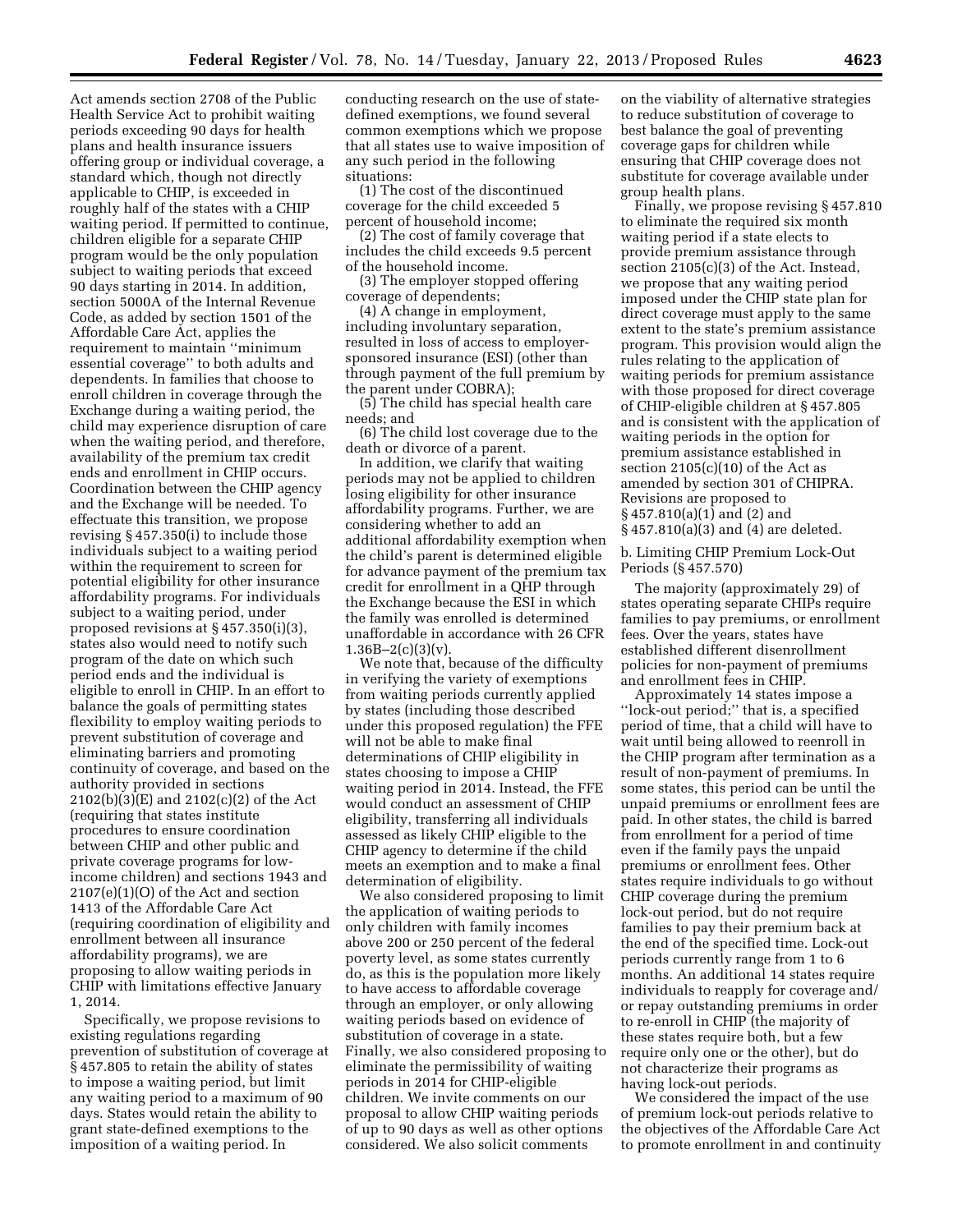of coverage. Prohibiting a child from enrollment after the family pays the unpaid premium or enrollment fee is counter to promoting enrollment in and continual coverage through a streamlined eligibility process and is inconsistent with how the Exchange will address nonpayment of premiums. However, in an effort to achieve a balance between states' ability to collect premium payments and manage program costs, and the goal of removing barriers to coverage, we propose to define a premium lock-out at § 457.10 as a period not exceeding 90 days when, at state option, a CHIP eligible child may not be permitted to reenroll in coverage if they have unpaid premiums or enrollment fees. We also propose at § 457.570 to permit states to continue to impose premium lock-out periods only for families that have not paid outstanding premiums or enrollment fees, and only up to a 90-day period. A 90-day premium lock-out maximum aligns with section 1201 of the Affordable Care Act, which prohibits periods without insurance exceeding 90 days for health plans and health insurance issuers offering group or individual coverage. We also specify that past due premiums or enrollment fees must be forgiven if a child has been subject to a lock-out period, regardless of length of the lock -out period. The majority of states with premium lockout periods in place do not currently exceed 90 days and some states that have premium lock-out periods do not require the family to pay outstanding premiums in order to reenroll in the CHIP.

Under federal regulations, states have broad flexibility in determining how to notify and collect premiums and enrollment fees from families. We recognize that most states make efforts to facilitate payment of premiums and enrollment fees, easing the process for CHIP families. We invite comments from states on any alternative late payment policies to encourage families to make their CHIP premium payments in a timely manner in order to avoid gaps in coverage.

#### 11. Premium Assistance (§ 435.1015)

Premium assistance programs use federal and state Medicaid and CHIP funds to help subsidize the purchase of coverage for Medicaid and CHIP-eligible individuals who have access to private coverage, but may need assistance in paying for their premiums. Premium assistance can provide a mechanism for facilitating the coordinated system of coverage between Medicaid, CHIP, and the Exchange in 2014. It will provide an option for states to assist families who

wish to enroll in the same health plan when some family members are eligible for either Medicaid or CHIP while other family members obtain coverage on the Exchange with advance payments of the premium tax credit. Premium assistance provides an opportunity for state Medicaid and CHIP programs to offer coverage to such families through the same coverage source, even if supported by different payers. States can use federal and state Medicaid and CHIP funds to deliver Medicaid and CHIP coverage through the purchase of private health insurance through plans in the individual market, which in 2014, would include QHPs available through the Exchange.

Premium assistance is authorized for group coverage in Medicaid under sections 1906 or 1906A of the Act, and in CHIP, under sections 2105(c)(3) or 2105(c)(10) of the Act. Based on authority in sections 1905(a) and 2105(c)(3) of the Act, we propose at § 435.1015 also to authorize premium assistance programs to support enrollment of individuals eligible for Medicaid and CHIP in plans in the individual market, including enrollment in QHPs in the Exchange.

Thus, a state Medicaid or CHIP program could use existing premium assistance authority to purchase coverage for a Medicaid or CHIP-eligible individual through a QHP, while other family members would receive advance payment of the premium tax credit. However, APTC would not be provided for the Medicaid or CHIP-eligible family members. Premium assistance could help increase the likelihood that individuals moving from Exchange coverage into Medicaid or CHIP may remain in the same QHP in which they had been enrolled through the Exchange. We invite comments on how the state Medicaid and CHIP agency can coordinate with the Exchange to establish and simplify premium assistance arrangements and how these arrangements will be operationalized.

In the matter following section 1905(a)(29) of the Act, ''medical assistance'' is defined to include payment of part or all of the cost of ''other insurance premiums for medical or any other type of remedial care or cost thereof.'' We interpret this provision to permit payment of FFP for premiums for individual health plans for Medicaid-eligible individuals, provided the state determines it costeffective to do so, similar to the requirement for payment of premiums for enrollment in a group health plan under sections 1906, 1906A or 2105 of the Act.

Under section 1902(a)(25) of the Act, codified in subpart D of part 433 of the regulations, the insurer would be obligated to be primary payer relative to Medicaid for all health care items and services for which the insurer is legally and contractually responsible under its insurance policy. The matter following section 1905(a)(29) of the Act does not limit the benefits or services to which an individual otherwise is eligible. Thus, Medicaid-eligible individuals enrolled in a private health plan would remain qualified for all benefits for which the individual is covered under the state plan, regardless of whether or not the state is providing payment for enrollment in the private plan, and a state opting to provide premium assistance support for enrollment in an individual health plan would have to provide covered benefits not covered under the private policy. In addition, the state would need to ensure that individuals do not incur cost sharing charges in excess of amounts imposed by the state under sections 1916, 1916A, or 2103(e) of the Act.

Under proposed § 435.1015, states will be expected to demonstrate costeffectiveness in the same manner as is required under the sections 1906, 1906A, 2105(c)(3), and 2105(c)(10) of the Act. We believe this is consistent with section 10203(b) of the Affordable Care Act, which aligned requirements for cost-effectiveness for premium assistance programs under the authorities of sections 1906, 1906A, 2105(c)(3), and 2105(c)(10), but was silent with respect to premium assistance under section 1905(a) authority.

To be ''cost-effective'' under proposed § 435.1015, the cost of purchasing coverage under an individual health plan for a Medicaid-eligible individual in the private market, including coverage in a QHP in the Exchange, must be comparable to the cost of providing direct coverage under the state plan (or waiver of the state plan). We propose that the test for costeffectiveness includes administrative expenditures and the costs of providing wraparound benefits for items and services otherwise covered under the Medicaid state plan.

In addition, under the sections 1906 and 1906A premium assistance authorities, states may claim FFP for payment of premiums for non-Medicaid-eligible family members if enrollment in a group health plan of such family members is necessary for the enrollment of the Medicaid-eligible individual, as long as the costeffectiveness test is met. We do not anticipate that such arrangements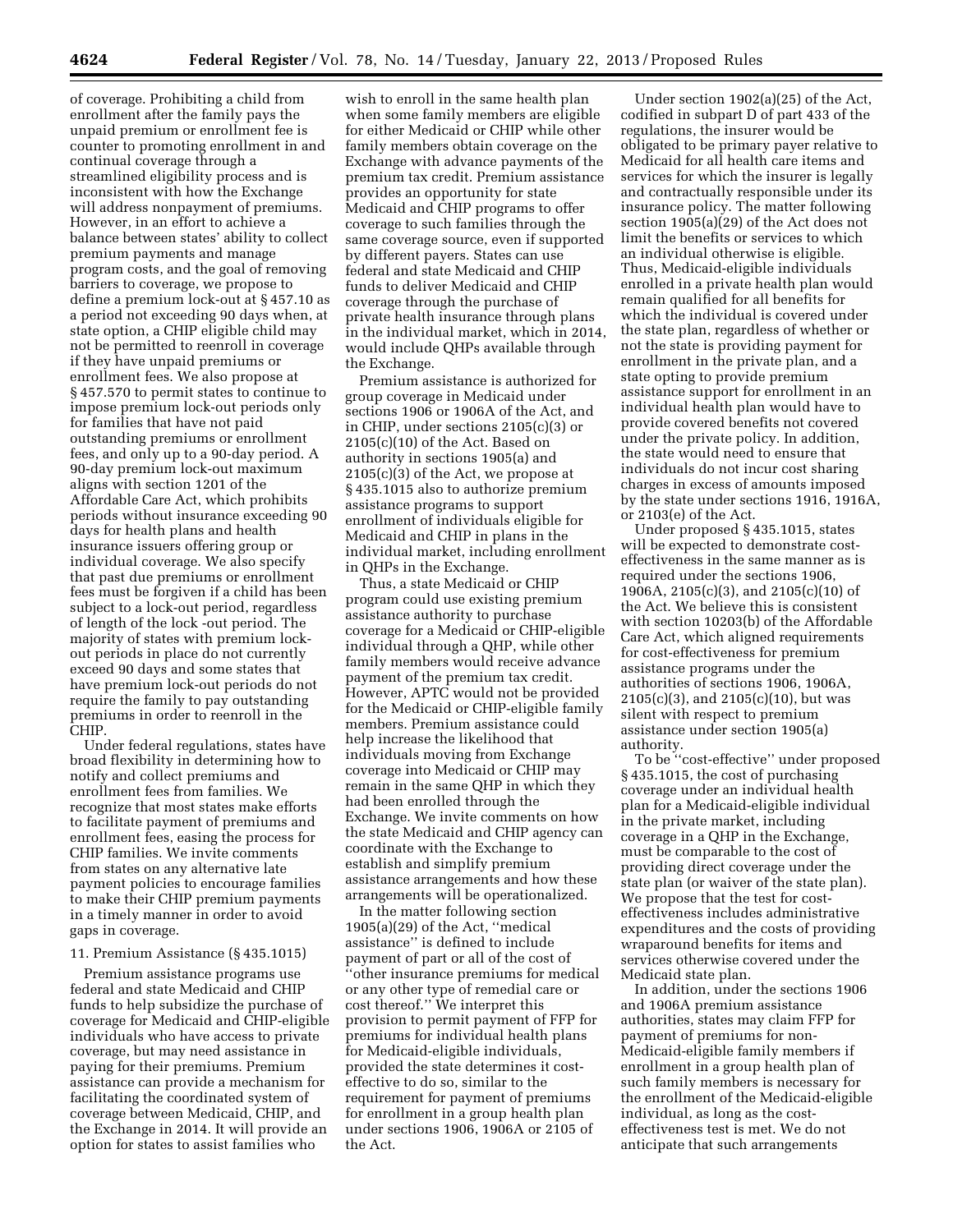would be necessary to support enrollment of a Medicaid-eligible individual in a health plan in the individual market, and therefore do not include provision for payment of premiums for non-Medicaid-eligible family members under proposed § 435.1015. However, we seek comments on this provision.

12. Electronic Submission of the Medicaid and CHIP State Plan (§§ 430.12, 457.50, and 457.60)

We are proposing to revise sections §§ 430.12, 457.50, and 457.60 to reflect our implementation of an automated transmission process for the Medicaid and CHIP business process. Historically, we have accepted state plan amendments on paper following paperbased templates. These are submitted to the CMS Regional Offices and Central office, and adjudicated using a manual transmission process, resulting in lengthy review times. Additionally, this process was not transparent to states or other stakeholders. To move to a more efficient and transparent business process, in consultation with states, we are developing the MACPro (Medicaid and CHIP Program) system to electronically receive and manage state plan amendments as well as other Medicaid and CHIP business documents. The proposed revisions direct states to use the automated format for submission of state plan amendments, replacing previous paper based documents, and gives states a period of time to make the transition to the new system with technical support from CMS.

13. Changes to Modified Adjusted Gross Income and MAGI Screen

a. Changes for Modified Adjusted Gross Income

We propose several revisions to the Medicaid eligibility final rule regarding the household composition of individuals whose financial eligibility is determined using the MAGI-based methodologies set forth at § 435.603, which implement section 1902(e)(14) of the Act, as added by section 2002 of the Affordable Care Act.

First, in accordance with sections 1902(e)(14)(A) and 1943 of the Act and section 1413 of the Affordable Care Act, we intended in the March 23, 2012 Medicaid eligibility final rule to apply the definitions of ''modified adjusted gross income'' and ''household income'' in section 36B(d)(2) of the Internal Revenue Code of 1986 (''36B definitions'') to treat stepparents the same as natural and adopted parents, and stepchildren and stepsiblings the

same as biological and adopted children and siblings, for purposes of determining household composition and household income. However, whereas virtually everywhere that reference in § 435.603 to ''parents'' is made, the Medicaid eligibility final rule explicitly refers to ''natural, adopted or stepparents,'' we inadvertently did not include such reference in § 435.603(f)(2)(ii), referring instead only to children claimed by one ''parent'' who are living with ''both parents.'' We propose to remedy this technical error, and simultaneously further streamline the regulation text, by adding a definition of ''parent'' in paragraph (b) to include natural, adopted and stepparents, and to replace all references elsewhere throughout § 435.603 to ''natural, adopted or stepparents'' with a reference to ''parents,'' as newly defined. We propose adding a similar definition and to make similar streamlining revisions in the case of references in the Medicaid eligibility final rule to ''natural, adopted and step children'' and ''natural, adopted, half or step siblings.'' We considered ''half siblings'' to be included within the meaning of natural and adopted siblings in the Medicaid eligibility final rule, but are including such siblings explicitly in the definition proposed here.

Second, section 1902(e)(14)(I) of the Act requires the application of a 5 percent disregard for purposes of determining the income eligibility of an individual for medical assistance whose eligibility is determined based on MAGI. In the Medicaid eligibility final rule, we defined household income in § 435.603(d)(1) with certain exceptions as the sum of the MAGI-based income of every individual in the individual's household, minus an amount equivalent to 5 percentage points of the federal poverty level for the applicable family size. The result of this disregard policy is that individuals determined for eligibility under MAGI have a 5 percent disregard applied to their income, when their eligibility under a particular eligibility category is being determined, and that disregard can impact the group for which such individual is found eligible.

For example, if the income standard for eligibility under section 1931 in a state were 90 percent of the FPL and a parent with 95 percent of the FPL who met the categorical requirements for coverage applied, the 5 percent disregard would apply to that parent resulting in eligibility for the section 1931 category. If the state had expanded coverage to the new adult group, such that the adult group covered parents

with income greater than 90 percent of the FPL to 133 percent of the FPL, a parent with 95 percent FPL would still be determined eligible for the section 1931 category. This would impact the Federal Medical Assistance Percentage that the state could claim for this individual and could impact the benefits the individual received. As set forth in § 433.10 of our Medicaid Eligibility proposed rule, the rate of federal financial participation is increased for newly eligible individuals, provided they are in the adult group. An individual cannot meet the definition of a newly eligible individual for whom the state may claim enhanced FMAP unless, at a minimum, that individual qualifies for eligibility in the adult group. It could also impact the benefits available to that parent, because states are required to provide benchmark benefits for individuals in the adult group.

Since the publication of our Medicaid eligibility final rule, we have considered an alternative interpretation for section 1902(e)(14)(I) of the Act. Section  $1902(e)(14)(I)$  states that the 5 percent disregard should be applied, ''for purposes of determining the income eligibility of an individual for medical assistance whose eligibility is determined based on the application of MAGI''. Instead of applying the five percent disregard to determine eligibility for a particular eligibility category, we are proposing a policy under which the five percent disregard should be applied when its application affects eligibility on the basis of MAGI. Thus the five percent disregard would be applied not when eligibility for any Medicaid eligibility group is being determined but, rather, when an applicant or beneficiary would otherwise be ineligible for any medical assistance (under any MAGI-based eligibility category in the program). The impact of this change would be that the five percent disregard would apply only to the highest income threshold under a MAGI-based group available for that person.

In the example above, the application of the five percent disregard to the 1931 group would be contingent on whether the section 1931 group was the highest income threshold available to that parent or caretaker relative in the Medicaid program. If so—for example, in a state that did not expand eligibility to the adult group—the five percent disregard would be applied, and the individual with household income equaling 95 percent FPL would be determined eligible for the 1931 group. If, in the example above, the state did expand eligibility to the new adult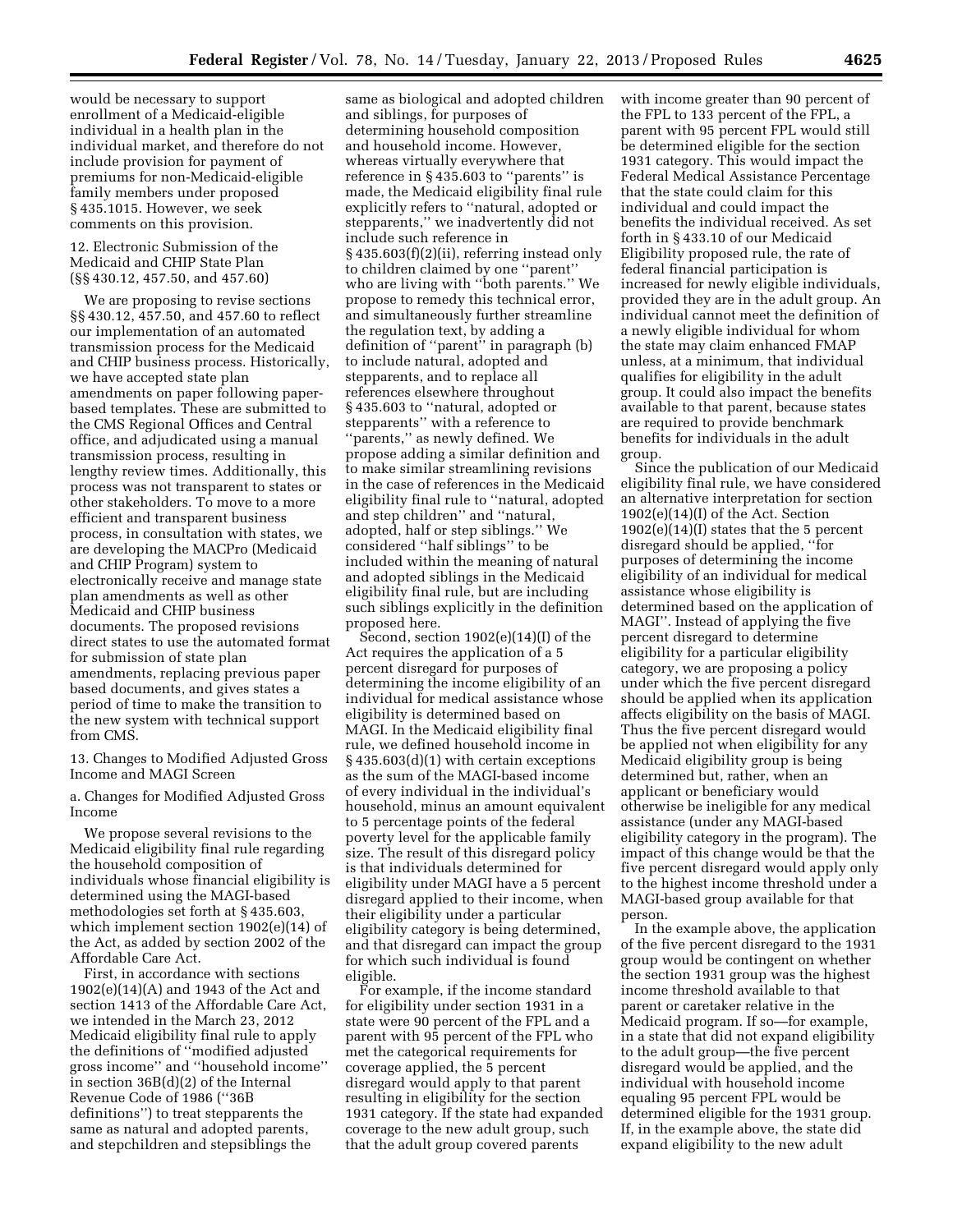group, the five percent disregard would not be applied to the parent with income at 95 percent FPL, because the highest income standard for the parent would be the income standard for the new adult group (133 percent FPL), and the individual would be determined eligible for the adult group. If the parent met the definition of a newly eligible individual, the state could then claim the enhanced FMAP for this individual. The five percent disregard would, however, be applied to a parent with income at 138 percent of the FPL, because 133 percent FPL would be the highest eligibility category for which the parent could qualify in the Medicaid program. To implement this policy, we propose to delete the across-the-board application of the deduction of five percent FPL from the calculation of every household income in § 435.603(d)(1) and to add a new sub paragraph  $\S$  435.603(d)(4) to apply the five percent disregard only when determining an individual for the eligibility group with the highest income standard, using MAGI-based methodologies, under which the individual may be determined eligible.

Third, we propose to clarify the regulatory exception from application of MAGI-based financial methodologies for individuals needing long-term care services in paragraph (j)(4) of § 435.603 of the Medicaid eligibility final rule, because it could be interpreted in a manner to extend the reach of the exception beyond that intended either under section 1902(e)(14)(D)(iv) of the Act, as added by section 2002 of the Affordable Care Act, or the Medicaid eligibility final rule. As promulgated, paragraph (j)(4) could be interpreted to except from MAGI-based methods individuals requesting long-term care services that are covered under an eligibility group otherwise subject to MAGI-based methodologies, such as those for pregnant women and children at §§ 435.116 and 435.118, respectively. This was not our intention in the Medicaid eligibility final rule. Revisions to § 435.603(j)(4) therefore are proposed to clarify that the exception from application of MAGI-based methods applies only in the case of individuals who request coverage for long-term care services and supports for the purpose of being evaluated for an eligibility group for which meeting a level-of-care need is a condition of eligibility or under which long-term care services not covered for individuals determined eligible using MAGI-based financial methods are covered. The exception does not apply to someone eligible using MAGI-based methodologies under

a MAGI-based eligibility group which covers the needed long-term care services, simply because the individual requests such services.

We also are considering for comment, but have not included here, a couple other revisions to the regulations at § 435.603 to address issues stakeholders have raised as a result of the Medicaid eligibility final rule. First, there are situations in which an individual is counted as part of two households for purposes of determining each household's Medicaid eligibility and that individual's entire income is counted as available to each household, when, in reality, only a portion of the individual's income may actually be available to each household. For example, we believe this could occur when one or both spouses in a married couple not filing jointly claims one or more tax dependents, when one or both members of an unmarried couple with a child in common have tax dependents of their own, and in some threegeneration households, depending on the tax filing status of the household members. Based on the authority provided in section 1902(e)(14)(H)(ii) of the Act, we are considering revisions to § 435.603 to avoid these results. We are seeking comments on this and other situations in which this might occur, and on revisions that would address this issue.

#### b. MAGI Screen (§ 435.911)

Consistent with sections 1902(a)(4),  $(a)(8)$ ,  $(a)(10)(A)$ ,  $(a)(19)$ , and  $(e)(14)$  and section 1943 of the Act, in § 435.911, we established at § 435.911 of the Medicaid eligibility final rule a simplified test for determining eligibility based on MAGI. To effectuate this test, we provided a definition of ''applicable MAGI standard,'' which will be at least 133 percent of the FPL, but in some states, based on state-established standards, may be higher for pregnant women, children, or in a few states, parents and caretaker relatives. We propose two minor revisions to the definition of ''applicable MAGI standard'' at § 435.911(b), and to extend use of the MAGI screen to elderly and disabled adults who may be eligible as a parent or caretaker relative based on MAGI, but who are not included in the MAGI screen established in the Medicaid eligibility final rule.

The applicable MAGI standard for parents and caretaker relatives should be the highest income standard which can be applied to determining eligibility for a parent or caretaker relative under any eligibility group using MAGI-based household income, as defined in § 435.603 of the Medicaid eligibility

final rule. Section 435.911(b)(1)(i) of the Medicaid eligibility final rule provides that this applicable MAGI standard is the higher of 133 percent FPL (the income standard for the new adult group at § 435.119 of the Medicaid eligibility final rule) and the income standard established by the state for mandatory coverage of parents and caretaker relatives under section 1931(b) of the Act, implemented at § 435.110 of the final Eligibility Rule. Because some states have expanded coverage to parents and caretaker relatives at higher income levels through the adoption of an optional group for parents and caretaker relatives under section  $1902(a)(10)(A)(ii)(I)$  of the Act, implemented at § 435.220 of this proposed rulemaking, the income standard applied by the state to this optional group in accordance with proposed § 435.220(c), if higher than both 133 percent FPL and the standard for coverage under § 435.110, should serve as the applicable MAGI standard for parents and caretaker relatives. We propose revisions at  $\S 435.911(b)(1)(i)$ , accordingly, to accurately reflect the applicable MAGI standard for parents and caretaker relatives. As provided at § 435.911(b)(1)(iv) of the Medicaid eligibility final rule, if the state has adopted, and phased in coverage of parents and caretaker relatives under, the optional eligibility group for individuals with MAGI-based household income over 133 percent FPL, the applicable MAGI standard under paragraph (b)(1) will be the income standard adopted by the state for that optional eligibility group in accordance with  $\S 435.218(b)(1)(iv)$ .

Paragraph (c)(1) of § 435.911 of the Medicaid eligibility final rule excluded from the simplified MAGI screen all individuals who are excluded from the new adult group because they have attained at least age 65 or are entitled to or enrolled for Medicare. Such individuals may be eligible based on MAGI, however, if they also are a parent or caretaker relative or are pregnant. We therefore clarify at proposed § 435.911(b)(2) that there generally is no applicable MAGI standard for individuals who have attained at least age 65 and individuals ages 19–64 who are entitled to or enrolled for Medicare, *unless* such individual also is pregnant or is a parent or caretaker relative. For such individuals, proposed § 435.911(b)(2) defines the applicable MAGI standard, in the case of such individuals who are pregnant as the applicable MAGI standard established for pregnant women under paragraph (b)(1) and, for elderly or Medicare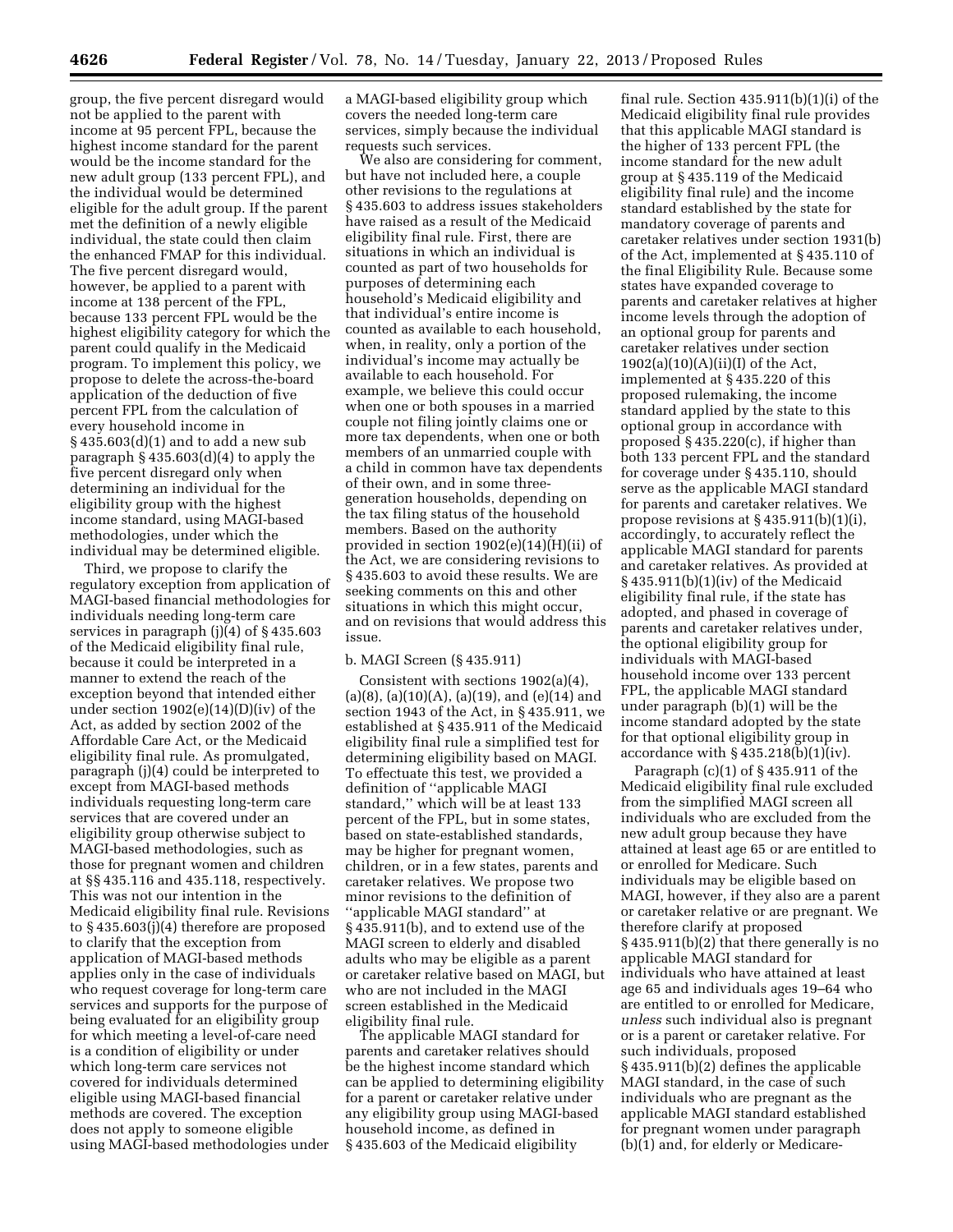eligible parents and caretaker relatives, the higher of the income standards established by the state under the mandatory and optional eligibility groups for parents and caretaker relatives.

14. Single State Agency—Delegation of Eligibility Determination to Exchanges (§§ 155.110, 431.10, and 431.11)

In the Medicaid Eligibility proposed rule, published on August 17, 2011 (76 FR 51148), we proposed to allow Medicaid agencies to delegate eligibility determinations to Exchanges that are public agencies authority to make Medicaid eligibility determinations as long as the single state Medicaid agency retained authority to issue policies, rules and regulations on program matters and to exercise discretion in the administration or supervision of the plan. We also noted that if Exchanges were established as non-governmental entities as allowed by the Affordable Care Act, the coordination provisions in the law may be more challenging and, for example, could require the colocation of Medicaid state workers at Exchanges or other accommodations to ensure coordination is accomplished. We solicited comment on approaches to accommodate the statutory option for a state to operate an Exchange through a private entity, including whether such entities should be permitted to conduct Medicaid eligibility determinations consistent with the law.

Based on comments we received to our proposal, in the Medicaid eligibility final rule, we permitted a broader delegation of Medicaid eligibility determinations that we initially proposed, permitting delegation of eligibility determinations to any Exchange, whether a governmental or non-governmental organizations, to promote coordination and ensure that Exchanges could make Medicaid eligibility determinations, even when non-governmental. We limited the eligibility determination authority of an Exchange operated by a nongovernmental entity or that contracted with private entities to MAGI-based determinations only, provided that the single state agency retained its responsibilities for supervising the administration of the plan and for making the rules and regulations for administering the plan, and that it remained accountable for the proper administration of the program exercising appropriate control and oversight over any entity making final eligibility determinations on its behalf.

Several provisions of the Medicaid eligibility final rule were issued on an interim final basis. Though the single

state agency provisions were not issued as interim final rules open for comment, we received public comments on them because they were closely related to the interim final regulatory provision at § 435.1200(c) that was subject to comment. That provision referred to treatment of individuals determined eligible for Medicaid by a final determination of another insurance affordability program. Numerous commenters requested that CMS reconsider our policy permitting delegation of eligibility determinations to nongovernmental entities. They expressed multiple concerns including their belief that determining Medicaid eligibility is an inherently governmental function that should not be delegated to a nongovernmental entity. Some argued that even with the stronger standards in the Medicaid eligibility final rule, Medicaid's oversight of Exchanges run by or contracting with private entities would be limited by the lack of a contractual relationship between the Medicaid agency and the private entity.

In light of these public comments, we are proposing to revert to the policy proposed in the Medicaid eligibility proposed rule, that state Medicaid agencies would be limited to delegating eligibility determinations to Exchanges that are government agencies maintaining personnel standards on a merit basis. For purposes of delegation, we would treat a public authority running an Exchange and employing merit system protection principles as a government agency such that delegation to it would be permitted. We would retain many of the provisions strengthening the control and oversight responsibilities of the single state agency. We seek comment to this proposed change regarding permissible delegations of final Medicaid eligibility determinations. In addition, we are seeking further comment regarding ways states can ensure a coordinated system by engaging non-profits and private contractors in the process of supporting Medicaid and the CHIP eligibility determinations while ensuring that any final Medicaid eligibility determination is made by a government agency. We believe this potential change is consistent with current state practices and plans.

Thus, we are proposing at 42 CFR 431.10 to delete the provision at (c)(3) added by the Medicaid eligibility final rule which provided that Exchanges operated as nongovernmental entities as permitted under 45 CFR 155.110(c), or contracting with a private entity for eligibility services, as permitted under 1311(f)(3) of the Affordable Care Act and 45 CFR 155.110(a) are permitted to

make final determinations of eligibility limited to determinations using MAGIbased methods as set forth in § 435.603 of this subchapter. We propose instead to add explicit language to: implement  $1902(a)(3)$  and  $(a)(5)$  of the Act by requiring the Medicaid agency remain responsible for determining eligibility for all individuals applying for or receiving benefits and for conducting fair hearings; consolidate § 431.10(c)(1) and (c)(2) (regarding the other state or federal agencies to which the single state agency currently is permitted to delegate authority to determine Medicaid eligibility) into a new paragraph (c)(1)(i); and add an Exchange established under sections 1311(b)(1) or 1321(c)(1) of the Affordable Care Act to the list of permissible agencies. We further propose at  $\S 431.10(c)(2)$  to require that any entity to which such authority is delegated be a governmental agency which maintains personnel standards on a merit basis consistent with section 1902(a)(4) of the Act, which we add as a basis in § 431.10(a)(1).

Consistent with the statutory authority at 1902(a)(5), we are retaining the requirements added in the Medicaid eligibility final rule which strengthened the controls and oversight of the single state agency, but as noted in section II.A of the preamble, we have streamlined and reorganized the text of those paragraphs in this proposed rulemaking. We believe that such strengthened controls are appropriate for a single state agency that delegates eligibility, even to another government agency. We are also proposing conforming changes to § 431.10(d) regarding agreements with federal or state and local entities for eligibility determinations.

We note that because delegation will only be permitted to an Exchange to the extent that the eligibility determinations are made by a government agency maintaining personnel standards on a merit basis consistent with requirements set forth in section 1902(a)(4) of the Act, the single state agency will be allowed to delegate authority for an eligibility determination to the Exchange, including an eligibility determination for MAGI-excepted individuals. Alternatively, the single state agency may arrange to have the Exchange screen for possible Medicaid eligibility for MAGI-excepted individuals as set forth in § 435.911 and coordinate the transfer of the application to the Medicaid agency, as set forth in § 435.1200. Because the single state agency may delegate eligibility determination authority for different populations to more than one agency (for example, to the Social Security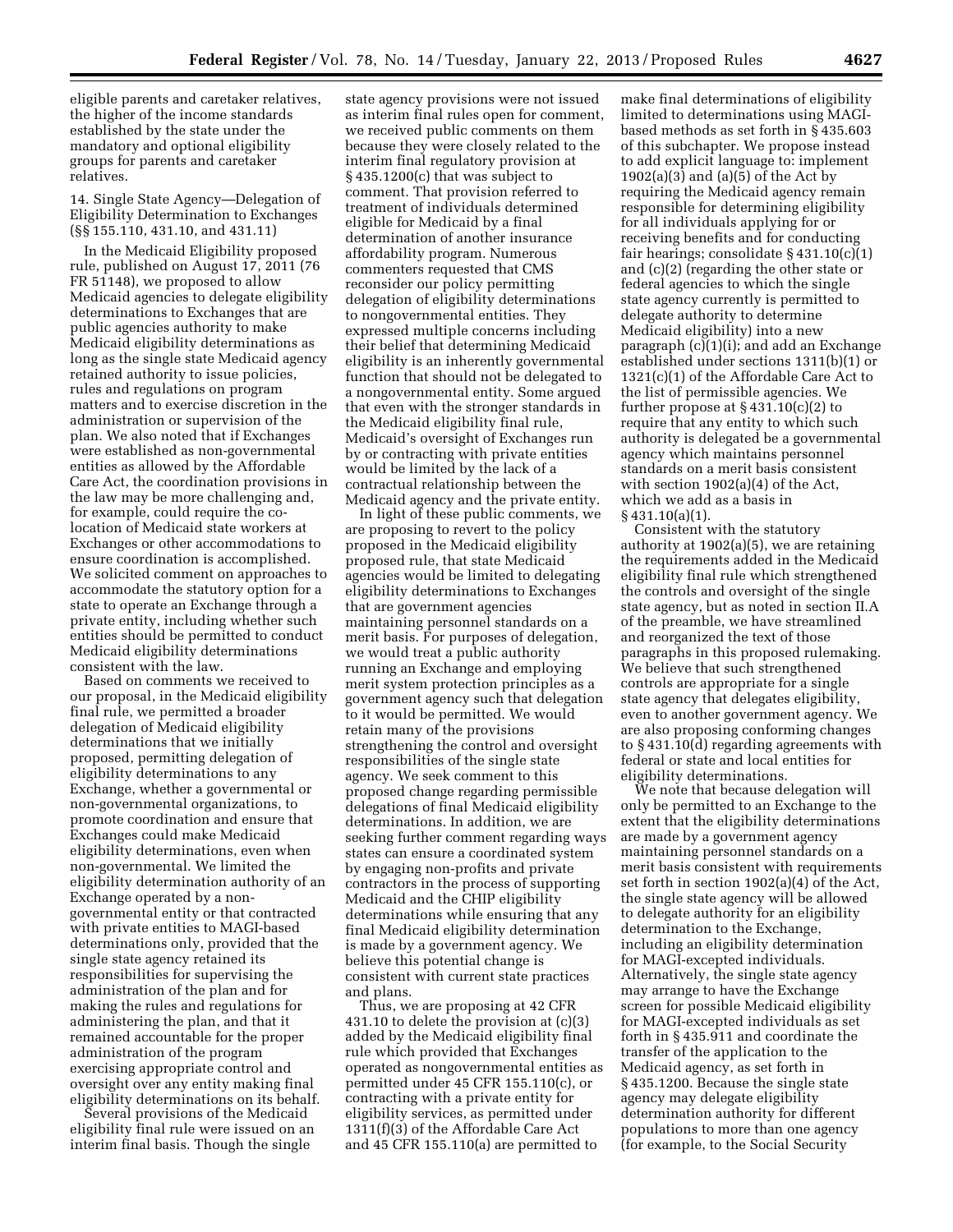Administration, the agency administering the state's program under title IV–A of the Act, and/or the Exchange), we further propose at  $§$  431.10(c)(1)(i) to require that the state plan reflect both the agency to which authority is delegated as well as the individuals whose eligibility can be determined by such delegee.

Finally, we are proposing to make changes to § 431.11 regarding state organization. We are proposing to delete the requirement at § 431.11(b) for the state plan to provide for a medical assistance unit within the Medicaid agency. Similarly, we are proposing to delete the requirement at § 431.11(c), redesignated as § 431.11(b), for the state plan to provide a description of the organization and functions of the medical assistance unit and an organization chart, as well as a description of the kinds and numbers of professional medical personnel and supporting staff used in the administration of the plan and their responsibilities. We believe that states should have maximum flexibility to organize themselves however they choose, but seek public comment on this proposal regarding any reasons we should retain this requirement. Finally, we are proposing conforming changes to § 431.10(d), redesignated as § 431.10(c) to delete the references to nongovernmental entities conducting eligibility determinations or Exchange contractors performing eligibility functions.

15. Medical Support and Payments (§§ 433.138, 433.145, 433.147, 433.148, 433.152 and 435.610)

Section 1912 of the Act requires, as a condition of eligibility for Medicaid, that parents seeking coverage cooperate with the state in establishing paternity and in obtaining medical support and payments. These requirements can be waived for good cause. While parents can be denied Medicaid eligibility or terminated from coverage for failure to cooperate, children cannot be denied Medicaid eligibility or terminated from coverage due to a parent's failure to do so. State Medicaid agencies must enter into agreements with the child support agency in the state, or another appropriate state agency, to effectuate section 1912 of the Act and the collection of medical child support. Section 1912 of the Act is implemented at § 433.135 through § 433.154 and § 435.610 of the current regulations.

We propose to revise of § 433.148(a)(2) and § 435.610(a)(2) to provide that, consistent with the practice in many states today, individuals (unless exempt per existing

regulations) must agree to cooperate in establishing paternity and obtaining medical support at application, but that enforcement of actual measures to cooperate happen following enrollment in coverage. As discussed in the Medicaid eligibility final rule, states must align the eligibility rules for all insurance affordability programs to the maximum extent possible, to achieve a highly coordinated and streamlined eligibility and enrollment system. Important to the achievement of such a system is that individuals are enrolled in coverage in as close to real time as possible. However, in some cases today, enrollment in Medicaid for parents who are subject to these cooperation requirements is often delayed until the parent can show that he or she has cooperated with the child support agency, undermining the goal of realtime processing of applications. Cooperation with establishing paternity and obtaining medical support is not required for purposes of eligibility for other insurance affordability programs. Because all insurance affordability programs will use the same streamlined application and eligibility determinations and enrollment will be coordinated, an eligibility determination for Medicaid should not be delayed by the cooperation requirements. Further, in states which authorize the Exchange to make Medicaid eligibility determinations, it would not be realistic to expect the Exchange to implement this Medicaid requirement prior to making a determination. Postenrollment enforcement allows the Exchange to make Medicaid determinations, facilitates coordination among the programs, and ensures individuals have access to coverage in a timely manner.

Under the proposed revisions, individuals must attest on the application that they agree to cooperate with the state in establishing paternity and obtaining medical support payments. However, the state should not wait until otherwise eligible individuals actually begin cooperating before finalizing the eligibility determination and furnishing benefits. If the individual does not cooperate, consistent with the requirements described in § 433.147 of the regulations, the Medicaid agency must take action to terminate eligibility in accordance with part 431 subpart E (relating to notice and fair hearing rights). In addition to the change described above, we are making technical corrections to §§ 433.138, 433.145, 433.147 and 435.610 to update references to pregnant women eligibility

under section 1902(a)(10)(A)(i) of the Act to a reference to § 435.116, as promulgated in the Medicaid eligibility final rule, and to update or eliminate references to verification regulations in subpart J of part 435 of the regulations which were eliminated or revised in the Medicaid eligibility final rule. We also propose to delete § 433.152(b)(1) because 45 CFR part 306 no longer exists. Section 433.147(c)(1) is revised and § 433.147(d) is deleted to eliminate references to factors applicable to waiving the cooperation requirement contained in 45 CFR part 232 because part 232 of 45 CFR was removed from the regulations following with the passage of the Personal Responsibility and Work Opportunity Reconciliation Act (PRWORA). Finally, we propose to delete § 435.610(c) as no longer relevant since the effective dates referenced were at least 25 years ago.

16. Conversion of Federal Minimum Income Standards for Section 1931 (§§ 435.110 and 435.116)

Section  $1902(e)(14)(A)$  and  $(E)$  of the Act, as added by section 2002 of the Affordable Care Act, provides for the conversion of the income standards in effect in the state prior to the Affordable Care Act to thresholds that are not less than the levels that applied on the date of enactment. In our Medicaid Eligibility proposed rule published in the **Federal Register** on August 17, 2011, we proposed to retain the minimum income standards specified in federal statute for each eligibility group, while giving states flexibility to set new standards using Modified Adjusted Gross Income (MAGI) at a level that would take into account a state's current rules regarding how income is counted. We discussed that we considered whether or not states should convert the federal minimum income standards prescribed in statute—for example, the minimum standard for pregnant women and children specified in section 1902(l) and for parents and other caretaker relatives in section 1931(b) of the Act to a MAGI-equivalent minimum income standard based on the income disregards currently used by the state. We explained that while doing so could result in maintaining eligibility for individuals who might otherwise lose Medicaid due to the elimination of income exclusions and disregards under MAGI, if a state were to reduce its income standard to the minimum permitted, it also would result in different minimum income eligibility standards being applied across states and reduce the amount of eligibility simplification that could be achieved. We finalized the policy in our Medicaid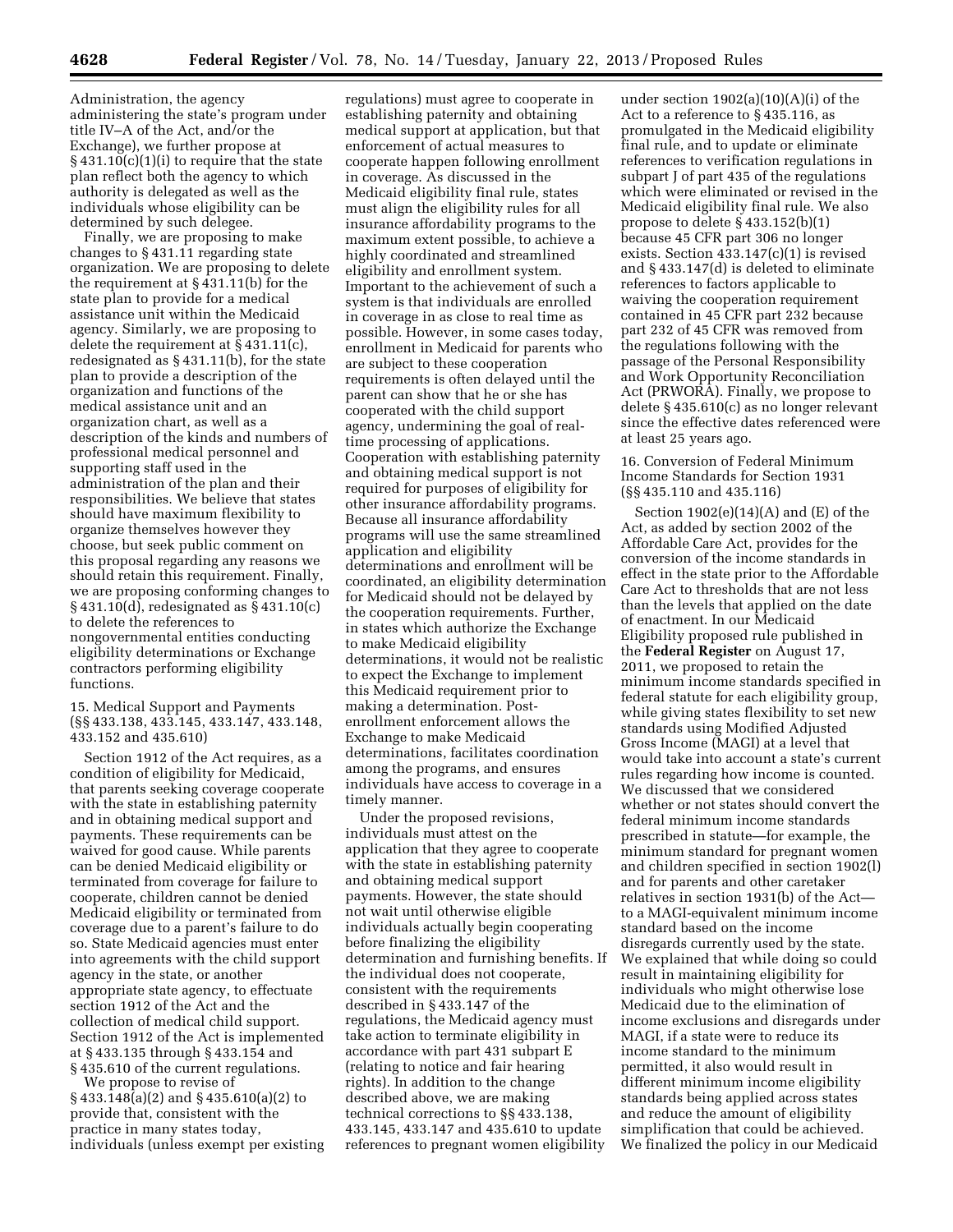eligibility final rule, and further noted that the effect of the statute's requirement to raise the statutory minimum standards for children ages 6 to 18 to 133 percent of the FPL under section  $1902(a)(10)(A)(i)(VII)$  of the Act was to align all age groups of children at 133 percent of the FPL, along with adults under age 65, and that a policy that required conversion of federal minimums for younger children would defeat such alignment and result in children in the same family potentially being eligible for different insurance affordability programs depending on their age.

Since the publication of the Medicaid eligibility final rule, the Supreme Court decided in *National Federation of Independent Business* v. *Sebelius,* ll U.S. \_\_\_\_; 132 S. Ct. 2566; 183 L.Ed. 2d<br>450 (2012) that the Secretary does not have authority to penalize a state for not adopting the new adult group, resulting in uncertainty regarding whether the new adult group coverage will be available for parents and other caretaker relatives with income at or below 133 percent FPL who do not meet the financial eligibility requirements of section 1931 of the Act. We also issued a Solicitation of Public Input on the Conversion of Net Income Standards to Equivalent MAGI Standards (Solicitation) and received numerous comments on this issue. Commenters noted that in states that do not expand coverage to the new adult group, and who reduce coverage for parents to statutory federal minimum thresholds (the AFDC standard in effect as of May 1, 1988 for the applicable family size), eligibility for coverage for these parents could be restricted if minimum eligibility thresholds are not converted. They noted that if the federal minimum thresholds are less than 100 percent of the FPL, parents in a state that does not expand may not even have the opportunity to receive an advance payment of a premium tax credit to purchase coverage on the Exchange.

In light of the comments received to our Solicitation, we are proposing to require conversion of the federal minimum income standard for section 1931 of the Act. Although the statute is silent with respect to conversion of federal minimum income standards, the intent of sections  $1902(e)(14)(A)$  and  $(E)$ of the Act is to ensure that in the aggregate individuals that would have been eligible under Medicaid rules in effect prior to the Affordable Care Act remain eligible once the new MAGIbased methodologies go into effect. Our proposal to direct conversion of the federal minimum standard for section 1931 would implement the conversion

requirements in the statute more consistently, which is particularly important in light of the voluntary nature of the low income adult expansion under the Supreme Court's decision. In addition, because pregnancy benefits for pregnant women under § 435.116(d)(4)(i) are tied to the same May 1, 1988 AFDC income standard for the applicable family size, we are proposing that this income limit should also be converted. However, for the reasons stated in the Medicaid Eligibility proposed and final rules, we are not revisiting our policy with respect to the conversion of federal minimum income standards and limits for all other eligibility groups and covered services, which are not required to be converted under the Medicaid eligibility final rule.

## **II. Essential Health Benefits in Alternative Benefit Plans**

# *A. Background*

Beginning in 2014, all nongrandfathered health insurance coverage 1 in the individual and small group markets, Medicaid benchmark and benchmark-equivalent plans (now also known as Alternative Benefit Plans), and Basic Health Programs (if applicable) will cover essential health benefits (EHBs), which include items and services in 10 statutory benefit categories, such as hospitalization, prescription drugs, and maternity and newborn care, and are equal in scope to a typical employer health plan.

*B. Provision of the Proposed Rule: Part 440—Medicaid Program; State Flexibility for Medicaid Benefit Packages* 

1. Subpart C—Benchmark Benefit and Benchmark-Equivalent Coverage

a. Conforming Changes to Medicaid To Align With Essential Health Benefits

Section 1937 of the Act provides states with the flexibility to amend their Medicaid state plans to provide for the use of benefit packages other than the standard Medicaid state plan benefit package offered in that state, for certain populations as defined by the state. These ''Alternative Benefit Plans'' are based on benchmark or benchmarkequivalent packages. There are four benchmark packages described in section 1937 of the Act:

• The benefit package provided by the Federal Employees Health Insurance Benefit plan (FEHB) Standard Blue Cross/Blue Shield Preferred Provider Option;

• State employee health coverage that is offered and generally available to state employees;

• The health insurance plan offered through the Health Maintenance Organization (HMO) with the largest insured commercial non-Medicaid enrollment in the state; and

• Secretary-approved coverage, which is a benefit package the Secretary has determined to provide coverage appropriate to meet the needs of the population provided that coverage.

Under the Deficit Reduction Act of 2005 (DRA) (Pub. L. 109–171, enacted on February 8, 2006), benchmarkequivalent coverage is provided when the aggregate actuarial value of the proposed benefit package is at least actuarially equivalent to the coverage provided by one of the benefit packages described above, for the identified Medicaid population to which it will be offered. Section 1937 of the Act further provides that certain categories of benefits must be provided in any benchmark-equivalent plan, and other categories of benefits must include ''substantial actuarial value'' compared to the benchmark package.

Section 2001(c) of the Affordable Care Act modified the benefit provisions of section 1937. Specifically, section 2001(c) added mental health benefits and prescription drug coverage to the list of benefits that must be included in benchmark-equivalent coverage; required the inclusion of Essential Health Benefits (EHBs) beginning in 2014; and directed that section 1937 benefit plans that include medical/ surgical benefits and mental health and/ or substance use disorder benefits comply with the Mental Health Parity and Addiction Equity Act of 2008 (MHPAEA).

In addition, section 2001(a)(1) of the Affordable Care Act established a new adult eligibility group for low-income adults age 19 to 64 effective January 1, 2014. States that implement this new eligibility group shall provide medical assistance for that group through an Alternative Benefit Plan (which must include EHBs as of the same date) subject to the requirements of section 1937 of the Act.

Finally, section 2004 of the Affordable Care Act, as amended by section 10201(a) of the Affordable Care Act, added a new optional eligibility group for ''former foster care children'' under age 26 that provides that these individuals will not be included in the

 $^{\rm 1}\mathrm{For}$  more information on status as a grandfathered health plans under the Affordable Care Act, please see Interim Final Rule, ''Group Health Plans and Health Insurance Coverage Relating to Status as a Grandfathered Health Plan Under the Patient Protection and Affordable Care Act.'' Available at: *[http://cciio.cms.gov/resources/](http://cciio.cms.gov/resources/regulations/index.html#gp)  [regulations/index.html#gp](http://cciio.cms.gov/resources/regulations/index.html#gp)*.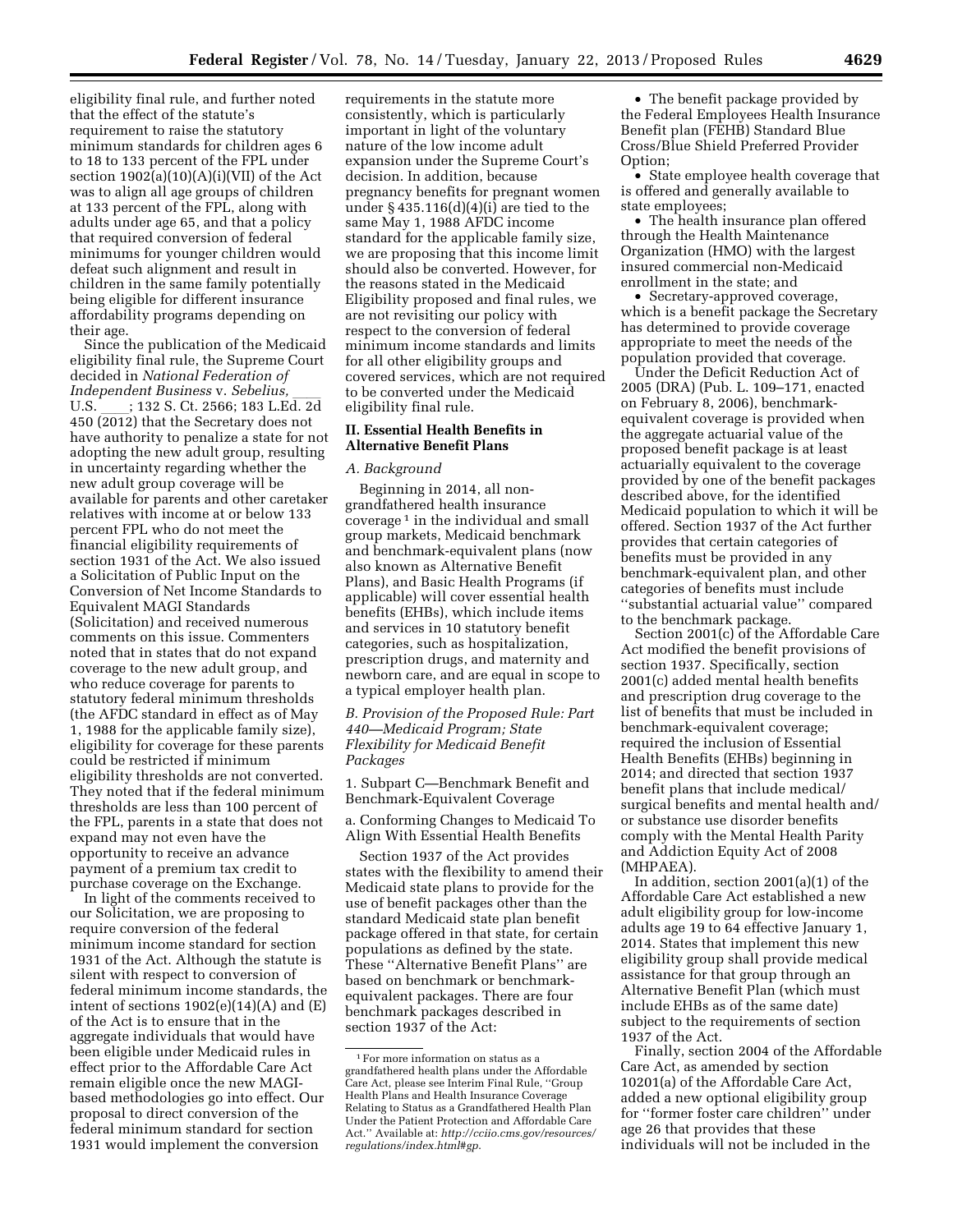new adult eligibility group and exempts these individuals from mandatory enrollment in an Alternative Benefit Plan. Section 2303(c) of the Affordable Care Act provides that medical assistance to individuals described in 1905(a)(4)(C) of the Act (individuals of child bearing age), through enrollment in an Alternative Benefit Plan, shall include family planning services and supplies.

This proposed rule revises current Medicaid regulations to conform to these statutory changes; provides further interpretation of how EHBs apply to Medicaid; and makes other changes to further simplify, clarify and align regulatory requirements between Medicaid and the private insurance market, where appropriate. We issued a State Medicaid Director letter on the above topics on November 20, 2012.

We propose to make the following changes in Medicaid regulations to implement new statutory or regulatory requirements flowing from these provisions. These proposed changes are meant to codify statutory requirements or to align Medicaid regulations to the policies discussed earlier in this proposed rule. The proposed changes to the regulation are as follows:

• Amend § 440.305 by re-designating the current paragraph (d) as § 440.386 and to revise sections (a) and (b) to address the addition of the new adult eligibility group as being eligible for coverage under an Alternative Benefit Plan.

• Amend §440.315(h) to codify the provision that, while a new eligibility group, former foster care children are statutorily exempt from mandatory enrollment in an Alternative Benefit Plan.

• Add to § 440.335 Benchmarkequivalent health benefits coverage, new paragraphs (b)(7) and (b)(8) to include benchmark-equivalent health benefits coverage for prescription drugs and mental health benefits in accordance with section 2001(c) of the Affordable Care Act.

• Add paragraph (b) to §440.345 to codify section 2303(c) of the Affordable Care Act to provide that Alternative Benefit Plan coverage provided to individuals described in section 1905(a)(4)(C) of the Act (individuals of child bearing age), include family planning services and supplies.

• Add a new paragraph § 440.345(c), to incorporate section 2001(c)(6) of the Affordable Care Act.

• In § 440.345(d), codify the requirement that Alternative Benefit Plans provide EHBs and include all updates or modifications made

thereafter by the Secretary to the definition of EHBs.

• In §440.345(e), allow Alternative Benefit Plans that are determined to include EHBs as of January 1, 2014 to remain effective through December 31, 2015 without need for updating, at the state's option. We will consult with states and stakeholders and evaluate the process to determine how often states would need to update these types of Alternative Benefit Plans after that date.

• Add a new § 440.347 titled ''Essential Health Benefits'' to incorporate section 2001(c)(5) of the Affordable Care Act.

• In §440.347(e), codify section 1302(b)(4) of the Affordable Care Act provides that benefit design cannot discriminate ''on the basis of an individual's age, expected length of life, or of an individual's present or predicted disability, degree of medical dependency, or quality of life or other health conditions''. Benefit design nondiscrimination policies do not prevent states from exercising Section 1937 targeting criteria.

b. Modifications in Applying the Provisions of This Proposed Rule to Medicaid

As reflected above, the definition and coverage provisions for EHBs described in the ''Standards Related to Essential Health Benefits, Actuarial Value, and Accreditation'' proposed rule published on November 20, 2012, apply to Medicaid except in specific circumstances. The conforming changes we propose to existing regulations, together with the statutory and regulatory requirements already existing in title XIX and the **Federal Register**, form the basis for how the Medicaid program will implement these benefit options.

Given the intersection of section 1937 of the Act and the provisions in the Affordable Care Act relating to EHBs, there would be a two-step process in Medicaid for designing Alternative Benefit Plans. The Affordable Care Act modified section 1937 of the Act to implement two standards for minimum coverage provision; not only must EHBs as defined by the Secretary be provided, but all requirements of section 1937 of the Act continue to apply. States will first select a coverage option from the choices found in section 1937 of the Act. The next step is determining whether that coverage option is also one of the base-benchmark plan options identified by the Secretary as an option for defining EHBs.

• If so, the standards for the provision of coverage, including EHBs, would be met, as long as all EHB categories are

covered, including through any necessary supplementation of missing EHB categories.

• If not, states will additionally select one of the base-benchmark plan options identified as defining EHBs. This means that states will compare the coverage between the 1937 of the Act coverage option and the selected base-benchmark plan for defining EHBs and if the 1937 of the Act coverage is missing a category of EHB, supplement accordingly.

In keeping with section 1937 of the Act's waiver of comparability, states may choose to target populations for receipt of specialized benefit packages, allowing for different Alternative Benefit Plans to apply to different populations. Furthermore, we propose at a new § 440.347(c) that a state has the option to select a different basebenchmark plan to establish EHBs for each Alternative Benefit Plan.

As described in the ''Standards Related to Essential Health Benefits, Actuarial Value, and Accreditation'' proposed rule published on November 20, 2012, the state has the opportunity to define habilitative benefits using a transitional approach in which states may either define the habilitative services category or leave it to issuers. In  $\S 156.115(a)(4)$ , it was proposed that if the EHB-benchmark plan does not include coverage for habilitative services and the state does not determine habilitative benefits, a health insurance issuer must select from two options: (1) provide parity by covering habilitative services benefits that are similar in scope, amount, and duration to benefits covered for rehabilitative services; or (2) decide which habilitative services to cover and report on that coverage to HHS. The issuer only has to supplement habilitative services when there are no habilitative services offered in in the base benchmark plan or the state has not exercised its option to define habilitative services under § 156.110(f). We propose that states define this benefit for Medicaid. We are seeking comments regarding whether the state defined habilitative benefit definition for the Exchanges should apply to Medicaid or whether states should be allowed to separately define habilitative services for Medicaid. We are soliciting comments on the option for states to fully define the benefit and various approaches for doing so and whether the habilitative benefit should be offered in parity with the rehabilitative benefit as was contemplated in the ''Standards Related to Essential Health Benefits, Actuarial Value, and Accreditation'' proposed rule published on November 20, 2012. Thus, we reserved § 440.347(d) to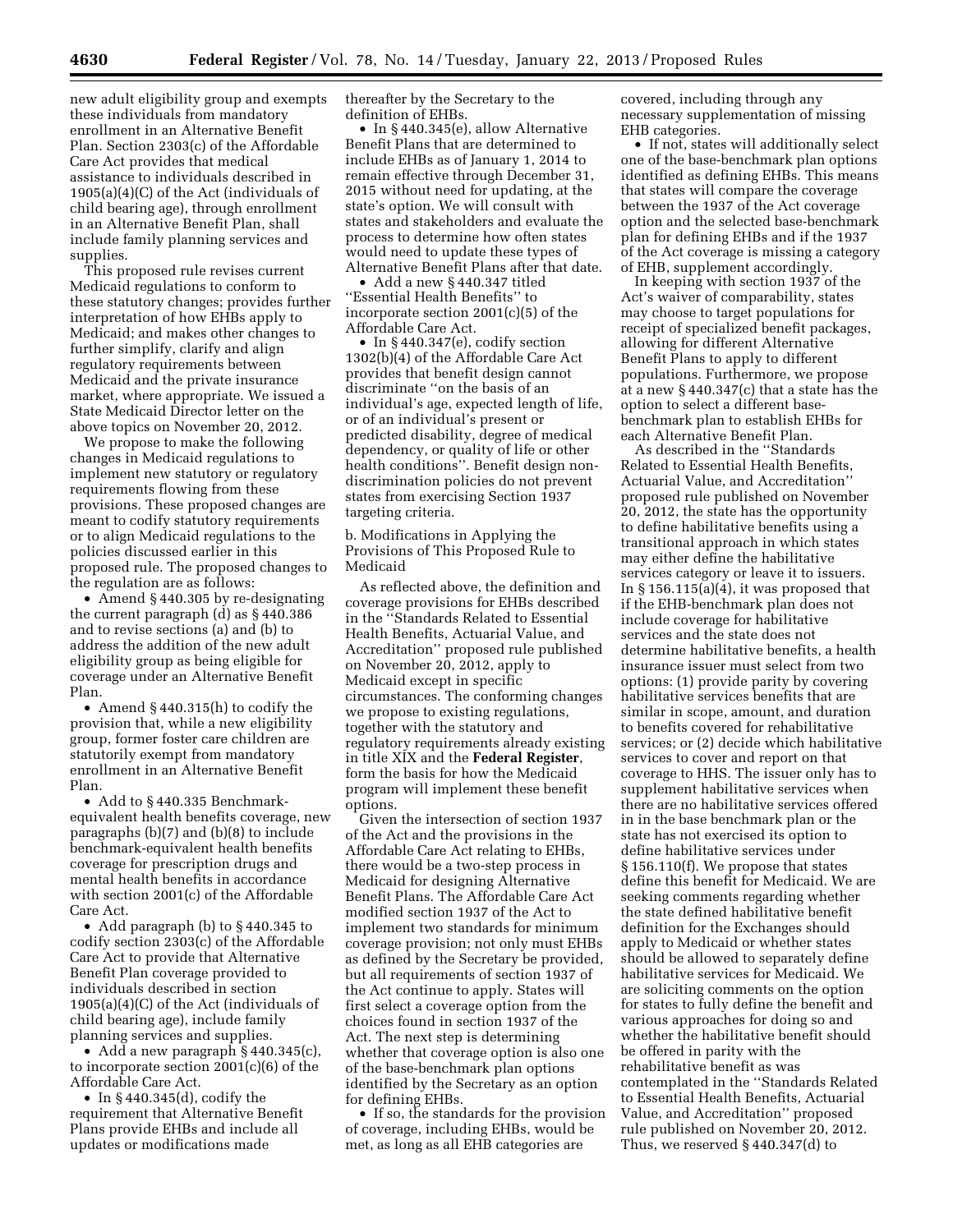incorporate an approach after comments are received for states to define the Medicaid habilitative services EHB.

We also note two areas where states have questioned application of proposed rules for EHBs with respect to Medicaid, and wish to clarify. Neither requires any regulatory change. First, for Medicaid, medically necessary services, including pediatric oral and vision services, must be provided to eligible individuals under the age of 21 under the Medicaid Early Periodic Screening, Diagnostic and Testing (EPSDT) benefit. As a result, any limitation relating to pediatric services that may apply in a base benchmark plan in the context of the individual or small group market does not apply to Medicaid. Second, section 1927 of the Act sets forth requirements for covered outpatient drugs, whereby drug manufacturers must pay statutorily-defined rebates to the states through the Medicaid drug rebate program. In return, any state that provides payment for drugs must cover all covered outpatient drugs, which may include appropriate limitations on amount, duration, and scope, for the drug manufacturers that participate in the Medicaid drug rebate program. Section 1927 of the Act also applies to Alternative Benefit Plans. Consistent with the current law, states have the flexibility within those statutory and regulatory constructs to adopt prior authorization and other utilization control measures, as well as policies that promote the use of generic drugs.

All other provisions under title XIX of the Act apply, unless, as spelled out in section 1937 of the Act, a state can satisfactorily demonstrate that implementing such other provisions would be directly contrary to their ability to implement Alternative Benefit Plans under section 1937 of the Act.

We also clarify that preventive services as established in November 20, 2012 Patient Protection and Affordable Care Act; Standards Related to Essential Health Benefits, Actuarial Value, and Accreditation apply. Specifically, the proposed rule requires that all EHB Benchmark plans cover a broad range of preventive services including: ''A'' or ''B'' services recommended by the United States Preventive Services Task Force; Advisory Committee for Immunization Practices (ACIP) recommended vaccines; preventive care and screening for infants, children and adults recommended by HRSA's Bright Futures program/project; and additional preventive services for women recommended by Institute of Medicine (IOM).Title XIX premium and costsharing provisions apply to preventive services.

2. Other Changes To Simplify, Modernize and Clarify Medicaid Benchmark Requirements and Make Technical Corrections to Coverage Requirements

We also propose to make certain changes to the regulations in order to promote simplification and clarification where needed, and provide some additional flexibilities to states regarding benefit options. The proposed changes to the regulations are as follows:

• In § 440.130, conform our regulatory definition relating to who can provide preventive services with the statute. Our current regulation, § 440.130, states that preventive services must be provided by a physician or licensed practitioner. This is not in alignment with the statutory provision at 1905(a)(13) of the Act that defines ''services \* \* \* recommended by a physician or other licensed practitioner of healing arts within the scope of their practice under State law''.

• Add §440.386 to allow states greater flexibility when required to publish public notice. We propose modifying the public notice requirement for Alternative Benefit Plans to require that such notice be given prior to implementing a state plan amendment (SPA) when the new Alternative Benefit Plan provides individuals with a benefit package equal to or enhanced beyond the state's approved state plan, or adds additional services to an existing Alternative Benefit Plan. We also propose to retain the requirement to publish public notice prior to submitting a SPA that establishes an Alternative Benefit Plan which provides less benefits than the state's approved state plan, which includes or increases cost sharing of any type, or which amends an approved Alternative Benefit Plan by adding cost sharing or reducing benefits.

• Revise § 440.315(f) by modifying the definition of ''medically frail'' to specifically include individuals with disabling mental disorders (to include children with serious emotional disturbances and adults with serious mental illness), individuals with serious and complex medical conditions, individuals with a physical, intellectual or developmental disability that significantly impairs their ability to perform one or more activities of daily living, or individuals with a disability determination, based on Social Security criteria, or in states that apply more restrictive criteria than the Supplemental Security Income (SSI) program, as the state plan criteria. We are clarifying this language to ensure

that all people with disabilities are included in the medically frail definition. We are specifically soliciting comments on whether individuals with a substance use disorder should be added to the definition of ''medically frail'' and therefore exempted from mandatory enrollment in an Alternative Benefit Plan.

• Amend §440.330(d) by replacing the phrase ''benefits within the scope of the categories available under a benchmark coverage package'' with ''benefits of the type, which are covered in one or more of section 1937 of the Act benchmark coverage packages described in § 440.330(a) through (c)'' in order to clarify that Secretary-approved coverage may include benefits of the type which are covered in 1 or more of the section 1937 of the Act commercial coverage packages. We are also clarifying § 440.335(c) and § 440.360 in the same way.

• Revise § 440.330(d), § 440.335(c) and § 440.360 to indicate that such coverage may, at state option, include the benefits described in sections 1915(i), 1915(j), 1915(k) and 1945 of the Act, and any other Medicaid state plan benefits enacted under title XIX, or benefits available under base benchmark plans described in section 45 CFR 156.100, along with the benefits described in 1905(a) of the Act. When including these benefits, the state must comply with all provisions of these sections. And, consistent with the provisions of sections 1902(k)(1) and 1903(i)(36) of the Act, we provide that the coverage for individuals eligible only through section  $1902(a)(10)(A)(i)(VIII)$  is limited to benchmark or benchmark equivalent coverage, except that we propose that exemptions from mandatory enrollment in such coverage would still be applicable for individuals eligible on that basis consistent with our understanding of congressional intent.

# **III. Eligibility Appeals and Other Provisions Related to Eligibility and Enrollment for Exchanges**

#### *A. Background*

This proposed rule supplements and, in some respects, amends provisions originally published as the March 27, 2012 rule titled Patient Protection and Affordable Care Act; Establishment of Exchanges and Qualified Health Plans; Exchange Standards for Employers (''Exchange Final Rule'') (77 FR 18310). The provisions contained in this proposed rule encompass key functions of Exchanges related to eligibility and enrollment. Given that states have relied on the provisions of the Exchange final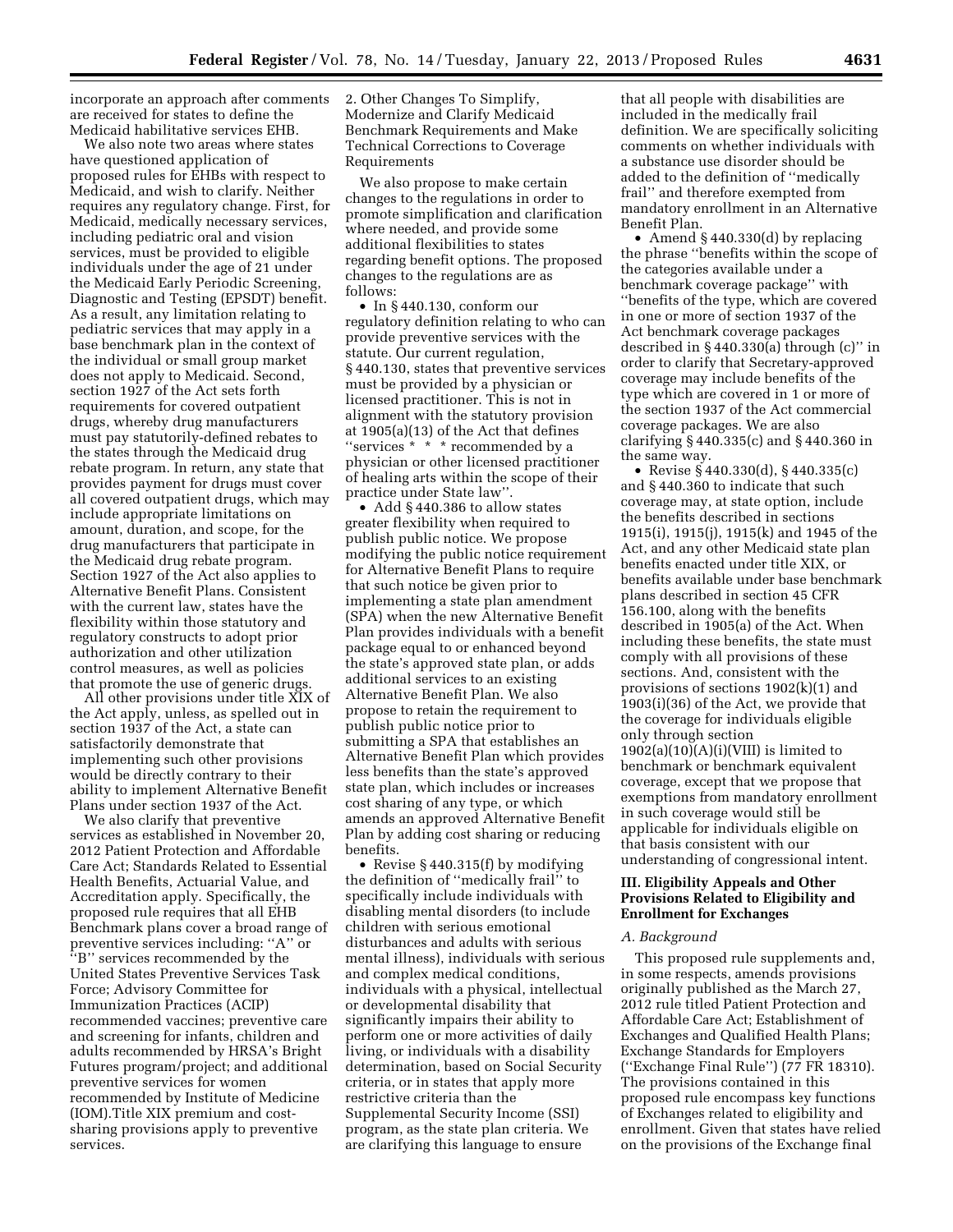rule to plan their systems for 2014, we intend whenever possible, when we finalize this rule, to provide some type of transition for such states, and welcome comments on its design and the length of the transition.

#### 1. Legislative Overview

Section 1311(b) and section 1321(b) of the Affordable Care Act provide that each state has the opportunity to establish an Exchange that: (1) Facilitates the purchase of insurance coverage by qualified individuals through qualified health plans (QHPs); (2) assists qualified employers in the enrollment of their employees in QHPs; and (3) meets other standards specified in the Affordable Care Act. Section 1311(k) of the Affordable Care Act specifies that Exchanges may not establish rules that conflict with or prevent the application of regulations promulgated by the Secretary. Section 1311(d) of the Affordable Care Act describes the minimum functions of an Exchange, including the certification of QHPs.

Section 1321 of the Affordable Care Act discusses state flexibility in the operation and enforcement of Exchanges and related policies. Section 1321(c)(1) directs the Secretary to establish and operate such Exchanges within states that either: (1) do not elect to establish an Exchange, or (2) as determined by the Secretary on or before January 1, 2013, will not have an Exchange operable by January 1, 2014. Section 1321(a) also provides broad authority for the Secretary to establish standards and regulations to implement the statutory standards related to Exchanges, QHPs, and other standards of title I of the Affordable Care Act.

Section 1401 of the Affordable Care Act creates new section 36B of the Internal Revenue Code (the Code), which provides for a premium tax credit for eligible individuals who enroll in a QHP through an Exchange. Section 1402 of the Affordable Care Act establishes provisions to reduce the cost-sharing obligation of certain eligible individuals enrolled in a QHP through an Exchange, including standards for determining whether Indians are eligible for certain categories of cost-sharing reductions.

Under section 1411 of the Affordable Care Act, the Secretary is directed to establish a program for determining whether an individual meets the eligibility standards for Exchange participation, advance payments of the premium tax credit, cost-sharing reductions, and exemptions from the shared responsibility payment under section 5000A of the Code.

Sections 1412 and 1413 of the Affordable Care Act and section 1943 of the Social Security Act (the Act), as added by section 2201 of the Affordable Care Act, contain additional provisions regarding eligibility for advance payments of the premium tax credit and cost-sharing reductions, as well as provisions regarding simplification and coordination of eligibility determinations and enrollment with other health programs.

Unless otherwise specified, the provisions in this proposed rule related to the establishment of minimum functions of an Exchange are based on the general authority of the Secretary under section 1321(a)(1) of the Affordable Care Act.

#### 2. Stakeholder Consultation and Input

HHS has consulted with interested stakeholders on policies related to the eligibility provisions and Exchange functions. HHS held a number of listening sessions with consumers, providers, employers, health plans, and state representatives to gather public input, and released several documents for public review and comment. HHS also released a bulletin that outlined our intended regulatory approach to verifying access to employer-sponsored coverage and sought public comment on the specific approaches.

Finally, HHS consulted with stakeholders through regular meetings with the National Association of Insurance Commissioners (NAIC), regular contact with states through the Exchange grant process, Medicaid consultation, and meetings with tribal leaders and representatives, health insurance issuers, trade groups, consumer advocates, employers, and other interested parties.

We considered all of these comments as we developed the policies in this proposed rule.

## 3. Structure of the Proposed Rule

The proposed amendments to 45 CFR part 155 in this rule propose standards related to eligibility appeals, notices, and other eligibility standards for insurance affordability programs to facilitate a streamlined process for eligibility for enrollment in a QHP through the Exchange and insurance affordability programs.

Amendments to 45 CFR part 155 subpart A revise existing definitions and propose new definitions.

A technical correction is made to 45 CFR part 155 subpart B.

Amendments to 45 CFR part 155 subpart C provide for standards related to application counselors and authorized representatives.

Amendments to 45 CFR part 155 subpart D propose standards related to eligibility determinations for enrollment in a QHP and for insurance affordability programs.

Amendments to 45 CFR part 155 subpart E propose standards related to enrollment-related transactions, special enrollment periods, and terminations.

The addition of 45 CFR part 155 subpart F proposes standards related to the eligibility appeals process.

Amendments to 45 CFR part 155 subpart H propose standards related to eligibility appeals related to the SHOP.

4. Alignment With Related Rules and Published Information

As outlined previously in this proposed rule, this rule proposes Medicaid provisions associated with the eligibility changes under the Affordable Care Act of 2010. We refer to these provisions throughout this section as the ''Medicaid proposed provisions.''

# *B. Provisions of the Proposed Regulations: Part 155—Exchange Establishment Standards and Other Related Standards Under the Affordable Care Act*

Throughout this proposed rule, we propose technical corrections to regulation sections in part 155 to replace references to section 36B of the Code with the corresponding sections to the Department of Treasury's final rule, Health Insurance Premium Tax Credit (26 CFR 1.36B), published in the May 23, 2012 **Federal Register** (77 FR 30377).

### 1. Definitions (§ 155.20)

We propose to make a technical correction to the definition of the term ''advance payments of the premium tax credit.'' We note that advance payments of the premium tax credit means the advance payment of the tax credits authorized by section 36B of the Code as well as its implementing regulations. We also propose to remove the reference to section 1402 of the Affordable Care Act, as it concerns cost-sharing reductions as opposed to the premium tax credit.

We propose to make a technical correction to the term ''application filer.'' We clarify that our previous inclusion of an authorized representative in the definition refers to the authorized representative of an applicant. We also cite to the applicable Treasury regulation instead of section 36B of the Code.

We propose to define the term ''catastrophic plan'' by reference to section 1302(e) of the Affordable Care Act.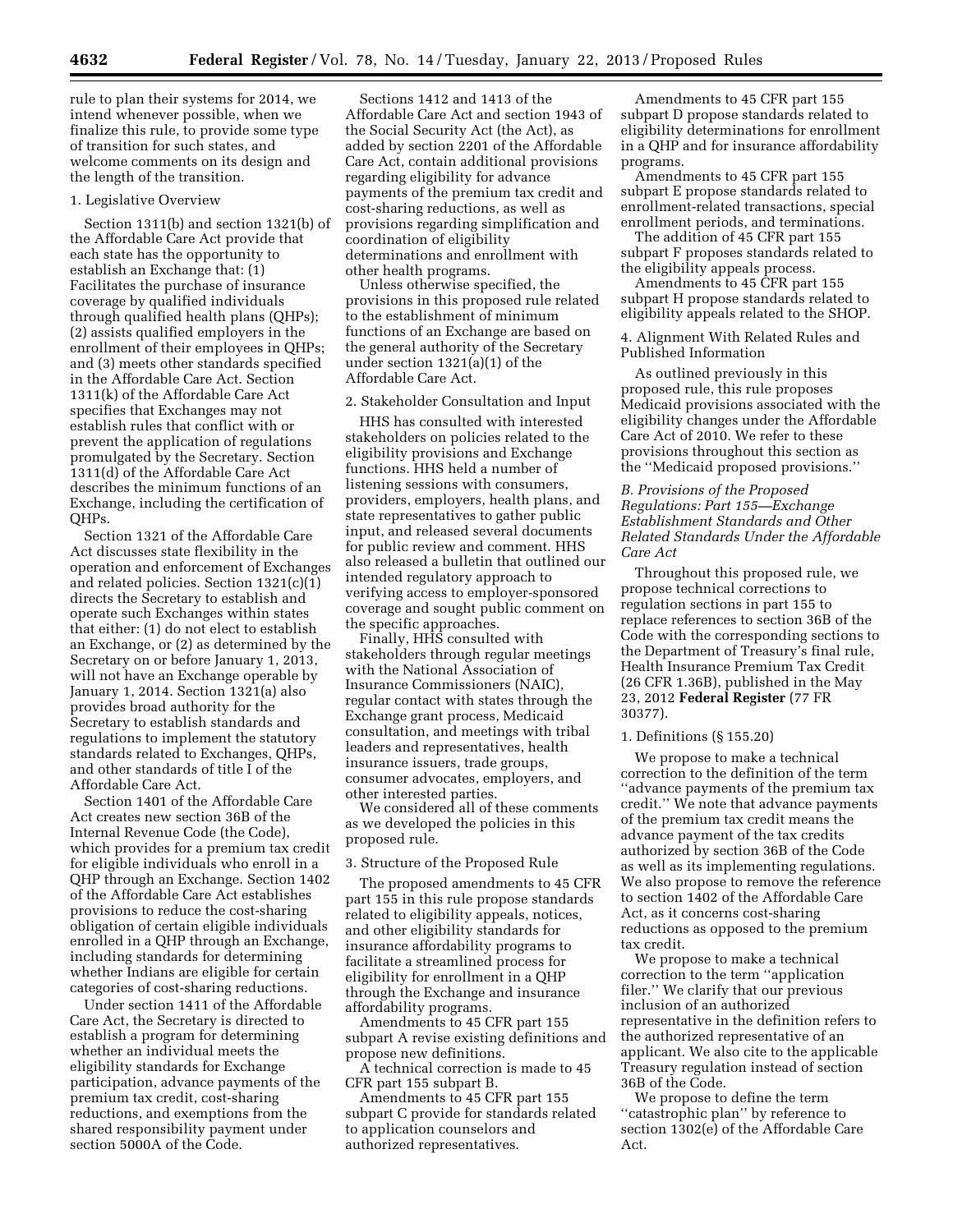We propose to amend the term ''lawfully present.'' As discussed in preamble to 45 CFR 155.20, the definition of ''lawfully present'' included in the Exchange final rule is intended to align with the definition of ''lawfully residing'' as used in section 214 of the Children's Health Insurance Program Reauthorization Act (Pub. L. 111–3, enacted on February 4, 2009) (CHIPRA). As 42 CFR 435.4 of the Medicaid proposed provisions implements the CHIPRA definition by defining the term, ''lawfully present'', we are proposing to adjust our definition to define ''lawfully present'' through reference to the Medicaid proposed provisions. The definition used in 42 CFR 435.4 of the Medicaid proposed provisions is substantially the same as the definition used in 45 CFR 152.2, with minor modifications, described in more detail in the preamble associated with 42 CFR 435.4, 435.406, and 457.320 of the Medicaid proposed provisions. Generally, these modifications are made in order to achieve greater operational simplification and to align with current policies, including a clarification regarding eligibility for individuals with deferred action under the Deferred Action for Childhood Arrivals (DACA) process.

# 2. Approval of a State Exchange (§ 155.105)

We propose to make a technical correction in paragraph (b)(2) to cite to the applicable Treasury regulation instead of section 36B of the Code.

### 3. Functions of an Exchange (§ 155.200)

We propose to revise paragraph (a) to clarify that the Exchange must also perform the minimum functions described in subpart F.

4. Consumer Assistance Tools and Programs of an Exchange (§ 155.205)

We propose to split paragraph (d) into paragraphs (d)(1) and (d)(2), and revise the text to clarify that prior to providing the consumer assistance specified in paragraph (d)(1) of this section, an individual must be trained regarding QHP options, insurance affordability programs, eligibility, and benefits rules and regulations governing all insurance affordability programs operated in the state, as implemented in the state. This is consistent with proposed § 155.225(b)(2), and is designed to ensure that all types of assistance provided by the Exchange are provided by individuals who are appropriately trained, in order to ensure quality.

# 5. Certified Application Counselors (§ 155.225)

Section 1413 of the Affordable Care Act directs the Secretary to establish, subject to minimum requirements, a streamlined enrollment system for QHPs and all insurance affordability programs. State Medicaid and CHIP agencies have a long history of offering application assistance programs through which application counselors have had a key role in promoting enrollment for low-income individuals seeking coverage, and we believe that making such assistance available for the Exchange will be critical to achieving a high rate of enrollment. Accordingly, the proposed regulation seeks to ensure that application counselors will also be available in the Exchange to help individuals and employees apply for enrollment in a QHP and for insurance affordability programs by adding § 155.225 to establish the standards for Exchange certification of such application counselors. This language specifies that each Exchange will establish an application counselor program. The proposed standards closely track those for Medicaid application counselors so that the training can be streamlined.

In essence, application counselors will provide the same core application assistance service that is also available directly through the Exchange, as well as through Navigators and licensed agents and brokers; the distinction between these entities is that application counselors are not funded through the Exchange, through grants or directly, or licensed by states as agents or brokers. We believe that this separate class of application counselors is important to ensure that skilled application assistance is available from entities like community health centers and community-based organizations that may not fit in to the other categories. We are proposing a certification process so that individuals and employees will have assurance of the quality and privacy and security of the assistance available through these certified application counselors understanding that individuals may receive some level of informal assistance from family members and others who are not officially certified by the Exchange. We are proposing that certified application counselors would have a relationship with the Exchange so that they could officially support the process while ensuring the privacy and security of personal information. Given the overlap in the scope of responsibilities between application counselors, Navigators, agents and

brokers, and other entities that provide help to consumers, we believe a state can develop a single set of core training materials that can be utilized by Navigators, agents and brokers, and application counselors. Additionally, we plan to make selected federal training and support materials available that can be used by states, without the need to develop their own, to the extent that the state uses the model application established by HHS.

In paragraph (a), we propose that staff and volunteers of both Exchangedesignated organizations and organizations designated by state Medicaid and CHIP agencies as it is defined in proposed § 435.908 will be certified by the Exchange to act as application counselors, subject to the conditions in paragraphs (b) and (c). The Exchange will certify employees and volunteers of organizations as application counselors, which may include health care providers and entities, as well as community-based organizations, among other organizations. The designation of organizations by state Medicaid and CHIP agencies is subject to proposed § 435.908.

We propose that certified application counselors: (1) Provide information to individuals and employees on insurance affordability programs and coverage options; (2) assist individuals and employees in applying for coverage in a QHP through the Exchange and for insurance affordability programs; and (3) help facilitate enrollment in QHPs and insurance affordability programs. We acknowledge that certified application counselors will not be able to sign the application or make any attestations on behalf of the individual. In contrast, we propose in § 155.227 that an authorized representative can perform that function.

In paragraph (b), we propose standards for certification of individuals seeking to become application counselors. These standards will serve to ensure that application counselors will have the training and skills necessary to provide reliable assistance to consumers, that they disclose to the Exchange and applicant any financial or other relationships (either of the application counselor personally or of the sponsoring organization), that they will comply with the confidentiality requirements that apply to the data they will access in their role as application counselors, including section 6103 of the Internal Revenue Code and section 1902(a)(7) of the Act. Accordingly, we propose that the Exchange will certify as an application counselor any individual who: registers with Exchange; is trained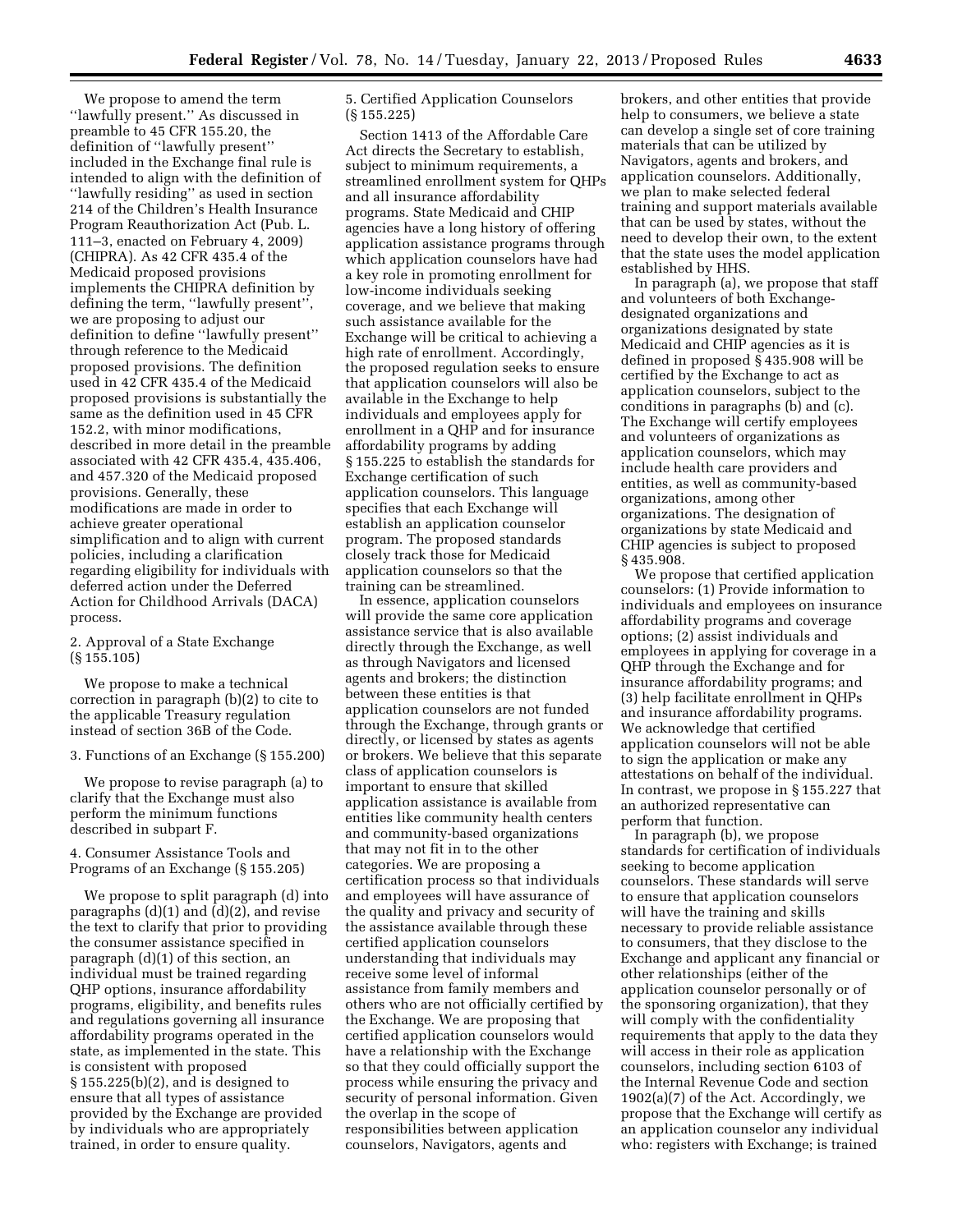prior to providing application assistance; complies with applicable authentication and data security standards, and with the Exchange's privacy and security standards adopted consistent with 45 CFR 155.260; provides application assistance in the best interest of applicants; complies with any applicable state law related to application counselors, including state law related to conflicts of interests; provides information with reasonable accommodations for those with disabilities, if providing in-person assistance; and enters into an agreement with the Exchange. We seek comment on whether the Exchange should have the authority to create additional standards for certification or otherwise limit eligibility of certified application counselors beyond what is proposed here.

In paragraph (c) we provide that the Exchange will establish procedures to withdraw certification from individual application counselors, or from all application counselors associated with a particular organization, when it finds noncompliance with the terms and conditions of the application counselor agreement.

In paragraph (d), we propose that the Exchange establish procedures that ensure that applicants are informed of the functions and responsibilities of certified application counselors and provide authorization for the disclosure of his or her information to an application counselor prior to a counselor helping the applicant with submitting an application.

In paragraph (e), we propose that certified application counselors may not impose any charge on applicants for application assistance in order to support access for low-income individuals.

# 6. Authorized Representatives (§ 155.227)

Under 45 CFR 155.405(c)(1), the Exchange must accept applications from application filers which includes authorized representatives acting on behalf of an applicant. The proposed rules for authorized representatives for Exchanges closely track those for Medicaid. We propose to add a new § 155.227 establishing minimum requirements for the designation of authorized representatives who may act on an individual's or employee's behalf.

In § 155.227(a), we propose that, subject to applicable privacy and security requirements, the Exchange must permit individuals and employees to designate an individual or organization to act on that individual or employee's behalf, or may have such a

representative through operation of state law (for example, through a legal guardianship arrangement). The Exchange must not restrict the option to designate an authorized representative to only certain groups of individuals or employees. We propose the Exchange ensures the authorized representative agrees to maintain, or be legally bound to maintain, the confidentiality of any information regarding the individual or employee provided by the Exchange, and that authorized representatives adhere to applicable authentication and data security standards. Additionally, we propose the Exchange ensures the authorized representative is responsible for fulfilling all responsibilities encompassed within the scope of the authorized representation, as described in this section, to the same extent as the individual he or she represents.

In § 155.227(b), we propose the times during which the Exchange must permit an individual or employee may choose to designate an authorized representative. We intend that the single, streamlined application described in 45 CFR 155.405 will provide applicants the opportunity to designate an authorized representative and will collect the information necessary for such representative to enter into any associated agreements with the Exchange as part of the application process, and any alternative application developed by a state under 45 CFR 155.405(b) must do so as well. Individuals and employees who do not designate an authorized representative on their applications will subsequently be able to do so through electronic, paper formats and other modalities as described in 45 CFR 155.405(c)(2). Legal documentation of authority to act on behalf of an individual under state law, such as a court order establishing legal guardianship or a power of attorney, may serve in the place of the individual or employee's designation. The option to submit such documentation is intended to enable these applicants to have authorized representation without requiring duplicate authorization.

In § 155.227(c), we propose that the Exchange must permit an individual to authorize a representative to—(1) Sign the application on the individual's behalf; (2) submit an update or respond to a redetermination for the individual; (3) receive copies of the individual's notices and other communications from the Exchange; and (4) act on behalf of the individual in all other matters with the Exchange. Unlike a certified application counselor, the authorized representative has the ability to sign the application and make attestations on behalf of an individual.

In § 155.227(d), we propose that the Exchange must permit an individual or employee to change or withdraw their authorization at any time. The authorized representative also may withdraw his or her representation by notifying the Exchange and the individual.

In § 155.227(e), we propose that an authorized representative acting as either a staff member or volunteer of an organization and the organization itself must sign an agreement meeting the requirements in § 155.225(b) of this part. While important in instances where an authorized representative is a member or volunteer of an organization, we believe that the protections afforded by the agreement are not logical in cases where an authorized representative is not acting on behalf of an organization. For example, a friend or family member who is authorized to represent an applicant would not be legally obliged to keep the applicant or enrollee's eligibility status confidential. We seek comments on applying the protections in paragraph (e) to authorized representatives more broadly.

In § 155.227(f), we propose that the Exchange require authorized representatives to comply with any applicable state and federal laws concerning conflicts of interest and confidentiality of information.

In  $\S 155.227(g)$ , we propose that designation of an authorized representative must be in writing including a signature or through another legally binding format and be accepted through all of the modalities described in 45 CFR 155.405(c) of this part.

7. General Standards for Exchange Notices (§ 155.230)

We propose to make a technical correction in paragraph (a) to clarify that the general standards for notices apply to all notices sent by the Exchange to individuals or employers. The goal of this change is to eliminate any confusion that may have resulted from the multiple categories of individuals, employees, and employers that were previously listed.

We also propose to revise paragraph (a) by redesignating paragraph (a)(1) as paragraph (a)(4) and redesignating paragraph (a)(2) as paragraph (a)(5). We revise redesignated (a)(2) to change ''; and" to "." We propose to add new paragraph (a)(1) to indicate that any notice required to be sent by the Exchange to individuals or employers must be written and include an explanation of the action that is reflected in the notice, including the effective date of the action, and we propose to add new paragraph (a)(2) to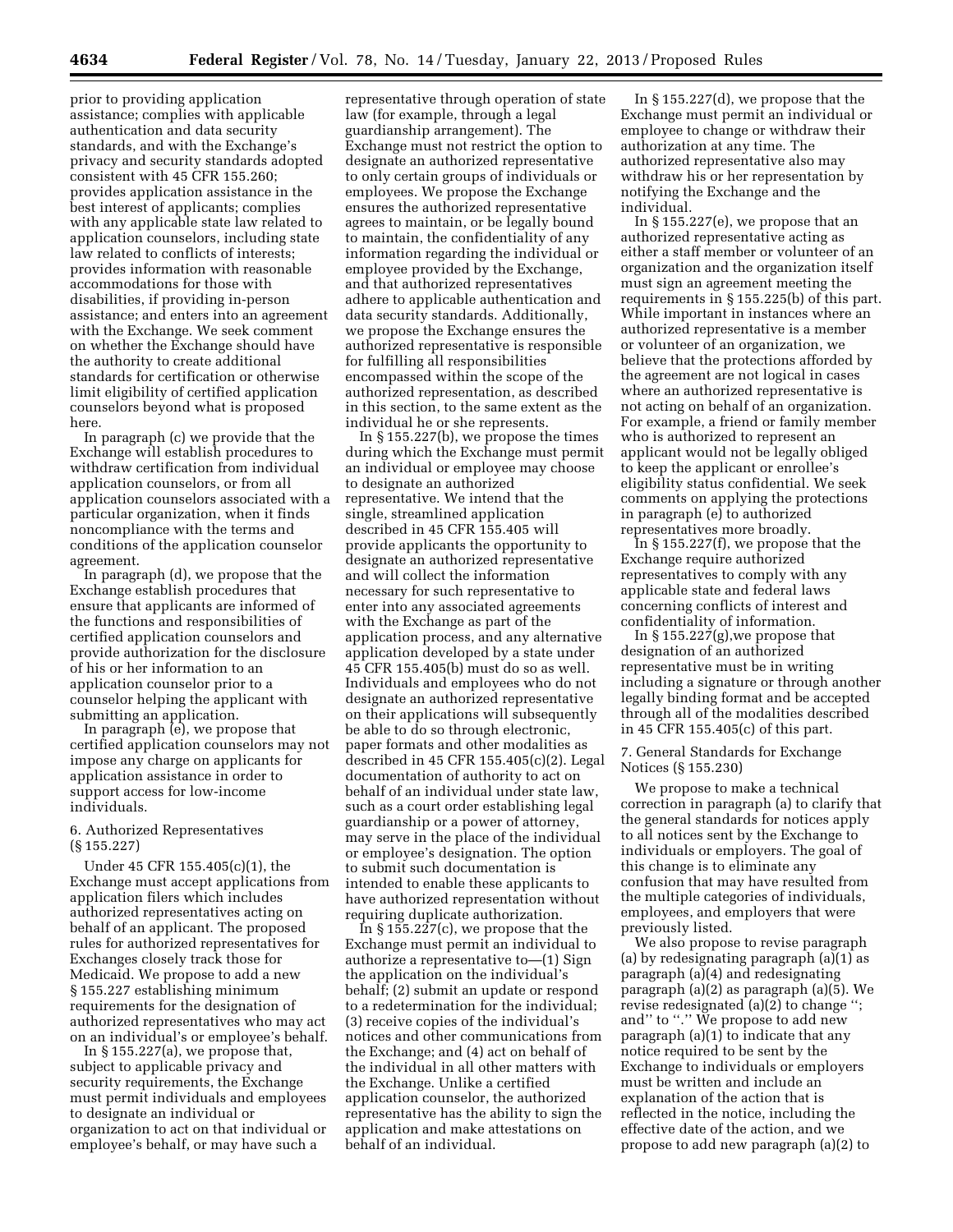require the notice to include any factual findings relevant to the action. We revise paragraph (a)(3) to clarify that the notice must include the citation to, or identification of, the relevant regulations that supports the action.

We propose to add paragraph (d) to allow the Exchange to provide notices either through standard mail, or if an individual or employer elects, electronically, provided that standards for use of electronic notices are met as set forth in § 435.918, which contains a parallel provision. These standards ensure that individuals have the ability to control their preferences regarding how they receive notices; additionally, since notices will include personally identifiable information, these standards ensure that proper safeguards for the generation and distribution of notices are met. Providing an option for individuals and employers to receive notices electronically allows the Exchange to leverage available technology to reduce administrative costs and improve communication. This provision is discussed further in the preamble to § 435.918. We note that the notice standards described in this section apply to notices required throughout 45 CFR part 155, including notices sent by the SHOP Exchange. We propose that the standards specifically described under proposed paragraph (d) do not apply to the SHOP Exchange, because of the distinct nature of the relationship between the SHOP Exchange, employers, and employees. However, we also considered adopting an alternative approach whereby we would propose the same standard for the SHOP Exchange that we propose adopting for the individual market Exchange under paragraph (d), except that the SHOP Exchange would have more flexibility to adopt an allelectronic approach. We note that we expect that the SHOP Exchange may rely more heavily on electronic notices than the individual market Exchange. We seek comment on the approach we have proposed, and whether we should adopt the alternative approach.

8. Definitions and General Standards for Eligibility Determinations (§ 155.300)

We propose to make a technical correction to remove the definition of ''adoption taxpayer identification number'' from paragraph (a), as it will not be used in the income verification process for advance payments of the premium tax credit and cost-sharing reductions, in accordance with proposed rules issued by the Secretary of the Treasury at 77 FR 25381.

We propose to make a technical correction to the definition of,

''minimum value'', to add ''employersponsored'' before the words ''plan meets the,'' replace the word ''requirements'' with ''standards'' and cite to applicable Treasury regulations instead of section 36B of the Code. We also propose corrections to the definition of ''modified adjusted gross income'' and ''qualifying coverage in an eligible employer-sponsored plan'' to cite to the applicable Treasury regulation implementing section 36B of the Code.

9. Options for Conducting Eligibility Determinations (§ 155.302)

In § 155.302, we propose to amend paragraphs  $(a)(1)$ ,  $(b)(4)$ , and  $(5)$ . We note that this section is currently an interim final rule (77 FR 18451–52). With our proposals below, we intend to modify the interim final rule without finalizing it at this time.

We propose to make a technical correction in paragraph (a)(1) to align the language regarding the Exchange's ability to make eligibility determinations for Medicaid and CHIP with language proposed in § 431.10(c)(2), which specifies that Medicaid eligibility determinations may only be made by a government agency that maintains personnel standards on a merit basis.

We propose to amend paragraph (b)(4)(i)(A), adding language which provides that the withdrawal opportunity is not applicable in cases in which the Exchange has assessed that the applicant is potentially eligible for Medicaid based on factors other than MAGI, in accordance with 45 CFR 155.345(b). In this situation, the application will already be sent to Medicaid for a full determination that includes a determination based on criteria identified in 45 CFR 155.305(c) and (d) and other eligibility criteria not generally considered by an Exchange, such as disability. Therefore, withdrawal of the application in this instance is not applicable. We also propose that an individual's application not be considered withdrawn if the individual appeals his or her eligibility determination for advance payments of the premium tax credit or cost-sharing reductions and the Exchange appeals entity finds that the individual is potentially eligible for Medicaid or CHIP. The added language preserves an individual's right to a Medicaid or CHIP eligibility determination based on the initial date of application, as well as any appeal rights related to that determination.

We propose to amend paragraph (b)(5) to specify that the Exchange also will adhere to the appeals decision for

Medicaid or CHIP made by the state Medicaid or CHIP agency, or the appeals entity for such program. The previous language only specified that the Exchange adhere to the initial eligibility determination for Medicaid or CHIP made by the state Medicaid or CHIP agency.

#### 10. Eligibility Standards (§ 155.305)

We propose to amend paragraph (a)(3) to add paragraph (a)(3)(v) concerning the eligibility standards for residency for enrollment in a QHP through the Exchange. We propose to specify that the Exchange may not deny or terminate an individual's eligibility for enrollment in a QHP through the Exchange if the individual meets the standards in paragraph (a)(3) but for a temporary absence from the service area of the Exchange and the individual intends to return when the purpose of the absence has been accomplished, unless another Exchange verifies that the individual meets the residency standard of such Exchange. This proposal is designed to align the Exchange eligibility standards regarding residency with the Medicaid eligibility standards described in 42 CFR 435.403(j)(3). Both this provision and the parallel provision in 42 CFR 435.403(j)(3) are designed to ensure that an individual is not ruled ineligible during a period of temporary absence, which could create significant issues with respect to access to health care, as well as administrative burden associated with termination and reenrollment.

We propose to make technical corrections in paragraphs  $(f)(1)$ ,  $(f)(2)$ , and (f)(5) to cite to the applicable Treasury regulation instead of section 36B of the Code.

We propose to amend paragraph (f)(3) to clarify that advance payments of the premium tax credit and cost-sharing reductions are available on behalf of a tax filer only if one or more applicants for whom the tax filer attests that he or she expects to claim a personal exemption deduction for the benefit year, including the tax filer and his or her spouse, is enrolled in a QHP, that is not a catastrophic plan, through the Exchange. This proposal aligns with the definition of QHP as provided in section 36B of the Code.

We propose to add paragraph (h) to outline the eligibility standards for enrollment through the Exchange in a QHP that is a catastrophic plan, as specified in section 1302(e) of the Affordable Care Act. We note that premium tax credits are not available to support enrollment in a catastrophic plan. In paragraph (h)(1), we propose to add language that an Exchange will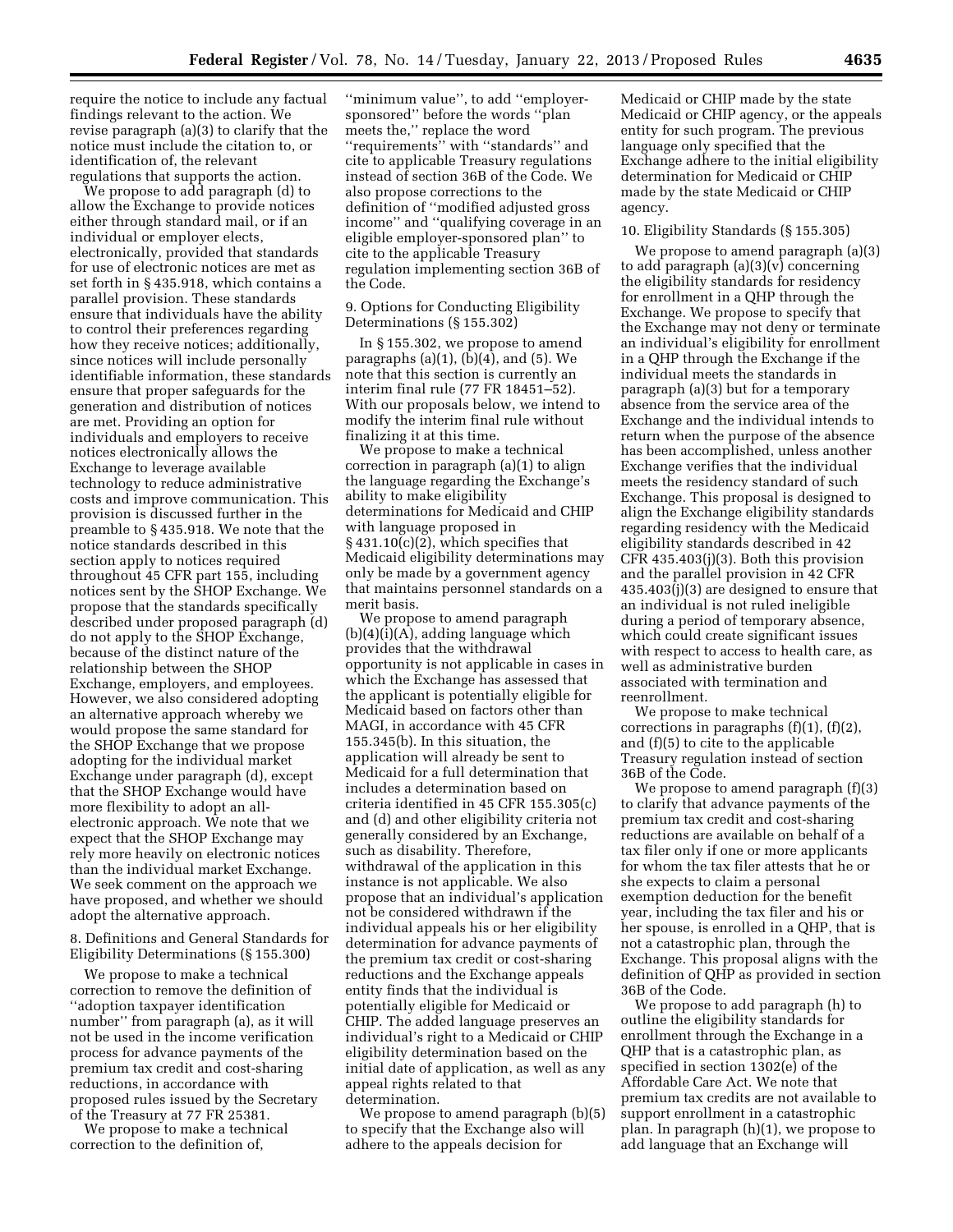determine a qualified individual eligible for enrollment through the Exchange in a QHP that is a catastrophic plan if he or she has not attained the age of 30 before the beginning of the plan year, in accordance with section 1302(e)(2)(A) of the Affordable Care Act. In paragraph (h)(2), we propose to add language specifying that the Exchange will determine a qualified individual eligible for enrollment through the Exchange in a QHP that is a catastrophic plan if he or she has a certification that he or she is exempt from the shared responsibility payment under section 5000A of the Code based on a lack of affordable coverage or hardship. These standards reflect that the Exchange will only make eligibility determinations for enrollment through the Exchange in a QHP that is a catastrophic plan, as opposed to enrollment in catastrophic plans outside of the Exchange. The eligibility standards for exemptions under section 5000A of the Code will be discussed in future regulations.

#### 11. Eligibility Process (§ 155.310)

In accordance with section 1411(e)(4)(B)(iii) of the Affordable Care Act, section 155.310(h) specifies that the Exchange shall provide a notice to an employer if one of the employer's employees has been determined eligible for advance payments of the premium tax credit or cost-sharing reductions. Sections 1411(e)(4)(B)(iii) and 1411(f)(2) of the Affordable Care Act establish a system of notice to employers and an employer appeal when an employee's eligibility for advance payments of the premium tax credit is based on either the employer's decision not to offer minimum essential coverage to that employee or the plan sponsored by the employer does not meet the minimum value standard or is unaffordable.

Section 4980H of the Code limits the employer's liability for payment under that provision when the employer offers coverage to one or more full-time employees who are ''certified to the employer under section 1411'' as having enrolled in a QHP through the Exchange and for whom an applicable premium tax credit or cost-sharing reduction is allowed or paid. We propose to add new paragraph (i) regarding a certification program pursuant to the Secretary's program for determining eligibility for advance payments of the premium tax credit and cost-sharing reductions in accordance with section 1411(a) of the Affordable Care Act. This certification program is distinct from the notification specified in section  $1411(e)(4)(B)(iii)$ and paragraph (h).

In new §  $155.310(i)$ , we propose that the certification to the employer will

consist of methods adopted by the Secretary of Treasury as part of the determination of potential employer liability under section 4980H of the Code. In this manner, the certification program will address not only individuals on whose behalf advance payments of the premium tax credit and cost-sharing reductions are provided, but also individuals claiming the premium tax credit only on their tax returns. We welcome comments on this proposal.

We also propose to combine previous paragraphs (i) and (i)(1) into new paragraph (j). We propose to amend paragraph (j) in order to align with proposed revised language in § 155.335, which specifies that the Exchange will redetermine eligibility on an annual basis for all qualified individuals, not only enrollees. This is discussed further in the preamble associated with § 155.335(a). We propose to remove the previous paragraph (i)(2), as it addressed situations in which a qualified individual did not select a plan before the date on which his or her eligibility would have been redetermined as a part of the annual redetermination process. Since the proposed change to § 155.335(a) specifies that all qualified individuals will be redetermined on an annual basis, including paragraph (i)(2) in redesignated paragraph (j) would be unnecessary.

12. Verification Process Related to Eligibility for Enrollment in a QHP Through the Exchange (§ 155.315)

We propose a technical correction in paragraph (b)(2) to clarify that the procedures specified for situations in which the Exchange is unable to validate an individual's Social Security number through the Social Security Administration (SSA) also address situations in which SSA indicates an individual is deceased.

In paragraph (f), we propose to clarify the circumstances that will trigger the inconsistency process described in paragraphs (f)(1) and (2). We clarify that when electronic data are required but data on an individual that is relevant to the eligibility determination is not contained in the electronic data source, the Exchange will follow procedures in paragraphs (f)(1) and (2). Additionally, if electronic data are required but it is not reasonably expected that such data sources will be available within two days of the initial attempt to reach the data source, we clarify that the Exchange will follow procedures in paragraphs  $(f)(1)$  and  $(2)$ , if applicable. We propose this change to clarify that if the Exchange is unable to reach a

required electronic data source upon initial attempts, the Exchange may continue to attempt to reach this electronic data source prior to providing an eligibility determination. While we expect that in the majority of cases, such information will be available the next day (for example, when data sources are unavailable very late at night), we include an extra day just to ensure that inconsistency processes are not triggered unnecessarily in order to minimize confusion for individuals and administrative burden for the Exchange. This proposal will ensure that the Exchange completes all possible electronic verifications after the two-day period before requesting additional information from an individual.

We propose to revise paragraph (f)(4), which addresses eligibility for enrollment in a QHP and for advance payments of the premium tax credit and cost-sharing reductions, to clarify that the Exchange will determine eligibility during the period of time described in paragraph (f)(1) of this section based on the information provided by the applicant along with any information that has been verified. Paragraph (f)(1) describes the period during which the Exchange is required to make a reasonable effort to identify and address the causes of an inconsistency including through typographical or other clerical errors, such as by contacting the application filer to confirm the accuracy of the information submitted by the application filer. This effort to resolve the inconsistency without documentation is required by section 1411(c)(3) of the Affordable Care Act, referencing section 1902(ee)(1)(B)(i) of the Act, and section  $1411(c)(4)(A)(i)$  of the Affordable Care Act. We also clarify that we expect that contact made with the individual to resolve typographical or other clerical errors under paragraph (f)(1) will occur primarily in a real-time fashion through the dynamic online application or through the call center as an application is submitted via phone. Therefore, we expect that the initial eligibility determination provided to the individual who is otherwise eligible but for whom inconsistencies are outstanding, will occur, for the most part, after typographical and clerical errors have been addressed. Lastly, we note that to the extent that the effort in paragraph (f)(1) is unsuccessful, existing paragraph (f)(2)(ii) specifies that the Exchange will maintain the eligibility determination during the 90-day period that is provided for an individual to provide satisfactory documentation or otherwise resolve an inconsistency.

We propose to add paragraph (j) concerning the verification process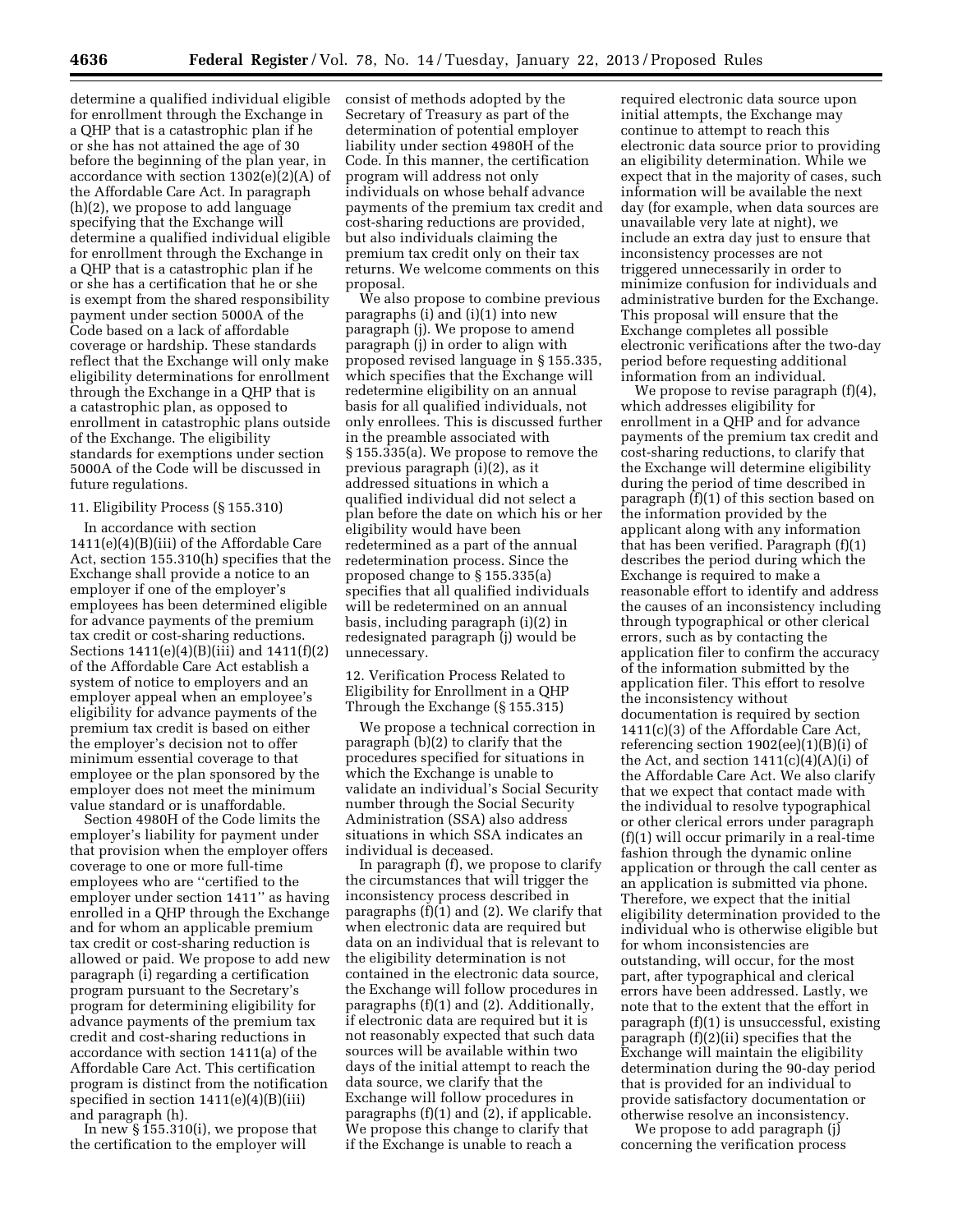related to eligibility for enrollment through the Exchange in a QHP that is a catastrophic plan. As noted above, we propose to add language at § 155.305(h) to establish the eligibility standards for enrollment through the Exchange in a QHP that is a catastrophic plan; paragraph (j) provides the corresponding Exchange verification procedures. In paragraph (j)(1), we propose to add language concerning the verification of the applicant's age. We propose two options for this verification. First, the Exchange may accept the applicant's attestation of age without further verification, unless information provided by the applicant is not reasonably compatible with other information previously provided by the individual or otherwise available to the Exchange. Second, the Exchange may examine available electronic data sources that have been approved by HHS for this purpose, based on evidence showing that such data sources are sufficiently current and accurate, and minimize administrative costs and burdens.

In paragraph (j)(2), we propose to add language specifying that the Exchange will verify that an applicant for enrollment through the Exchange in a QHP that is a catastrophic plan based on an exemption from the shared responsibility payment under section 5000A of the Code due to lack of affordable coverage or hardship has a certificate of such an exemption issued by an Exchange. We anticipate that this will be accomplished either through use of the Exchange's records, if the exemption was issued by that Exchange, or through verification of paper documentation if the certificate was issued by a different Exchange. We also note in paragraph (j)(3) that in the event that the Exchange is unable to verify information necessary to determine an applicant's eligibility for enrollment through the Exchange in a QHP that is a catastrophic plan, the Exchange will follow the inconsistency process described in § 155.315(f), except for § 155.315(f)(4), which does not apply to the eligibility criteria for enrollment through the Exchange in a QHP that is a catastrophic plan. That is, an applicant will not be determined eligible through the Exchange in a QHP that is a catastrophic plan until verification of necessary information can be completed. We welcome comments on these provisions.

13. Verifications Related to Eligibility for Insurance Affordability Programs (§ 155.320)

We propose to make a technical correction in paragraph (c)(1)(i) to

change ''tax return data'' to ''data regarding annual household income.'' We amend paragraph  $(c)(1)(i)(A)$  to include data regarding Social Security benefits as defined in 26 CFR 1.36B– 1(e)(2)(iii). This reflects the legislative change made by Public Law 112–56 concerning the treatment of Social Security benefits related to MAGI. Specifically, in some situations, IRS will be unable to calculate MAGI for certain relevant taxpayers who have nontaxable Social Security benefits; the proposed new language in this paragraph reflects the need to obtain this data from the Social Security Administration to support the verification of annual household income. Section  $155.320(c)(1)(i)$  establishes a system through which the Exchange contacts HHS and HHS secures the annual household income data available from IRS and Social Security Administration, for purposes of determining MAGI. We anticipate that the Social Security Administration will provide the full amount of Social Security benefits to HHS for disclosure to the Exchange as part of the verification process described in § 155.320(c).

We propose to make a technical correction in paragraph  $(c)(1)(i)(A)$  to remove the language concerning an adoption taxpayer identification number, as it will not be used in the income verification process for advance payments of the premium tax credit and cost-sharing reductions, in accordance with proposed rules issued by the Secretary of the Treasury at 77 FR 25381. We also propose to make a technical correction to cite to the applicable Treasury regulation instead of section 36B of the Code.

We propose to make a technical correction in paragraph (c)(1)(ii) to add the word ''calculated'' prior to ''in accordance with 42 CFR 435.603(d).'' We also propose to make a technical correction to cite to the applicable Treasury regulation instead of section 36B of the Code.

We propose to make a technical correction in paragraph (c)(3)(i)(D) by adding the word ''the'' after the first word, ''If,'' in the paragraph such that it now reads ''If the Exchange finds that \* \* \*.''

We propose to add paragraph (c)(3)(i)(E) to specify that the Exchange verify that neither advance payments of the premium tax credit nor cost-sharing reductions are already being provided on behalf of an individual, which is an important program integrity measure. As proposed, the language specifies that the Exchange will use information from HHS to support this verification.

We propose to make a technical correction to paragraph (c)(3)(ii)(A) to reflect the amendment made to paragraph (c)(1)(i)(A) of this section, reflecting the legislative change made by Public Law 112–56 concerning the treatment of Social Security benefits related to MAGI.

We propose to amend paragraph (c)(3)(iii) to clarify procedures that the Exchange will follow when an applicant attests that his or her annual household income has increased or is reasonably expected to increase from the annual household income computed based on available data. In general, the proposed language does not modify the general approach of accepting an applicant's attestation to projected annual household income when it exceeds the amount indicated by available data regarding annual household income; however, it provides additional detail regarding the Exchange's procedures to ensure that such an attestation does not dramatically understate income, by checking whether available data regarding current household income indicates that his or her projected annual household income may exceed his or her attestation by a significant amount, and if so, proceeding in accordance with paragraphs (f)(1) through (4) of § 155.315 to verify the applicant's attestation. We have developed these procedures in conjunction with states to clarify an existing provision such that it can be effectively implemented, and solicit comment regarding whether there are ways to further simplify the process.

We propose to amend paragraph (c)(3)(iii)(A) to reflect the proposed amendments to paragraphs (c)(3)(iii)(B) and (C), which are described in more detail below.

We are proposing to redesignate current paragraph (c)(3)(iii)(B) as paragraph (c)(3)(iii)(C). In new paragraph (c)(3)(iii)(B), we propose that if the applicant attests that a tax filer's annual household income has increased or is reasonably expected to increase from annual household income computed based on available data, but available data regarding current household income indicates that his or her projected annual household income may exceed his or her attestation by a significant amount, the Exchange will proceed in accordance with paragraphs (f)(1) through (4) of  $\S$  155.315 to verify the applicant's attestation. In newly redesignated paragraph (c)(3)(iii)(C), we propose to add to the prior language of paragraph (c)(3)(iii)(B) such that if other information provided by the application filer (for example, an attestation of current monthly income) indicates that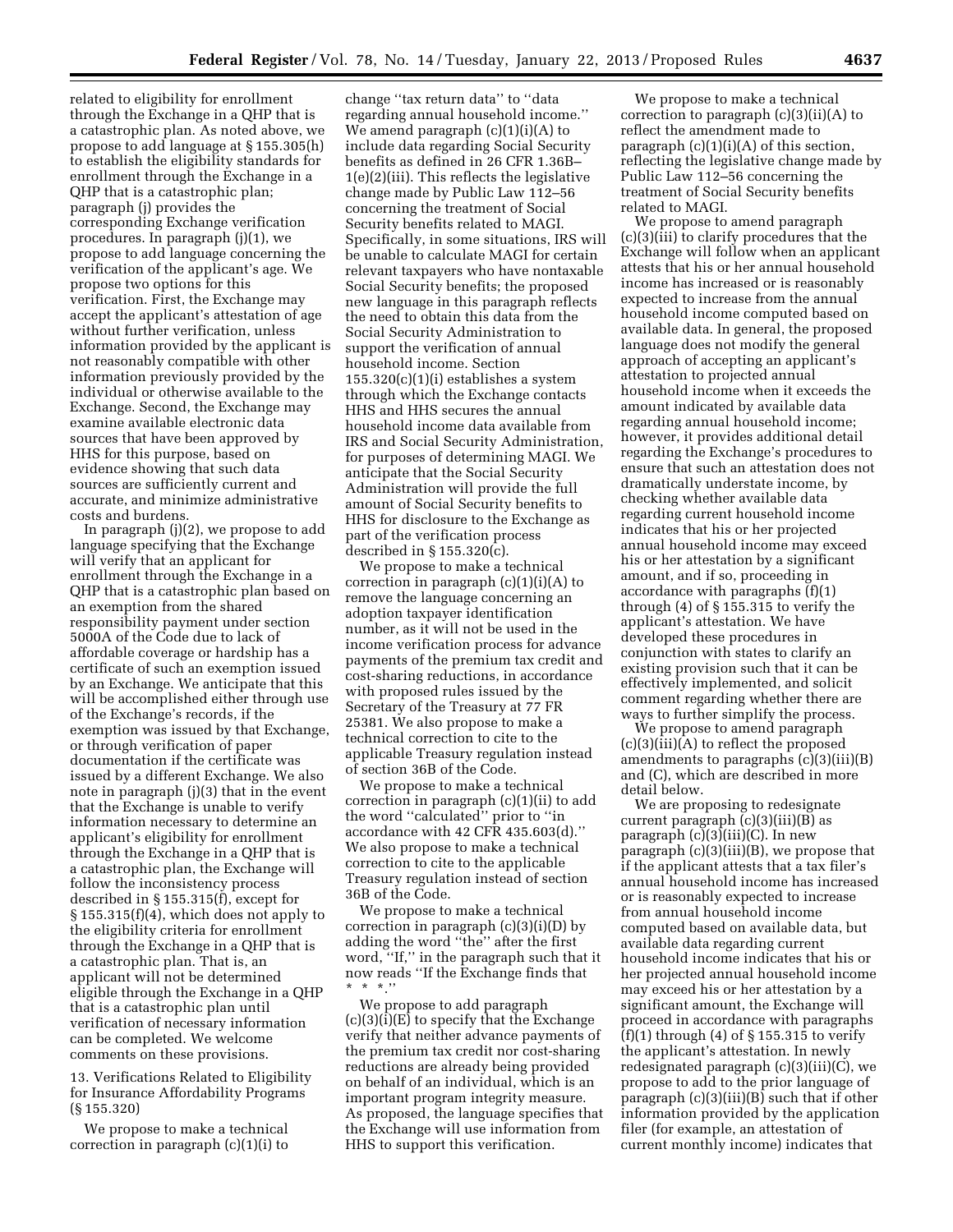the applicant's projected annual household income is in excess of his or her attestation by a significant amount, the Exchange will utilize current income data to verify the applicant's attestation. In the event that such data are not available or is not reasonably compatible with the applicant's attestation, we propose that the Exchange follow procedures described in paragraphs  $(f)(1)$  through  $(f)(4)$  of § 155.315 to verify the attestation. Together, these procedures are designed to provide a common-sense approach to ensuring that the Exchange will complete additional verification for the very limited number of situations in which an attestation to projected annual household income that is in excess of annual household income data may still be understated by a significant margin.

We propose to amend paragraph (c)(3)(vi) to provide more specificity regarding when electronic data other than tax data and information regarding Social Security benefits is sufficient to verify an applicant's attestation of annual income. Based on consultation with a number of states, we propose revisions to paragraphs  $(c)(3)(vi)(A)$ through (F), and add paragraph (c)(3)(vi)(G) to better describe the process that the Exchange will follow in situations in which the applicant's attestation to projected annual household income, as described in paragraph (c)(3)(ii)(B) of this section, is greater than ten percent below the annual household income computed in accordance with paragraph  $(c)(3)(ii)(A)$ , or if data described in paragraph (c)(1)(i) of this section is unavailable when comparing an applicant's attestation to annualized data from MAGI-based income sources. With the proposed text, the process follows the same standards that the Exchange will use for comparisons with annual income data, which is why states recommended that we take this approach.

Specifically, we propose that the Exchange consider an applicant's attestation to projected annual household income as verified if it is no more than ten percent below annual household income computed from the data sources described in paragraph  $(c)(3)(vi)(A)$  of this section, which are annualized data from MAGI-based income sources and any other electronic data sources approved by HHS, respectively. We believe that this is a reasonable threshold given that it is the same threshold as is used in comparing an applicant's attestation to tax data and information regarding Social Security benefits, which are the primary sources of verification specified in paragraph (c)(3) of this section.

Consistent with the final rule, the Exchange will follow the procedures specified in  $\S 155.315(f)(1)$  through  $(4)$ for situations in which an applicant's attestation is more than ten percent below annual household income computed from the data sources described in paragraph (c)(3)(vi)(A) of this section, or when such data are unavailable. Taken together, these proposed clarifications are designed to provide operational specificity to states that are developing Exchanges. We solicit comment regarding whether we can provide additional clarification to further support the design of state systems. We propose to make a technical correction to paragraph (c)(3)(vii) to remove the word ''this'' prior to "paragraph  $(c)(3)$ ," and clarify that we are referring to paragraph (c)(3) of this section. We also propose to make a technical correction to cite to the applicable Treasury regulation instead of section 36B of the Code.

We propose to make a technical correction in paragraph (c)(3)(viii) to cite to the applicable Treasury regulation instead of section 36B of the Code.

We propose to consolidate paragraphs (d) and (e), currently entitled ''Verification related to enrollment in an eligible employer-sponsored plan'' and ''Verification related to eligibility for qualifying coverage in an eligible employer-sponsored plan,'' respectively, into new paragraph (d). The new proposed paragraph (d) sets forth the rules for verifying enrollment in an eligible employer-sponsored plan and eligibility for qualifying coverage in an eligible employer-sponsored plan. The consolidated paragraph, entitled ''Verifications related to enrollment in an eligible employer-sponsored plan and eligibility for qualifying coverage in an eligible employer-sponsored plan'' streamlines the process, provides further detail regarding the standards for these verification procedures, and proposes a process under which an Exchange may rely on HHS to complete this verification.

HHS performed a comprehensive search to identify potential electronic resources to support a real-time verification of eligibility for qualifying coverage in an eligible employersponsored plan, which involves verifying whether an individual has access to health coverage through his or her employer, as well as information regarding the employee's share of the premium amount for and minimum value of that health coverage. We explored existing data resources at the state and federal level, and in the private sector, in an effort to pursue a

strategy that minimizes burden for Exchanges, employers, and consumers. HHS also published a Request for Information on April 30, 2012, requesting input from potential vendors who might be able to produce a resource that comprehensively supports this verification (*[https://www.fbo.gov/?s=](https://www.fbo.gov/?s=opportunity&mode=form&id=96c35957187f37da97e40d2c384b666c&tab=core&_cview=0) [opportunity&mode=form&id=96c359](https://www.fbo.gov/?s=opportunity&mode=form&id=96c35957187f37da97e40d2c384b666c&tab=core&_cview=0) [57187f37da97e40d2c384b666c&tab=](https://www.fbo.gov/?s=opportunity&mode=form&id=96c35957187f37da97e40d2c384b666c&tab=core&_cview=0) core&*\_*[cview=0](https://www.fbo.gov/?s=opportunity&mode=form&id=96c35957187f37da97e40d2c384b666c&tab=core&_cview=0)*. Based on the results of these efforts, HHS determined that a comprehensive data set that could assist in verification for the entire Exchange population will not be available from a single source by October 1, 2013. Information released to employees under section 18B of the Fair Labor Standards Act and the through the Summary of Benefits and Coverage document specified in section 2715 of the Public Health Service Act is not sufficient because, among other issues, it only requires the disclosure of information regarding whether the employer provides minimum essential coverage, and not whether such coverage is affordable as defined in 26 CFR  $1.36B-2(c)(3)(v)$ . Further, the information in these disclosures is reported directly to employees and not reported to the Exchange. Additionally, the limited information such as the Employer Identification Number and aggregate cost of coverage in an eligible employer-sponsored plan that will be available on the W–2, and reporting required under sections 6055 and 6056 of the Code, is retrospective in nature. Since the Exchange must verify whether the applicant reasonably expects to have access to qualifying coverage prospectively at the time of open enrollment, this information is not useful. Reporting under sections 6055 and 6056 of the Code will not begin until 2015, although it is anticipated that this reporting could greatly contribute to the integrity of employer verification in the future. In response to the April 26, 2012 bulletin outlining an interim solution for Exchanges to meet the standards for verifying eligibility for qualifying coverage in an eligible employer-sponsored plan (*[http://cciio.](http://cciio.cms.gov/resources/files/exc-verification-guidance-vach.pdf) [cms.gov/resources/files/exc-verification](http://cciio.cms.gov/resources/files/exc-verification-guidance-vach.pdf)[guidance-vach.pdf](http://cciio.cms.gov/resources/files/exc-verification-guidance-vach.pdf)*, commenters also suggested that HHS seek information to support this verification from insurers. However, insurers are not typically privy to the relevant data elements needed as part of the eligibility determination for advance payments of premium tax credit. The Administration continues to examine ways, both administrative and legislative, by which employer reporting under the Affordable Care Act can be streamlined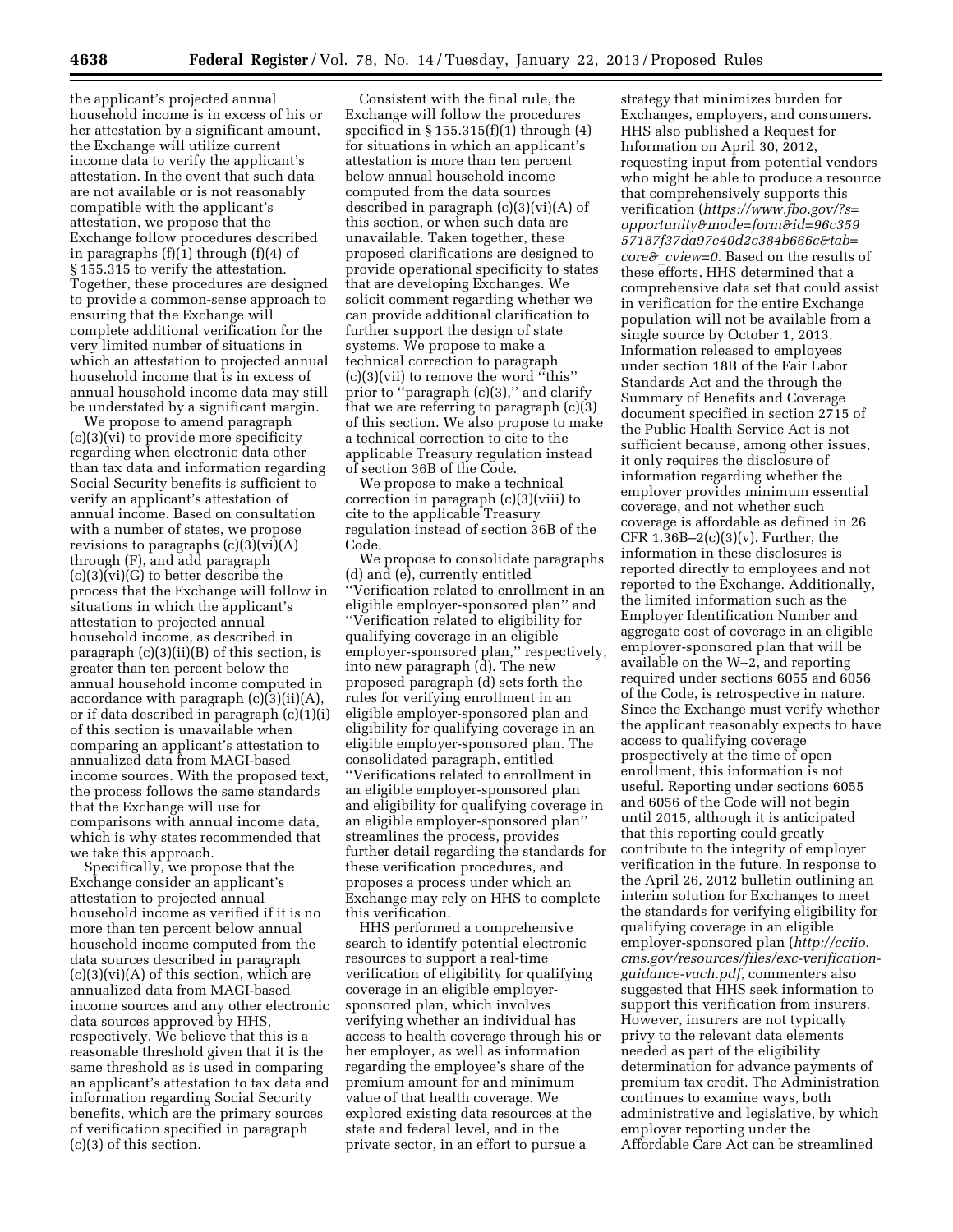both in timeframe and in the number of elements to prevent inefficient or duplicative reporting. We seek comment on policies to promote these goals.

We identified a limited number of data sources to verify enrollment in or eligibility for employer-sponsored coverage at the federal level. HHS will make available data regarding eligibility and enrollment for coverage under the Federal Employee Health Benefit Program (FEHBP) for verification purposes through HHS. This data will only assist in verification for federal employees and their dependents. We also propose that an Exchange use SHOP records to verify enrollment in an eligible employer-sponsored plan and eligibility for qualifying coverage in an eligible employer-sponsored plan.

We propose to amend § 155.320(d) consistent with the interim strategy outlined in the April 26, 2012 bulletin, with one modification that is described in the preamble associated with paragraph (d)(3)(iii). It is anticipated that the strategy proposed below will evolve as additional data and data sources will become available; for this reason, this verification strategy is subject to change in later years. The approach for plan years 2016 and beyond will depend on the identification and or development of one or more data sources to promote a more comprehensive and automated pre-enrollment verification process.

In paragraph (d), we propose the process for verification related to enrollment in an eligible employersponsored plan and eligibility for qualifying coverage in an eligible employer-sponsored plan. In paragraph (d)(1), we propose that the Exchange must verify whether an applicant reasonably expects to be enrolled in an eligible employer-sponsored plan or is eligible for qualifying coverage in an eligible employer-sponsored plan for the benefit year for which coverage is requested. In the following paragraphs, we detail a series of data sources that we propose the Exchange will check as a component of this verification, the verification procedures for situations in which data is unavailable or inconsistent with an individual's attestation, and an option for the Exchange to rely on HHS to complete this verification.

In paragraph (d)(2), we propose the data sources the Exchange will use to verify access to employer-sponsored coverage. We also note that consistent with proposed paragraph (d)(4), an Exchange can elect to have HHS conduct the entire verification process described under paragraph (d), including obtaining data from the

proposed data sources. In paragraph (d)(2)(i), we propose that the Exchange will obtain data about enrollment in an eligible employer-sponsored plan and eligibility for qualifying coverage in an eligible employer-sponsored plan from any electronic data sources that are available to the Exchange and which have been approved by HHS for this purpose based on evidence showing that such data sources are sufficiently current, accurate, and minimize administrative burden. This provision is designed to support the use of statebased data sources that exist or may be developed by states (for example, those that support CHIP premium assistance programs).

In paragraph  $(d)(2)(ii)$ , we specify that the Exchange must obtain any available data regarding enrollment in an eligible employer-sponsored plan or eligibility for qualifying coverage in an eligible employer-sponsored plan based on federal employment by transmitting identifying information specified by HHS to HHS. HHS will then match this request to data maintained by the Office of Personnel Management regarding the Federal Employees Health Benefits Program. Further, in paragraph (d)(2)(iii), we propose that the Exchange must obtain data from the SHOP that operates in the state in which the Exchange is operating, which will provide a readily available source of information with minimal administrative burden.

Finally, in paragraph (d)(2)(iv), we specify that the Exchange must obtain any available data regarding the employment of an applicant and the members of his or her household, as defined in 26 CFR 1.36B–1(d), from any electronic data sources that are available to the Exchange and have been approved by HHS for this purpose, based on evidence showing that such data sources are sufficiently current, accurate, and minimize administrative burden. We anticipate that data sources in this category will include state quarterly wage data, as well as commercial sources of current wage data, which we intend to approve for these purposes. These existing data sources provide information regarding employment, which is a basic element of verifying information provided by an individual regarding access to employer-sponsored coverage. Although these data sources, which are also used by the Exchange to verify household income, will only reflect whether an individual is employed and with which employer, and not whether the employer provides health insurance or the characteristics of such health insurance, they can be used as prompts

or helpful hints to support accurate attestations, or identify situations in which employment information is inconsistent with an applicant's attestation. Since these data sources do not directly address enrollment in an eligible employer-sponsored plan or eligibility for qualifying coverage in an eligible employer-sponsored plan, we seek comment on whether they should only be used as a point of information for applicants, and not as a point of comparison for the purposes of identifying inconsistencies as part of the verification described in this paragraph.

We believe that the connection to the data sources described in paragraph (d)(2) will be minimally burdensome for Exchanges, considering that data under paragraph (d)(2)(i) will not be available for the first year of operations unless an Exchange proposes an acceptable data source to HHS; data under paragraph (d)(2)(ii) will be available through HHS; data under paragraph (d)(2)(iii) will be internal to the Exchange; and data under paragraph (d)(2)(iv) will already be used to verify current income. We solicit comment regarding the feasibility of making the necessary connections by October 1, 2013, and whether alternative approaches should be considered for the first year of operations.

In paragraph (d)(3), we propose procedures for verifying enrollment in an eligible employer-sponsored plan and eligibility for qualifying coverage in an eligible employer-sponsored plan. In paragraph (d)(3)(i), we propose that except as specified in paragraphs (d)(3)(ii) or (iii) of this section, the Exchange must accept an applicant's attestation regarding the verification specified in paragraph (d) without further verification.

In paragraph (d)(3)(ii), we propose, if an applicant's attestation is not reasonably compatible with the information specified in paragraphs  $(d)(2)(i)$  through  $(d)(2)(iii)$  of this section, other information provided by the application filer, or other information in the records of the Exchange, the Exchange will follow the procedures specified in § 155.315(f) of this subpart, which are used throughout this subpart to address inconsistencies. We note that this process involves providing a period of time for an applicant to provide satisfactory documentation, or otherwise resolve the inconsistency, and we solicit comment regarding whether we should take this approach of relying on the applicant, or instead request information directly from his or her employer.

Finally, we propose in paragraph (d)(3)(iii) that if the Exchange does not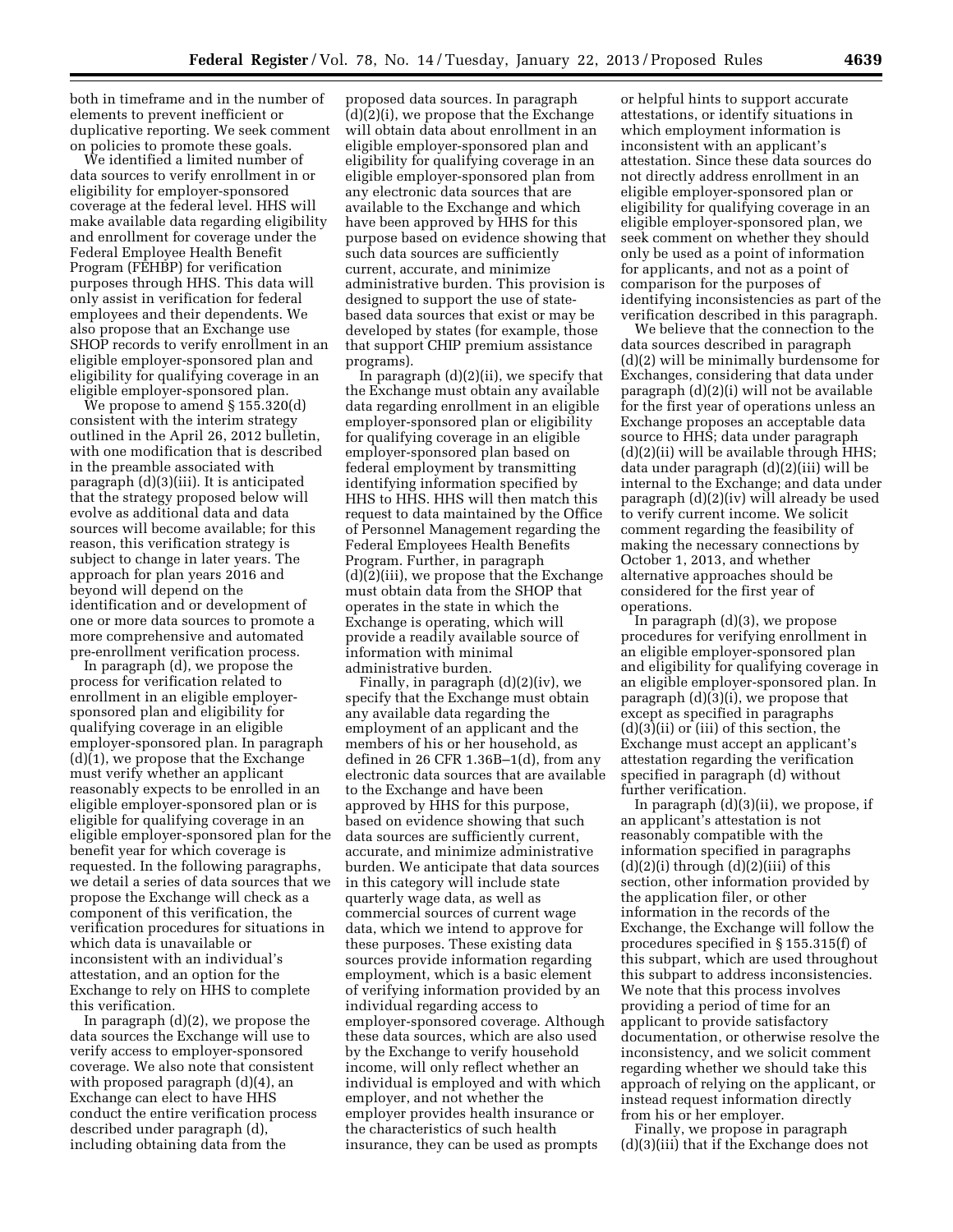have any of the information specified in paragraphs  $(d)(2)(i)$  through  $(d)(2)(iii)$ for an applicant, and either does not have the information specified in paragraph (d)(2)(iv) for an applicant or an applicant's attestation is not reasonably compatible with the information specified in (d)(2)(iv) of this section, the Exchange must select a statistically significant random sample of such applicants and follow the procedures proposed in paragraphs  $(d)(3)(iii)(A)$  through  $(d)(3)(iii)(G)$ , which are described below, and are generally consistent with the process specified in § 155.315(f), with modifications to ensure that it suits this verification. The April 26, 2012 bulletin discussed initiating and conducting this review later in the benefit year; however, we have proposed that the Exchange initiate the review at the point of eligibility determination and conduct it within the 90-day period that is also used for other verification requests, in order to allow the Exchange to reuse components of the inconsistency process to the maximum extent possible, streamline communications with applicants, and ensure that any changes that need to be made are made as quickly as possible after initial enrollment, and not significantly later in the year after advance payment of the premium tax credit and CSR have been provided for many months. We also note that to the extent that multiple members of a single tax household are selected for the sample, we expect that the Exchange will consolidate the activities under this section, including communications with employers.

We propose to handle inconsistencies with the information specified in paragraph (d)(2)(iv) through the sampling process, rather than through the procedures specified in § 155.315(f) because the information specified in paragraph (d)(2)(iv) only reflects employment, and does not provide comprehensive information regarding enrollment in an eligible employersponsored plan or eligibility for qualifying coverage in an eligible employer-sponsored plan; further, we anticipate that information that is available under paragraph (d)(2)(iv) may be somewhat dated. We solicit comments regarding whether this is a suitable approach, whether the information in paragraph (d)(2)(iv) should only be used as a point of information for applicants and not as a point of comparison for the purposes of identifying inconsistencies as part of the verification described in this paragraph, or if we should treat any inconsistency regarding an employer as an

inconsistency that must be resolved in order to continue eligibility.

We believe that requesting and reviewing documentation for a statistically significant random sample of individuals for whom no inconsistencies are identified based on the data in paragraph (d)(2) is appropriate to ensure program integrity while minimizing administrative burden, and also may inform future verification approaches. We request comments on a methodology by which an Exchange could generate a statistically significant sample of applicants and whether there are ways to focus the sample on individuals who are most likely to have access to affordable, minimum value coverage. By using a process that maintains the policy and operational framework of the inconsistency process for these individuals, we leverage existing Exchange processes and also provide an option for advance payments of the premium tax credit and cost-sharing reductions during the period in which the Exchange is working to obtain additional information.

First, in paragraph  $(d)(3)(iii)(A)$ , we propose that the Exchange will provide notice to an applicant who is selected as part of the sample indicating that the Exchange will be contacting any employer identified on the application for the applicant and the members of his or her household, as defined in 26 CFR 1.36B–1(d) to verify whether the applicant is enrolled in an eligible employer-sponsored plan or is eligible for qualifying coverage in an eligible employer-sponsored plan for the benefit year for which coverage is requested. We expect that this notice will not specify a time period for the completion of these activities, and will notify the applicant that the Exchange will provide an additional communication only if information gathered will change anything regarding his or her eligibility. We seek comment on ways the Exchange may communicate this sampling process to consumers with the intention of minimizing confusion.

In paragraph (d)(3)(iii)(B), we propose that the Exchange proceed with all other elements of eligibility determination using the applicant's attestation, and provide eligibility for enrollment in a QHP to the extent that an applicant is otherwise qualified. And in paragraph  $(d)(3)(iii)(C)$ , we propose that the Exchange ensure that advance payments of the premium tax credit and costsharing reductions are provided on behalf of an applicant who is otherwise qualified for such payments and reductions, as described in § 155.305 of this subpart, if the tax filer attests to the

Exchange that he or she understands that any advance payments of the premium tax credit paid on his or her behalf are subject to reconciliation. The provisions in paragraphs (d)(3)(iii)(B) and (C) are identical to those in § 155.315(f), based on the principle that an individual should be determined eligible based on his or her attestation during the period in which the Exchange is seeking additional information.

Next, in paragraph (d)(3)(iii)(D), we propose that the Exchange make reasonable attempts to contact any employer identified on the application for the applicant and the members of his or her household, as defined in 26 CFR 1.36B–1(d) to verify whether the applicant is enrolled in an eligible employer-sponsored plan or is eligible for qualifying coverage in an eligible employer-sponsored plan for the benefit year for which coverage is requested. We expect that this will involve the Exchange using the employment information provided by an applicant and contacting employers via phone or mail.

One alternative we considered was to rely on consumers to obtain information from their employer or employers. We chose not to take this approach since the application will already solicit all necessary information from consumers, and so it is unclear what would be gained through a second information request to consumers. We seek comment on this alternative and others to implement this process while minimizing burden on consumers, employers, and Exchanges. We also seek comment on ways the Exchange can most efficiently interact with employers, including other entities that employers may rely upon to support this process, such as third-party administrators.

In paragraph  $(d)(3)(iii)(E)$ , we propose that if the Exchange receives any information from an employer relevant to the applicant's enrollment in an eligible employer-sponsored plan or eligibility for qualifying coverage in an eligible employer-sponsored plan, the Exchange will determine the applicant's eligibility based on such information and in accordance with the effective dates specified in § 155.330(f) of this subpart and if such information changes his or her eligibility determination, notify the applicant and his or her employer or employers of such determination in accordance with the notice requirements specified in  $155.310(g)$  and (h) of this part. We propose to limit notifications to situations in which the information provided by an employer changes an applicant's eligibility determination, as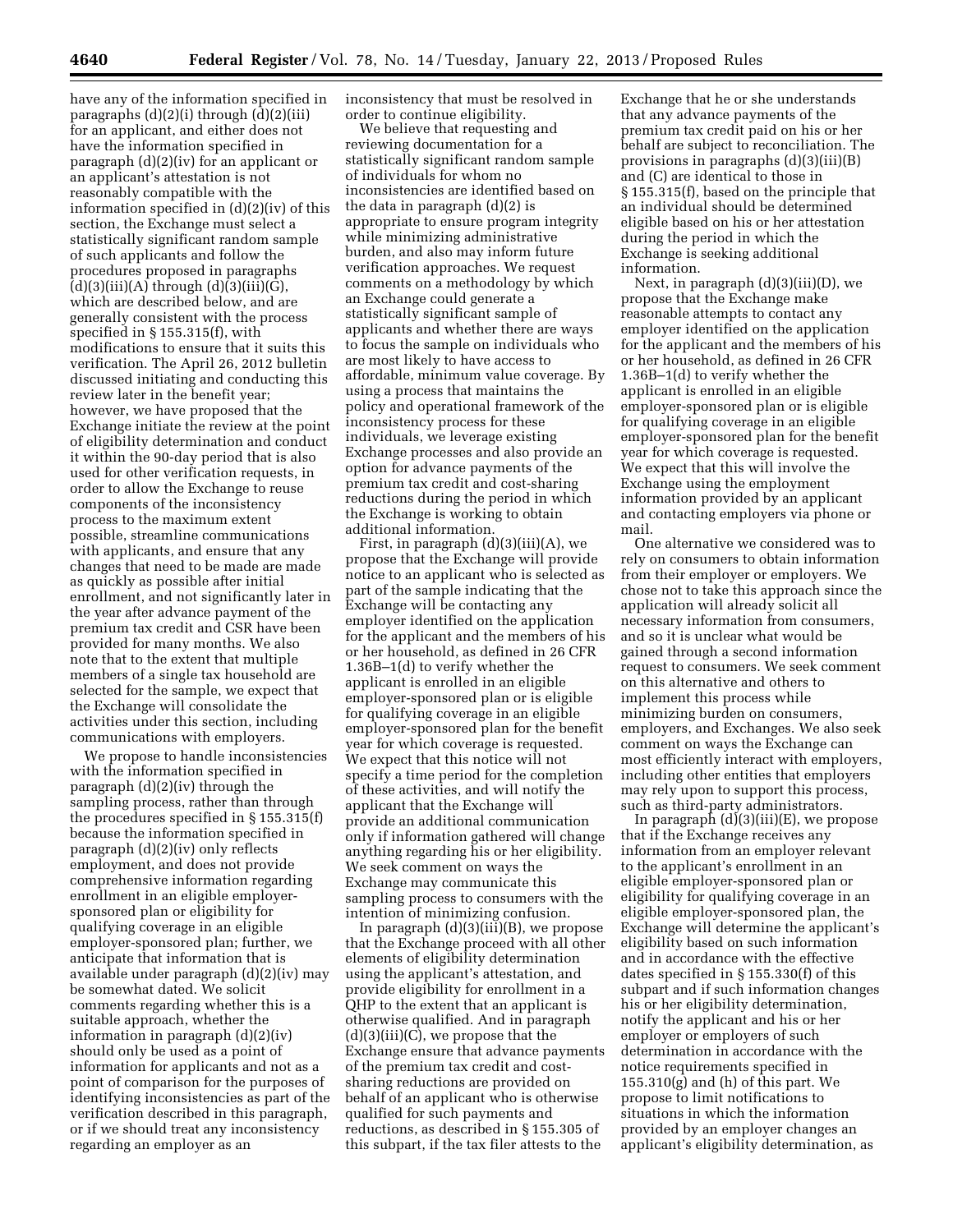notifying an applicant that his or her eligibility is unchanged requires additional effort and could be confusing. We anticipate that as an alternative, the initial notice that indicates that the Exchange will be requesting additional information from an applicant's employer will state that the Exchange will notify him or her if anything changes based on additional information received by the Exchange. We solicit comments on this approach.

In paragraph  $(d)(3)(iii)(F)$ , we propose that if, after a period of 90 days from the date on which the notice described in paragraph (d)(3)(iii)(A) of this section is sent to the applicant, the Exchange is unable to obtain the necessary information from an employer, the Exchange will determine the applicant's eligibility based on his or her attestation regarding that employer. If an individual has multiple employers, and not all employers provide information, the Exchange would determine eligibility based on the information provided by the employers that did respond, along with the information submitted by the applicant with respect to the employers that did not respond. We note that we do not propose that the Exchange provide an additional notice to the applicant and his or her employer based on the actions specified in paragraph  $(d)(3)(iii)(F)$ , as using the applicant's attestation at the close of the 90-day period would by definition mean that his or her eligibility is unchanged. This is consistent with our approach in paragraph  $(d)(3)(iii)(E)$ . As with that approach, we seek comment on this proposal and whether it is preferable to include an additional notice to the applicant and employer at the end of the 90-day period.

Finally, in paragraph  $(d)(3)(iii)(G)$ , we propose that in order to carry out the process described in paragraph (d)(3)(iii) of this section, the Exchange must only disclose an individual's information to an employer to the extent necessary for the employer to identify the employee. This is the only disclosure that we believe is necessary to support this verification process. An employer will receive separate notice from the Exchange regarding an employee who is eligible for advance payments of the premium tax credit and cost-sharing reductions, as well as the employer's right to appeal.

We seek comments on this proposed approach and whether there are ways these procedures can further minimize burden on the Exchange, employers, and consumers. We also note that consistent with proposed paragraph (d)(4), an Exchange can elect to have HHS conduct the entire verification

process described under paragraph (d), including sampling and inconsistency resolution.

We note that other sections of the Exchange final rule and the proposed regulation ensure that eligibility determinations are being made based on the most accurate information available regarding enrollment in an eligible employer-sponsored plan and eligibility for qualifying coverage in an eligible employer-sponsored plan. Specifically, in § 155.310(h), we specify standards for providing employers with a notice alerting them of their employee's eligibility for advance payments of the premium tax credit or cost-sharing reductions. Further, in § 155.555, we propose a process through which employers can appeal the finding that an employee's coverage is unaffordable or does not meet minimum value. The verification procedures presented in this section along with these notice and appeals provisions will ensure that employers can challenge eligibility determinations for advance payments of the premium tax credit that are made based on the Exchange's findings about the coverage they offer to their employees. This entire system, taken together, ensures that consumers and employers are protected from adverse consequences of inaccurate determinations.

In addition to the verification procedures proposed this section, we are taking steps to help consumers with providing information related to access to employer-sponsored coverage on the application. We suggest the use of a voluntary pre-enrollment template to assist applicants in gathering the information about access to coverage through an eligible employer-sponsored plan as required by the Exchange to determine eligibility for advance payments of the premium tax credit and cost-sharing reductions. We envision that an applicant would download a one-page template from the Exchange web site and present the document to his or her employer (or the employer of his or her spouse or parent). This template would enable the applicant to gather the information necessary from the relevant employer regarding the employer's coverage offerings.

Alternatively, an employer could voluntarily download and populate the template with information regarding its coverage offerings and distribute to employees at hiring, upon request, on the employer intranet or benefit site, or in conjunction with other information about employer-sponsored coverage provided by the employer to employees. When an individual completes his or her Exchange application, he or she

would provide the information from the completed template in response to relevant questions on the single, streamlined application. We seek comments on the use of this preenrollment template and ways it can be used to assist consumers with providing the necessary information to complete the verification described in this paragraph while minimizing burden on employers. Elements of this tool can be commented upon as part of the information collection request related to the Supporting Statement for Data Collection to Support Eligibility Determinations for Insurance Affordability Programs and Enrollment through Health Benefits Exchanges, Medicaid, and Children's Health Insurance Program Agencies (CMS– 10440). We intend to release the template for comment in the near future.

We also propose, pursuant to authority under section 1411(d) of the Affordable Care Act, that an Exchange may rely on HHS to complete this verification. We first indicated that we were exploring this in a set of questions and answers released on November 29, 2011,2 and we received a significant amount of feedback from states indicating that this would be useful. As outlined in paragraph (d)(4), we propose that the Exchange may satisfy the provisions of this paragraph by implementing a verification process performed by HHS, provided that the Exchange sends the notices described in 45 CFR 155.310(g) and (h) of this part; other activities required in connection with the verifications described are performed by the Exchange in accordance with the standards identified in this subpart or by HHS in accordance with the agreement described in paragraph (d)(4)(iv) or this section; the Exchange provides all relevant application information to HHS through a secure, electronic interface, promptly and without undue delay; and the Exchange and HHS enter into an agreement specifying their respective responsibilities in connection with the verifications described in this paragraph. We anticipate that under this option, the Exchange would collect an individual's attestations regarding eligibility for qualifying coverage in an eligible employer-sponsored plan and integrate the verification outcome in to the eligibility determination for advance payments of the premium tax credit and cost-sharing reductions, and HHS would provide the other components of the

<sup>2</sup>*[http://cciio.cms.gov/resources/files/Files2/](http://cciio.cms.gov/resources/files/Files2/11282011/exchange_q_and_a.pdf.pdf) [11282011/exchange](http://cciio.cms.gov/resources/files/Files2/11282011/exchange_q_and_a.pdf.pdf)*\_*q*\_*and*\_*a.pdf.pdf*.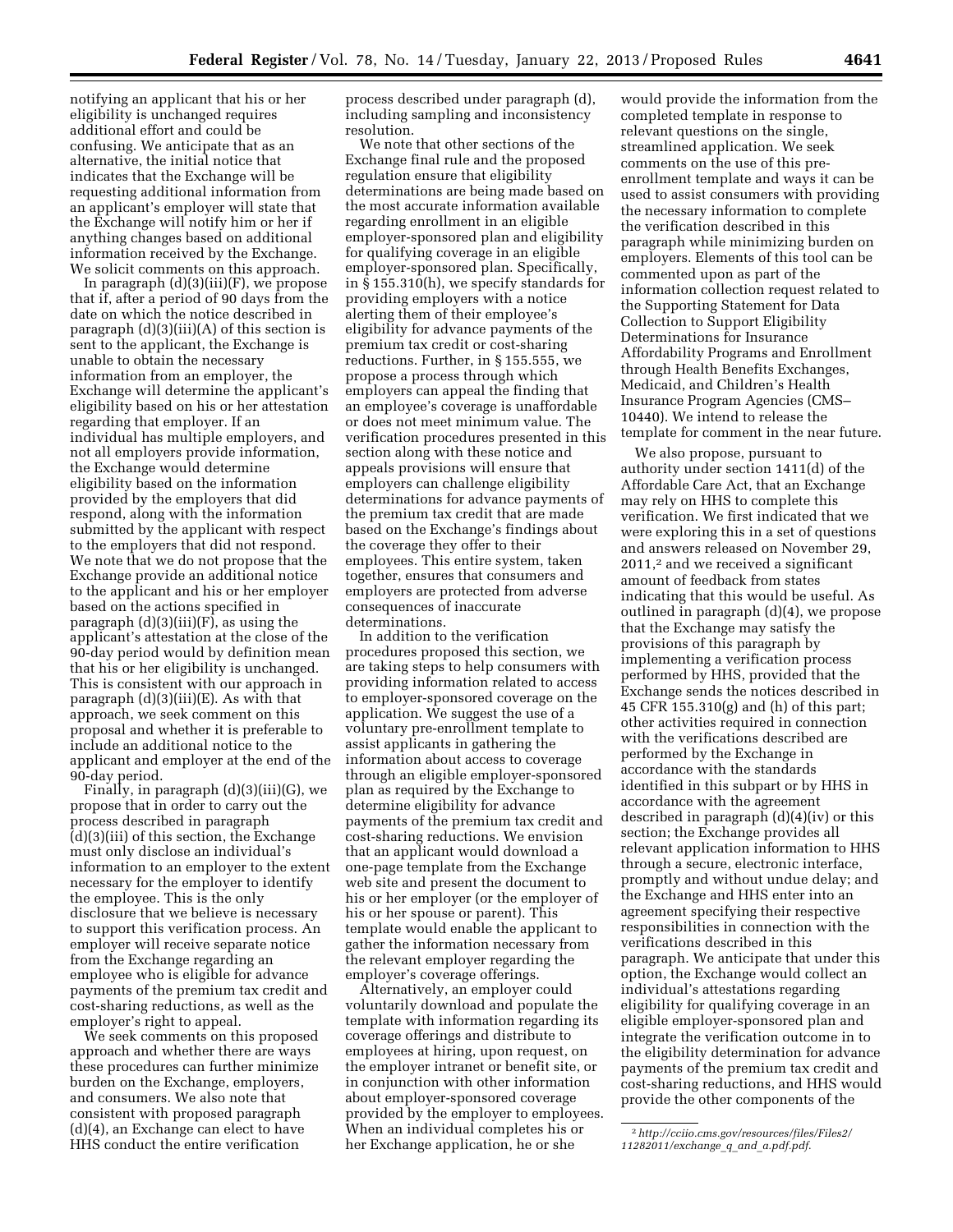process. We welcome comments on this proposed option.

We propose to remove paragraph (e) as it has been incorporated into § 155.320(d). Due to removing this paragraph, we propose to redesignate paragraph (f) as paragraph (e).

14. Eligibility Redetermination During a Benefit Year (§ 155.330)

We propose to amend paragraph  $(d)(1)(ii)$  to clarify that the Exchange will conduct periodic examination of data sources to identify eligibility determinations for Medicare, Medicaid, CHIP, or the BHP, if a BHP is operating in the service area of the Exchange, only for enrollees on whose behalf advance payments of the premium tax credit or cost-sharing reductions are being provided, as opposed to all QHP enrollees, since this information is not relevant to eligibility for enrollment in a QHP without advance payments and cost-sharing reductions.

In 45 CFR 155.330(e)(1)(ii) and 155.335(c) of the Exchange final rule, we describe how the Exchange must notify an enrollee of his or her redetermination as the result of situations in which an enrollee reports a change in circumstance, or the Exchange conducts limited periodic data matching or an annual redetermination. We seek comment on adding a provision such that if an enrollee experiences a change in his or her level of cost-sharing reductions as a result of a redetermination occurring under 45 CFR 155.330(e)(1) or 155.335(c), the notice issued by the Exchange will describe how the enrollee's amount of deductibles, copays, coinsurance, and other forms of cost sharing would change as a result of the change in level of cost-sharing reductions if the enrollee stays in the same QHP (and only changes plan variations). We note that an enrollee who experiences a change in the level of cost-sharing reductions as a result of a redetermination will qualify for a special enrollment period to change QHPs, in accordance with § 155.420(d)(6). We believe that including this information in the notice describing how the enrollee's amount of deductibles, co-pays, coinsurance, and other forms of cost sharing would change as a result of the change in level of cost-sharing reductions if the enrollee stays in the same QHP (and only changes plan variations) will be particularly important in the event an individual does not decide to change QHPs during the special enrollment period. We solicit comment on whether HHS should adopt this approach.

We propose to consolidate and revise existing paragraphs (e)(2) and (e)(3) into new paragraph (e)(2) to clarify how the Exchange should proceed when data matching indicates that an individual is deceased. In paragraph (e)(2)(i), we clarify the procedures that the Exchange will follow for data matches that indicate that an individual is deceased. Clarifying the application of these procedures permits the Exchange to properly effectuate an eligibility redetermination based on death without a response from the individual who data indicates is deceased, as the deceased enrollee will not be able to respond and confirm the updated information. We also note that the procedures in paragraph (e)(2)(i) provide an opportunity for an individual to address incorrect data matches in the extremely limited situations in which they may occur.

In revised paragraph (e)(2)(ii), we propose the process the Exchange follows after identifying updated information regarding income, family size, or family composition through data matching; we reiterate that information regarding death does not require the Exchange to follow these procedures. The only difference between this proposal for paragraph (e)(2)(ii)(B) and new paragraph (e)(2)(ii)(D) and the regulation text in its current form is to clarify that if an enrollee provides more up-to-date information in response to the notice regarding the information identified through periodic data matching, the Exchange will proceed in accordance with paragraph (c)(1), which provides procedures for verification of enrollee-reported changes. The prior language did not specify that enrolleereported information would be subject to verification, which was an oversight we propose to rectify here.

We propose to amend paragraph (f) to incorporate changes as a result of eligibility appeals decisions, as well as changes that affect only enrollment or premiums, but do not affect eligibility. Changes affecting only enrollment or premiums include those changes that must be submitted to health insurance issuers as part of an enrollment transaction, but do not require an eligibility redetermination. Examples include name changes, phone number changes, or changes to the amount of tax credit a household elects to apply to its premium. Incorporating concerns from states, the proposed changes to paragraph (f) are designed to bring the effective dates under this section in line with the effective dates for enrollment, as specified in subpart E, which are aligned with the typical QHP billing cycle. In particular, we note that the

process used to provide initial enrollment information to QHP issuers will be the same as the process used to provide updates, and so the ability to create parallel timing should support efficient operations. The modified effective dates are also designed to accommodate the limited situations in which retroactive eligibility may be necessary. We note that advance payments of the premium tax credit and cost-sharing reductions may only be provided for a ''coverage month'' as defined in 26 CFR 1.36B–3(c).

First, in paragraph (f)(1), we propose that, except as specified in paragraphs (f)(2) through (f)(7), the Exchange must implement the changes as described in paragraph (f)(1). As proposed here, paragraph (f)(1)(i) provides that changes resulting from a redetermination under this section must be implemented on the first day of the month following the date of the notice described in paragraph (e)(1)(ii) of this section. We propose in paragraph (f)(1)(ii) that changes resulting from an appeal decision under subpart F must be implemented on the first day of the month following the date of the notices described in §§ 155.545(b) and 155.555(k), or on the date specified in the appeal decision pursuant to  $§ 155.545(c)(1)$ . As the Exchange will not be required to provide a notice for changes affecting only enrollment through the Exchange or premiums, the Exchange must implement the changes as described in paragraph (f)(1)(iii) based instead on when the Exchange is notified of the change. We anticipate that this notice may come from the enrollee or the QHP issuer, depending on the nature of the change. We propose to amend paragraph (f)(2) to clarify that except as specified in paragraphs (f)(3) through (f)(7) of this section, the Exchange may determine a reasonable point in a month, no earlier than the 15th of the month, after which a change as described in paragraph (f)(1) of this section will not be effective until the first day of the month after the month specified in paragraph (f)(1) of this section. This proposal is designed to align the effective dates for redeterminations to align with the effective dates for enrollment, as specified in subpart E of this part, which provide that in general, a QHP selection will be effective on the first of the month following the selection only if the selection is made by the 15th of the month.

We propose to redesignate current paragraph (f)(3) as paragraph (f)(7), and propose a new paragraph (f)(3) to provide that except as specified in paragraph (f)(7) of this section, the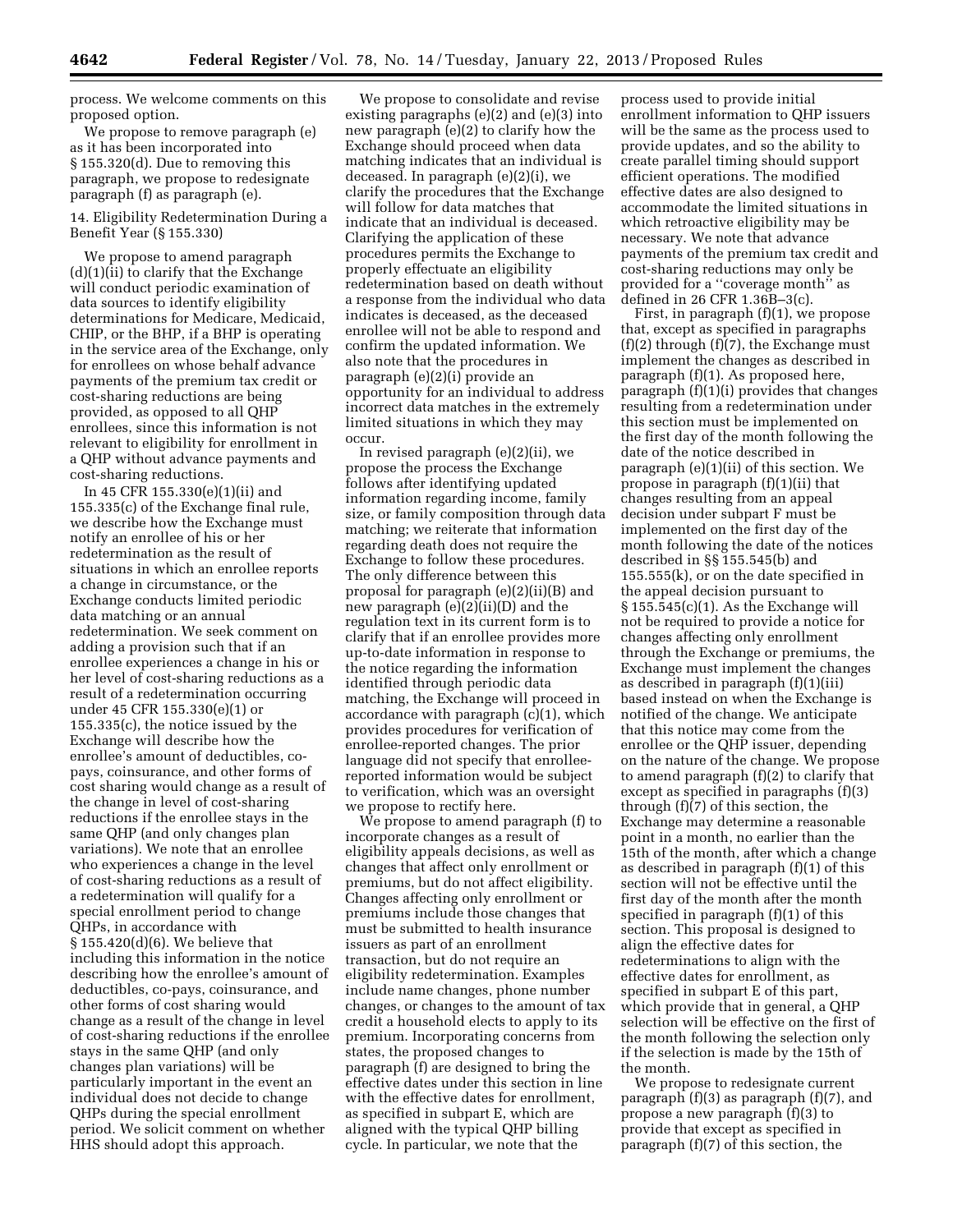Exchange must implement a change described in paragraph (f)(1) of this section resulting in a decreased amount of advance payments of the premium tax credit or cost-sharing reductions, including when an individual becomes newly ineligible for advance payments of the premium tax credit or costsharing reductions, and for which the date of the notices described in paragraphs (f)(1)(i) and (ii) of this section, or the date on which the Exchange is notified in accordance with paragraph (f)(1)(iii) of this section is after the 15th of the month, on the first day of the month after the month specified in paragraph (f)(1) of this section. We provide this exception to paragraph (f)(1) because a decrease in the amount of cost-sharing reductions effectuated after the 15th of the month results in operational challenges for issuers due to the nature of QHP billing cycles. We understand that cost-sharing reductions will be applied at the pointin-time in which an enrollee pays for their services, and thus the potential for a retroactive decrease in cost-sharing reductions will pose complications regarding services for which the enrollee has already paid. Similarly a retroactive decrease in advance payments of the premium tax credit will also create problems for issuers regarding the billing of previous premiums. Thus, we propose that they also be effectuated on the first day of the month after the month specified in paragraph (f)(1) of this section.

We propose to add paragraph (f)(4) to provide that except as specified in paragraph (f)(7) of this section, the Exchange must implement changes that result in an increased level of costsharing reductions and for which the date of the notices described in paragraphs (f)(1)(i) and (ii) of this section, or the date on which the Exchange is notified in accordance with paragraph (f)(1)(iii) of this section is after the 15th of the month, on the first day of the month after the month specified in paragraph (f)(1) of this section. As discussed above concerning paragraph (f)(3) of this section, a retroactive increase in the level of costsharing reductions will pose complications for issuers regarding those services that the enrollee has already paid for. As such, we also propose that the changes in paragraph (f)(4) be implemented effective the first day of the month after the month specified in paragraph (f)(1) of this section.

We propose to add paragraph (f)(5) to provide that the Exchange may implement a change associated with the events specified in § 155.420(b)(2)(i) and

(ii) (birth, adoption, placement for adoption, marriage, and loss of minimum essential coverage) on the coverage effective dates described in  $§ 155.420(b)(2)(i)$  and (ii) respectively, and will ensure that advance payments of the premium tax credit and costsharing reductions are effective on the first day of the month following such events, unless the event occurs on the first day of the month. These changes are to align the effective dates for eligibility with those specified in § 155.420. We also considered whether to adjust eligibility effective dates for the purposes of advance payments of the premium tax credit and cost-sharing reductions in cases of birth, adoption, or placement for adoption such that eligibility for APTC and CSR would be effective on the date of birth, adoption, or placement for adoption. However, we do not believe that current regulations under section 36B of the Code address this situation. We expect that the Secretary of the Treasury will provide through subsequent guidance that a child may be eligible for the premium tax credit for the month the child is born or is adopted, placed for adoption, or placed in foster care. We expect to amend our regulations as necessary in final rulemaking to match the guidance from the Secretary of the Treasury. We note that the special enrollment period described in § 155.420(b)(2)(i) does not currently address children placed in foster care, and we solicit comments regarding whether we should expand it to cover children placed in foster care, and then make a corresponding change to eligibility effective dates in this paragraph.

We propose to add paragraph (f)(6) specifying that notwithstanding paragraphs (f)(1) through (f)(5) of this section, the Exchange may implement a change associated with the events described in  $\S 155.420(d)(4)$ ,  $(5)$ , and  $(9)$ based on the specific circumstances of each situation. We seek to provide flexibility for the Exchange to respond to these potential errors, violations, or exceptional circumstances as needed to effectuate the appropriate eligibility date for enrollees, including those situations that impact the amount of advance payments of the premium tax credit and cost-sharing reductions, while also minimizing operational complications for issuers associated with the QHP billing cycle. We reiterate here that advance payments of the premium tax credit and cost-sharing reductions may only be provided for a ''coverage month'' as defined in 26 CFR 1.36B $-3(c)$ , which requires coverage to be in place on the first of the month; we note that the Exchange may not authorize these benefits for periods other than when an individual is in a coverage month. In redesignated paragraph (f)(7), we propose to maintain the existing language of paragraph (f)(3) in accordance with the proposed changes throughout paragraph (f).

We welcome comments on these changes.

15. Annual Eligibility Redetermination (§ 155.335)

We propose to amend paragraphs (a), (b), (c), (e), (f), (g), (h), (k), and (l) of this section to specify that subject to the limitations specified in paragraph (l) and new paragraph (m), the Exchange will conduct an annual eligibility redetermination for all qualified individuals, not only those who are enrolled in a QHP. Our proposal thus replaces the word ''enrollee'' with the term ''qualified individual'' in these paragraphs. This change accommodates situations in which an individual submitted an application prior to the annual open enrollment period, was determined eligible for enrollment in a QHP with or without advance payments of the premium tax credit and costsharing reductions, and did not meet the criteria for a special enrollment period. In such situations, this change will mean that the Exchange will provide such an individual with an annual eligibility redetermination notice, which means that he or she will not have to submit a new application to obtain coverage for the following benefit year. The annual eligibility determination notice projects eligibility for the upcoming benefit year, and provides a streamlined process for individuals to select a QHP for the upcoming year during the annual open enrollment period.

We propose to amend paragraph (b) to include data regarding Social Security benefits as defined under 26 CFR 1.36B– 1(e)(2)(ii). This reflects the revision we propose to make in  $\S 155.320(c)(1)(i)(A)$ .

We also propose to make technical corrections to paragraph (l) to specify that if the Exchange does not have authorization to use such qualified individual's tax information, the Exchange will redetermine the qualified individual's eligibility only for enrollment in a QHP, and will notify the enrollee in accordance with the timing described in paragraph (d) of this section. This proposed correction aligns with the preamble from the Exchange final rule at 77 FR 18376.

Lastly, we propose to add new paragraph (m), which provides that if a qualified individual does not select a QHP before the redetermination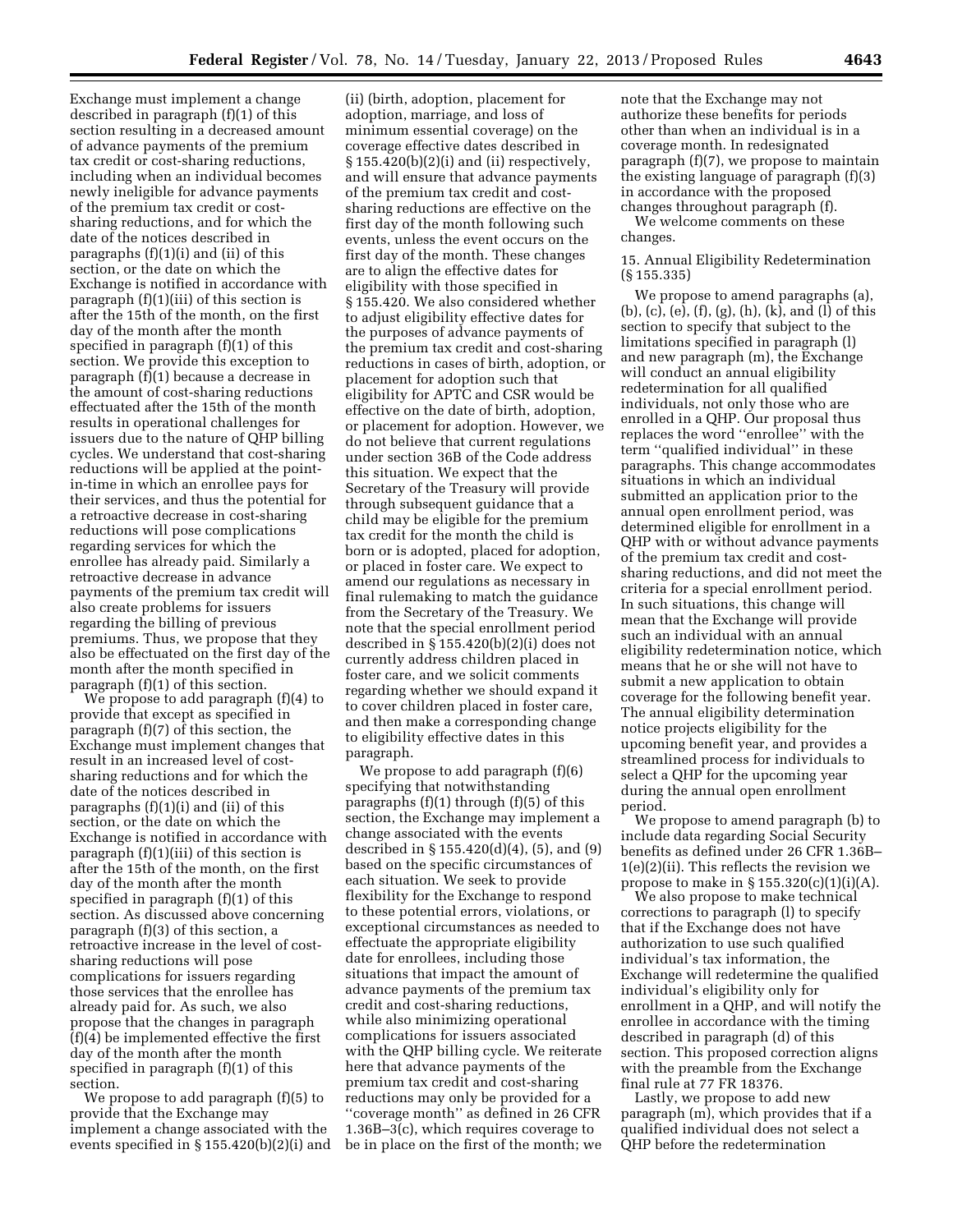described in this section, and is not enrolled in a QHP through the Exchange at any time during the benefit year for which such redetermination is made, the Exchange must not conduct a subsequent redetermination of his or her eligibility for a future benefit year. This proposal is designed to ensure that a qualified individual who never selects a QHP is not redetermined every year, which minimizes burden on the Exchange. For example, if a qualified individual seeks to enroll in a QHP in July, 2014, is determined eligible for a QHP but not a special enrollment period, and then following an annual redetermination in late 2014 for the 2015 benefit year is again determined eligible in a QHP but decides not to enroll at any time up to the point at which the Exchange would conduct his or her next annual redetermination (late 2015), the Exchange will not conduct another annual redetermination in late 2015.

16. Administration of Advance Payments of the Premium Tax Credit and Cost-Sharing Reductions (§ 155.340)

We propose to make technical corrections in paragraphs (b) and (c) to cite to the applicable Treasury regulation instead of Section 36B of the Code.

17. Coordination With Medicaid, CHIP, the Basic Health Program, and the Pre-Existing Condition Insurance Plan (§ 155.345)

We propose to make a technical correction to paragraph (a) to clarify that the agreements that the Exchange enters into with the agencies administering Medicaid, CHIP, and the BHP, if the BHP is operating in the service area of the Exchange, must include a clear delineation of the responsibilities of each ''agency'' as opposed to each ''program.'' We propose to amend paragraph (a)(2) to specify that the agreement the Exchange enters into with other agencies administering insurance affordability programs addresses the responsibilities of each agency to ensure prompt determinations of eligibility and enrollment in the appropriate program without undue delay, based on the date the application is submitted to, or redetermination is initiated by, the Exchange or another agency administering an insurance affordability program. We propose to change the ordering of agencies listed for purposes of clarity. We also propose to redesignate paragraph (a)(3) as paragraph (a)(4), and add a new paragraph (a)(3) to ensure that, as of January 1, 2015, the agreement provides for a combined eligibility notice, as

defined in § 435.4, to individuals and members of the same household, to the extent feasible, for enrollment in a QHP through the Exchange and for all insurance affordability programs. Section 155.345(a)(3)(i) includes that prior to January 1, 2015, the notice include coordinated content, as defined in 42 CFR 435.4, while § 155.345(a)(3)(ii) addresses the combined eligibility notice requirement as of January 1, 2015. As defined in § 435.4, a combined eligibility notice is an eligibility notice that informs an individual, or household when appropriate, of his or her eligibility for eligibility for enrollment in a QHP and each of the insurance affordability programs. We are proposing that in most cases the combined notice is issued by the last agency to determine the individual's eligibility, not taking into account eligibility determinations for Medicaid on a non-MAGI basis, and regardless of which agency initially received the application. Providing a combined eligibility notice for eligibility determinations for enrollment in a QHP and for insurance affordability programs, with the exception of eligibility determinations for Medicaid on a non-MAGI basis, would reduce the occurrence of an individual receiving multiple eligibility notices from agencies administering insurance affordability programs based on a single application. To the extent that the eligibility determinations reflected in a combined notice are not made by the agency issuing the notice, the notice should identify the agency that made each eligibility determination that is reflected in the combined notice.

We acknowledge that there are situations in which the provision of a combined eligibility notice may not be appropriate, and expect that agencies administering insurance affordability programs will limit the use of combined eligibility notices to only those situations in which it is beneficial to the applicant. The preamble associated with § 435.1200 describes situations in which the combined eligibility notice may not be appropriate. We request comments on situations in which the combined eligibility notice may or may not be particularly appropriate.

We understand that it may not be operationally feasible for the Exchange and state agencies administering Medicaid, CHIP, and the BHP, if the BHP is operating in the service area of the Exchange, to deliver combined eligibility notices by October, 1, 2013, particularly in cases where the Exchange is performing assessments of eligibility for Medicaid and CHIP based on MAGI in accordance with

§ 155.302(b). Accordingly, we are proposing a phased-in approach for the provision of a combined eligibility notice in cases where the Exchange is performing assessments of eligibility for Medicaid and CHIP based on MAGI. We propose that the agreements between the Exchange and other agencies administering insurance affordability programs provide for provision of combined eligibility notices by January 1, 2015.

For the period prior to January 1, 2015, when an individual submits an application to the state Medicaid agency, is denied eligibility for Medicaid, found not potentially eligible for CHIP, and is transferred to the Exchange, the state Medicaid agency would send a first notice to an individual, explaining that the individual is denied eligibility for Medicaid, and that the individual's information is being transferred to the Exchange for a determination of eligibility for enrollment in a QHP and for advance payments of the premium tax credit and cost-sharing reductions. The Exchange would then send a second notice explaining the individual's eligibility for enrollment in a QHP and for advance payments of the premium tax credit and cost-sharing reductions. However, after January 1, 2015 and to the extent feasible—when sending a combined notice is part of the agreement among the relevant agencies—in the same scenario, the Exchange would provide a combined eligibility notice that includes information about the individual's denial of eligibility for Medicaid and eligibility for enrollment in a QHP and for advance payments of the premium tax credit and cost-sharing reductions because the Exchange is the last agency to make an eligibility determination. The provision of a combined eligibility notice would also mean that if the Exchange is transferring an individual's information to the state Medicaid or CHIP agency and the individual is Medicaid or CHIP eligible, the Medicaid or CHIP agency would issue the combined eligibility notice that reflects both the findings of the Exchange (not eligible for enrollment in a QHP or advance payments of the premium tax credit or cost-sharing reductions) and of the Medicaid and CHIP agencies (eligible for Medicaid or CHIP).

Under § 155.345(a)(3) and (g)(7) of this proposal, we propose that the Exchange implement the use of a combined eligibility notice as of January 1, 2015, to the extent feasible, and in the interim, provide for the use of coordinated content in the eligibility notice. The Exchange will work with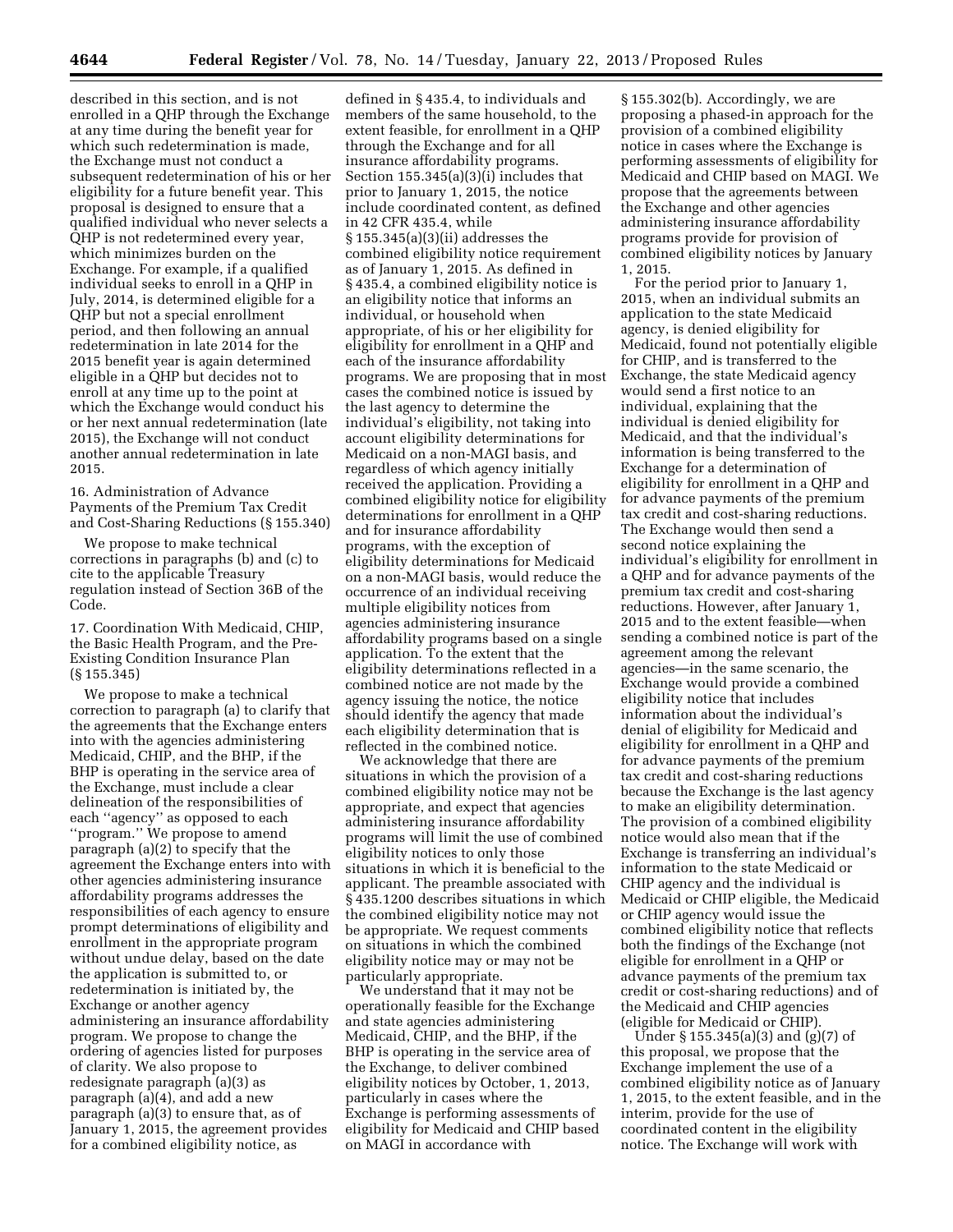agencies administering other insurance affordability programs to ensure the inclusion of coordinated content, including coordinated language, in eligibility determination notices. An example of coordinated content would include information about the Exchange and about insurance affordability programs, including specific program names and customer service information for each program, as applicable. Based on the operational readiness of the Exchange and other agencies administering insurance affordability programs, combined eligibility notices may be implemented earlier. However, we note that in states where the FFE is conducting assessments rather than final determinations of eligibility, the FFE will only be able to provide an eligibility notice prior to January 1, 2015 for eligibility determinations made by the FFE.

We request comments on the phasedin approach and the standards proposed related to the provision of a combined eligibility notice and the use of coordinated content for eligibility notices by the Exchange and agencies administering insurance affordability programs, which would include information about the Exchange and about insurance affordability programs, including specific program names and customer service information for each program, as applicable. We have been working in consultation with relevant stakeholders on model notices, and intend to release model notices in early 2013 for use by states that want to rely on HHS' templates for notices instead of developing their own. We also request comments regarding how to assess when provision of a combined eligibility notice is feasible.

We propose to make a technical correction in paragraph (f) to cite to the applicable Treasury regulation instead of Section 36B of the Code.

We propose to make a technical correction to paragraph (g) to change ''or'' to ''and'' and add ''agency or.''

We propose to add new language at paragraph (g)(2) to specify that the Exchange will notify the transmitting agency of the receipt of an electronic account when another agency is transmitting the account to the Exchange in the situation in which an application is submitted directly to the transmitting agency, and a determination of eligibility is needed for enrollment in a QHP, advance payments of the premium tax credit, and costsharing reductions. Additionally, we propose in (g)(2) that the Exchange notify the transmitting agency of an individual's eligibility determination for enrollment in a QHP, advance payments

of the premium tax credit, and costsharing reductions. This aims to ensure that the Exchange can provide effective customer service, while also aligning with proposed § 435.1200(d)(5).

As such, we propose to make technical corrections to redesignate the paragraphs following paragraph (g)(2). We redesignate paragraph (g)(2) to (g)(3),  $(g)(3)$  to  $(g)(4)$ ,  $(g)(4)$  to  $(g)(5)$ , and  $(g)(5)$ to (g)(6).

We propose to make a technical correction in paragraph (g)(3) to change 'program'' to "agency.'

We propose to make technical corrections to paragraph (g)(4) to change "of" to "or," and to clarify that the rule is referring to an agency administering an insurance affordability program.

We propose to make a technical correction to remove ''and'' at the end of paragraph (g)(5) and add it at the end of paragraph (g)(6) to provide for the appropriate transition to paragraph  $\lbrack \varrho \rbrack \rbrack$  (7).

We propose to add paragraph (g)(7) to direct that the Exchange provide the combined eligibility notice, as defined in § 435.4, for eligibility determinations for enrollment in a QHP and for insurance affordability programs, effective on January 1, 2015.

We propose to add paragraph (g)(8) to direct that prior to January 1, 2015, the Exchange include coordinated content, as defined in 42 CFR 435.4, into the notice of eligibility determination provided to the individual when another agency administering an insurance affordability program transfers an individual's account to the Exchange, or that the Exchange issue a combined eligibility notice when the Exchange is the last agency to make an eligibility determination, except for an eligibility determination for Medicaid on a non-MAGI basis. The intent of this provision is to allow the Exchange flexibility to provide coordinated content or a combined eligibility notice, in the event an Exchange is able to provide a combined eligibility notice, prior to January 1, 2015. As noted previously, we understand that the Exchange may not be operationally ready to issue a combined eligibility notice prior to 2015, and so have designed this proposal to allow an appropriate phase-in period.

18. Special Eligibility Standards and Process for Indians (§ 155.350)

We propose to make a technical correction in paragraph (a)(1)(ii) to cite to the applicable Treasury regulation instead of section 36B of the Code.

19. Enrollment of Qualified Individuals Into QHPs (§ 155.400)

We propose to add paragraph (b)(3) to clarify the earlier requirement in 45 CFR 155.400(b)(1) that the Exchange send eligibility and enrollment information to QHP issuers and HHS promptly and without undue delay. In this section, we propose that the Exchange send HHS updated eligibility and enrollment information. We interpret the requirement concerning ''updated eligibility and enrollment information'' to mean all enrollment-related transactions, including, but not limited to, enrollments sent to issuers for which the qualified individual has not yet remitted premiums, enrollments for which payment has been made on any applicable enrollee premium, cancellations of enrollment prior to coverage becoming effective, terminations of enrollment, and enrollment changes (to include terminations and cancellations initiated by issuers).

20. Special Enrollment Periods (§ 155.420)

Section 1311(c)(6)(C) of the Affordable Care Act specifies that the Secretary shall require Exchanges to provide for special enrollment periods, which allow a qualified individual to enroll in a QHP, add or drop dependents enrolled with the qualified individual, or change from one QHP to another outside of the annual open enrollment period. We implemented this provision in section 155.420 of the Exchange final rule published March 27, 2012 (77 FR 18310). The statute further specifies that such periods should be those specified in section 9801 of the Code, as well as other special enrollment periods under circumstances similar to such periods under part D of title XVIII of the Act. Section 155.420 is structured such that the special enrollment periods are listed in paragraph (d), while the effective dates for these special enrollment periods are described in paragraph (b).

In order to clarify the scope of the special enrollment periods described in paragraph (d), we propose to redesignate existing paragraph (a) as paragraph (a)(1) and to add paragraph (a)(2) to define ''dependent'' such that it aligns with the meaning provided in 26 CFR 54.9801–2, a regulation implementing section 9801(f) of the Code.3 Under this

<sup>3</sup>Note that the special enrollment periods specified in section 9801(f) of the Code are also required in section 701 of the Employee Retirement Income Security Act of 1974 (ERISA) and section 2704 of the PHS Act. (Before the amendments made Continued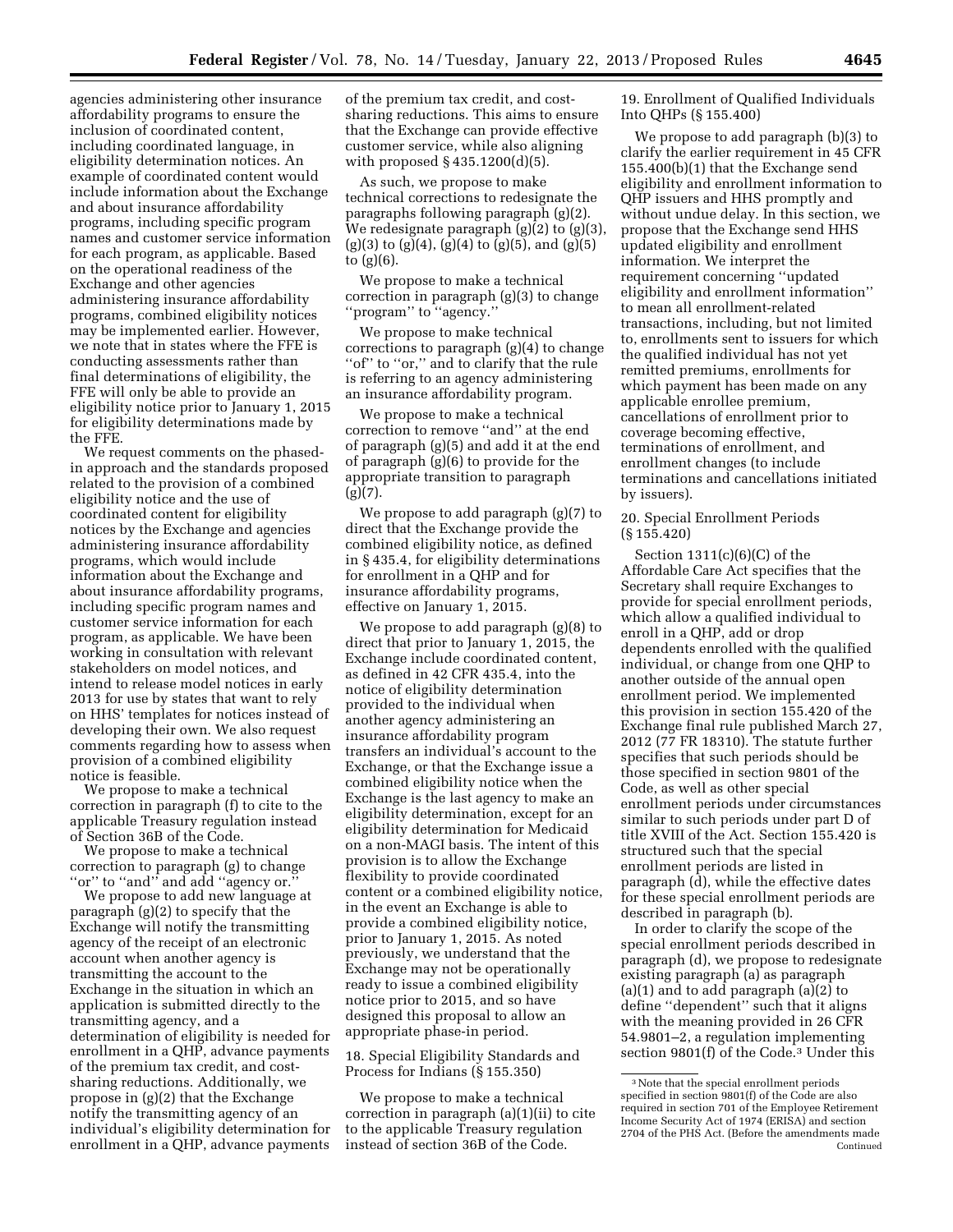proposal, a dependent would include any individual who is or who may become eligible for coverage under the terms of a QHP because of a relationship to a qualified individual or enrollee. This proposal does not broaden our existing use of dependent throughout this section; rather, it clarifies our existing interpretation such that the availability of special enrollment periods to dependents is limited to those dependents for whom the selected QHP would provide coverage. We propose to apply this definition throughout this section, including for the special enrollment periods not specified in section 9801(f) of the Code, in order to promote efficient operations and uniform standards to guide QHP issuers and Exchanges. We note that this proposal means that those special enrollment periods that specifically mention dependents will be evaluated on a plan-by-plan basis for a given set of individuals, and that a special enrollment period may be available for an individual in some plans but not in other plans.

We also propose to amend paragraph (b)(2)(i), which addresses birth, adoption, or placement for adoption, to clarify that this special enrollment period is applicable for either ''a qualified individual or an enrollee.'' This revision clarifies the existing language in the Exchange final rule, which could have been misinterpreted. We also propose to remove language from paragraph (b)(2)(i) concerning the effective dates for advance payments of the premium tax credit and cost-sharing reductions, which we propose to move to § 155.330(f). We solicit comments regarding whether we should also expand this special enrollment period to cover children placed in foster care. Similarly, we propose to amend paragraph (b)(2)(ii) to clarify that the special enrollment period for marriage and loss of minimum essential coverage is applicable for either a qualified individual or an enrollee.

We propose to add new paragraph (b)(2)(iii) regarding effective dates for qualified individuals or enrollees eligible for a special enrollment period under paragraphs  $(d)(4)$ ,  $(d)(5)$  or  $(d)(9)$ (respectively the special enrollment period for ''error, misrepresentation, or inaction of an officer, employee, or agent of the Exchange, HHS, or its

instrumentalities''; the special enrollment period for when ''the QHP \* \* \* substantially violated a material provision of its contract in relation to the enrollee''; and the special enrollment period for ''exceptional circumstances''). Under this proposal, the Exchange will ensure an effective date that is tailored based on the circumstances around the specific events. This will include, in accordance with any guidelines issued by HHS, providing, when applicable and on a case-by-case basis, that coverage will be effective in accordance with the regular effective dates specified in paragraph (b)(1) or on the date of the event that triggered the special enrollment period under paragraphs  $(d)(4)$ ,  $(d)(5)$ , or  $(d)(9)$ of this section. We believe the nature of the circumstances that will trigger these special enrollment periods make it necessary to provide the Exchange with appropriate flexibility regarding coverage effective dates. We have proposed a similar provision in § 155.330(f), and welcome comments on standards for effective dates in such situations.

We propose to add paragraph (b)(4) to specify that notwithstanding the standards otherwise provided in this section, the Exchange must ensure that the effective dates concerning advance payments of the premium tax credit and cost-sharing reductions adhere to the modified effective dates we have proposed in § 155.330(f). This is designed to bring the effective dates under this section, which are aligned with the typical QHP billing cycle, in line with the effective dates for eligibility, as specified in subpart D. While § 155.330(f) concerns redeterminations and other changes during the benefit year, we clarify that the effective enrollment dates concerning § 155.420(b) apply to both qualified individuals first enrolling in a QHP through the Exchange via a special enrollment period, as well as to current enrollees. We also note that as in existing regulations, there are situations in which eligibility and enrollment effective dates will not perfectly align, such that an enrollment effective date might be immediate, but advance payments of the premium tax credit and cost-sharing reductions might not be effective until the first of a future month.

Accordingly, as noted above, we propose to make a technical correction to remove part of paragraph (b)(2)(i), as well as paragraphs (b)(3)(i)(A) and (B) to remove language concerning advance payments of the premium tax credit and cost-sharing reductions and propose to make a technical correction in

paragraph (b)(3)(i) to remove the words 'provided that either'' at the end of the paragraph to reflect this change.

We next propose to amend paragraph (d) to specify that the Exchange must allow, when specified in the paragraphs therein, for a dependent of a qualified individual or enrollee to qualify for a special enrollment period. The previous language allowed a qualified individual or enrollee to qualify for the listed special enrollment periods. The proposed language allows that for certain triggering events specified in paragraph (d), the Exchange will determine a qualified individual or enrollee, as well as his or her dependents, eligible for a special enrollment period, subject to whether the QHP that such individuals wish to select covers the dependents. Therefore, for specified special enrollment periods, a qualified individual or enrollee who experiences the triggering event will be eligible for the special enrollment period, along with any dependents able to enroll in the plan selected for the qualified individual or enrollee. For example, if a 25 year old loses access to minimum essential coverage, he will qualify for a special enrollment period, along with his parents and any other dependents who may enroll in the plan selected.

We propose amending this language in order to accommodate situations in which all members of a household would likely need to enroll in or change QHPs in response to an event experienced by one member of the household. We also propose to make technical corrections to each paragraph within paragraph (d) to replace the introductory word ''A'' with ''The'' in order to reflect that in response to each triggering event, the Exchange will allow a qualified individual or enrollee, and when specified, his or her dependent to qualify for a special enrollment period, subject to whether the QHP covers the dependent.

We also propose to make a technical change to paragraph (d)(1) to add the words ''his or her'' after ''The qualified individual or''. We also propose to clarify the triggering events associated with a qualified individual or his or her dependent losing minimum essential coverage. We propose to add paragraph  $(d)(1)(i)$  to specify that the triggering event in the case of a QHP decertification is the date of the notice of decertification as described in § 155.1080(e)(2). We also propose to add paragraph (d)(1)(ii) to specify that the triggering event in all other cases is the date the individual or dependent loses eligibility for minimum essential coverage. This proposal adds specificity

by the Affordable Care Act, the special enrollment provisions were located in section 2701(f) of the PHS Act; after the amendments made by the Affordable Care Act, these requirements are found in PHS Act section 2704(f).) Similarly, the special enrollment periods specified 26 CFR 54.9801–2 are also found in 29 CFR 2590.701–6 and 45 CFR 146.117.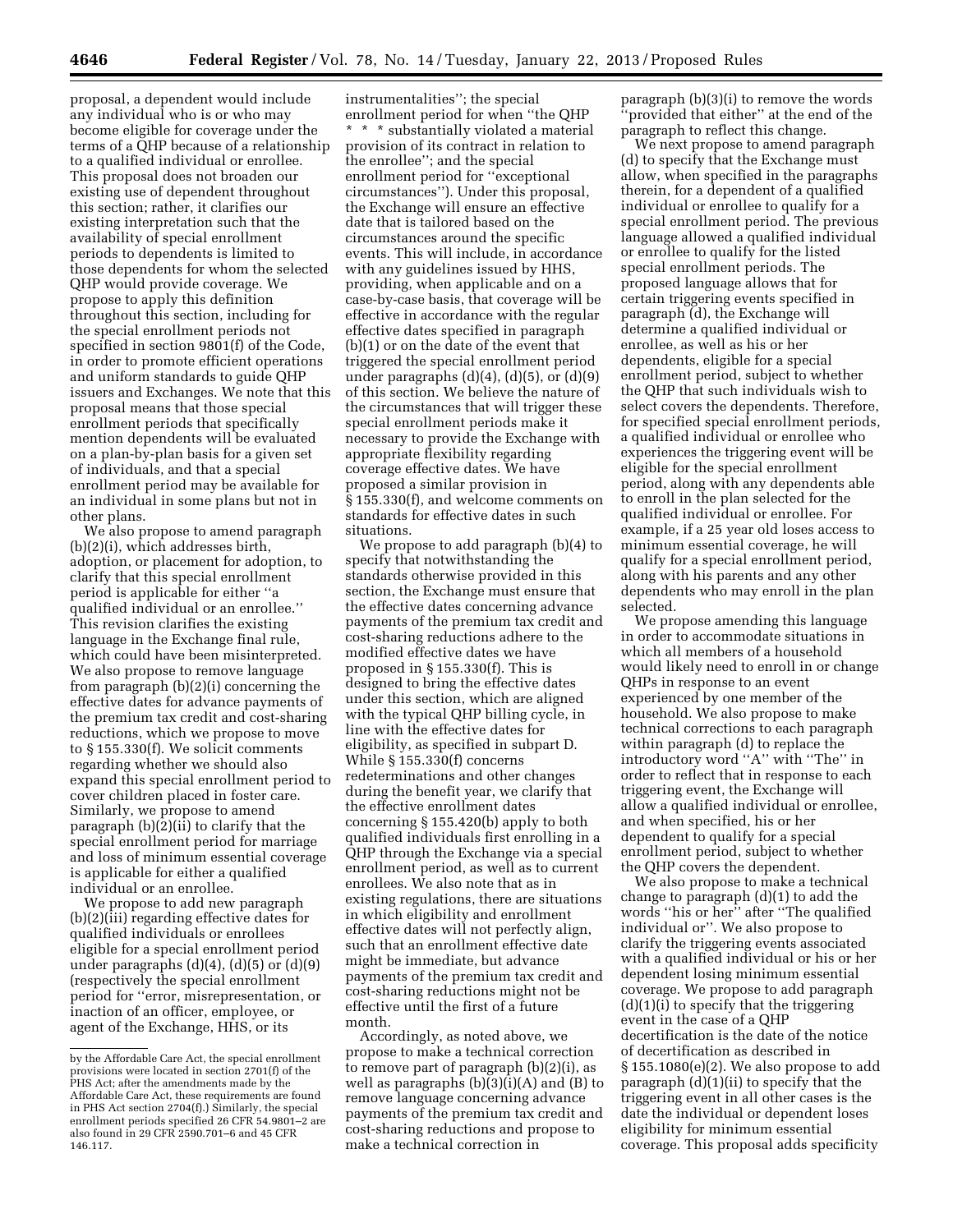regarding these triggering events in order to minimize gaps in coverage for a qualified individual or his or her dependent.

We propose to amend paragraphs  $(d)(3)$  through  $(d)(7)$ , as well as  $(d)(9)$ , to clarify the specific individuals that are affected by the eligibility of a qualified individual for each special enrollment period. In paragraph (d)(3), we make a technical correction to add the word, ''qualified'', before ''individual'', to specify that only a qualified individual may be eligible for the special enrollment period for an individual who was not previously a citizen, national, or lawfully present gaining such status. In paragraphs  $(d)(4)$ ,  $(d)(5)$ ,  $(d)(7)$ , and (d)(9) (concerning errors in enrollment, contract violations, permanent relocations, and exceptional circumstances), we specify that these special enrollment periods apply to a qualified individual or enrollee, as well as to his or her dependent. This is because errors in enrollment, contract violations, permanent relocations, and exceptional circumstances that affect only one individual, to the extent that this occurs, will likely result in him or her needing to change QHPs for his or her entire family. We considered similar amendments for other special enrollment periods, but decided not to revise them, as we do not believe that the circumstances of other special enrollment periods warrant movement of related individuals. However, we solicit comment regarding whether we should permit such movement of related individuals for other special enrollment periods.

We further propose to amend paragraph (d)(6) to specify that the Exchange will provide a special enrollment period for (i) An enrollee in a QHP who is determined newly eligible or newly ineligible for advance payments of the premium tax credit or experiences a change in eligibility for cost-sharing reductions, (ii) his or her dependent who is an enrollee in the same QHP and who is determined newly eligible or newly ineligible for advance payments of the premium tax credit or has a change in eligibility for cost sharing reductions, or (iii) a qualified individual or his or her dependent enrolled in qualifying coverage in an eligible employersponsored plan who are determined newly eligible for advance payments of the premium tax credit based in part on a finding that such individual will cease to be eligible for qualifying coverage in an eligible-employer sponsored plan in the next 60 days, and is allowed to terminate existing coverage. Proposed paragraph (d)(6)(iii) differs from

paragraphs (d)(6)(i) and (ii) in that it allows the qualified individual or his or her dependent to be determined eligible for this special enrollment period and the opportunity to enroll in a new QHP prior to the end of his or her employersponsored coverage. However, he or she is not eligible to receive advance payments of the premium tax credit until the end of his or her coverage through such eligible employersponsored plan. The existing language provided this special enrollment period regardless of an individual's current coverage status, which could have resulted in any individual who did not apply during the initial annual open enrollment period being able to receive a special enrollment period. This could have been disruptive to the market, because the potential for an individual to be eligible for this special enrollment period regardless of his or her coverage status could heighten adverse selection by dissuading more healthy individuals from enrolling in a QHP during the initial annual open enrollment period. We provide this special enrollment period for the dependent of an enrollee determined newly eligible or newly ineligible for advance payments of the premium tax credit or an enrollee experiencing a change in eligibility for cost-sharing reductions to account for situations where members of different tax households are enrolled together in the same plan and otherwise would be prevented from enrolling together in a new plan during the special enrollment period.

We also specify in paragraph (d)(6) that the Exchange must permit a qualified individual, or his or her dependent, enrolled in qualifying coverage in an eligible employersponsored plan who are eligible for this special enrollment period due to their plan no longer being affordable or providing minimum value within the next 60 days prior to the end of his or her coverage, to access this special enrollment period prior to the end of his or her coverage through such an eligible employer-sponsored plan if he or she is allowed to terminate existing coverage. This protects those qualified individuals from potential gaps in coverage, while also outlining a reasonable period of time in which they are eligible for this special enrollment period such that it does not pose significant operational complications for the Exchange.

We propose to make a technical correction to paragraph (d)(8) such that the beginning of the paragraph now reads, ''The qualified individual who is an Indian''. The previous language did not specify that this special enrollment

period was limited to a qualified individual.

Finally, we propose to add a new paragraph (d)(10) to provide a special enrollment period for a qualified individual or his or her dependent, who is enrolled in an eligible employersponsored plan that does not provide qualifying coverage, as the term is defined in § 155.300 of this part, and is allowed to terminate his or her existing coverage. Under this proposal, the Exchange would permit such an individual to access this special enrollment period 60 days prior to the end of his or her coverage in an eligible employer-sponsored plan. This protects those qualified individuals from potential gaps in coverage and ensures that a qualified individual and his or her dependent would not be prevented from enrolling together in a QHP during the special enrollment period; we note that an individual's eligibility for advance payments of the premium tax credit and cost-sharing reductions will still be subject to termination of existing enrollment in an eligible employersponsored plan.

## 21. Termination of Coverage (§ 155.430)

We propose to amend paragraph (b)(1) to clarify that it specifically refers to enrollee-initiated terminations. We further propose to divide paragraph (b)(1) into two paragraphs. We propose to add paragraph (b)(1)(i) to account for circumstances in which, through periodic data matching, an Exchange finds an enrollee eligible for other minimum essential coverage, thus resulting in the enrollee's ineligibility for advance payments of the premium tax credit. The Exchange final rule currently provides that enrollees must actively terminate their enrollment in a QHP after losing eligibility for advance payments of the premium tax credit and cost-sharing reductions, or otherwise the enrollee will remain enrolled in multiple plans, since gaining other minimum essential coverage does not affect eligibility for enrollment in a QHP. Under the existing rule, enrollees who did not initiate a termination upon gaining other minimum essential coverage would maintain coverage in a QHP without advance payments of the premium tax credit. HHS believes that the majority of individuals who gain other minimum essential coverage will not want to maintain coverage in a QHP without advance payments of the premium tax credit and cost-sharing reductions. To accommodate this anticipated preference, and allow individuals to maintain enrollment in a QHP in the limited number of situations in which they want to do so, we propose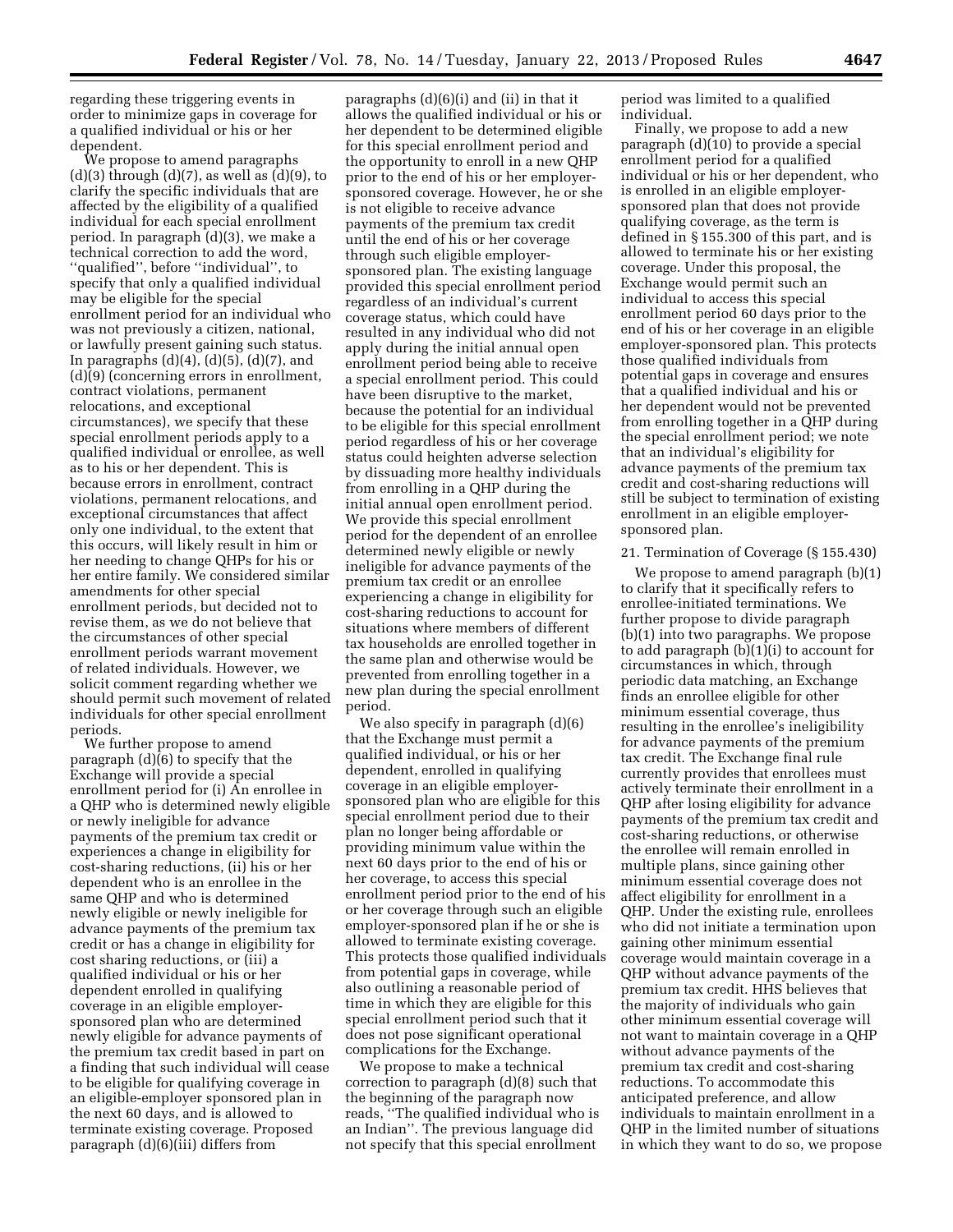in paragraph (b)(1)(ii) that at the time of plan selection, the Exchange will provide a qualified individual with the opportunity to choose to remain enrolled in a QHP if the Exchange identifies that they have become eligible for other minimum essential coverage through data matching and the enrollee does not request a termination in accordance with paragraph (b)(1)(i). We solicit comment on this proposal.

We propose to amend paragraph (d)(1) to specify that changes in advance payments of the premium tax credit and cost-sharing reductions, including terminations, adhere to the effective dates specified in § 155.330(f), which ensures alignment of processes.

22. Subpart F—Appeals of Eligibility Determinations for Exchange Participation and Insurance Affordability Programs

This subpart is proposed to provide standards for eligibility appeals, including appeals of individual eligibility determinations and employer determinations as required by section 1411(f) of the Affordable Care Act, which makes clear that the Secretary will provide for an appeals process. We propose to provide Exchanges with options for coordinated appeals to align with the options for eligibility determinations. In addition, the following sections propose standards for appeal requests, eligibility pending appeal, dismissals, informal resolution and hearing requirements, expedited appeals, appeal decisions, the appeal record, and corresponding provisions for employer appeals.

#### 23. Definitions (§ 155.500)

In this section, we propose definitions for this subpart, in addition to incorporating the definitions previously established in § 155.20 and § 155.300.

We propose the term ''appeal record'' to mean the appeal decision, all papers and requests filed in the proceeding, and, if a hearing was held, the transcript or recording of hearing testimony or an official report containing the substance of what happened at the hearing, and any exhibits introduced at hearing.

We propose the term ''appeal request'' to mean a clear expression, made either orally or in writing, by an applicant, enrollee, employer, or small business employer or employee to have any eligibility determination or redetermination contained in a notice issued in accordance with §§ 155.310(g), 155.330(e)(1)(ii), 155.335(h)(1)(ii), 155.715(e) or (f), or pursuant to future guidance on section 1311(d)(4)(H) of the Affordable Care Act adjudicated by an appeals entity.

We propose the term ''appeals entity'' to mean a body designated to hear appeals of eligibility determinations or redeterminations contained in notices issued in accordance with §§ 155.310(g), 155.330(e)(1)(ii), 155.335(h)(1)(ii), 155.715(e) or (f), or notices issued in accordance with future guidance on exemptions pursuant to section  $1311(d)(4)(H)$ .

We propose the term ''appellant'' to mean the applicant or enrollee, the employer, or the small business employer or employee who is requesting an appeal.

We propose the term ''*de novo*  review'' to mean a review of an appeal without deference to prior decisions in the case.

We propose the term ''evidentiary hearing'' to mean a hearing conducted where new evidence may be presented.

We propose the term "vacate" to mean to set aside a previous action. We seek comment on these

24. General Eligibility Appeals Requirements (§ 155.505)

In § 155.505, we propose the general eligibility appeals standards as well as the options for an Exchange to conduct eligibility appeals. In paragraph (a), we propose that, unless otherwise specified, the provisions of subpart F apply to Exchange eligibility appeals processes, regardless of whether the appeals process is provided by a statebased Exchange appeals entity or by HHS. We seek comment on this provision.

In paragraph (b), we propose to define the scope of those determinations that an applicant or enrollee may appeal, pursuant to § 155.355 and forthcoming guidance on exemptions under section 1311(d)(4)(H) of the Affordable Care Act. Specifically, we propose that applicants and enrollees have the right to appeal eligibility determinations made in accordance with subpart D. This includes initial eligibility determinations made pursuant to § 155.305(a) through (h) (eligibility for enrollment in a QHP, Medicaid, CHIP, and the BHP, if applicable, and for advance payments of the premium tax credit, and cost-sharing reductions as well as eligibility for QHP enrollment periods and eligibility for enrollment in a catastrophic plan), and redeterminations made pursuant to §§ 155.330 and 155.335. Applicants and enrollees may also appeal the amount of advance payments of the premium tax credit and level of cost-sharing reductions for which they are eligible. In paragraph (b)(2), we propose that applicants and enrollees may appeal an

eligibility determination for an exemption made in accordance with future guidance on exemptions pursuant to 1311(d)(4)(H) of the Affordable Care Act. Finally, in paragraph (b)(3), we propose that if the Exchange fails to provide timely notice of an eligibility determination or redetermination under §§ 155.310(g), 155.330(e)(1)(ii), or  $155.335(h)(1)(ii)$ , such failure is appealable. We seek comment on these provisions.

In paragraph (c), we propose the options for Exchange appeals. Specifically, we propose that final eligibility determinations, after exhaustion of any inconsistency period under § 155.315(f), may be appealed through the Exchange appeals process, if the Exchange elects to establish such a process, or to HHS. In addition, pursuant to the requirements of section 1411(f)(1) of the Affordable Care Act, all Exchange appellants may have their appeal reviewed by HHS upon exhaustion of the Exchange appeals process. Thus, we expect that, where a state-based Exchange is operating and has established an appeals process, appellants will first appeal through the state-based process and then, if dissatisfied with the outcome, have the opportunity to elevate the appeal to the HHS appeals process. We anticipate that a state-based Exchange may elect to establish the appeals function within the Exchange or to authorize an eligible state entity to carry out the appeals function.

We anticipate that states will have an interest in adjudicating appeals of eligibility determinations made by their state-based Exchanges; therefore, we propose to provide flexibility for states to provide an appeals process while respecting the requirement in section 1411(f)(1) of the Affordable Care Act that a federal appeals process be available to appellants in the individual market. We seek comment on this provision.

In paragraph (d), we propose that appeals entities must comply with the standards set forth for providing fair hearings established by Medicaid at 42 CFR 431.10(c)(2). Meeting Medicaid due process requirements is part of the minimum standard an entity must meet to be eligible to process Medicaid appeals, which we propose may be delegated to Exchange appeals entities. We seek comment on this provision.

In paragraph (e), we propose that an appellant may designate an authorized representative to act on his or her behalf, including making an appeal request, as provided in § 155.227. We anticipate that many appellants will need to or will prefer to rely on an

definitions.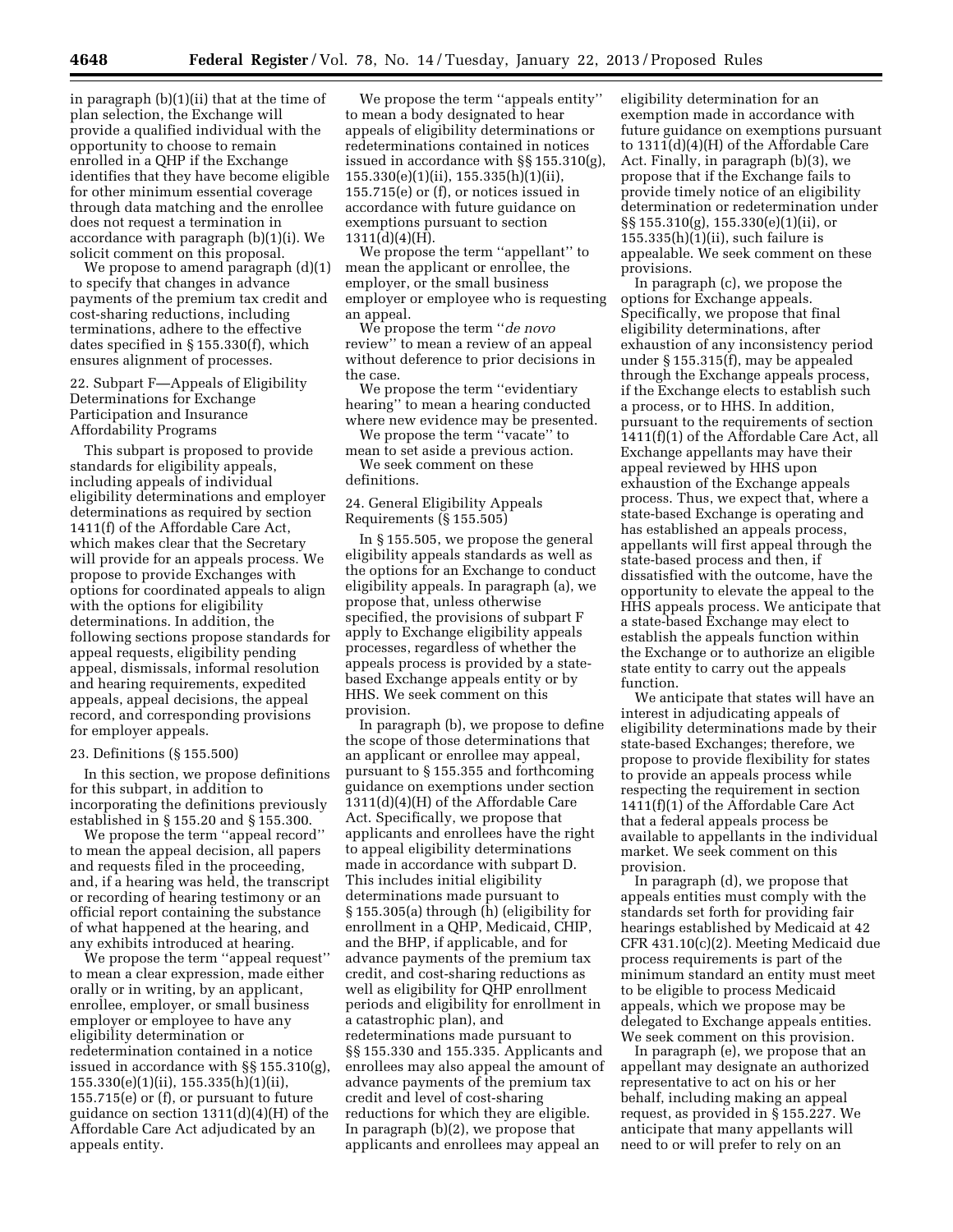authorized representative to assist them with the appellate process. Such assistance and representation is common in other public benefit appeals processes and we seek to offer similar accommodation to Exchange appellants. We seek comment on this provision.

In paragraph (f), we propose that appeals processes must be accessible to appellants who are limited English proficient, or who are living with disabilities, consistent with the requirements in §§ 155.205(c). We solicit comments on this provision.

In paragraph (g), we propose that an appellant may seek judicial review to the extent allowable by law. We anticipate that some appellants may wish to pursue legal recourse beyond the administrative appeals proposed here. We seek comment on this provision.

# 25. Appeals Coordination (§ 155.510)

In § 155.510, we propose the general coordination requirements for the appeals entities and the agencies administering insurance affordability programs. Similar to the flexibility offered to states in choosing an eligibility determination process, the corresponding flexibility for eligibility appeals can ensure that appeals are managed in a seamless, consumerfriendly manner.

In paragraph (a), we propose that the appeals entity or the Exchange must enter into agreements with the agencies administering insurance affordability programs regarding the appeals processes for such programs as are necessary to fulfill the requirements of this subpart. The agreements will clearly outline the responsibilities of each entity to support the eligibility appeals process. In paragraph (a)(1), we propose the agreements must seek to minimize burden on appellants, including not requesting the appellant provide information previously provided in the process. However, we note that in the case where the appellant has provided information but the information cannot be located after a careful review of the appellant's file, including all information transmitted from other entities, we anticipate that it may be reasonable for the receiving entity to request the previously submitted documentation from the appellant. In paragraph (a)(2), we propose the agreements must ensure prompt issuance of appeal decisions. Finally, in paragraph (a)(3), we propose the agreements must comply with the coordination requirements established by Medicaid under 42 CFR 431.10(d). We seek comment on these provisions.

In paragraph (b), we propose coordination standards for Medicaid and CHIP appeals. In paragraph (b)(1), we propose that consistent with 42 CFR 431.10(c)(1)(ii) (the proposed Medicaid rule regarding delegations of authority to conduct fair hearings) and § 457.1120, the appellant must be informed of the option to opt into pursuing his or her appeal of an adverse Medicaid or CHIP determination made by the Exchange directly with the Medicaid or CHIP agency, and if the appellant elects to do so, the appeals entity transmits the eligibility determination and all information provided via secure electronic interface, promptly and without undue delay, to the Medicaid or CHIP agency, as applicable. Our goal is to achieve a coordinated and integrated eligibility and appeals process that limits the burden on the appellant, the Exchange appeals entity, and the state Medicaid and CHIP agencies. The proposed regulatory language in paragraph (b)(1) provides a general requirement that the appellant be notified of the option to opt into appealing a Medicaid or CHIP denial to the Medicaid or CHIP agency rather than to the Exchange appeals entity. We are also considering a more specific requirement to align with the preamble proposed by Medicaid in which the appellant would be informed at the time of the eligibility determination made by the Exchange of his or her right to opt into an appeal of the denial of Medicaid or CHIP eligibility with the state Medicaid or CHIP agency. Under this approach, we assume that most appellants will not opt into having his or her appeal heard by the Medicaid agency, which would result in two separate appeals (one before the Exchange appeals entity and one before the Medicaid or CHIP agency) and will instead choose to have both Medicaid or CHIP and Exchange-related issues heard before the Exchange appeal entity. If the Exchange appeals entity conducts the hearing on the Medicaid or CHIP denial that hearing decision would be final under the proposed rule. We seek comment on the proposed provision and the alternative for this proposed provision.

In paragraph (b)(2), we propose that where the Medicaid or CHIP agency has delegated appeals authority to the Exchange appeals entity consistent with 42 CFR 431.10(c)(1)(ii) and the appellant has elected to have the Exchange appeals entity hear the appeal, the appeals entity may include in the appeals decision a determination of Medicaid and CHIP eligibility. In addition, we propose in paragraph

(b)(2)(i) that the appeals entity must apply MAGI-based income standards and standards for citizenship and immigration status using verification rules and procedures consistent with Medicaid and CHIP requirements under 42 CFR parts 435 and 457. In paragraph (b)(2)(ii), we propose that notices required in connection with an eligibility determination for Medicaid or CHIP be performed by the appeals entity consistent with standards set forth by this subpart, subpart D, and by the state Medicaid or CHIP agency, consistent with applicable law. We seek comment on these provisions.

In paragraph (b)(3), we propose that where a state Medicaid or CHIP agency has not delegated appeals authority to an appeals entity and the appellant seeks review of a denial of Medicaid or CHIP eligibility, the appeals entity must transmit the eligibility determination and all information provided as part of the appeal via secure electronic interface, promptly and without undue delay, to the Medicaid or CHIP agency, as applicable. We seek comment on this provision.

In paragraph (b)(4), we propose the Exchange must consider an appellant determined or assessed by the appeals entity as not potentially eligible for Medicaid or CHIP as ineligible for Medicaid and CHIP based on the applicable Medicaid and CHIP MAGIbased income standards for the purposes of determining eligibility for advance payments of the premium tax credit and cost-sharing reductions. We seek comment on this provision.

In paragraph (c), we propose that appeals entities must ensure that all data exchanges that are part of the appeals process comply with the requirements of § 155.260, § 155.270 and § 155.345(h) and comply with all data sharing requests from HHS. We anticipate that appeals-related data will need to be passed between the Exchange, Medicaid, CHIP, and the state-based Exchange and HHS appeals entities in order to process appeal requests and implement appeal decisions. In addition, specific appealsrelated information will be shared with the Internal Revenue Service via HHS in order to facilitate the tax reconciliation process under 26 CFR 1.36B–4.

We solicit comments on the provisions regarding appeals coordination between the Exchange, the appeals entities, and the Medicaid and CHIP agencies, where applicable.

# 25. Notice of Appeal Procedures (§ 155.515)

In paragraph (a) of this section, we propose that an Exchange must provide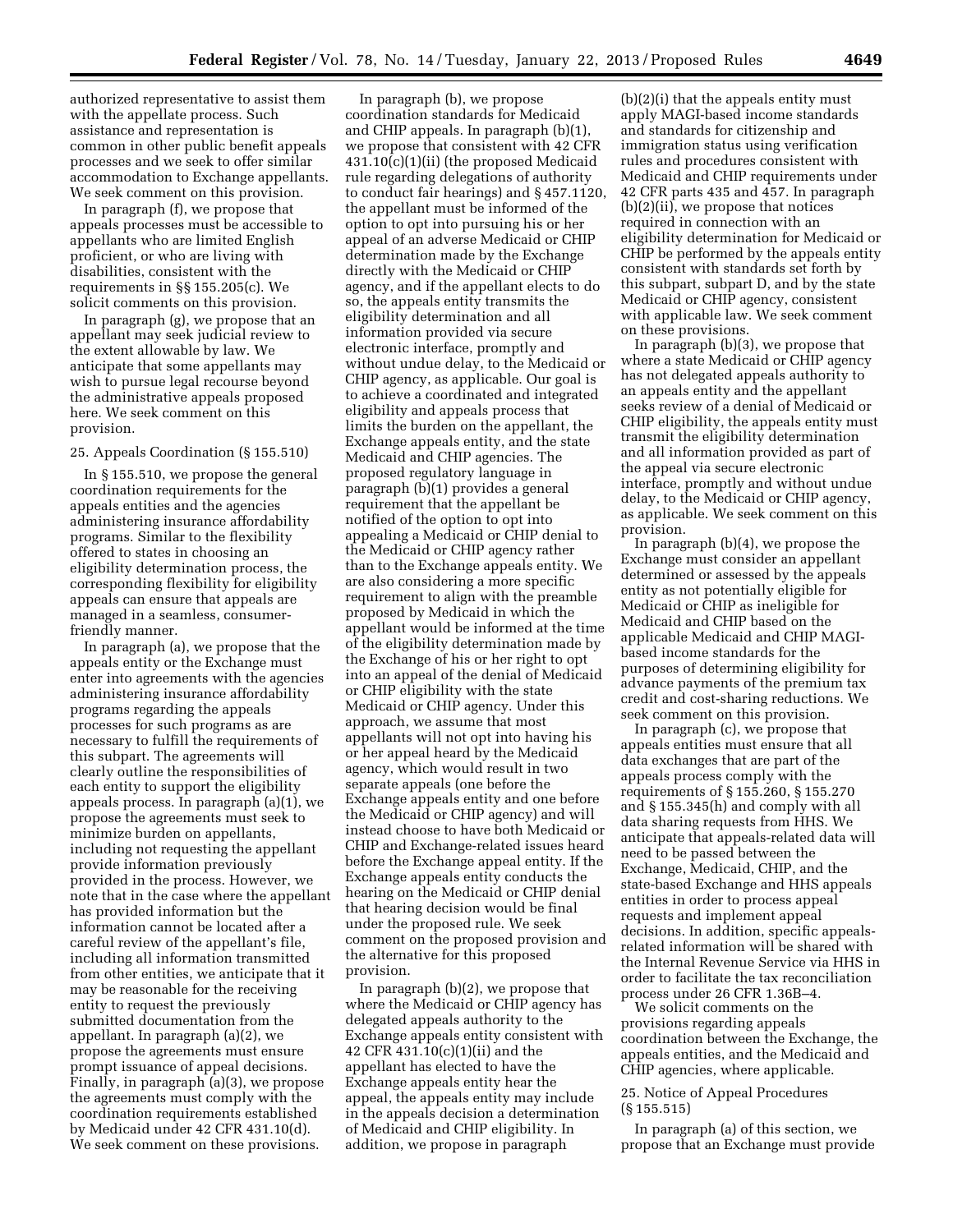notice of appeal procedures at the time of the application and again when the eligibility determination notice is sent under § 155.310(g), § 155.330(e)(1)(ii), § 155.335(h)(1)(ii), or future guidance on exemptions pursuant to  $\S 1311(d)(4)(H)$ of the Affordable Care Act. We anticipate that Exchanges can meet this requirement by including a reference to the appeals process in the single streamlined application required under § 155.405 and in the eligibility determination notices required under §§ 155.310(g), 155.330(e)(1)(ii), and 155.335(h)(1)(ii) and future guidance on exemptions under section 1311(d)(4)(H) of the Affordable Care Act.

We also propose, in paragraph (b), the general content for notices on the right to appeal and on appeal procedures. Specifically, we propose content including an explanation of the applicant or enrollee's appeal rights, procedures for requesting an appeal, right of representation, and an explanation of the circumstances under which eligibility may be maintained or reinstated pending an appeal. We note that the right of representation includes both legal counsel and authorized representatives. As defined in § 155.227, an authorized representative can be anyone designated as such by the appellant. We also propose that notice content should include an explanation that the outcome of an appeal decision for one household member may result in a change in eligibility for other household members and that such a change may be handled as a redetermination in accordance with the standards specified in § 155.305. We solicit comments on the proposed publication of appellate procedures.

### 27. Appeal Requests (§ 155.520)

In paragraph (a) of § 155.520, we propose that the Exchange and the appeals entity must accept appeal requests submitted by telephone, via mail, in person (if the Exchange or appeals entity is capable of receiving inperson appeal requests), or via the Internet. We believe that this is the appropriate policy to propose in order to provide appellants greater flexibility and access to the process. We propose that the Exchange and the appeals entity may assist the applicant or enrollee in making the appeal request. In addition, we propose that the appeals entity must not limit or interfere with an applicant or enrollee's right to make an appeal request. Finally, we propose that an appeal request must be considered valid for the purposes of this subpart if it is submitted in accordance with the requirements of paragraphs (b) and (c) of this section and § 155.505(b). We seek comment on these provisions.

In paragraph (b), we propose that the Exchange or appeals entity must allow an applicant or enrollee to request an appeal within 90 days of the date of the eligibility determination notice. In paragraph (c), we propose that appellants who disagree with a statebased Exchange appeals entity decision may appeal to HHS for further administrative review within 30 days of the date of the state-based Exchange appeals entity's notice of appeal decision. We seek comment on these provisions.

In paragraph (d), we propose standards for acknowledging an appeal request. In paragraph (d)(1), we propose that upon receipt of a valid appeal request, the appeals entity must send timely acknowledgement to the appellant of the receipt of his or her valid appeal request, including information regarding the appellant's eligibility pending appeal pursuant to § 155.525 and an explanation that any advance payments of the premium tax credit paid on behalf of the tax filer pending appeal are subject to reconciliation under 26 CFR 1.36B–4. We note that we use the term ''tax filer'' in this instance because the appellant may not be the household tax filer; therefore, the tax filer will be the recipient of the advance payments of the premium tax credit on behalf of the appellant. In paragraph (d)(1)(ii), we propose that the appeal entity must send timely notice via secure electronic interface of the appeal request and, if applicable, instructions to provide eligibility pending appeal pursuant to § 155.525 to the Exchange and to the agencies administering Medicaid and CHIP, where applicable. We anticipate that this proposed standard will facilitate coordination between the appeals entity and the Exchange, Medicaid, and CHIP, where applicable, so that appellants who qualify for continuing eligibility during an appeal will not experience a gap in coverage. In paragraph (d)(1)(iii), we propose that if the appeal request is made pursuant to paragraph (c) of this section, the appeals entity must send timely notice via secure electronic interface of the appeal request to the state-based Exchange appeals entity. In paragraph (d)(1)(iv), we propose that the appeals entity must promptly confirm receipt of the records transferred pursuant to paragraph (d)(3) or (4) of this section to the Exchange or the state-based Exchange appeals entity, as applicable.

In paragraph (d)(2), we propose that, upon receipt of an appeal request that is not valid under § 155.520 or

§ 155.505(b), the appeals entity must, promptly and without undue delay, send written notice, either electronically or in hard copy, to the applicant or enrollee that the appeal request has not been accepted and the reason why, so that the applicant or enrollee may have the opportunity to cure a defect in the appeal request. We propose that the appeals entity must accepted an amended appeal request that meets the requirements of § 155.520 and § 155.505(b), including standards for timeliness.

In paragraph (d)(3), we propose that, upon receipt of a valid appeal request pursuant to paragraph (b) of this section, or upon receipt of the notice under paragraph (d)(1)(ii) of this section, the Exchange must transmit via secure electronic interface to the appeals entity the appeal request, if the appeal request was initially made to the Exchange, and the appellant's eligibility record. Because we have provided flexibility for the appellant to request an appeal at the Exchange or at the appeals entity under § 155.520(a), we anticipate that in some cases the Exchange will be the initial receiver of the appeal request and, therefore, must transmit this information to the appeals entity for review. However, regardless of whether the Exchange receives the appeal request first or is notified by the appeals entity of such a request, the Exchange must transmit the appellant's eligibility record to the appeals entity to use in the adjudication of the appeal. In paragraph (d)(4), we propose that upon receipt of the notice pursuant to paragraph (d)(1)(iii), the state-based Exchange appeals entity must transmit via secure electronic interface the appellant's appeal record, including the appellant's eligibility record as received from the Exchange, to HHS.

We seek comment on the appeal acknowledgement and notification provisions in § 155.520(d).

# 28. Eligibility Pending Appeal (§ 155.525)

In § 155.525, we propose the process by which an appellant may receive benefits while his or her appeal is pending in specific circumstances. In paragraph (a), we propose that upon receipt of a valid appeal request or notice under  $\S 155.520(d)(1)(ii)$  that concerns an appeal of a mid-year or annual redetermination, the Exchange, or the Medicaid or CHIP agency as applicable, must continue to consider the appellant eligible while the appeal is pending in accordance with the standards in paragraph (b) or as determined by Medicaid or CHIP, as applicable, under 42 CFR parts 435 and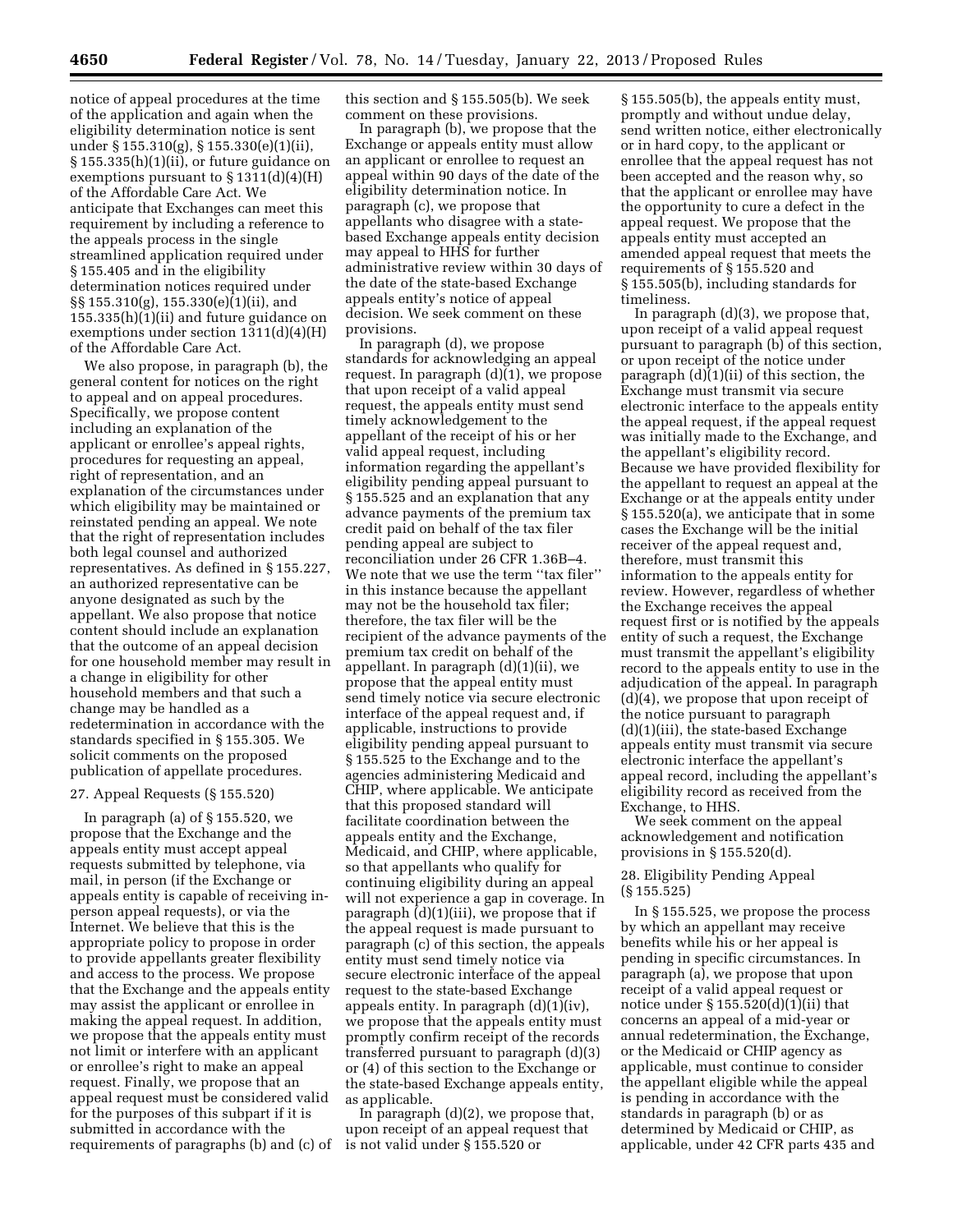457. In paragraph (b), we propose that the Exchange must continue the appellant's eligibility for enrollment in a QHP, advance payments of the premium tax credit, and cost-sharing reductions, as applicable, in accordance with the level of eligibility immediately before the redetermination being appealed. For example, if the appellant had been eligible for advance payments of the premium tax credit in the previous coverage year but, upon annual redetermination, was denied advance payments of premium tax credit, the Exchange would consider the appellant eligible to continue to receive advance payments of premium tax credit at the level of the appellant's prior eligibility while the appeal is pending. As stated in subpart D of this part, receipt of advance payments of the premium tax credit may be waived by the tax filer. In addition, the continued receipt of advance payments of the premium tax credit during the appeal may impact the amount owed or due at the IRS reconciliation process, depending upon the appeal decision.

As is standard in many public programs, including Medicaid and the private market, we propose that a continuation of benefits should be available to individuals already enrolled in coverage while appealing a change in current eligibility. This approach ensures continuity of coverage and care during an appeal as well as minimizes the impact of eligibility errors on beneficiaries. Eligibility pending appeal will not be offered to appellants who are appealing their initial denial of eligibility because of the unique challenges in identifying the appropriate pended benefit (if any) for such an appellant. It should be noted that while applicants and enrollees may receive coverage during the inconsistency period prior to receiving their final redetermination, as set forth in § 155.315, coverage during this period is based on a different standard than eligibility received while an appeal is pending. Specifically, under  $\S\S 155.315(f)(4)(i)$  and (ii), an applicant or enrollee in an inconsistency period receives the eligibility based on the information to which he or she attested. However, we propose that during an appeal, qualified appellants receive eligibility that corresponds to that which they had immediately before the redetermination being appealed. Because of the differences in calculating eligibility during these two processes, we anticipate that an individual who appeals a redetermination following an inconsistency period may not receive the same eligibility during the appeal as

during the inconsistency period. Finally, we note that for an applicant who receives an initial eligibility determination that is not a denial and requests an appeal, he or she will receive eligibility per the original determination during the course of his or her appeal. We solicit comments on the proposed approach, including our proposal to not pend benefits to new applicants who are denied eligibility.

#### 29. Dismissals (§ 155.530)

In paragraph (a) of § 155.530, we propose the circumstances under which an appeals entity must dismiss the appeal. We propose paragraphs (1) through (4) that the appeals entity must dismiss an appeal if the appellant withdraws the appeal request in writing, either electronically or in hard copy; fails to appear at a scheduled hearing; fails to submit a valid appeal request as defined in  $\S 155.520(a)(4)$ ; or dies while the appeal is pending. We note that paragraph (a)(4) is only intended to exclude those appeal requests which fail to meet timeliness standards or are clearly requesting an appeal for something unrelated to the eligibility determinations relevant to this subpart. This provision is not intended to exclude appeal requests that may have other minor deficiencies or are submitted without complete information. In paragraph (b), we propose that an appellant whose appeal is dismissed must be provided a timely notice by the appeals entity that includes the reason for dismissal, an explanation of the dismissal's effect on the appellant's eligibility, and an explanation of how the appellant may show good cause why the dismissal should be vacated in accordance with paragraph (d) of this section. In paragraph (c), we propose that, if an appeal is dismissed, the appeals entity must provide timely notice to the Exchange and to the agency administering Medicaid or CHIP, as applicable, which must include instructions regarding the appropriate eligibility determination to implement and the discontinuation of pended eligibility provided under § 155.525. Finally, in paragraph (d), we that propose the appeals entity may vacate a dismissal if the appellant makes a written request, either electronically or in hard copy, within 30 days of the date of the notice of dismissal, showing good cause why the dismissal should be vacated. The option for the appeals entity to vacate dismissals allows for programmatic flexibility. For example, if the appellant can prove that he or she was incapacitated and therefore could not attend his or her scheduled hearing,

the appeals entity may vacate a dismissal that was based upon the appellant's failure to appear at a scheduled hearing. We solicit comments on the proposed approach for appeal dismissals and vacating an appeal dismissal.

### 30. Informal Resolution and Hearing Requirements (§ 155.535)

In § 155.535, we propose standards for adjudicating eligibility appeals. We provide the option for informal resolution of appeals as well as hearings. In paragraph (a), we propose that the HHS appeals process will provide an opportunity for informal resolution and a hearing, and that a state-based Exchange appeals entity may also provide an informal resolution process prior to a hearing. We anticipate that this process will provide appellants the opportunity to work with appeals staff to try to resolve the appeal prehearing through a review of case documents, verification of the accuracy of submitted documents, and the opportunity for the appellant to submit updated information or provide further explanation of previously submitted documents. Although this subpart does not require state-based Exchange appeals entities to provide an informal resolution process, HHS will provide an informal resolution process to all appellants who use the HHS appeals process.

In paragraph (a), we propose that informal resolution will be offered to appellants in the HHS appeals process, and may be offered to appellants in a state-based Exchange appeals process, provided that the process is limited in scope to what would be considered at hearing, including the information used to determine the appellant's eligibility as well as any additional relevant evidence provided by the appellant during the course of the appeal. In addition, the provision of, or an appellant's participation in, an informal resolution process must not impair the appellant's right to hearing, where the appellant remains dissatisfied with the outcome of the informal resolution process. We consider that the appellant is in the best position to determine whether he or she is satisfied with the outcome of an informal resolution and, therefore, must be afforded a hearing if he or she is dissatisfied with the outcome of the informal resolution process. For example, an appellant may continue to be dissatisfied with the level of advance payments of the premium tax credits for which he or she is determined eligible following informal resolution and seek to pursue the issue at hearing. Furthermore, this parallels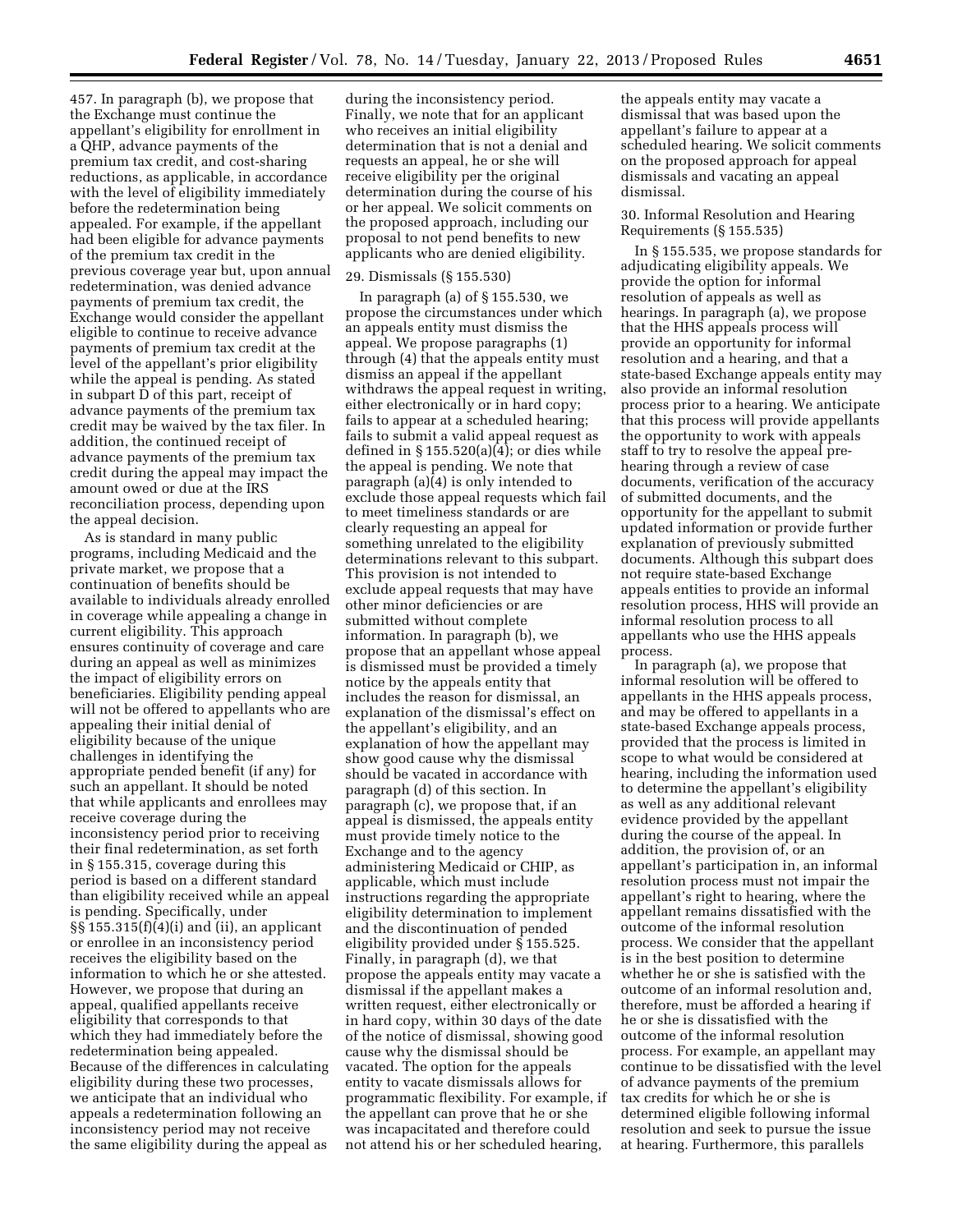the Medicaid fair hearing requirement that an appellant must be provided a hearing where he or she believes the agency has taken an erroneous action. We also propose that an appeals entity whose process includes an informal resolution component must minimize the burden on the appellant by not requesting that he or she provide duplicative information at various stages of appeal. We expect a significant portion of appeals may be resolved through informal resolution. For example, some applicants will fail to submit all required information or documentation during the application process (or information or documentation submitted will not be verified), and will fail to rectify this during the statutory inconsistency period, but will present such information during an appeal. However, some appellants will remain dissatisfied with the eligibility determination that results from the informal resolution process, and these appellants must be afforded the opportunity for a hearing. We note that unless an appellant requests a hearing, the decision reached through informal resolution by the appeals entity is considered final and binding.

In paragraph (b), we propose that when a hearing is scheduled the appeals entity must send written notice, electronically or in hard copy, to the appellant of the date, time, and location or format of the hearing no later than 15 days prior to the date of hearing. We anticipate that 15 days will provide the appellant enough time to contact the appeals entity if the date and time are prohibitive of participation. If the appellant informs the appeals entity that the designated date and time are prohibitive of participation, we expect that the appeals entity will work with the appellant to set a reasonable and mutually convenient date and time. In addition, the format of a hearing encompasses telephonic hearings and hearings held by video teleconference. Again, if an appeal is resolved to the appellant's satisfaction through informal resolution, a hearing will not be necessary and will not need to be scheduled. We do not expect the appeals entity to schedule a hearing until the appellant has indicated that he or she is dissatisfied with the outcome of the informal resolution process, if such a process is in place; however, if the appeals entity does not provide an informal resolution process, we expect that the appeals entity will schedule a hearing upon receipt of the appeal request.

In paragraph (c), we propose requirements for conducting hearings,

including that hearings must be conducted at a reasonable date, time, and location or format; after notice of the hearing has been issued to the appellant; as an evidentiary hearing where appellants may present evidence; and by one or more impartial officials who have not been directly involved in the eligibility determination or any prior Exchange appeal decision in the same matter. These requirements are modeled off Medicaid's fair hearing requirements and aim to provide the appellant with sufficient notice and opportunity to participate in the hearing as well as ensure the hearing decision is issued by an impartial hearing officer.

In paragraph (d), we propose the procedural rights afforded to an appellant. These rights are based on those provided in Medicaid fair hearings under 42 CFR 431.242. In paragraph (d)(1), we propose that the appeals entity must provide the appellant with the opportunity to review his or her appeal record and all the documents to be used by the appeals entity at the hearing, at a reasonable time before the date of the hearing as well as during the hearing. In paragraph (d)(2), we propose that the appellant have the ability to bring witnesses to testify. In paragraph (d)(3), we propose that the appellant have the opportunity to establish all relevant facts and circumstances. In paragraph, (d)(4), we propose that the appellant may present arguments without undue interference. Finally, in paragraph (d)(5), we propose that the appellant may question or refute any testimony or evidence, including the opportunity to confront and cross-examine adverse witnesses. Although we have included the ability to cross-examine adverse witnesses, we anticipate that most hearings will be held in a non-adversarial manner without an adverse party or representative from the agency determining eligibility present during appeal. However, we understand that eligibility representatives are occasionally part of Medicaid fair hearings, and we do not want to foreclose the possibility of cross examination for such cases where an adverse witness is present. The procedural rights we outline correspond to those afforded to Medicaid appellants.

In paragraph (e), we propose that the appeals entity must consider the information used to determine the appellant's eligibility and any relevant evidence presented during the course of the appeal, including at the hearing. This provision will allow the appellant to bring forward information at multiple

points in the process. We seek comment on this provision.

In paragraph (f), we propose that the appeals entity review appeals *de novo.*  We consider this standard of review critical to allow the appellant the opportunity for a fresh review at each stage of appeal and the opportunity to bring new relevant evidence throughout the process.

We seek comment on our informal resolution and hearing requirements and standards.

31. Expedited Appeals (§ 155.540)

In § 155.540, we propose the standards for expedited appeals. In paragraph (a), we propose that the appeals entity must establish and maintain an expedited appeals process for an appellant to request an expedited process where there is an immediate need for health services because a standard appeal could seriously jeopardize the appellant's life or health or ability to attain, maintain, or regain maximum function. In paragraph (b), we propose that if an appeal entity denies a request for an expedited appeal, it must handle the appeal under the standard process and issue the appeal decision in accordance with § 155.545(b)(1) and make reasonable efforts to inform the appellant through electronic or oral notification of the denial and, if notified orally, follow up with the appellant by written notice, either electronically or in hard copy, within two days of the denial. The standards proposed for expedited appeals parallel those contained in the proposed Medicaid regulations in this proposed rule at § 431.224 and § 431.244. We seek comment on this provision and the timelines associated with it.

#### 32. Appeal Decisions (§ 155.545)

In section 155.545, we propose requirements for the content and issuance of appeal decisions. In paragraph (a)(1), we propose that appeal decisions be based exclusively on the application of the eligibility rules established in subpart D of this part or pursuant to future guidance on section 1311(d)(4)(H) of the Affordable Care Act, as applicable, to the information used to make the eligibility determination as well as any relevant evidence provided by the appellant during the course of the appeal. In paragraphs (a)(2) through (a)(5), we propose that the content of the appeal decision must include the decision with a plain language description of the effect of the decision on the appellant's eligibility, a summary of the facts relevant to the appeal, an identification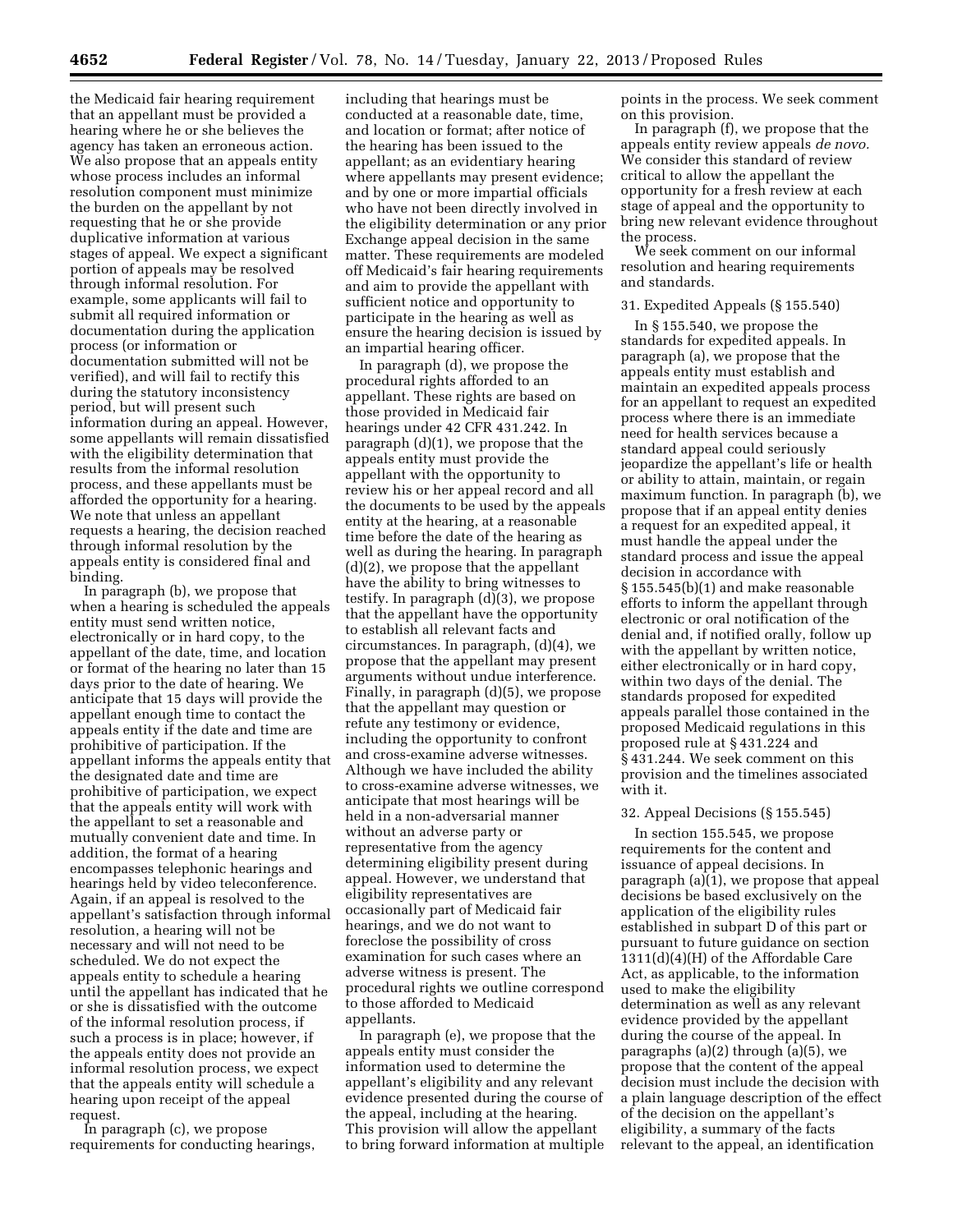of the legal basis for the decision, and the effective date of the decision. The above requirements are based on Medicaid's fair hearing standards, and we intend each piece to assist the appellant in understanding how the eligibility standards, applied to the facts of his or her case, resulted in the appeal decision.

Finally, in paragraph (a)(6), we propose that, if the appeals entity is a state-based Exchange appeals entity, the appeal decision must include an explanation of the appellant's right to pursue an appeal at HHS if the appellant remains dissatisfied with the post-hearing eligibility determination. We seek comment on these provisions for the appeal decision.

In paragraph (b)(1), we propose the standards for the appeals entity to issue written notice of the appeal decision, either electronically or in hard copy, to the appellant. We propose that such notice to the appellant be issued within 90 days of the date an appeal request under § 155.520(b) or (c) is received, as administratively feasible. We anticipate the appeals entity may, at times, experience significant increases in appeals volume, such as during open enrollment or high-volume redetermination periods, and may also require additional time due to coordination requirements with Medicaid and other agencies and appeals entities. In paragraph (b)(2), we propose that, in the case of an appeal request submitted under § 155.540 that the appeals entity determines meets the criteria for an expedited appeal, the appeals entity must issue notice of the appeal decision as expeditiously as the appellant's health condition requires, but no later than three working days after the appeals entity receives the request for an expedited appeal. Finally, in paragraph (b)(3), we propose that the appeals entity send notice of the appeal decision via secure electronic interface to the Exchange or the Medicaid or CHIP agency, as applicable. This notice requirement seeks to connect the appeals decision with the entity responsible for implementing the appeal decision. In addition, the Exchange or the Medicaid or CHIP agency, as applicable, will need to be notified that the appellant no longer should receive pended eligibility. We seek comment on these proposed appeal decision notice requirements.

In paragraph (c), we propose that the Exchange or the Medicaid or CHIP agency, as applicable, must promptly implement appeal decisions upon receiving the notice described in paragraph (b). In paragraph (c)(1), we propose that the effective dates of the

changes resulting from an appeal correspond with existing timeframes established under § 155.330(f) or, where applicable, retroactively to the eligibility determination date that was the subject of the appeal, or in accordance with standards set forth by Medicaid or CHIP, in 42 CFR parts 435 or 457, as applicable. The purpose of an appeal is to ensure that the appellant receives the appropriate benefit determination. Therefore, appeal decisions that overturn the original eligibility determination commonly seek to ''right the wrong'' by making the appellant whole, which we believe includes retroactive eligibility. In the Medicaid context (as with the majority of public benefit programs), 42 CFR 431.246 directs state agencies to ''promptly make corrective payments, retroactive to the date an incorrect action was taken.''

We seek comment regarding the operational considerations associated with retroactive eligibility as a result of an appeal, and whether potential operational difficulties, if any, could be alleviated by limiting the policy on retroactive eligibility. For example, we considered limiting retroactive eligibility to those already enrolled in coverage. In addition, we note that an individual who is not enrolled and receives retroactive eligibility could always choose not to enroll retroactively. We believe this choice might be desirable if an appellant did not wish to obtain the retroactive coverage, which could involve the payment of premiums. We also considered specifically limiting the scope of retroactive eligibility with respect to advance payments of the premium tax credit or cost-sharing reductions, consistent with our approach in 155.330(f)(2)–(7). Finally, we note that the inconsistency period under § 155.315(f) may mitigate many of these operational concerns by allowing the resolution of eligibility issues preappeal. We seek comment on the retroactive implementation of appeal decisions, and specifically on whether the ability to enroll in coverage retroactively should be optional or limited, and if so, in what way.

In paragraph (c)(2), we propose that the Exchange or the Medicaid or CHIP agency, as applicable, must promptly redetermine the eligibility of other members of the appellant's household who have not appealed their own eligibility determinations but whose eligibility may be affected by the appeal decision, in accordance with the standards specified in § 155.305. We anticipate that evidence received during the course of an appeal, for example

updated income information, may indicate that a redetermination is required for household members who have not appealed their own eligibility determinations. For such household members, the Exchange, or the Medicaid or CHIP agency, as applicable, must undertake a redetermination. We seek comment on these provisions.

### 33. Appeal Record (§ 155.550)

In § 155.550, we propose requirements for accessing the appeal record. In paragraph (a), we propose the appeal record be made accessible to the appellant at a convenient place and time subject to the requirements of all applicable federal and state laws regarding privacy, confidentiality, disclosure, and personally identifiable information. In paragraph (b), we propose the appeals entity must provide public access to all appeal records, subject to all applicable federal and state laws regarding privacy, confidentiality, disclosure, and personally identifiable information. The requirement for access to the appeal record by the appellant corresponds to a similar Medicaid fair hearing requirements under 42 CFR 431.244(c) and 431.244(g). We seek comment on this provision.

### 34. Employer Appeals Process (§ 155.555)

In paragraph (a), pursuant to section 1411(f)(2) of the Affordable Care Act, we propose that an appeals process shall be established through which an employer may appeal, in response to a notice under § 155.310(h) regarding an employer's potential tax liability, a determination that the employer does not provide minimum essential coverage through an employersponsored plan or that the employer does provide such coverage but it is not affordable coverage with respect to the employee referenced in the notice. We note that the employer appeal is the opportunity for the employer to correct any information the Exchange received from an employee's application regarding the employer's offering of coverage. The appeals entity is responsible for a *de novo* review of whether the employer's offer of coverage is sufficient such that the employee at issue is not entitled to advance payments of the premium tax credit or other cost-sharing reductions under section 1402.

The employer appeals process is separate and distinct from the IRS's process determining whether an employer is liable for a tax penalty under section 4980H of the Code and any appeal rights the employer may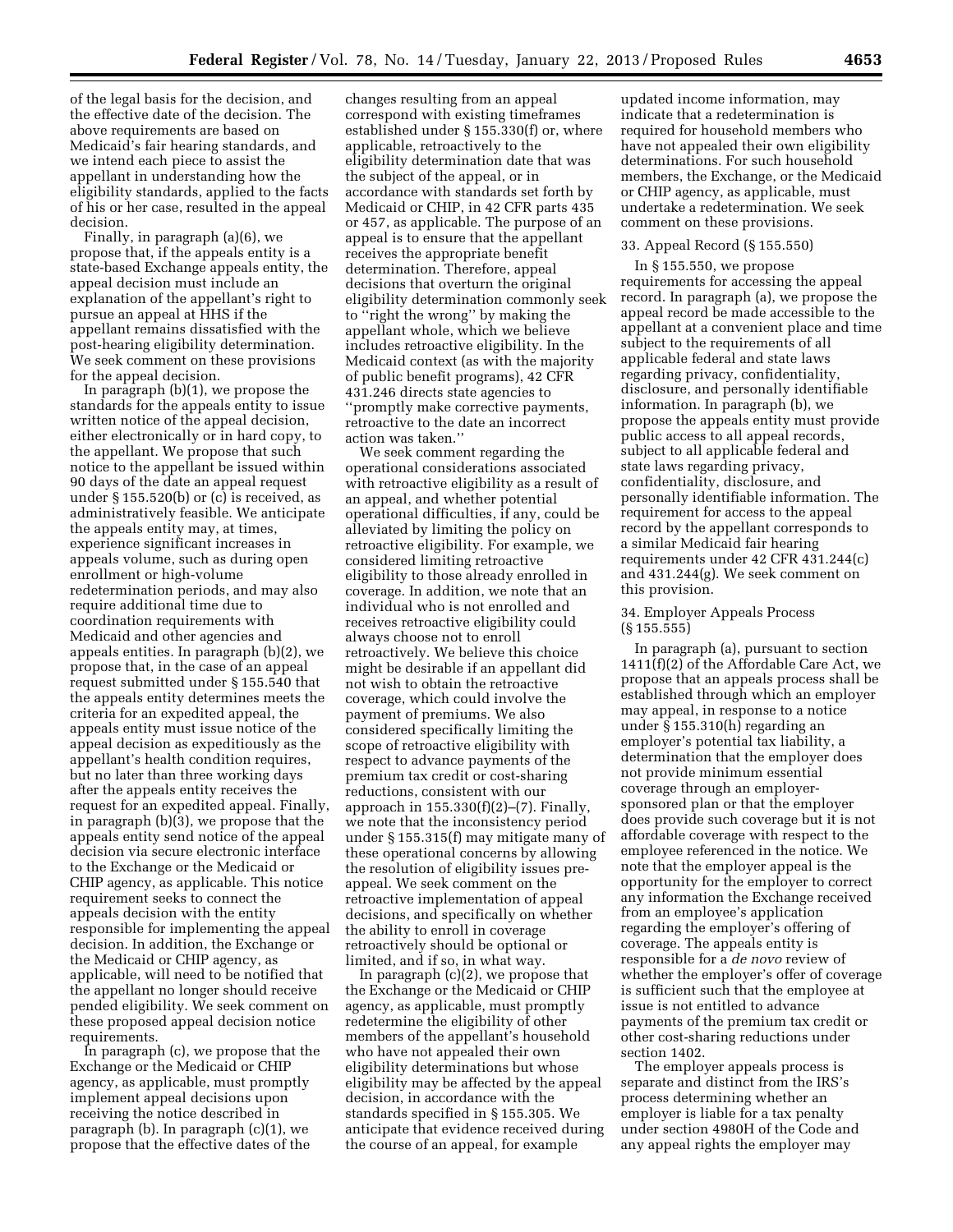have under subtitle F of the Code. We anticipate that some employers will receive a notice of potential tax liability from the Exchange even though the employer may not in fact have any tax liability under section 4980H. For example, notices under § 155.310(h) must be issued to employers without regard to their size, yet tax liability under section 4980H arises only against applicable large employers, that is, generally, those employers with more than 50 full-time equivalent employees. Our goal is to work closely with the IRS to educate and develop notices that help employers understand their potential tax liabilities and the consequences of a successful appeal. We seek comment on these provisions.

In paragraph (b), we propose that Exchanges have the flexibility to establish an employer appeals process in accordance with the requirements of § 155.505(e) through (g), and § 155.510(a)(1), (a)(2), and (c). We further propose that, where an Exchange has not established an employer appeals process, HHS will provide an employer appeals process that meets the requirements of this section, § 155.505(e) through (g), and  $\S 155.510(a)(1)$ , (a)(2), and (c).

In paragraph (c), we propose the process and standards for requesting an appeal. In paragraph (c)(1), we propose that an Exchange or appeals entity must allow an employer to request an appeal within 90 days from the date of the notice of the employee's eligibility for advance payments of the premium tax credit or cost-sharing reductions is sent. In paragraph (c)(2), we propose that the Exchange or appeals entity must allow an employer to submit relevant evidence to support the appeal request. We anticipate only a limited set of evidence (information already possessed by the employer) will be relevant to this appeal. For example, employers might submit information pertaining to whether coverage is offered by the employer, whether the employee has taken up such coverage, the employee's portion of the lowest cost plan offered, and whether or not the employee is in fact employed by the employer. In paragraph (c)(3), we propose that an Exchange or appeals entity must allow an employer to submit an appeal request to the Exchange or the state-based Exchange appeals entity, if the Exchange establishes an employer appeals process, or to HHS, if the Exchange does not offer an employer appeals process. This option for filing an appeal request reflects the flexibility described in paragraph (b) of this section that states have to establish an employer appeal process. In addition,

unlike the appeals process for individual eligibility determinations, section 1411(f)(2) of the Affordable Care Act does not require employer appeals to be reviewed by a federal officer; therefore, an employer does not have the right to elevate an appeal decision made by a state-based Exchange appeals entity to HHS. However, employer appeals may be appealed to HHS where no appeals process is established by the Exchange for employers. We seek comment on these provisions.

In paragraph  $(c)(4)$ , we propose that the Exchange and the appeals entity must comply with the requirements of § 155.520(a)(1) through (3), such that an employer appeal may be submitted by telephone, mail, in person where available, or by Internet, and the appeals entity may assist the employer with making the appeal request and must not limit or interfere with the employer's right to request an appeal. We seek comment on these provisions.

In paragraph (c)(5), we propose that an appeals entity must consider an appeal request valid if it is submitted within 90 days of the notice to the employer of a determination that the employer does not provide minimum essential coverage through am employer-sponsored plan or that the employer does provide that coverage but it is not affordable coverage with respect to an employee. We seek comment on this provision.

We propose in paragraph (d)(1) that, upon receipt of a valid appeal request, the appeals entity must send timely acknowledgement of the receipt of the appeal request to the employer, including an explanation of the appeals process. We propose in paragraph (d)(2), that, upon receipt of a valid appeal request, the appeals entity must send notice of the request to the employee, including an explanation of the appeals process, instructions for submitting additional evidence for consideration by the appeals entity, and an explanation of the potential effect of the employer's appeal on the employee's eligibility. We anticipate that the notice to the employee under paragraph (d)(2) will be the primary means through which the employee will learn about the employer's appeal. Just as the employer will have the opportunity to submit information in support of the appeal to the appeals entity, the employee's notice will describe the employee's opportunity to participate in the employer appeal process Furthermore, we note that the explanation of the potential effect of the employer's appeal on the employee's eligibility proposed in (d)(2)(iii) must explain that the employer appeal process may result in

a redetermination that the employee is not eligible for advance payments of the premium tax credit or cost sharing reductions. For example, a redetermination may occur if the employee attested that he or she was not offered employer sponsored coverage but the employer establishes the offering of coverage through the appeal; the employee would be redetermined as ineligible for advance payments of the premium tax credit and cost sharing reductions.

In paragraph (d)(3), we propose that the appeals entity must promptly notify the Exchange of the employers' appeal request, if the employer did not initially make the appeal request to the Exchange. In paragraph (d)(4), we propose that, upon receipt of an appeal request that is not valid under the same section, the appeals entity must, promptly and without undue delay, send written notice, either electronically or in hard copy, to the employer that the appeal request has not been accepted and the reason why, so that the employer may have the opportunity to cure a defect in the appeal request. We propose that the appeals entity must accept an amended appeal request that meets the requirements of the same section, including standards for timeliness. We seek comment on these provisions.

In paragraph (e), we propose that upon receipt of a valid appeal request or the notice described in paragraph (d)(3) of the same section, the Exchange must promptly transmit via secure electronic interface the employee's eligibility record and the appeals entity must also promptly confirm receipt of the records transferred by the Exchange. We did not propose specified timelines for 'promptly'' within this section and seek comment on these provisions, including on appropriate standards for promptness in this context.

In paragraph (f), we propose the process for the dismissal of an employer appeal. In paragraph (f)(1), we propose that the appeals entity must dismiss an appeal under the circumstances described in § 155.530(a)(1) or if the request fails to comply with the standards in paragraph (c)(4) of this section. Specifically, this standard requires dismissal where the employer withdraws the request in writing, either electronically or in hard copy, or fails to submit a valid appeal request. We note that paragraph (f)(1) is only intended to exclude those appeal requests which fail to meet timeliness standards or are clearly requesting an appeal for something unrelated to the employer determination relevant to this section. This provision is not intended to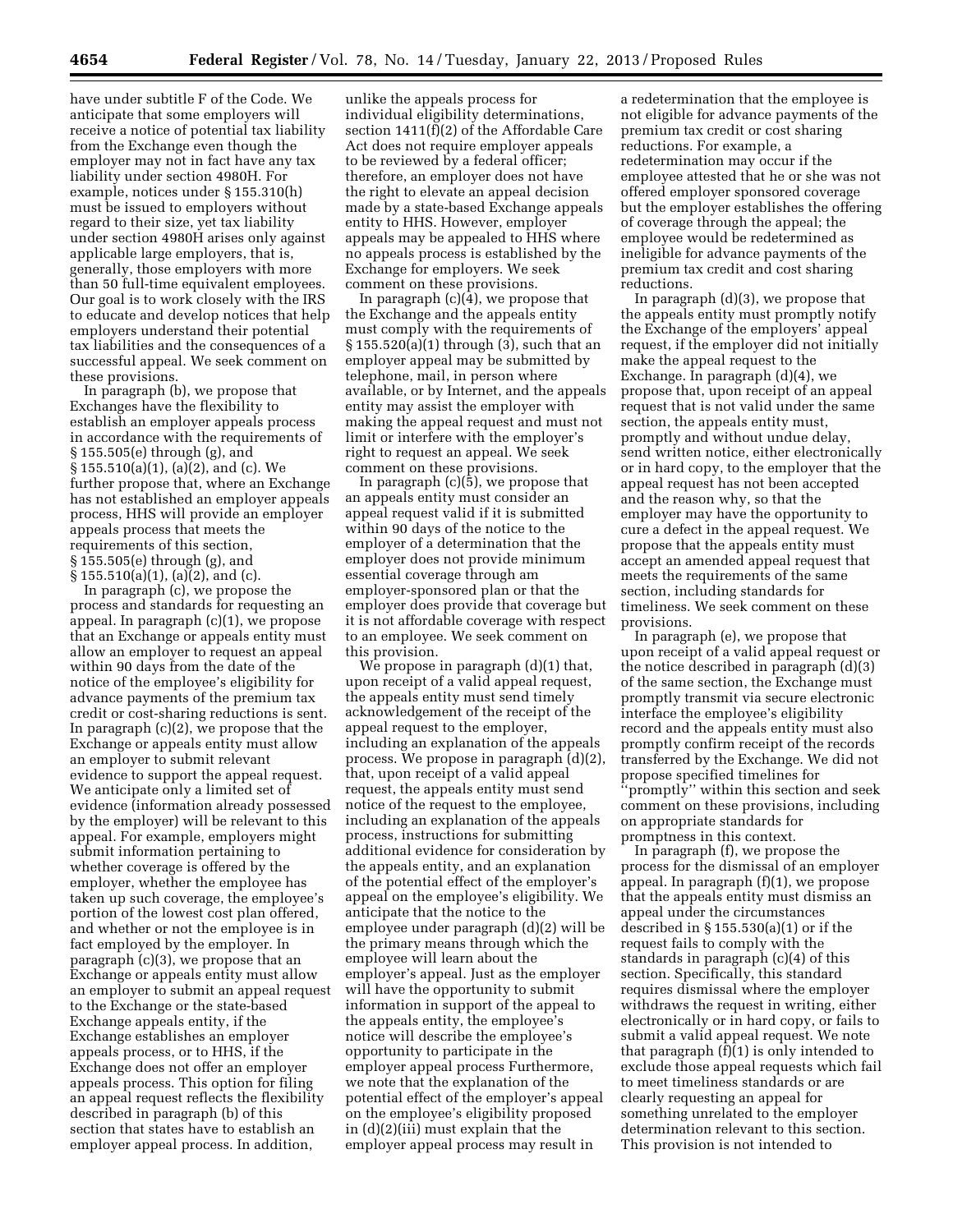exclude appeal requests that may have other minor deficiencies or are submitted without complete information. In paragraph (f)(2), we propose that the appeals entity must provide timely notice of the dismissal to the employer, employee, and Exchange, including the reason for dismissal. In paragraph (f)(3), we propose that the appeals entity may vacate a dismissal if the employer makes a written request, either electronically or in hard copy, within 30 days of the date of the notice of dismissal showing good cause why the dismissal should be vacated. We seek comment on the provisions regarding dismissal and vacatur of a dismissal.

In paragraph (g), we propose the procedural rights of the employer requesting the appeal. In paragraph (g)(1), we propose that the employer must have the opportunity to provide relevant evidence to the appeals entity for review as part of the appeal. In paragraph (g)(2), we propose that the employer must be able to review the information included in the statute and described in § 155.310(h) and 26 CFR 1.36B, which includes the identity of the employee, information regarding whether the employee has been determined eligible for advance payments of the premium tax credit, and an explanation that the employer may be liable for the payment assessed under section 4980(H) of the Code. In addition, the employer may request information regarding whether the employee's income is above or below the threshold by which the affordability of employer-sponsored minimum essential coverage is measured. Finally, the employer may have access to other data used to determine the employee's eligibility to the extent allowable by law, except the information described in paragraph (h) of this section. We seek comment on these proposed procedural rights.

We propose in paragraph (h) that neither the Exchange nor the appeals entity may make available to an employer any tax return information with respect to an employee in relation to his or her eligibility for advance payments of the premium tax credit or cost sharing reductions. We seek comment on the employers' right to review data and information used to make the employee's eligibility determination.

In paragraph (i), we propose the process and standards for adjudication of employer appeals. Specifically, we propose that the appeal must be reviewed by one or more impartial officials not directly involved in the employee eligibility determination

implicated in the appeal, and that the appeal must include consideration of the information used to determine the employee's eligibility as well as any additional relevant evidence provided by the employer or the employee during the course of the appeal. Additionally, we propose that the appeal be reviewed *de novo.* We seek comment on this proposed approach.

In paragraph (j), we propose the standards for employer appeal decisions. Specifically, we propose that the appeal decision must be based exclusively on the information used to determine the employee's eligibility as well as any relevant evidence provided by the employer or the employee during the course of the appeal, and on the standards for an employer to provide minimum essential coverage that meets both affordability and minimum value standards through an employersponsored plan as stated in 45 CFR part 155, subpart D. Additionally, we propose that the appeal decision must state the decision, including a plain language description of the effect of the decision on the employee's eligibility, and must comply with the requirements of § 155.545(a)(3) through (5). We seek comment on the proposed approach.

In paragraph  $(k)$ , we propose the requirements for the content and issuance of the notice of the employer appeal decision. We propose that the appeals entity must provide written notice, electronically or in hard copy, of the appeal decision within 90 days of the date the appeal request is received, as administratively feasible, to the employer, employee, and the Exchange. In paragraph (k)(1), we propose the employer's notice must include the appeal decision and an explanation that the appeal decision does not foreclose any appeal rights the employer may have under subtitle F of the Code. In paragraph (k)(2), we propose the employee's notice must include the appeal decision. Lastly, in paragraph (k)(3), we propose the appeals entity must provide written notice of the appeal decision, either electronically or in hard copy, to the Exchange. We seek comment on the proposed content of and timelines for issuing the notice of appeal decision.

In paragraph (l), we propose the requirements for implementation of the appeal decision. We propose that, after receipt of the notice under paragraph (k)(3) of this section, if the appeal decision affects the employee's eligibility, the Exchange must promptly redetermine the employee's eligibility in accordance with the standards specified in § 155.305. We are considering, and we solicit comments on, two alternative

options regarding whether the employee may appeal the results from this redetermination. Under the first option, the employee would be permitted to appeal a change in eligibility reflected in the redetermination notice generated after an employer appeal. However, if the employee were subsequently determined to be eligible for advance payments of the premium tax credit or cost-sharing reductions as a result of such an appeal, the employer would not be able to again appeal that determination to the Exchange. We believe that this approach would protect the interests of both the employee, whose appeal rights are determined by section 1411(f)(1) of the Affordable Care Act, and the employer, whose appeal rights are determined by section 1411(f)(2). Although the employer would not have the option to appeal to the Exchange a second time, this would not foreclose any appeal rights still available under subtitle F of the Code.

Under the second option, the employee would not be permitted to appeal a change in eligibility reflected in the redetermination notice generated after an employer appeal. Instead, the employee would be issued a redetermination notice under this section which would not be appealable under § 155.505(b)(1)(ii). For example, if the employer were able to establish during the appeal that it does provide coverage that is both affordable and meets minimum value standards, the employee would be redetermined as ineligible for advance payments of the premium tax credit and cost-sharing reductions. Because the redetermination would be the result of an employer appeal under this section, the employee would not have the appeal rights associated with redetermination notices, generally. However, under this option, the employee's interests would be protected by the opportunity to submit information to support his or her eligibility determination during the employer's appeal. Moreover, if the employee's circumstances were to change following the employer appeal decision and redetermination notice, the employee could submit information to the Exchange as a mid-year update under § 155.330 and any resulting redetermination would be appealable.

We believe that either of these two approaches would be effective in limiting recurring appeals among the employee and employer. We seek comment on paragraph (l) and, specifically, on the two alternative options discussed above.

In paragraph (m), we propose that the appeal record be accessible to the employer and the employee in a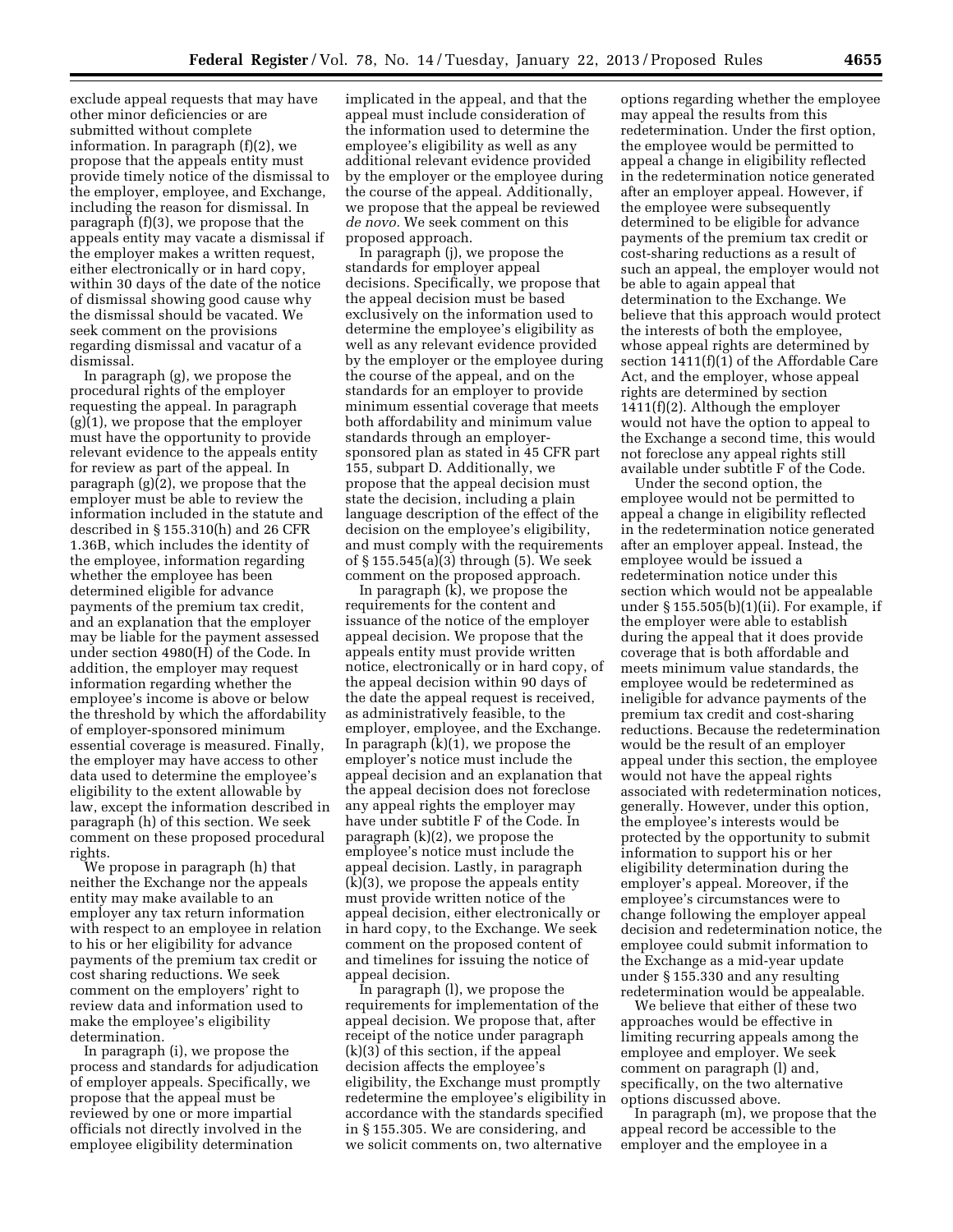convenient format and at a convenient time in accordance all applicable laws regarding privacy, confidentiality, disclosure, and personally identifiable information and the prohibition on sharing confidential employee information in paragraph (h) of this section. We seek comment on paragraph (m).

# 35. Functions of a SHOP (§ 155.705)

In accordance with the Secretary's authority in section  $1321(A)(1)(A)$  of the Affordable Care Act to establish standards related to requirements of the Exchange and the SHOP Exchange, we propose standards for the SHOP to coordinate with the functions of the individual market Exchange for determining eligibility for insurance affordability programs. In paragraph (c) we specify that the SHOP will provide data to the individual market Exchange that corresponds to the service area in which the SHOP is operating related to eligibility and enrollment for a qualified employee, that is, an employee who is enrolled in a QHP through the SHOP or is eligible to enroll in coverage through a SHOP because of an offer of coverage from a qualified employer. We propose these standards to ensure that the Exchange can use SHOP data for purposes of verifying enrollment in an eligible employer-sponsored plan and eligibility for qualifying coverage in an eligible employer-sponsored plan as specified in § 155.320(d). We expect that this will not create significant administrative burden since the SHOP and individual market Exchange may share core information technology systems and other supporting functionality. We note that like all information collected or maintained by the individual market Exchange or SHOP, this information is subject to the privacy and security standards of 45 CFR 155.260. We seek comment on the feasibility of sharing this data and the usefulness of this data in determining eligibility for advance payments of the premium tax credit and cost-sharing reductions.

### 36. SHOP Employer and Employee Eligibility Appeals (§ 155.740)

We propose to amend subpart H by adding proposed § 155.740 to define the standards for SHOP employer and employee eligibility appeals, pursuant to our broad authority to establish standards for operating SHOP Exchanges under section 1321(a)(1)(A) of the Affordable Care Act. Although not expressly required by the Affordable Care Act, we believe that SHOP employers and employees should have the opportunity to appeal

determinations of ineligibility to participate in the SHOP.

In paragraph (a), we propose applying the definitions in § 155.20, § 155.300, and § 155.500 to this section.

In paragraph (b), we propose the general requirements for establishing a SHOP appeals process for both employer and employee eligibility. First, in paragraph (b)(1), we propose that a state, establishing an Exchange pursuant to § 155.100 must provide an eligibility appeals process for the SHOP. Because the SHOP was designed with flexibility to meet the individual needs of states, we anticipate that each SHOP will be in the best position to adjudicate SHOP eligibility appeals. The SHOP eligibility standards allow for a state to require additional verification before providing the employer or employee with an eligibility determination. We propose that, where a state has not established an Exchange pursuant to § 155.100, HHS will provide an eligibility appeals process for the SHOP. In paragraph (b)(2), we propose that SHOP appeals entities comply with the requirements set forth in this section; § 155.505(e) through (g); and § 155.510(a)(1)–(2) and (c). We seek comment on these provisions.

In paragraph (c), we propose that an employer may appeal a notice of denial of eligibility under § 155.715(e), or the failure of the SHOP to make an eligibility determination in a timely manner.

In paragraph (d), we propose an employee may appeal a notice of denial of eligibility under § 155.715(f), or a failure of the SHOP to make an eligibility determination in a timely manner. We note that, although the employer has the option to provide information during an employee appeal (as stated below in paragraph (g) of this section), the employer is not required to participate in an employee's appeal and need not submit additional information beyond what the employer submitted at the time of application.

In paragraph (e), we propose that the SHOP provide notice of the employer or employee's right to appeal a determination of denial of eligibility in the written notice of eligibility provided under § 155.715(e) or (f). We propose in paragraph (e)(1) that notice of this right must include the reason for the denial of eligibility along with a citation to the applicable regulations. In paragraph (e)(2), we propose that the notice must also include an explanation of the procedure by which the employer or the employee may request an appeal of the denial of eligibility. We seek comment on these provisions.

In paragraph (f), we propose the standards through which a SHOP appeal may be requested. In paragraph (f)(1), we propose the SHOP and appeals entity allow an employer or employee a 90-day window from the date of the notice of the denial of eligibility to request an appeal. Because the eligibility criteria for the SHOP are minimal and straightforward, we believe that 90 days to request an appeal provides ample time for an employer or employee to review the determination, gather any evidence that he or she may want considered in the appeal, and submit the appeal. In addition, we propose in (f)(1)(i) that employers and employees may submit their appeal requests to the SHOP or directly to the SHOP appeals entity established by the Exchange. In (f)(1)(ii), we propose that where a state has not established an Exchange, employers and employees may submit appeal requests to HHS. We seek comment on this timeframe.

In paragraph (f)(2), we propose that the SHOP and appeals entity accept appeal requests made by telephone, by mail, in person where available, or via the Internet. This requirement mirrors the methods to request an appeal in the individual market as provided in § 155.520(a)(1). We seek comment on these appeal request methods.

In paragraph (f)(3), we propose that the SHOP and appeals entity comply with the requirements of § 155.520(a)(2)–(3), which state that the SHOP or appeals entity may assist the employer or employee with the submission and processing of the appeal request and must not limit or interfere with an employer or employee's right to request an appeal. These provisions ensure the accessibility of the process and prohibit appeals entities from dissuading an employer or employee who wishes to pursue the appeal rights provided under this section. We seek comment on these provisions.

In paragraph  $(f)(4)$ , we propose that the SHOP and appeals entity must consider an appeal request valid if it is submitted within the 90-day timeframe described in paragraph (f)(1) of this section. We propose these requirements so that an appeals entity may dismiss appeal requests that do not meet these baseline standards. We seek comment on this provision.

We propose in paragraph (g)(1) that upon receipt of a valid appeal request, the appeals entity must send timely acknowledgement to the employer, or the employer and employee if an employee is appealing, of the receipt of the appeal request, including an explanation of the appeals process as well as instructions for submitting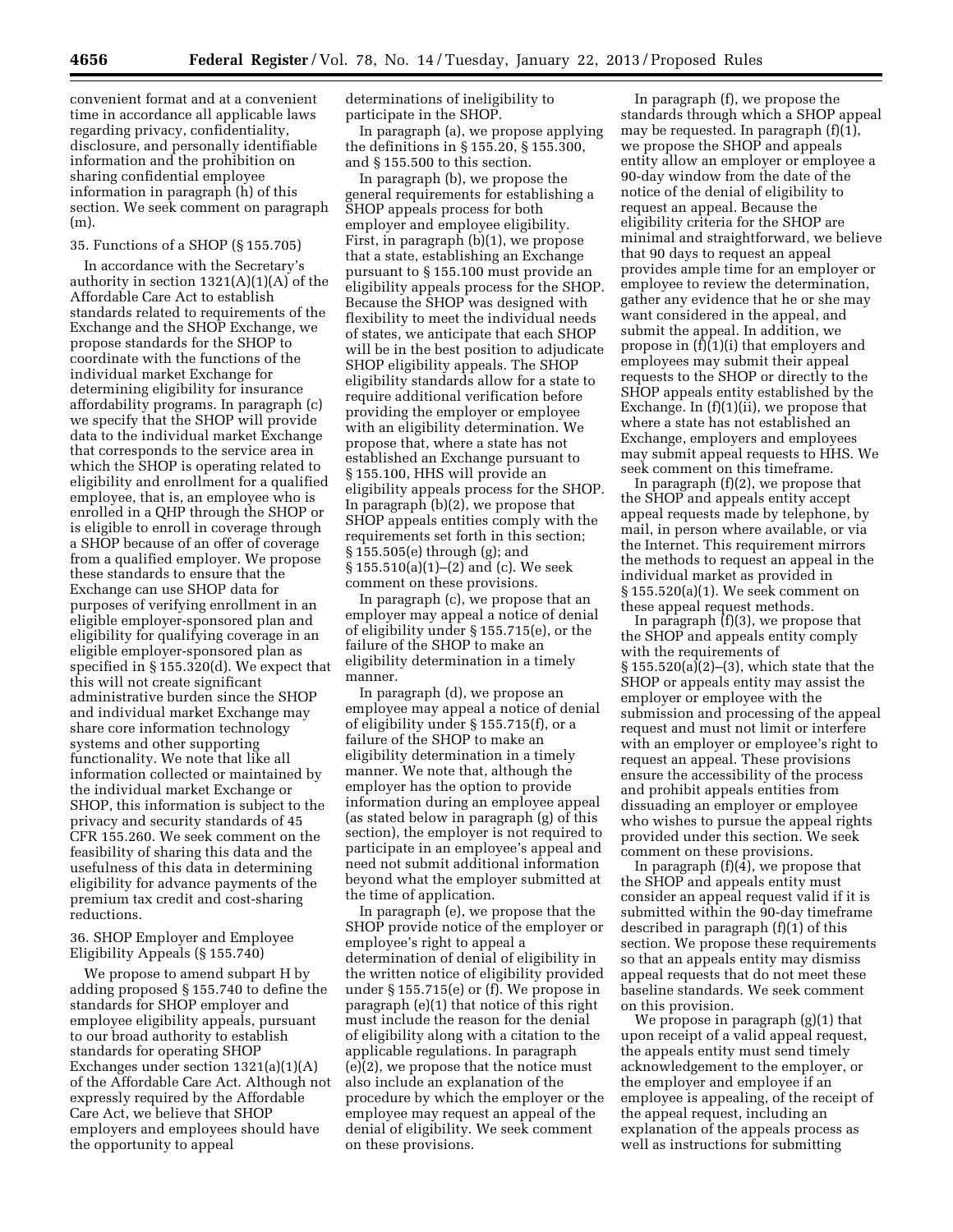additional evidence for consideration by the appeals entity. In the case of an appeal by an employee, the employer may be able to take action to facilitate the employee's eligibility for coverage through the SHOP; accordingly, we propose to require that employers be notified of employee appeals so that employers may assess whether action on their part would be helpful. However, we note that the employer is not required to participate in the employee's appeal and need not submit additional information for an employee's appeal beyond what the employer submitted at the time of application. In paragraph (g)(2), we propose that the appeals entity must promptly notify the SHOP of the appeal, if the appeal request was not initially made to the SHOP. In paragraph (g)(3), we propose to require that the appeals entity must promptly and without undue delay, notify the employer or employee in writing upon receipt of an invalid appeal request, so that the employer or employee may have an opportunity to cure the defect, and the appeals entity must treat as valid an amended appeal request meeting all applicable requirements. We seek comment on these provisions.

In paragraph (h), we propose that upon receipt of a valid appeal request or the notice described in paragraph (g)(2) of the same section, the SHOP must promptly transmit via secure electronic interface to the appeals entity the appeal request and the eligibility record of the employer or employee that is appealing, and the appeals entity must also promptly confirm receipt of the records transferred by the SHOP. We did not propose specified timelines for 'promptly'' within this section and seek comment on the timelines standard in paragraph (h).

In paragraph (i), we propose the standards for the dismissal of an appeal request. In paragraph (i)(1)(i), we propose that the appeals entity must dismiss an appeal if the employer or employee that is appealing, or the employer or employee's authorized representative, withdraws the request in writing, either electronically or in hard copy. In paragraph (i)(1)(ii), we propose that the appeals entity must dismiss an appeal if the request does not meet the standards for a valid appeal outlined in paragraph (f)(4). We note that paragraph (f)(4) is only intended to exclude those appeal requests which fail to meet timeliness standards or are clearly requesting an appeal for something unrelated to SHOP eligibility determinations. This provision is not intended to exclude appeal requests that may have other minor deficiencies or are submitted without complete

information. In paragraph (i)(2), we propose that the appeals entity must provide timely notice of a dismissal to the employer or employee that is appealing, including the reason for the dismissal, and must notify the SHOP of the dismissal. Finally, in paragraph (i)(3), we propose that the appeals entity may vacate a dismissal if the employer or employee demonstrates good cause to overturn the dismissal in writing within 30 days of the date of the notice of dismissal. We seek comment on these provisions and timeframes.

In paragraph (j), we propose the procedural rights of a SHOP appellant; specifically, we propose that the employer, or the employer and employee if an employee is appealing, must have the opportunity to submit relevant evidence for review of the eligibility determination by the appeals entity as part of a desk review. We anticipate that eligibility for SHOP participation can be proven through documentary evidence. The proposed approach differs from the individual market because of the less complex nature of the SHOP eligibility criteria. We seek comment on this approach.

In paragraph (k), we propose the requirements for adjudicating a SHOP appeal. In paragraph (k)(1), we state that the appeal must comply with the requirements proposed in § 155.555(i)(1) and (3), which state that an appeal must be reviewed by an impartial official who has not been directly involved in the eligibility determination subject to the appeal, and that appeals must be reviewed *de novo.* In paragraph (k)(2), we propose that the information considered in the appeal include the information used to determine the employer or employee's eligibility as well as any additional relevant evidence submitted during the appeal by the employer or employee. We intend this provision to allow employers and employees to submit evidence in support of their own appeal as well as allowing an employer to submit evidence during an employee's appeal. We seek comment on these provisions.

In paragraph (l), we propose SHOP appeal decision standards. In paragraph (l)(1), we propose that the appeal decision must be based solely on the evidence referenced in paragraph (k)(2) of this section, and the eligibility criteria established in § 155.710(b) or (e), as applicable. In paragraph (l)(2), we propose that the appeal decision must comply with the requirements of §§ 155.545(a)(2) through (5), which state that a decision must be explained clearly and in plain language, and must summarize the facts relevant to the appeal, identify the legal basis for the

decision, and provide the effective date for the decision. These requirements are based on common fair hearing standards, and we intend each piece to assist the employer or employee in understanding how the rules of eligibility and the facts of the case result in the appeal decision. Finally, in paragraph (l)(3), we propose that SHOP appeal decisions be effective retroactive to the date the incorrect eligibility determination was made, if the decision finds the employer or employee eligible, or effective as of the date of the notice of the appeal decision, if eligibility is denied. We seek comment on these provisions pertaining to the appeal decision.

In paragraph (m), we propose requirements for issuing notice of the SHOP appeals decision. We propose that the appeals entity issue written notice, electronically or in hard copy within 90 days of the receipt of the appeal request to the employer, or to the employer and employee if an employee is appealing, and to the SHOP. The notice must include the contents of the decision described in paragraph (l). Administrative appeal processes within public programs allow a broad range of timeframes (for example, 30–365 days) for submitting appeal requests and adjudicating decisions. We anticipate that 90 days for resolution will be sufficient given the limited criteria involved in SHOP eligibility determinations. We seek comment on these provisions and timeframes.

In paragraph (n), we propose that the SHOP must promptly implement the appeal decision upon receiving notice under paragraph (m) of this section. We did not include a specific timeliness requirement for implementation of the decision in order to provide flexibility for SHOPs, which may vary in their capacity for turnaround times. We seek comment on this provision.

In paragraph (o), we propose that, subject to the requirements in § 155.550, the appeal record must be made accessible to the employer, or to the employer and employee if an employee is appealing, in a convenient format and at a convenient time. We anticipate that many employers and employees will be able to access their appeal records electronically through the SHOP. We seek comment on these provisions.

# **IV. Medicaid Premiums and Cost Sharing**

## *A. Background*

Section 1916 of the Act describes long-standing requirements for cost sharing, which apply broadly to all individuals who are not specifically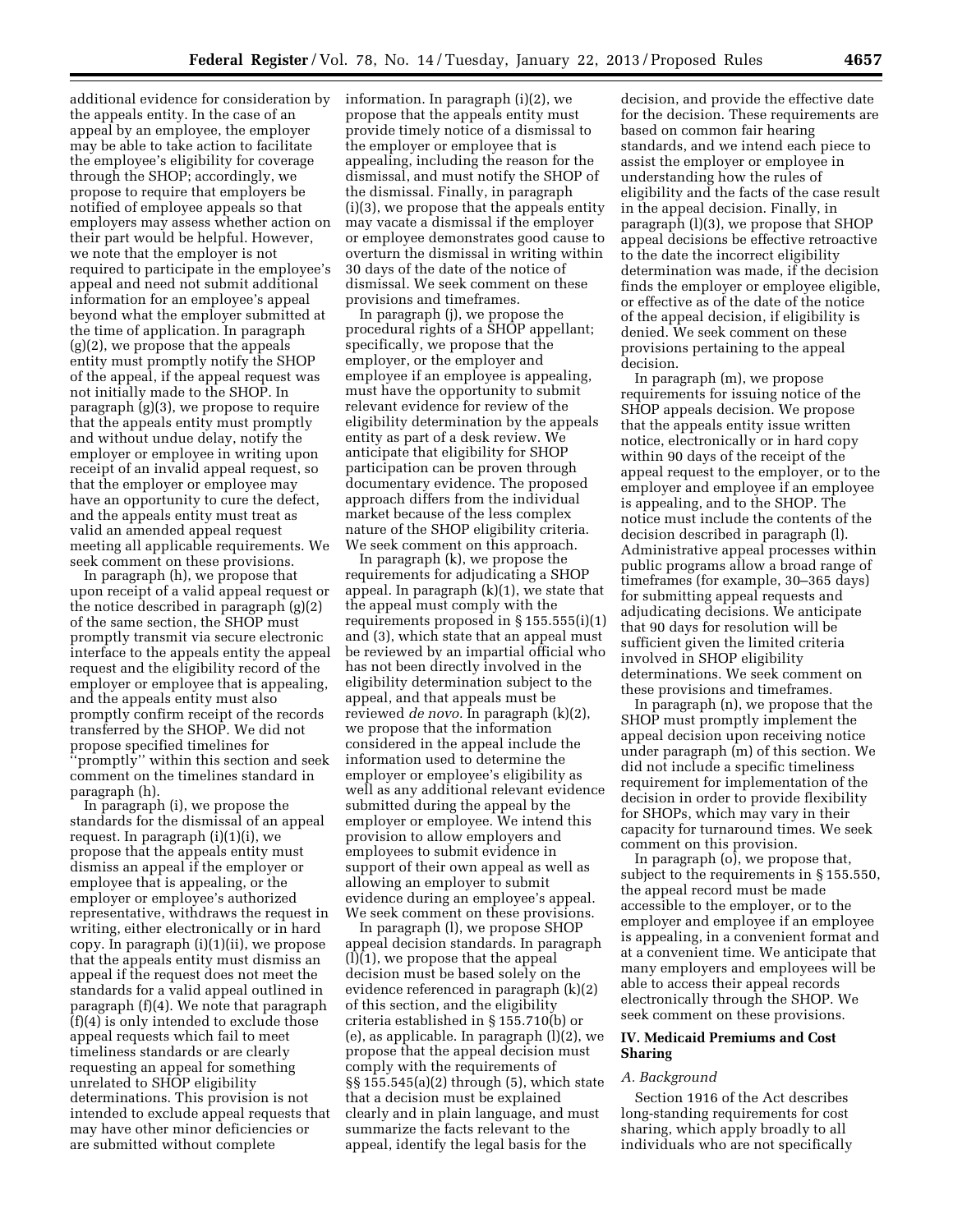exempted. Such cost sharing is limited to ''nominal'' amounts. Section 1916 of the Act also establishes authority for states to impose premiums on specific groups of beneficiaries with family income above 150 percent of the federal poverty level (FPL). The Deficit Reduction Act of 2005 (DRA) established a new section 1916A of the Act, which gives states additional flexibility, allowing for alternative premiums and cost sharing, beyond what is allowed under section 1916 of the Act, for somewhat higher income beneficiaries. Such alternative cost sharing may be targeted to specific groups of beneficiaries and payment may be required as a condition of providing services. Alternative premiums and cost sharing imposed under section 1916A of the Act, cannot exceed five percent of family income.

The current regulations for Medicaid premiums and cost sharing are at 42 CFR 447.50 through 447.82. The first 11 provisions apply primarily to premiums and cost sharing established under the authority of section 1916 of the Act, while the remaining provisions apply primarily to the authority established by section 1916A of the Act. However, some provisions apply to all premiums and cost sharing regardless of the statutory authority, leading to confusion about what is permitted for individuals at various income limits. The proposed regulations make it clear what cost sharing is allowed for individuals with income under 100 percent of the FPL and what flexibilities exist for imposing premiums and cost sharing on individuals with higher income. This proposed rule would eliminate redundant provisions and create consistency between the two statutory authorities where appropriate and consistent with the law. To that effect, we propose to delete in its entirety the current Medicaid premiums and cost sharing rules at § 447.50 through § 447.82 and to replace them with new § 447.50 through § 447.57. Sections 447.58 through 447.82 will be reserved.

While this streamlined and simplified approach generally retains current options and limitations consistent with the statute, we are proposing some changes to increase state flexibility. For example, we propose to update the maximum nominal cost sharing amounts, provide new flexibility to impose higher cost sharing for nonpreferred drugs and for non-emergency use of the ED, change the exemption for Indians to ensure that these protections are implemented effectively, and modify the public notice provisions. We seek comment on any element of the proposed rule, which aims to

significantly streamline and expand flexibility regarding premiums and cost sharing.

# *B. Provisions of Proposed Rule*

# 1. Definitions (§ 447.51)

At § 447.51, we propose to add a definition for premiums, which includes enrollment fees and other similar charges. We also propose to add a definition for cost sharing to encompass deductibles, copayments, coinsurance, and other similar charges. Because each of these charges would now be included within cost sharing, we have removed separate requirements related to deductibles, copayments, and coinsurance; all cost sharing would be subject to a single set of parameters as discussed below. We also propose new definitions specific to the premiums and cost sharing rules, for preferred drugs, emergency and non-emergency services, as well as alternative non-emergency service provider, since the cost sharing rules vary for these items and services. We are considering adding definitions of ''inpatient stay'' and ''outpatient services'' for purposes of cost sharing to take into account situations where an individual might return to an inpatient institution after a brief period when the return is for treatment of a condition that was present in the initial period. We solicit comments as to the utility of such a definition. Finally we propose a technical correction to the Indian definition to correct the citation to 25 U.S.C. 1603.

2. Update to Maximum Nominal Cost Sharing (§ 447.52)

Under the authority granted under sections 1916(a)(3) and (b)(3) of the Act for the Secretary to define nominal cost sharing, at § 447.52(b) we propose to revise the maximum amount of nominal cost sharing for outpatient services, which may be imposed on beneficiaries with incomes below 100 percent of the FPL. Currently, maximum allowable cost sharing is tied to what the agency pays for the service. This can be confusing and burdensome for states, providers, and beneficiaries. For example, for fiscal year 2013, states may charge up to \$1.30 for outpatient services, if the agency pays \$10.01 to \$25, and up to \$3.90 if the agency pays more than \$50.

To simplify the rules, we propose to remove the state payment as the basis for the cost sharing charge and replace it with a flat \$4 maximum allowable charge for outpatient services. The \$4 maximum for outpatient services is comparable to the amount, states may charge under current rules (\$3.90) for

services for which the state pays more than \$50. Because the majority of state services are reimbursed at more than \$50, we believe a flat \$4 cost sharing maximum is reasonable. We seek comment on this amount as well as the proposed approach in general, including the impact on individuals with significant service needs, such as those with disabilities who are residing in the community.

At § 447.52(b)(3), we propose that the maximum cost sharing established by the agency should not be equal to or exceed the amount the agency pays for the service. In accordance with the statute, we also propose that these proposed nominal amounts continue to be updated; however, since we are proposing to increase the nominal amounts, effective in fiscal year 2014, we propose to freeze the next CPI–U increase until October 2015. This increase is also applied to the nominal amounts for drugs and non-emergency use of the emergency department in § 447.53 and § 447.54, respectively.

Current rules permit cost sharing for institutional care, up to 50 percent of the cost for the first day of care, for individuals with incomes below 100 percent of the FPL. We are not proposing a change but are considering alternatives for the maximum allowable cost sharing related to an inpatient stay because this is a relatively high cost for very low income people and not a service that consumers have the ability to avoid or prevent. Options under consideration include the \$4 maximum applied to outpatient services, \$50, or \$100, which would encompass the majority of hospital cost sharing currently in effect. If we were to revise the maximum allowable cost sharing for an inpatient stay, we are considering a transition period, for example, through October 1, 2015, to permit states time to make adjustments to their cost sharing and payment rate schedules. We seek comment on the best approach to cost sharing for an inpatient stay for very low-income individuals.

Beyond the differentiation between inpatient and outpatient care for purposes of establishing nominal levels of permissible cost sharing, we are also considering a separate distinction for nominal levels of cost sharing for community-based long-term services and supports. Community-based longterm services and supports may include services such as personal care, home health, and rehabilitative services that are furnished over an extended period of time pursuant to a coordinated plan of care. The delivery of these services differs from other outpatient services that are furnished in finite increments.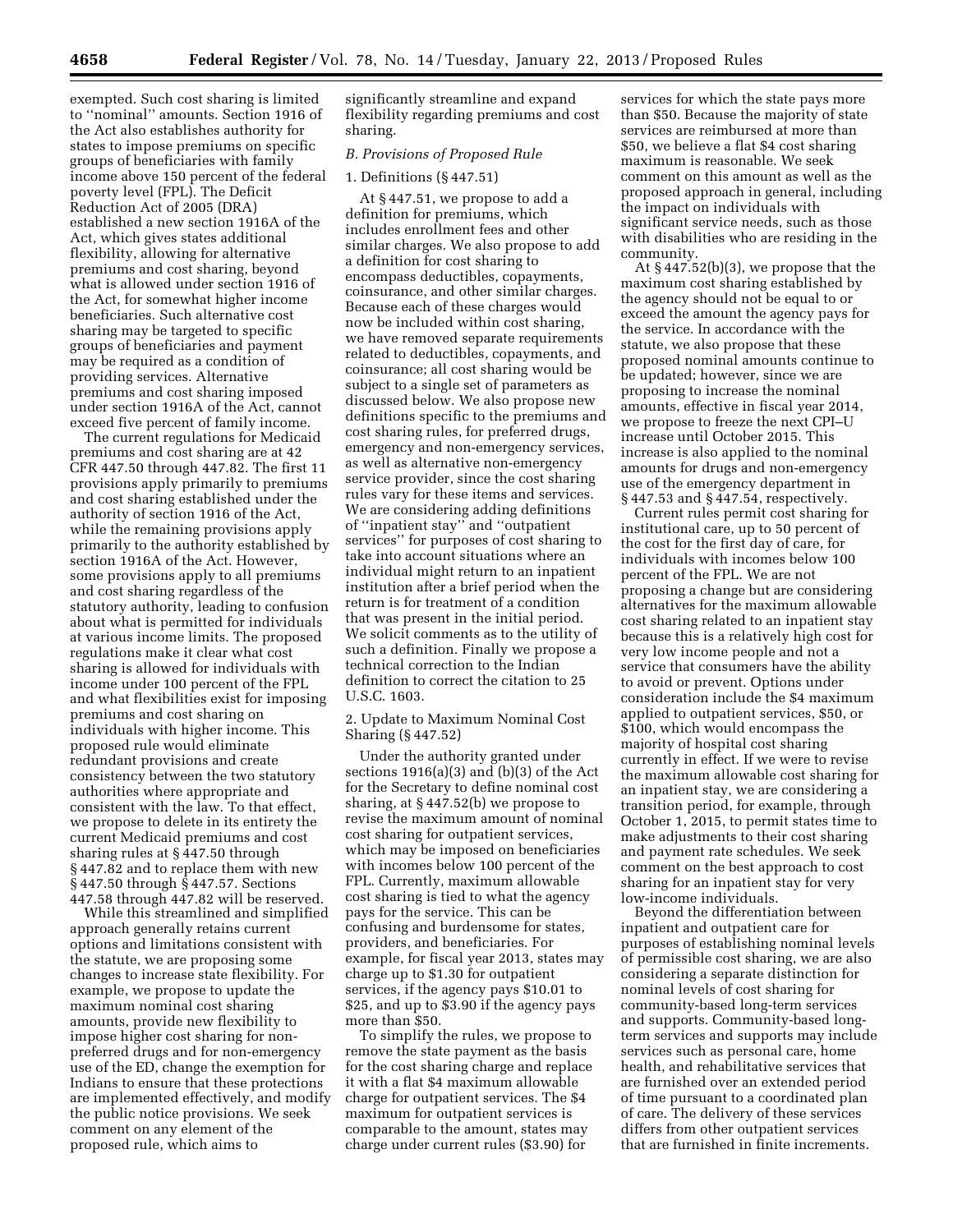As a result, we are considering whether it may be more appropriate to define nominal cost sharing differently for community-based long-term services and supports, or perhaps to refine the treatment of nominal cost sharing generally for a continuous coordinated course of care. We seek comment on these approaches, including how we would define long-term services and supports and the unit of service for which separate cost sharing could be charged. As states exercise their options with respect to cost sharing, they should continue to be aware of their independent obligations under the Americans with Disabilities Act and the Supreme Court's *Olmstead* decision.

3. Higher Cost Sharing Permitted for Individuals With Incomes Above 100 Percent of the FPL (§ 447.52)

Proposed § 447.52 consolidates the requirements for cost sharing established under sections 1916 and 1916A of the Act. Under the statute, states may impose cost sharing at higher than nominal levels for nonexempt individuals with incomes at or above 100 percent of the FPL. Section 1916A provides that states may establish cost sharing for nonexempt services, other than drugs and ED services, up to 10 percent of the cost paid by the state for such services, for individuals with incomes between 100 and 150 percent of the FPL. This option is described in the newly proposed § 447.52; cost sharing for drugs and emergency department services are separately addressed. At § 447.52(c), we clarify that states may target cost sharing for individuals with family income above 100 percent of the FPL, meaning they may have differential cost sharing levels for different groups of individuals. We seek comment on whether the regulations should specifically address the types of targeting that would be allowed, keeping in mind that such targeting must be based on reasonable categories of beneficiaries, such as a specific income group or population. In addition, we seek comment on state methodologies or administrative processes that would make such targeting easier to implement.

#### 4. Cost Sharing for Drugs (§ 447.53)

At § 447.53, we propose to establish a single provision specific to cost sharing for drugs so that the policies related to drugs can be clearly referenced. Building on current policy allowed by statute, proposed § 447.53 would specifically authorize states to establish differential cost sharing for preferred and non-preferred drugs, limited to the maximum amounts proposed at

§ 447.53(b). This cost sharing flexibility applies to individuals at all income levels.

Section 1916A(c) of the Act limits cost sharing for preferred drugs to nominal amounts (at all income levels). Section 1916A(c) also limits cost sharing for non-preferred drugs to nominal amounts, for individuals with family income at or below 150 percent of the FPL and individuals who are otherwise exempt from cost sharing. To provide additional flexibility to states, and to further encourage the use of preferred drugs, we are proposing to define nominal for this purpose so as to allow cost sharing of up to \$8 for nonpreferred drugs for individuals with income equal to or less than 150 percent of the FPL or who are otherwise exempt from cost sharing. States will have the flexibility to apply differential cost sharing for preferred and non-preferred drugs in whatever manner they consider most effective. For example, a state may charge \$2 for preferred and \$6 for nonpreferred drugs or \$0 for preferred and \$8 for non-preferred drugs.

For individuals with family income above 150 percent of the FPL, per section 1916A(c) of the Act, cost sharing for non-preferred drugs may not exceed 20 percent of the cost the agency pays for the drug.

At § 447.53(a), we clarify our existing policy that all drugs will be considered preferred drugs if so identified or if the agency does not differentiate between preferred and non-preferred drugs.

5. Cost Sharing for Emergency Department Services (§ 447.54)

At § 447.54, we propose a new regulatory provision specific to nonemergency services furnished in a hospital emergency department (ED). Sections 1916(a)(3) and 1916(b)(3) of the Act allow states to establish cost sharing for non-emergency use of the ED of up to twice the nominal amount for outpatient services with a waiver. In addition, section 1916A(e)(2)(A) of the Act allows states to establish targeted cost sharing for individuals with family income above 100 and at or below 150 percent of the FPL in an amount not to exceed twice the nominal amount for such services. In order to make it easier for states to utilize existing flexibilities to reduce non-emergency use of the ED, at § 447.54(a) we propose to allow cost sharing of up to \$8 for non-emergency use of the ED no waiver will be required. We seek comment on this approach, which can complement a range of other strategies available to states to reduce nonemergency use of the ED. For individuals with family income above 150 percent of the FPL,

per section 1916A(e) of the Act, there is no limit on the cost sharing that may be imposed for non-emergency use of the ED.

If an emergency condition does not exist, § 447.54(d) includes the requirements for hospital screening and referral currently codified at § 447.80(b)(2), to ensure that beneficiaries have appropriate access to other sources of care, before cost sharing is imposed. Hospitals must assess the individual clinically, identify an accessible and available alternative provider with lesser cost sharing, and establish a referral to coordinate scheduling. Examples of accessible alternative providers are those that are located within close proximity, accessible via public transportation, open extended hours, and able to serve individuals with LEP and disabilities. (Note that for exempt populations, there must be access to an alternative provider with no cost sharing). For any individual who presents with an emergency medical condition, the hospital must provide stabilizing treatment per the Emergency Medical Treatment and Active Labor Act (EMTALA), as codified at § 489.24. An emergency medical condition is currently defined at § 438.114 as having ''acute symptoms of sufficient severity (including severe pain) that a prudent layperson, who possesses an average knowledge of health and medicine, could reasonably expect the absence of immediate medical attention'' to seriously jeopardize or impair the individual's health. The EMTALA screening requirements combined with the prudent layperson standard for an emergency medical condition make it difficult to determine a service as nonemergency just based on CPT code. Chest pains, for example, could easily be considered an emergency condition under the prudent layperson standard, though a medical screening may indicate that the individual is suffering from heartburn or anxiety, which may not otherwise be considered emergency medical conditions. While the applicable CPT code might indicate a non-emergency condition, such chest pains would meet the definition of emergency medical condition and therefore may not be assessed a copayment. States have flexibility to consider how best to address some of these logistical and clinical challenges that exist when applying cost sharing to non-emergency use of the ED. To better understand the approaches used by states, at proposed 447.52(f)(5), we would request that states describe the process by which non-emergency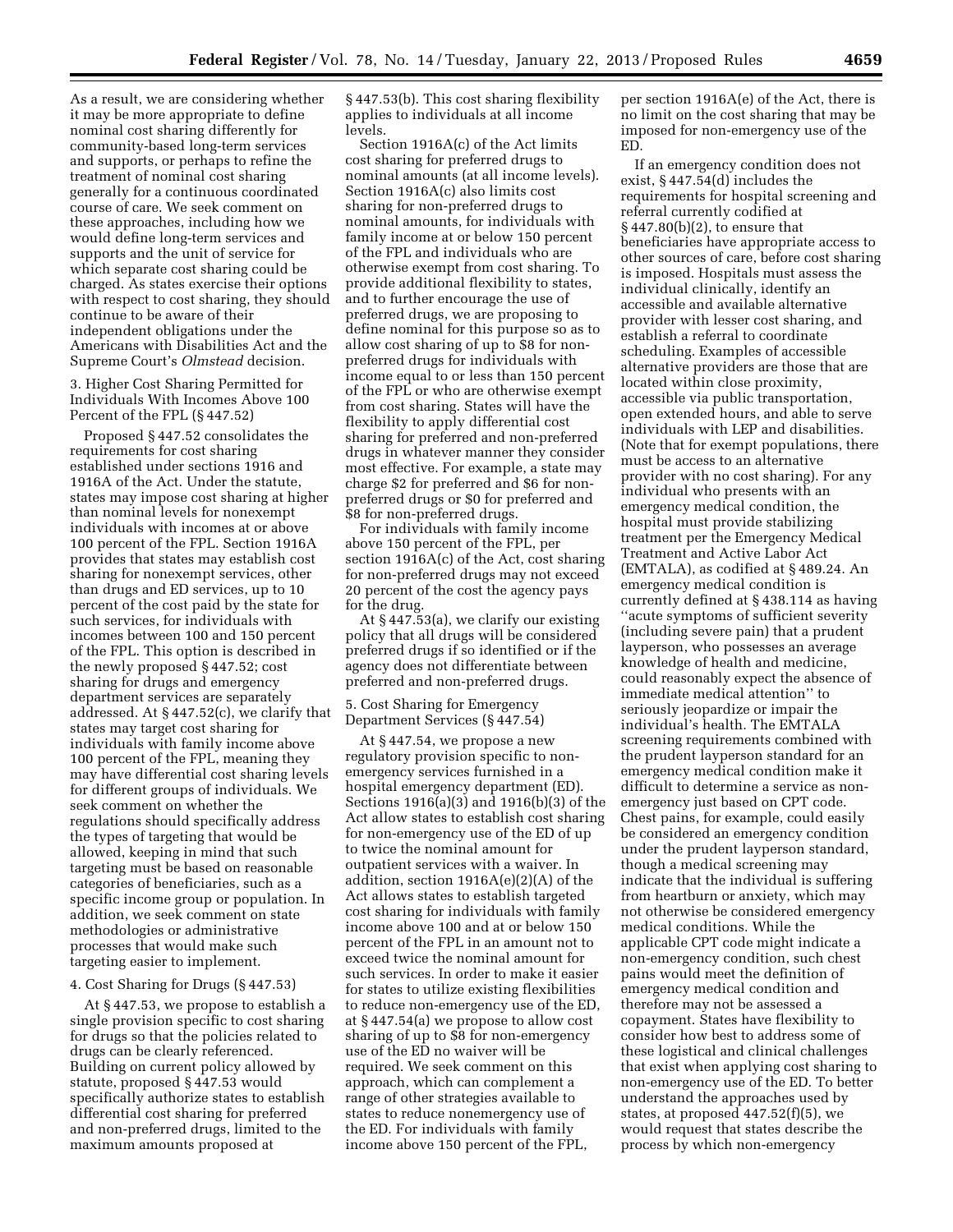services are identified, when submitting a state plan amendment to implement such cost sharing. As successful approaches are identified, CMS will make that information available to states.

We seek comment on these standards and procedures, on ways to make this provision a viable option for states and hospitals, and in particular approaches to successfully distinguish between emergency and non-emergency services.

### 5. Premiums (§ 447.55)

At proposed § 447.55, we consolidate and simplify the requirements for premiums established under sections 1916 and 1916A of the Act. Proposed § 447.56(a) describes the option to impose premiums on individuals with family income above 150 percent of the FPL, as established under section 1916A of the Act, while paragraphs (a)(1) through (a)(5) describe the options to impose premiums for specific populations as established under section 1916 of the Act. Except for the minor revisions described below, we are not seeking to change current policy related to premiums.

At § 447.56(a)(1), we propose to modify slightly the option under section 1916 of the Act, which allows states to impose premiums on pregnant women described in  $1902(l)(1)(A)$  of the Act. This option currently applies to individuals whose family income equals or exceeds 150 percent of the FPL and we propose to revise the option to apply only to those with family income that exceeds 150 percent of the FPL to align with other allowable premiums. In addition we are removing the reference to infants under age one described in  $1902(1)(1)(B)$  on whom the state may impose premiums under 1916 because they are included in the group of children who may be charged premiums under 1916A of the Act. In so doing, as with pregnant women, premiums would be allowed for infants with family income exceeding 150 percent of the FPL rather than those with income equal to or exceeding 150 percent of the FPL. In addition, with this change, consistent with current state practice, all premiums imposed on infants will be subject to the aggregate limit of 5 percent of family income. We recognize that the statutory citations for the pregnant women who can be charged premiums do not line up with the streamlining and collapsing of eligibility groups in Medicaid eligibility final rule. We are exploring the options we have to cite to the new regulation rather than the statute.

To provide clarity and ensure a comprehensive policy, at § 447.55 paragraphs (a)(2) through (4) we add language from section 1916 describing the basis for charging premiums to working disabled individuals described at sections 1905(p)(3)(A)(i) and  $1902(a)(10)(A)(ii)(XVI)$  of the Act and disabled children provided medical assistance under section  $1902(a)(10)(A)(ii)(XIX)$  of the Act in accordance with the Family Opportunity Act.

At § 447.55(a)(5), we propose to revise requirements related to premiums imposed on medically needy individuals whose income is under 150 percent of the FPL. We removed the current income-related scale currently at § 447.52(b) and instead would provide states with the flexibility to determine their own sliding scale for establishing premiums for the medically needy up to maximum of \$20 instead of the \$19 in current regulation. We also propose to remove the requirement that premiums must be based on gross income, since starting in 2014, all income for purposes of determining premiums will be based on modified adjusted gross income (MAGI).

6. Limitations on Premiums and Cost Sharing (§ 447.56)

At § 447.56, we propose one single section that describes the general premium and cost sharing limitations. The current regulations have duplicative provisions specific to sections 1916 and 1916A of the Act and we propose a single streamlined approach wherever the policies align. We do not believe that the proposed change would have a meaningful impact on current state programs.

Sections 1916(a), (b), and (j), and 1916A(b)(3) of the Act specify certain groups of individuals exempt from premiums and/or cost sharing, including certain children, pregnant women, American Indians and Alaska Natives (Indians), individuals residing in an institution, individuals receiving hospice care and women eligible through the Breast and Cervical Cancer Treatment and Prevention Program. Proposed 447.56(a) would align all of these statutory exemptions.

At  $§$  447.56(a)(1)(v), we propose to revise the current exemption at § 447.53(b)(3) and § 447.70(a)(5) for individuals in an institution who are required to spend all but a minimal amount of their income for personal needs, to allow a state option to include individuals under this exemption who are receiving services in a home and community-based setting. Since these individuals are only allowed to keep a personal needs allowance, similar to those residing in an institution, we

propose to allow states to exempt these individuals from cost sharing in the same manner as those residing in an institution in accordance with the comparability requirements under section  $1902(a)(19)$  of the Act.

At § 447.56(a)(1)(vii), we propose to clarify the exemption of Indians currently at  $\S 447.53(b)(6)$  and  $§ 447.70(a)(10)$  from cost sharing to ensure that Indians are not charged cost sharing inappropriately. Section 1916(j) of the Act requires that no cost sharing ''shall be imposed against an Indian who is furnished an item or service directly by the Indian Health Service, an Indian Tribe, Tribal Organization, or Urban Indian Organization or through referral under contract health services.'' Section 4 of the Indian Health Care Improvement Act (25 U.S.C. 1603), as amended by the Affordable Care Act, further clarified these requirements by defining contract health services as any health service that is ''delivered based on a referral by, or at the expense of, an Indian Health Program.'' Because no formal paper trail may occur for the Medicaid agency to establish that a service has been delivered based on a referral under contract health services, we propose a broad definition of the cost sharing exemption for Indians. We propose that those Indians who are currently receiving or have ever received an item or service furnished by the Indian Health Service, an Indian Tribe, Tribal Organization, or Urban Indian Organization (I/T/U) or through referral under contract health services are exempt from all cost sharing. With this clarification the Medicaid agency would not have to know if a particular service was provided based on contract health service referral and would ensure that Indians who should be exempt on such bases will not be inadvertently charged cost sharing. States could implement this exemption by using claims payment data to identify Indians who have accessed services from an I/ T/U, or as many states have done, by requesting that eligible Indians submit a letter, available through the Indian Health Service, designating them as Indians who have utilized such services and are, therefore, exempt from Medicaid cost sharing. We note that this provision would not impact contract health services eligibility or payment regulations. Authorization for payment by a contract health service program remains subject to all requirements of 42 CFR part 136.

We are considering requiring that states apply a periodic renewal process for exempting Indians from cost sharing, such that the exemption would not be indefinite, but would instead be limited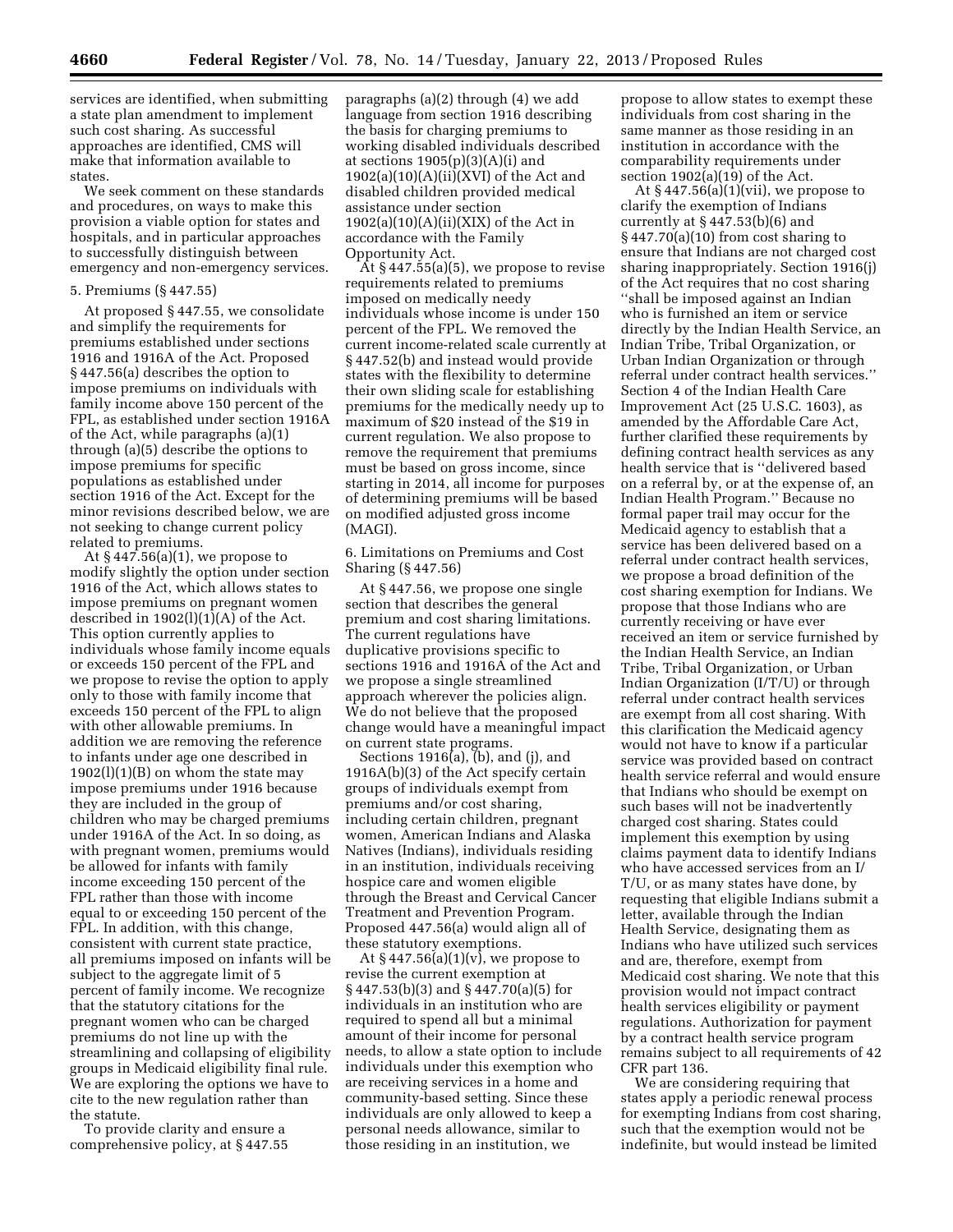to a certain period of time following utilization of services at an I/T/U or under a contract health services referral. This would be consistent with a reading that the exemption applies for Indians who are currently receiving services through an I/T/U or contract health services referral, to eliminate any burden the absence of cost sharing would impose on those providers, who are not permitted to collect any payment from an eligible Indian. We seek comment on the feasibility of initiating a periodic renewal process for the Indian exemption, as well as an appropriate time frame for such renewals.

At  $§$  447.56(a)(1)(viii), we propose to extend the existing exemption for individuals needing treatment for breast or cervical cancer, currently applied only to alternative cost sharing under section 1916A of the Act, to all cost sharing, and to cite to § 435.213, as added in this proposed rule. With this modification, this exemption is extended to apply to men as well since they are encompassed under § 435.213.

Consistent with § 435.116(d), which describes covered services for pregnant women as laid out in the Medicaid eligibility final rule (77 FR 17204), at § 447.56(a)(2)(iv) we propose to revise the exemption for pregnancy-related services so that all services provided to pregnant women shall be considered pregnancy-related unless specifically identified in the state plan as not pregnancy-related. We are also codifying the requirement in the Affordable Care Act to exempt smoking cessation counseling and drugs for pregnant women from cost sharing.

We recognize that the statutory citations for children who are exempt from premiums and cost sharing do not line up with the streamlining and collapsing of eligibility groups in Medicaid eligibility final rule. We are exploring the options we have to cite to the new regulation rather than the statute.

At § 447.56(b), we propose to codify the existing statutory requirement to ensure comparability, such that states may not exempt additional populations from cost sharing, except in the case of targeted cost sharing. Any cost sharing included in the state plan would be applied equally to services provided under fee-for-service, managed care, or benchmark coverage. At proposed  $§ 447.56(c)(2)$ , we move existing regulations at § 447.57 and § 447.82 requiring the agency to reduce the payment it makes to providers by the amount of a beneficiary's cost sharing obligation.

At § 447.56(f) we update the requirements around aggregate limits for premiums and cost sharing to be based on the Medicaid household as defined in § 435.603(f) of the Medicaid eligibility final rule and revised in this proposed rule. Existing regulations at §§ 447.64(d)(2) and 447.68(d) provide that an agency cannot rely solely on families who are risk of reaching the aggregate limit to track their own premiums and cost sharing, we clarify that this means that the agency must have an automated system in place to do such tracking. At § 447.56(f)(6), we indicate that the agency may establish additional aggregate limits, including but not limited to a monthly limit on cost sharing charges for a particular service. This new paragraph replaces the paragraph related to cumulative maximums at § 447.54(d) of the current regulations. We seek comment on whether there are efficient alternatives to using an automated system to conduct this tracking.

7. Beneficiary and Public Notice Requirements (§ 447.57)

At § 447.57 we have included the existing requirements for notice regarding current premiums and cost sharing and changes to such premiums and cost sharing, as currently described at § 447.76. At proposed 447.57(b) we codify existing policy that requires that notice be provided in a manner ensuring that affected beneficiaries, providers, and the general public have access to the notice. Appropriate formats for providing notice might include, the agency Web site, newspapers with wide circulation, web and print media reaching racial, ethnic, and linguistic minorities, stakeholder meetings, and formal notice and comment in accordance with the state's administrative procedures. With this proposed revision, we would no longer consider state legislation discussed at a public hearing or posted on a Web site to be sufficient notice that a beneficiary or provider would likely have been made aware of the premium or cost sharing changes. At proposed § 447.57(c) we clarify that prior to submitting to CMS any state plan amendment that establishes or significantly modifies existing premiums or cost sharing, or changes the consequences for non-payment of cost sharing, the agency must provide the public with advance notice of the amendment and opportunity to comment. We are considering a policy that if cost sharing is substantially modified during the SPA approval process, the agency must provide

additional public notice and seek comment on this approach.

#### **V. Collection of Information Requirements**

Under the Paperwork Reduction Act of 1995, we are required to provide 60 day notice in the **Federal Register** and solicit public comment before a collection of information requirement is submitted to the Office of Management and Budget (OMB) for review and approval. In order to fairly evaluate whether an information collection should be approved by OMB, section 3506(c)(2)(A) of the Paperwork Reduction Act of 1995 requires that we solicit comment on the following issues:

• The need for the information collection and its usefulness in carrying out the proper functions of our agency.

• The accuracy of our estimate of the information collection burden.

• The quality, utility, and clarity of the information to be collected.

• Recommendations to minimize the information collection burden on the affected public, including automated collection techniques.

This proposed rule continues to implement key provisions of the Affordable Care Act including the appeals process for the Medicaid and Children's Health Insurance Program (CHIP) applicants and beneficiaries; requirements for combined eligibility notices; and completion of the streamlining of eligibility for children, pregnant women, and adults that was initiated in the Medicaid eligibility final rule published on March 23, 2012. This rule also proposes to streamline the citizenship documentation requirement rules consistent with the statute and proposes a revision regarding Medicaid eligibility determinations made by Exchanges. The rule proposes to implement provisions of the Children's Health Insurance Program Reauthorization Act of 2009 (CHIPRA), such as those related to deemed newborn eligibility, and modifies CHIP rules relating to substitution of coverage and premium lock-out periods, which are important to a coordinated system of coverage across programs.

The policies proposed in this rule will result in a reduction in burden for individuals applying for and renewing coverage, as well as for states. The Medicaid program and CHIP will be made easier for states to administer and for individuals to navigate by streamlining Medicaid eligibility and simplifying Medicaid and CHIP eligibility rules for most individuals, Even though there are short-term burdens associated with the implementation of the proposed rule,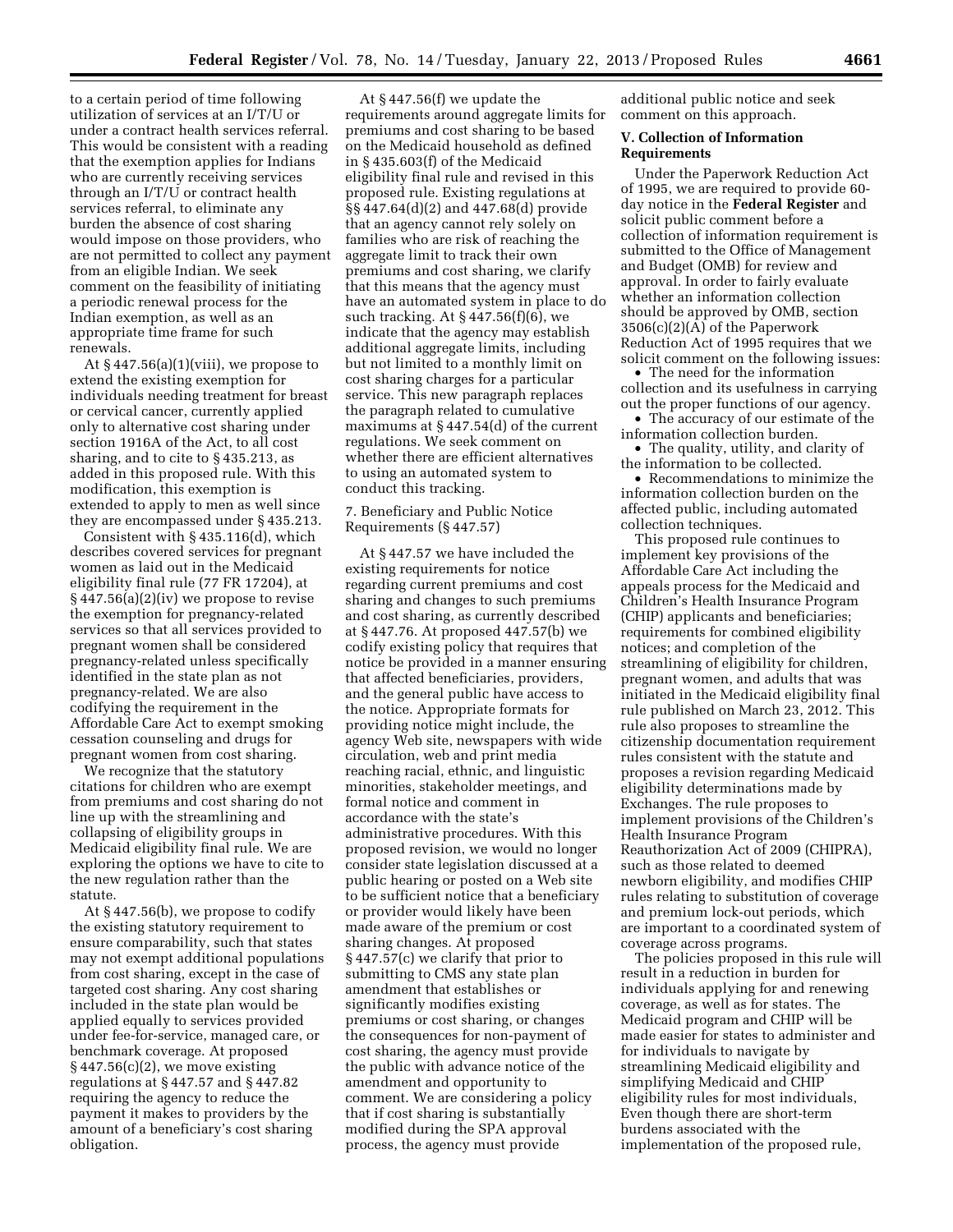the Medicaid program and CHIP will be easier for states to administer over time due to the streamlined eligibility and coordinated efforts for Medicaid, CHIP, and the new affordable insurance exchanges.

The proposed rule also continues to implement provisions related to the establishment of Exchanges. This proposed rule would: (1) Set forth standards for adjudicating appeals of individual eligibility determinations and exemptions from the individual responsibility requirements, as well as determinations of employer-sponsored coverage, and determinations of SHOP employer and employee eligibility for purposes of implementing section 1411(f) of the Affordable Care Act, (2) set forth standards for adjudicating appeals of employer and employee eligibility to participate in the SHOP, (3) outline criteria related to the verification of enrollment in and eligibility for minimum essential coverage through an eligible employersponsored plan, and (4) further specify or amend standards related to other eligibility and enrollment provisions. The description of the burden estimates associated with these provisions is included in the information collection requirements outlined in section D.

Section A outlines the information collection requirements in this proposed regulation that will be addressed through a separate notice and comment process under the Paperwork Reduction Act (PRA). Section B outlines the information collection requirements that involve Medicaid and CHIP eligibility and enrollment. We are soliciting public comment on each of these issues for the following sections of the proposed rule that contain information collection requirements (ICRs). We used data from the Bureau of Labor Statistics to derive average costs for all estimates of salary in establishing the information collection requirements. Salary estimates include the cost of fringe benefits, calculated at 35 percent of salary, which is based on the June 2012 Employer Costs for Employee Compensation report by the U.S. Bureau of Labor Statistics.

*A. Medicaid and CHIP Information Collection Requirements (ICRs) To Be Addressed Through Separate Notices and Comment Process Under the Paperwork Reduction Act* 

1. ICRs Regarding State Plan Amendments

1a. (§§ 430.12, 431.10, 431.11, 433.138, 433.145, 433.147, 433.148, 435.110, 435.112, 435.115, 435.116, 435.117, 435.139, 435.145, 435.150,

```
435.170, 435.172, 435.201, 435.210, 
435.211, 435.213, 435.214, 435.215, 
435.220, 435.222, 435.226, 435.227, 
435.229, 435.301, 435.310, 435.406, 
435.407, 435.601, 435.602, 435.603, 
435.610, 435.831, 435.905, 435.910, 
435.917, 435.918, 435.926, 435.952, 
435.955, 435.956, 435.1100–1110, 
435.1200, 440.130, 440.210, 440.220, 
440.305, 440.315, 440.330, 440.335, 
440.345, 457.50, 447.52, 447.55, 447.56, 
457.320, 457.342, 457.348, 457.355, 
457.360, 457.455, 457.460, 457.465, 
457.805, 457.495, and 457.1120).
```
These amendments to the Medicaid and CHIP state plans are necessary to reflect changes in statute and federal policy. We are aware of the need to estimate the PRA burden associated with the submission of state plan amendments related to the provisions described in the preceding sections of the preamble. The state plan amendments will be addressed as part of the electronic state plan being developed by CMS as part of the MACPro system. The MACPro system will be made available for public comment through a separate PRA process, along with the estimated burden.

1b. (§§ 435.113, 435.114, 435.223, and 435.510)

We are proposing to eliminate the following provisions of existing regulation: §§ 435.113, 435.114, 435.223, and 435.510. Because we are eliminating these regulations, states will not be required to submit state plan amendments related to them. Therefore, there is no burden associated with these provisions of the proposed rule.

2. ICRs Regarding Authorized Representatives (§ 435.923, § 457.340), Verification Exception for Special Circumstances (§ 435.952, § 457.320) and Verification Requirements Regarding Citizenship and Immigration Status (§§ 435.3, 435.4, 435.406, 435.407, 435.940, 435.952, 435.956, 435.1008, 457.320, and 457.380)

In this rulemaking, we propose to add a new § 435.923 establishing minimum requirements for the designation of authorized representatives. We are also applying these provisions to state CHIP agencies through the addition of a cross reference in § 457.340. At § 435.952 and § 457.320 we are proposing to permit self-attestation on a case by case basis in special circumstances for individuals who do not have access to documentation (for example, victims of natural disasters). The provisions at §§ 435.3, 435.4, 435.406, 435.407, 435.940, 435.952, 435.956, 435.1008, 457.320, and 457.380 propose

guidelines for verification of Medicaid and CHIP eligibility based on citizenship or immigration status.

We are aware of the need to estimate the PRA burden associated with the collection of information related to authorizing an individual to act as a representative of an applicant, to permit self-attestation for individuals who do not have access to documentation, and the citizenship and immigration verification requirements. These requirements will be addressed as part of the single, streamlined application developed by the Secretary. The application will be made available for public comment through a separate PRA process, along with the estimated burden.

## *B. ICRs Regarding Medicaid Eligibility and Enrollment*

1. ICRs Regarding Delegation of Eligibility Determinations and Appeals (§§ 431.10, 431.11, and 457.1120)

According to §§ 431.10, 431.11, and 457.1120 as proposed in this rule, a state may delegate authority to make eligibility determinations and to conduct fair hearings. States generally have written agreements with various entities for similar purposes. Under the proposed rule, agreements may need to be modified or new agreements established. However, states that use the same agency to administer more than one program (for example, Medicaid and the Exchange) will not need an agreement for the determination of eligibility by that agency.

Delegation of eligibility determinations was approved under OMB control number 0938–1147. This rule is proposing minor changes in the existing requirement related to the type of agencies that can make Medicaid and CHIP eligibility determinations. These proposed amendments do not change the burden associated with the requirement and, therefore, are not subject to additional OMB review. Medicaid and CHIP agencies will need to establish new agreements in order to delegate authority to conduct eligibility appeals. The burden associated with the delegation of appeals is the time and effort necessary for the Medicaid and CHIP agencies to create and execute the agreements with the organization to which they are delegating authority.

There are 53 Medicaid agencies (the 50 states, the District of Columbia, Northern Mariana Islands, and American Samoa) and 43 CHIP agencies, for a total of 96 agencies. For the purpose of developing the cost burden, we estimate that half of these agencies will establish an agreement with an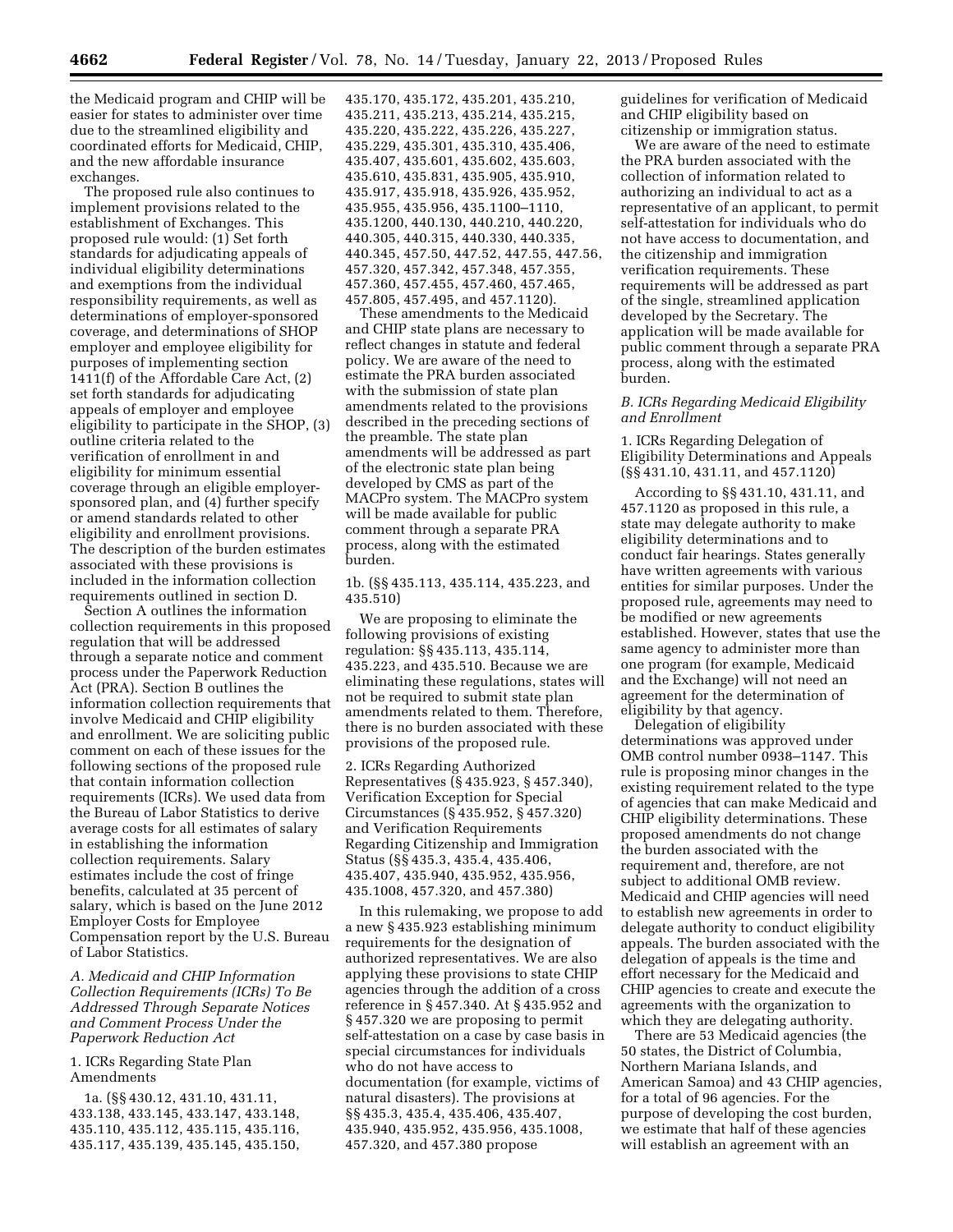organization to conduct fair hearings. We estimate a one-time burden of 50 hours to develop an agreement that can be used with the organization. It will take an additional 10 hours for Medicaid and 10 hours for a separate CHIP agency to negotiate and execute the agreement with the organization for a total time burden of 2,880 hours across all agreements. For the purpose of the cost burden, we estimate it will take a health policy analyst 40 hours at \$49.35 an hour and a senior manager 10 hours at \$79.08 an hour to complete the model agreement (for a total of \$2,764.80) plus 10 additional hours (\$493.50) for a health policy analyst to execute a completed agreement with each organization. The estimated cost burden for each agreement is \$3,258.30 for a total cost burden of \$156,398.40.

2. ICRs Regarding Fair Hearing Processes (§§ 431.205(e), 431.206(b)(4) and (c)(5), 431.210, 431.221(a), 431.224(a), 431.232(b), and 431.240(c))

In §§ 431.205(e) and 431.206(c)(5), we propose to require that the hearing system and information must be accessible to persons who are limited English proficient and persons with disabilities. While states would be required to make the hearing system accessible, we believe the associated burden is exempt from the PRA in accordance with 5 CFR 1320.3(b)(2). We believe that the time, effort, and financial resources necessary to comply with this requirement would be incurred by persons during the normal course of their activities and should, therefore, be considered as a usual and customary business practice.

In § 431.206(b)(4), states would be required to give individuals the choice of where to have their hearing held. There are 53 Medicaid agencies (the 50 states, the District of Columbia, Northern Mariana Islands, and American Samoa) and 43 CHIP agencies for a total of 96 agencies that will be subject to this requirement. The burden associated with providing this choice is developing the process and workflow to enable the choice and sending the request for the fair hearing to the appropriate agency. We estimate it will take each agency an average of 70 hours to create the process and workflow required in providing the choice. For the purpose of the cost burden, we estimate it will take a health policy analyst 40 hours at \$49.35 an hour, a senior manager 10 hours at \$79.08 an hour, and a computer programmer 20 hours at \$52.50 to complete the process and workflow. The estimated cost burden for each agency is \$3,814.80.

The total estimated cost burden is \$366,220.80.

In §§ 431.210 and 431.232(b), we are clarifying the type of information that must be included in the fair hearing notices. While states will need to provide additional explanation of the reason for their action and the right and timeframe for appealing the decision, we believe the associated burden is exempt from the PRA in accordance with 5 CFR 1320.3(b)(2). We believe that the time, effort, and financial resources necessary to comply with this requirement would be incurred by persons during the normal course of their activities and should, therefore, be considered as a usual and customary business practice.

In  $\S 43\overline{1}$ .221(a), states would be required to establish procedures that permit an individual or an authorized representative to submit a hearing request by telephone, by mail, in person, or by the Internet. While states would be required to permit an individual to submit the request through these various means, we believe the associated burden is exempt from the PRA in accordance with 5 CFR 1320.3(b)(2). We believe that the time, effort, and financial resources necessary to comply with this requirement would be incurred by persons during the normal course of their activities and should, therefore, be considered as a usual and customary business practice.

In § 431.224(a), states would be required to establish and maintain an expedited review process for hearings for individuals for whom taking the time for a standard hearing could seriously jeopardize the individual's life or health. While states would be required to have an expedited review process for hearings, we believe the associated burden is exempt from the PRA in accordance with 5 CFR 1320.3(b)(2). We believe that the time, effort, and financial resources necessary to comply with this requirement would be incurred by persons during the normal course of their activities and should, therefore, be considered as a usual and customary business practice.

In § 431.240(c), states would be required to ensure that a hearing office has access to the information necessary to issue a proper hearing decision, including access to the agency's policies and regulation. While the agency would be required to make this information available, we believe the associated burden is exempt from the PRA in accordance with 5 CFR 1320.3(b)(2). We believe that the time, effort, and financial resources necessary to comply with this requirement would be incurred by persons during the normal

course of their activities and should, therefore, be considered as a usual and customary business practice.

3. ICRs Regarding Eligibility Determination Notices (§§ 435.917, 435.918, 435.1200, 457.110, 457.340, 457.348, and 457.350)

In § 435.917 and § 457.340, the agency would be required to provide a timely combined notice to individuals regarding their eligibility determination. The notice is to include reasons for the action, the specific supporting action, and an explanation of hearing rights. We expect that the eligibility determination notice will be dynamic and include information tailored to all possible outcomes of an application or renewal. In § 435.918 and § 457.110, states must provide electronic notices to individuals when elected.

The burden associated with the requirements to deliver notices is the time necessary for the state staff to understand the requirements related to notices; to develop the language for approval, denial, termination, suspension, and change of benefits notices; and to program the language in the Medicaid and CHIP notice systems so that the notice can be populated and generated based on the outcome of the eligibility determination.

We estimate 53 state Medicaid agencies (the 50 states, the District of Columbia, Northern Mariana Islands, and American Samoa) and 43 CHIP agencies (in states that have a separate or combination CHIP), totaling 96 agencies, will be subject to this requirement. We estimate that it will take each Medicaid and CHIP agency 194 hours annually to develop, automate, and distribute the notice of eligibility determination. For the purpose of the cost burden, we estimate it will take a health policy analyst 138 hours at \$49.35 an hour, a senior manager 4 hours at \$79.08, an attorney 20 hours at \$90.14, and a computer programmer 32 hours at \$52.50 to complete the notices. The estimated cost burden for each agency is \$10,609.42. The total estimated cost burden is \$1,018,504.30, and the total annual hour burden is 18,624 hours.

In §§ 435.1200, 457.348, and 457.350, we propose to permit state Medicaid and CHIP agencies to include the provision of combined notices or notices with coordinated content in the agreement established with the Exchange or other insurance affordability programs. These agreements were approved under OMB control number 098–1147. This rule is proposing only minor changes in the existing requirement related to the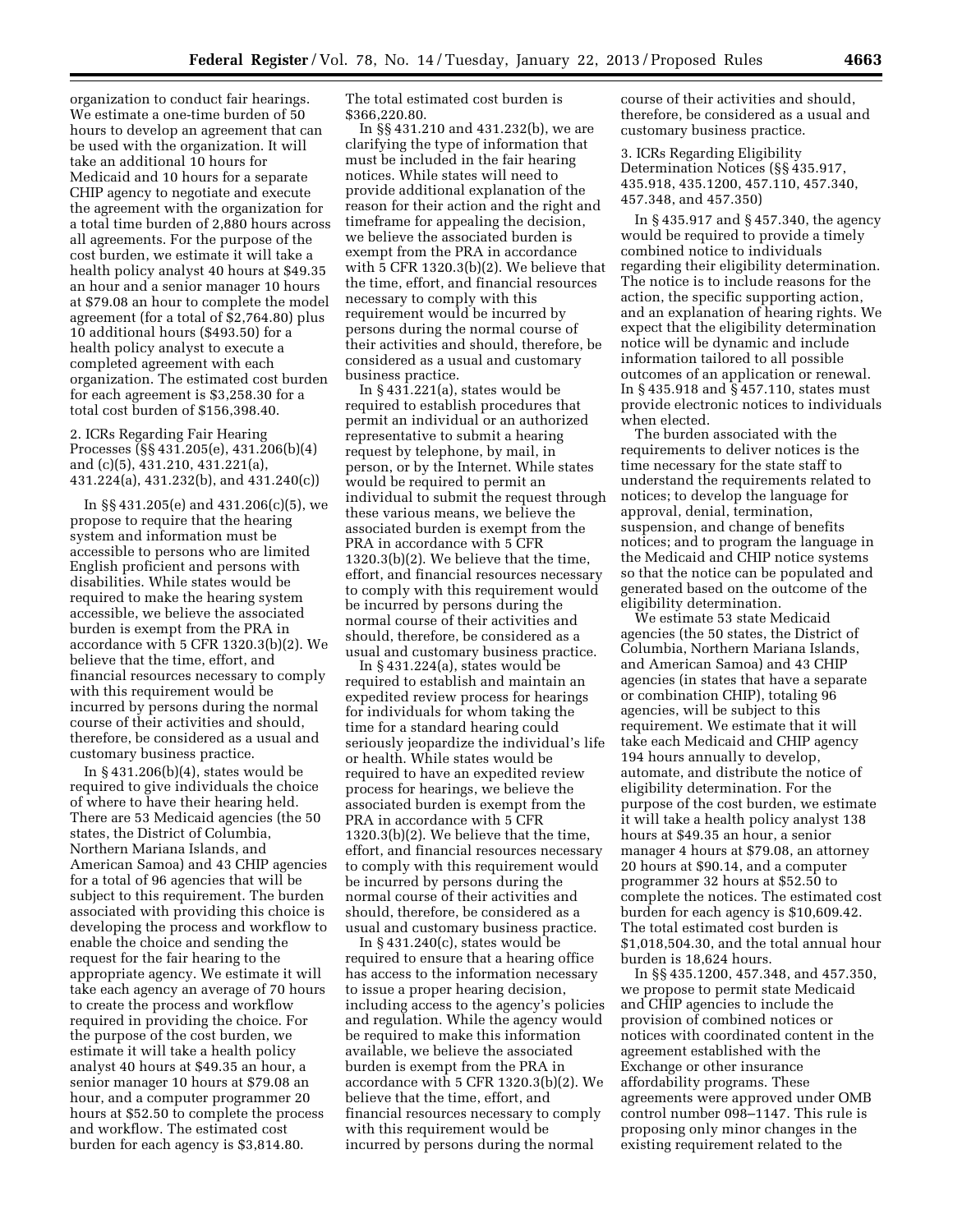agreements. These proposed amendments do not change the burden associated with the requirement and, therefore, are not subject to additional OMB review.

4. ICRs Regarding Application Assistors (§§ 435.909 and 457.340)

In § 435.909(a) and § 457.340, states would have the option to authorize certain staff and volunteers of organizations to act as certified application assistors. The burden associated with the requirements to assist individuals with the application process is the time and effort necessary for the state to create agreements with these organizations, to create a registration process for assistors, and to train staff on the eligibility and confidentiality rules and requirements and how to assist applicants with the completing the application.

We estimate the 50 states, the District of Columbia, Northern Mariana Islands, and American Samoa will establish agreements with on average 20 organizations in their state or territory for a total of 1,060 agreements related to application assistance. As part of this estimate, we assumed that state Medicaid and CHIP agencies will be party to the same agreements and, therefore, will not establish separate agreements. The first burden associated with this provision is the time and effort necessary for the state Medicaid and CHIP agencies to establish an agreement.

We assume that each state will establish an agreement with the organization to fulfill the requirements of § 435.908 and § 457.340. To develop an agreement, we estimate 53 states Medicaid agencies (the 50 states, the District of Columbia, Northern Mariana Islands, and American Samoa) would be subject to this requirement. We estimate that it would take each state and territory 50 hours to develop a model agreement. For the purpose of the cost burden, we estimate it would take a health policy analyst 40 hours at \$49.35 an hour and a senior manager 10 hours at \$79.08 to develop an agreement. The estimated cost burden would be \$2,764.80 (per state) or \$146,534.40 (total) while the total annual hour burden would be 2,650 hours.

To negotiate and complete the agreement, we estimate that each of the 53 states/territories would execute 20 agreements. For the purpose of the cost burden, we estimate it would take a health policy analyst 10 hours at \$49.35 an hour to execute each agreement. The estimated cost burden would be \$9,870 (per state) or \$523,110 (total) while the

total annual hour burden would be 10,600 hours.

To develop and execute the model agreements, the total cost would be \$669,644.40 for 13,250 hours of labor.

The next burden associated with this provision is the time and effort necessary for the states and territories to establish the registration process and workflow for the application assistors. We estimate that the 50 states, the District of Columbia, Northern Mariana Islands, and American Samoa) will be subject to this requirement.

We estimate it will take each state or territory an average of 70 hours to create the registration process and workflow for the application assistors. For the purpose of the cost burden, we estimate it will take a health policy analyst 40 hours, at \$49.35 an hour, a senior manager 10 hours, at \$79.08 an hour, and a computer programmer 20 hours at \$52.50 to complete the registration process and workflow. The estimated cost burden for each state or territory is \$3814.80. The total estimated cost burden is \$202,184.40.

The next burden associated with this provision is the time and effort necessary for the state Medicaid and CHIP agencies to provide training to the application assistors. We estimate 50 states, the District of Columbia, Northern Mariana Islands, and American Samoa will be subject to this requirement.

For the purpose of the cost burden, we estimate it will take a training specialist 40 hours at \$26.64 an hour and a training and development manager 10 hours at \$64.43 an hour to develop training materials for the application assistors, for a total time burden of 2,650 hours. The estimated cost burden for each state or territory is \$1,709.90. The total estimated cost burden is \$90,624.70.

Lastly, we estimate that each state or territory will offer 50 hours of training sessions to train individuals to assist applicants with Medicaid and CHIP applications for a total time burden of 2650 hours. For the purpose of the cost burden, we estimate it will take a training specialist 50 hours at \$26.64 an hour to train the application assistors. The estimated cost burden for each agency is \$1,332. The total estimated cost burden is \$70,596.

5. ICRs Regarding the Availability of Program Information for Individuals who are Limited English Proficient (§§ 431.205(e) and 435.905(b))

While states would be required to provide language services to individuals who are limited English proficient, we believe the associated burden is exempt

from the PRA in accordance with 5 CFR 1320.3(b)(2). We believe that the time, effort, and financial resources necessary to comply with this requirement would be incurred by persons during the normal course of their activities and should, therefore, be considered as a usual and customary business practice.

6. ICRs Regarding Presumptive Eligibility (§§ 435.1101(b) and 457.355)

In § 435.1101(b) and § 457.355 by reference to § 435.1101, states would be required to provide qualified entities with training in all applicable policies and procedures related to presumptive eligibility. The burden associated with this provision is the time and effort necessary for the states and territories to provide training to the application assistors. We estimate 50 states, the District of Columbia, Northern Mariana Islands, and American Samoa will be subject to this requirement. As part of this estimate, we assumed that state Medicaid agencies and CHIP agencies, where there are separate agencies, will develop and use the same training.

For the purpose of the cost burden, we estimate it will take a training specialist 40 hours at \$26.64 an hour and a training and development manager 10 hours at \$64.43 an hour to develop training materials for the qualified entities, for a total time burden of 2,650 hours. The estimated cost burden for each state or territory is \$1,709.90. The total estimated cost burden is \$90,624.70. We estimate that each state or territory will offer 50 hours of training sessions to qualified entities, for a total time burden of 2,650 hours. For the purpose of the cost burden, we estimate it will take a training specialist 50 hours at \$26.64 an hour to train the application assistors. The estimated cost burden for each agency is \$1,332. The total estimated cost burden is \$70,596.

7. ICRs Regarding Deemed Newborn Children (§§ 435.117(d) and 457.360(d))

In § 435.117(d) and § 457.360(d), states would be required issue separate Medicaid identification numbers to babies covered by Medicaid as ''deemed newborns'' if the mother for the date of the child's birth was receiving Medicaid in another state, covered in the state's separate CHIP, or covered for only emergency medical services. Also, the state must issue a separate Medicaid identification number to a deemed newborn prior to the effective date of any termination of the mother's eligibility or prior to the date of the child's first birthday, whichever is sooner. Under such circumstances, a separate Medicaid identification number must be assigned to the infant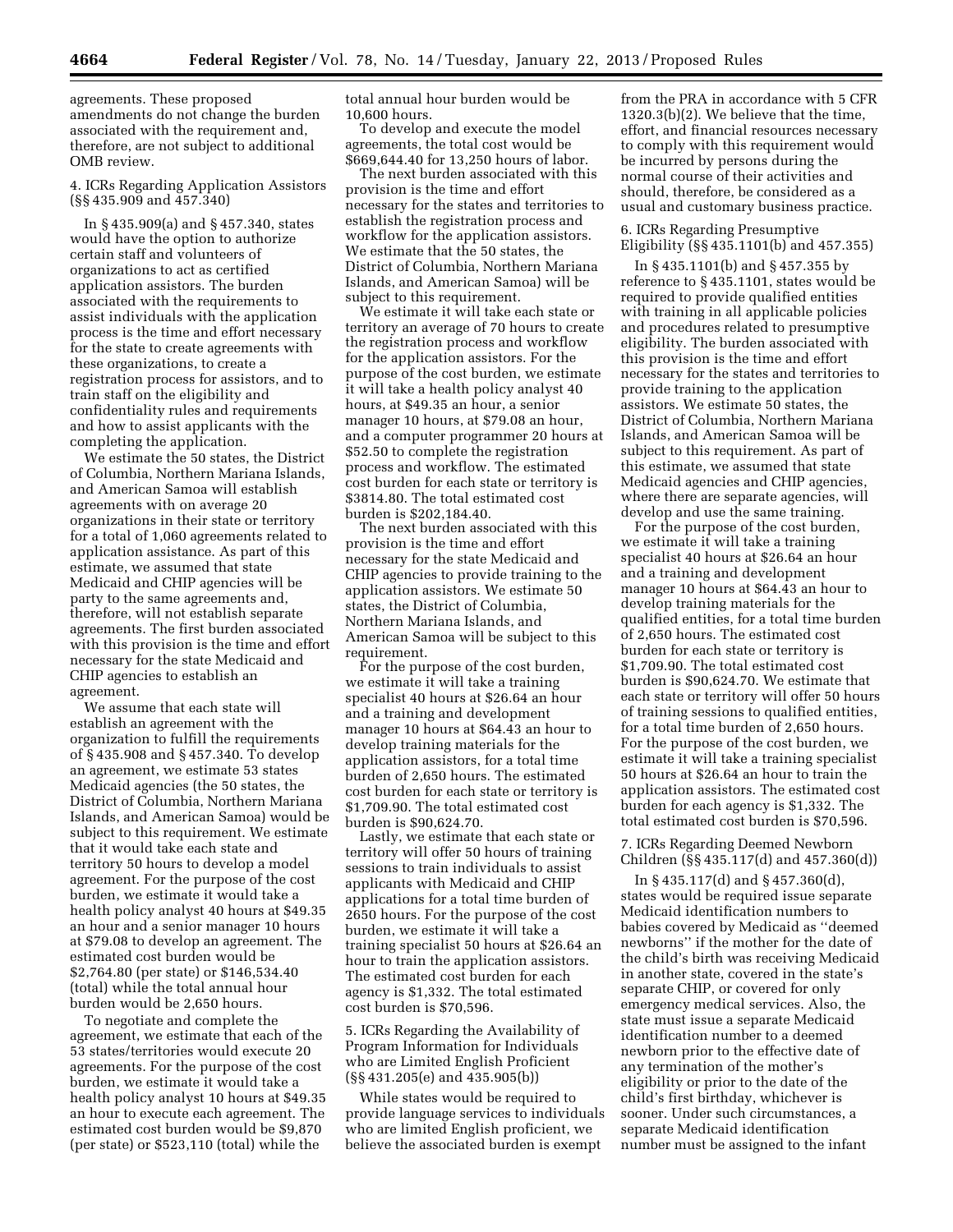so the state may reimburse providers for covered services, document the state's expenditures, and request federal financial participation.

While states are required to issue Medicaid identification numbers to these children, we believe the associated burden is exempt from the PRA in accordance with 5 CFR 1320.3(b)(2). We believe that the time, effort, and financial resources necessary to comply with this requirement would be incurred by persons during the normal course of their activities and should, therefore, be considered as a usual and customary business practice.

8. ICRs Regarding Adoption Assistance Agreements (§§ 435.145 and 435.227)

At §§ 435.145 and 435.227, we are proposing to amend current regulations for these Medicaid eligibility groups for consistency with federal statutory requirements. Among the eligibility requirements and alternatives for these groups is that an adoption assistance agreement be in effect. As noted in section A, Medicaid state plan amendments for these and other eligibility groups will be addressed through a separate notice and comment process under PRA. This proposed rule is not making any revision to states' adoption assistance agreements. These agreements are between state agencies and the adoptive parents and are specific to the rules and laws in place in each state. We do not govern these agreements; therefore, there is no burden associated with these provisions of the proposed rule.

9. ICRs Regarding Enrollment Assistance and Information Requirements (§ 457.110)

While states would be required to provide accurate and easily understood information and to provide assistance to help families make informed decisions about their health plans, professionals, and facilities, we believe the associated burden is exempt from the PRA in accordance with 5 CFR 1320.3(b)(2). We believe that the time, effort, and financial resources necessary to comply with this requirement would be incurred by persons during the normal course of their activities and should, therefore, be considered as a usual and customary business practice.

10. ICRs Regarding Medicaid and CHIP Agency Responsibilities Related to Coordination Involving an Appeals Entity (§§ 435.1200(g) and 457.348(d))

In § 435.1200(g) and § 457.348(d), the state Medicaid and CHIP agencies would be required to establish a secure electronic interface to enable

communications when an appeal is filed. Transmission of the electronic account would contain the outcome of the appeal among the data elements. The requirement for a secure electronic interface, creation of an electronic account and transmission of information in the account was addressed under OMB control number 0938–1147. We are only minimally changing this requirement to include information on eligibility appeals. The inclusion of this information does not change the burden estimate therefore this provision is not subject to further OMB review.

11. ICRs Regarding Beneficiary and Public Notice Requirements (§ 447.57)

In § 447.57(a), the agency would be required to make available a public schedule describing current premiums and cost sharing requirements containing the information in paragraphs (a)(1) through (6). In § 447.57(b), the agency would be required to make the public schedule available to those identified in paragraphs (b)(1) through (4).

Prior to submitting a SPA for Secretary approval to establish or modify existing premiums or cost sharing or change the consequences for non-payment, § 447.57(c), would require that the state provide the public with advance notice of the SPA (specifying the amount of premiums or cost sharing and who is subject to the charges); provide a reasonable opportunity to comment on SPAs that propose to substantially modify premiums and cost sharing; submit documentation to demonstrate that these requirements were met; and provide additional public notice if cost sharing is modified during the SPA approval process.

In § 447.57(d), the information must be provided in a manner that ensures that affected beneficiaries and providers are likely to have access to the notice and be able to provide comments on proposed state plan amendments.

The burden associated with this requirement is the time and effort it would take for a state to provide advance notice to the public and prepare and submit documentation with the state plan amendment. We estimate it would take 1 state or territory approximately 6 hours to meet this requirement; we believe 53 states will be affected by this requirement for an annual burden of 30 hours.

# *C. Part 155—Exchange Establishment Standards and Other Related Standards Under the Affordable Care Act*

It is important to note that these regulations involve several information collections that will occur through the

single, streamlined application for enrollment in a QHP and for insurance affordability programs described in 45 CFR 155.405. We have accounted for the burden associated with these collections in the Supporting Statement for Data Collection to Support Eligibility Determinations for Insurance Affordability Programs and Enrollment through Health Benefits Exchanges, Medicaid, and Children's Health Insurance Program Agencies (CMS– 10440).

We would also like to highlight that this supporting statement includes several information collections from regulatory provisions finalized in the Exchange final rule. We have included these information collections in this PRA package to address PRA requirements related to those provisions as they were not included in the information collection section of the Exchange final rule.

1. ICRs Regarding Appeals (§§ 155.505, 155.510, 155.520, 155.530, 155.535, 155.540, 155.545, 155.550, 155.555, 155.740)

The eligibility appeals provisions in subparts F and H include requirements for the collection of information that will support processing and adjudicating appeals for individuals, employers facing potential tax liability, and SHOP employers and employees. The information collection will be largely the same for each type of appeal and includes the appeal request, expedited appeal request, appeal withdrawal, request to vacate, request for additional information, hearing request form, special considerations form, and appointment of authorized representative. We anticipate most appellants will opt to accept and respond to these forms and notices electronically; however, appeals entities will be equipped to handle the sending and submission of paper forms and documents. Appellants providing information to the appeals entity will likely need to search their personal files at home or obtain documentation from employers or government entities to support their appeal. If the appellant is an employer, it is likely that the employer may rely on human resources personnel or an attorney to provide information during the appeal. Appeal entities will rely on office clerks and paralegals or legal assistants to process the information submitted. Finally, the use of many of these forms and notices is dependent on the trajectory of each appeal; therefore, not every form will be implicated in each appeal.

The appeal request form will be available to each appellant type in hard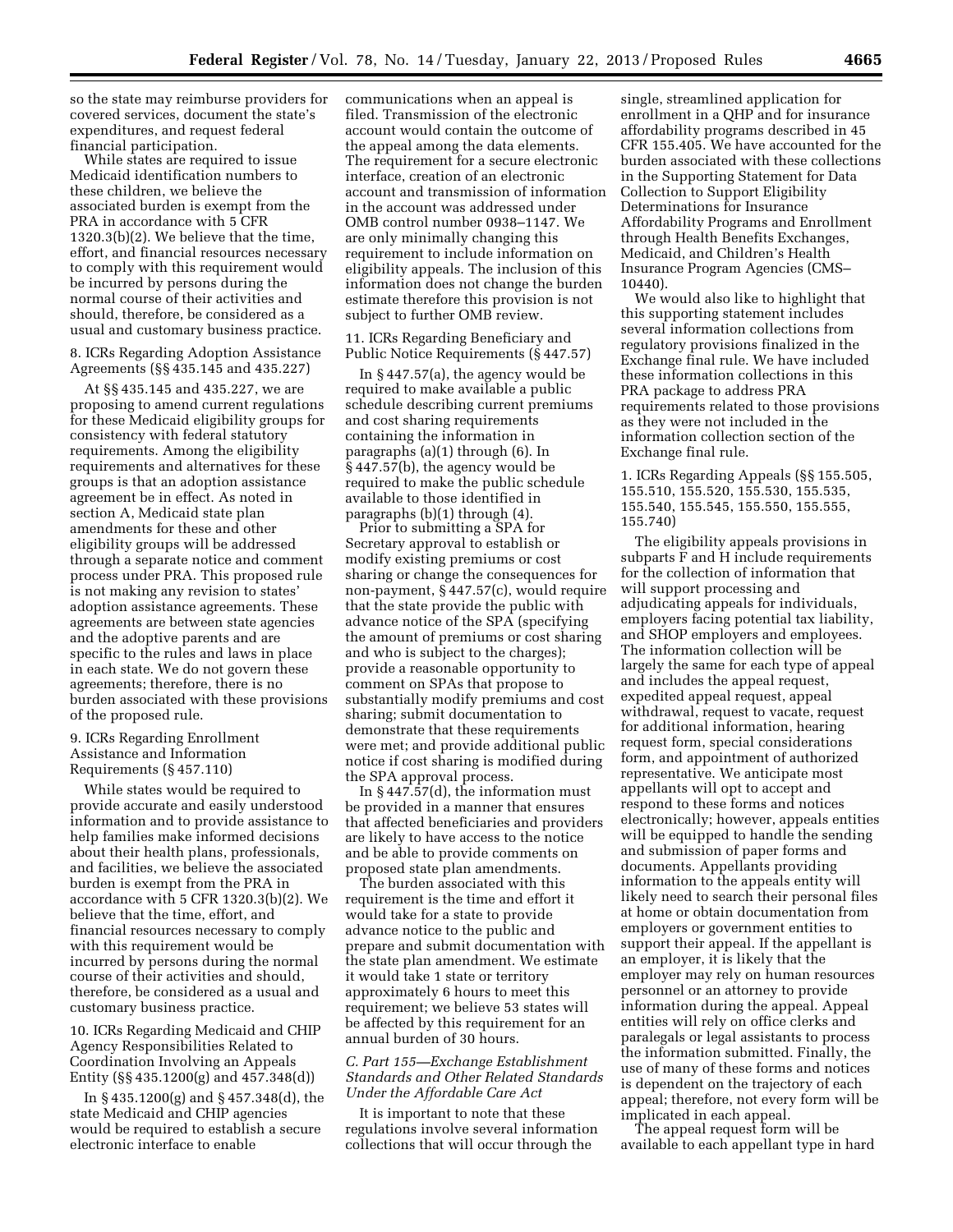copy and electronically but appellants may also request an appeal telephonically. Regardless of the mode of transmission, some basic information will be required to initiate an appeal, including the identity of the appellant and the appellant's contact information. Appellants are encouraged, but not required, to also submit information detailing why they are appealing and evidence to support their appeal. We anticipate that most appellants will choose to submit more than the baselevel of information. We estimate that most appellants will complete the form within one hour and that the appeals entity will require up to 1.5 hours to process the form, which includes 0.5 hours for an office clerk, at an hourly cost of \$19.97, to digitize and link the form to the appellant's account, and one hour for a paralegal or legal assistant, at an hourly cost of \$34.51, to review the information submitted, and notify the appropriate appeals workers of a new appeal request. Across all types of appeals, we estimate a total of 279,055 appeals requests for each year, which will require 418,582 hours, at a total cost of \$12,416,553.

Appellants will receive an acknowledgement of his or her appeal request that includes the invitation to submit evidence to support the appeal in the form of the Request for Additional Information Form. Completing this form is optional for all appellants. However, we anticipate that many appellants will use the opportunity to send additional information to the appeals entity. Much like the appeal request, the appeals entity will be responsible for digitizing the submitted information, placing it in the proper account, and reviewing it. The burden on the appellant is dependent on how easily he or she can access information relevant eligibility. We estimate this may require up to two hours for the appellant. To process additional information submitted, we estimate that the appeals entity will require 0.5 hours for an office clerk, at an hourly cost of \$19.97, to digitize and link the form to the appellant's account, and 0.5 hours for a paralegal or legal assistant, at an hourly cost of \$34.51, to review the information submitted, and notify the appropriate appeals workers of the updated information, for a total cost of about \$27 per appellant.

Other forms the appellant may encounter during the appeals process include the appeal withdrawal form, request to vacate a dismissal, special considerations form, hearing request form, and appointment of authorized representative form. Each of these include information collections that are

initiated by the appellant when he or she, for example, wishes to withdraw an appeal or intends to have another person act on his or her behalf. In most cases, the information submitted for these actions will require little more than acknowledging the appellant's intentions and including contact information. The Request to Vacate a Dismissal will entail slightly more effort because, to successfully vacate a dismissal, the appellant must show good cause. We anticipate that these forms may require as little as 15 minutes or up to 2 hours for the appellant to complete and approximately 30 minutes to 1.5 hours for the appeals entity to process for a cost of approximately \$10– \$45 per submission.

The appeals process also includes several instances where notice of appeals actions must be sent to the Exchange, the SHOP, or Medicaid or CHIP agencies. For example, the appeals entity is required to notify the Exchange or the SHOP when an appeal request has been submitted and when an appeal decision has been issued. This notice will be sent via secure electronic interface. In addition, eligibility records and, in some instances, appeals records must be transmitted electronically to the appeals entity from the Exchange, the SHOP, or the Medicaid or CHIP agency. To accommodate these electronic notifications and transfers of records, we estimate the Exchange will need to include language in agreements with other agencies administering insurance affordability programs. We estimate that the creation of the necessary agreements will necessitate 35 hours from a health policy analyst at an hourly cost of \$49.35, and 35 hours from an operations analyst at an hourly cost of \$54.45 to develop the agreement; and 30 hours from an attorney at an hourly cost of \$90.14 and five hours from a senior manager at an hourly cost of \$79.14 to review the agreement. Accordingly, the total burden on the Exchange associated with the creation of the necessary agreements will be approximately 105 hours and \$6,733 per Exchange, for a total cost of \$343,382 for 51 Exchanges.

We also propose that appeals entities maintain appeals records and provide the appellant and the public access to those records, subject to applicable state and federal privacy and confidentiality laws. We estimate that an individual requesting access to appeal records may require up to 30 minutes to submit the request form. An employer submitting a similar request may require up to an hour to complete the form at a maximum cost of \$62.65, which includes 0.5 hours of time from a human resources specialist at an hourly

cost of \$40.68 to complete the record request; and 0.25 hours of time from an attorney at an hourly cost of \$90.14 and 0.25 hours from a senior manager at an hourly cost of \$79.08 to review the request before submission. In order to process record requests, we anticipate the appeals entity will require two hours for a total cost of \$42.98 with an additional dollar for the cost of printing and mailing hard copy records. We estimate that the development of the records storage system will necessitate 15 hours from a health policy analyst at an hourly cost of \$49.35, and 20 hours from an operations analyst at an hourly cost of \$54.45 to provide specifications for the records that need to be maintained; 20 hours from an attorney at an hourly cost of \$90.14 and five hours from a senior manager at an hourly cost of \$79.14 to provide oversight and supervision; and 120 hours from a computer programmer at an hourly cost of \$52.50 to conduct the necessary system development. Accordingly, the total burden on the Exchange associated with the development of the records storage system will be 159 labor hours with a cost of approximately \$9,159 per Exchange and a total cost of \$467,131 for 51 Exchanges.

Finally, the appeals process will require the sending of notices to the appellant and other parties throughout the process. Notices include notice of dismissal, notice of hearing, notice of denial of an expedited hearing request, and notice of appeals decision. We expect that the appeal decision notice will be dynamic and include information tailored to the appellant's case. We estimate that the development of each of the necessary notices will necessitate 44 hours from a health policy analyst at an hourly cost of \$49.35 to learn appeals rules and draft notice text; 20 hours from an attorney at an hourly cost of \$90.14 and four hours from a senior manager at an hourly cost of \$79.08 to review the notice; and 32 hours from a computer programmer at an hourly cost of \$52.50 to conduct the necessary development. In total, we estimate that the development of each notice specified as part of the appeals process will require 100 hours to complete in the first year, at a cost of \$5,971 per Exchange, for a total of \$304,497 for 51 Exchanges.

2. ICRs Regarding Notices (§§ 155.302, 155.310, 155.315, 155.320, 155.330, 155.335, 155.345, 155.410, 155.715, 155.722, 155.725, 155.1080)

Several provisions in subparts D and E outline specific notices that the Exchange will send to individuals and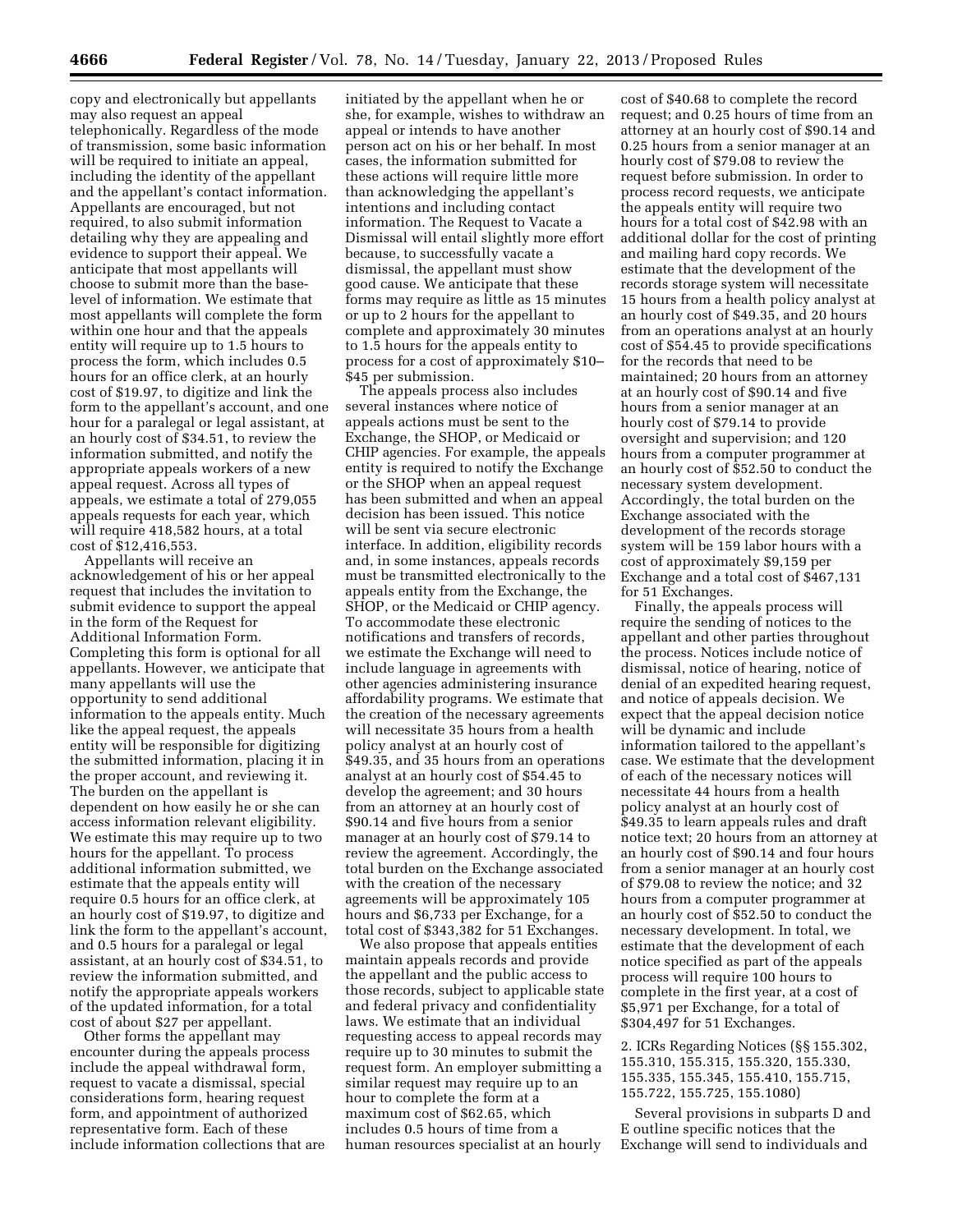employers throughout the eligibility and enrollment process. The purpose of these notices is to alert the individuals and employers of actions taken by the Exchange. When possible, we anticipate that the Exchange will consolidate this notice when multiple members of a household are applying together and receive an eligibility determination at the same time. The notice may be in paper or electronic format but must be in writing and will be sent after an eligibility determination has been made by the Exchange. We anticipate that a large volume of enrollees will request electronic notification while others will opt to receive the notice by mail. As a result of certain enrollees opting to receiving the notice by mail in some instances, we estimated the associated mailing costs for the time and effort needed to mail notices in bulk to enrollees as appropriate.

We expect that the electronic eligibility determination notice will be dynamic and include information tailored to all possible outcomes of an application throughout the eligibility determination process. To develop the paper and electronic notices, Exchange staff would need to learn eligibility rules and draft notice text for various decision points, follow up, referrals, and appeals procedures. A peer analyst, manager, and legal counsel would review the notice. The Exchange would then engage in review and editing to incorporate changes from the consultation and user testing including review to ensure compliance with plain writing, translation, and readability standards. The Exchange will also consult with the state Medicaid or CHIP agency in order to develop coordinated notices. Finally, a developer would program the template notice into the eligibility system so that the notice may be populated and generated in the correct format according to an individual's preference to receive notices, via paper or electronically, as the applicant moves through the eligibility process.

HHS is currently developing model eligibility determination notices and several other models for notices described in this subpart which will also decrease the burden on Exchanges to establish such notices. If a state opts to use the model notices provided by HHS, we estimate that the Exchange effort related to the development and implementation of the eligibility notice will necessitate 44 hours from a health policy analyst at an hourly cost of \$49.35 to learn appeals rules and draft notice text; 20 hours from an attorney at an hourly cost of \$90.14 and four hours from a senior manager at an hourly cost

of \$79.08 to review the notice; and 32 hours from a computer programmer at an hourly cost of \$52.50 to conduct the necessary development. In total, we estimate that this will take a total of 100 hours for each Exchange, at a cost of approximately \$5,971 per Exchange and a total cost of \$304,497 for 51 Exchanges. We expect that the burden on the Exchange to maintain this notice will be significantly lower than to develop it.

Section 155.310(h) specifies that the Exchange will notify an enrollee's employer that an employee has been determined eligible for advance payments of the premium tax credits and/or cost-sharing reductions. Upon making such an eligibility determination, the Exchange will send a notice to the employer with information identifying the employee, along with a notification that the employer may be liable for the payment under section 4980H of the Code, and that the employer has a right to appeal this determination. Because this notice will be sent to an employer at the address as provided by an application filer on the application, we anticipate all of these notices will be sent by mail. As a result, we estimated the associated mailing costs for the time and effort needed to mail notices in bulk to employers. Like the eligibility notice, the employer notice above will be developed and programmed into the eligibility system. However, unlike the eligibility notice, we expect the information on the employer notice to be minimal in comparison to the eligibility notice and therefore the burden on the Exchange to develop the notice to be substantially less. Further, as with the individual eligibility notice, HHS will provide model notice text for Exchanges to use in developing this notice.

3. ICRs Regarding Verification of Enrollment in an Eligible Employer-Sponsored Plan and Eligibility for Qualifying Coverage in an Eligible Employer-Sponsored Plan (§ 155.320)

Section 155.320(d) proposes the process for the verification of enrollment in an eligible employersponsored plan and eligibility for qualifying coverage in an eligible employer-sponsored plan. Paragraph (d)(2) specifies that the Exchange will obtain relevant data from any electronic data source available to the Exchange which has been approved by HHS, as well as data from certain specified electronic data sources. This will involve the development and execution of data sharing agreements; however, this burden is already captured in the data sharing agreements described in

§ 155.315. As these verification activities will all be electronic, we do not expect for there to be any additional burden than that which is required to design the overall eligibility and enrollment system.

Paragraph (d)(3)(iii)(A) proposes that the Exchange provide notice to the applicant indicating that the Exchange will be contacting any employer identified on the application to verify whether the applicant is enrolled in an eligible employer-sponsored plan or is eligible for qualifying coverage in an eligible employer-sponsored plan for the benefit year for which coverage is requested. The burden associated with this notice is addressed in 155.310(g) as this will not be a separate notice, but incorporated into the eligibility determination notice described in the above paragraph.

In paragraph (d)(3)(iii)(D), we propose that the Exchange make reasonable attempts to contact any employer to which the applicant attested employment to verify whether the applicant is enrolled in an eligible employer-sponsored plan or is eligible for qualifying coverage in an eligible employer-sponsored plan for the benefit year for which coverage is requested. It is difficult to estimate the burden associated with this information collection as the calculation involves identifying the number of individuals for whom employer-sponsored coverage information will be unavailable. As such, below, we estimate the time and cost associated with the Exchange making a reasonable attempt to contact one employer. We estimate the time associated with this information collection to be a total of 2.2 hours per employer at a total cost of \$34.

Section 155.320(d)(4) proposes that Exchange may satisfy the provisions in this paragraph by relying on a verification process performed by HHS. The burden associated with this provision is the time and effort necessary for the Exchange to establish or modify an agreement for eligibility determinations and coordination of eligibility functions. The burden associated with this provision is included in § 155.345.

# 4. ICRs Regarding Application Counselors and Authorized Representatives (§ 155.225 and § 155.227)

Section 155.225 of the regulation provides the standards on which an Exchange will certify application counselors to facilitate enrollment in the Exchange. Section 155.225(b) outlines the standards for certification of individuals seeking to become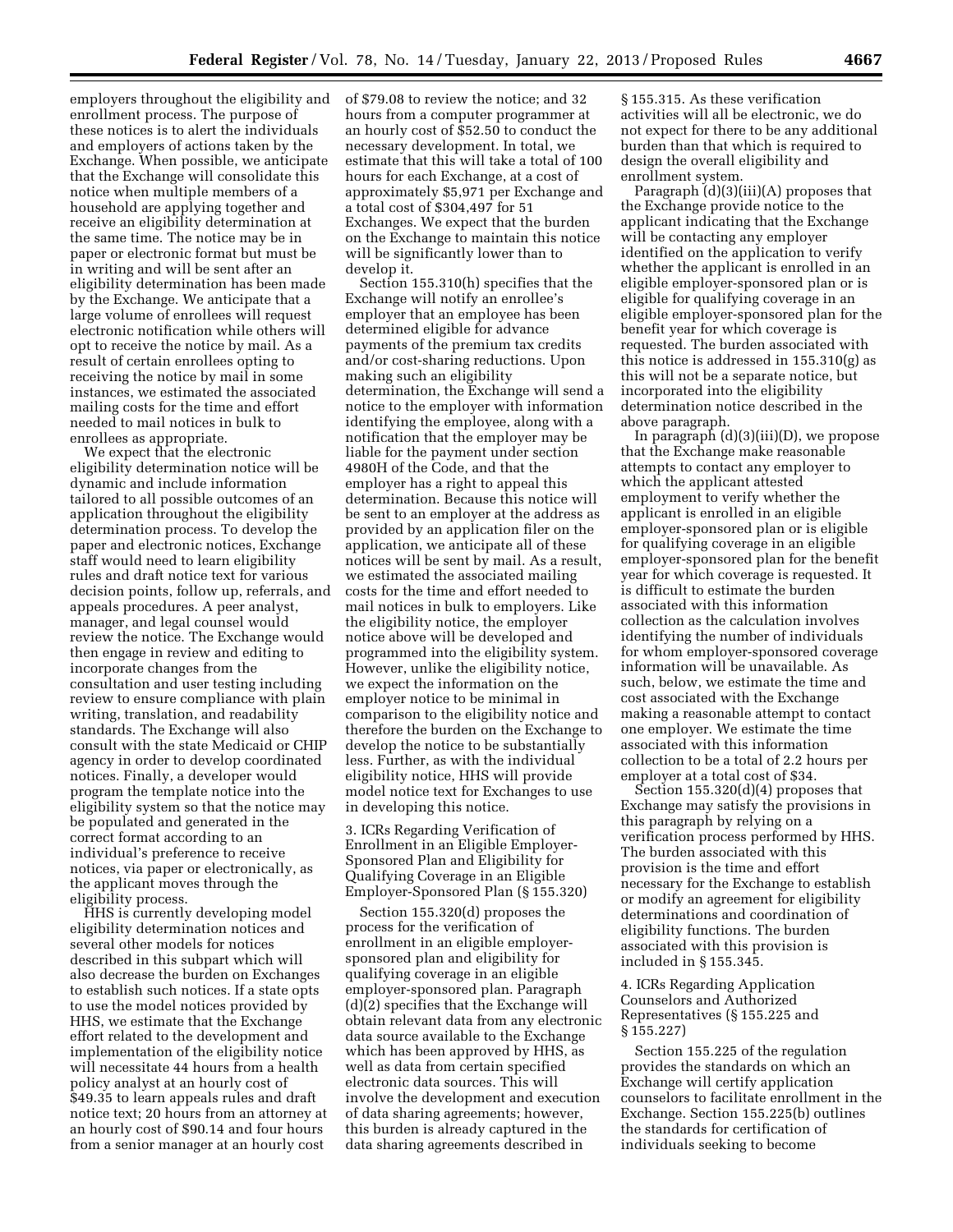application counselors. Section 155.227 of the regulation gives an individual or employee the ability to designate an authorized representative to act on the individual or employee's behalf. Section 155.227(e) outlines the standards for certification if the authorized representative is acting as either a staff member or volunteer of an organization. The burden associated with these provisions is the time and effort necessary for the Exchange to develop and execute agreements with applicable application counselors. For each provision we estimate that it will take 105 hours per Exchange to meet these reporting requirements. This includes a mid-level health policy analyst drafting the agreement with managerial oversight and comprehensive review of the agreement. The estimated cost for each Exchange is \$6,733 and a total cost of \$343,383 for 51 Exchanges.

5. ICRs Regarding Electronic Transmissions (§§ 155.310, 155.315, 155.320, 155.330, 155.340, 155.705)

Sections 155.310, 155.315, 155.320, 155.330, 155.340, and 155.705 involve the electronic transmission of data in order to determine eligibility for enrollment in a QHP and for insurance affordability programs. Section 155.310(d)(3) specifies that the Exchange must notify the state Medicaid or CHIP agency and transmit all information from the records of the Exchange to the Medicaid or CHIP agency to ensure that the Medicaid or CHIP agency can provide the applicant with coverage promptly and without undue delay. This applicant information will be transmitted electronically from the Exchange to the agency administering Medicaid or CHIP upon receiving an indication that the Exchange has determined an applicant eligible for such program. The purpose of this data transmission is to notify the agency administering Medicaid or CHIP that an individual is newly eligible and thus the agency should facilitate enrollment in a plan or delivery system. Data will be transmitted through a secure electronic interface.

Sections 155.315 and 155.320 include transactions necessary to verify applicant information. We expect there to be no transactional burden associated with the electronic transactions needed to implement § 155.315 and § 155.320. As these transmission functions will all be electronic, we do not expect for there to be any additional burden than that which is required to design the overall eligibility and enrollment system.

In section 155.340, the Exchange must provide the relevant information, such as the dollar amount of the advance

payment and the cost-sharing reductions eligibility category, to enable advance payments of the premium tax credit and cost-sharing reductions, reconciliation of the advance payments of the premium tax credit, and employer responsibility. As we hope that these transmissions of information will all be electronic, we do not expect for there to be any additional burden than that which is required to design the overall eligibility and enrollment system.

# 6. ICRs Regarding Reporting Changes (§§ 155.315, 155. 330, 155.335)

Section 155.315(f) outlines the process for resolving inconsistencies identified through the verification process. In  $\S 155.330(c)(1)$ , we state that the Exchange will verify any information reported by an enrollee in accordance with the processes specified in §§ 155.315 and 155.320 prior to using such information in an eligibility redetermination. Section 155.335(e) provides that the Exchange will require a qualified individual to report any changes with respect to the information listed in the notice described in paragraph (c) of this section within 30 days from the date of the notice. It is not possible at this time to provide estimates for the number of applicants for whom a reported change will necessitate the adjudication of documentation, but we anticipate that this number will decrease as applicants become more familiar with the eligibility process and as more data become available. As such, for now, we note that the burden associated with this provision is one hour for an individual to collect and submit documentation, and 12 minutes for eligibility support staff to review the documentation.

7. ICRs Regarding Enrollment and Termination (§§ 155.400, 155.405, 155.430)

In Part 155, subpart E of the Exchange final rule, we describe the requirements for Exchanges in connection with enrollment and disenrollment of qualified individuals through the Exchange. These information collections are associated with sending eligibility and enrollment information to QHP issuers and to HHS, maintaining records of all enrollments in QHPs through the Exchange, reconciling enrollment information with QHP issuers and HHS, and retaining and tracking coverage termination information. The burden estimates associated with these provisions include the time and cost to meet these record requirements. We estimate that it will take 142 hours for an Exchange to meet these

recordkeeping requirements for a total of 7,242 hours.

In the case of the requirement related to termination standards, the burden includes estimates related to the maintenance and transmission of coverage termination information, as well as the time and effort needed to develop the system to collect and store the information. We estimate that it will take approximately 70 hours annually for the time and effort to meet this requirement for a total of 3,570 hours.

8. ICRs Regarding Agreements (§§ 155. 302, 155.225, 155.227, 155.345, 155.510)

These provisions propose that Exchanges and appeals entities will enter into written agreements with agencies administering other insurance affordability programs. These agreements are necessary to minimize burden on individuals, ensure prompt determinations of eligibility and enrollment in the appropriate program without undue delay, prompt issuance of appeal decisions, and to provide standards for transferring an application from an insurance affordability program to the Exchange. Agencies will also develop agreements to share data between insurance affordability programs. The specific number of agreements needed may vary depending on how states choose to divide responsibilities regarding eligibility determinations.

The burden associated with this provision is the time and effort necessary for the Exchange to establish or modify an agreement for eligibility determinations and coordination of eligibility and enrollment functions. If an Exchange chooses to draft separate agreements for each insurance affordability program or a subset of insurance affordability programs, then the estimate would likely increase. We estimate it will take each Exchange an average of 105 hours to create a new agreement, although we assume that such agreements will be largely standardized across states, and that HHS will provide initial drafts. This includes a mid-level health policy analyst and an operations analyst reviewing the agreement with managerial oversight and comprehensive review of the agreement an operations analyst. We estimate a cost burden of \$6,733 per Exchange.

9. ICRs Regarding Notices to QHP Issuers (§§ 156.260, 156.265, 156.270, 156.290)

First, section 156.260(b) provides that QHP issuers will notify a qualified individual of his or her effective date of coverage, in accordance with the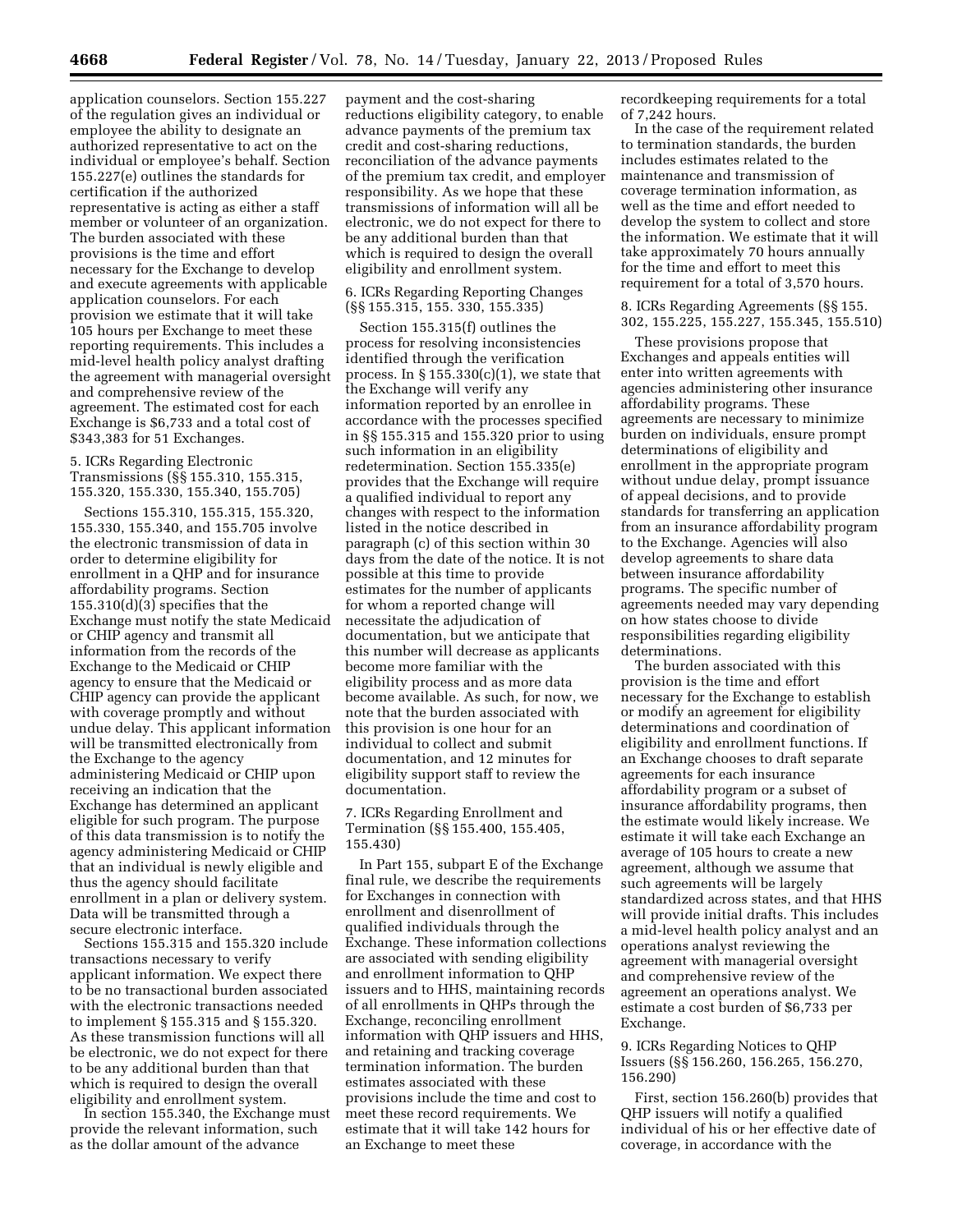effective dates of coverage established by the Exchange in accordance with § 155.410(c) and (f). Second, under § 156.270(b), QHP issuers will send a notice of termination of coverage to an enrollee if the enrollee's coverage in the QHP is being terminated for any reason. Third, section 156.270(f) provides that QHP issuers will provide enrollees with a notice about the grace period for nonpayment of premiums. QHP issuers will send this notice to enrollees who are delinquent on premium payments. Fourth, section 156.265(e) provides that QHP issuers will provide new enrollees with an enrollment information package, which we anticipate that issuers may combine with the notification of coverage effective date described in § 156.260(b). Lastly, under § 156.290(b), QHP issuers will provide a notice to enrollees if the issuer elects not to seek recertification of a QHP.

We anticipate that some of the above QHP issuer required notices are similar in nature to the notices that issuers currently send to enrollees. For example, it is standard practice for issuers to provide new enrollees with information about their enrollment in a plan, their effective date of coverage, and if and when their coverage is terminating. Accordingly, we anticipate that QHP issuers will review, update, and revise notice templates that they utilize currently as they work to address the notice requirements described below and to ensure that the notices include the appropriate information. Similar to notices that will be issued by the Exchange, we expect that for QHPissued notices, an analyst will develop text, and a peer analyst, manager, and legal counsel for the issuer will review the notices, including a review to ensure compliance with plain writing, language access, and readability standards as required under § 156.250(c). Finally, a developer will need to incorporate programming changes into the issuer's noticing system to account for the changes and updates that will be necessary to ensure that the QHP issuer is in compliance with the notice standards set forth in this rule and to ensure the notice can be populated and generated according to an individual's preference to receive notices. We estimate that the burden related to the development and implementation of this notice will necessitate 44 hours from a health policy analyst at an hourly cost of \$49.35 to learn appeals rules and draft notice text; 20 hours from an attorney at an hourly cost of \$90.14 and four hours from a senior manager at an hourly cost of \$79.08 to review the notice; and 32 hours from a computer

programmer at an hourly cost of \$52.50 to conduct the necessary development. In total, we estimate that this will take a total of 100 hours for each QHP issuer, at a cost of approximately \$5,971 per issuer. We expect that the burden on QHP issuers to maintain this notice will be significantly lower than to develop it.

However, we believe that the burden estimate described under § 155.310(g) likely represents an upper bound estimate of the burden on issuers to develop each of these notices as in some cases the notice described under § 155.310(g) will be somewhat more dynamic in order to address the additional information we expect to be included in that notice.

Since the above estimate applies to one notice, and we described five notices under part 156, the total burden estimate is \$40,710. Due to uncertainty regarding the number of individuals who will choose to receive paper notices, as well as some uncertainty regarding the frequency of circumstances that will trigger notices in accordance with this part, we have only included an estimate of the printing and mailing costs for a QHP issuer to send one notice to a qualified individual or enrollee.

We have submitted a copy of this proposed rule to the OMB for its review of the rule's information collection and recordkeeping requirements. These requirements are not effective until they have been approved by the OMB.

10. ICRs Regarding Notices and Third-Party Disclosures in the SHOP (§§ 157.205(e), 157.205(f))

45 CFR part 157 includes several instances in which qualified employers participating in the SHOP Exchange will need to provide information to employees or to the SHOP Exchange. We include the data elements for these notifications in appendix A of this PRA package. For the individual market Exchange, we anticipate that a large share of enrollees will elect to receive electronic notices while the rest will receive notices by mail. We do not make this assumption for notices described here as we expect that qualified employers will provide notices to employees in whatever format the qualified employer usually provides notices to employees; in paper, electronically, or in a combination of both formats. We estimate that the associated printing costs for paper notices will be approximately \$0.10 per notice. We do not take mailing costs into consideration for notices provided by qualified employers, as we expect that if qualified employers provide notices in paper format, the employer

may provide the employee with the notice in person, as opposed to mailing the notice. We do not have a reasonable way to estimate total printing costs for notices provided by qualified employers in the SHOP Exchange due to uncertainty regarding the number of employees who will choose to receive paper notices, as well as some uncertainty regarding the frequency of circumstances that will trigger notices in accordance with this part.

First, § 157.205(e) specifies that a qualified employer provide an employee with information about the enrollment process. A qualified employer will inform each employee that he or she has an offer of coverage through the SHOP Exchange, and instructions for how the employee can apply for and enroll in coverage. We anticipate that the qualified employer will also provide information about the acceptable formats in which an employee may submit an application; online, on paper, or by phone, as described under § 157.205(c). If the employee being offered coverage was hired outside an initial or annual enrollment period, the notice will also inform the employee if he or she is qualified for a special enrollment period. Second, in § 157.205(f) we provide that a qualified employer will notify the SHOP Exchange regarding an employee's change in eligibility for enrollment in a QHP through the SHOP Exchange, including when a dependent or employee is newly eligible, or is no longer eligible.

We expect that the information that qualified employers will provide to employees and the SHOP Exchange, as described above, will be somewhat standardized. Additionally, we anticipate that qualified employers may be more likely to manually develop the notices described in this part, as compared to the other notices described in part 155 and 156 which we anticipate are more likely to be automatically generated. We expect that in order for a qualified employer to establish a notice, the qualified employer will need 20 hours from a human resources specialist at an hourly cost of \$40.68 to develop the text; and four hours from a human resources manager at an hourly cost of \$75.01 and ten hours from an attorney at an hourly cost of \$90.14 to review the notices. We do not anticipate that a developer will be needed to develop the notices described in this part since we expect that in most cases, these notices will be manually generated on demand. Accordingly, we expect that the burden hours for developing each of the notices will be approximately 34 hours, for a total of 68 hours per qualified employer,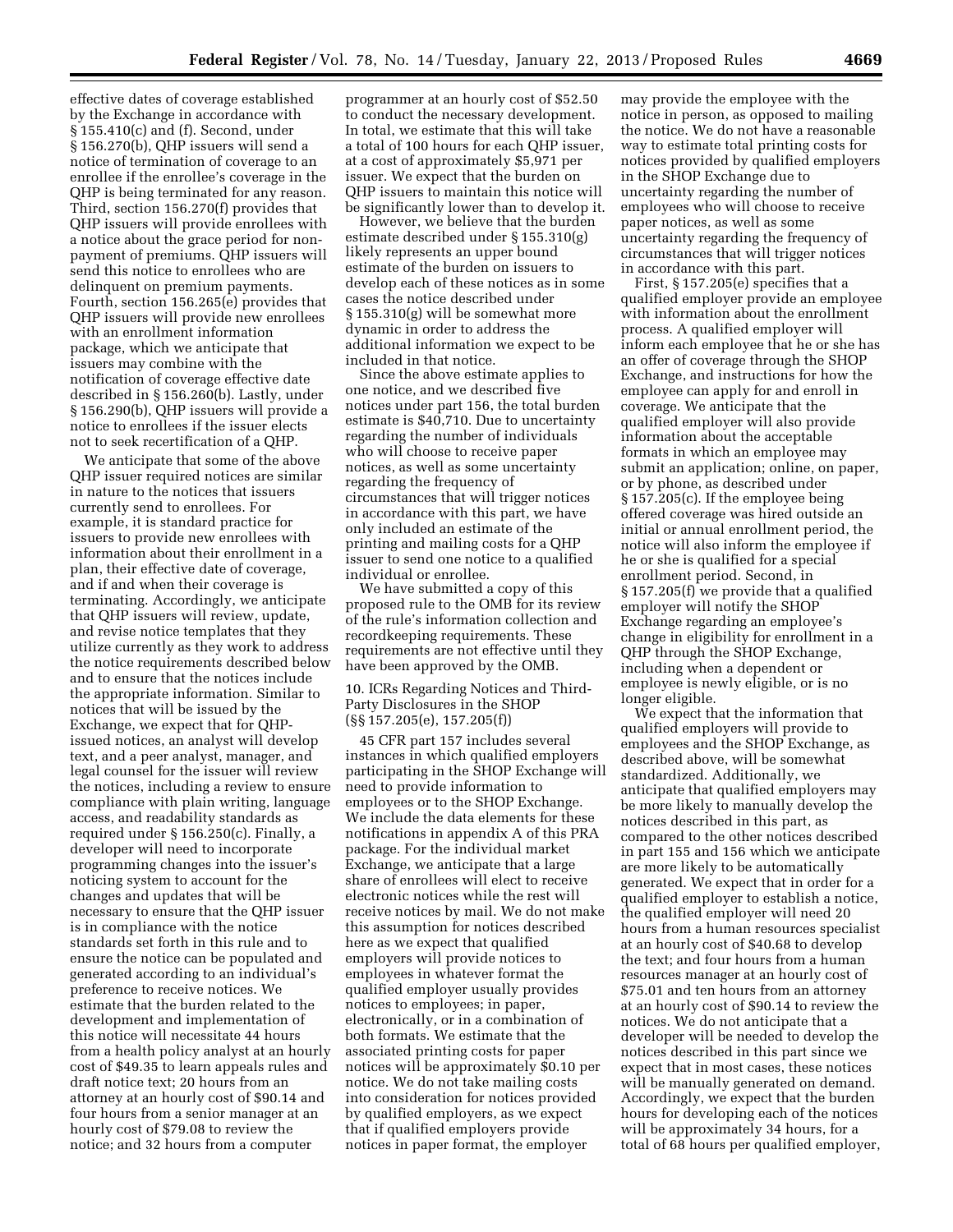at a total cost of \$4,030. We expect that the burden on the qualified employer to maintain the notices will be

significantly lower than to develop the notices.

*D. Summary of Annual Burden Estimates for Proposed Requirements*  ٠

 $\equiv$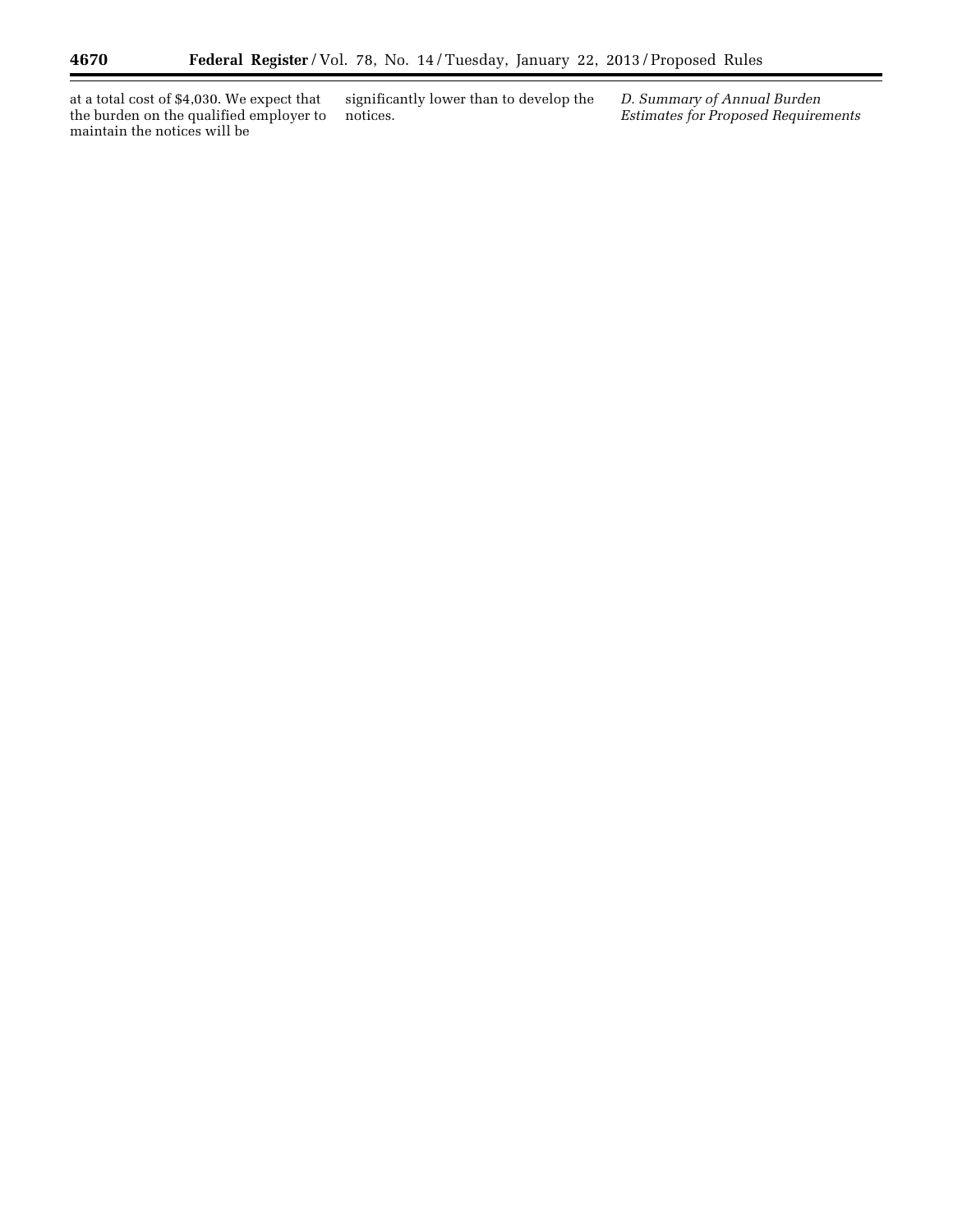| ו<br>ו<br>ו  |
|--------------|
| $\vdots$     |
| ï<br>I<br>I  |
|              |
|              |
|              |
|              |
| Í            |
|              |
| ı            |
| $\mathbf{I}$ |
|              |
|              |
|              |
|              |
| ĺ            |
|              |
|              |
|              |
| ı<br>ĺ       |
| l            |
| i            |
| ı            |
|              |
|              |
|              |
|              |
|              |
| í            |
| I<br>į       |
| ĺ            |
|              |
|              |
| I            |
| ı            |
|              |
|              |
| ı<br>!       |
| ֕<br>l       |
| י            |
| l            |

|                                                                        | Total cost<br>$\widehat{\mathbf{\Theta}}$ | 1,018,504<br>156,398<br>669,644<br>366,221                                                                                                          | 202,184                                                                              | 90,625                                                   | 70,596                                                        | 11,130<br>90,625                                     | 343,382<br>343,382                                                                  | 304,497                                                                                                                                                                | 5.73                                 | 369,958                                                             | 12,416,553                                                                                                                                                                |               |                                                                                                                                                |                                                                                                                                                                                   | 343,382                                                                                                                                                                 | 467,131                                                                                                                                                                               | 304,497                                                                                                                                                              | 304,497                                                             | 17,862,082 |
|------------------------------------------------------------------------|-------------------------------------------|-----------------------------------------------------------------------------------------------------------------------------------------------------|--------------------------------------------------------------------------------------|----------------------------------------------------------|---------------------------------------------------------------|------------------------------------------------------|-------------------------------------------------------------------------------------|------------------------------------------------------------------------------------------------------------------------------------------------------------------------|--------------------------------------|---------------------------------------------------------------------|---------------------------------------------------------------------------------------------------------------------------------------------------------------------------|---------------|------------------------------------------------------------------------------------------------------------------------------------------------|-----------------------------------------------------------------------------------------------------------------------------------------------------------------------------------|-------------------------------------------------------------------------------------------------------------------------------------------------------------------------|---------------------------------------------------------------------------------------------------------------------------------------------------------------------------------------|----------------------------------------------------------------------------------------------------------------------------------------------------------------------|---------------------------------------------------------------------|------------|
|                                                                        | Labor cost of reporting<br>(\$)           | (per respondent)<br>(per respondent)<br>(per respondent)<br>12,635 (per respondent)<br>10,609<br>3,258<br>3,815                                     | 3,815 (per respondent)                                                               | 1,710 (per respondent)                                   | 1,332 (per respondent)                                        | (per respondent)<br>(per respondent)<br>1,710<br>210 | (per respondent)<br>(per respondent)<br>6,733<br>6,733                              | 5,971 (per respondent)                                                                                                                                                 | 29 (for one respondent)              | 34 (for one respondent)<br>(per respondent)<br>7,254                | 243,461 (per respondent)                                                                                                                                                  |               | 27 (per appellant)                                                                                                                             | 10-45 (per appellant)                                                                                                                                                             | 6,733 (per respondent)                                                                                                                                                  | 9,159 (per respondent)                                                                                                                                                                | 5,971 (per respondent)                                                                                                                                               | 5,971 (per respondent)<br>(per respondent)<br>4,030                 |            |
|                                                                        | Total annual<br>burden<br>(hours)         | 2,880<br>6,720<br>18,624<br>13,250                                                                                                                  | 3,710                                                                                | 2,650                                                    | 2,650                                                         | 318<br>2,650                                         | 5,355<br>5,355                                                                      | 5,100                                                                                                                                                                  | <b><i><u><u><u>.</u></u></u></i></b> | 7242                                                                | 418,582                                                                                                                                                                   |               |                                                                                                                                                |                                                                                                                                                                                   | 5,355                                                                                                                                                                   | 8,109                                                                                                                                                                                 | 5,100                                                                                                                                                                | 5,100                                                               | 518,432    |
|                                                                        | Burden per<br>response<br>(hours)         | $\overline{r}$<br>194<br>12.5<br>8                                                                                                                  | 20                                                                                   | SO                                                       | 50                                                            | SO<br>ဖ                                              | 105<br>105                                                                          | 100                                                                                                                                                                    | بہ بہ<br>م                           | 142                                                                 | 1.5                                                                                                                                                                       |               | ↽                                                                                                                                              | $0.5 - 1.5$                                                                                                                                                                       | 105                                                                                                                                                                     | 159                                                                                                                                                                                   | $\frac{8}{100}$                                                                                                                                                      | 89<br>$\overline{100}$                                              |            |
|                                                                        | Responses<br>(total)                      | 96<br>96<br>1060<br>$\frac{8}{4}$                                                                                                                   | က္တ                                                                                  | S3                                                       | က္တ                                                           | 53<br>33                                             | $\overline{5}$ $\overline{5}$                                                       | 5                                                                                                                                                                      | 꼬                                    | 5                                                                   | 279,055                                                                                                                                                                   |               |                                                                                                                                                |                                                                                                                                                                                   | 5                                                                                                                                                                       | 57                                                                                                                                                                                    | 5                                                                                                                                                                    | İ<br>5                                                              |            |
| ANNUAL RECORDKEEPING AND REPORTING REQUIREMENTS<br>1-PROPOSED<br>TABLE | Respondents                               | 96<br>96<br>S3<br>$\frac{8}{4}$                                                                                                                     | S3                                                                                   | 53                                                       | က္တ                                                           | 53<br>53                                             | 57<br>51                                                                            | 5                                                                                                                                                                      | Τ<br>5                               | 55                                                                  |                                                                                                                                                                           |               | 5                                                                                                                                              | 5                                                                                                                                                                                 | 5                                                                                                                                                                       | 5                                                                                                                                                                                     | 5                                                                                                                                                                    | 5                                                                   |            |
|                                                                        | ID Nos.<br>OMB & CMS                      | $\sim$<br>÷<br>÷<br>- 1<br>OCN 0938-New; CMS-10456<br>CMS-10456<br>OCN 0938-New; CMS-10456<br>OCN 0938-New; CMS-10456<br>OCN 0938-New;              | OCN 0938-New; CMS-10456                                                              | ÷<br>OCN 0938-New; CMS-10456                             | OCN 0938-New; CMS-10456                                       | OCN 0938-New; CMS-10456<br>10456<br>0938-New; CMS-   | $\mathcal{I}^{\mathcal{I}}$ .<br>OCN 0938-New; CMS-10400<br>OCN 0938-New; CMS-10400 | ÷<br>OCN 0938-New; CMS-10400                                                                                                                                           | ÷<br>OCN 0938-New; CMS-10400         | $\sim$ 1<br>÷<br>OCN 0938-New; CMS-10400<br>OCN 0938-New; CMS-10400 | $\sim$<br>OCN 0938-New; CMS-10400                                                                                                                                         |               | ÷<br>OCN 0938-New; CM60                                                                                                                        | $\ddot{\phantom{a}}$                                                                                                                                                              | $\ddot{\phantom{a}}$<br>OCN 0938-New; CMS-10400                                                                                                                         | ÷<br>OCN 0938-New; CMS-10400                                                                                                                                                          | ÷<br>OCN 0938-New; CMS-10400                                                                                                                                         | ÷<br>$\sim$ 1<br>OCN 0938-New; CMS-10400<br>OCN 0938-New; CMS-10400 |            |
|                                                                        | Regulation section(s)                     | §§435.917, 435.918, 457.110, and 457.340<br>§§435.923 and 457.340 (develop and execute<br>42 CFR 431.10, 431.11, and 457.1120<br>431.206(b)(4)<br>ဖ | §§435.923 and 457.340 (create registration<br>process and work flow).<br>agreements) | §§435.923 and 457.340 (develop training ma-<br>terials). | application<br>and 457.340 (train<br>assistors)<br>\$§435.923 | §§435.1101(b) and 457.355<br>447.57                  |                                                                                     | 155.320,<br>155.410,<br>\$155.302, 155.310, 155.315, 155.32<br>155.330, 155.335, 155.345, 155.41<br>155.715, 155.722, 155.725, and 155.1080.<br>\$155.302,<br>155.510. |                                      | 155.320<br>ဟက္ကေတ                                                   | 155.530,<br>155.550,<br>3 155.505, 155.510, 155.520, 155.530,<br>155.535, 155.540, 155.545, 155.550,<br>155.555, 155.740 (Processing Appeal Re-<br>155.510,<br>\$155.505, | quest Forms). | 155.530,<br>155.550,<br>155.740 (Processing Request for<br>155.520,<br>155.545,<br>155.510,<br>155.540,<br>\$§155.505,<br>155.555,<br>155.535, | 155.530,<br>155.550,<br>Other Ap-<br>155.520,<br>155.545,<br>155.740 (Processing<br>Additional Information Forms).<br>155.510,<br>155.540,<br>\$§155.505,<br>155.535,<br>155.555, | 155.530,<br>155.550,<br>(Creating Agreements<br>155.520,<br>155.545,<br>peals-Related Forms).<br>155.510,<br>155.540,<br>155.740<br>\$§155.505,<br>155.535,<br>155.555, | 155.530,<br>155.550,<br>155.555, 155.740 (Developing Records Stor-<br>155.510, 155.520,<br>155.540, 155.545,<br>(Medicaid, CHIP) for Appeals).<br>155.540,<br>\$§155.505,<br>155.535, | 155.530,<br>155.550,<br>155.740 (Developing Appeals-Re-<br>155.510, 155.520,<br>155.540, 155.545,<br>age System for Appeals).<br>\$§155.505,<br>155.555,<br>155.535, | lated Notices).                                                     |            |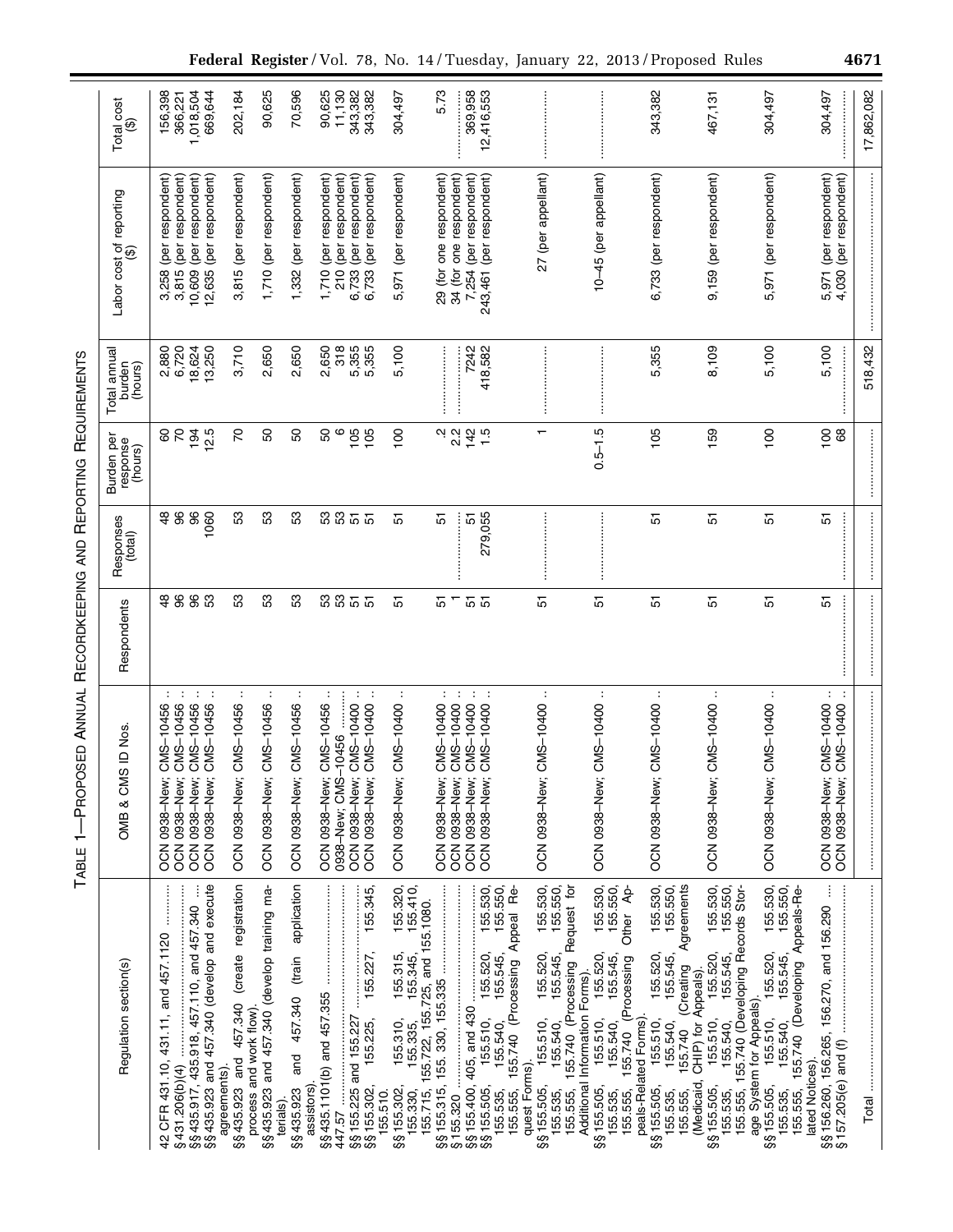# *E. Submission of PRA-Related Comments*

We have submitted a copy of this proposed rule to OMB for its review of the rule's information collection and recordkeeping requirements. These requirements are not effective until they have been approved by the OMB.

To obtain copies of the supporting statement and any related forms for the proposed paperwork collections referenced above, access the CMS Web site at *[http://www.cms.gov/Regulations](http://www.cms.gov/Regulations-and-Guidance/Legislation/PaperworkReductionActof1995/PRA-Listing.html)and-Guidance/Legislation/ [PaperworkReductionActof1995/PRA-](http://www.cms.gov/Regulations-and-Guidance/Legislation/PaperworkReductionActof1995/PRA-Listing.html)[Listing.html](http://www.cms.gov/Regulations-and-Guidance/Legislation/PaperworkReductionActof1995/PRA-Listing.html)* or call the Reports Clearance Office at 410–786–1326.

We invite public comments on these potential information collection requirements. If you comment on these information collection and recordkeeping requirements, please do either of the following:

1. Submit your comments electronically as specified in the **ADDRESSES** section of this proposed rule; or

2. Submit your comments to the Office of Information and Regulatory Affairs, Office of Management and Budget, Attention: CMS Desk Officer, (CMS–2334–P) Fax: (202) 395–6974; or Email: *OIRA*\_*[submission@omb.eop.gov](mailto:OIRA_submission@omb.eop.gov)*. PRA-specific comments must be received by March 15, 2013.

# **VI. Response to Comments**

Because of the large number of public comments we normally receive on **Federal Register** documents, we are not able to acknowledge or respond to them individually. We will consider all comments we receive by the date and time specified in the ''DATES'' section of this preamble, and, when we proceed with a subsequent document, we will respond to the comments in the preamble to that document.

### **VII. Regulatory Impact Analysis**

# *A. Overall Impact*

We have examined the impact of this rule as required by Executive Order 12866 on Regulatory Planning and Review (September 30, 1993) and Executive Order 13563 on Improving Regulation and Regulatory Review (January 18, 2011). Executive Orders 12866 and 13563 direct agencies to assess all costs and benefits of available regulatory alternatives and, if regulation is necessary, to select regulatory approaches that maximize net benefits (including potential economic, environmental, public health and safety effects, distributive impacts, and equity). A regulatory impact analysis (RIA) must be prepared for rules with economically significant effects (\$100 million or more in any 1 year). The Office of Management and Budget has determined that this rulemaking is ''economically significant'' within the meaning of section 3(f)(1) of Executive Order 12866, because it is likely to have an annual effect of \$100 million in any one year. Accordingly, we have prepared a Regulatory Impact Analysis that presents the costs and benefits of this rulemaking. The Department invites comments on this assessment and its conclusions.

In the April 30, 2010, final rule on State Flexibility for Medicaid Benefit Packages, the assumptions utilized in modeling the estimated economic impact of the associated provisions took into perspective the costs of the benefit package for the new adult group. Coverage of these benefits was already accounted for in the April 30, 2010, final rule, and therefore, does not need to be repeated here. A central aim of Title I of the Affordable Care Act is to expand access to health insurance coverage through the establishment of Exchanges. The number of uninsured Americans is rising due to lack affordable insurance, barriers to insurance for people with pre-existing conditions, and high prices due to limited competition and market failures. Millions of people without health insurance use health care services for which they do not pay, shifting the uncompensated cost of their care to health care providers. Providers pass much of this cost to insurance companies, resulting in higher premiums that make insurance unaffordable to even more people. The Affordable Care Act includes a number of policies to address these problems, including the creation of Affordable Insurance Exchanges.

Beginning in 2014, individuals and small businesses will be able to purchase private health insurance known as qualified health plans through competitive marketplaces called Affordable Insurance Exchanges, or ''Exchanges.'' This proposed rule

would: (1) Set forth standards for adjudicating appeals of eligibility determinations, including eligibility for enrollment in a qualified health plan through the Exchange and insurance affordability programs, certificates of exemption from the shared responsibility payment, and SHOP eligibility, for purposes of implementing section 1411(f) of the Affordable Care Act; (2) outline criteria related to the verification of enrollment in an eligible employer-sponsored plan and eligibility for qualifying coverage in an eligible employer-sponsored plan; and (3) further specify or amend other eligibility and enrollment provisions to provide detail necessary for state implementation. This rule continues to afford states substantial discretion in the design and operation of an Exchange, with greater standardization provided where directed by the statute or where there are compelling practical, efficiency or consumer protection reasons.

# *B. Estimated Impact of the Medicaid and CHIP Eligibility Provisions*

The RIA published with the March 2012 Medicaid eligibility final rule detailed the impact of the Medicaid eligibility changes related to implementation of the Affordable Care Act. The majority of provisions included in this proposed rule were described in that detailed RIA.

# 1. Anticipated Effects on Medicaid Enrollment

The Affordable Care Act's anticipated effects on Medicaid enrollment were described in the March 2012 RIA, with the exception of the new eligibility group for former foster care children. The former foster care group was not covered in the March 2012 rule and therefore was not included in the RIA for that rule. Estimates for this new group are provided below. We note that the estimates included in the March 2012 RIA, and those for the former foster care group, reference the Medicaid baseline for the FY 2013 President's Budget.

As described in Table 2, the CMS Office of the Actuary (OACT) estimates that by 2017, an additional 74,000 individuals will be enrolled in Medicaid under the new eligibility group for former foster care children.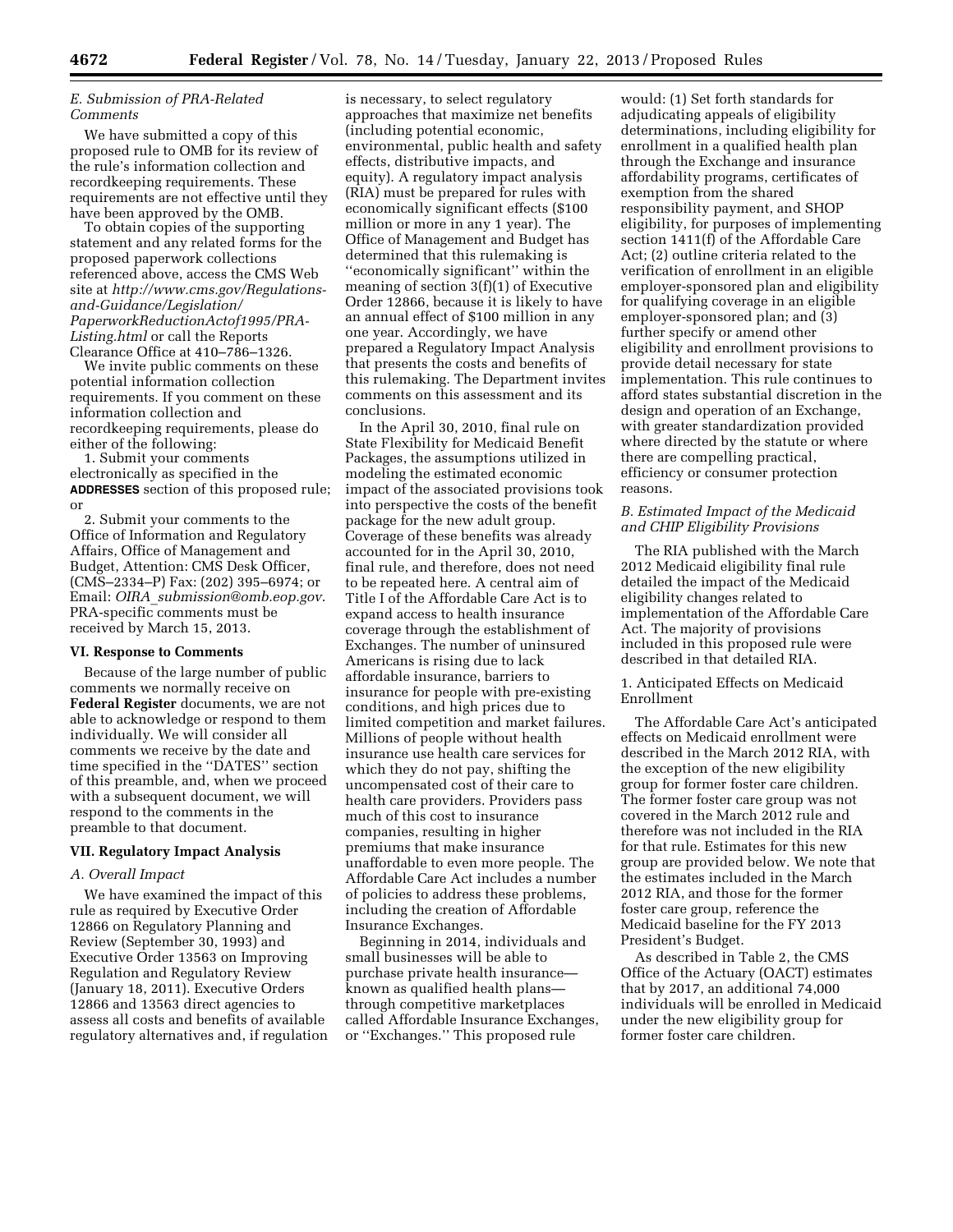| TABLE 2—ESTIMATED EFFECTS OF THIS PROPOSED RULE ON MEDICAID ENROLLMENT, 2013—2017 |  |
|-----------------------------------------------------------------------------------|--|
|-----------------------------------------------------------------------------------|--|

[In thousands]

|                                                                                         | 2013 | 2014 | 2015                                 | 2016                            | 2017                           |  |  |
|-----------------------------------------------------------------------------------------|------|------|--------------------------------------|---------------------------------|--------------------------------|--|--|
| Enrollment                                                                              |      | 55   | $\overline{\phantom{a}}$<br><u>.</u> | $\overline{\phantom{a}}$<br>ں ، | $\overline{\phantom{a}}$<br>70 |  |  |
| $O_{\text{SUS2}}$ $OMO_{\text{SUS2}}$ $H_{\text{B2}}$ $M_{\text{B2}}$ $M_{\text{SUS2}}$ |      |      |                                      |                                 |                                |  |  |

Source: CMS Office of the Actuary.

OACT prepared this estimate using data on individuals, together with their income levels and insured status, from the Current Population Survey and the Medical Expenditure Panel Survey. In addition, they made assumptions as to the actions of individuals in response to the new coverage options under the Affordable Care Act and the operations of the new enrollment processes and the Exchanges. OACT notes that such estimates are inherently uncertain, since they depend on future economic, demographic, and other factors that cannot be precisely determined in advance. Moreover, the actual behavior of individuals and the actual operation of the new enrollment processes and Exchanges could differ from OACT's assumptions.

The net increase in enrollment in the Medicaid program and the resulting reduction in the number of uninsured individuals will produce several benefits. For new enrollees, eligibility for Medicaid will improve access to medical care. Evidence suggests that improved access to medical care will result in improved health outcomes and greater financial security for these individuals and families. Evidence on how Medicaid coverage affects medical care utilization, health, and financial security comes from a recent evaluation of an expansion of Oregon's Medicaid program.4 In 2008, Oregon conducted a lottery to expanded access to uninsured adults with incomes below 100 percent of the FPL. Approximately 10,000 lowincome adults were newly enrolled in Medicaid as a result. The evaluation is particularly strong because it was able to compare outcomes for those who won the lottery with outcomes for those who did not win, and contains an estimate of the benefits of Medicaid coverage. The evaluation concluded that for lowincome uninsured adults, Medicaid coverage has the following effects:

• Significantly higher utilization of preventive care (mammograms, cholesterol monitoring, etc.),

• A significant increase in the probability of having a regular office or clinic for primary care, and

• Significantly better self-reported health.

While there are limitations on the ability to extrapolate from these results to the likely impacts of the Affordable Care Act's expansion of Medicaid coverage, these results provide evidence of health and financial benefits associated with coverage expansions for a population of non-elderly adults.

The results of the Oregon study are consistent with prior research, which has found that health insurance coverage improves health outcomes. The Institute of Medicine (2002) analyzed several population studies and found that people under the age 65 who were uninsured faced a 25 percent higher risk of mortality than those with private coverage. This pattern was found when comparing deaths of uninsured and insured patients from heart attack, cancer, traumatic injury, and HIV infection.5 The Institute of Medicine also concluded that having insurance leads to better clinical outcomes for diabetes, cardiovascular disease, end-stage renal disease, HIV infection and mental illness, and that uninsured adults were less likely to have regular checkups, recommended health screening services and a usual source of care to help manage their disease than a person with coverage. Other research has found that birth outcomes for women covered by Medicaid are not different than those achieved for privately insured patients, adjusting for risk variables.6

In addition to being able to seek treatment for illnesses when they arise, Medicaid beneficiaries will be able to more easily obtain preventive care, which will help maintain and improve their health. Research demonstrates that when uninsured individuals obtain coverage (including Medicaid), the rate at which they obtain needed care increases substantially.789 Having

health insurance also provides significant financial security. Comprehensive health insurance coverage provides a safety net against the potentially high cost of medical care, and the presence of health insurance can mitigate financial risk. The Oregon study found people who gained coverage were less likely to have unpaid medical bills referred to a collection agency. Again, this study is consistent with prior research showing the high level of financial insecurity associated with lack of insurance coverage. Some recent research indicates that illness and medical bills contribute to a large and increasing share of bankruptcies in the United States.10 Another recent analysis found that more than 30 percent of the uninsured report having zero (or negative) financial assets and uninsured families at the 90th percentile of the asset distribution report having total financial assets below \$13,000—an amount that can be quickly depleted with a single hospitalization.<sup>11</sup> Other research indicates that uninsured individuals who experience illness suffer on average a loss of 30 to 50 percent of assets relative to households with insured individuals.<sup>12</sup>

#### 2. Anticipated Effects on States

The major state impacts from this proposed rule were covered in the RIA of the March 2012 Medicaid eligibility final rule. However, OACT estimates that state expenditures on behalf of the additional individuals gaining Medicaid coverage as a result of the establishment of the new eligibility group for former foster care children will total \$72 million in FY 2014 and \$399 million over five years (2013–2017), as described in Table 3. These estimates do not consider offsetting savings that will result, to a varying degree depending on

<sup>4</sup>Amy Finkelstein, et al, ''The Oregon Health Insurance Experiment: Evidence from the First Year,'' National Bureau of Economic Research Working Paper No. 17190, July 2011.

<sup>5</sup> Institute of Medicine, *Care without coverage: too* 

<sup>&</sup>lt;sup>6</sup> E.A. Anum, et al, "Medicaid and Preterm Birth and Low Birth Weight: The Last Two Decades'' Journal of Women's Health Vol. 19 (November

<sup>&</sup>lt;sup>7</sup> S.K. Long, et al., "How well does Medicaid work in improving access to care?'' HSR: Health Services

<sup>&</sup>lt;sup>8</sup> Henry J. Kaiser Family Foundation, "Children's Health—Why Health Insurance Matters.'' Washington, DC: KFF, 2002.

<sup>9</sup>C. Keane, et al., ''The impact of Children's Health Insurance Program by age,'' Pediatrics 104:5

<sup>&</sup>lt;sup>10</sup> D.U. Himmelstein, et al., "Medical bankruptcy in the United States, 2007: Results of a National Study,'' The American Journal of Medicine 122 no. 8, (2009).

<sup>11</sup>ASPE. The Value of Health Insurance: Few of the Uninsured Have Adequate Resources to Pay Potential Hospital Bills. (2011).

<sup>12</sup>Cook, K. et al., ''Does major illness cause financial catastrophe?,'' *Health Services Research*  45, no. 2 (2010).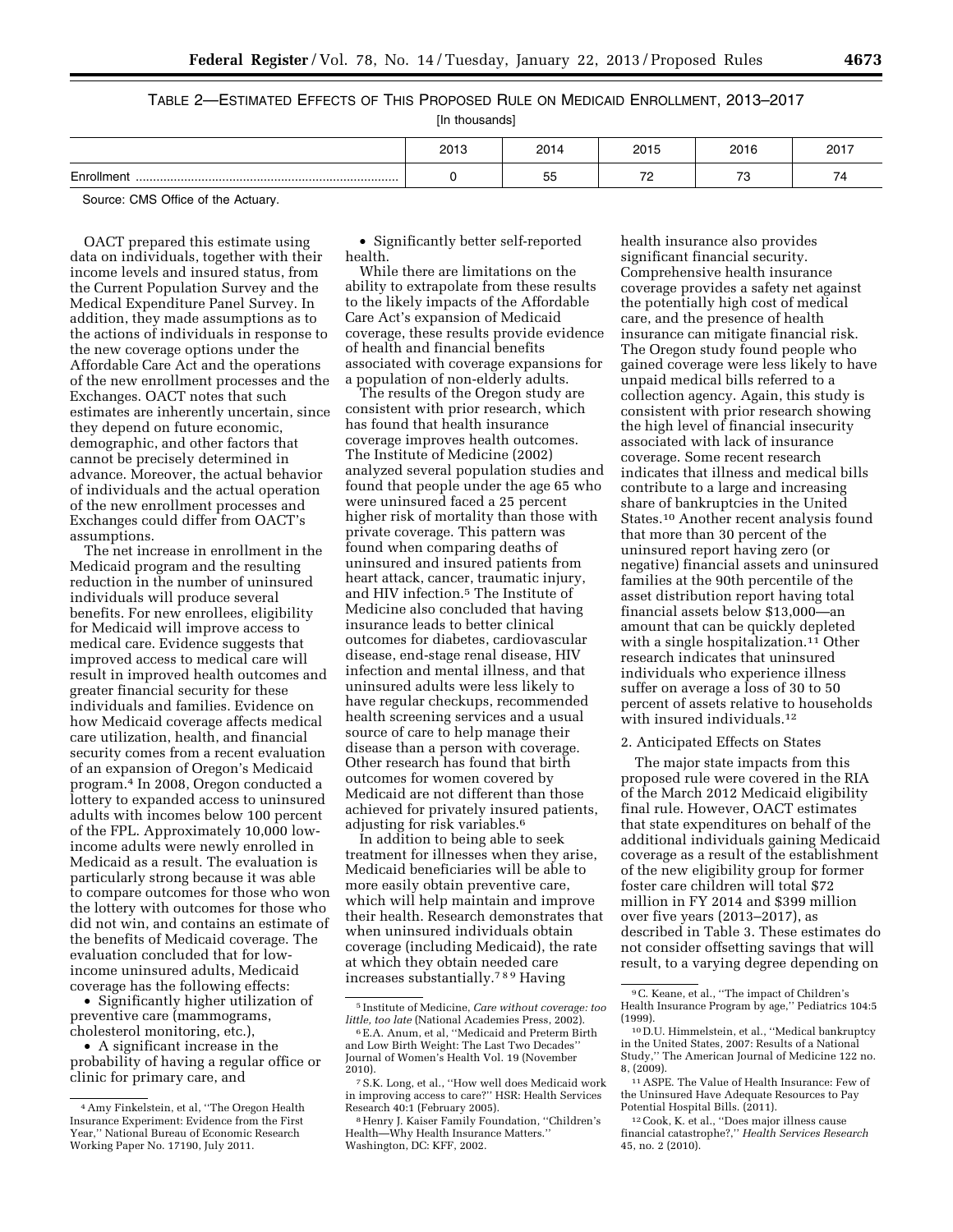the state, from less uncompensated care, less need for state-financed health services and coverage programs, and

greater efficiencies in the delivery of care.

# TABLE 3—ESTIMATED STATE BUDGETARY EFFECTS OF INCREASED MEDICAID BENEFIT SPENDING FY 2013–2017

[In millions of dollars]

|                                         | 2013 | 2014                            | 2015 | 2016 | 2017 | 2013-2017 |
|-----------------------------------------|------|---------------------------------|------|------|------|-----------|
| Net Effect on Medicaid Benefit Spending |      | $\overline{\phantom{a}}$<br>. . | 101  | 109  |      | 399       |

Source: Office of the Actuary.

Simplifying Medicaid and CHIP eligibility policies, such as by eliminating obsolete and unnecessary eligibility groups and establishing streamlined verification procedures and notice and appeals processes, would reduce administrative burdens for states and for individuals. Medicaid's current patchwork of eligibility rules is complex for states to administer, requiring significant state resources and staff attention. The coordination of Medicaid and CHIP eligibility policy and processes with those of the new Exchanges, including processes to allow for consistency in the provision of notices and appeal rights, and the movement to simplify verification processes with less reliance on paper documentation should all result in a Medicaid eligibility system that is far easier for states to administer than Medicaid's current, more complex system. These changes could generate administrative savings and increase efficiency. The new system through which states will verify certain information with other federal agencies, such as income data from the IRS, will also relieve state Medicaid agencies of some current responsibilities, creating further efficiencies for the states. Currently more than 40 states use an electronic data match with the Social Security Administration in lieu of requiring paper documentation, and many states have found savings from this electronic verification process. In addition, the option to provide electronic notices, combined with coordination of notice processes among all insurance affordability programs, may improve consumer access to information while decreasing burden and costs to the states.

These administrative simplifications are expected to lower state administrative costs, although we expect that states may incur short term increases in administrative costs (depending on their current systems and practices) as they implement these changes. The extent of these initial costs will depend on current state policy and practices. Federal support is available to

help states finance these system modifications. Notably, in previous rulemaking, CMS increased federal funding to states to better support state efforts to develop significantly upgraded eligibility and enrollment systems. To anticipate and support these efforts, CMS published the *Federal Funding for Medicaid Eligibility Determination and Enrollment Activities* final rule (75 FR 21950) in the April 19, 2011 **Federal Register**. That rule amended the definition of Mechanized Claims Processing and Information Retrieval Systems to include systems used for eligibility determination, enrollment, and eligibility reporting activities by Medicaid, and made this work eligible for enhanced funding with a federal matching rate of 90 percent for development through 2015 and 75 percent for ongoing maintenance and operations costs. Systems must meet certain standards and conditions in order to qualify for the enhanced match.

# 3. Anticipated Effects on Providers

As expansion and simplification of Medicaid and CHIP eligibility could result in more individuals obtaining health insurance coverage, health centers, hospitals, clinics, physicians, and other providers are likely to experience a significant increase in their insured patient volume. We expect providers that serve a substantial share of the low-income population to realize the most substantial increase in insured patients. Providers, such as hospitals that serve a low-income population, may financially benefit from having a higher insured patient population and providing less uncompensated care, and the establishment of a presumptive eligibility option for hospitals will further simplify access to coverage for patients. In addition, we expect continuity of coverage to improve providers' ability to maintain their relationship with patients and to reduce provider administrative burdens such as time spent helping patients to access information on coverage options and to apply for Medicaid or CHIP.

The improved financial security provided by health insurance also helps

ensure that patients can pay their medical bills. The Oregon study found that coverage significantly reduces the level of unpaid medical bills sent to a collection agency.13 Most of these bills are never paid, so this reduction in unpaid bills means that one of the important effects of expanded health insurance coverage, such as the coverage that will be provided through the Exchanges, is a reduction in the level of uncompensated care provided.

Because the majority of individuals gaining coverage under this provision are likely to have been previously uninsured, we do not anticipate that the provisions of this proposed rule will impose new costs on providers. Medicaid generally reimburses providers at a lower rate than employersponsored health insurance or other forms of private health insurance. For the minority of individuals who become eligible for Medicaid under this provision who are currently covered by employer-sponsored health insurance, there is thus a possibility that their providers may experience lower payment rates. Conversely, Medicaid generally reimburses federally qualified health centers at a higher rate than employer-sponsored insurance and many new Medicaid enrollees may seek treatment in this setting, which would increase payment to these providers. At the same time, the increased federal financial support for Medicaid, the growth in Medicaid enrollment, and the potential that many plans will operate in both the Exchange and in Medicaid may result in states electing to increase Medicaid payment rates to providers.<sup>14</sup>

4. Anticipated Effects on Federal Budget

Table 4 presents estimates of the federal budget effect of this rule beyond

<sup>13</sup>A Finkelstein, et al., ''The Oregon Health Insurance Experiment: Evidence from the First Year,'' *National Bureau of Economic Research Working Paper Series* No. 17190 (2011).

<sup>14</sup> D. Bachrach, et al., ''Medicaid's role in the Health Benefits Exchange: A road map for States,'' A Maximizing Enrollment Report, National Academy for State Health Policy and Robert Wood Johnson Foundation (March 2011). Available online at *[http://www.nashp.org/sites/default/files/](http://www.nashp.org/sites/default/files/maxenroll%20Bachrach%20033011.pdf) [maxenroll%20Bachrach%20033011.pdf.](http://www.nashp.org/sites/default/files/maxenroll%20Bachrach%20033011.pdf)*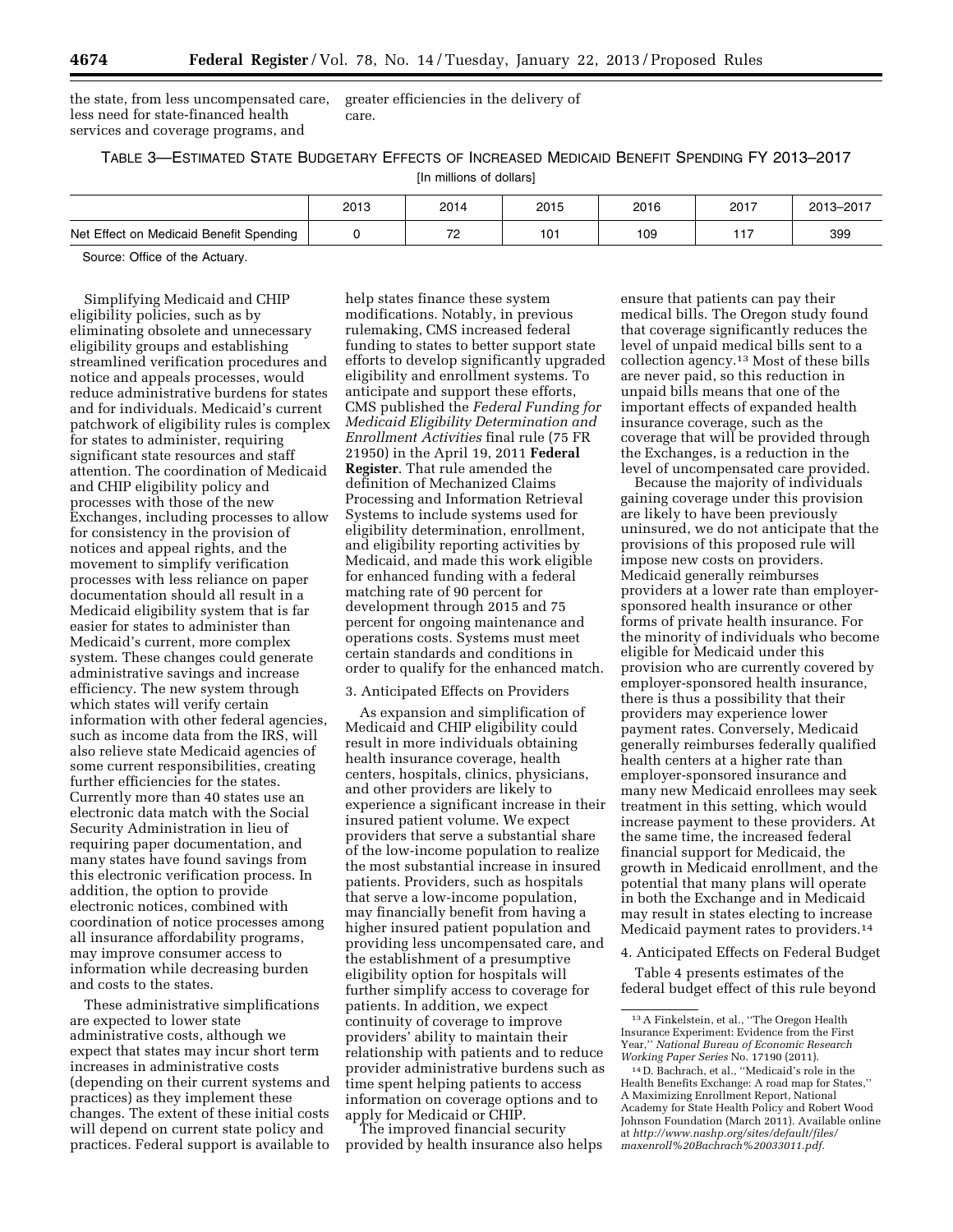the impact provided in the March 2012 Medicaid eligibility final rule RIA. The federal financial impact of proposed changes to CHIP will be small; as CHIP expenditures are capped under current law, any increases in spending could be expected to be offset by less available funding in the future. The costs provided below are primarily

attributable to the impact of the eligibility group for former foster care children on net federal spending for Medicaid benefits. The impact of other Affordable Care Act provisions was detailed in the prior Medicaid eligibility final rule RIA. As a result of the establishment of the eligibility group for former foster care children, OACT

estimates an increase in net federal spending on Medicaid benefits for the period FY 2014 and later, with the increase estimated to be about \$95 million in 2014 and about \$528 million over the 4-year period from FY 2014 through 2017.

# TABLE 4—ESTIMATED NET INCREASE IN FEDERAL MEDICAID BENEFIT SPENDING, FY 2013–2017

[In millions of dollars]

|                                         | 2013 | 2014 | 2015 | 2016 | 2017 | 2013-2017 |
|-----------------------------------------|------|------|------|------|------|-----------|
| Net Effect on Medicaid Benefit Spending |      | 95   | 134  | 144  | 155  | 528       |

Source: Office of the Actuary.

# *C. Estimated Impact of the Medicaid Premiums and Cost Sharing Provisions*

#### 1. Overall Impact

The changes proposed to Medicaid premiums and cost sharing clarify and update existing flexibilities and provide new flexibility for states to increase beneficiaries' cost sharing obligations. The DRA provided states new authority to implement increased cost sharing and premiums for beneficiaries with incomes above 100 percent of the federal poverty line, but to date, most states have not taken advantage of these flexibilities. As states contemplate the changes required under the Affordable Care Act, more states may consider these authorities, as well as the new flexibility proposed by these regulations to impose higher copayments for nonpreferred drugs and non-emergency use of emergency department services. Based on our policy analysis, we do not anticipate significant costs or savings from these proposed changes at the program level given the targeted nature of the cost sharing. We believe these proposed policies would encourage less costly care and decreased use of unnecessary services, which may reduce state and federal costs for the specified services. In addition, any nominal increase in the beneficiary share of costs would result in a small reduction in the state and federal share of costs. A full analysis by OACT is currently under development.

### 2. Anticipated Effects

As states better understand their options for imposing premiums and cost sharing, more states may take advantage of existing flexibilities, such as cost sharing of up to 20 percent of the cost of the service, and the option of allowing providers to deny services for unpaid cost sharing, both of which are targeted to somewhat higher income beneficiaries. Research has shown that

higher-than-nominal cost sharing on very low-income individuals can have an adverse impact on access to services by discouraging or preventing such individuals from seeking needed care. However, such impacts are not likely to result from the changes proposed here as they are largely focused on services where there are more appropriate and less costly alternatives. Increased cost sharing may have a negative impact on providers, as uncollected cost sharing reduces provider reimbursement, to the extent that the beneficiary cannot or does not pay the cost sharing and services are nonetheless provided. Under the DRA provisions and this proposed rule, however, states may minimize this impact by allowing providers to deny services for failure to pay the required cost sharing in certain circumstances.

# *D. Estimated Impact of Exchange Provisions*

The provisions in this proposed rule amend certain provisions of the Exchange final rule as well as add new provisions, mainly those related to eligibility appeals. Our approach in this regulatory impact analysis was to build off of the analysis conducted as part of the Exchange final rule, available at *[http://cciio.cms.gov/resources/files/](http://cciio.cms.gov/resources/files/Files2/03162012/hie3r-ria-032012.pdf)  [Files2/03162012/hie3r-ria-032012.pdf](http://cciio.cms.gov/resources/files/Files2/03162012/hie3r-ria-032012.pdf)* as we do not believe this proposed rule significantly alters the estimates of the impact of Exchanges on the budget or on enrollment in health insurance and therefore does not significantly alter the regulatory impact analysis drafted as part of such rulemaking. This section summarizes benefits and costs of this proposed rule.

#### 1. Methods of Analysis

The estimates in this analysis reflect estimates from the FY 2013 President's Budget for State Planning and Establishment Grants, which

incorporate the costs associated with state implementation of the provisions proposed in this rule.

#### 2. Benefits of the Proposed Regulation

This RIA focuses on the effects of the proposed standards implementing the provisions in the Affordable Care Act related to eligibility appeals and other elements of the eligibility and enrollment process. It is difficult to isolate the benefits of these provisions from other provisions related to the establishment and operations of Exchanges and the Affordable Care Act more generally. Moreover, the benefits and costs of the proposed regulation are affected by the other elements of the Exchange Establishment final rule and related policies in the Affordable Care Act. Accordingly, in this section, we provide a discussion of the benefits of increased health coverage, which is the primary impact of the creation of Affordable Insurance Exchanges.

Exchanges are expected to reduce the complexity of information regarding available choices and increase the ability of consumers to easily access insurance. Therefore, we believe, for example, that the eligibility appeals process and the streamlined notice standards included in this proposed rule will support the development and implementation of a streamlined eligibility process, and in doing so, increase enrollment in health insurance.

As discussed in full above regarding the anticipated effect on Medicaid enrollment, the best available evidence on how health insurance affects medical care utilization, health, and financial security comes from a recent evaluation of an expansion of Oregon's Medicaid program.15 These same benefits apply to

<sup>15</sup>Finkelstein, A., et al., ''The Oregon Health Insurance Experiment: Evidence from First Year,'' National Bureau of Economic Research Working Paper Series No. 17190 (2011).''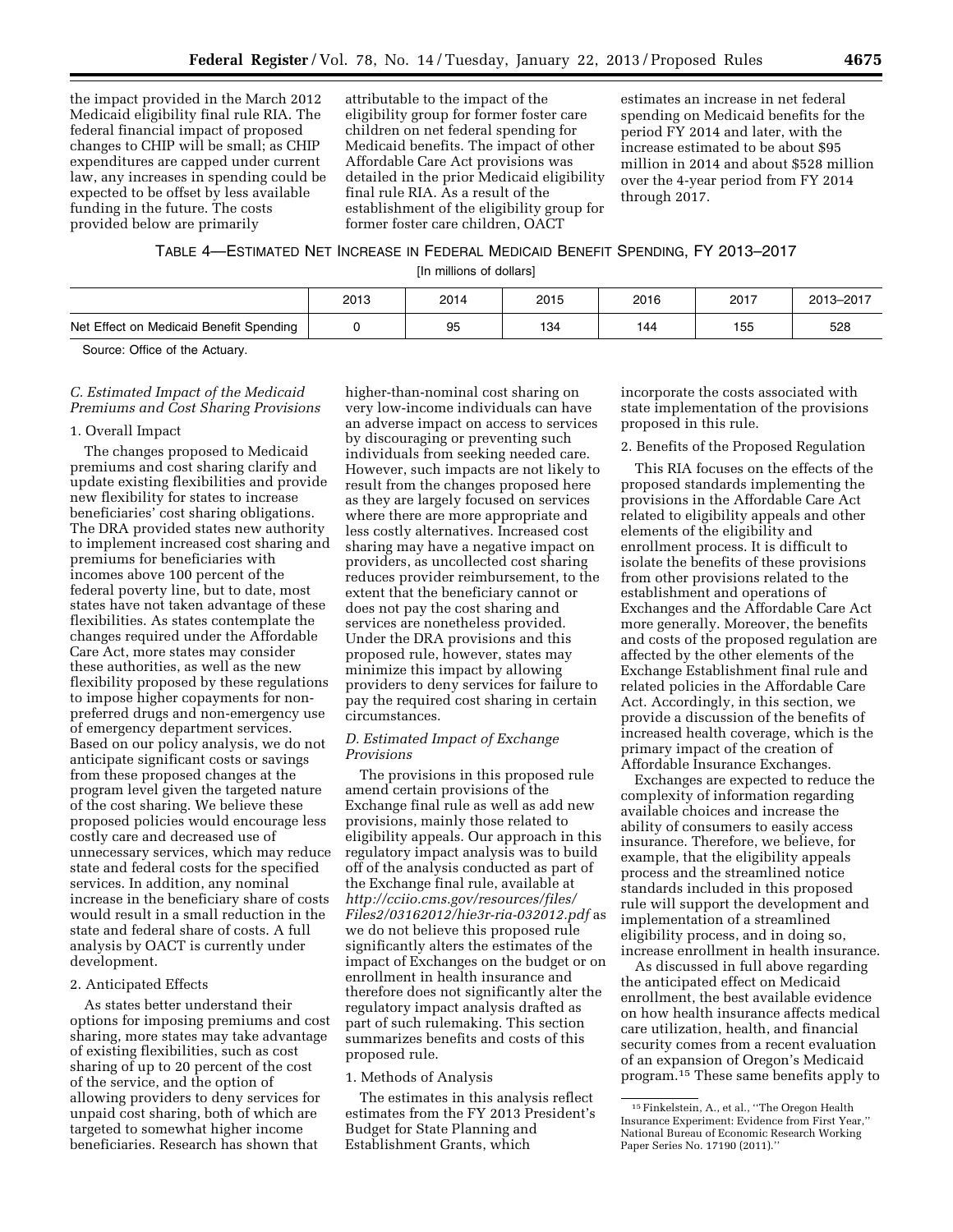the proposed Exchange provisions which, when taken together with the provisions in the Exchange final rule, will increase access to health coverage. The benefits concluded in the study included significantly better selfreported health.

The regulations proposed here in subparts D and E are consistent with the overall theme of the entire Exchange rule adopted in March 2012, in that they continue to rely on the use of information technology and data matching to minimize administrative burden on applicants, states, and plans. For example, section 155.320(d) of the proposed rule outlines the process to verify enrollment in an eligible employer-sponsored plan and eligibility for qualifying coverage in an eligible employer-sponsored plan. In this section, we specify that the Exchange must first rely on electronic data sources wherever possible, using paper documentation only in situations in which electronic data is unavailable or is not reasonably compatible with the applicant's attestation. Further, in § 155.230(d), we propose that the Exchange will provide eligibility notices electronically to the extent that the recipient elects electronic notices. Together, this emphasis on the use of technology in place of paper-driven processes minimizes costs for all involved parties.

Subpart F of the proposed rule outlines standards and processes for Exchange eligibility appeals. For individual eligibility determinations, applicants and enrollees may appeal eligibility determinations made through the eligibility process at the state level, if the state opts to establish an appeals process, or at the federal level, if the state opts not to establish an appeals process or upon exhaustion of a statebased appeals process. An effective eligibility appeals process improves access to health insurance, by providing recourse for issues that arise in the eligibility process that can disrupt coverage, and also reduces administrative costs, by providing resolution options that enable the vast majority of issues to be resolved by lower-level staff.

The Exchange appeals entity may provide an opportunity for an informal resolution process prior to a hearing, where appellants work with appeals staff to resolve issues, and the proposed appeals process for individuals conducted by HHS will be handled initially through an informal process. If the appellant is not satisfied with the outcome of the informal resolution, he or she has the right to a hearing. The proposed appeals process is based on

best practices to provide flexible, transparent, and consumer-centric appeals review and resolution. By providing an efficient, but comprehensive appeals process, the provisions of this proposed rule will ensure accurate and fair appeals of eligibility determinations.

Subpart F of the proposed rule also includes standards for employers related to notices and appeals. Employers will receive notice when an employee is determined eligible for advance payments of the premium tax credit or cost-sharing reductions. This notice indicates that the employer *may*  be liable for a penalty through the IRS because the employee has been determined eligible for advance payments of the premium tax credit based, in part, on a determination that the employer does not provide qualifying coverage. Employers may appeal the determination about the nature of the coverage they offer to employees to the Exchange before the penalty is imposed by the IRS. We propose that employer appeals will be conducted through a record review. States may choose to establish an employer appeals process, or HHS will provide such a process if a state fails to do so. However, unlike the individual appeals process, we propose that employers will not elevate an appeal decision by a state-based Exchange appeals entity to the HHS process.

Subpart H includes standards for SHOP eligibility appeals. We propose that employers and employees will have a similar system for appealing denials of eligibility by the SHOP. These appeals will be conducted through a record review by the appeals entity. Any state that chooses to operate an Exchange will also operate a SHOP and provide a SHOP eligibility appeals process. HHS will handle SHOP eligibility appeals in the federally facilitated SHOP. SHOP appellants do not have the option to elevate state-based SHOP appeal decisions to HHS. By providing a separate appeals process for small businesses, the provisions of this proposed rule will help ensure accurate and satisfactory determinations are made for small businesses complying with their responsibilities as defined in the Affordable Care Act.

#### 3. Costs of the Proposed Regulation

The Affordable Care Act and the implementing regulations found in subpart D of the proposed rule provide for a streamlined system based on simplified eligibility rules, and an expedited process that will enhance enrollment of eligible individuals and minimize costs to states, Exchanges and

to the federal government. To support this new eligibility structure, states seeking to operate Exchanges are expected to build new or modify existing information technology (IT) systems. We believe that how each state constructs and assembles the components necessary to support its Exchange and Medicaid infrastructure will vary and depend on the level of maturity of current systems, current governance and business models, size, and other factors. It is important to note that, although states have the option to establish and operate an Exchange, there is no federal requirement that each state establish an Exchange. We believe the proposed provisions provide options and flexibility to states that minimize costs and burden on Exchanges, consumers, employers and other entities. We also believe that overall administrative costs may increase in the short term as states build IT systems; however, in the long term, states may see savings through the use of more efficient systems.

Any administrative costs incurred in the development of IT infrastructure to support the Exchange may be funded through Exchange Planning and Establishment Grants to states. The federal government expects that these grants will fund the development of IT systems that can be used by many states who either develop their own Exchanges or who partner with the federal government to provide a subset of Exchage services.16 Costs for IT infrastructure that will also support Medicaid must be allocated to Medicaid, but are eligible for a 90 percent federal matching rate to assist in development.17

In addition to costs associated with IT infrastructure, potential costs associated with this proposed rule relate to the appeals process. States that form their own appeals entities will incur costs of staff labor to conduct informal resolution proceedings, if a state voluntarily takes up the option to offer informal resolution, and to conduct hearings. Other costs will be borne by HHS when hearing appeals for states without a state-based appeals entity, or when hearing secondary appeals from individuals who have exhausted their state-based appeals process. In addition,

<sup>16</sup>For example, CMS has awarded a number of Early Innovator grants to develop efficient and replicable IT systems that can provide the foundation for other states' work in this area. These amounts vary from \$6 million to \$48 million per state.

<sup>17</sup>Federal Funding for Medicaid Eligibility Determination and Enrollment Activities. Final Rule. April 19, 2011 [42 CFR Part 433, 75 FR 68583, pg 21950].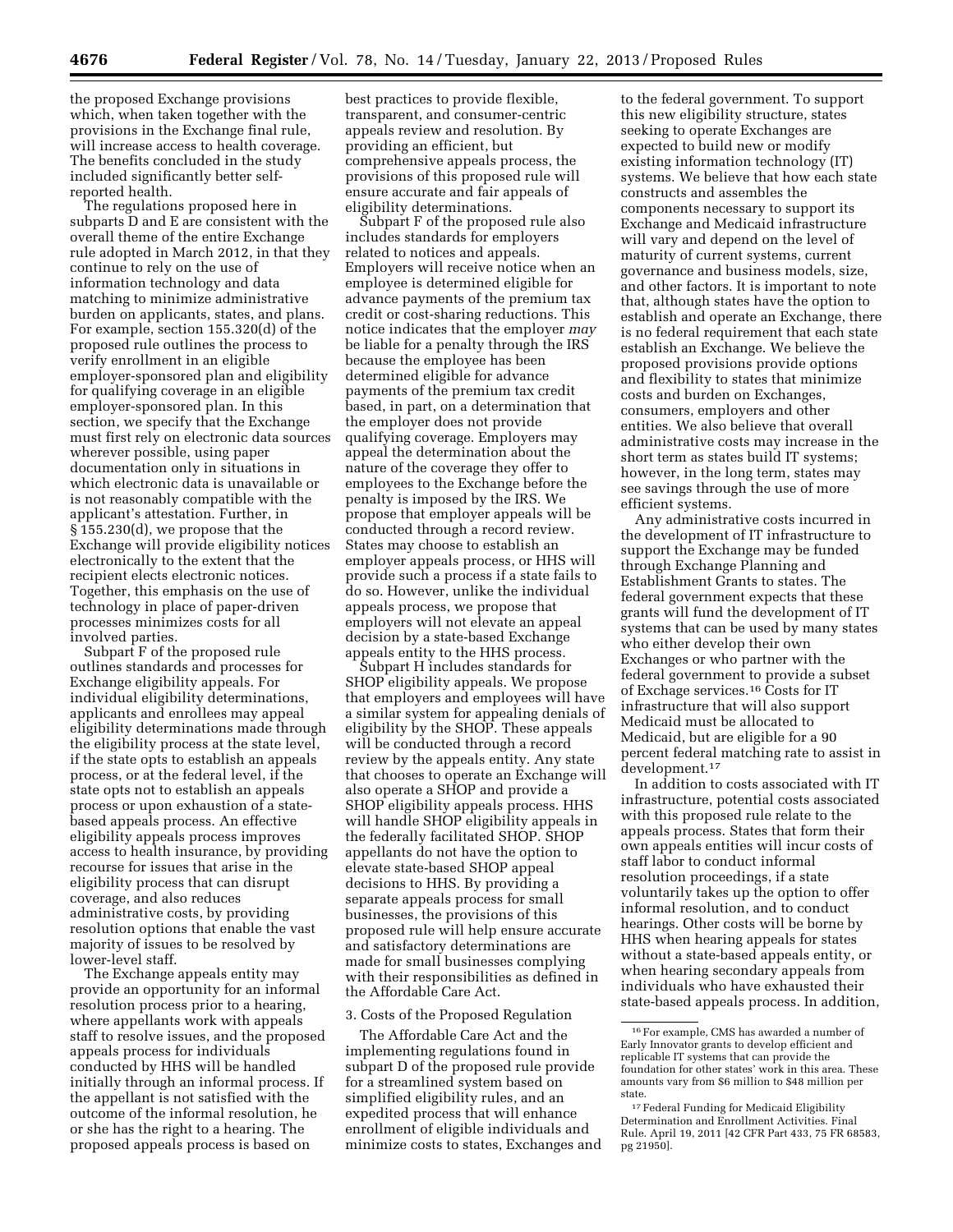costs will be borne by HHS and statebased Exchange appeals entities when adjudicating employer and SHOP appeals. However, the proposed rule is designed to facilitate the ability of states to choose to consolidate appeals operations with similar functions that exist today for Medicaid and CHIP, which could reduce one-time and ongoing costs.

In general, as noted in our discussion of benefits, we anticipate that the proposed rule would increase take-up of health insurance; therefore, one type of rule-induced cost would be associated with providing additional medical services to newly enrolled individuals. A recent study found that insured individuals received more hospital care and more outpatient care than their uninsured counterparts.18

Below we include estimated federal government payments related to grants for Exchange startup. States' initial costs due to the creation of Exchanges will be funded by these grants. Eligibility determination is a minimum function of the Exchange; therefore the Exchange costs to develop the infrastructure for the provisions included in this proposed rule are covered by these grant outlays.

TABLE 5—ESTIMATED FEDERAL GOVERNMENT OUTLAYS FOR THE AFFORDABLE INSURANCE EXCHANGES

FY 2013–FY2017, in Billions of Dollars

| Year                                                   | 2013 | 2014 | 2015 | 2016 | 2017 | 2013-2017 |
|--------------------------------------------------------|------|------|------|------|------|-----------|
| Grant Authority for Exchange Start up <sup>a</sup><br> |      | v.a  | υ.   | U. 1 | 0.01 | 2.41      |

aFY 2013 President's Budget

#### *E. Alternatives Considered*

The majority of Medicaid and CHIP eligibility provisions proposed in this rule serve to implement the Affordable Care Act. All of the provisions in this final rule are a result of the recent passage of the Affordable Care Act and are largely self-implementing. Therefore, alternatives considered for this proposed rule were constrained due to the statutory provisions. With publication of this proposed rule, we desire to make our implementing regulations available to states and the public as soon as possible to facilitate continued efficient operation of the state flexibility authorized under section 1937 of the Act.

In developing this rule, we considered alternatives to some of the simplified eligibility policies proposed here, as well as to the streamlined, coordinated process and eligibility policies this rule established between Medicaid, the Exchange, and other insurance affordability programs. One alternative would be to allow Medicaid agencies to provide notices to individuals independently of the notices provided by other insurance affordability programs. This option would allow states to maintain current Medicaid notice practices, but could result in multiple communications from different entities regarding each individual's eligibility determination process. This could create significant confusion for applicants and beneficiaries. Another alternative would be to consolidate all notice responsibilities within the Exchanges and require one clear line of communication between applicants and the entities determining eligibility for insurance affordability programs.

However, this would reduce state flexibility relative to the flexibility already offered in the prior Medicaid eligibility rule and would mandate significant coordination among insurance affordability programs that could stretch beyond just the provision of notices.

In developing the provisions related to Medicaid premiums and cost sharing, we considered maintaining the current structure of the regulations and limiting proposed changes to simple updates of maximum nominal cost sharing amounts. However, the current structure, with its duplicative and sometimes overlapping provisions, makes it much more difficult for states to establish a simple, straightforward cost sharing policy. We believe the proposed approach will assist states, providers, and beneficiaries in understanding their obligations.

We considered three alternatives on Exchange provisions.

• *Alternative #1:* Establish only a federal appeals process

States are not required to establish an Exchange, and those that do not will rely on a federally facilitated Exchange. States that do form a state-based Exchange likewise have the option to establish a state-based Exchange appeals entity; however, states without an appeals process may rely on the HHS appeals process for individual and employer appeals. If states do form a state-based appeals entity, HHS will serve as a second level of appeal for individuals unsatisfied with the outcome of their state-based Exchange appeal. All state-based Exchanges must establish an appeals process for employers and employees in the SHOP. One alternative considered was to

establish only a federal appeals process, as prescribed in statute, and not to offer state-based Exchanges the option to establish their own appeal programs. However, this alternative was not selected because it would limit state flexibility, and negate the administrative efficiencies available through the use of existing appeals processes.

• *Alternative #2:* Require paper documentation to verify access to employer-sponsored coverage.

Section 155.320(d) of the proposed rule provides a process for verification related to enrollment in an eligible employer-sponsored plan and eligibility for qualifying coverage in an eligible employer-sponsored plan. The proposed process relies on available electronic data sources, with the use of paper documentation in situations in which information submitted by an applicant is not reasonably compatible with information in electronic data sources, along with a sample-based review for situations in which no data is available.

The alternative model would require the Exchange to require individuals to submit paper documentation to verify this information. This would not only increase the burden on individuals to identify and collect this information, which may not be readily available to the applicant, but on employers, who would have to produce this information at the request of applicants, and would also require additional time and resources for Exchanges to accept and process the paper documentation needed for an eligibility determination. In addition, it could ultimately increase the amount of time it would take for an individual to receive health coverage through the Exchange or an insurance affordability program, would reduce the

<sup>18</sup>Finkelstein, A. et al., (2011). The Oregon Health Insurance Experiment: Evidence from the First

Year,'' *National Bureau of Economic Research Working Paper Series,* 17190.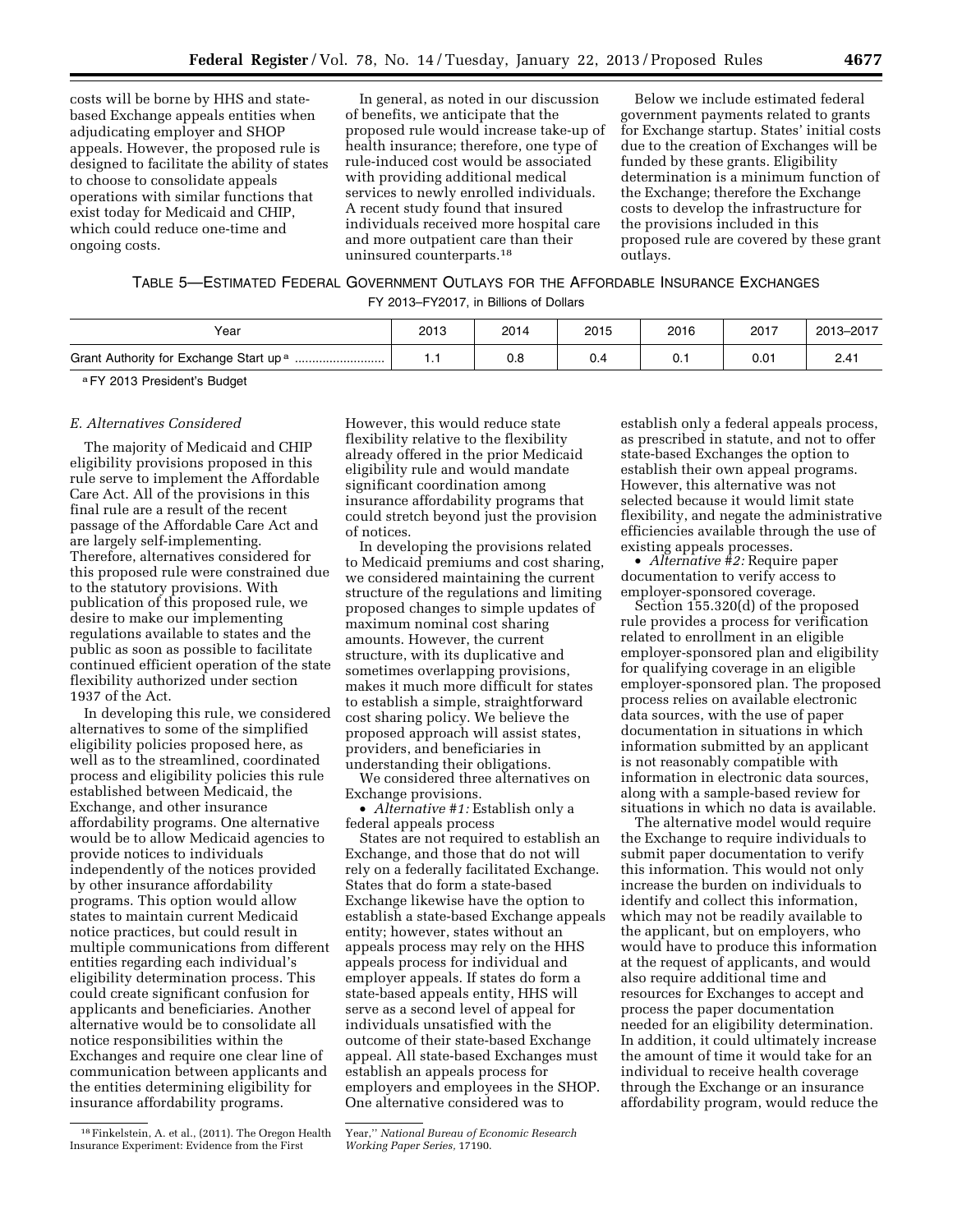number of states likely to operate an Exchange due to increased administrative costs, and would dissuade individuals from seeking coverage through the Exchange.

• *Alternative #3:* Require Paper Notices

In § 155.230(d), we provide that the Exchange will provide the option to an individual or employer to receive notices electronically. We anticipate that this will be accommodated by the Exchange generating electronic notices, storing them on a secure Web site, and notifying individuals and employers through a generic email or text message communication that a notice is available for review.

The alternative model would require the Exchange to send all notices via U.S. mail. This would significantly increase administrative costs for printing and mailing, and also generate significant volumes of undeliverable mail which would be returned to the Exchange.

Summary of Costs for Each Alternative

Alternative 1 would add additional costs as it does not allow the use of

existing state resources to administer appeals. The paper-driven process outlined under alternatives 2 and 3 would ultimately increase the amount of time it would take for an individual to receive health coverage through the Exchange or an insurance affordability program, would increase administrative costs, and would dissuade individuals from seeking coverage through the Exchange.

# *F. Limitations of the Analysis*

A number of challenges face estimators in projecting Medicaid and CHIP benefits and costs under the Affordable Care Act and the proposed rule. Health care cost growth is difficult to project, especially for people who are currently not in the health care system—the population targeted for the Medicaid eligibility changes. Such individuals could have pent-up demand and thus have costs that may be initially higher than other Medicaid enrollees, while they might also have better health status than those who have found a way

(for example, ''spent down'') to enroll in Medicaid.

There is also considerable uncertainty about behavioral responses to the Medicaid and CHIP changes. Individuals' participation rates are particularly uncertain. Medicaid participation rates for people already eligible tend to be relatively low (estimates range from 75 to 86 percent), despite the fact that there are typically no premiums and low to no cost sharing for comprehensive services. It is not clear how the proposed changes will affect those already eligible, or the interest in participating for those newly eligible, as previously described.

# *G. Accounting Statement*

78 ........................................... 2012 3 2013–2017

As required by OMB Circular A–4 (available at *[http://](http://www.whitehouse.gov/omb/circulars_a004_a-4/)  [www.whitehouse.gov/omb/](http://www.whitehouse.gov/omb/circulars_a004_a-4/)  [circulars](http://www.whitehouse.gov/omb/circulars_a004_a-4/)*\_*a004*\_*a-4/*), in Table 6 we have prepared an accounting statement table showing the classification of the impacts associated with implementation of this proposed rule.

# TABLE 6—ACCOUNTING STATEMENT: CLASSIFICATION OF ESTIMATED NET COSTS, FROM FY 2013 TO FY 2017

[In millions]

|          |                                                                                                                                                                                                                                                                                                                                                                                                                                                                               | Units       |                            |                   |  |  |
|----------|-------------------------------------------------------------------------------------------------------------------------------------------------------------------------------------------------------------------------------------------------------------------------------------------------------------------------------------------------------------------------------------------------------------------------------------------------------------------------------|-------------|----------------------------|-------------------|--|--|
| Category | Estimates                                                                                                                                                                                                                                                                                                                                                                                                                                                                     | Year dollar | Discount rate<br>(Percent) | Period<br>covered |  |  |
|          | <b>Benefits</b>                                                                                                                                                                                                                                                                                                                                                                                                                                                               |             |                            |                   |  |  |
|          | Not Estimated                                                                                                                                                                                                                                                                                                                                                                                                                                                                 | 2012        | 7                          | 2013-2017         |  |  |
|          | Not Estimated                                                                                                                                                                                                                                                                                                                                                                                                                                                                 | 2012        | 3                          | 2013-2017         |  |  |
|          | The Exchanges, combined with other actions being taken to implement the Af-<br>fordable Care Act, will improve access to health insurance, with numerous posi-<br>tive effects, including reduced morbidity and fewer bankruptcies. The Exchange<br>will also serve as a distribution channel for insurance reducing administrative<br>costs as a part of premiums and providing comparable information on health<br>plans to allow for a more efficient shopping experience. |             |                            |                   |  |  |
|          | Costs*                                                                                                                                                                                                                                                                                                                                                                                                                                                                        |             |                            |                   |  |  |
|          |                                                                                                                                                                                                                                                                                                                                                                                                                                                                               | 2012        | 7                          | 2013-2017         |  |  |
|          |                                                                                                                                                                                                                                                                                                                                                                                                                                                                               | 2012        | 3                          | 2013-2017         |  |  |
|          | Unquantified costs include State implementation costs above the amount covered<br>by Federal grants, costs associated with hearings, and increased medical costs<br>associated with more widespread enrollment in health insurance.                                                                                                                                                                                                                                           |             |                            |                   |  |  |
|          | Transfers**                                                                                                                                                                                                                                                                                                                                                                                                                                                                   |             |                            |                   |  |  |
|          |                                                                                                                                                                                                                                                                                                                                                                                                                                                                               | 2012        | 7                          | 2013-2017         |  |  |
|          |                                                                                                                                                                                                                                                                                                                                                                                                                                                                               | 2012        | 3                          | 2013-2017         |  |  |
|          | The transfer is from Federal Government to States on Behalf of Beneficiaries.                                                                                                                                                                                                                                                                                                                                                                                                 |             |                            |                   |  |  |
|          |                                                                                                                                                                                                                                                                                                                                                                                                                                                                               | 2012        | $\overline{7}$             | 2013-2017         |  |  |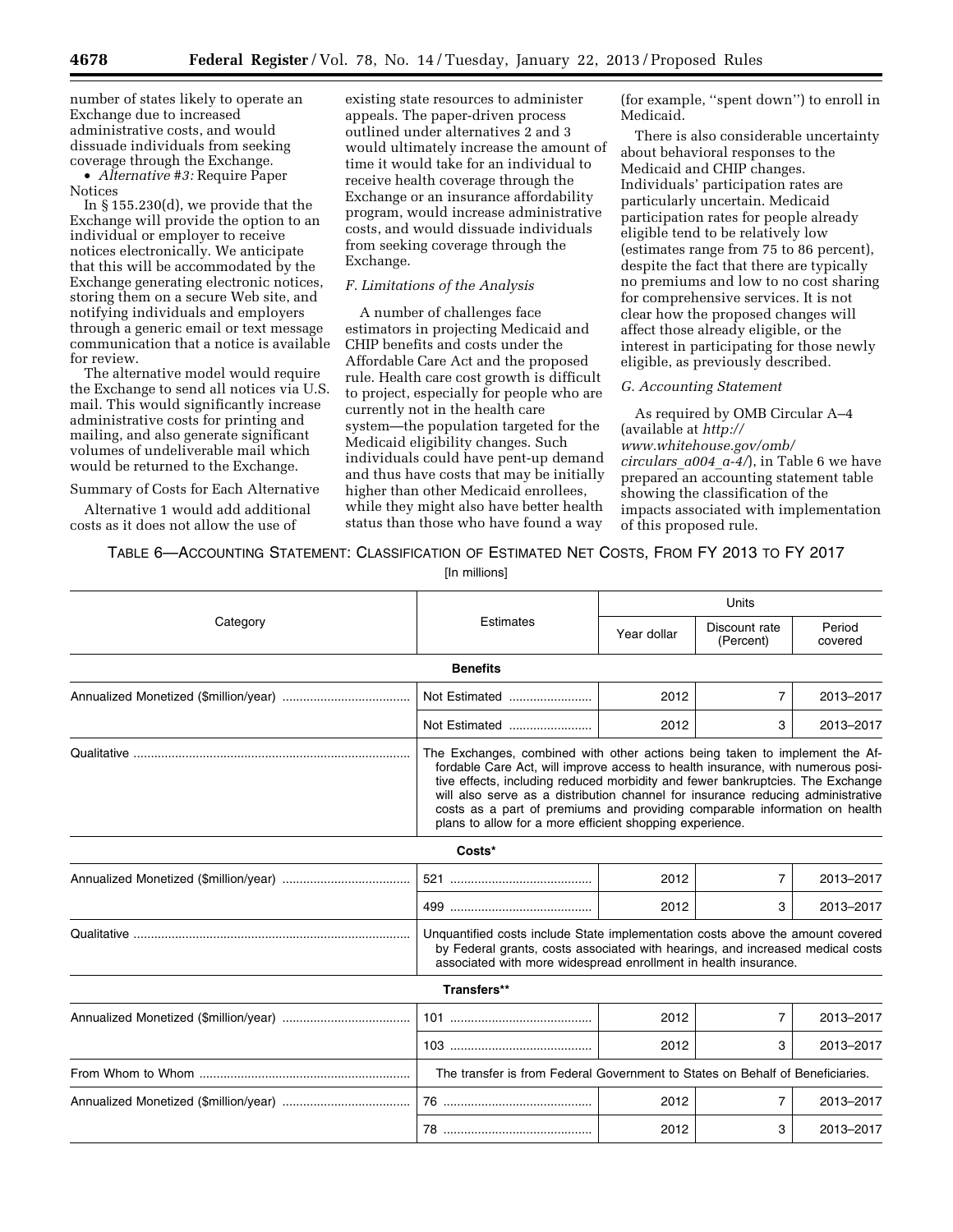### TABLE 6—ACCOUNTING STATEMENT: CLASSIFICATION OF ESTIMATED NET COSTS, FROM FY 2013 TO FY 2017— **Continued** [In millions]

| $\frac{1}{2}$ . The contract state $\frac{1}{2}$ |                                                         |             |                            |                   |  |  |  |  |  |
|--------------------------------------------------|---------------------------------------------------------|-------------|----------------------------|-------------------|--|--|--|--|--|
|                                                  |                                                         | Units       |                            |                   |  |  |  |  |  |
| Category                                         | Estimates                                               | Year dollar | Discount rate<br>(Percent) | Period<br>covered |  |  |  |  |  |
|                                                  | The transfer is from States on Behalf of Beneficiaries. |             |                            |                   |  |  |  |  |  |

\* These costs include grant outlays to States to establish Exchanges; most of these Exchange-establishment costs have been included in the accounting statement for the Exchange final rule.

\*\* Source: Office of the Actuary.

# *H. Regulatory Flexibility Analysis*

The Regulatory Flexibility Act (5 U.S.C. 601 et seq.) (RFA) requires agencies to prepare an initial regulatory flexibility analysis to describe the impact of the proposed rule on small entities, unless the head of the agency can certify that the rule will not have a significant economic impact on a substantial number of small entities. The Act generally defines a ''small entity'' as (1) A proprietary firm meeting the size standards of the Small Business Administration (SBA); (2) a not-forprofit organization that is not dominant in its field; or (3) a small government jurisdiction with a population of less than 50,000. States and individuals are not included in the definition of ''small entity.'' HHS uses as its measure of significant economic impact on a substantial number of small entities a change in revenues of more than 3 to 5 percent.

As discussed above, this proposed rule is necessary to implement certain standards related to the establishment and operation of Exchanges as authorized by the Affordable Care Act. Specifically, this proposed rule would: (1) Set forth standards for adjudicating appeals of eligibility determinations, including eligibility for enrollment in a QHP through the Exchange and insurance affordability programs, certificates of exemption from the shared responsibility payment, and SHOP eligibility, for purposes of implementing section 1411(f) of the Affordable Care Act, (2) outline criteria related to the verification of enrollment in an eligible employer-sponsored plan and eligibility for qualifying coverage in an eligible employer-sponsored plan, and (3) further specify or amend standards related to other eligibility and enrollment provisions to provide detail necessary for state implementation.

The intent of this rule is to continue to afford states substantial discretion in the design and operation of an Exchange, with greater standardization provided where directed by the statute or where there are compelling practical, efficiency or consumer protection reasons.

For the purposes of the regulatory flexibility analysis, we expect the following types of entities to be affected by this proposed rule—(1) QHP issuers; and (2) employers. We believe that health insurers would be classified under the North American Industry Classification System (NAICS) Code 524114 (Direct Health and CMS–9989– P 166 Medical Insurance Carriers). According to SBA size standards, entities with average annual receipts of \$7 million or less would be considered small entities this NAICS code. Health issuers could also possibly be classified in 621491 (HMO Medical Centers) and, if this is the case, the SBA size standard would be \$10 million or less.

### QHP Issuers

This rule proposes standards for Exchanges that affect eligibility determinations for enrollment in a QHP, advance payments of the premium tax credit, cost-sharing reductions, Medicaid, and CHIP. Although these standards are for Exchanges, they also affect health plan issuers that choose to participate in an Exchange. QHP issuers receive information from an Exchange about an enrollee in order to enable the QHP issuer to provide the correct level of advance payments of the premium tax credit and cost-sharing reductions. The issuer of the QHP will adjust an enrollee's net premium to reflect the advance payments of the premium tax credit, as well as make any changes required to ensure that cost-sharing reflects the appropriate level of reductions. Issuers benefit significantly from advance payments of the premium tax credit and cost-sharing reductions, but may face some administrative costs relating to receiving enrollee information from an Exchange.

As discussed in the Web Portal interim final rule (75 FR 24481), HHS examined the health insurance industry in depth in the Regulatory Impact Analysis we prepared for the proposed rule on establishment of the Medicare

Advantage program (69 FR 46866, August 3, 2004). In that analysis we determined that there were few, if any, insurance firms underwriting comprehensive health insurance policies (in contrast, for example, to travel insurance policies or dental discount policies) that fell below the size thresholds for ''small'' business established by the SBA (currently \$7 million in annual receipts for health insurers, based on North American Industry Classification System Code 524114).16

Additionally, as discussed in the Medical Loss Ratio interim final rule (75 FR 74918), the Department used a data set created from 2009 National Association of Insurance Commissioners (NAIC) Health and Life Blank annual financial statement data to develop an updated estimate of the number of small entities that offer comprehensive major medical coverage in the individual and group markets. For purposes of that analysis, the Department used total Accident and Health (A&H) earned premiums as a proxy for annual receipts. The Department estimated that there were 28 small entities with less than \$7 million in accident and health earned premiums offering individual or group comprehensive major medical coverage; however, this estimate may overstate the actual number of small health insurance issuers offering such coverage, because it does not include receipts from these companies' other lines of business.

### Employers

The establishment of SHOP in conjunction with tax incentives for some employers will provide new opportunities for employers to offer affordable health insurance to their employees. A detailed discussion of the impact on employers related to the establishment of the SHOP is found in the RIA for the Exchange final rule,

<sup>16</sup> ''Table of Size Standards Matched To North American Industry Classification System Codes,'' effective November 5, 2010, U.S. Small Business Administration, available at *[http://www.sba.gov.](http://www.sba.gov)*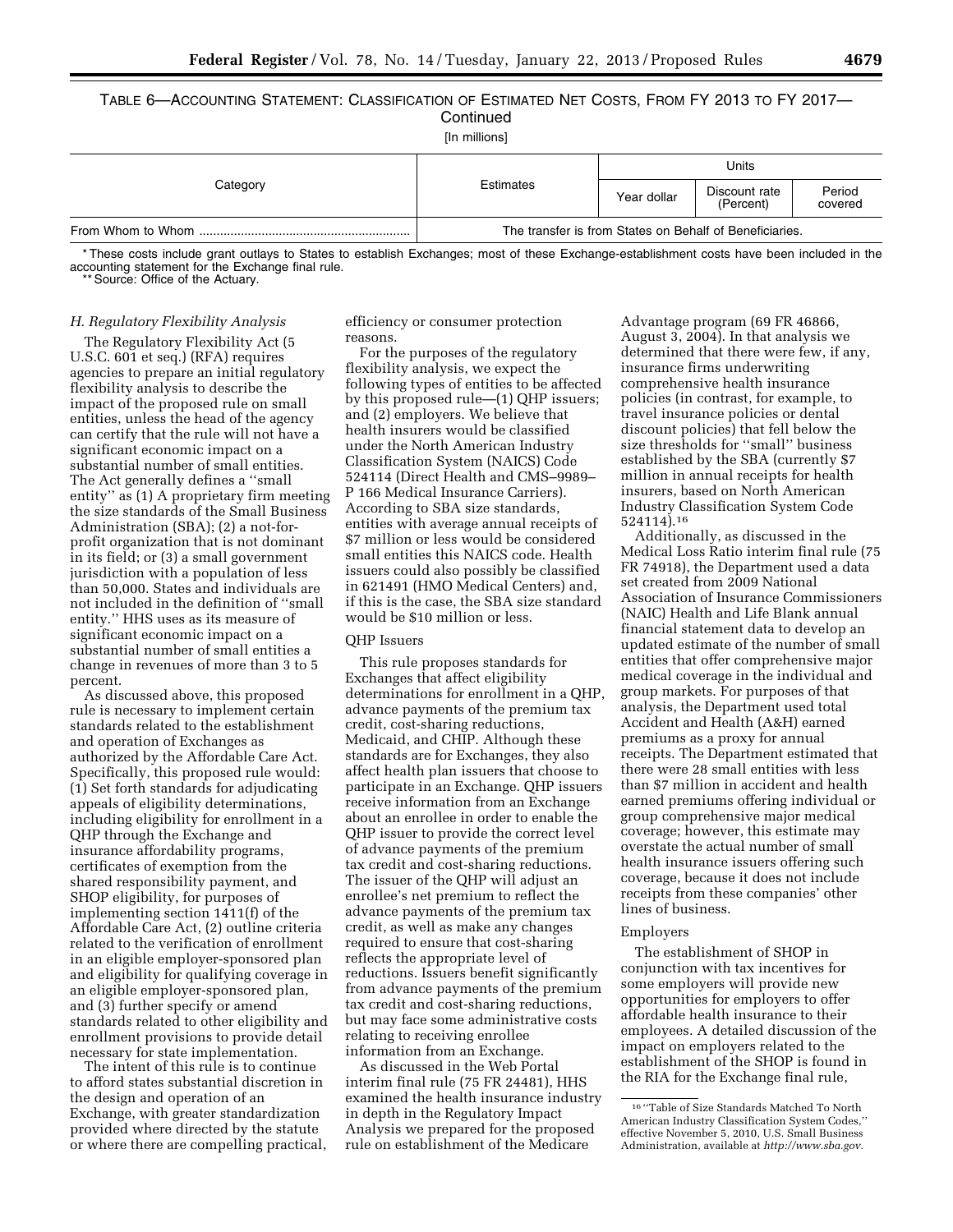# available at *[http://cciio.cms.gov/](http://cciio.cms.gov/resources/files/Files2/03162012/hie3r-ria-032012.pdf)  [resources/files/Files2/03162012/hie3r](http://cciio.cms.gov/resources/files/Files2/03162012/hie3r-ria-032012.pdf)[ria-032012.pdf](http://cciio.cms.gov/resources/files/Files2/03162012/hie3r-ria-032012.pdf)*.

Subpart F of part 155 proposes to establish an appeals process through which an employer may appeal a determination that the employer does not provide qualifying coverage in an eligible employer-sponsored plan with respect to the employee referenced in the notice pursuant to section  $1411(f)(2)$ of the Affordable Care Act, or an eligibility determination for SHOP. This rule proposes standards for employers that choose to participate in a SHOP. The SHOP is limited by statute to employers with at least one but not more than 100 employees. For this reason, we expect that many employers would meet the SBA standard for small entities. However, since participation in the SHOP is voluntary, this proposed rule does not place any requirements on small employers.

We request comment on whether the small entities affected by this rule have been fully identified. We also request comment and information on potential costs for these entities and on any alternatives that we should consider.

Except in the Exchange provisions, few of the entities that meet the definition of a small entity as that term is used in the RFA (for example, small businesses, nonprofit organization, and small governmental jurisdictions with a population of less than 50,000) would be impacted directly by this proposed rule. Individuals and states are not included in the definition of a small entity. In addition, the impact of the majority of this rule was addressed in the RIA accompanying the March 2012 Medicaid eligibility rule. Therefore, the Secretary has determined that this final rule will not have a significant economic impact on a substantial number of small entities, and we have not prepared a regulatory flexibility analysis.

Additionally, section 1102(b) of the Act requires us to prepare a regulatory impact analysis if a proposed rule may have a significant economic impact on the operations of a substantial number of small rural hospitals. This analysis must conform to the provisions of section 603. For purposes of section 1102(b) of the Act, we define a small rural hospital as a hospital that is located outside of a metropolitan statistical area and has fewer than 100 beds. We are not preparing an analysis for section  $1102(b)$  of the Act because the Secretary has determined that this proposed rule would not have a direct economic impact on the operations of a substantial number of small rural hospitals.

# *I. Unfunded Mandates*

Section 202 of the Unfunded Mandates Reform Act of 1995 (UMRA) requires that agencies assess anticipated costs and benefits before issuing any rule whose mandates require spending in any 1 year of \$100 million in 1995 dollars, updated annually for inflation, by state, local, or tribal governments, in the aggregate, or by the private sector. Currently, that threshold is approximately \$139 million. This final rule does not mandate expenditures by state governments, local governments, tribal governments, in the aggregate, or the private sector, of \$139 million. The majority of state, local, and private sector costs related to implementation of the Affordable Care Act were described in the RIA accompanying the March 2012 Medicaid eligibility rule. Furthermore, the proposed rule does not set any mandate on states to set up an Exchange.

#### *J. Federalism*

Executive Order 13132 establishes certain requirements that an agency must meet when it promulgates a proposed rule that imposes substantial direct effects on states, preempts state law, or otherwise has federalism implications. We wish to note again that the impact of changes related to implementation of the Affordable Care Act were described in the RIA of the March 2012 Medicaid eligibility rule. As discussed in the March 2012 RIA, we have consulted with states to receive input on how the various Affordable Care Act provisions codified in this proposed rule would affect states. We continue to engage in ongoing consultations with Medicaid and CHIP Technical Advisory Groups (TAGs), which have been in place for many years and serve as a staff level policy and technical exchange of information between CMS and the states. Through consultations with these TAGs, we have been able to get input from states specific to issues surrounding the changes in eligibility groups and rules that will become effective in 2014.

Because states have flexibility in designing their Exchange, state decisions will ultimately influence both administrative expenses and overall premiums. However, because states are not required to create an Exchange, these costs are not mandatory. For states electing to create an Exchange, the initial costs of the creation of the Exchange will be funded by Exchange Planning and Establishment Grants. After this time, Exchanges will be financially self-sustaining with revenue sources left to the discretion of the state.

In the Department's view, while this proposed rule does not impose substantial direct on state and local governments, it has federalism implications due to direct effects on the distribution of power and responsibilities among the state and federal governments relating to determining standards relating to health insurance coverage (that is, for QHPs) that is offered in the individual and small group markets. Each state electing to establish a state-based Exchange must adopt the federal standards contained in the Affordable Care Act and in this proposed rule, or have in effect a state law or regulation that implements these federal standards. However, the Department anticipates that the federalism implications (if any) are substantially mitigated because states have choices regarding the structure and governance of their Exchanges. Additionally, the Affordable Care Act does not require states to establish an Exchange; but if a state elects not to establish an Exchange or the state's Exchange is not approved, HHS, will establish and operate an Exchange in that state. Additionally, states will have the opportunity to participate in state Partnership Exchanges that would allow states to leverage work done by other states and the federal government.

In compliance with the requirement of Executive Order 13132 that agencies examine closely any policies that may have federalism implications or limit the policy making discretion of the states, the Department has engaged in efforts to consult with and work cooperatively with affected states, including participating in conference calls with and attending conferences of the National Association of Insurance Commissioners, and consulting with state officials on an individual basis.

Pursuant to the requirements set forth in section 8(a) of Executive Order 13132, and by the signatures affixed to this regulation, the Department certifies that CMS has complied with the requirements of Executive Order 13132 for the attached proposed regulation in a meaningful and timely manner.

#### *K. Congressional Review Act*

This proposed rule is subject to the Congressional Review Act provisions of the Small Business Regulatory Enforcement Fairness Act of 1996 (5 U.S.C. 801 et seq.), which specifies that before a rule can take effect, the federal agency promulgating the rule shall submit to each House of the Congress and to the Comptroller General a report containing a copy of the rule along with other specified information, and has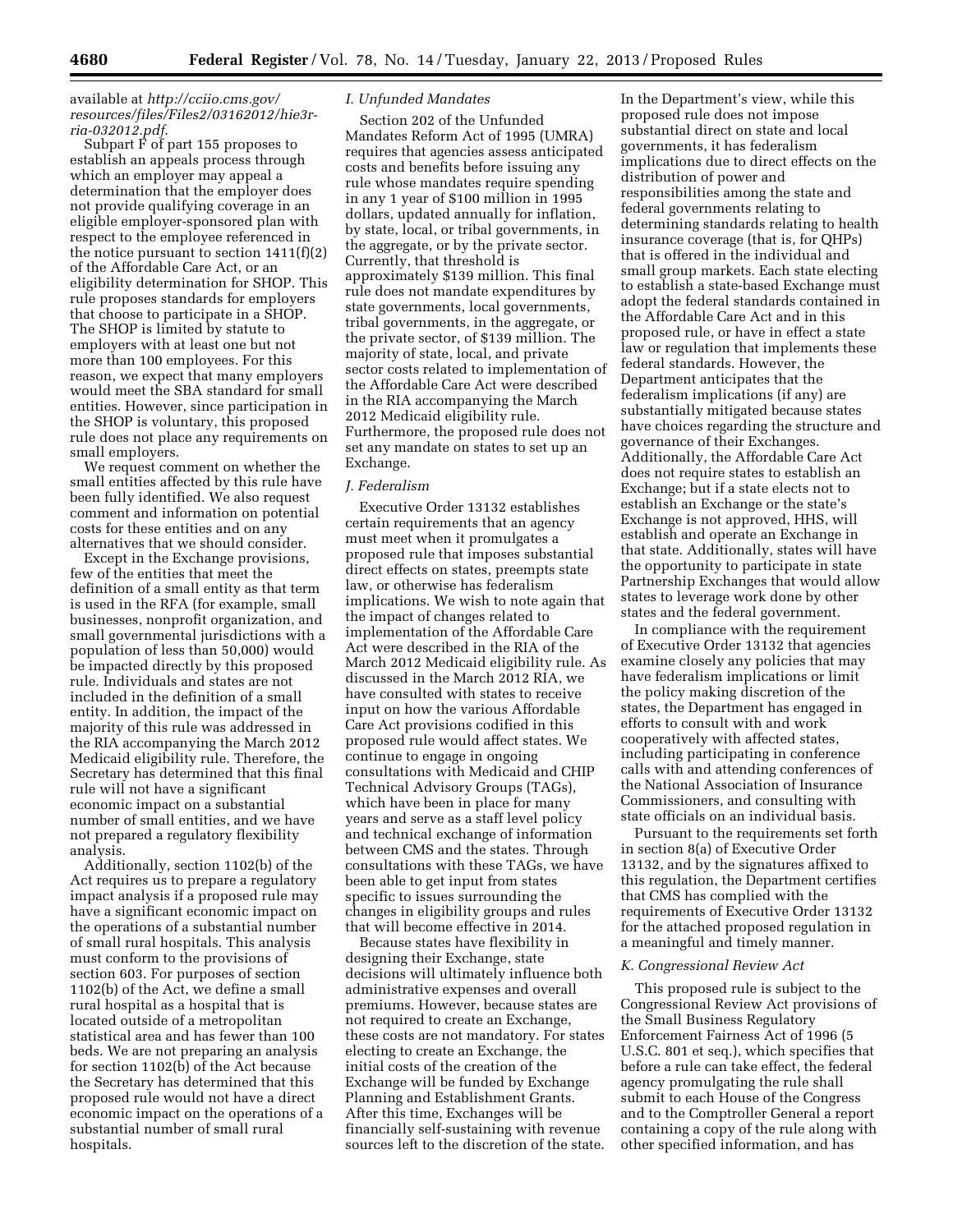been transmitted to Congress and the Comptroller General for review.

In accordance with the provisions of Executive Order 12866, this regulation was reviewed by the Office of Management and Budget.

#### **List of Subjects**

# *42 CFR Part 430*

Administrative practice and procedure, Grant programs—health, Medicaid, Reporting and recordkeeping requirements.

### *42 CFR Part 431*

Grant programs—health, Health facilities, Medicaid, Privacy, Reporting and recordkeeping requirements.

#### *42 CFR Part 433*

Administrative practice and procedure, Child support Claims, Grant programs—health, Medicaid, Reporting and recordkeeping requirements.

### *42 CFR Part 435*

Aid to Families with Dependent Children, Grant programs—health, Medicaid, Reporting and recordkeeping requirements, Supplemental Security Income (SSI), Wages.

#### *42 CFR Part 440*

Grant programs-health, Medicaid.

#### *42 CFR Part 447*

Accounting, Administrative practice and procedure, Drugs, Grant programs health, Health facilities, Health professions, Medicaid, Reporting and recordkeeping requirements, Rural areas.

# *42 CFR Part 457*

Administrative practice and procedure, Grant programs—health, Health insurance, Reporting and recordkeeping requirements.

# *45 CFR Part 155*

Administrative practice and procedure, Advertising, Brokers, Conflict of interest, Consumer protection, Grant programs-health, Grants administration, Health care, Health insurance, Health maintenance organization (HMO), Health records, Hospitals, Indians, Individuals with disabilities, Loan programs—health, Organization and functions (Government agencies), Medicaid, Public assistance programs, Reporting and recordkeeping requirements, Safety, State and local governments, Technical assistance, Women, and Youth.

For the reasons set forth in the preamble, the Centers for Medicare & Medicaid Services proposes to amend 42 CFR chapter IV as set forth below:

# **PART 430—GRANTS TO STATES FOR MEDICAL ASSISTANCE PROGRAMS**

■ 1. The authority citation for part 430 continues to read as follows:

**Authority:** Sec. 1102 of the Social Security Act (42 U.S.C. 1302).

■ 2. Section 430.12 is amended by revising paragraph (a) to read as follows:

#### **§ 430.12 Submittal of State plans and plan amendments.**

(a) *Format.* A State plan for Medicaid consists of a standardized automated template, issued and periodically updated by CMS, that includes both basic requirements and individualized content that reflects the characteristics of the State's program.

(1) States with approved paper State plans shall submit plans to comply with the required automated format with full compliance not later than one year following the availability of the automated template.

(2) Thereafter, approved paper State plans or plan amendments shall be valid only temporarily to the extent specifically authorized and incorporated by reference under the approved automated State plan.

\* \* \* \* \*

# **PART 431—STATE ORGANIZATION AND GENERAL ADMINISTRATION**

■ 3. The authority citation for part 431 continues to read as follows:

**Authority:** Sec. 1102 of the Social Security Act (42 U.S.C. 1302).

■ 4. Section 431.10 is amended by-A. Revising paragraphs  $(a)$ ,  $(c)$ ,  $(d)$ , and (e).

■ B. Adding paragraph (b)(3). The revisions and additions read as follows:

#### **§ 431.10 Single State agency.**

(a) *Basis, purpose, and definitions.* (1) This section implements section 1902(a)(4) and (5) of the Act.

(2) For purposes of this part— *Appeals decision* means a decision

made by a hearing officer adjudicating a fair hearing under subpart E of this part, including by a hearing officer employed an Exchange appeals entity to which the agency has delegated authority to conduct such hearings under this section.

*Exchange* has the meaning given to the term in 45 CFR 155.20.

*Exchange appeals entity* has the meaning given to the term ''appeals entity,'' as defined in 45 CFR 155.500.

*Medicaid agency* is the single State agency for the Medicaid program.  $(b) * * * *$ 

(3) The single State agency is responsible for determining eligibility for all individuals applying for or receiving benefits in accordance with regulations in part 435 of this chapter and for fair hearings filed in accordance with subpart E of this part.

(c) *Delegations.* (1) Subject to the requirement in paragraph (c)(2) of this section, the Medicaid agency may, in the approved state plan—

(i)(A) Delegate authority to determine eligibility for all or a defined subset of individuals to—

(*1*) The single State agency for the financial assistance program under title IV–A (in the 50 States or the District of Columbia), or under title I or XVI (AABD), in Guam, Puerto Rico, or the Virgin Islands;

(*2*) The Federal agency administering the supplemental security income program under title XVI of the Act; or

(*3*) The Exchange.

(B) The plan must specify to which agency or public authority and the individuals with respect to which, authority to determine eligibility is delegated.

(ii) Delegate authority to conduct fair hearings in accordance with subpart E of this part for denials of eligibility based on the applicable modified adjusted gross income standard, as described in § 435.911 of this chapter, to an Exchange or Exchange appeals entity, provided that individuals who have requested a fair hearing of such a denial are given the choice to have their fair hearing conducted by the Medicaid agency or the Exchange or Exchange appeals entity.

(2) The Medicaid agency may delegate authority to make eligibility determinations or to conduct fair hearings under this section only to a government agency or public authority which maintains personnel standards on a merit basis.

(3) The Medicaid agency—

(i) Must ensure that any agency or public authority to which eligibility determinations or appeals decisions are delegated—

(A) Complies with all relevant Federal and State law, regulations and policies, including, but not limited to, those related to the eligibility criteria applied by the agency under part 435 of this chapter; prohibitions against conflicts of interest and improper incentives; and safeguarding confidentiality, including regulations set forth at subpart F of this part.

(B) Informs applicants and beneficiaries how they can directly contact and obtain information from the agency; and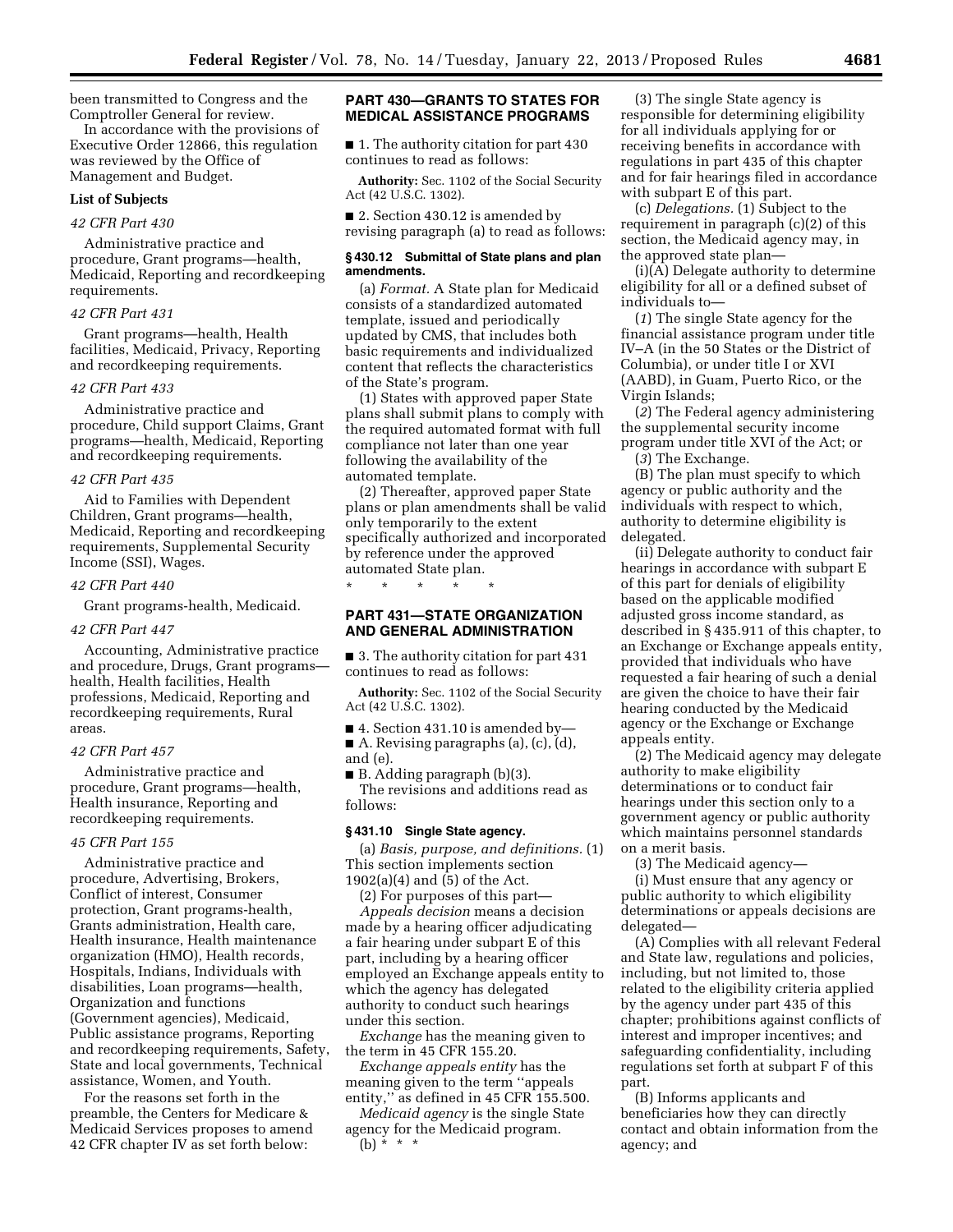(ii) Must exercise appropriate oversight over the eligibility determinations and appeals decisions made by such agencies to ensure compliance with paragraphs (c)(2) and  $(c)(3)(i)$  of this section and institute corrective action as needed, including, but not limited to, rescission of the authority delegated under this section.

(iii) If authority to conduct fair hearings is delegated to the Exchange or Exchange appeals entity under paragraph (c)(1)(ii) of this section, the agency may establish a review process whereby the agency reviews appeals decisions made by the Exchange or Exchange appeals entity, but only with respect to conclusions of law, including interpretations of State or Federal requirements.

(d) *Agreement with Federal, State or local entities making eligibility determinations or appeals decisions.*  The plan must provide for written agreements between the Medicaid agency and the Exchange or any other State or local agency that has been delegated authority under paragraph (c)(1)(i) of this section to determine Medicaid eligibility and for written agreements between the agency and the Exchange or Exchange appeals entity that has been delegated authority to conduct Medicaid fair hearings under paragraph (c)(1)(ii) of this section. Such agreements must be available to the Secretary upon request and must include provisions for:

(1) The relationships and respective responsibilities of the parties, including but not limited to the respective responsibilities to effectuate the fair hearing rules in subpart E of this part;

(2) Quality control and oversight by the Medicaid agency, including any reporting requirements needed to facilitate such control and oversight;

(3) Assurances that the entity to which authority to determine eligibility or conduct fair hearings will comply with the provisions set forth in paragraph (c)(3) of this section.

(4) For appeals, procedures to ensure that individuals have notice and a full opportunity to have their fair hearing conducted by either the Exchange or Exchange appeals entity or the Medicaid agency.

(e) *Authority of the single State agency.* The Medicaid agency may not delegate, to other than its own officials, the authority to supervise the plan or to develop or issue policies, rules, and regulations on program matters.

 $\blacksquare$  5. Section 431.11 is amended by—

■ A. Removing paragraph (b).

■ B. Redesignating paragraphs (c) and (d), as paragraphs (b) and (c), respectively.

■ C. Revising newly redesignated paragraphs (b) and (c). The revisions read as follows:

### **§ 431.11 Organization for administration.**

\* \* \* \* \* (b) *Description of organization.* The plan must include a description of the organization and functions of the Medicaid agency.

(c) *Eligibility determined or appeals decided by other entities.* If eligibility is determined or appeals decided by Federal or State entities other than the Medicaid agency or by local agencies under the supervision of other State agencies, the plan must include a description of the staff designated by those other entities and the functions they perform in carrying out their responsibilities.

■ 6. Section 431.200 is amended by adding paragraph (d) to read as follows:

# **§ 431.200 Basic and scope.**

\* \* \* \* \* (d) Implements section 1943(b)(3) of the Act and section 1413 of the Affordable Care Act to permit coordinated hearings and appeals among insurance affordability programs.  $\blacksquare$  7. Section 431.201 is amended by

■ A. Revising the definition of ''Action.''

■ B. Adding the definition of "Local evidentiary hearing'' in alphabetical order

The revisions and addition to read as follows:

# **§ 431.201 Definitions.**

\* \* \* \* \* *Action* means a termination, suspension, or reduction of Medicaid eligibility or a reduction in the level of benefits and services, including a determination of the amount of medical expenses which must be incurred to establish income eligibility in accordance with § 435.121(e)(4) or § 435.831 of this chapter, or a determination of income for the purposes of imposing any premiums, enrollment fees, or cost-sharing under subpart A of part 447 of this chapter. It also means determinations by skilled nursing facilities and nursing facilities to transfer or discharge residents and adverse determinations made by a State with regard to the preadmission screening and resident review requirements of section 1919(e)(7) of the Act.

\* \* \* \* \*

*Local evidentiary hearing* means a hearing held on the local or county level serving a specified portion of the State. \* \* \* \* \*

 $\blacksquare$  8. Section 431.205 is amended by-

■ A. Revising paragraphs (b)(1)and

- (b)(2).
- B. Adding paragraph (e).

The revisions and additions read as follows:

#### **§ 431.205 Provision of hearing system.**

- \* \* \* \* \*
	- (b) \* \* \*
	- $(1)$  A hearing before—

(i) The Medicaid agency; or (ii) For the denial of eligibility based on the applicable modified adjusted gross income standard, the Exchange or Exchange appeals entity to which authority to conduct fair hearings under this subpart has been delegated under § 431.10(c)(1)(ii) of this subpart, provided that individuals who have requested a fair hearing are given the choice to have their fair hearing conducted by the agency or the Exchange or Exchange appeals; or

(2) An evidentiary hearing at the local level, with a right of appeal to the Medicaid agency.

\* \* \* \* \* (e) The hearing system must be accessible to persons who are limited English proficient and persons who have disabilities, consistent with § 435.905(b) of this chapter.

 $\blacksquare$  9. Section 431.206 is amended by-

■ A. Revising paragraph (b) introductory text and paragraph (c)(2).

■ B. Adding paragraphs (d) and (e). The revisions and additions read as follows:

# **§ 431.206 Informing applicants and beneficiaries.**

\* \* \* \* \* (b) The agency or entity taking action must, at the time specified in paragraph (c) of this section, inform every applicant or beneficiary in writing—

\* \* \* \* \*  $(c) * * * *$ 

(2) At the time the agency or entity denies eligibility or services, or takes other action affecting the individual's eligibility, level of benefits and services, or claims;

\* \* \* \* \* (d) If, in accordance with  $\S$  431.10(c)(1)(ii) of this part, the agency has delegated authority to the Exchange or Exchange appeals entity to conduct the fair hearing, that the individual has the right to have his or her hearing before the agency, Exchange or the Exchange appeals entity, and the method by which the individual may make such election.

(e) The information required under this section must be accessible to individuals who are limited English proficient and to individuals with disabilities, consistent with § 435.905(b)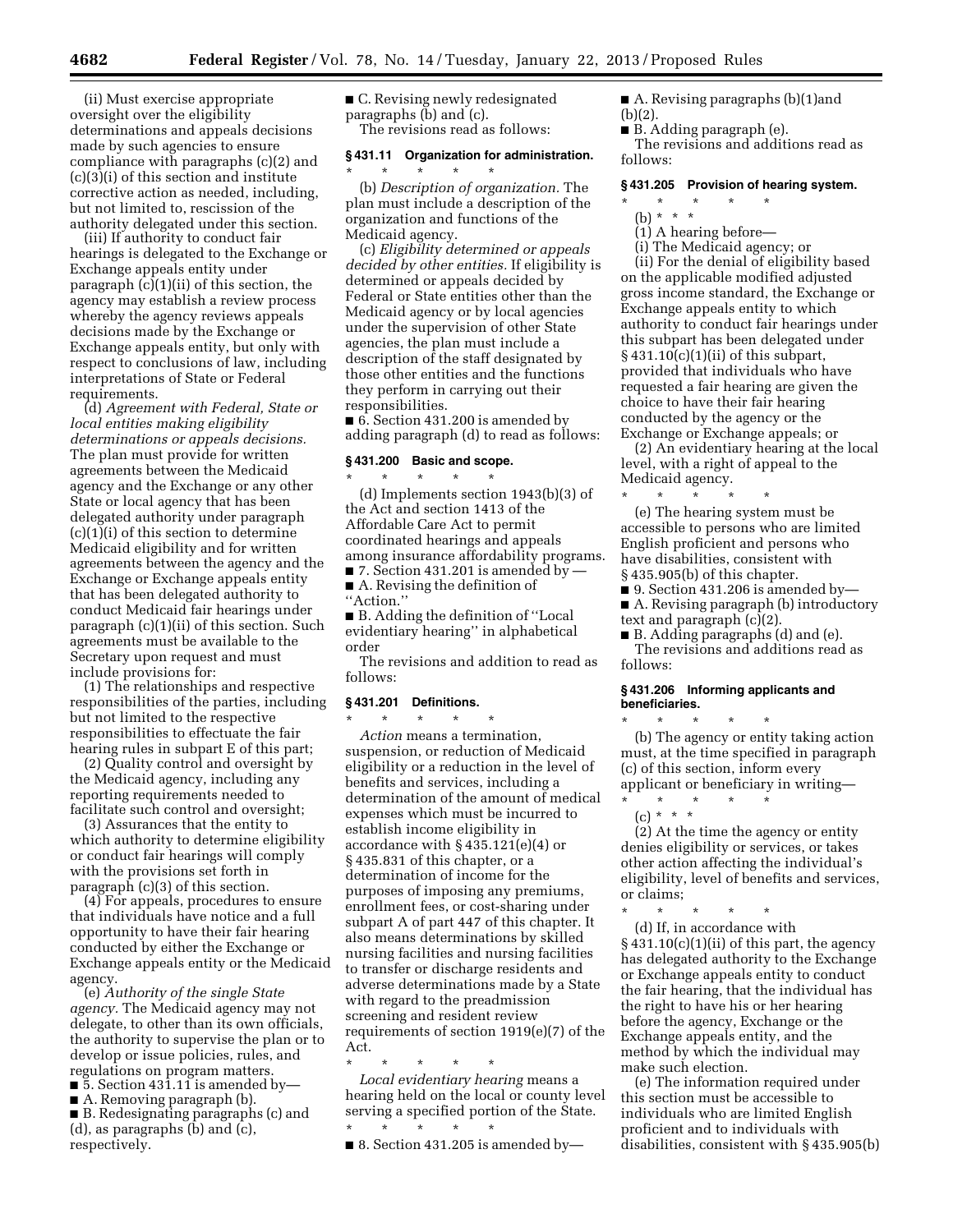of this chapter, and may be provided in electronic format in accordance with § 435.918 of this chapter.

■ 10. Section 431.210 is amended by revising paragraphs (a), (b), and (d)(1) to read as follows:

# **§ 431.210 Content of notice.**

\* \* \* \* \* (a) A Statement of what action the agency, skilled nursing facility, or nursing facility intends to take and the effective date of such action;

(b) A clear Statement of the specific reasons supporting the intended action;

\* \* \* \* \*

(d) \* \* \*

(1) The individual's right to request a local evidentiary hearing if one is available, or a State agency hearing; or \* \* \* \* \*

■ 11. Section 431.211 is revised to read as follows:

#### **§ 431.211 Advance notice.**

The State or local agency must send a notice at least 10 days before the date of action, except as permitted under § 431.213 and § 431.214 of this part. ■ 12. Section 431.213 is amended by revising the introductory text to read as follows:

### **§ 431.213 Exceptions from advance notice.**

The agency may send a notice not later than the date of action if —

\* \* \* \* \* ■ 13. Section 431.220 is amended by revising paragraph (a)(1) to read as follows:

# **§ 431.220 When a hearing is required.**

 $(a) * * * *$ 

(1) Any applicant who requests it because the agency denies his or her eligibility, level of benefits, services or claims, or such claim is not acted upon with reasonable promptness including, if applicable —

(i) A determination of the amount of medical expenses which must be incurred to establish eligibility in accordance with § 435.121(e)(4) or § 435.831 of this part; or

(ii) A determination of income for the purposes of imposing any premiums, enrollment fees, and cost sharing under subpart A of part 447 of this chapter.

 $\star$   $\qquad$   $\star$   $\qquad$   $\star$   $\qquad$   $\star$ 

 $\blacksquare$  14. Section 431.221 is amended by  $\blacksquare$ 

■ A. Revising paragraph (a).

■ B. Adding paragraph (e).

The revisions and additions read as follows:

# **§ 431.221 Request for hearing.**

(a) The agency must establish procedures that permit an individual, or an authorized representative acting on

behalf of an individual to submit a hearing request:

- (1) By telephone;
- (2) Via mail;
- (3) In person;

(4) Through other commonly available electronic means; and

(5) Via the internet Web site described in § 435.1200(f) of this chapter, at State option.

\* \* \* \* \*

(e) If an individual has been denied eligibility for Medicaid by the agency or other entity authorized, in accordance with  $\S$  431.10(c)(1) of this part, to make such determination, the agency must treat an appeal to the Exchange appeals entity of a determination of eligibility for advanced payments of the premium tax credit or cost-sharing reduction, as a request for a hearing, under this section.

■ 15. Section 431.224 is added to read as follows:

# **§ 431.224 Expedited appeals.**

(a) *General rule.* The agency must establish and maintain an expedited review process for hearings, when an individual requests or a provider requests, or supports the individual's request, that the time otherwise permitted for a hearing could jeopardize the individual's life or health or ability to attain, maintain, or regain maximum function.

(b) *Action following denial of a request for expedited hearing.* If the agency denies a request for an expedited appeal, it must—

(1) Use the standard appeal timeframe, in accordance with § 431.244(f)(1) of this part.

(2) Notify the individual orally or through electronic means of the denial and, if oral notification is provided, follow up with written notice within 2 calendar days of the denial. Provision of electronic notice must be consistent with §435.918 of this subchapter.

#### **§ 431.230 [Amended]**

■ 16. In § 431.230, amend paragraph (a) by removing the term ''mails'' and adding in its place the term ''sends.'' ■ 17. Section 431.231 is amended by revising the section heading and paragraph (c)(2) to read as follows:

# **§ 431.231 Reinstating services.**

\* \* \* \* \*

(c) \* \* \*

(2) The beneficiary requests a hearing within 10 days that the individual receives the notice of action. The date on which the notice is received is considered to be 5 days after the date on the notice, unless the beneficiary shows

that he or she did not receive the notice within the 5-day period; and \* \* \* \* \*

■ 18. Section 431.232 is amended by revising the introductory language and paragraph (b) to read as follows:

# **§ 431.232 Adverse decision of local evidentiary hearing.**

If the decision of a local evidentiary hearing is adverse to the applicant or beneficiary, the agency must— \* \* \* \* \*

(b) Inform the applicant or beneficiary that he or she has a right to appeal the decision to the State agency, in writing, within 10 days after the individual receives the notice of the adverse decision. The date on which the notice is received is considered to be 5 days after the date on the notice, unless the individual shows that he or she received the notice at a later date; and

\* \* \* \* \*

■ 19. Section 431.240 is amended by adding paragraph (c) to read as follows.

# **§ 431.240 Conducting the hearing.**

\* \* \* \* \*

(c) A hearing officer must have access to agency information necessary to issue a proper hearing decision, including information concerning State policies and regulations.

■ 20. Section 431.241 is amended by revising paragraphs (a) and (b) to read as follows:

# **§ 431.241 Matters to be considered at the hearing.**

\* \* \* \* \*

(a) An Agency denial of, or action affecting, a claim for eligibility or services, or failure to act with reasonable promptness on such claim, including:

(1) An initial and subsequent decision regarding eligibility;

(2) A determination of the amount of medical expenses which must be incurred to establish income eligibility in accordance with § 435.121(e)(4) or § 435.821 of this part; or

(3) A determination of income for the purposes of imposing any premiums, enrollment fees, deductibles, copayments, coinsurance or other cost sharing under subpart A of part 447 of this subchapter.

(b) An Agency decision regarding changes in the type or level of benefits and services;

- \* \* \* \* \*
- 21. Section 431.242 is amended by—
- A. Revising paragraph (a)(1).
- B. Adding paragraph (f).

The revisions and additions read as follows: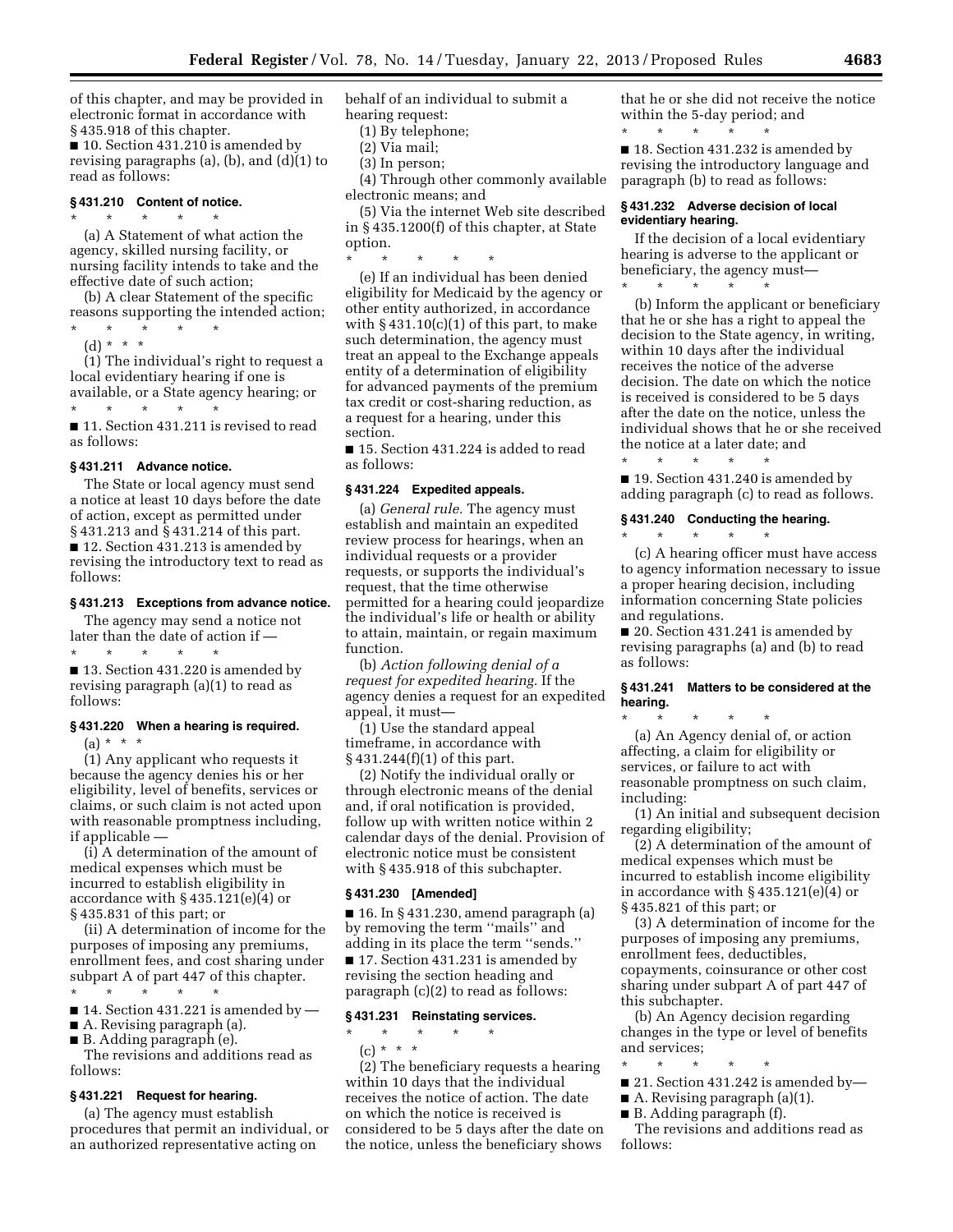# **§ 431.242 Procedural rights of the applicant or beneficiary.**

\* \* \* \* \* (a) \* \* \*

(1) The content of the applicant's or beneficiary's case file and electronic account, as defined in § 435.4 of this part; and

\* \* \* \* \*

(f) Request an expedited hearing, if appropriate.

■ 22. Section 431.244 is amended by-

■ A. Revising paragraph (f)(1)(ii).

■ B. Redesignating paragraphs (f)(2) and  $(f)(3)$  as paragraphs  $(f)(4)$  and  $(f)(5)$ , respectively.

■ C. Adding new paragraphs (f)(2) and  $(f)(3)$ .

The revisions and additions read as follows:

### **§ 431.244 Hearing decisions.**

### \* \* \* \* \*

- (f) \* \* \*
- $(1) * * * *$

(ii) The date the applicant, beneficiary, or enrollee (in a State that permits an MCO or PIHP enrollee direct access to a State fair hearing) requests a State fair hearing.

(2) Within 45 days from the date of the appeal decision issued by the Exchange appeals entity if—

(i) The individual's appeal to the Exchange appeals entity of a determination of eligibility for advanced payments of the premium tax credit or cost-sharing reductions is treated as a request for a fair hearing in accordance with § 431.221(e) of this part, or the individual otherwise has both requested a fair hearing of an adverse Medicaid determination and appealed a determination of eligibility for advance payment of the premium tax credit or cost-sharing reductions; and

(ii) The Exchange appeals entity is not conducting the fair hearing for the individual, in accordance with § 431.10(c)(1)(ii) of this part.

(3) As expeditiously as the individual's health condition requires, but no later than 3 working days after the agency receives a request from an individual or provider for an expedited hearing under § 431.221 of this subpart, unless the agency determines that the request does not meet the criteria for expedited appeals and notifies the individual of such determination in accordance with § 431.224(b)(2) of this part; or

\* \* \* \* \*

# **PART 433—STATE FISCAL ADMINISTRATION**

■ 23. The authority citation for part 433 continues to read as follows:

**Authority:** Sec. 1102 of the Social Security Act (42 U.S.C. 1302).

■ 24. Section 433.138 is amended by revising paragraphs (d)(1) introductory text,  $(d)(3)$ ,  $(f)$ , and  $(g)(1)(i)$  to read as follows:

# **§ 433.138 Identifying liable third parties.**

\* \* \* \* \*

(d) \* \* \*

(1) Except as specified in paragraph (d)(2) of this section, as part of the data exchange requirements under § 435.945 of this chapter, from the State wage information collection agency (SWICA) defined in § 435.4 of this chapter and from the SSA wage and earnings files data as specified in § 435.948(a)(1) of this chapter, the agency must—

\* \* \* \* \* (3) The agency must request, as required under § 435.948(a)(2), from the State title IV–A agency, information not previously reported that identifies those Medicaid beneficiaries that are employed and their employer(s).

\* \* \* \* \* (f) *Data exchanges and trauma code edits: Frequency.* Except as provided in paragraph (l) of this section, the agency must conduct the data exchanges required in paragraphs  $(d)(1)$  and  $(d)(3)$ of this section, and diagnosis and trauma edits required in paragraphs (d)(4) and (e) of this section on a routine and timely basis. The State plan must specify the frequency of these activities. (g) \* \* \*

 $(1) * * * *$ 

(i) Within 45 days, the agency must follow up (if appropriate) on such information in order to identify legally liable third party resources and incorporate such information into the eligibility case file and into its third party data base and third party recovery unit so the agency may process claims under the third party liability payment procedures specified in § 433.139 (b) through (f); and

\* \* \* \* \* ■ 25. Section § 433.145 is amended by revising paragraph (a)(2) to read as follows:

# **§ 433.145 Assignment of rights to benefits—State plan requirements.**

(a) \* \* \*

(2) Cooperate with the agency in establishing paternity and in obtaining medical support and payments, unless the individual establishes good cause for not cooperating, and except for individuals described in § 435.116 (pregnant women), who are exempt from cooperating in establishing paternity and obtaining medical support and payments from, or derived from, the father of the child born out of wedlock; and

\* \* \* \* \* ■ 26. Section § 433.147 is amended by—  $\blacksquare$  A. Revising paragraph (a)(1), paragraph (c) introductory text, and paragraph (c)(1).

■ B. Removing paragraph (d). The revisions read as follows:

**§ 433.147 Cooperation in establishing paternity and in obtaining medical support and payments and in identifying and providing information to assist in pursuing third parties who may be liable to pay.** 

 $(a) * * * *$ 

(1) Except as exempt under § 433.145(a)(2), establishing paternity of a child born out of wedlock and obtaining medical support and payments for himself or herself and any other person for whom the individual can legally assign rights; and \* \* \* \* \*

(c) *Waiver of cooperation for good cause.* (1) With respect to establishing paternity of a child born out of wedlock or obtaining medical care support and payments, or identifying or providing information to assist the State in pursuing any liable third party for a child for whom the individual can legally assign rights, the agency must find the cooperation is against the best interests of the child.

■ 27. Section 433.148 is amended by revising paragraph (a)(2) to read as follows:

#### **§ 433.148 Denial or termination of eligibility.**

\* \* \* \* \*

(a) \* \* \*

\* \* \* \* \*

(2) In the case of an applicant, does not attest to willingness to cooperate, and in the case of a beneficiary, refuses to cooperate in establishing paternity, obtaining medical child support and pursuing liable third parties, as required under § 433.147(a) of this part unless cooperation has been waived;

\* \* \* \* \* ■ 28. Section 433.152 is amended by revising paragraph (b) to read as follows:

# **§ 433.152 Requirements for cooperative agreements for third party collections.**

\* \* \* \* \*

(b) Agreements with title IV–D agencies must specify that the Medicaid agency will provide reimbursement to the IV–D agency only for those child support services performed that are not reimbursable by the Office of Child Support Enforcement under title IV–D of the Act and that are necessary for the collection of amounts for the Medicaid program.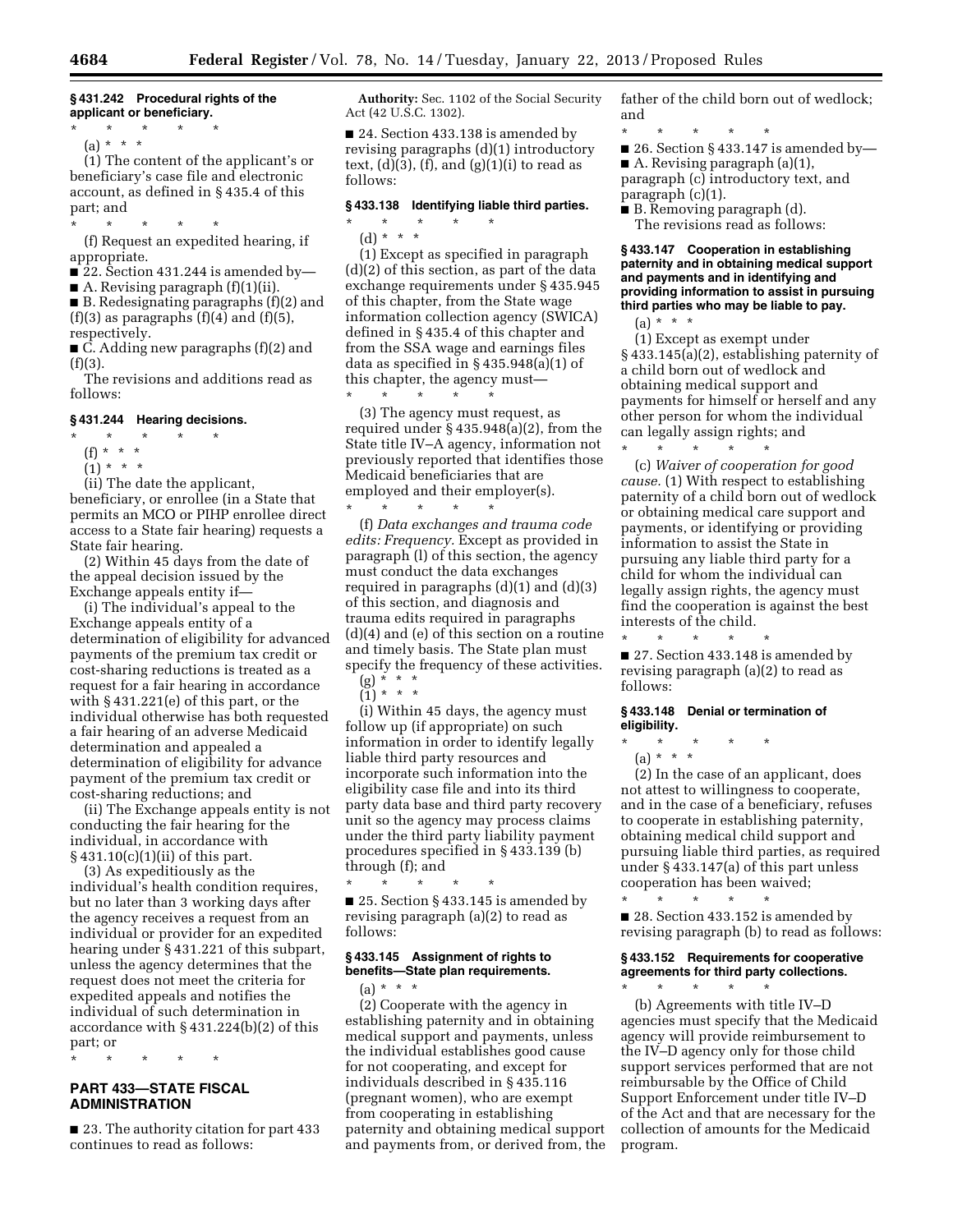# **PART 435—ELIGIBILITY IN THE STATES, DISTRICT OF COLUMBIA, THE NORTHERN MARIANA ISLANDS, AND AMERICAN SAMOA**

■ 29. The authority citation for part 435 continues to read as follows:

**Authority:** Sec. 1102 of the Social Security Act (42 U.S.C. 1302).

 $\blacksquare$  30. Section 435.3 is amended by  $\blacksquare$ ■ A. In paragraph (a), adding section

1902(a)(46)(B), 1902(ee) and 1905(a) in numerical order.

 $\blacksquare$  B. Revising section 1903(v).

The revisions and additions read as follows:

# **§ 435.3 Basis.**

 $(a) * * * *$ 1902(a)(46)(B) Requirement to verify

citizenship.

\* \* \* \* \* 1902(ee) Option to verify citizenship through electronic data sharing with the Social Security Administration.

\* \* \* \* \* 1903(v) Optional coverage of lawfully residing children and pregnant women in Medicaid and payment for emergency services under Medicaid provided to certain non-citizens.

\* \* \* \* \*

1905(a) (third sentence; text below paragraph (29) Payment of other insurance premiums for medical or any % other type of remedial care.

\* \* \* \* \* ■ 31. Section 435.4 is amended by-

■ A. Revising the definition of

''Electronic account''

■ B. Adding the definitions of ''Citizenship,'' ''Combined eligibility notice,'' ''Coordinated content,'' ''Lawfully present,'' ''Non-citizen,'' and ''Qualified non-citizen'' in alphabetical order.

The revision and additions read as follows:

# **§ 435.4 Definitions and use of terms.**  \* \* \* \* \*

*Citizenship* includes status as a ''national of the United States'' defined in 8 U.S.C. 1101(a)(22) that includes both citizens of the United States and non-citizen nationals of the United States.

*Combined eligibility notice* means an eligibility notice that informs an individual, or multiple family members of a household when feasible, of eligibility for each of the insurance affordability programs and enrollment in a qualified health plan through the Exchange, for which a determination or denial was made. A combined eligibility notice shall be issued by the last agency to make a determination of eligibility,

regardless of which entity received the application. A combined notice must meet the requirements of § 435.917(a) of this part and contain the content described in § 435.917(b) and (c) of this part, except that information described in § 435.917(b)(1)(iii)(D) of this part must be included in a combined notice issued by another insurance affordability program only if known to that program.

*Coordinated content* means information included in an eligibility notice regarding the transfer of the individual's or households' electronic account to another insurance affordability program for a determination of eligibility.

\* \* \* \* \* *Electronic account* means an electronic file that includes all information collected and generated by the agency regarding each individual's Medicaid eligibility and enrollment, including all documentation required under § 435.914 of this part and including any information collected or generated as part of a fair hearing process conducted under subpart E of this chapter or through the Exchange appeals process conducted under 45 CFR part 155, Subpart F. \* \* \* \* \*

*Lawfully present* means an individual who is a non-citizen and who—

(1) Is a qualified non-citizen, as defined in this section;

(2) Is in a valid nonimmigrant status, as defined in 8 U.S.C. 1101(a)(15) or otherwise under the immigration laws (as defined in 8 U.S.C. 1101(a)(17));

(3) Is paroled into the United States in accordance with 8 U.S.C. 1182(d)(5) for less than 1 year, except for an individual paroled for prosecution, for deferred inspection or pending removal proceedings;

(4) Belongs to one of the following classes:

(i) Granted temporary resident status in accordance with 8 U.S.C. 1160 or 1255a, respectively;

(ii) Granted Temporary Protected Status (TPS) in accordance with 8 U.S.C. 1254a, and individuals with pending applications for TPS who have been granted employment authorization;

(iii) Granted employment authorization under 8 CFR 274a.12(c);

(iv) Family Unity beneficiaries in accordance with section 301 of Public Law 101–649, as amended;

(v) Under Deferred Enforced Departure (DED) in accordance with a decision made by the President;

(vi) Granted Deferred Action status; (vii) Granted an administrative stay of removal under 8 CFR part 241;

(viii) Beneficiary of approved visa petition who has a pending application for adjustment of status;

(5) Is an individual with a pending application for asylum under 8 U.S.C. 1158, or for withholding of removal under 8 U.S.C. 1231, or under the Convention Against Torture who—

(i) Has been granted employment authorization; or

(ii) Is under the age of 14 and has had an application pending for at least 180 days;

(6) Has been granted withholding of removal under the Convention Against Torture;

(7) Is a child who has a pending application for Special Immigrant Juvenile status as described in 8 U.S.C. 1101(a)(27)(J);

(8) Is lawfully present in American Samoa under the immigration laws of American Samoa;

(9) Is a victim of a severe form of trafficking in persons, in accordance with the Victims of Trafficking and Violence Protection Act of 2000, Public Law 106–386, as amended (22 U.S.C. 7105(b)); or

(10) *Exception.* An individual with deferred action under the Department of Homeland Security's deferred action for childhood arrivals process, as described in the Secretary of Homeland Security's June 15, 2012 memorandum, shall not be considered to be lawfully present with respect to any of the above categories in paragraphs (1) through (9) of this definition.

\* \* \* \* \*

*Non-citizen* has the same meaning as the term ''alien,'' as defined in section 101(a)(3) of the Immigration and Nationality Act (INA), (8 U.S.C. 1101(a)(3)) and includes any individual who is not a citizen or national of the United States, defined at 8 U.S.C. 1101(a)(22).

\* \* \* \* \* *Qualified non-citizen* has the same meaning as the term ''qualified alien'' as defined at 8 U.S.C. 1641(b) and (c).

\* \* \* \* \* ■ 32. Section 435.110 is amended by—

■ A. Republishing paragraph (c)

introductory text.

■ B. Revising paragraph (c)(1). The revisions read as follows:

**§ 435.110 Parents and other caretaker relatives.** 

\* \* \* \* \* (c) *Income standard.* The agency must establish in its State plan the income standard as follows:

(1) The minimum income standard is a State's AFDC income standard in effect as of May 1, 1988 for the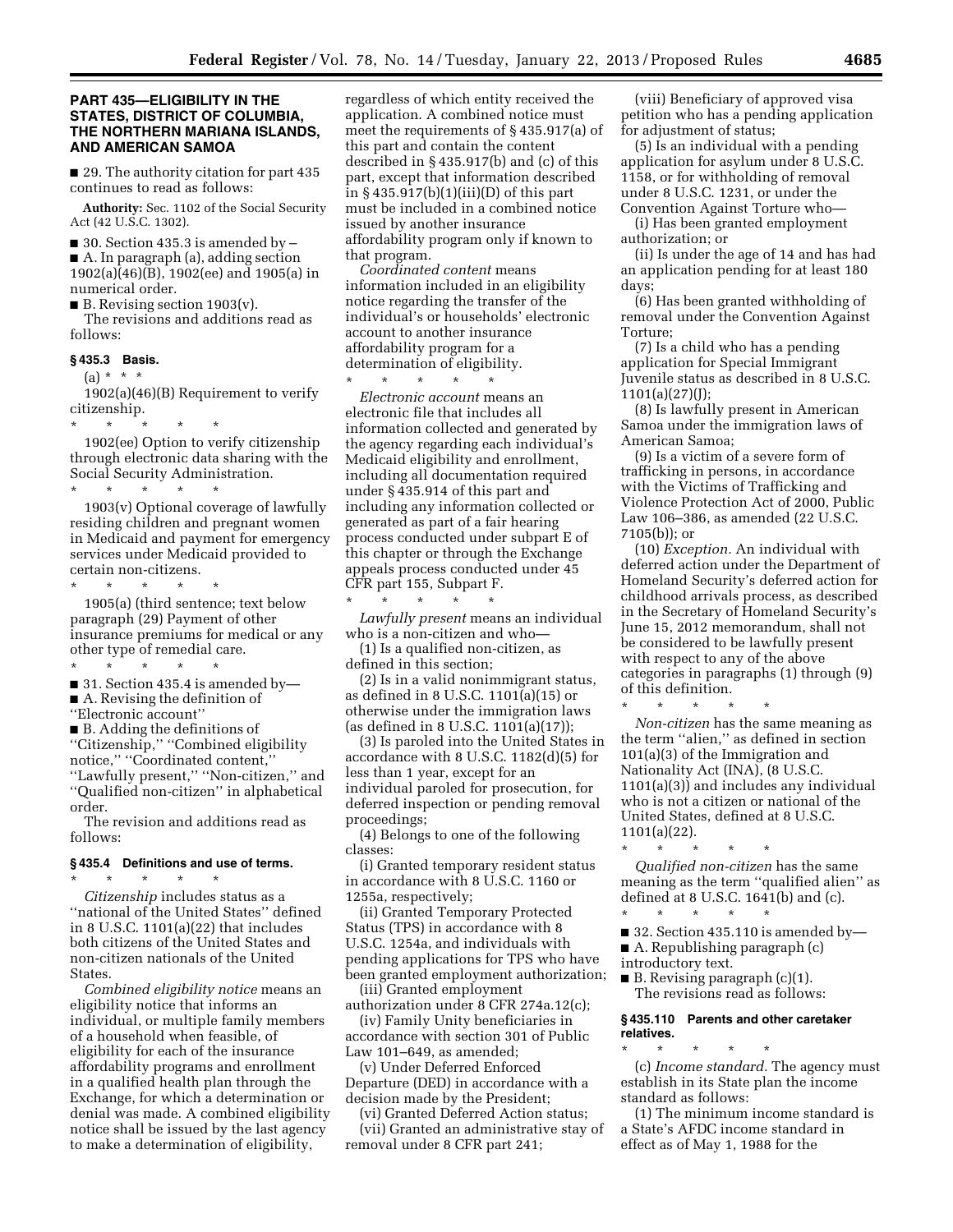applicable family size converted to a MAGI-equivalent standard in accordance with guidance issued by the Secretary under section 1902(e)(14)(A) and (E) of the Act.

\* \* \* \* \*

■ 33. Section 435.112 is revised to read as follows:

#### **§ 435.112 Families with Medicaid eligibility extended because of increased earnings or hours of employment.**

(a) *Basis and scope.* (1) This section implements sections 408(a)(11)(A), 1902(e)(1)(A), and 1931(c)(2) of the Act.

(2) If Transitional Medical Assistance under section 1925 of the Act is not available or applicable, extended eligibility must be provided in accordance with this section, if applicable.

(b) *Eligibility.* (1) The extended eligibility period is for 4 months.

(2) The agency must provide coverage during an extended eligibility period to—

(i) A pregnant woman who was eligible and enrolled for Medicaid under § 435.116 of this part with household income at or below the income limit described in paragraph (c) of this section in at least 3 out of the 6 months immediately preceding the month that eligibility under such section was lost due to increased earnings; and

(ii) A parent or other caretaker relative who was eligible and enrolled for Medicaid under § 435.110 of this part, and any dependent child of such parent or other caretaker relative who was eligible and enrolled under § 435.118 of this part, in at least 3 out of the 6 months immediately preceding the month that eligibility for the parent or other caretaker relative under § 435.110 of this part is lost due to—

(A) Increased earnings; or

(B) Increased hours from a parent's employment resulting in the parent no longer having a ''dependent child,'' as defined at § 435.4 of this part, living in his or her home.

(c) *Income limit for potential extended eligibility* is a State's income standard for coverage of parents and other caretaker relatives under § 435.110(c) of this part.

# **§ 435.113 [Removed]**

■ 34. Section 435.113 is removed.

### **§ 435.114 [Removed]**

■ 35. Section 435.114 is removed.

■ 36. Section 435.115 is revised to read as follows:

### **§ 435.115 Families with Medicaid eligibility extended because of increased collection of spousal support.**

(a) *Basis.* This section implements sections 408(a)(11)(B) and 1931(c)(1) of the Act.

(b) *Eligibility.* (1) The extended eligibility period is for 4 months.

(2) The agency must provide coverage during an extended eligibility period to—

(i) A pregnant woman who was eligible and enrolled for Medicaid under § 435.116 of this part with household income at or below the income limit described in paragraph (c) of this section in at least 3 out of the 6 months immediately preceding the month that eligibility under such section was lost due to increased income from collection of spousal support under title IV–D of the Act; and

(ii) A parent or other caretaker relative who was eligible and enrolled for Medicaid under § 435.110 of this part, and any dependent child of such parent or other caretaker relative who was eligible and enrolled under § 435.118 of this part, in at least 3 out of the 6 months immediately preceding the month that eligibility for the parent or other caretaker relative under § 435.110 of this part is lost due to increased collection of spousal support under title IV–D of the Act.

(c) *Income limit for potential extended eligibility* is a State's income standard for coverage of parents and other caretaker relatives under § 435.110(c) of this part.

■ 37. Section 435.116 is amended by— A. Republishing paragraph (d)(4) introductory text.

B. Revising paragraph (d)(4)(i). The revisions read as follows:

# **§ 435.116 Pregnant women.**

# \* \* \* \* \*

(d) \* \* \*

(4) *Applicable income limit for full Medicaid coverage of pregnant women.*  For purposes of paragraph (d)(1) of this section—

(i) The minimum applicable income limit is the State's AFDC income standard in effect as of May 1, 1988 for the applicable family size converted to a MAGI-equivalent standard in accordance with guidance issued by the Secretary under section 1902(e)(14)(A) and (E) of the Act.

\* \* \* \* \* ■ 38. Section 435.117 is revised to read as follows:

#### **§ 435.117 Deemed newborn children.**

(a) *Basis.* This section implements sections 1902(e)(4) and 2112(e) of the Act.

(b) *Eligibility.* (1) The agency must provide Medicaid to children from birth until the child's first birthday without application if, for the date of the child's birth, the child's mother was eligible for and received covered services under—

(i) The Medicaid State plan (including during a period of eligibility under § 435.914) regardless of whether payment for services for the mother is limited to services necessary to treat an emergency medical condition, as defined in section  $1903(v)(3)$  of the Act;

(ii) The State's separate CHIP State plan as a targeted low-income pregnant woman in accordance with section 2112 of the Act, with household income at or below the income standard established by the agency under § 435.118 of this part for infants under age 1;

(iii) At State option, the State's separate CHIP State plan as a targeted low-income child with household income at or below the income standard established by the agency under § 435.118 for infants under age 1; or

(iv) At State option, the State's demonstration under section 1115 of the Act as a Medicaid or CHIP population, with household income at or below the income standard established by the agency under § 435.118 for infants under age 1.

(2) The child is deemed to have applied and been determined eligible under the Medicaid State plan effective as of the date of birth, and remains eligible regardless of changes in circumstances (except if the child dies or ceases to be a resident of the State or the child's representative requests a voluntary termination of the child's eligibility) until the child's first birthday.

(c) At State option, the agency may provide deemed newborn eligibility under this section to a child if the child's mother was eligible for and receiving Medicaid in another State for the date of the child's birth.

(d) *Medicaid identification number.*  (1) The Medicaid identification number of the mother serves as the child's identification number, and all claims for covered services provided to the child may be submitted and paid under such number, unless and until the State issues the child a separate identification number in accordance with paragraph (d)(2) of this section.

(2) The State must issue a separate Medicaid identification number for the child prior to the effective date of any termination of the mother's eligibility or prior to the date of the child's first birthday, whichever is sooner, unless the child is determined to be ineligible (such as, because the child is not a State resident), except that the State must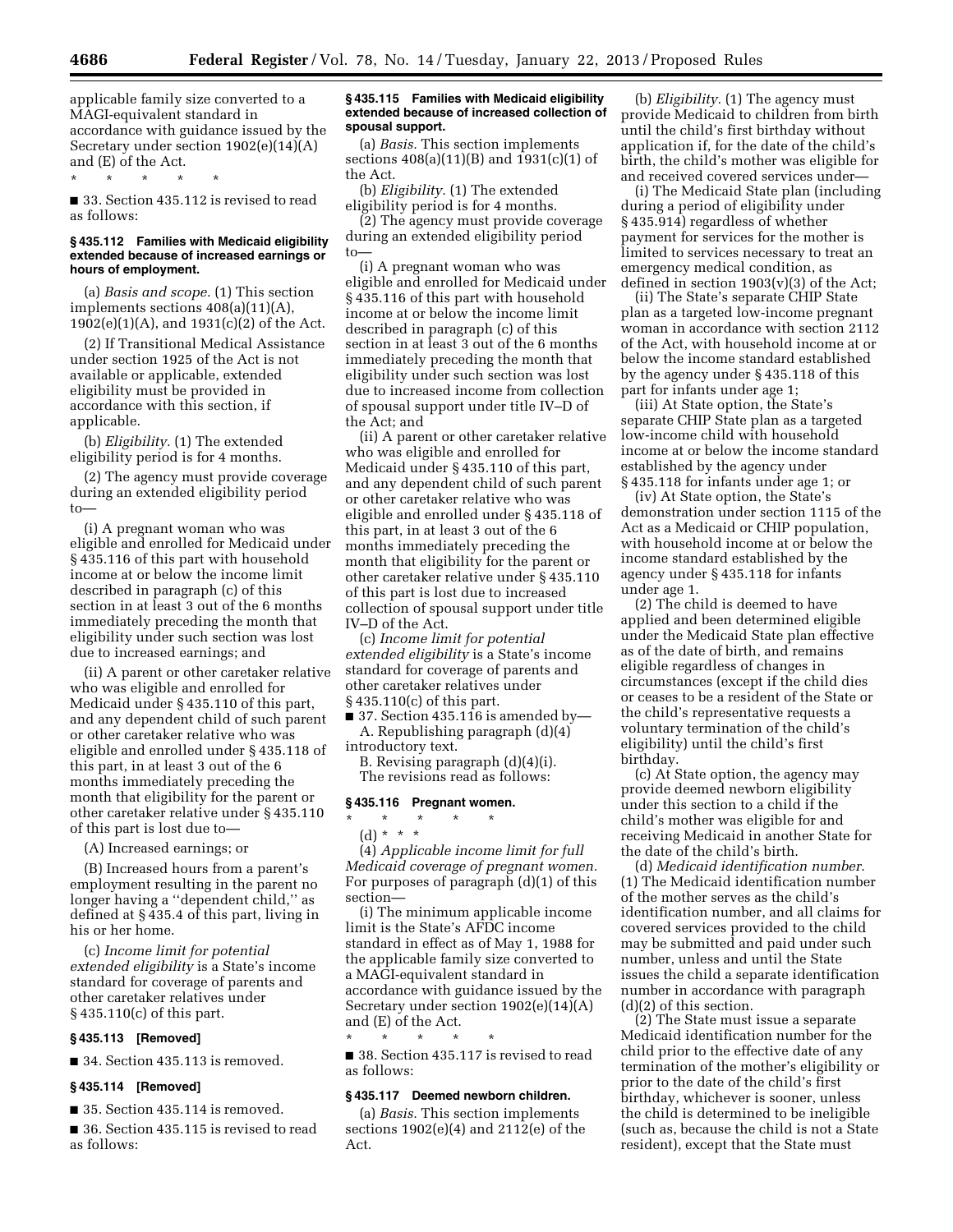issue a separate Medicaid identification number for the child promptly after the agency is notified of a child under 1 year of age, residing in the State and born to a mother:

(i) Whose coverage is limited to services necessary for the treatment of an emergency medical condition, consistent with § 435.139 or § 435.350 of this part;

(ii) Covered under the State's separate CHIP; or

(iii) Who received Medicaid in another State on the date of birth. ■ 39. Section 435.145 is revised to read as follows:

#### **§ 435.145 Children with adoption assistance, foster care, or guardianship care under title IV–E.**

(a) *Basis.* This section implements sections  $1902(a)(10)(A)(i)(I)$  and 473(b)(3) of the Act.

(b) *Eligibility.* The agency must provide Medicaid to individuals for whom—

(1) An adoption assistance agreement is in effect with a State or tribe under title IV–E of the Act, regardless of whether adoption assistance is being provided or an interlocutory or other judicial decree of adoption has been issued; or

(2) Foster care or kinship guardianship assistance maintenance payments are being made by a State or Tribe under title IV–E of the Act.

■ 40. Section 435.150 is added to read as follows:

# **§ 435.150 Former foster care children.**

(a) *Basis.* This section implements section  $1902(a)(10)(A)(i)(IX)$  of the Act.

(b) *Eligibility.* The agency must provide Medicaid to individuals who:

(1) Are under age 26;

(2) Are not eligible and enrolled for mandatory coverage under §§ 435.110 through 435.118 or §§ 435.120 through 435.145 of this part; and

(3) Were in foster care under the responsibility of the State or Tribe and enrolled in Medicaid under the State's Medicaid State plan or 1115 demonstration (or at State option were in foster care and Medicaid in any State) upon attaining:

(i) Age 18; or

(ii) Such higher age at which the State's or Tribe's foster care assistance ends under title IV–E of the Act. ■ 41. Section 435.170 is revised to read as follows:

# **§ 435.170 Pregnant women eligible for extended or continuous eligibility.**

(a) *Basis.* This section implements sections 1902(e)(5) and 1902(e)(6) of the Act.

(b) *Extended eligibility for pregnant women.* For a pregnant woman who was eligible and enrolled under subpart B, C, or D of this part on the date her pregnancy ends, the agency must provide coverage for pregnancy-related services in accordance with § 435.116(d)(3) of this part through the last day of the month in which the 60 day post-partum period ends.

(c) *Continuous eligibility for pregnant women.* For a pregnant woman who was eligible and enrolled under subpart B, C, or D of this part and who, because of a change in household income, would not otherwise remain eligible, the agency must provide coverage for pregnancyrelated services in accordance with § 435.116(d)(3) of this part through the last day of the month in which the 60 day post-partum period ends.

(d) This section does not apply to—

(1) Pregnant women covered during a presumptive eligibility period under section 1920 of the Act.

(2) [Reserved]

■ 42. Section 435.172 is added to read as follows:

#### **§ 435.172 Continuous eligibility for hospitalized children.**

(a) *Basis.* This section implements section 1902(e)(7) of the Act.

(b) The agency must provide Medicaid to a child eligible and enrolled under § 435.118 until the end of an inpatient stay for which inpatient services are furnished, if the child:

(1) Was receiving inpatient services covered by Medicaid on the date the child is no longer eligible under § 435.118 of this part based on the child's age or household income; and

(2) Would remain eligible but for attaining such age.

 $\blacksquare$  43. Section 435.201 is amended by-A. Revising paragraph (a) introductory

text and paragraph (a)(5).

B. Removing paragraph (a)(6). The revisions read as follows:

# **§ 435.201 Individuals included in optional groups.**

(a) The agency may choose to cover an optional group or groups of individuals who are not eligible and enrolled for mandatory coverage under the State's Medicaid State plan in accordance with subpart B of this part and who meet the appropriate eligibility criteria for groups specified in the separate sections of this subpart:

\* \* \* \* \* (5) Parents and other caretaker relatives (as defined in § 435.4 of this part).

\* \* \* \* \* ■ 44. The undesignated center heading immediately preceding § 435.210 is revised to read as follows:

# **Options for Coverage of Families, Children, Adults, and the Aged, Blind, or Disabled**

■ 45. Section 435.210 is revised to read as follows:

#### **§ 435.210 Optional eligibility for individuals who meet the income and resource requirements of the cash assistance programs.**

(a) *Basis.* This section implements section  $1902(a)(10)(A)(ii)(I)$  of the Act.

(b) *Eligibility.* The agency may provide Medicaid to any group or groups of individuals specified in § 435.201(a)(1) through (a)(3) of this part who meet the income and resource requirements of SSI or an optional State supplement program in States that provide Medicaid to optional State supplement recipients.

■ 46. Section 435.211 is revised to read as follows:

#### **§ 435.211 Optional eligibility for individuals who would be eligible for cash assistance if they were not in medical institutions.**

(a) *Basis.* This section implements section  $1902(a)(10)(A)(ii)(IV)$  of the Act.

(b) *Eligibility.* The agency may provide Medicaid to any group or groups of individuals specified in § 435.201(a)(1) through (a)(3) of this part who are institutionalized in a title XIX reimbursable medical institution and who:

(1) Are ineligible for the SSI or an optional State supplement program in States that provide Medicaid to optional State supplement recipients, because of lower income standards used under the program to determine eligibility for institutionalized individuals; but

(2) Would be eligible for aid or assistance under SSI or an optional State supplement program (as specified in § 435.232 or § 435.234 of this part) if they were not institutionalized. ■ 47. Section 435.213 is added to read

as follows:

# **§ 435.213 Optional eligibility for individuals needing treatment for breast or cervical cancer.**

(a) *Basis.* This section implements sections  $1902(a)(10)(A)(ii)(XVIII)$  and 1902(aa) of the Act.

(b) *Eligibility.* The agency may provide Medicaid to individuals who— (1) Are under age 65;

(2) Are not eligible and enrolled for mandatory coverage under the State's Medicaid State plan in accordance with subpart B of this part;

(3) Have been screened under the Centers for Disease Control and Prevention (CDC) breast and cervical cancer early detection program (BCCEDP), established in accordance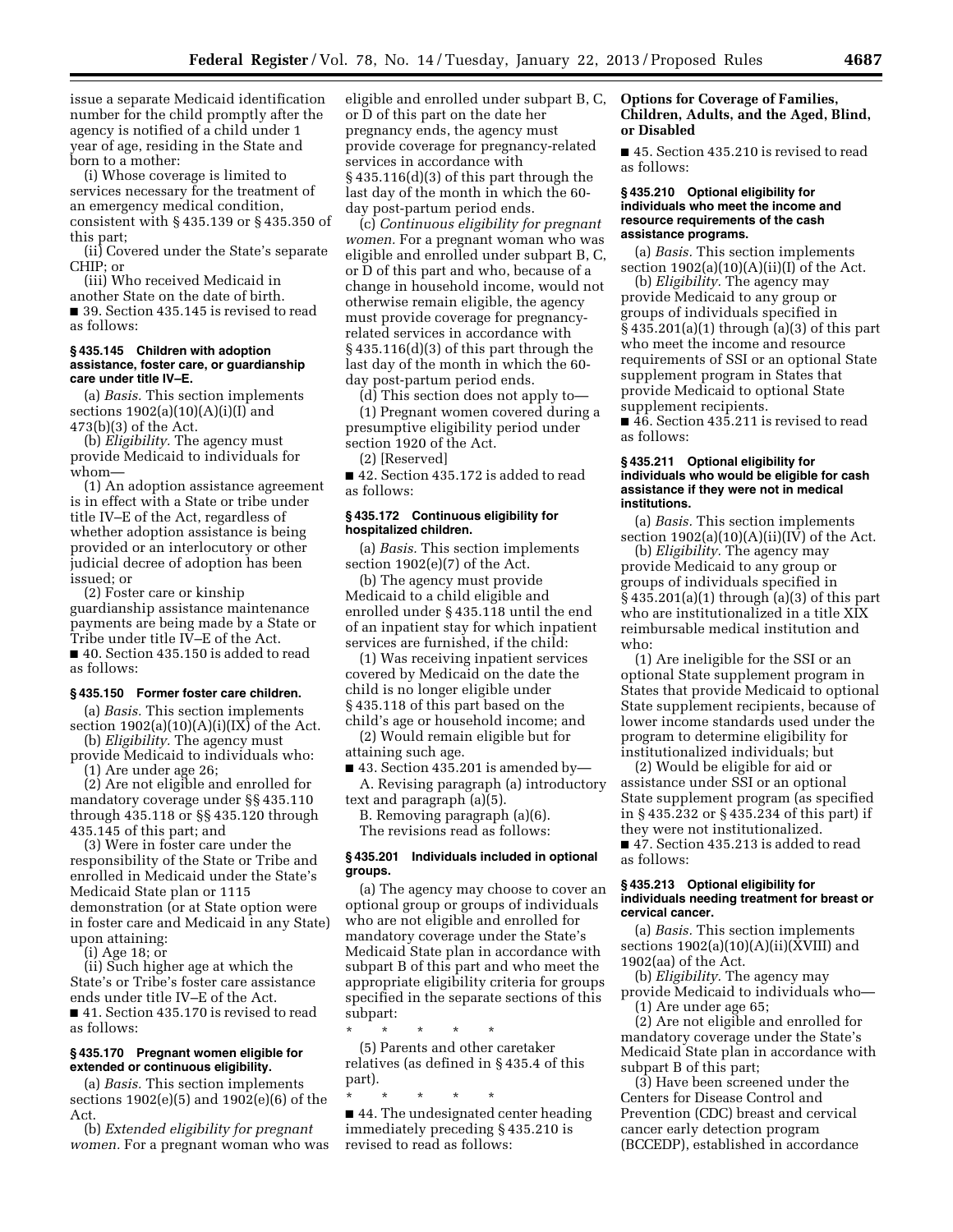with the requirements of section 1504 of the Public Health Service Act, and determined by such screen to need treatment for breast or cervical cancer; and

(4) Do not otherwise have creditable coverage, as defined in section 2704(c) of the Public Health Service Act, for treatment of their breast or cervical cancer, but creditable coverage is not considered to be available just because the individual may:

(i) Receive medical services provided by the Indian Health Service, a tribal organization, or an Urban Indian organization; or

(ii) Obtain health insurance coverage only after a waiting period of uninsurance.

(c) An individual is considered to need treatment for breast or cervical cancer if the screen determines that:

(1) Definitive treatment for breast or cervical cancer is needed, including a precancerous condition or early stage cancer, and which may include diagnostic services as necessary to determine the extent and proper course of treatment; and

(2) More than routine diagnostic services or monitoring services for a precancerous breast or cervical condition are needed.

■ 48. Section 435.214 is added to read as follows:

# **§ 435.214 Eligibility for family planning services.**

(a) *Basis.* This section implements section  $1902(a)(10)(A)(ii)(XXI)$  and 1902(ii) and clause (XVI) in the matter following  $1902(a)(10)(G)$  of the Act.

(b) *Eligibility.* The agency may provide Medicaid to individuals (male and female) who meet all of the following requirements:

(1) Are not pregnant.

(2) Meet the income eligibility requirements at paragraph (c) of this section.

(c) *Income standard.* (1) The income standard established in the State plan may not exceed the higher of the income standard for pregnant women in effect under—

(i) The Medicaid State plan in accordance with § 435.116 of this part.

(ii) A Medicaid demonstration under section 1115 of the Act.

(iii) The CHIP State plan under section 2112 of the Act

(iv) A CHIP demonstration under section 1115 of the Act.

(2) The individual's household income is determined in accordance with § 435.603 of this part. The agency must indicate in its state plan the options selected by it under paragraph (k) of that section.

(d) *Covered services.* Individuals eligible under this section are covered for family planning and family planning-related benefits as described in clause (XVI) of the matter following 1902(a)(10)(G) of the Act.

■ 49. Section 435.215 is added to read as follows:

# **§ 435.215 Individuals infected with tuberculosis.**

(a) *Basis.* This section implements sections  $1902(a)(10)(A)(XII)$  and 1902(z)(1) of the Act.

(b) *Eligibility.* The agency may provide Medicaid to individuals who—

(1) Are infected with tuberculosis;

(2) Are not otherwise eligible for mandatory coverage under the State's Medicaid plan;

(3) Have household income that does not exceed the income standard established by the state in its State plan, which standard must not exceed the higher of—

(i) The maximum income standard applicable to disabled individuals for mandatory coverage under subpart B of this part; or

(ii) The effective income level for coverage of individuals infected with tuberculosis under the state plan in effect as of March 23, 2010 or December 31, 2013, if higher, converted, at State option, to a MAGI-equivalent standard in accordance with guidance issued by the Secretary under section  $1902(e)(14)(A)$  and  $(E)$  of the Act; and

(c) Individuals eligible under this section are covered for the following services related to the treatment of infection with tuberculosis:

(1) Prescribed drugs, described in § 440.120 of this subchapter;

(2) Physician's services, described in § 440.50 of this subchapter;

(3) Outpatient hospital and rural health clinic described in § 440.20 of this subchapter, and Federally-qualified health center services;

(4) Laboratory and x-ray services (including services to confirm the presence of the infection), described in § 440.30 of this subchapter;

(5) Clinic Services, described in § 440.90 of this subchapter;

(6) Case management services defined in § 440.169 of this subchapter; and

(7) Services other than room and board designated to encourage completion of regimens of prescribed drugs by outpatients including services to observe directly the intake of prescription drugs.

■ 50. Section 435.220 is revised to read as follows:

#### **§ 435.220 Optional eligibility for parents and other caretaker relatives.**

(a) *Basis.* This section implements section  $1902(a)(10)(A)(ii)(I)$  of the Act for optional eligibility of parents and other caretaker relatives.

(b) *Eligibility.* The agency may provide Medicaid to parents and other caretaker relatives defined in § 435.4 of this part and, if living with such parent or other caretaker relative, his or her spouse, whose household income is at or below the income standard established by the agency in its State plan, in accordance with paragraph (c) of this section.

(c) *Income standard.* The income standard under this section—

(1) Must exceed the income standard established by the agency under § 435.110(c) of this part; and

(2) May not exceed the higher of the State's AFDC payment standard in effect as of July 16, 1996, or the State's highest effective income level for optional eligibility of parents and other caretaker relatives in effect under the Medicaid State plan or demonstration program under section 1115 of the Act as of March 23, 2010 or December 31, 2013, if higher, converted to a MAGIequivalent standard in accordance with guidance issued by the Secretary under section  $1902(e)(14)(A)$  and  $(E)$  of the Act.

■ 51. Section 435.222 is revised to read as follows:

#### **§ 435.222 Optional eligibility for reasonable classifications of individuals under age 21.**

(a) *Basis.* This section implements sections  $1902(a)(10)(A)(ii)(I)$  and (IV) of the Act for optional eligibility of individuals under age 21.

(b) *Eligibility.* The agency may provide Medicaid to all—or to one or more reasonable classifications, as defined in the State plan, of individuals under age 21 (or, at State option, under age 20, 19 or 18) who have household income at or below the income standard established by the agency in its State plan in accordance with paragraph (c) of this section.

(c) *Income standard.* The income standard established under this section may not exceed the higher of the State's AFDC payment standard in effect as of July 16, 1996 or the State's highest effective income level, if any, for such individuals under the Medicaid State plan or a demonstration program under section 1115 of the Act as of March 23, 2010 or December 31, 2013, if higher, converted to a MAGI-equivalent standard in accordance with guidance issued by the Secretary under section  $1902(e)(14)(A)$  and  $(E)$  of the Act.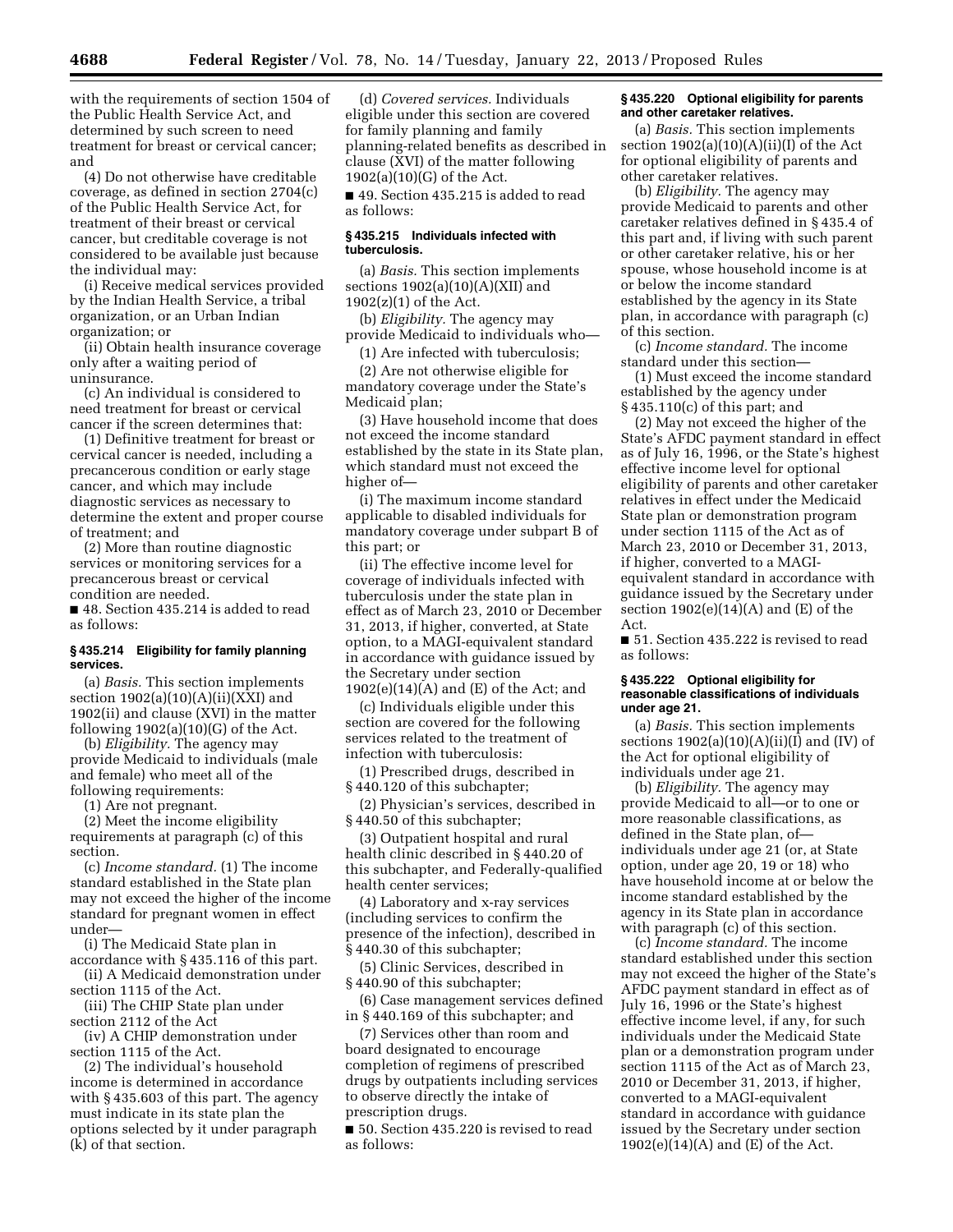# **§ 435.223 [Removed]**

■ 52. Section 435.223 is removed. ■ 53. Section 435.226 is added to read as follows:

# **§ 435.226 Optional eligibility for independent foster care adolescents.**

(a) *Basis.* This section implements section  $1902(a)(10)(A)(ii)(XVII)$  of the Act.

(b) *Eligibility.* The agency may provide Medicaid to individuals under age 21 (or, at State option, under age 20 or 19) who were in foster care under the responsibility of a State or Tribe (or, at State or Tribe option, only with respect to whom assistance under title IV–E of the Act was being provided) on the individual's 18th birthday and have household income at or below the income standard established by the agency in its State plan in accordance with paragraph (c) of this section.

(c) *Income standard.* The income standard established under this section may not exceed the higher of the State's AFDC payment standard in effect as of July 16, 1996 or the State's highest effective income level, if any, for such individuals under the Medicaid State plan or a demonstration program under section 1115 of the Act as of March 23, 2010 or December 31, 2013, if higher, converted to a MAGI-equivalent standard in accordance with guidance issued by the Secretary under section  $1902(e)(14)(A)$  and  $(E)$  of the Act. ■ 54. Section 435.227 is revised to read as follows:

#### **§ 435.227 Optional eligibility for individuals under age 21 who are under State adoption assistance agreements.**

(a) *Basis.* This section implements section  $1902(a)(10)(A)(ii)(VIII)$  of the Act.

(b) *Eligibility.* The agency may provide Medicaid to individuals under age 21 (or, at State option, under age 20, 19, or 18):

(1) For whom an adoption assistance agreement (other than an agreement under title IV–E of the Act) between a State and the adoptive parent or parents is in effect;

(2) Who the State agency which entered into the adoption agreement determined could not be placed for adoption without Medicaid coverage because the child has special needs for medical or rehabilitative care; and

(3) Who, prior to the adoption agreement being entered into—

(i) Were eligible under the Medicaid State plan; or

(ii) Had household income at or below the income standard established by the agency in its State plan in accordance with paragraph (c) of this section.

(c) *Income standard.* The income standard established under this section may not exceed the higher of the State's AFDC payment standard in effect as of July 16, 1996 or the State's highest effective income level, if any, for such individuals under the Medicaid State plan or a demonstration program under section 1115 of the Act as of March 23, 2010 or December 31, 2013, if higher, converted to a MAGI-equivalent standard in accordance with guidance issued by the Secretary under section 1902(e)(14)(A) and (E) of the Act.

(d) The agency may limit eligibility under this section to children with respect to whom the State and such other States as are identified in the State plan have entered into an adoption assistance agreement.

■ 55. Section 435.229 is revised to read as follows:

# **§ 435.229 Optional targeted low-income children.**

(a) *Basis.* This section implements section  $1902(a)(10)(A)(ii)(XIV)$  of the Act.

(b) *Eligibility.* The agency may provide Medicaid to individuals under age 19, or at State option within a range of ages under age 19 established in the State plan, who meet the definition of an optional targeted low-income child in § 435.4 of this part and have household income at or below the income standard established by the agency in its State plan in accordance with paragraph (c) of this section.

(c) *Income standard.* The income standard established under this section may not exceed the higher of—

(1) 200 percent FPL;

(2) A percentage of the Federal poverty level which exceeds the State's Medicaid applicable income level, defined at § 457.10 of this chapter, by no more than 50 percentage points; and

(3) The highest effective income level for such individuals under the Medicaid State plan or a demonstration program under section 1115 of the Act as of March 23, 2010 or December 31, 2013, if higher, converted to a MAGIequivalent standard in accordance with guidance issued by the Secretary under section  $1902(e)(14)(A)$  and  $(E)$  of the Act.

■ 56. Section 435.301 is amended by—

■ A. Removing paragraph (b)(1)(iii). ■ B. Redesignating paragraph (b)(1)(iv)

as paragraph (b)(1)(iii). ■ C. Republishing paragraph (b)(2)

introductory text.

■ D. Revising paragraph (b)(2)(ii). The revisions read as follows:

# **§ 435.301 General rules.**

\* \* \* \* \*

 $(h) * * * *$ 

(2) The agency may provide Medicaid to any of the following groups of individuals:

\* \* \* \* \* (ii) Parents and other caretaker relatives (§ 435.310 of this part).

\* \* \* \* \* ■ 57. Section 435.310 is amended by revising the section heading and paragraph (a) to read as follows:

# **§ 435.310 Medically needy coverage of parents and other caretaker relatives.**

(a) If the agency provides Medicaid for the medically needy, it may provide Medicaid to parents and other caretaker relatives who meet:

(1) The definition of ''caretaker relative'' at § 435.4 of the part, or are the spouse of a parent or caretaker relative; and

(2) The medically needy income and resource requirements at subpart I of this part.

\* \* \* \* \*

#### **§ 435.401 [Amended]**

■ 58. Section 435.401 is amended by removing and reserving paragraph (c)(1).

■ 59. Section 435.406 is amended by-

■ A. Revising the section heading.

■ B. Revising paragraph (a) introductory text, and paragraphs (a)(1) introductory text, (a)(1)(i), (a)(1)(ii), (a)(1)(iii).

■ C. Removing paragraph (a)(1)(iv) and redesignating paragraph (a)(1)(v) as paragraph (a)(1)(iv).

■ D. Republishing newly redesignated paragraph (a)(1)(iv) introductory text. ■ E. Adding newly redesignated paragraph  $(a)(1)(iv)(E)$ .

■ F. In paragraph (a)(2), removing the terms ''alien'' or ''aliens'' and adding in their place the terms, ''non-citizen'' or ''non-citizens'' respectively.

■ G. In paragraph (a)(2)(ii), removing the reference to paragraph ''(b)'' and adding in its place a reference to paragraph  $"$ (c)".

- H. Adding a new paragraph (a)(3).
- I. Revising paragraph (b).
- J. Adding paragraph (c).
- The revisions read as follows:

#### **§ 435.406 Citizenship and non-citizen eligibility.**

(a) The agency must provide Medicaid to otherwise eligible individuals who are—

(1) Citizens, provided that—

(i) The individual has declared that he or she is a citizen or national of the United States; and

(ii) The agency has verified such declaration in accordance with § 435.956(a) of this part.

(iii) For purposes of the declaration

and citizenship verification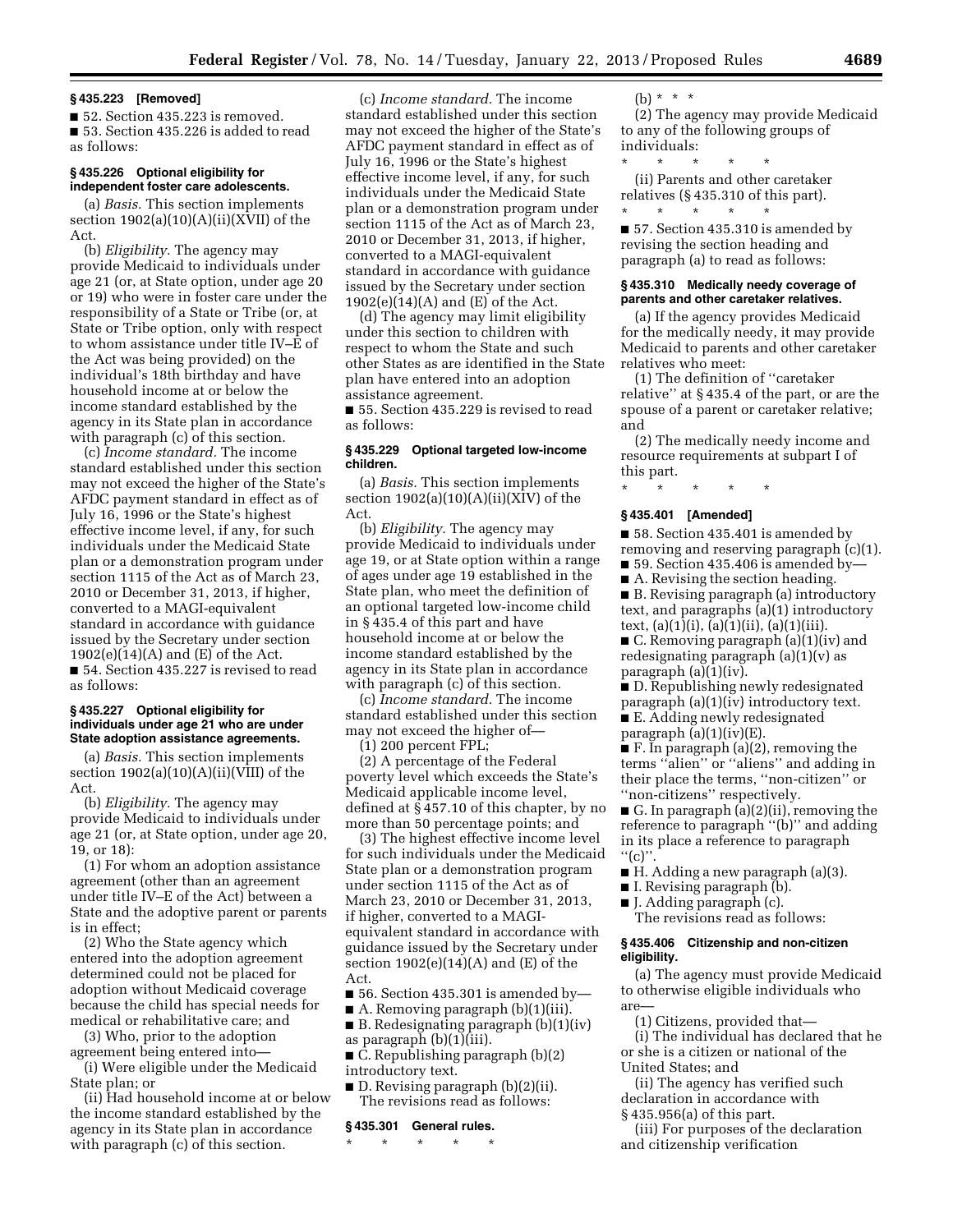requirements discussed in paragraphs  $(a)(1)(i)$  and  $(a)(1)(ii)$  of this section, an individual includes applicants under a section 1115 demonstration (including a family planning demonstration project) for which a State receives Federal financial participation in its expenditures.

(iv) The following groups of individuals are exempt from the requirements in paragraph (a)(1)(ii) of this section:

\* \* \* \* \* (E) Newborns who are eligible for coverage under § 435.117 or § 457.360, and individuals who received medical assistance on such basis in any State on or after July 1, 2006.

\* \* \* \* \*

(3) For purposes of paragraphs (a)(1) and (a)(2) of this section, the declaration of citizenship or immigration status may be provided by the individual, or an adult member of the individual's family or household, an authorized representative, or if the applicant is a minor or incapacitated, someone acting responsibly for the applicant provided that such individual attests to having a reasonable basis to make a declaration of such status.

(b) *State option to provide Medicaid to Lawfully Residing Non-Citizen Children or Pregnant Women.* 

(1) *Basic Rule.* The agency may provide Medicaid to all individuals under 21 and/or all pregnant women who are lawfully present, as defined in § 435.4 of this part, and who otherwise meet the eligibility requirements under this part;

(2) *5-Year Waiting Period and Other Restrictions Do Not Apply.* The following restrictions on the provision of Medicaid do not apply to lawfully present non-citizen individuals under age 21 or pregnant women in States electing to provide eligibility in accordance with this paragraph: 8 U.S.C. 1611(a) (relating to the limitation on payment services for individuals who are not qualified non-citizens, 8 U.S.C. 1612(b) (relating to state option to limit eligibility of certain Lawful Permanent Residents to those credited with 40 qualifying quarters of work or seven year limitation), and 8 U.S.C. 1613 (relating to the 5-year waiting period), as implemented at paragraph (a)(2) of this section; and 8 U.S.C. 1631 (relating to sponsor deeming).

(c) Non-citizens whom the agency elects to cover under paragraph (b)(1) of this section and non-citizens whose eligibility is not restricted, as described in paragraph (b)(2) of this section, are covered for the same benefits as citizens who are eligible under the same section

of subpart B, C or D of this part under which the non-citizen is eligible. For all other non-citizens who otherwise meet the eligibility requirements in this part, provisions of sections 1903(v)(2) and  $1903(v)(3)$  of the Act, implemented at § 440.255 of this subchapter, apply, ■ 60. Section 435.407 is revised to read as follows:

# **§ 435.407 Types of acceptable documentary evidence of citizenship.**

(a) *Stand-alone evidence of citizenship.* The following must be accepted as satisfactory documentary evidence of citizenship:

(1) A U.S. passport, including a U.S. Passport Card issued by the Department of State, without regard to any expiration date as long as such passport or Card was issued without limitation.

(2) A Certificate of Naturalization.

(3) A Certificate of U.S. Citizenship.

(4) A valid State-issued driver's license if the State issuing the license requires proof of U.S. citizenship, or obtains and verifies a social security number from the applicant who is a citizen before issuing such license.

(5)(i) Documentary evidence issued by a Federally recognized Indian Tribe, as published in the **Federal Register** by the Bureau of Indian Affairs within the U.S. Department of the Interior, and including Tribes located in a State that has an international border, which—

(A) Identifies the Federally recognized Indian Tribe that issued the document;

(B) Identifies the individual by name; and

(C) Confirms the individual's membership, enrollment, or affiliation with the Tribe.

(ii) Documents described in paragraph (a)(5)(i) of this section include, but are not limited to:

(A) A Tribal enrollment card;

(B) A Certificate of Degree of Indian Blood;

(C) A Tribal census document; (D) Documents on Tribal letterhead, issued under the signature of the appropriate Tribal official, that meet the requirements of paragraph (a)(5)(i) of this section.

(b) *Evidence of citizenship.* If an applicant does not provide documentary evidence from the list in paragraph (a) of this section, the following must be accepted as satisfactory evidence to establish citizenship if also accompanied by an identity document listed in paragraph (c) of this section—

(1) A U.S. public birth certificate showing birth in one of the 50 States, the District of Columbia, Puerto Rico (if born on or after January 13, 1941), Guam, the Virgin Islands of the U.S. (on or after January 17, 1917), American

Samoa, Swain's Island, or the Commonwealth of the Northern Mariana Islands (CNMI) (after November 4, 1986 (CNMI local time)). The birth record document may be issued by the State, Commonwealth, Territory, or local jurisdiction. If the document shows the individual was born in Puerto Rico, the Virgin Islands of the U.S., or the CNMI before these areas became part of the U.S., the individual may be a collectively naturalized citizen.

(2) At State option, a cross match with a State vital statistics agency documenting a record of birth.

(3) A Certification of Report of Birth, issued to U.S. citizens who were born outside the U.S.

(4) A Report of Birth Abroad of a U.S. Citizen.

(5) A Certification of birth.

(6) A U.S. Citizen I.D. card.

(7) A Northern Marianas

Identification Card, issued to a collectively naturalized citizen, who was born in the CNMI before November 4, 1986.

(8) A final adoption decree showing the child's name and U.S. place of birth, or if an adoption is not final, a Statement from a State-approved adoption agency that shows the child's name and U.S. place of birth.

(9) Evidence of U.S. Civil Service employment before June 1, 1976.

(10) U.S. Military Record showing a U.S. place of birth.

(11) A data match with the Systematic Alien Verification for Entitlements (SAVE) Program or any other process established by the Department of Homeland Security to verify that an individual is a citizen.

(12) Documentation that a child meets the requirements of section 101 of the Child Citizenship Act of 2000 (8 U.S.C. 1431).

(13) Medical records, including, but not limited to, hospital, clinic, or doctor records or admission papers from a nursing facility, skilled care facility, or other institution that indicate a U.S. place of birth.

(14) Life, health, or other insurance record that indicates a U.S. place of birth.

(15) Official religious record recorded in the U.S. showing that the birth occurred in the U.S.

(16) School records, including preschool, Head Start and daycare, showing the child's name and U.S. place of birth.

(17) Federal or State census record showing U.S. citizenship or a U.S. place of birth.

(18) If the applicant does not have one of the documents listed in paragraphs (a) or (b)(1) through (17) of this section, he or she may submit an affidavit signed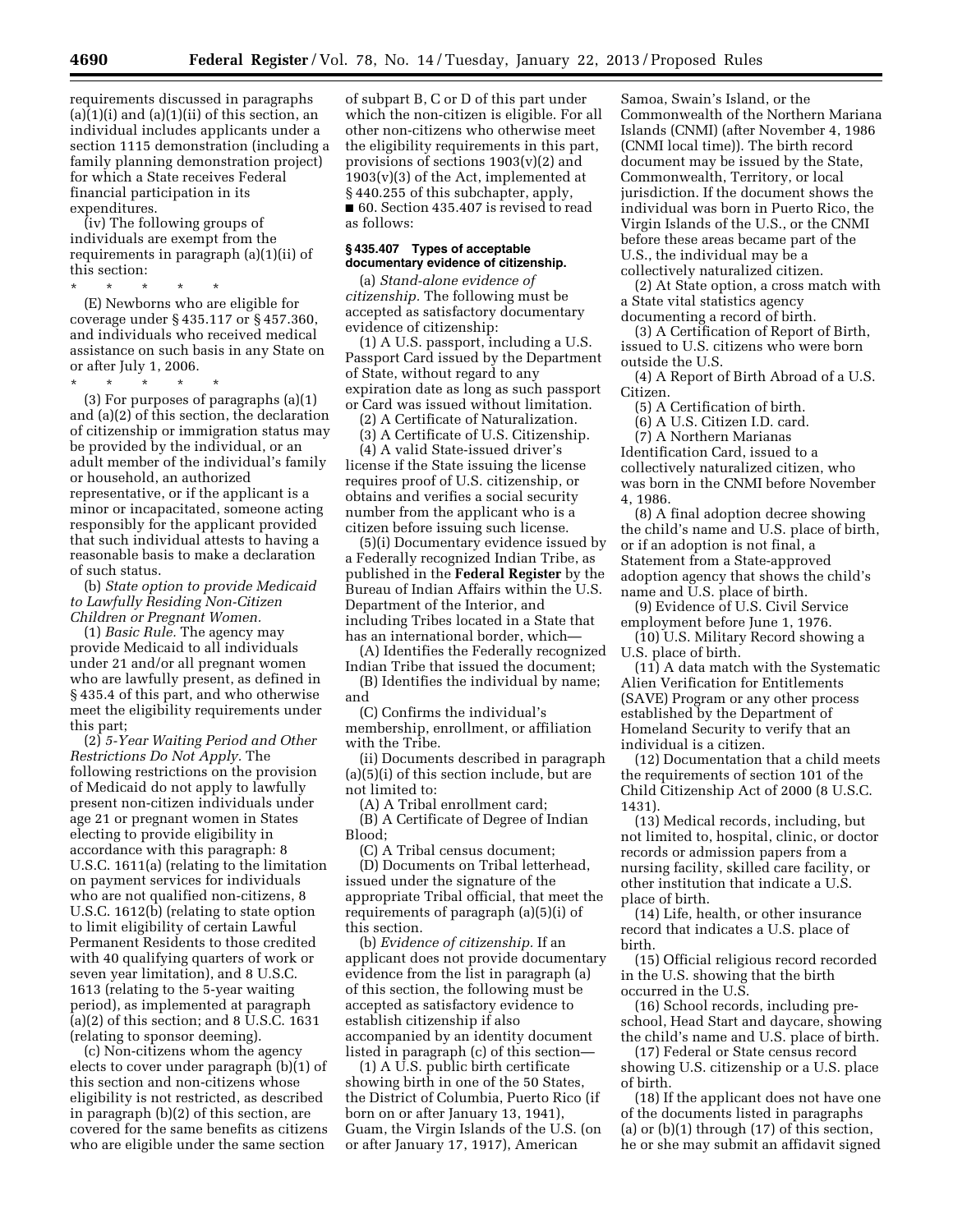by another individual under penalty of perjury who can reasonably attest to the applicant's citizenship, and that contains the applicant's name, date of birth, and place of U.S. birth. The affidavit does not have to be notarized.

(c) *Evidence of identity.* (1) The agency must accept the following as proof of identity, provided such document has a photograph or other identifying information including, but not limited to, name, age, sex, race, height, weight, eye color, or address:

(i) Identity documents listed at 8 CFR 274a.2(b)(1)(v)(B)(*1*), except a driver's license issued by a Canadian government authority.

(ii) Driver's license issued by a State or Territory.

(iii) School identification card.

(iv) U.S. military card or draft record. (v) Identification card issued by the

Federal, State, or local government. (vi) Military dependent's

identification card.

(vii) U.S. Coast Guard Merchant Mariner card.

(2) For children under age 19, a clinic, doctor, hospital, or school record, including preschool or day care records.

(3) Two documents containing consistent information that corroborates an applicant's identity. Such documents include, but are not limited to, employer identification cards, high school and college diplomas (including high school equivalency diplomas), marriage certificates, divorce decrees, and property deeds or titles.

(4) Finding of identity from a Federal or State governmental agency. The agency may accept as proof of identity—

(i) A finding of identity from a Federal agency or another State agency, including but not limited to a public assistance, law enforcement, internal revenue or tax bureau, or corrections agency, if the agency has verified and certified the identity of the individual.

(ii) [Reserved]

(5) A finding of identity from an Express Lane agency, as defined in section  $1902(e)(13)(F)$  of the Act.

(6) If the applicant does not have any document specified in paragraphs (c)(1) through (c)(3) of this section and identity is not verified under paragraph (c)(4) or (c)(5) of this section, the applicant may submit an affidavit signed, under penalty of perjury, by another person who can reasonably attest to the applicant's identity. Such affidavit must contain the applicant's name and other identifying information establishing identity, as describe in paragraph (c)(1) of this section. The affidavit does not have to be notarized.

(d) *Verification of citizenship by a Federal agency or another State.* (1) The agency may rely, without further documentation of citizenship or identity, on a verification of citizenship made by a Federal agency or another State agency, if such verification was done on or after July 1, 2006.

(2) [Reserved]

(e) *Assistance with obtaining documentation.* States must provide assistance to individuals who need assistance in securing satisfactory documentary evidence of citizenship in a timely manner.

(f) *Documentary evidence.* A photocopy, facsimile, scanned or other copy of a document must be accepted to the same extent as an original document under this section, unless information on the submitted document is inconsistent with other information available to the agency or the agency otherwise has reason to question the validity of the document or the information on the document.

# **§ 435.510 [Removed]**

■ 61. Remove § 435.510 and the undesignated center heading of ''Dependency.''

#### **§ 435.522 [Removed]**

■ 62. Remove § 435.522 and the

undesignated center heading of ''Age.''  $\blacksquare$  63. Section 435.601 is amended by-

■ A. Revising paragraph (b).

■ B. Removing paragraphs (d)(1)(i) and  $(d)(1)(ii)$ .

■ C. Redesignating paragraphs (d)(1)(iii) through (d)(1)(vi) as paragraphs (d)(1)(i) through (d)(1)(iv), respectively.

The revision reads as follows:

# **§ 435.601 Application of financial eligibility methodologies.**

\* \* \* \* \* (b) *Basic rule for use of cash assistance methodologies.* (1) This section only applies to individuals excepted from application of MAGIbased methods in accordance with § 435.603(j) of this subpart.

(2) Except as specified in paragraphs (c) and (d) of this section or in § 435.121 of this part in determining financial eligibility of individuals as categorically or medically needy, the agency must apply the financial methodologies and requirements of the cash assistance program that is most closely categorically related to the individual's status.

\* \* \* \* \* ■ 64. Section 435.602 is amended by revising paragraph (a) to read as follows: ■ A. Redesignating and republishing the introductory language in paragraph (a) as introductory language in paragraph

 $(a)(2)$ .

 $\blacksquare$  B. Redesignating paragraphs (a)(1) through (a)(4) as paragraphs (a)(2)(i) through  $(a)(2)(iv)$ .

■ C. Adding paragraphs (a) introductory text and (a)(1).

The addition reads as follows:

#### **§ 435.602 Financial responsibility of relatives and other individuals.**

(a) *Basic requirements.* (1) This section only applies to individuals excepted from application of MAGIbased methods in accordance with § 435.603(j) of this part.

(2) Subject to the provisions of paragraphs (b) and (c) of this section, in determining financial responsibility of relatives and other persons for individuals under Medicaid, the agency must apply the following requirements and methodologies:

(i) Except for a spouse of an individual or a parent for a child who is under age 21 or blind or disabled, the agency must not consider income and resources of any relative as available to an individual.

(ii) In relation to individuals under age 21 (as described in section 1905(a)(i) of the Act), the financial responsibility requirements and methodologies that apply include considering the income and resources of parents or spouses whose income and resources would be considered if the individual under age 21 were dependent under the State's approved AFDC plan, whether or not they are actually contributed, except as specified under paragraphs (c) and (d) of this section. These requirements and methodologies must be applied in accordance with the provisions of the State's approved AFDC plan.

(iii) When a couple ceases to live together, the agency must count only the income of the individual spouse in determining his or her eligibility, beginning the first month following the month the couple ceases to live together.

(iv) In the case of eligible institutionalized spouses who are aged, blind, and disabled and who have shared the same room in a title XIX Medicaid institution, the agency has the option of considering these couples as eligible couples for purposes of counting income and resources or as eligible individuals, whichever is more advantageous to the couple.

\* \* \* \* \*  $\blacksquare$  65. Section 435.603 is amended by-■ A. In paragraph (b), adding the definitions of ''Child,'' ''Parent,'' and ''Sibling'' in alphabetical order.  $\blacksquare$  B. Adding paragraphs (d)(4) and (k).  $\blacksquare$  C. Revising paragraphs (c), (d)(1),  $(f)(2)(i)$ ,  $(f)(3)(ii)$  and  $(iii)$ , and  $(j)(4)$ .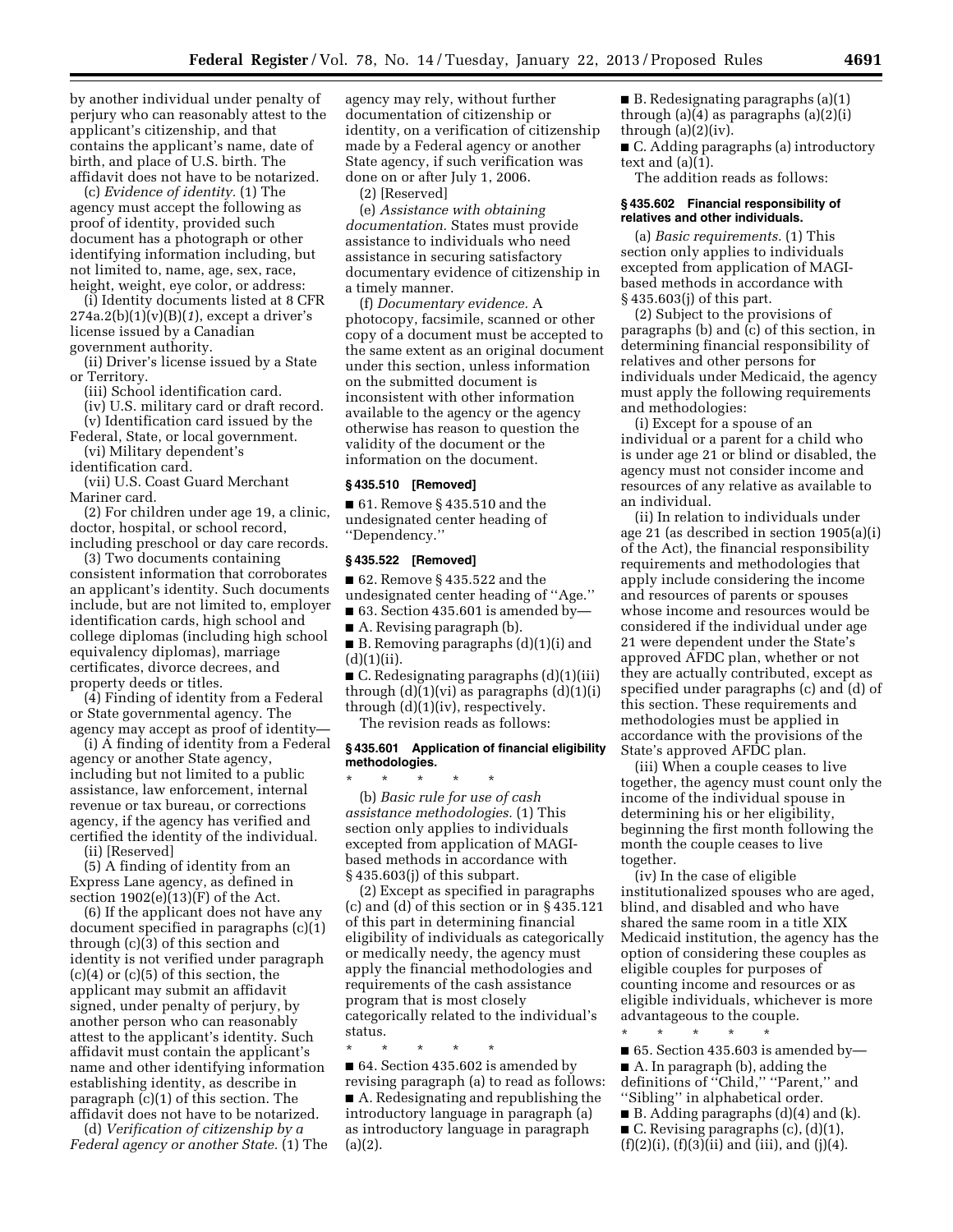The revisions and additions read as follows:

# **§ 435.603 Application of modified adjusted gross income (MAGI).**

 $\star$   $\star$   $\star$ (b) *Definitions.* For purposes of this section—

*Child* means a natural or biological, adopted or step child.

\* \* \* \* \*

*Parent* means a natural or biological, adopted or step parent.

*Sibling* means natural or biological, adopted, half or step sibling.

\* \* \* \* \* (c) *Basic rule.* Except as specified in paragraph (i), (j) and (k) of this section, the agency must determine financial eligibility for Medicaid based on ''household income'' as defined in paragraph (d) of this section.

 $(d)$  \* \* \*

(1) *General rule.* Except as provided in paragraphs (d)(2) through (d)(4) of this section, household income is the sum of the MAGI-based income, as defined in paragraph (e) of this section, of every individual included in the individual's household. \* \* \* \* \*

(4) In determining the eligibility of an individual for medical assistance under the eligibility group with the highest income standard under which the individual may be determined eligible using MAGI-based methodologies, an amount equivalent to 5 percentage points of the Federal poverty level for the applicable family size is deducted from household income.

\* \* \* \* \* (f) \* \* \* \* \* (2) \* \* \* \* \*

(i) Individuals other than a spouse or child who expect to be claimed as a tax dependent by another taxpayer; and \* \* \* \* \*

(3) *Rules for individuals who neither file a tax return nor are claimed as a tax dependent.* 

\* \* \* \* \*

(ii) The individual's children under the age specified in paragraph (f)(3)(iv) of this section; and

(iii) In the case of individuals under the age specified in paragraph (f)(3)(iv) of this section, the individual's parents and siblings under the age specified in paragraph (f)(3)(iv) of this section.

\* \* \* \* \* (j) \* \* \*

(4) Individuals who request coverage for long-term care services and supports for the purpose of being evaluated for an eligibility group for which meeting a level-of-care need is a condition of eligibility or under which long-term care services not covered for individuals determined eligible using MAGI-based financial methods are covered. ''Longterm care services'' include nursing facility services, a level of care in any institution equivalent to nursing facility services; home and community-based services furnished under a waiver or State plan under sections 1915 or 1115 of the Act; home health services as described in sections 1905(a)(7) of the Act and personal care services described in sections 1905(a)(24) of the Act. \* \* \* \* \*

(k) In the case of an individual whose eligibility is being determined under § 435.214 of this part, the agency may—

(1) Consider the household to consist of only the individual for purposes of paragraph (f) of this section.);

(2) Count only the MAGI-based income of the individual for purposes of paragraph (d) of this section.).

(3) Increase the family size of the individual, as defined in paragraph (b) of the section, by one.

 $\blacksquare$  66. Section 435.610 is amended by-■ A. Revising paragraph (a) introductory

text and paragraph (a)(2). ■ B. Removing paragraph (c).

The revisions read as follows:

# **§ 435.610 Assignment of rights to benefits.**

(a) Consistent with § 433.145 through § 433.148 of this chapter, as a condition of eligibility, the agency must require legally able applicants and beneficiaries to:

\* \* \* \* \* (2) In the case of applicants, attest that they will cooperate, and, in the case of beneficiaries, cooperate with the agency in—

(i) Establishing paternity and in obtaining medical support and payments, unless the individual establishes good cause for not cooperating or is a pregnant woman described in § 435.116; and

(ii) Identifying and providing information to assist the Medicaid agency in pursuing third parties who may be liable to pay for care and services under the plan, unless the individual establishes good cause for not cooperating.

\* \* \* \* \* ■ 67. Section 435.831 is amended by revising paragraph (b) introductory text, (b)(1), and (c) to read as follows:

# **§ 435.831 Income eligibility.**  \* \* \* \* \*

(b) *Determining countable income.*  For purposes of determining medically needy eligibility under this part, the agency must determine an individual's countable income as follows:

(1) For individuals under age 21, pregnant women, and parents and other caretaker relatives, the agency may apply the AFDC methodologies in effect in the State as of August 16, 1996 or the MAGI-based methodologies defined in § 435.603(e) of this part; except that, the agency must comply with the terms of § 435.602 of this part (relating to the financial responsibility of relatives and other individuals).

\* \* \* \* \* (c) *Eligibility based on countable income.* If countable income determined under paragraph (b) of this section is equal to or less than that applicable income standard under § 435.814 of this part, the individual is eligible for Medicaid.

\* \* \* \* \*

- $\blacksquare$  68. Section 435.905 is amended by—
- A. Revising paragraph  $(b)(1)$ .
- $\blacksquare$  B. Adding paragraph (b)(3).

The revisions and additions read as follows:

# **§ 435.905 Availability of program information.**

- \* \* \* \* \*
- (b) \* \* \*

(1) Individuals who are limited English proficient through the provision of language services at no cost to the individual including, oral interpretation, written translations, and taglines in non-English languages indicating the availability of language services.

\* \* \* \* \* (3) Individuals must be informed of the availability of the services described in paragraph (b) of this section and how to access such services.

■ 69. Section 435.907 is amended by adding paragraph (h) to read as follows.

#### **§ 435.907 Application.**  \* \* \* \* \*

(h) *Reinstatement of withdrawn applications.* (1) In the case of individuals described in paragraph (h)(2) of this section, the agency must reinstate the application submitted by the individual, effective as of the date the application was first received by the Exchange.

(2) Individuals described in this paragraph are individuals who—

(i) Submitted an application described in paragraph (b) of this section to the Exchange;

(ii) Withdrew their application for Medicaid in accordance with 45 CFR 155.302(b)(4)(A);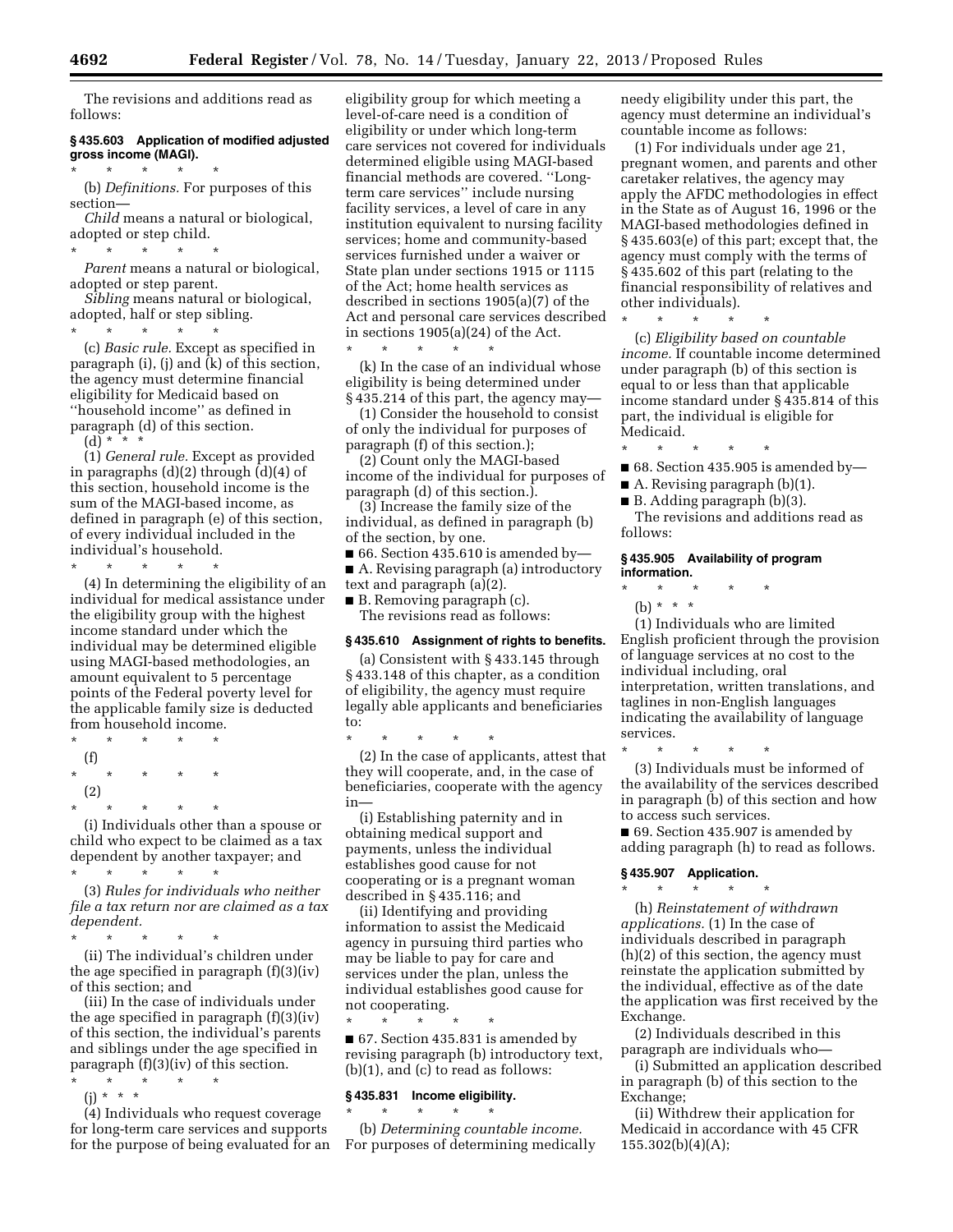(iii) Are assessed as potentially eligible for Medicaid by the Exchange appeals entity.

■ 70. Section 435.908 is amended by adding paragraph (c) to read as follows:

# **§ 435.908 Assistance with application and renewal.**

\* \* \* \* \* (c) *Certified Application Assisters.* (1) At State option, the agency may certify staff and volunteers of State-designated organizations to act as application assisters, authorized to provide assistance to applicants and beneficiaries with the application process and during renewal of eligibility. To be certified, application assisters must be—

(i) Authorized and registered by the agency to provide assistance at application and renewal;

(ii) Effectively trained in the eligibility and benefits rules and regulations governing enrollment in a QHP through the Exchange and all insurance affordability programs operated in the State, as implemented in the State; and

(iii) Trained in and subject to regulations relating to the safeguarding and confidentiality of information and conflict of interest, including regulations set forth at part 431, subpart F of this chapter, and at 45 CFR 155.260(f), regulations relating to the prohibition against reassignment of provider claims specified in § 447.10 of this chapter, and all other State and Federal laws concerning conflicts of interest and confidentiality of information.

(2) For purposes of this section, assistance includes providing information on insurance affordability programs and coverage options, helping individuals complete an application or renewal, gathering required documentation, submitting applications and renewals to the agency, interacting with the agency on the status of such applications and renewals, assisting individuals with responding to any requests from the agency, and managing their case between the eligibility determination and regularly scheduled renewals. Application assisters may be certified by the agency to act on behalf of applicants and beneficiaries with respect to one, some or all of the permitted assistance activities.

(3) If the agency elects to certify application assisters, it must establish—

(i) A designated web portal to which only certified application assisters have access and through which the assisters may provide the assistance described in paragraph (c)(2) of this section. The agency must develop a secure

mechanism to ensure that certified application assisters are able to perform only those activities for which they are certified.

(ii) Procedures to ensure that—

(A) Applicants and beneficiaries are informed of the functions and responsibilities of certified application assisters;

(B) Individuals are able to authorize application assisters to receive confidential information about the individual related to the individual's application for or renewal of Medicaid; and

(C) The agency does not disclose confidential applicant or beneficiary information to an application assister unless the applicant or beneficiary has authorized the application assister to receive such information.

(4) Application assisters may not impose any charge on applicants or beneficiaries for application assistance.

#### **§ 435.909 [Amended]**

■ 71. Paragraph (a) is removed and reserved.

■ 72. Section 435.910 is amended by revising paragraph (g) to read as follows:

#### **§ 435.910 Use of social security number.**

\* \* \* \* \* (g) The agency must verify the SSN furnished by an applicant or beneficiary with SSA to insure the SSN was issued to that individual, and to determine whether any other SSNs were issued to that individual.

\* \* \* \* \*  $\blacksquare$  73. Section § 435.911 is amended by— ■ A. Revising paragraph (b)(1) introductory text, paragraph (b)(1)(i), paragraph (c) introductory text, and paragraph (c)(1).

■ B. Adding paragraph (b)(2).

\* \* \* \* \*

The revisions and addition read as follows:

# **§ 435.911 Determination of eligibility.**

(b)(1) Except as provided in paragraph (b)(2) of this section, applicable modified adjusted gross income standard means 133 percent of the Federal poverty level or, if higher—

(i) In the case of parents and other caretaker relatives described in § 435.110(b) of this part, the income standard established in accordance with § 435.110(c) or § 435.220(c) of this part; \* \* \* \* \*

(2) In the case of individuals who have attained at least age 65 and individuals who have attained at least age 19 and who are entitled to or enrolled for Medicare benefits under part A or B or title XVIII of the Act, there is no applicable modified adjusted gross income standard, except that in the case of such individuals—

(i) Who are also pregnant, the applicable modified adjusted gross income standard is the standard established under paragraph (b)(1) of this section; and

(ii) Who are also a parent or caretaker relative, as described in § 435.4 of this part, the applicable modified adjusted gross income standard is the higher of the income standard established in accordance with § 435.110(c) or § 435.220(c) of this part.

(c) For each individual who has submitted an application described in § 435.907 or whose eligibility is being renewed in accordance with § 435.916 and who meets the non-financial requirements for eligibility (or for whom the agency is providing a reasonable opportunity to verify citizenship or immigration status in accordance with § 435.956(g) of this part), the state Medicaid agency must comply with the following—

(1) The agency must, promptly and without undue delay consistent with timeliness standards established under § 435.912, furnish Medicaid to each such individual whose household income is at or below the applicable modified adjusted gross income standard.

\* \* \* \* \*

# **§ 435.913 [Removed]**

■ 74. Section 435.913 is removed.

■ 75. Section § 435.917 is added to read as follows.

# **§ 435.917 Notice of agency's decision concerning eligibility.**

(a) *Notice of eligibility determinations.*  Consistent with §§ 431.206 through 431.214 of this chapter, the agency must provide all applicants and beneficiaries with timely and adequate written notice of any decision affecting their eligibility, including a denial, termination or suspension of eligibility, or a denial or change in benefits and services. Such notice must—

(1) Be written in plain language; (2) Be accessible to persons who are limited English proficient and individuals with disabilities, consistent with § 435.905(b) of this subpart, and

(3) If provided in electronic format, comply with § 435.918 of this subpart. (b) *Content of eligibility notice.* 

(1) *Notice of approved eligibility.* Any notice of an approval of Medicaid eligibility must include, but is not limited to, the following information—

(i) The basis and effective date of eligibility;

(ii) The circumstances under which the individual must report, and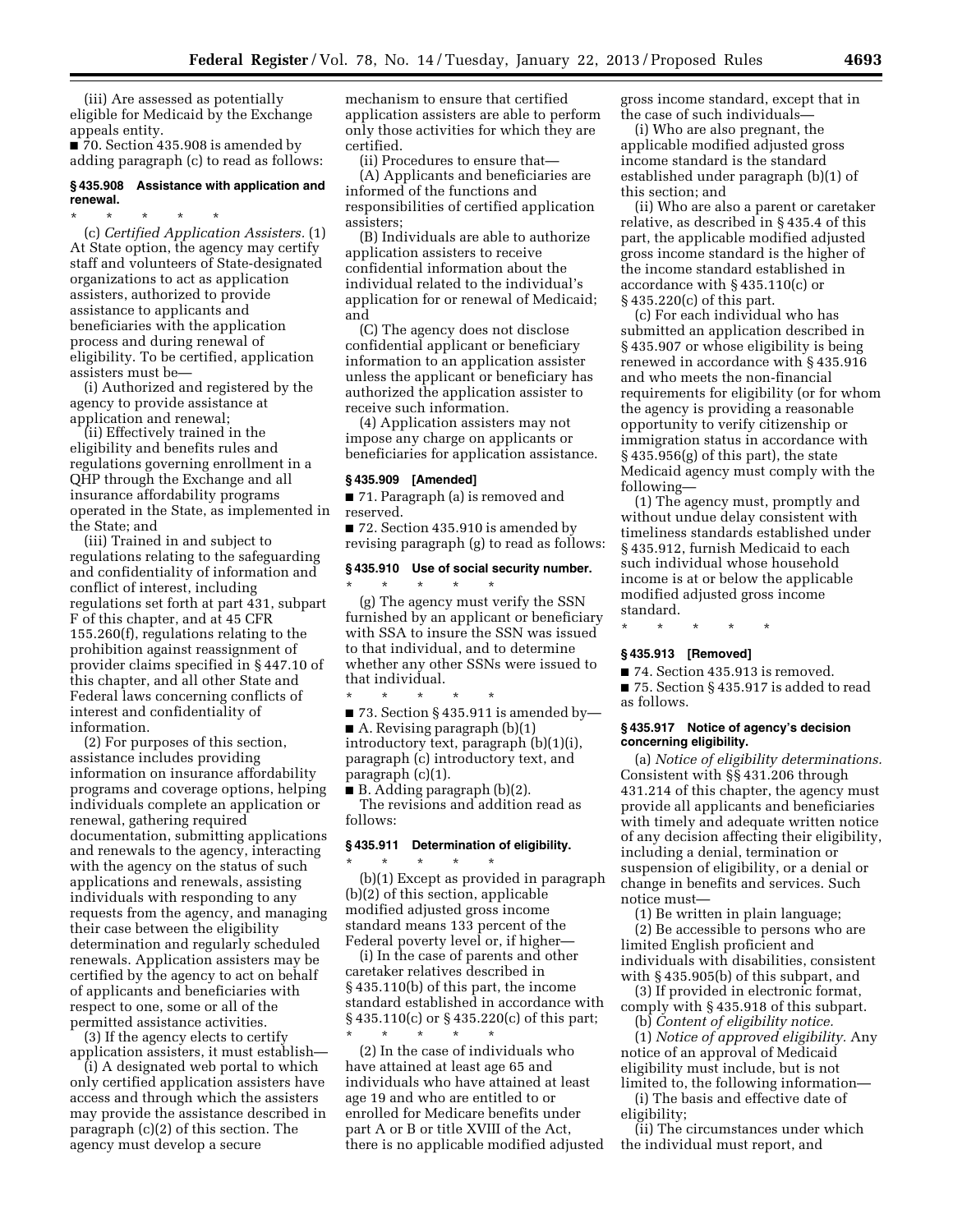procedures for reporting, any changes that may affect the individual's eligibility;

(iii) If applicable, the amount of medical expenses which must be incurred to establish eligibility in accordance with § 435.121 or § 435.831 of this part.

(iv) Information on the level of benefits and services approved, including, if applicable, the notice relating to any premiums, enrollment fees, and cost sharing required under Part 447 Subpart A of this chapter, and the right to appeal the level of benefits and services approved.

(2) *Notice of adverse action including denial, termination or suspension of eligibility or change in benefits or services.* Any notice of denial, termination or suspension of Medicaid eligibility or change in benefits or services must be consistent § 431.210 of this chapter.

(c) Whenever an approval, denial, or termination of eligibility is based on an applicant's or beneficiary's having household income at or below the applicable modified adjusted gross income standard in accordance with § 435.911 of this subpart, the eligibility notice must contain—

(1) Information regarding bases of eligibility other than the applicable modified adjusted gross income standard and the benefits and services afforded to individuals eligible on such other bases, sufficient to enable the individual to make an informed choice as to whether to request a determination on such other bases; and

(2) Information on how to request a determination on such other bases;

(d) The agency's responsibility to provide notice under this section is satisfied by a combined eligibility notice, as defined in § 435.4 of this chapter, provided by the Exchange or other insurance affordability program in accordance with an agreement between the agency and such program consummated in accordance with § 435.1200(b)(3) of this chapter, except that, if the information described in paragraph (b)(1)(iii) through (iv) of this section is not included in such combined eligibility notice, the agency must provide the individual with a supplemental notice of such information, consistent with this section.

■ 76. Section 435.918 is added to read as follows:

# **§ 435.918 Use of electronic notices.**

(a) The agency must provide individuals with a choice to receive notices and information required under this part or subpart E of part 431 of this

chapter in electronic format or by regular mail. If the individual elects to receive communications from the agency electronically, the agency must—

(1) Confirm by regular mail the individual's election to receive notices electronically;

(2) Inform the individual of his or her right to change such election, at any time, to receive notices through regular mail;

(3) Post notices to the individual's electronic account within 1 business day of notice generation;

(4) Send an email or other electronic communication alerting the individual that a notice has been posted to his or her account. The agency may not include confidential information in the email or electronic alert.

(5) If an electronic communication is undeliverable, send any notice by regular mail within three business days of the date of the failed electronic communication;

(6) At the individual's request, provides through regular mail any notice posted to the individual's electronic account.

(b) The agency may provide notice or other communications electronically only if the individual—

(1) Has affirmatively elected to receive electronic communications in accordance with paragraph (a) of this section; and

(2) Is permitted to change such election at any time.

#### **§ 435.919 [Removed]**

■ 77. Section 435.919 is removed.

■ 78. Section 435.923 is added to read as follows:

# **§ 435.923 Authorized Representatives.**

(a) The agency must permit applicants and beneficiaries to designate an individual or organization to act responsibly on their behalf in assisting with the individual's application and renewal of eligibility and other ongoing communications with the agency. Such a designation must be in writing including the applicant's signature, and must be permitted at the time of application and at other times. Legal documentation of authority to act on behalf of an applicant or beneficiary under state law, such as a court order establishing legal guardianship or a power of attorney, shall serve in the place of written authorization by the applicant or beneficiary.

(b) Representatives may be authorized to—

(1) Sign an application on the applicant's behalf;

(2) Complete and submit a renewal form;

(3) Receive copies of the applicant or beneficiary's notices and other communications from the agency;

(4) Act on behalf of the applicant or beneficiary in all other matters with the agency.

(c) The power to act as an authorized representative is valid until the applicant or beneficiary modifies the authorization or notifies the agency that the representative is no longer authorized to act on his or her behalf, or the authorized representative informs the agency that he or she no longer is acting in such capacity, or there is a change in the legal authority upon which the individual or organization's authority was based. Such notice must be in writing and should include the applicant or authorized representative's signature as appropriate.

(d) The authorized representative— (1) Is responsible for fulfilling all responsibilities encompassed within the scope of the authorized representation, as described in paragraph (b)(2) of this section, to the same extent as the individual he or she represents;

(2) Must agree to maintain, or be legally bound to maintain, the confidentiality of any information regarding the applicant or beneficiary provided by the agency.

(e) The agency must require that, as a condition of serving as an authorized representative, a provider or staff member or volunteer of an organization must sign an agreement that he or she will adhere to the regulations in part 431, subpart F of this chapter and at 45 CFR 155.260(f) (relating to confidentiality of information), § 447.10 of this chapter (relating to the prohibition against reassignment of provider claims as appropriate for a health facility or an organization acting on the facility's behalf), as well as other relevant State and Federal laws concerning conflicts of interest and confidentiality of information.

(f) For purposes of this section, the agency must accept electronic, including telephonically recorded, signatures and handwritten signatures transmitted by facsimile or other electronic transmission. Designations of authorized representatives must be accepted through all of the modalities described in § 435.907(a) of this part. ■ 79. Section 435.926 is added to read

as follows: **§ 435.926 Continuous eligibility for children.** 

(a) *Basis.* This section implements section 1902(e)(12) of the Act.

(b) *Eligibility.* The agency may provide continuous eligibility for the length of a continuous eligibility period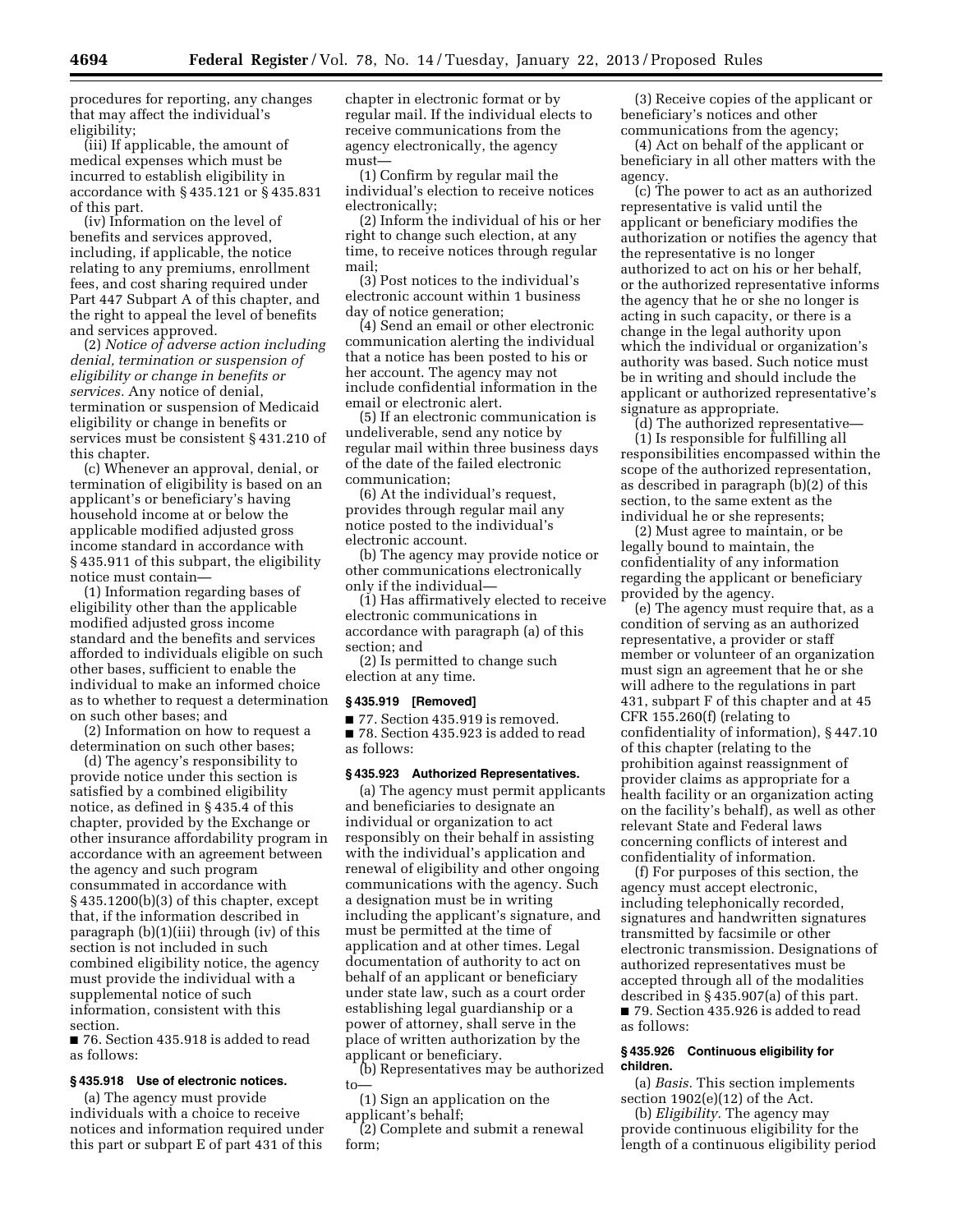specified in paragraph (c) of this section for an individual who is:

(1) Under age 19 or under a younger age specified by the agency in its State plan; and

(2) Eligible and enrolled for mandatory or optional coverage under the State plan in accordance with subpart B or C of this part.

(c) *Continuous eligibility period.* (1) The agency must specify in the State plan the length of the continuous eligibility period, not to exceed 12 months.

(2) A continuous eligibility period begins on the effective date of the individual's most recent determination or renewal of eligibility at the end of the length of the continuous eligibility period specified in the State plan.

(d) *Applicability.* A child's eligibility may not be terminated during a continuous eligibility period, regardless of any changes in circumstances, unless:

(1) The child attains the maximum age specified in accordance with paragraph (b)(1) of this section;

(2) The child or child's representative requests a voluntary termination of eligibility;

(3) The child ceases to be a resident of the State;

(4) The agency determines that eligibility was erroneously granted at the most recent determination or renewal of eligibility because of agency error or fraud, abuse, or perjury attributed to the child or the child's representative; or

(5) The child dies.

■ 80. Section 435.940 is amended by revising the first sentence to read as follows:

#### **§ 435.940 Basis and scope.**

The income and eligibility verification requirements set forth at § 435.940 through § 435.960 of this part are based on sections 1137, 1902(a)(4), 1902(a)(19), 1902(a)(46)(B), 1902(ee), 1903(r)(3), 1903(x), and 1943(b)(3) of the Act, and section 1413 of the Affordable Care Act. \* \* \*

■ 81. Section 435.952 is amended by adding paragraph (c)(3) to read as follows:

# **§ 435.952 Use of information and requests of additional information from individuals.**

- \* \* \* \* \*
	- (c) \* \* \*

(3) *Exception for Special Circumstances:* The agency must establish an exception to permit, on a case-by-case basis, self-attestation of individuals for all eligibility criteria when documentation does not exist at the time of application or is not reasonably available, such as for

individuals who are homeless or have experienced domestic violence or a natural disaster. Except that this does not apply if documentation is specifically required under title XIX, such as is the case of verifying citizenship and immigration status, as implemented at § 435.956(a) of this part.

\* \* \* \* \*  $\blacksquare$  82. Section 435.956 is amended by-

■ A. Adding paragraph (a). ■ B. Adding paragraph (g).

The revision and addition read as follows:

### **§ 435.956 Verification of other nonfinancial information.**

(a) *Citizens and Non-citizens.* (1) The agency must verify citizenship and immigration status through the electronic service established in § 435.949 if available. If the agency is unable to verify citizenship or immigration status through such service the agency must—

(i) Verify citizenship in accordance with section 1902(ee) of the Act or § 435.407 of this part consistent with the requirements of  $\S 435.952(c)(2)(ii)$  of this part.

(ii) Verify immigration status in accordance with section 1137(d) of the Act and § 435.406 of this part, consistent with the requirements of § 435.952(c)(2)(ii) of this part.

(2) If the agency cannot promptly verify the citizenship or immigration status of an individual in accordance with paragraph (a)(1) of this section, the agency—

(i) Must comply with paragraph (g) of this section; and

(ii) May not delay, deny, reduce or terminate benefits for an individual who is otherwise eligible for Medicaid during the reasonable opportunity period described in paragraph (g) of this section, in accordance with § 435.911(c) of this part.

(3) The agency must maintain a record of having verified citizenship or immigration status for each individual, in a case record or electronic database. The agency may not re-verify or require an individual to re-verify citizenship at a renewal of eligibility or subsequent application following a break in coverage.

\* \* \* \* \*

(g) *Reasonable opportunity period.* (1) The agency must provide a reasonable opportunity period to individuals for whom the agency is unable to promptly verify citizenship or satisfactory immigration status in accordance with paragraph (a) of this section, as well as notice of such opportunity. Such notice must be accessible to persons who are limited English proficient and

individuals with disabilities, consistent with § 435.905(b) of this chapter. During such reasonable opportunity period, the agency must, if relevant to verification of the individual's status—

(i) Assist the individual in obtaining an SSN, in accordance with § 435.910;

(ii) Attempt to resolve any inconsistencies, including typographical or other clerical errors, between information provided by the individual and data from an electronic data source, and resubmit corrected information to the electronic data source.

(iii) Provide the individual with information on how to contact the source of the electronic data so he or she can attempt to resolve such inconsistencies directly with such source; and

(iv) Permit the individual to provide other documentation of citizenship or immigration status, in accordance with section 1137(d) of the Act and § 435.406 and § 435.407 of this part.

(2) The reasonable opportunity period—

(i) Begins on, and must extend 90 days from, the date on which the notice described in paragraph (g)(1) of this section is received by the individual. The date on which the notice is received is considered to be 5 days after the date on the notice, unless the individual shows that he or she did not receive the notice within the 5-day period.

(ii) At state option, may be extended beyond 90 days if the individual is making a good faith effort to resolve any inconsistencies or obtain any necessary documentation in accordance with paragraph (g)(1) of this section or the agency needs more time to complete the verification process.

(3) At State option, the agency may begin to furnish benefits to otherwise eligible individuals during the reasonable opportunity period under paragraph (a)(2)(ii) of this section on an earlier date, up to and including the date the notice is sent or the date of application containing the declaration of citizenship or immigration status by or on behalf of the individual.

(4) If, by the end of the reasonable opportunity period, the individual's citizenship or immigration status has not been verified in accordance with paragraph (a) of this section, the agency must take action within 30 days to terminate eligibility in accordance with part 431 subpart E (relating to notice and appeal rights), except that § 431.230 and § 431.231 of this part (relating to maintaining and reinstating services) may be applied at State option.  $\blacksquare$  83. Section 435.1001 is amended by— ■ A. Republishing paragraph (a) introductory language.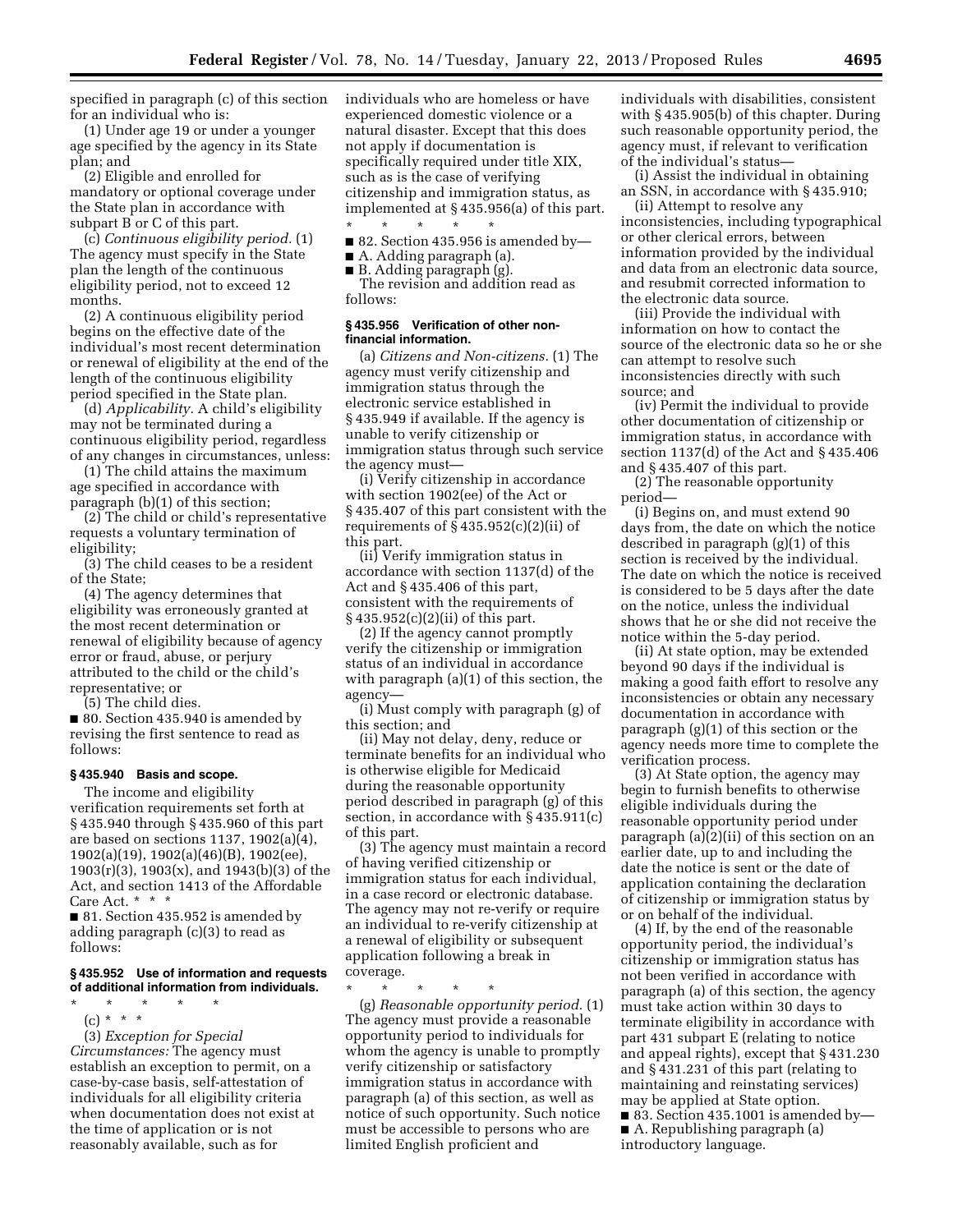■ B. Revising paragraph (a)(2). The revisions read as follows:

### **§ 435.1001 FFP for administration.**

(a) FFP is available in the necessary administrative costs the State incurs in—

\* \* \* \* \*

(2) Administering presumptive eligibility.

\* \* \* \* \*

■ 84. Section 435.1002 is amended by-

■ A. Republishing paragraph (c)

introductory language.

■ B. Revising paragraphs (c)(1) and  $(c)(4).$ 

The revisions read as follows:

# **§ 435.1002 FFP for services.**

\* \* \* \* \* (c) FFP is available in expenditures for services covered under the plan that are furnished—

(1) During a presumptive eligibility period to individuals who are determined to be presumptively eligible for Medicaid in accordance with subpart L of this part;

\* \* \* \* \* (4) Regardless of whether such individuals file an application for a full eligibility determination or are determined eligible for Medicaid following the presumptive eligibility period.

■ 85. Section 435.1004 is amended by revising paragraph (b) to read as follows:

# **§ 435.1004 Beneficiaries overcoming certain conditions of eligibility.**

\* \* \* \* \*

(b) FFP is available for a period not to exceed—

(1) The period during which a recipient of SSI or an optional State supplement continues to receive cash payments while these conditions are being overcome; or

(2) For beneficiaries, eligible for Medicaid only and recipients of SSI or an optional State supplement who do not continue to receive cash payments, the second month following the month in which the beneficiary's Medicaid coverage would have been terminated. ■ 86. Section 435.1008 is revised to read as follows:

### **§ 435.1008 FFP in expenditures for medical assistance for individuals who have declared citizenship or nationality or satisfactory immigration status.**

(a) This section implements sections 1137 and 1902(a)(46)(B)of the Act.

(b) Except as provided in paragraph (c) of this section, FFP is not available to a State for expenditures for medical assistance furnished to individuals unless the State has verified citizenship or immigration status in accordance with § 435.956 of this part.

(c) FFP is available to States for otherwise eligible individuals whose declaration of U.S. citizenship or satisfactory immigration status in accordance with section 1137(d) of the Act and  $§$  435.406(a)(1)(i) of this part has been verified in accordance with § 435.956, or for whom benefits are provided during a reasonable opportunity period to verify citizenship, nationality, or immigration status in accordance with section § 435.956(a)(2) of this part.

# **FFP for Premium Assistance**

■ 87. Add a new undesignated center heading immediately following § 435.1012 as set forth above. ■ 88. Section 435.1015 is added to read as follows:

# **§ 435.1015 FFP for premium assistance for plans in the individual market.**

(a) FFP is available for payment of the costs of insurance premiums for an individual health plan on behalf of an individual who is eligible for Medicaid under this part, subject to the following conditions:

(1) The insurer is obligated to pay primary to Medicaid for all health care items and services for which the insurer is legally and contractually responsible under the individual health plan, as required under part 433 subpart D of this chapter;

(2) The agency furnishes all benefits for which the individual is covered under the State plan that are not available through the individual health plan;

(3) The individual does not incur any cost sharing charges in excess of any amounts imposed by the agency under subpart A of part 447; and

(4) The cost of purchasing such coverage, including administrative expenditures and the costs of providing wraparound benefits for items and services covered under the Medicaid State plan, but not covered under the individual health plan, must be comparable to the cost of providing direct coverage under the State plan.

(b) A State may not require an individual who is eligible for services under the Medicaid State plan to enroll in premium assistance under this section as a condition of eligibility under this part.

# **Subpart L—Options for Coverage of Special Groups Under Presumptive Eligibility**

■ 89. The heading for subpart L is revised as set forth above.

■ 90. Section 435,1100 is revised to read as follows:

# **§ 435.1100 Basis for presumptive eligibility.**

This subpart implements sections 1920, 1920A, 1920B, 1920C, and 1902(a)(47)(B) of the Act.

■ 91. Remove the undesignated center heading ''Presumptive Eligibility for Children'' that is immediately before § 435.1101.

- 92. Section 435.1101 is amended by—
- A. Removing the definition of
- ''Application form.''
- C. Adding the definition of ''Application.''

■ D. Amending the definition of ''Qualified entity'' by redesignating paragraph (10) as paragraph (11), and adding a new paragraph (10).

The additions read as follows:

# **§ 435.1101 Definitions related to presumptive eligibility for children.**

*Application* means, consistent with the definition at § 435.4 of this part, the single streamlined application adopted by the agency under § 435.907(a) of this part.

\* \* \* \* \* *Qualified entity* \* \* \*

(10) Is a health facility operated by the Indian Health Service, a Tribe or Tribal organization under the Indian Self Determination and Education Assistance Act (25 U.S.C. 450 et seq.), or an Urban Indian Organization under title V of the Indian Health Care Improvement Act (25 U.S.C. 1651 et seq.).

\* \* \* \* \*  $\blacksquare$  93. Section 435.1102 is amended by—

- A. Revising the section heading.
- B. Revising paragraphs (a) and (b)(3).

■ C. Removing "and" at the end of paragraph (b)(2)(iv)(B) and adding ''and'' at the end of paragraph  $(b)(2)(v)(B);$ 

■ D. Adding paragraphs (b)(2)(vi), (d) and (e).

■ E. Removing paragraph (b)(4). The revisions and additions read as follows:

# **§ 435.1102 Children covered under presumptive eligibility.**

(a) The agency may elect to provide Medicaid services for children under age 19 or a younger age specified by the State during a presumptive eligibility period following a determination by a qualified entity, on the basis of preliminary information, that the individual has gross income (or, at state option, a reasonable estimate of household income, as defined in § 435.603 of this part, determined using simplified methods prescribed by the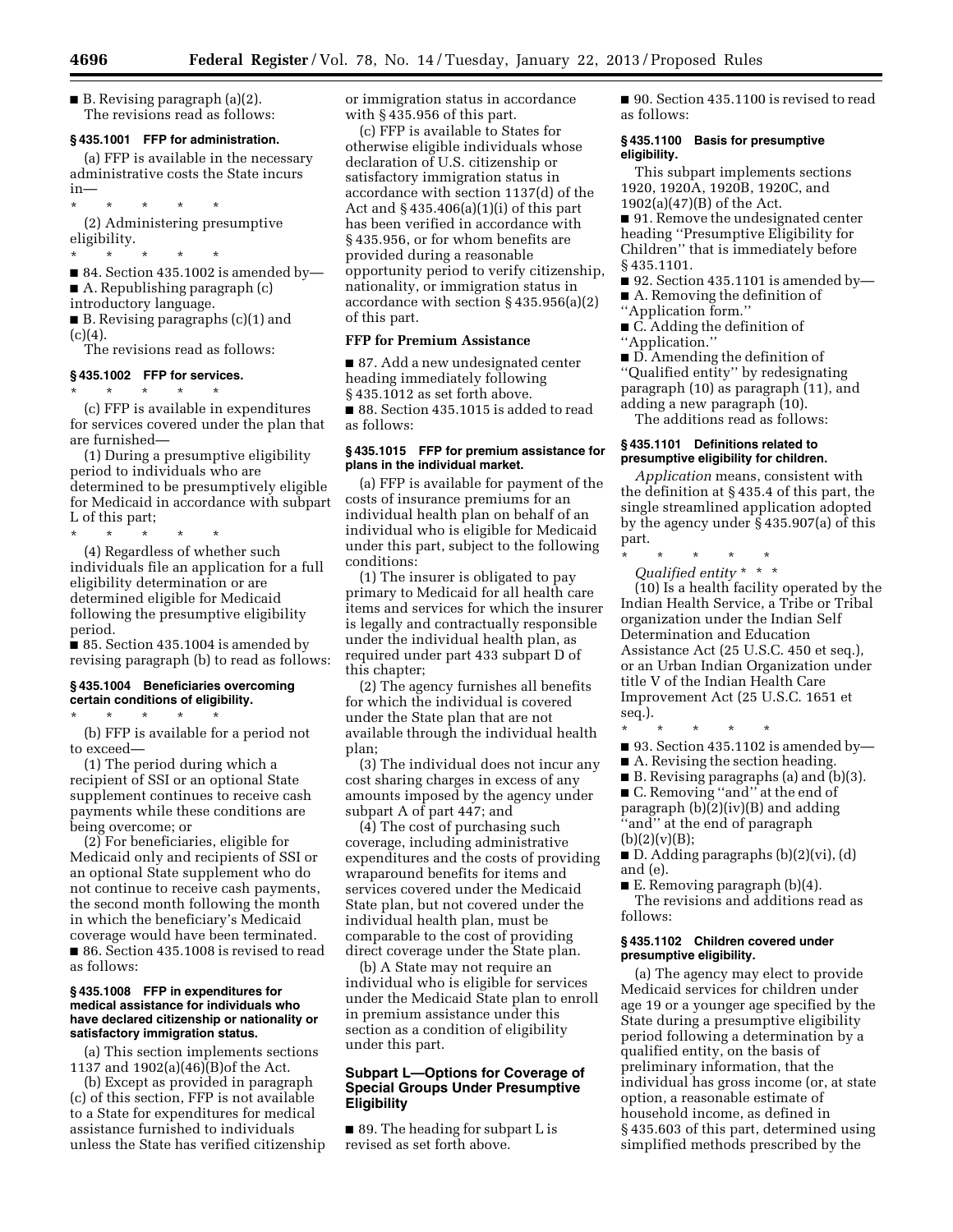agency) at or below the income standard established by the State for the age of the child under § 435.118(c) or under § 435.229 if applicable and higher.

(b) \* \* \*  $(2) * * * *$ 

(vi) Do not delegate the authority to determine presumptive eligibility to another entity.

(3) Establish oversight mechanisms to ensure that presumptive eligibility determinations are being made consistent with the statute and regulations.

\* \* \* \* \* (d) The agency—

(1) May require, for purposes of making a presumptive eligibility determination under this section, that the individual has attested to being, or another person who attests to having reasonable knowledge of the individual's status has attested to the individual being, a—

(i) Citizen or national of the United States or in satisfactory immigration status; or

(ii) Resident of the State; and

(2) May not—

(i) Impose other conditions for presumptive eligibility not specified in this section; or

(ii) Require verification of the conditions for presumptive eligibility.

(e) Notice and fair hearing regulations in subpart E of part 431 of this chapter do not apply to determinations of presumptive eligibility under this section.

■ 94. Section 435.1103 is added to read as follows:

#### **§ 435.1103 Presumptive eligibility for other individuals.**

(a) The terms of § 435.1101 and § 435.1102 of this subpart apply to pregnant women such that the agency may provide Medicaid to pregnant women during a presumptive eligibility period following a determination by a qualified entity that the pregnant woman has income at or below the income standard established by the State under § 435.116(c), except that coverage of services provided to such women are limited to ambulatory prenatal care and the number of presumptive eligibility periods that may be authorized for pregnant women is one per pregnancy.

(b) If the agency provides Medicaid during a presumptive eligibility period to children under § 435.1102 of this subpart or to pregnant women under paragraph (a) of this section, the agency may also apply the terms of § 435.1101 and § 435.1102 of this subpart to the individuals described in one or more of the following sections of this part, based on the income standard established by the state for such individuals and providing the benefits covered under that section: §§ 435.110 (parents and caretaker relatives), 435.119 (individuals aged 19 or older and under age 65), 435.150 (former foster care children), and 435.218 (individuals under age 65 with income above 133 percent FPL).

(c)(1) The terms of § 435.1101 and § 435.1102 of this subpart apply to individuals who may be eligible under § 435.213 of this part (relating to individuals with breast or cervical cancer) or § 435.214 of this part (relating to eligibility for limited family planning benefits) such that the agency may provide Medicaid during a presumptive eligibility period following a determination by a qualified entity described in paragraph (c)(2) of this section that—

(i) The individual meets the eligibility requirements of § 435.213; or

(ii) The individual meets the eligibility requirements of § 435.214, except that coverage provided during a presumptive eligibility period to such individuals is limited to the services described in § 435.214(d).

(2) Qualified entities described in this paragraph include qualified entities which participate as a provider under the State plan and which the agency determines are capable of making presumptive eligibility determinations. ■ 95. Section 435.1110 is added to read as follows:

# **§ 435.1110 Presumptive eligibility determined by hospitals.**

(a) *Basic rule.* The agency must provide Medicaid during a presumptive eligibility period to individuals who are determined by a qualified hospital, on the basis of preliminary information, to be presumptively eligible in accordance with the policies and procedures established by the State consistent with this section and §§ 435.1102 and 435.1103 of this part, but regardless of whether the agency provides Medicaid during a presumptive eligibility period under such sections.

(b) *Qualified hospitals.* A qualified hospital is a hospital that—

(1) Participates as a provider under the State plan or a demonstration under section 1115 of the Act, notifies the agency of its election to make presumptive eligibility determinations under this section, and agrees to make presumptive eligibility determinations consistent with State policies and procedures;

(2) At State option, assists individuals in completing and submitting the full

application and understanding any documentation requirements; and

(3) Has not been disqualified by the agency in accordance with paragraph (d) of this section.

(c) *State options for bases of presumptive eligibility.* The agency may—

(1) Limit the determinations of presumptive eligibility which hospitals may elect to make under this section to determinations based on income for children, pregnant women, parents and caretaker relatives, and other adults, consistent with § 435.1102 and § 435.1103 of this subpart; or

(2) Permit hospitals to elect to make presumptive eligibility determinations on additional bases under the State plan or an 1115 demonstration.

(d) *Disqualification of hospitals.* (1) The agency may establish standards for qualified hospitals related to the proportion of individuals determined presumptively eligible for Medicaid by the hospital who:

(i) Submit a regular application, as described in § 435.907 of this part, before the end of the presumptive eligibility period; or

(ii) Are determined eligible for Medicaid by the agency based on such application.

(2) The agency must take action, including, but not limited to, disqualification of a hospital as a qualified hospital under this section, if the agency determines that the hospital is not—

(i) Making, or is not capable of making, presumptive eligibility determinations in accordance with applicable state policies and procedures; or

(ii) Meeting the standard or standards established by the agency under paragraph (d)(1) of this section.

 $\blacksquare$  96. Section 435.1200 is amended by-

■ A. Revising the section heading.

- B. Revising paragraphs (a), (b), (c)
- introductory text, (c)(3), (d), and (e).

■ C. Adding paragraphs (g).

The revisions and additions read as follows.

#### **§ 435.1200 Medicaid agency responsibilities for a coordinated eligibility and enrollment process with other insurance affordability programs.**

(a) *Statutory basis, purpose, and definitions.* (1) *Statutory basis and purpose.* This section implements sections 1943(b)(3) and 2201(b)(3)(B) of the Affordable Care Act to ensure coordinated eligibility and enrollment among insurance affordability programs. (2) *Definitions.* 

(i) *Combined eligibility notice* has the meaning as provided in § 435.4 of this part.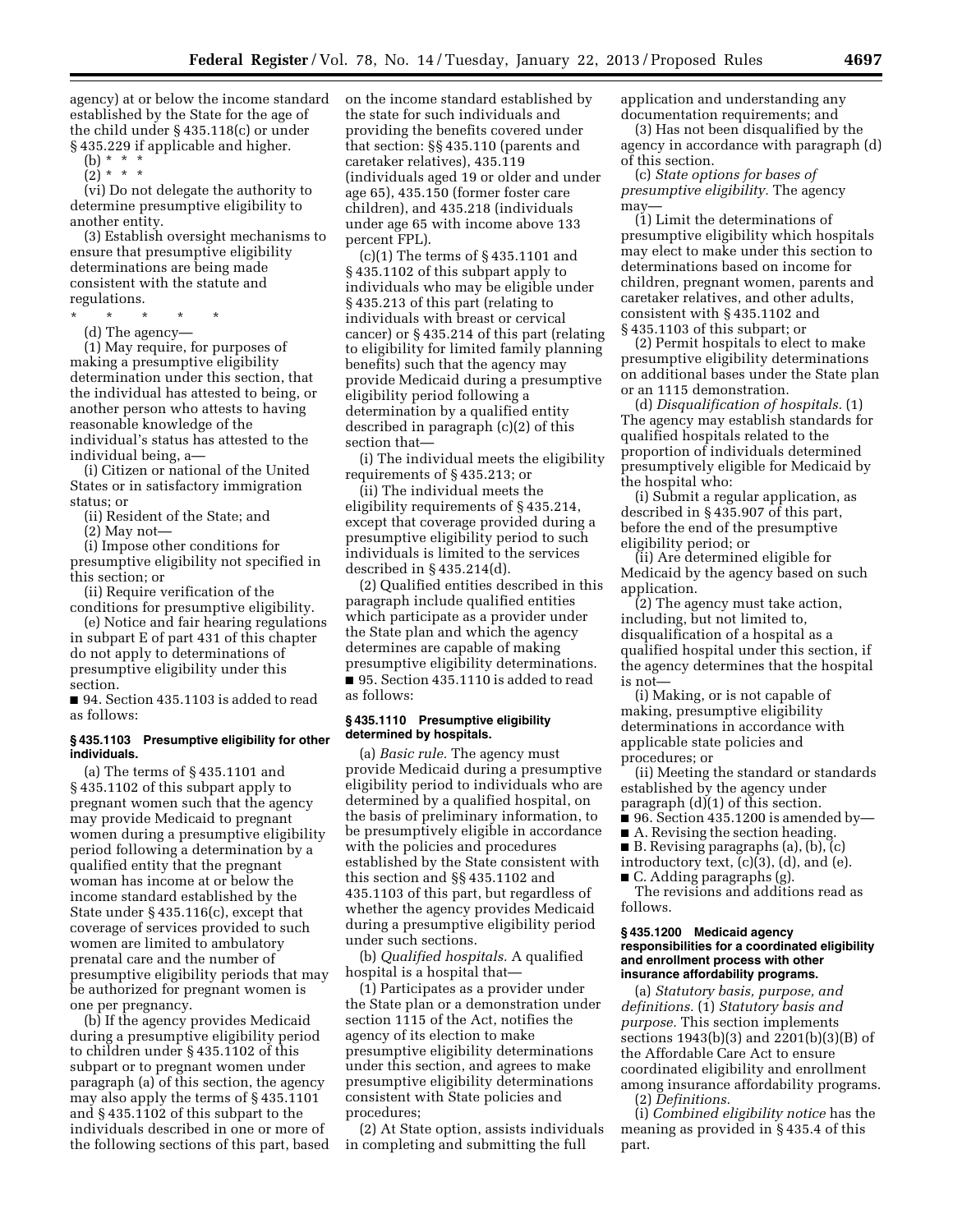(ii) *Coordinated content* has the meaning as provided in § 435.4 of this part.

(b) *General requirements and definitions.* The State Medicaid agency must—

(1) Fulfill the responsibilities set forth in paragraphs (d) through (g) and, if applicable, paragraph (c) of this section.

(2) Certify for the Exchange and other insurance affordability programs the criteria applied in determining Medicaid eligibility.

(3) Enter into and, upon request, provide to the Secretary one or more agreements with the Exchange, Exchange appeals entity and the agencies administering other insurance affordability programs as are necessary to fulfill the requirements of this section, including a clear delineation of the responsibilities of each program to—

(i) Minimize burden on individuals seeking to obtain or renew eligibility or to appeal a determination of eligibility for enrollment in a QHP or with respect to one or more insurance affordability program;

(ii) Ensure compliance with paragraphs (d) through (g) of this section and, if applicable, paragraph (c) of this section;

(iii) Ensure prompt determinations of eligibility and enrollment in the appropriate program without undue delay, consistent with timeliness standards established under § 435.912, based on the date the application is submitted to any insurance affordability program.

(iv) Provide for a combined eligibility notice to individuals, as well as multiple members of the same household applying on the same application to the maximum extent feasible, for enrollment in a QHP through the Exchange and all insurance affordability programs.

(4) To the extent to which a combined eligibility notice is not feasible for all members of the same household, applying on the same application, coordinated content must be provided for those household members whose eligibility status is not yet determined.

(c) *Provision of Medicaid for individuals found eligible for Medicaid by another insurance affordability program.* If the agency has entered into an agreement in accordance with § 431.10(d) of this chapter under which the Exchange or other insurance affordability program makes final determinations of Medicaid eligibility, for each individual determined so eligible by the Exchange (including as a result of a decision made by the Exchange or Exchange appeals entity

authorized under § 431.10(c) of this chapter to adjudicate appeals of Medicaid eligibility determinations) or other program, the agency must—

\* \* \* \* \* (3) Include in the agreement into which the agency has entered under paragraph (b)(3) of this section that the Exchange or other insurance affordability program will provide combined eligibility notice of final eligibility determinations and appeals decisions made by it; and

(d) *Transfer from other insurance affordability programs to the State Medicaid agency.* For individuals for whom another insurance affordability program has not made a determination of Medicaid eligibility, but who have been assessed by such program (including as a result of a decision made by the Exchange appeals entity) as potentially Medicaid eligible, and for individuals not so assessed, but who otherwise request a full determination by the Medicaid agency, the agency must—

(1) Accept, via secure electronic interface, the electronic account for the individual and notify such program of the receipt of the electronic account.

(2) Not request information or documentation from the individual provided in the individual's electronic account, or to another insurance affordability program or appeals entity.

(3) Promptly and without undue delay, consistent with timeliness standards established under § 435.912, determine the Medicaid eligibility of the individual, in accordance with § 435.911 of this part, without requiring submission of another application, and—

(i) Effective January 1, 2015, for individuals determined eligible for Medicaid, provide combined eligibility notice, including notice of a denial or termination of the individual's eligibility for enrollment in a QHP through the Exchange or other insurance affordability programs, as applicable.

(ii) For individuals determined not eligible for Medicaid, comply with paragraph (e) of this section as if the individual had submitted an application to the agency.

(4) Accept any finding relating to a criterion of eligibility made by such program or appeals entity, without further verification, if such finding was made in accordance with policies and procedures which are the same as those applied by the agency or approved by it in the agreement described in paragraph (b)(3) of this section; and

(5) Notify such program of the final determination of the individual's eligibility or ineligibility for Medicaid.

(e) *Evaluation of eligibility for other insurance affordability programs.* 

(1) *Individuals determined not eligible for Medicaid.* For individuals who submit an application or return a renewal form to the agency which includes sufficient information to determine Medicaid eligibility, or whose eligibility is being renewed pursuant to a change in circumstance in accordance with § 435.916(d) of this part, and whom the agency determines are not eligible for Medicaid, and for individuals determined ineligible for Medicaid pursuant to fair hearing under subpart E of part 431 of this chapter, the agency must—

(i) Promptly and without undue delay, consistent with timeliness standards established under § 435.912 of this part, determine potential eligibility for, and, as appropriate, transfer via a secure electronic interface the individual's electronic account to, other insurance affordability programs;

(ii) Include in any agreement into which the agency enters in accordance with paragraph (b)(3) of this section, that, effective January 1, 2015, such other program will issue a combined eligibility notice, including the agency's denial of Medicaid eligibility.

(iii) Prior to January 1, 2015—

(A) Include coordinated content, as defined in § 435.4 of the part, in the notice of Medicaid denial or termination, provided to the individual in accordance with § 435.917 of this part, relating to the transfer of the individual's account; or

(B) Include in the agreement into which the agency enters in accordance with (b)(3) of this section, that such other program will issue a combined eligibility notice, including the agency's denial of Medicaid eligibility.

(2) *Individuals undergoing a Medicaid eligibility determination on a basis other than MAGI.* In the case of an individual with household income greater than the applicable MAGI standard and for whom the agency is determining eligibility on another basis in accordance with § 435.911(c)(2) of this part, the agency must promptly and without undue delay, consistent with timeliness standards established under § 435.912 of this part—

(i) Determine potential eligibility for, and as appropriate, transfer via secure electronic interface the individual's electronic account to, other insurance affordability programs and provide timely notice to such other program—

(A) That the individual is not Medicaid eligible on the basis of the applicable MAGI standard, but that a final determination of Medicaid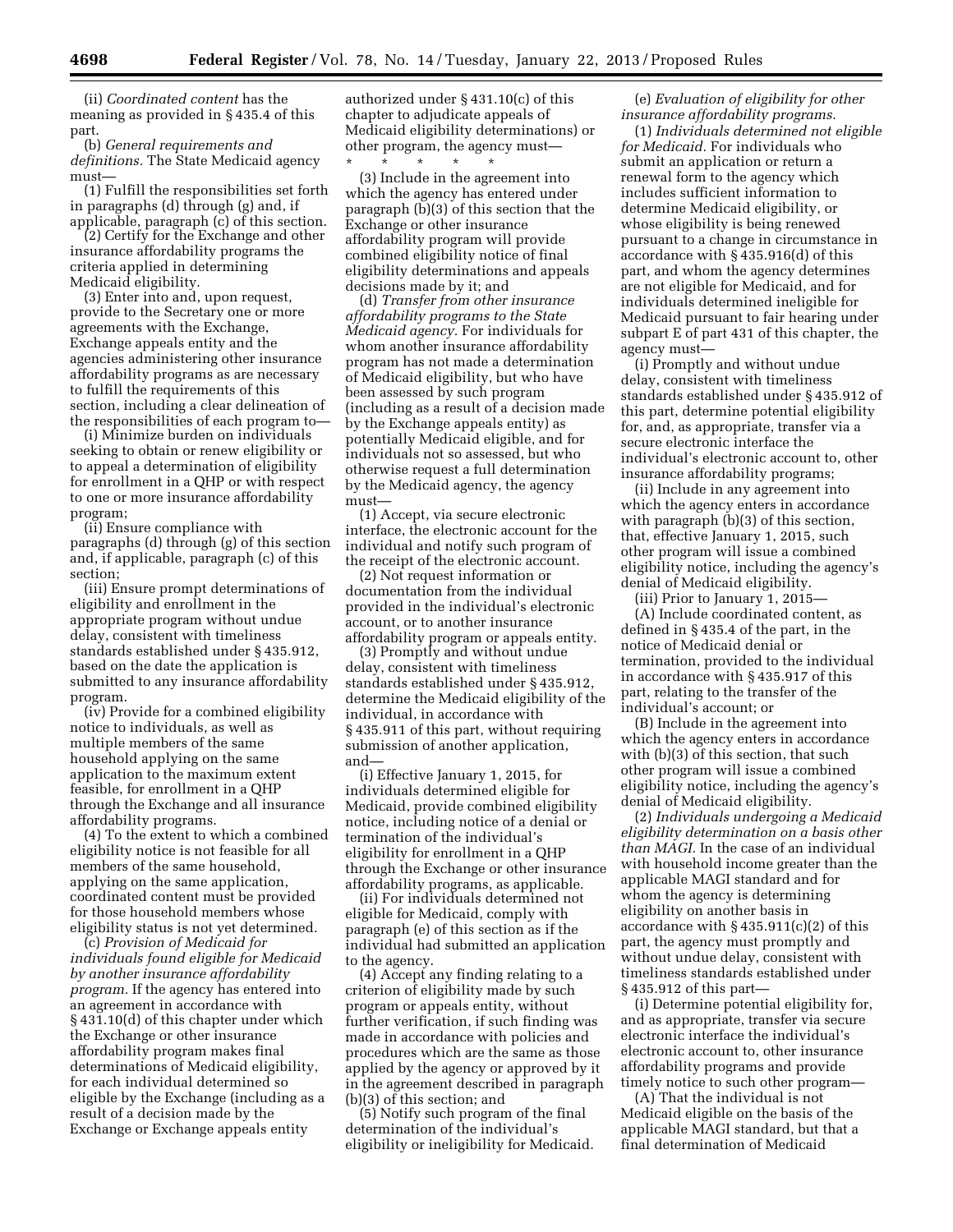eligibility on other bases is still pending; and

(B) Of the agency's final determination of eligibility or ineligibility for Medicaid.

(ii) Provide notice to the individual, consistent with § 435.917 of this part, that the agency—

(A) Has determined the individual ineligible for Medicaid on the basis of having household income at or below the applicable MAGI standard; and

(B) Is continuing to evaluate Medicaid eligibility on other bases, including a plain language explanation of the other bases being considered.

(C) Such notice must include coordinated content relating to the transfer of the individual's electronic account to the other insurance affordability program and explanation that eligibility for or enrollment in such program will not affect the determination of Medicaid eligibility on other bases; and

(iii) Provide the individual with notice, consistent with § 435.917 of this part, of the final determination of eligibility on the other bases. In the case of individuals determined eligible for Medicaid on a basis other than having income at or below the applicable modified adjusted gross income standard, such notice also must contain coordinated content informing the individual of the notice provided to the Exchange or other program in accordance with paragraph (e)(2)(i)(II) of this section and that approval of Medicaid eligibility will result in termination of eligibility for and by the other program if the individual is enrolled in such program.

(3) The agency may enter into an agreement with the Exchange to make determinations of eligibility for enrollment in a QHP through the Exchange, advance payments of the premium tax credit and cost-sharing reductions, consistent with 45 CFR 155.110(a)(2).

\* \* \* \* \* (g) *Coordination involving appeals entities.* The agency must—

(1) Establish a secure electronic interface the through which—

(i) The Exchange can notify the agency that an appeal of eligibility for enrollment in a QHP through the Exchange, advance payments of the premium tax credit, or cost-sharing reductions, has been filed; and

(ii) The individual's electronic account, including any information provided by the individual as part of an appeal to either the agency or Exchange appeals entity, can be transferred from one program or appeals entity to the other.

(2) In conducting a fair hearing in accordance with subpart E or part 431 of this chapter, not request information or documentation from the individual included in the individual's electronic account or provided to the Exchange or Exchange appeals entity.

(3)(i) In the case of individuals described in paragraph (g)(3)(ii) of this section, transmit to the Exchange, through the electronic interface established under paragraph (g)(1)(i) of this section, the hearing decision made by the agency under part 431 subpart E;

(ii) Individuals described in this paragraph include individuals determined ineligible for Medicaid—

(A) By the Exchange; or

(B) By the agency and transferred to the Exchange in accordance with paragraph (e)(1) or (2) of this section. ■ 97. Section 435.1205 is added to read as follows:

#### **§ 435.1205 Alignment with exchange initial open enrollment period.**

(a) *References and definitions.* For purposes of this section—

(1) *March 23, 2012 final rule* refers to the Final rule; Interim final rule published on March 23, 2012 at 77 **Federal Register** 17144.

(2) *Eligibility based on MAGI* means Medicaid eligibility based on the eligibility requirements which will be effective under the State plan, or waiver of such plan, as of January 1, 2014, consistent with §§ 435.110—435.119, 435.218 and 435.603 of the March 23, 2012 final rule, as revised in subsequent rulemaking.

(3) *Electronic account, insurance affordability program and secure electronic interface* have the meanings provided in § 435.4 of the March 23, 2012 final rule, as revised in subsequent rulemaking.

(b) The following are effective for purposes of this section as of October 1, 2013:

(1) Provisions of  $\S$  431.10(c) of this chapter, as revised in the March 23, 2012 rule and subsequent rulemaking, relating to the agency's ability to delegate authority to make eligibility determinations to the Exchange;

(2) Sections 435.916 and 435.952 of the March 23, 2012 final rule, as revised in subsequent rulemaking.

(c) *Medicaid agency responsibilities to achieve coordinated open enrollment.*  For the period beginning October 1, 2013 through December 31, 2013, the agency must

(1) Accept—

(i) The single streamlined application described in § 435.907 of the March 23, 2012 final rule, as revised in subsequent rulemaking; and

(ii) Via secure electronic interface, an electronic account transferred from another insurance affordability program.

(2) With respect to eligibility based on MAGI effective January 1, 2014, comply with the terms of § 435.1200 of this part, such that—

(i) For each electronic account transferred to the agency under paragraph (c)(1)(ii) of this section, the agency either—

 $(A)$  Consistent with § 435.1200 $(c)$ , accepts a determination of Medicaid eligibility based on MAGI, effective January 1, 2014, made by another insurance affordability program; or

(B) Consistent with § 435.1200(d), determines eligibility for Medicaid based on MAGI, effective January 1, 2014.

(ii) Consistent with § 435.1200(e), for each single streamlined application submitted directly to the agency under paragraph (b)(1)(i) of this section—

(A) Determine eligibility based on MAGI effective January 1, 2014; and

(B) For each individual determined not Medicaid eligible based on MAGI, determine potential eligibility for other insurance affordability programs, based on the requirements which will be effective for each program as of January 1, 2014, and transfer the individual's electronic account to such program via secure electronic interface.

(iii) Provide notice and fair hearing rights, in accordance with § 435.917 of this part, part 431 subpart E of this chapter, and § 435.1200 for those determined ineligible for Medicaid effective January 1, 2014.

(3) For each individual determined eligible based on MAGI in accordance with paragraph  $(c)(2)$  of this section-

(i) Provide notice, including the effective date of eligibility, to such individual, consistent with § 435.917 of this part, and furnish Medicaid effective January 1, 2014.

(ii) Apply the terms of § 435.916 (relating to beneficiary responsibility to inform the agency of any changes in circumstances that may affect eligibility) and § 435.952 (regarding use of information received by the agency) of the March 23, 2012 final rule, as revised in subsequent rulemaking. The first renewal under § 435.916 of this part may, at State option, be scheduled to occur anytime between 12 months from the date of application and 12 months from January 1, 2014.

(4) With respect to eligibility effective in 2013, for all applicants—

(i) Consistent with the requirements of subpart J of this part, and applying the eligibility requirements in effect under the State plan, or waiver of such plan, as of the date the individual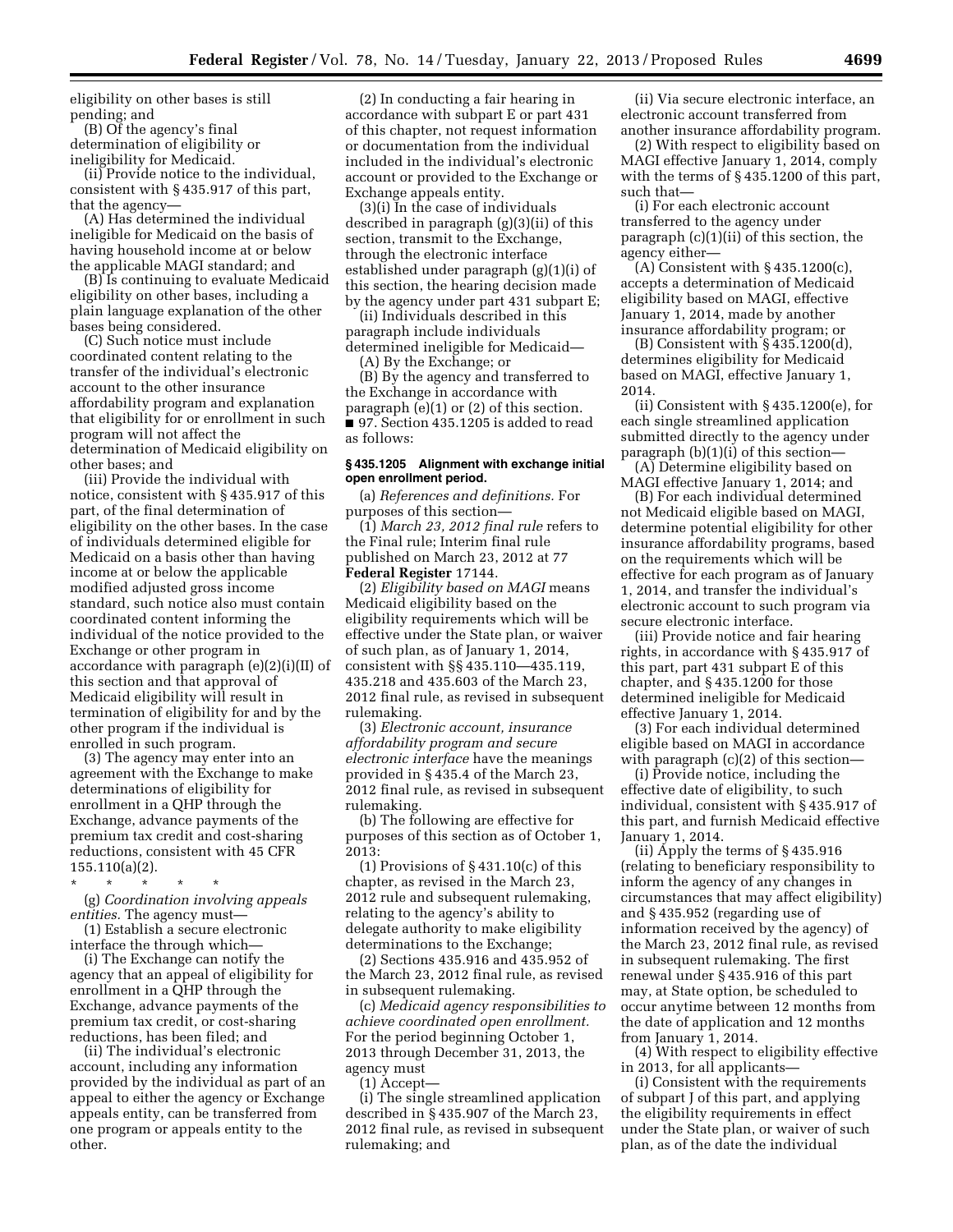submits an application to any insurance affordability program—

(A) Determine the individual's eligibility based on the information provided on the application or in the electronic account; or

(B) Request additional information from the individual needed by the agency to determine eligibility based on the eligibility requirements in effect on such date, including on a basis excepted from application of MAGI-based methods, as described in § 435.603 of the March 23, 2012 final rule, as revised in subsequent rulemaking, and determine such eligibility if such information is provided; and

(C) Furnish Medicaid to individuals determined eligible pursuant to this clause or provide notice and fair hearing rights in accordance with part 431 subpart E of this part if eligibility effective in 2013 is denied; or

(ii) Notify the individual of the opportunity to submit a separate application for coverage effective in 2013 and information on how to obtain and submit such application.

# **PART 440—SERVICES: GENERAL PROVISIONS**

■ 98. The authority citation for part 440 continues to read as follows:

**Authority:** Sec. 1102 of the Social Security Act (42 U.S.C. 1302).

■ 99. Section 440.130 is amended by revising paragraph (c) to read as follows:

#### **§ 440.130 Diagnostic, screening, preventive, and rehabilitative services.**  \* \* \* \* \*

(c) *Preventive services* means services recommended by a physician or other licensed practitioner of the healing arts acting within the scope of authorized practice under State law.

■ 100. Section 440.305 is amended by revising paragraphs (a) and (b) to reads as follows:

# **§ 440.305 Scope.**

(a) *General.* This subpart sets out requirements for States that elect to provide medical assistance to certain Medicaid eligible individuals within one or more groups of individuals specified by the State, through enrollment of the individuals in coverage, identified as ''benchmark'' or ''benchmark-equivalent.'' Groups must be identified by characteristics of individuals rather than the amount or level of Federal matching funding.

(b) *Limitations.* A State may only apply the option in paragraph (a) of this section for an individual whose eligibility is based on an eligibility category under section 1905(a) of the

Act that could have been covered under the State's plan on or before February 8, 2006, except that individuals who are eligible under 1902(a)(10)(A)(i)(VIII) must enroll in an Alternative Benefit Plan, unless meeting one of the exemptions listed in § 440.315. \* \* \* \* \*

■ 101. Section 440.315 is amended by revising the introductory text and paragraphs (f) and (h) to read as follows:

#### **§ 440.315 Exempt individuals.**

Individuals within one (or more) of the following categories are exempt from mandatory enrollment in an Alternative Benefit Plan.

\* \* \* \* \* (f) The individual is medically frail or otherwise an individual with special medical needs. For these purposes, the State's definition of individuals who are medically frail or otherwise have special medical needs must at least include those individuals described in § 438.50(d)(3) of this chapter, individuals with disabling mental disorders (including children with serious emotional disturbances and adults with serious mental illness), individuals with serious and complex medical conditions, individuals with a physical, intellectual or developmental disability that significantly impairs their ability to perform 1 or more activities of daily living, or individuals with a disability determination based on Social Security criteria or in States that apply more restrictive criteria than the Supplemental Security Income program, the State plan criteria.

\* \* \* \* \* (h) The individual is eligible and enrolled for Medicaid under § 435.145 of this title based on current eligibility for assistance under title IV–E of the Act or under § 435.150 of this title based on current status as a former foster care child.

\* \* \* \* \* ■ 102. Section 440.330 is amended by revising paragraph (d) to read as follows:

# **§ 440.330 Benchmark health benefits coverage.**

\* \* \* \* \* (d) *Secretary-approved coverage.* Any other health benefits coverage that the Secretary determines, upon application by a State, provides appropriate coverage to meet the needs of the population provided that coverage. Secretarial coverage may include benefits of the type that are available under 1 or more of the standard benchmark coverage packages defined in § 440.330(a) through (c) of this

chapter, State plan benefits described in section 1905(a), 1915(i), 1915(j), 1915(k) or section 1945 of the Act, any other Medicaid State plan benefits enacted under title XIX, or benefits available under base benchmark plans described in 45 CFR 156.100.

(1) States wishing to elect Secretarial approved coverage should submit a full description of the proposed coverage (including a benefit-by-benefit comparison of the proposed plan to one or more of the three other benchmark plans specified above or to the State's standard full Medicaid coverage package), and of the population to which coverage would be offered. In addition, the State should submit any other information that would be relevant to a determination that the proposed health benefits coverage would be appropriate for the proposed population.

(2) [Reserved]

- $\blacksquare$  103. Section 440.335 is amended by-
- A. Adding paragraphs (b)(7) and (b)(8).
- $\blacksquare$  B. Revising paragraph  $(c)(1)$ . The revisions and additions read as

follows:

# **§ 440.335 Benchmark-equivalent health benefits coverage.**

- \* \* \* \* \*
	- (b) \* \* \*
- (7) Prescription drugs. (8) Mental health benefits.
- 

(c)(1) *Additional Coverage.* In addition to the types of benefits of this section, benchmark-equivalent coverage may include coverage for any additional benefits of the type which are covered in 2 or more of the standard benchmark coverage packages described in § 440.330(a through c) of this part or State plan benefits, described in section 1905(a), 1915(i), 1915(j), 1915(k) and 1945 of the Act, any other Medicaid State plan benefits enacted under title XIX, or benefits available under base benchmark plans described in § 156.100.

- \* \* \* \* \* ■ 104. Section 440.345 is amended by—
- A. Revising the section heading.
- B. Adding paragraphs (b) through (e).

The revision and additions read as follows:

### **§ 440.345 EPSDT and other required benefits.**

\* \* \* \* \* (b) *Family planning.* Alternative Benefit Plans must include coverage for family planning services and supplies.

(c) *Mental health parity.* Alternative Benefit Plans that provide both medical and surgical benefits, and mental health or substance use disorder benefits, must comply with the Mental Health Parity and Addiction Equity Act.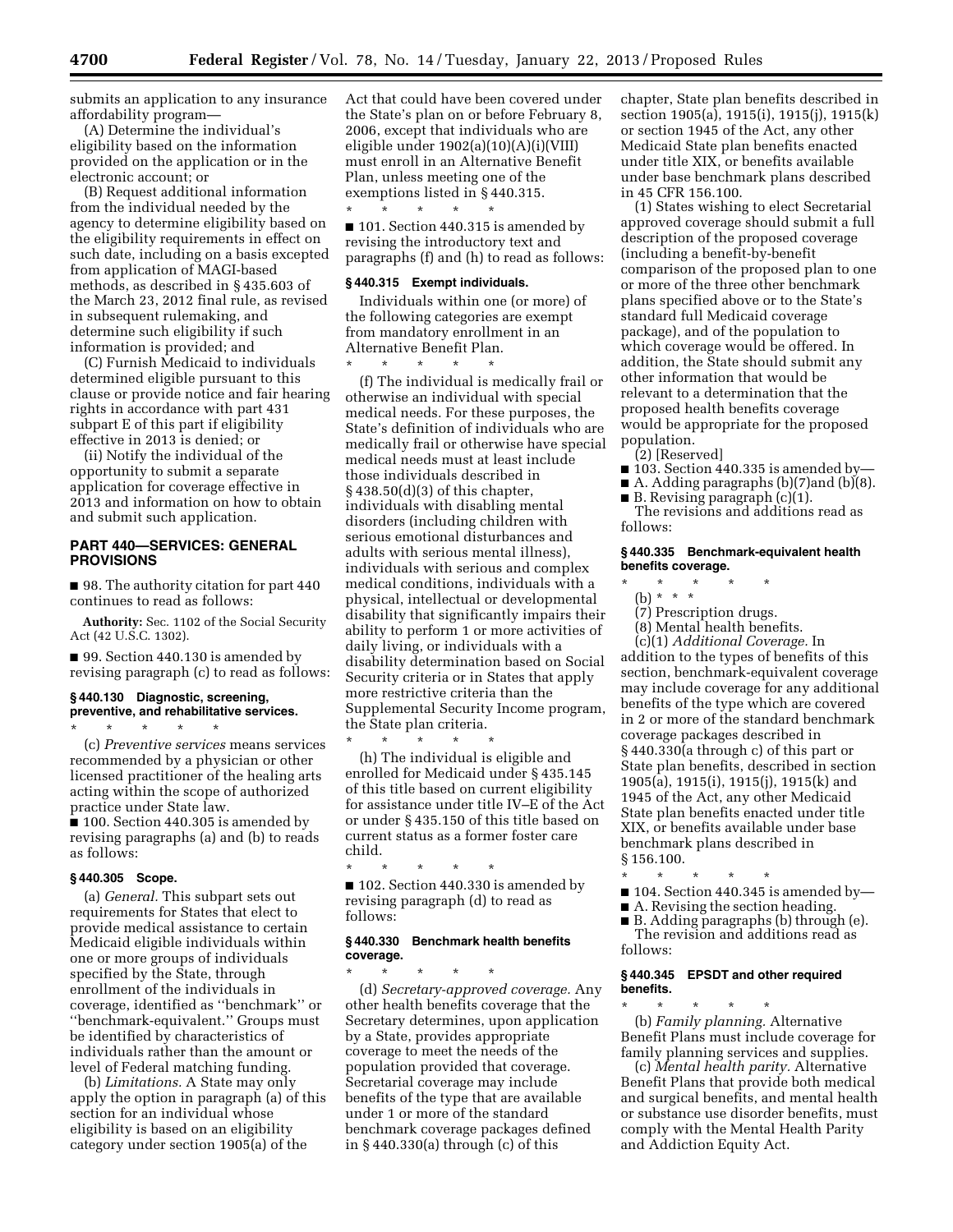(d) *Essential health benefits.*  Alternative Benefit Plans must include at least the essential health benefits described in § 440.347, and include all updates or modifications made thereafter by the Secretary to the definition of essential health benefits.

(e) *Updating of benefits.* States are not required to update Alternative Benefit Plans that have been determined to include essential health benefits as of January 1, 2014, until December 31, 2015. States will adhere to future guidance for updating benefits beyond that date, as described by the Secretary. ■ 105. Section 440.347 is added to read as follows:

#### **§ 440.347 Essential health benefits.**

(a) Alternative benefit plans must contain essential health benefits coverage, including benefits in each of the following ten categories, consistent with the requirements set forth in 45 CFR Part 156:

(1) Ambulatory patient services;

(2) Emergency services;

(3) Hospitalization;

(4) Maternity and newborn care;

(5) Mental health and substance use disorders, including behavioral health treatment;

(6) Prescription drugs;

(7) Rehabilitative and habilitative services and devices;

(8) Laboratory services;

(9) Preventive and wellness services and chronic disease management; and

(10) Pediatric services, including oral and vision care.

(b) Alternative benefit plans must include at least the essential health benefits included in one of the state options for establishing essential health benefits described in 45 CFR part 156.

(c) States may select more than one option for establishing essential health benefits in keeping with the flexibility for States to implement more than one alternative benefit plan for targeted populations.

(d) [Reserved]

(e) Essential health benefits cannot be based on a benefit design or implementation of a benefit design that discriminates on the basis of an individual's age, expected length of life, or of an individual's present or predicted disability, degree of medical dependency, or quality of life or other health conditions.

■ 106. Section 440.360 is revised to read as follows:

# **§ 440.360 State plan requirements for providing additional services.**

In addition to the requirements of § 440.345, the State may elect to provide additional coverage to individuals

enrolled in alternative benefit plans, except that the coverage for individuals eligible only through section  $1902(a)(10)(A)(i)(VIII)$  of the Act who are not exempt is limited to benchmark or benchmark equivalent coverage. The State must describe the populations covered and the payment methodology for these benefits. Additional benefits must be benefits of the type, which are covered in one or more of the standard benchmark coverage packages described in § 440.330(a) through (c) or State plan benefits including those described in sections 1905(a), 1915(i), 1915(j), 1915(k) and 1945 of the Act and any other Medicaid State plan benefits enacted under title XIX, or benefits available under base benchmark plans described in section § 156.100. ■ 107. Section 440.386 is added to read as follows:

## **§ 440.386 Public notice.**

States submitting to a State plan amendment to establish an alternative benefit plan, or an amendment to modify an existing alternative benefit plan, must provide the public with notification of such an amendment and reasonable opportunity to comment with respect to such amendment, have included in the notice a description of the method of assuring compliance with § 440.345 of this part related to full access to EPSDT services and the method for complying with the provisions of section 5006(e) of the American Recovery and Reinvestment Act of 2009.

(a) Public notice must take place no less than 2 weeks prior to submission of any SPA that seeks to:

(1) Establish an alternative benefit plan that would provide coverage that is less than the coverage provided by the State's approved State plan or includes cost sharing of any type.

(2) Modify an approved alternative benefit plan by adding or increasing cost-sharing, or reducing benefits.

(b) Public notice must take place prior to the implementation of any SPA that seeks to:

(1) Establish an alternative benefit plan that provides the same or more benefits than currently are provided in the State's approved State plan.

(2) Modify an approved alternative benefit plan by reducing cost-sharing or adding additional benefits.

# **PART 447—PAYMENTS FOR SERVICES**

■ 108. The authority citation for part 447 continues to read as follows:

**Authority:** Section 1102 of the Social Security Act (42 U.S.C. 1302).

■ 109. Section 447.50 is revised to read as follows:

## **§ 447.50 Premiums and cost sharing: Basis and purpose**

Sections 1902(a)(14), 1916 and 1916A of the Act permit states to require certain beneficiaries to share in the costs of providing medical assistance through premiums and cost sharing. Sections 447.52 through 447.56 specify the standards and conditions under which states may impose such premiums and or cost sharing.

■ 110. Section 447.51 is revised to read as follows:

### **§ 447.51 Definitions**

As used in this part—

*Alternative non-emergency services provider* means a Medicaid provider, such as a physician's office, health care clinic, community health center, hospital outpatient department, or similar provider that can provide clinically appropriate services in a timely manner.

*Cost sharing* means any copayment, coinsurance, deductible, or other similar charge.

*Emergency services* has the same meaning as in § 438.114 of this part.

*Indian* means any individual defined at 25 U.S.C. 1603 or 1679(b), or who has been determined eligible as an Indian, pursuant to § 136.12 of this part, or meets any of the following criteria:

(1) Is a member of a Federallyrecognized Indian tribe;

(2) Resides in an urban center and meets one or more of the following four criteria:

(i) Is a member of a tribe, band, or other organized group of Indians, including those tribes, bands, or groups terminated since 1940 and those recognized now or in the future by the State in which they reside, or who is a descendant, in the first or second degree, of any such member;

(ii) Is an Eskimo or Aleut or other Alaska Native;

(iii) Is considered by the Secretary of the Interior to be an Indian for any purpose; or

(iv) Is determined to be an Indian under regulations promulgated by the Secretary;

(3) Is considered by the Secretary of the Interior to be an Indian for any purpose; or

(4) Is considered by the Secretary of Health and Human Services to be an Indian for purposes of eligibility for Indian health care services, including as a California Indian, Eskimo, Aleut, or other Alaska Native.

*Indian health care provider* means a health care program operated by the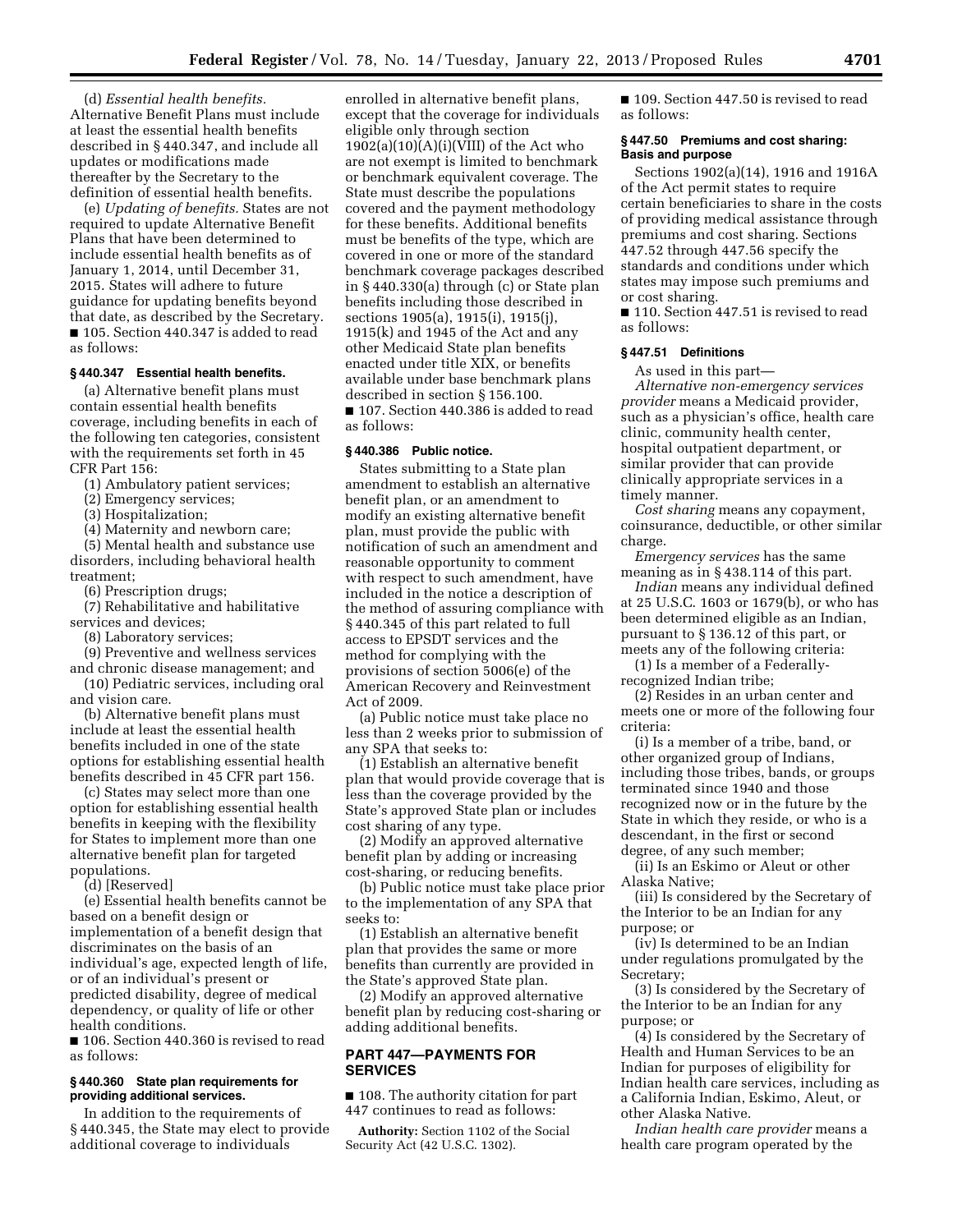Indian Health Service (IHS) or by an Indian Tribe, Tribal Organization, or Urban Indian Organization (otherwise known as an I/T/U) as those terms are defined in section 4 of the Indian Health Care Improvement Act (25 U.S.C. 1603).

*Non-emergency services* means any care or services that are not considered emergency services as defined in this section and any services furnished in a hospital emergency department that do not constitute an appropriate medical screening examination or stabilizing examination and treatment required to be provided by the hospital under section 1867 of the Act.

*Preferred drugs* means drugs that the state has identified on a publicly

available schedule as being determined by a pharmacy and therapeutics committee for clinical efficacy as the most cost effective drugs within each therapeutically equivalent or therapeutically similar class of drugs, or all drugs if the agency does not differentiate between preferred and nonpreferred drugs.

*Premium* means any enrollment fee, premium, or other similar charge. ■ 111. Section 447.52 is revised to read as follows:

## **§ 447.52 Cost sharing.**

(a) Except as provided in § 447.56 of this part, the agency may impose cost sharing for any service under the state plan.

(b) *Maximum Allowable Cost Sharing.*  (1) At State option, cost sharing imposed for any service (other than for drugs and emergency department services, as described in §§ 447.53 and 447.54 respectively) may be established at or below the amounts shown in the following table (except that the maximum allowable cost for individuals with family income at or below 100 percent of the FPL shall be increased each year, beginning October 1, 2015, by the percentage increase in the medical care component of the CPI–U for the period of September to September of the preceding calendar year, rounded to the next higher 5-cent increment):

|                                                                      | Individuals with family income                            | Individuals with family income                                                                                                                          | Individuals with family income                                                                                                                           |
|----------------------------------------------------------------------|-----------------------------------------------------------|---------------------------------------------------------------------------------------------------------------------------------------------------------|----------------------------------------------------------------------------------------------------------------------------------------------------------|
|                                                                      | ≤100% FPL                                                 | 101-150% FPL                                                                                                                                            | >150% FPL                                                                                                                                                |
| Outpatient Services<br>(physician<br>visit, physical therapy, etc.). | 50% of cost the agency pays for<br>the first day of care. | 10% of cost the agency pays<br>50% of cost the agency pays for<br>the first day of care or 10% of<br>total cost the agency pays for<br>the entire stay. | 20% of cost the agency pays.<br>50% of cost the agency pays for<br>the first day of care or 20% of<br>total cost the agency pays for<br>the entire stay. |

(2) In states that do not have fee-forservice payment rates, any cost sharing imposed may not exceed the maximum amount established in paragraph (b)(1) of this section, for individuals with income at or below 100 percent of the applicable Federal Poverty Guidelines.

(3) In no case shall the maximum cost sharing established by the agency be equal to or exceed the amount the agency pays for the service.

(c) *Targeted cost sharing.* For individuals with family income above 100 percent of the applicable Federal Poverty Guidelines, cost sharing may be targeted to specified groups of individuals within the applicable income group.

(d) *Denial of service for nonpayment.*  (1) The agency may permit a provider, including a pharmacy or hospital, to require an individual to pay cost sharing as a condition for receiving the item or service if—

(i) The individual has family income above 100 percent of the applicable Federal Poverty Guidelines,

(ii) The individual is not part of an exempted group under § 447.56(a) of this part, and

(iii) With respect to cost sharing imposed for non-emergency services furnished in an emergency department, the conditions under § 447.54(d) have been satisfied.

(2) Except as provided under paragraph (d)(1) of this section, the state plan must specify that no provider may deny services to an eligible individual

on account of the individual's inability to pay the cost sharing.

(3) Nothing in this section shall be construed as prohibiting a provider from choosing to reduce or waive such cost sharing on a case-by-case basis.

(e) *Prohibition against multiple charges.* For any service, the agency may not impose more than one type of cost sharing.

(f) *State Plan Specifications.* For each cost sharing charge imposed under this section, the state plan must specify—

(1) The service for which the charge is made;

(2) The group or groups of individuals that may be subject to the charge;

(3) The amount of the charge;

(4) The process used by the state to identify which beneficiaries are subject to cost sharing and to ensure individuals exempt from cost sharing are not charged, including the process used by the state to identify for providers whether cost sharing for a specific item or service may be imposed on an individual beneficiary and whether the provider may require the beneficiary, as a condition for receiving the item or service, to pay the cost sharing charge; and

(5) If the agency imposes cost sharing under § 447.54, the process by which services are identified as non-emergent.

■ 112. Section 447.53 is revised to read as follows:

#### **§ 447.53 Cost sharing for drugs.**

(a) The agency may establish differential cost sharing for preferred and non-preferred drugs. The provisions in § 447.56(a) shall apply except as the agency exercises the option under paragraph (d) of this section. All drugs will be considered preferred drugs if so identified or if the agency does not differentiate between preferred and nonpreferred drugs.

(b) At state option, cost sharing for drugs may be established at or below the amounts shown in the following table (except that the maximum allowable cost sharing shall be increased each year, beginning October 1, 2015, by the percentage increase in the medical care component of the CPI–U for the period of September to September of the preceding calendar year, rounded to the next higher 5-cent increment. Such increase shall not be applied to any cost sharing that is based on the amount the agency pays for the service):

|                              | Individuals<br>with family in-<br>come<br>$\leq$ 150% FPL | Individuals<br>with family in-<br>come<br>>150% FPL |
|------------------------------|-----------------------------------------------------------|-----------------------------------------------------|
| Preferred<br>Drugs.          | \$4                                                       | \$4.                                                |
| Non-Pre-<br>ferred<br>Drugs. | 8                                                         | 20% of cost<br>the agency<br>pays.                  |

(c) In states that do not have fee-forservice payment rates upon which to base the payment, cost sharing may not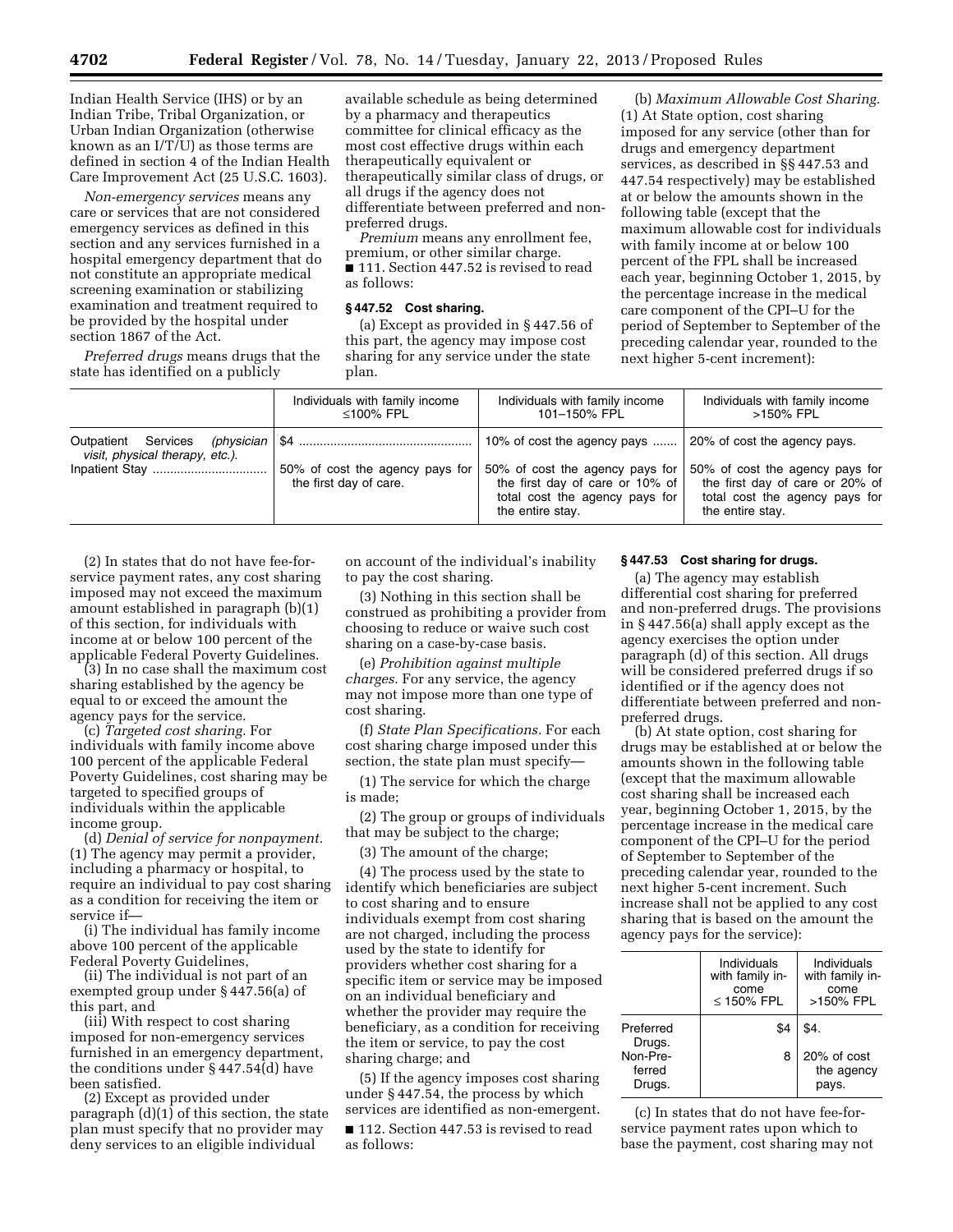exceed the maximum amount established under paragraph (b) of this section for individuals with income at or below 150 percent of the FPL.

(d) For individuals otherwise exempt from cost sharing under § 447.56(a), the agency may impose cost sharing for non-preferred drugs, not to exceed the maximum amount established in paragraph (b) of this section for preferred drugs.

(e) In the case of a drug that is identified by the agency as a nonpreferred drug within a therapeutically equivalent or therapeutically similar class of drugs, the agency must have a process in place so that cost sharing is limited to the amount imposed for a preferred drug if the individual's prescribing physician determines that the preferred drug for treatment of the same condition either would be less effective for the individual or would have adverse effects for the individual or both. In such cases the agency must ensure that reimbursement to the pharmacy is based on the appropriate cost sharing amount.

■ 113. Section 447.54 is revised to read as follows:

### **§ 447.54 Cost sharing for services furnished in a hospital emergency department.**

(a) The agency may impose cost sharing for non-emergency services provided in a hospital emergency department (ED). The provisions in § 447.56(a) shall apply except as the agency exercises the option under paragraph (c) of this section.

(b) At state option, cost sharing for non-emergency services provided in an ED may be established at or below the amounts shown in the following table (except that the maximum allowable cost sharing identified for individuals with family income at or below 150 percent of the FPL shall be increased each year, beginning October 1, 2015, by the percentage increase in the medical care component of the CPI–U for the period of September to September of the preceding calendar year, rounded to the next higher 5-cent increment):

|                                                                     | Individuals<br>with family in-<br>come<br>$\leq$ 150% FPL | Individuals<br>with family in-<br>come<br>>150% FPL |
|---------------------------------------------------------------------|-----------------------------------------------------------|-----------------------------------------------------|
| Non-emer-<br>gency Use<br>of the<br>Emer-<br>gency De-<br>partment. | \$8                                                       | No Limit.                                           |

(c) For individuals otherwise exempt from cost sharing under § 447.56(a), the agency may impose cost sharing for

non-emergency use of the ED, not to exceed the maximum amount established in paragraph (a) of this section for individuals with income at or below 150 percent of the FPL.

(d) In order for the agency to impose cost sharing under paragraph (a) or (c) of this section for non-emergency use of the ED, the hospital providing the care must—

(1) Conduct an appropriate medical screening pursuant to § 489.24 of this chapter to determine that the individual does not need emergency services.

(2) Before providing treatment and imposing cost sharing on an individual:

(i) Provide the individual with the name and location of an available and accessible alternative non-emergency services provider;

(ii) Ensure that the alternative provider can provide services to the individual in a timely manner with the imposition of a lesser cost sharing amount or no cost sharing if the individual is otherwise exempt from cost sharing; and

(iii) Coordinate scheduling and provide a referral for treatment by this provider.

(e) Nothing in this section shall be construed to:

(1) Limit a hospital's obligations with respect to screening and stabilizing treatment of an emergency medical condition under section 1867 of the Act; or

(2) Modify any obligations under either state or federal standards relating to the application of a prudentlayperson standard with respect to payment or coverage of emergency medical services by any managed care organization.

■ 114. Section 447.55 is revised to read as follows:

# **§ 447.55 Premiums.**

(a) The agency may impose premiums upon individuals whose income exceeds 150 percent of the FPL, subject to the exemptions set forth in § 447.56(a) and the aggregate limitations set forth in § 447.56(f), except that:

(1) Pregnant women described in subparagraph (A) of section 1902(l)(1) of the Act who are receiving medical assistance on the basis of section  $1902(a)(10)(A)(ii)(IX)$  of the Act, whose income exceeds 150 percent of the FPL, may be charged premiums that do not exceed 10 percent of the amount by which their family income exceeds 150 percent of the FPL after deducting expenses for care of a dependent child.

(2) Individuals provided medical assistance only under section  $1902(a)(10)(A)(ii)(XV)$  or section  $1902(a)(10)(A)(ii)(XVI)$  of the Act and

the Ticket to Work and Work Incentives Improvement Act of 1999 (TWWIIA), may be charged premiums on a sliding scale based on income.

(3) Disabled children provided medical assistance under section  $1902(a)(10)(A)(ii)(XIX)$  of the Act in accordance with the Family Opportunity Act, may be charged premiums on a sliding scale based on income. The aggregate amount of the child's premium imposed under this paragraph and any premium that the parent is required to pay for family coverage under section  $1902(cc)(2)(A)(i)$ of the Act, and other cost sharing charges may not exceed:

(i) 5 percent of the family's income if the family's income is no more than 200 percent of the FPL.

(ii) 7.5 percent of the family's income if the family's income exceeds 200 percent of the FPL but does not exceed 300 percent of the FPL.

(4) Qualified disabled and working individuals described in section 1905(s) of the Act, may be charged premiums on a sliding scale based on income, expressed as a percentage of Medicare cost sharing described at section  $1905(p)(3)(A)(i)$  of the Act.

(5) Medically needy individuals, as defined in §§ 435.4 and 436.3 of this subchapter, may be charged on a sliding scale not to exceed \$20 per month.

(b) *State plan specifications.* For each premium, enrollment fee, or similar charge imposed under paragraph (a) or (b) of this section, the plan must specify—

(1) The group or groups of individuals that may be subject to the charge;

(2) The amount and frequency of the charge;

(3) The process used by the state to identify which beneficiaries are subject to premiums and to ensure individuals exempt from premiums are not charged; and

(4) The consequences for an individual or family who does not pay.

(c) *Consequences for non-payment.* (1) With respect to premiums imposed under paragraph (a) (1) of this section, the agency may—

(i) Require a group or groups of individuals to prepay; and

(ii) Terminate an individual from medical assistance on the basis of failure to pay for 60 days or more.

(2) With respect to premiums imposed under paragraphs (a)(2) and (4), the agency—

(i) May not require prepayment; (ii) May terminate an individual from medical assistance on the basis of failure to pay the premium for 60 days or more; and

(iii) Specific to premiums imposed under paragraph (a)(2) of this section,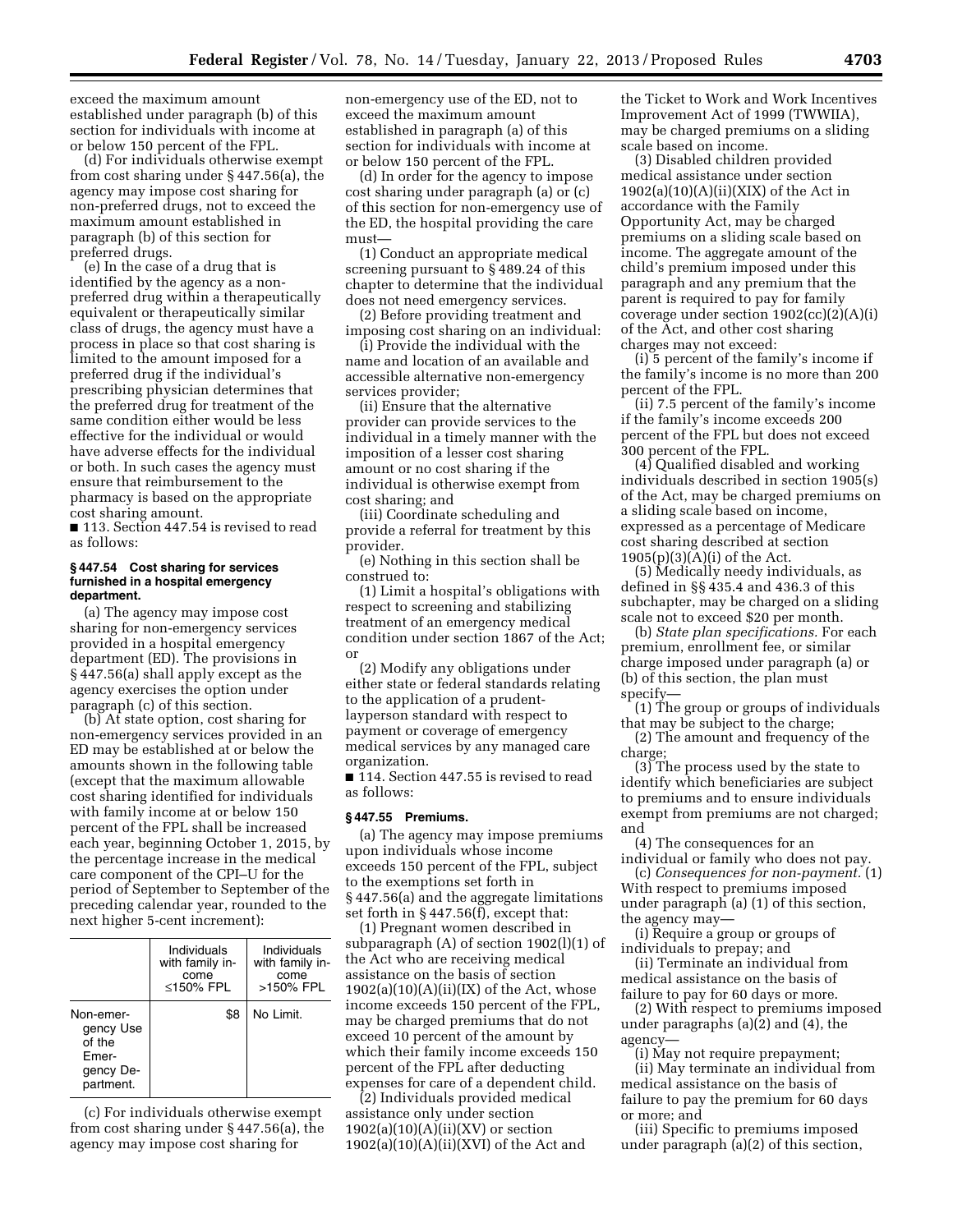permit state or local funds available under other programs to be used for payment of a premium. Such funds shall not be counted as income to the individual with respect to whom such payment is made.

(3) With respect to premiums imposed under paragraph (a)(3) of this section—

(i) For individuals with annual income exceeding 250 percent of the FPL, the agency may require payment of 100 percent of the premiums imposed under this paragraph for a year, such that payment is only required up to 7.5 percent of annual income for individuals whose annual income does not exceed 450 percent of the FPL.

(ii) For individuals whose annual adjusted gross income (as defined in section 62 of the Internal Revenue Code of 1986) exceeds \$75,000, increased by inflation each calendar year after 2000, the agency must require payment of 100 percent of the premiums for a year, except that the agency may choose to subsidize the premiums using state funds which may not be federally matched by Medicaid.

(4) With respect to any premiums imposed under this section, the agency may waive payment of a premium in any case where the agency determines that requiring the payment would create an undue hardship for the individual or family.

■ 115. Section 447.56 is revised to read as follows:

#### **§ 447.56 Limitations on premiums and cost sharing.**

(a) *Exemptions.* (1) The agency may not impose premiums or cost sharing upon the following groups of individuals:

(i) Children under 18 years of age (and, at the option of the State, individuals under 21, 20, or 19 years of age, or any reasonable category of individuals 18 years of age or over but under 21) who either have family income at or below 100 percent of the FPL or are described in section 1902(a)(10)(A)(i) of the Act.

(ii) Children for whom child welfare services are made available under Part B of title IV of the Act on the basis of being a child in foster care and individuals with respect to whom adoption or foster care assistance is made available under Part E of that title, without regard to age.

(iii) Disabled children, except as provided at § 447.55(a)(4)(premiums), who are receiving medical assistance by virtue of the application of the Family Opportunity Act in accordance with sections  $1902(a)(10)(A)(ii)(XIX)$  and 1902(cc) of the Act.

(iv) Pregnant women, except as provided in paragraph (2)(cost sharing) and § 447.55(a)(2)(premiums), during the pregnancy and through the postpartum period which begins on the last day of pregnancy and extends through the end of the month in which the 60-day period following termination of pregnancy ends.

(v) Any individual who, as a condition of receiving services in an institution is required to spend all but a minimal amount of the individual's income required for personal needs. At state option, this exemption may be applied to individuals receiving services in a home and community-based setting if they are required to contribute to the cost of their care.

(vi) An individual receiving hospice care, as defined in section 1905(o) of the Act.

(vii) An Indian who is eligible to receive or has received an item or service furnished by an Indian health care provider or through referral under contract health services is exempt from premiums. Indians who are currently receiving or have ever received an item or service furnished by an Indian health care provider or through referral under contract health services are exempt from all cost sharing.

(viii) Individuals who are receiving Medicaid because of the state's election to extend coverage as authorized by § 435.213 (Breast and Cervical Cancer).

(2) The agency may not impose cost sharing for the following services:

(i) Emergency services as defined at section 1932(b)(2) of the Act and § 438.114(a);

(ii) Family planning services and supplies described in section 1905(a)(4)(C) of the Act, including contraceptives and pharmaceuticals for which the State claims or could claim Federal match at the enhanced rate under section 1903(a)(5) of the Act for family planning services and supplies;

(iii) Preventive services, at a minimum the services specified at § 457.520, provided to children under 18 years of age regardless of family income, which reflect the well-baby and well child care and immunizations in the Bright Futures guidelines issued by the American Academy of Pediatrics; and

(iv) Pregnancy-related services, including those defined at §§ 440.210(a)(2) and 440.250(p), and counseling and drugs for cessation of tobacco use All services provided to pregnant women will be considered as pregnancy-related, except those services specifically identified in the state plan as not being related to the pregnancy.

(b) *Applicability.* Except as permitted under § 447.52(c) (targeted cost sharing), the agency may not exempt additional individuals from cost sharing obligations that apply generally to the population at issue.

(c) *Payments to providers.* (1) Except as provided under paragraphs (c)(2) and (c)(3) of this section, the agency must reduce the payment it makes to a provider by the amount of a beneficiary's cost sharing obligation, regardless of whether the provider has collected the payment or waived the cost sharing.

(2) For items and services provided to Indians who are exempt from cost sharing under paragraph (a)(1)(vii) of this section, the agency may not reduce the payment it makes to a provider, including an Indian health care provider, by the amount of cost sharing that would otherwise be due from the Indian.

(3) For those providers that the agency reimburses under Medicare reasonable cost reimbursement principles, in accordance with subpart B of this part, an agency may increase its payment to offset uncollected deductible, coinsurance, copayment, or similar charges that are bad debts of providers.

(d) *Payments to managed care organizations.* If the agency contracts with a managed care organization, the agency must calculate its payments to the organization to include cost sharing established under the state plan, for beneficiaries not exempt from cost sharing under paragraph (a) of this section, regardless of whether the organization imposes the cost sharing on its recipient members or the cost sharing is collected.

(e) *Payments to states.* No FFP in the state's expenditures for services is available for—

(1) Any premiums or cost sharing amounts that recipients should have paid under §§ 447.52 through 447.55 (except for amounts that the agency pays as bad debts of providers under paragraph (a)(3) of this section; and

(2) Any amounts paid by the agency on behalf of ineligible individuals, whether or not the individual had paid any required premium, except for amounts for premium assistance to obtain coverage for eligible individuals through family coverage that may include ineligible individuals when authorized in the approved state plan.

(f) *Aggregate limits.* (1) Subject to paragraph (f)(2) of this section, any Medicaid premiums and cost sharing incurred by all individuals in the Medicaid household may not exceed an aggregate limit of 5 percent of the family's income applied on either a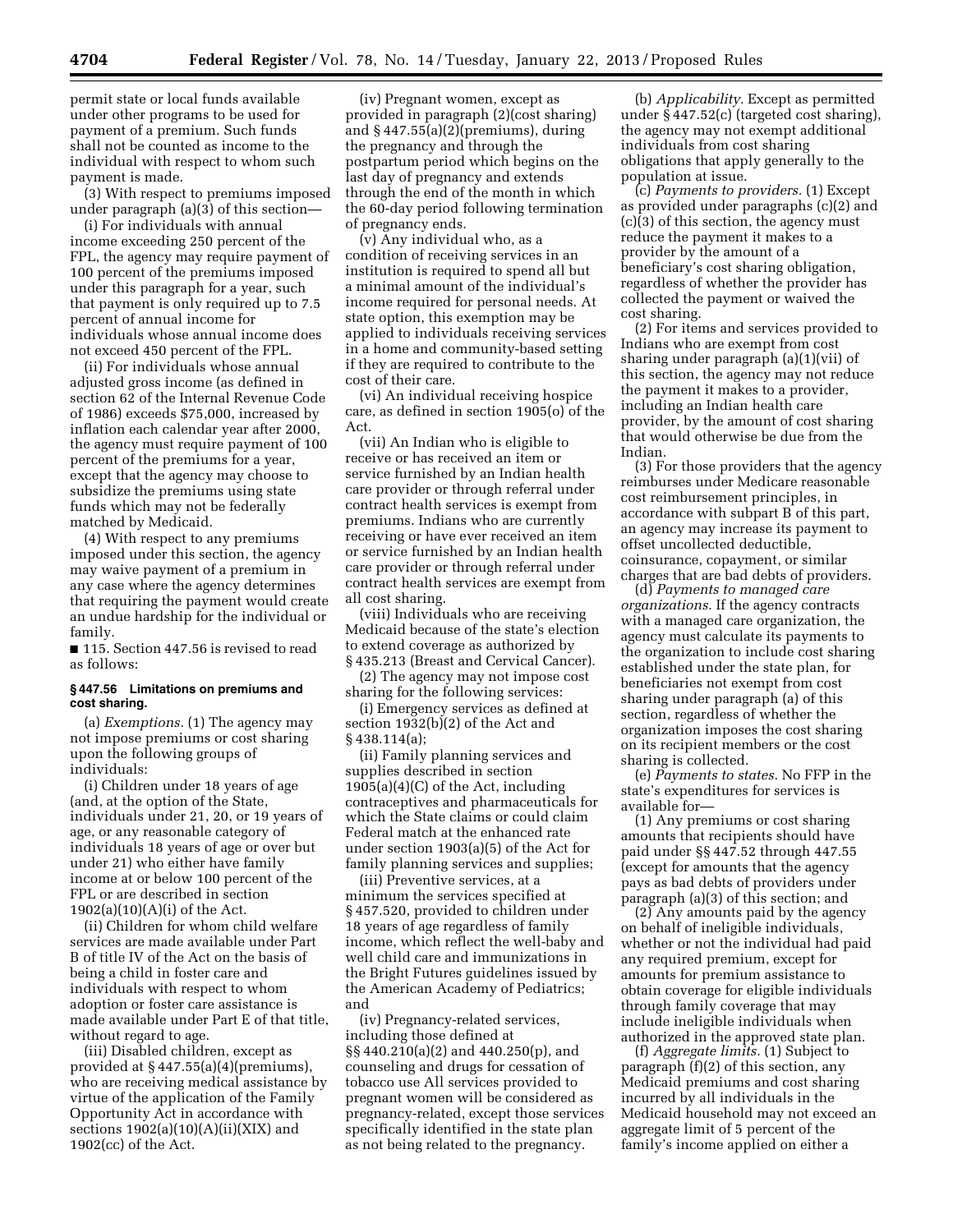quarterly or monthly basis, as specified by the agency.

(2) The aggregate limit in paragraph (f)(1) of this section shall apply when premiums and cost sharing are imposed on any of the following individuals:

(i) Individuals who are subject to targeted cost sharing under § 447.52(c);

(ii) Individuals who are subject to enforceable cost sharing under

 $§ 447.52(d);$ 

(iii) Individuals who are subject to premiums under § 447.55(a)(1); and

(iv) Individuals exempt from premiums and cost sharing under paragraph (a) of this section who are subject to cost sharing for non-preferred drugs under § 447.53 or non-emergency services furnished in an emergency department under § 447.54.

(3) If the state adopts premiums or cost sharing rules that could place beneficiaries at risk of reaching the aggregate family limit, the state plan must indicate a process to track each family's incurred premiums and cost sharing through an automated mechanism that does not rely solely on beneficiary documentation.

(4) The agency must notify beneficiaries and providers when a beneficiary has incurred out-of-pocket expenses up to the aggregate family limit and individual family members are no longer subject to cost sharing for the remainder of the family's current monthly or quarterly cap period.

(5) The agency must have a process in place for beneficiaries to request a reassessment of their family aggregate limit if they have a change in circumstances or if they are being terminated for failure to pay a premium.

(6) Nothing in this paragraph shall preclude the agency from establishing additional aggregate limits, including but not limited to a monthly limit on cost sharing charges for a particular service.

■ 116. Section 447.57 is revised to read as follows:

## **§ 447.57 Beneficiary and public notice requirements.**

(a) The agency must make available a public schedule describing current premiums and cost sharing requirements containing the following information:

(1) The group or groups of individuals who are subject to premiums and/or cost sharing and the current amounts;

(2) Mechanisms for making payments for required premiums and cost sharing charges;

(3) The consequences for an applicant or recipient who does not pay a premium or cost sharing charge;

(4) A list of hospitals charging cost sharing for non-emergency use of the emergency department; and

(5) A list of preferred drugs or a mechanism to access such a list, including the agency Web site.

(b) The agency must make the public schedule available to the following in a manner that ensures that affected applicants, beneficiaries, and providers are likely to have access to the notice:

(1) Beneficiaries, at the time of their enrollment and reenrollment after a redetermination of eligibility, and when premiums, cost sharing charges, or aggregate limits are revised, notice to beneficiaries must be in accordance with § 435.905(b);

(2) Applicants, at the time of application;

- (3) All participating providers; and
- (4) The general public.

(c) Prior to submitting to the Centers for Medicare & Medicaid Services for approval a state plan amendment (SPA) to establish or substantially modify existing premiums or cost sharing, or change the consequences for nonpayment, the agency must provide the public with advance notice of the SPA, specifying the amount of premiums or cost sharing and who is subject to the charges. The agency must provide a reasonable opportunity to comment on such SPAs. The agency must submit documentation with the SPA to demonstrate that these requirements were met.

# **§ 447.58 [Removed and Reserved]**

■ 117. Section 447.58 is removed and reserved.

**§ 447.59 [Removed and Reserved]**  ■ 118. Section 447.59 is removed and reserved.

**§ 447.60 [Removed and Reserved]**  ■ 119. Section 447.60 is removed and reserved.

**§ 447.62 [Removed and Reserved]**  ■ 120. Section 447.62 is removed and reserved.

**§ 447.64 [Removed and Reserved]** 

■ 121. Section 447.64 is removed and reserved.

# **PART 457—ALLOTMENTS AND GRANTS TO STATES**

■ 122. The authority citation for part 457 continues to read as follows:

**Authority:** Section 1102 of the Social Security Act (42 U.S.C. 1302).

■ 123. Section 457.10 is amended by—

■ A. Revising the definition of

- ''electronic account.''
- B. Adding the definitions of
- ''Combined eligibility notice,''

''Coordinated content,'' ''Exchange appeals entity,'' and ''Premium Lock Out'' in alphabetical order.

The additions and revisions read as follows:

# **§ 457.10 Definitions and use of terms.**

\* \* \* \* \*

*Combined eligibility notice* means an eligibility notice that informs an individual, or multiple family members of a household when feasible, of eligibility for each of the insurance affordability programs and enrollment in a qualified health plan through the Exchange, for which a determination or denial was made. A combined eligibility notice shall be issued by the last agency to make a determination of eligibility, regardless of which entity received the application. A combined notice must meet the requirements of § 457.340(e) of this part and contain the content described in § 457.340(e)(1) of this part, except that information described in  $§$  457.340(e)(1)(i)(C) must be included in a combined notice issued by another insurance affordability program only if known to that program.

*Coordinated content* means information included in an eligibility notice regarding the transfer of the individual's or households' electronic account to another insurance affordability program for a determination of eligibility. \* \* \* \* \*

*Electronic account* means an electronic file that includes all information collected and generated by the State regarding each individual's CHIP eligibility and enrollment, including all documentation required under § 457.380 of this part and including any information collected or generated as part of a review conducted in accordance with subpart K of this part.

\* \* \* \* \*

*Exchange appeals entity* has the meaning given to the term ''appeals entity,'' as defined in 45 CFR 155.500. \* \* \* \* \*

*Premium Lock-Out* is defined as a State-specified period of time not to exceed 90 days that a CHIP eligible child who has an unpaid premium or enrollment fee (as applicable) will not be permitted to reenroll for coverage in CHIP. Premium lock-out periods are not applicable to children who have paid outstanding premiums or enrollment fees.

\* \* \* \* \*

■ 124. Section 457.50 is revised to read as follows: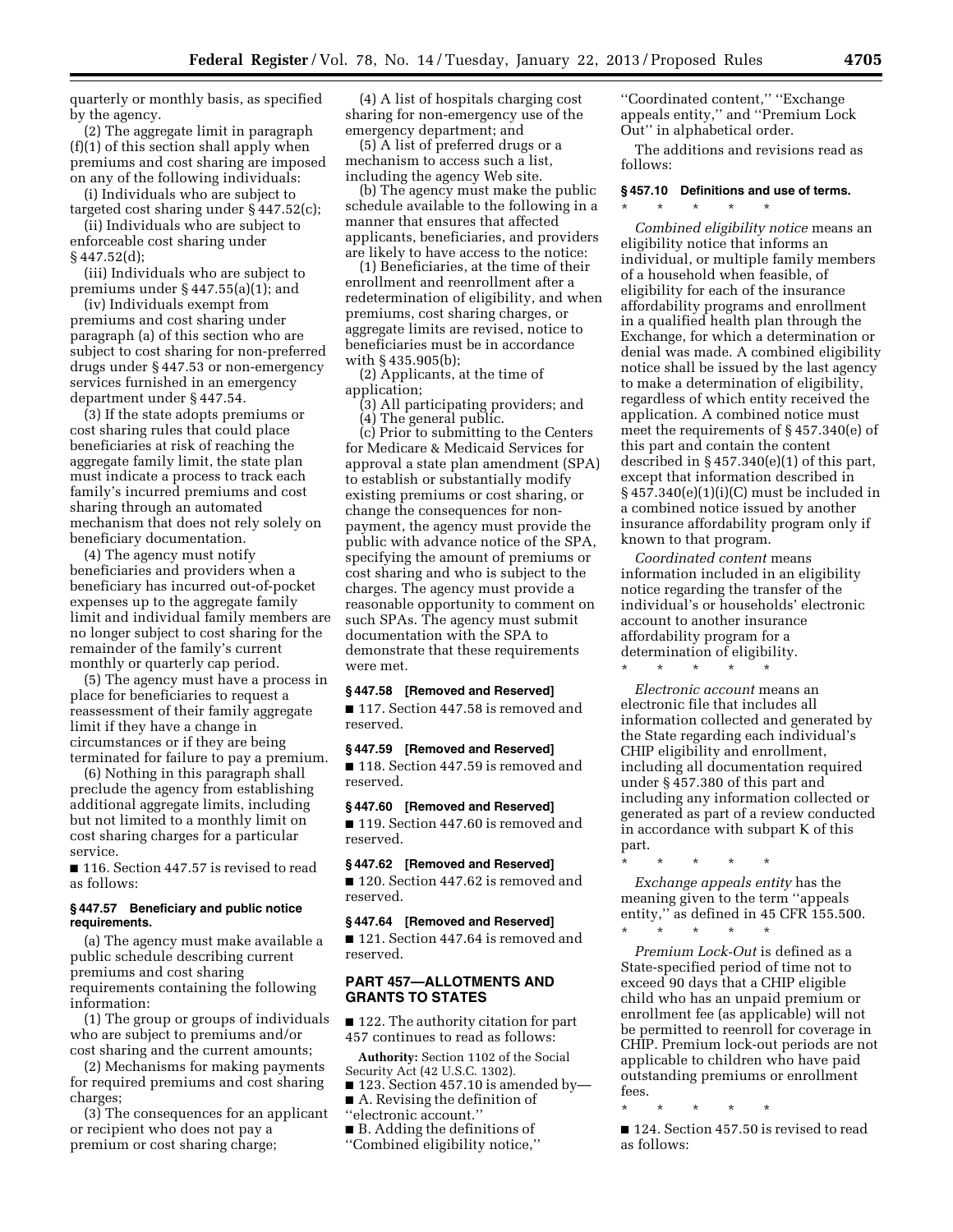# **§ 457.50 State plan.**

The State plan is a comprehensive Statement, submitted using an automated process by the State to CMS.

(a) States with approved paper State plans shall submit conversion plans to comply with the required automated format, with full compliance not later than 1 year following the availability of the automated template.

(b) Thereafter, approved paper State plans or plan amendments shall be valid only temporarily to the extent specifically authorized and incorporated by reference under the approved automated State plan.

■ 125. Section 457.60 is amended by revising the introductory text to read as follows:

#### **§ 457.60 Amendments.**

A State may seek to amend its approved State plan in whole or in part at any time through the automated submission of an amendment to CMS.

\* \* \* \* \* ■ 126. Section 457.110 is amended by revising paragraph (a) to read as follows:

#### **§ 457.110 Enrollment assistance and information requirements.**

(a) *Information disclosure.* The State must make accurate, easily understood, information available to families of potential applicants, applicants and enrollees, and provide assistance to these families in making informed decisions about their health plans, professionals, and facilities. This information shall be provided in plain language and is accessible to individuals with disabilities and persons who are limited English proficient, consistent with § 435.905(b) of this part.

(1) The State may provide notices to applicants and beneficiaries in electronic format, provided that the State establish safeguards in accordance with § 435.918 of this chapter.

(2) [Reserved]

\* \* \* \* \*

■ 127. Section § 457.310 is amended by revising paragraph (b)(2)(i) to read as follows:

## **§ 457.310 Targeted low-income child.**

\* \* \* \* \*

- (b) \* \* \*
- $(2) * * * *$

(i) Found eligible or potentially eligible for Medicaid under policies of the State plan (determined through either the Medicaid application process or the screening process described at § 457.350 of this part), except for eligibility under § 435.214 of this

chapter (related to coverage for family planning services).

\* \* \* \* \* ■ 128. Section 457.320 is amended by-

■ A. Republishing paragraph (b) introductory text.

■ B. Revising paragraph (b)(6).

 $\blacksquare$  C. Redesignating paragraphs (c), (d), and (e) as paragraphs (d), (e), and (f), respectively.

■ D. Adding paragraph (c).

■ E. Revising newly redesignated paragraph (d).

The addition and revisions read as follows:

# **§ 457.320 Other eligibility standards.**  \* \* \* \* \*

(b) *Prohibited eligibility standards.* In establishing eligibility standards and methodologies, a State may not— \* \* \* \* \*

(6) Exclude individuals based on citizenship or nationality, to the extent that the children are U.S. citizens or U.S. nationals, or qualified non-citizens as defined in § 435.4 of this chapter, (except to the extent that 8 U.S.C. sections 1611, 1613, and 1641 precludes them from receiving Federal meanstested public benefits), as verified in accordance with § 457.380 of this part. \* \* \* \* \*

(c) *Option to Cover Non-citizen Children and/or Pregnant Women.* The State may cover non-citizen children or pregnant women who are lawfully present in the United States, as defined in § 435.4 of this chapter, but whose CHIP eligibility would otherwise be prohibited under § 457.320(b)(6) of this part, and otherwise meet the eligibility requirements for the CHIP program under this part or section 2112 of the Act, provided that the State has elected to provide Medicaid to the same population.

(d) *Citizenship and immigration status.* All individuals, themselves or an adult member of the individual's family or household, an authorized representative, or if the individual is a minor or incapacitated, someone acting responsibly for the individual, provided that such individual attests to having reasonable basis to make a declaration of such status, seeking coverage under a separate child health plan, must declare to be a citizen or national of the United States or a non-citizen in a satisfactory immigration status.

\* \* \* \* \*

■ 129. Section 457.340 is amended by revising paragraphs (a) and (e) to read as follows:

### **§ 457.340 Application for and enrollment in CHIP.**

(a) Application and renewal assistance, availability of program information, and Internet Web site. The terms of § 435.905, § 435.906, § 435.907(h), § 435.908, 435.909, and § 435.1200(f) of this chapter apply equally to the State in administering a separate CHIP.

\* \* \* \* \*

(e) *Notice of eligibility determinations.*  The State must provide each applicant or enrollee with timely and adequate written notice of any decision affecting their eligibility, including denial or termination, or suspension of eligibility, consistent with § 457.315, 457.348, and 457.350 of this part. The notice must be written in plain language; and accessible to persons who are limited English proficient and individuals with disabilities, consistent with § 435.905(b) of this chapter and § 457.110 of this part.

(1) *Content of eligibility notice.* 

(i) *Notice of approved eligibility.* Any notice of an approval of CHIP eligibility must include, but is not limited to the following information—

(A) The basis and effective date of eligibility;

(B) The circumstances under which the individual must report, and procedures for reporting, any changes that may affect the individual's eligibility;

(C) Information on benefits and services and if applicable, information relating to any premiums, enrollment fees, and cost sharing required, and information on the enrollee's right and responsibilities, including the opportunity for review of matters described in § 457.1130 of this part.

(ii) *Notice of adverse action including denial, termination or suspension of eligibility.* Any notice of denial, termination, or suspension of CHIP eligibility must contain-

(A) The basis supporting the action and the effective date,

(B) Information on the individual's right to a review process, in accordance with § 457.1180 of this part;

(iii) In the case of a suspension or termination of eligibility, the State must provide sufficient notice to enable the child's parent or other caretaker to take any appropriate actions that may be required to allow coverage to continue without interruption.

\* \* \* \* \* ■ 130. Section 457.342 is added to read

as follows: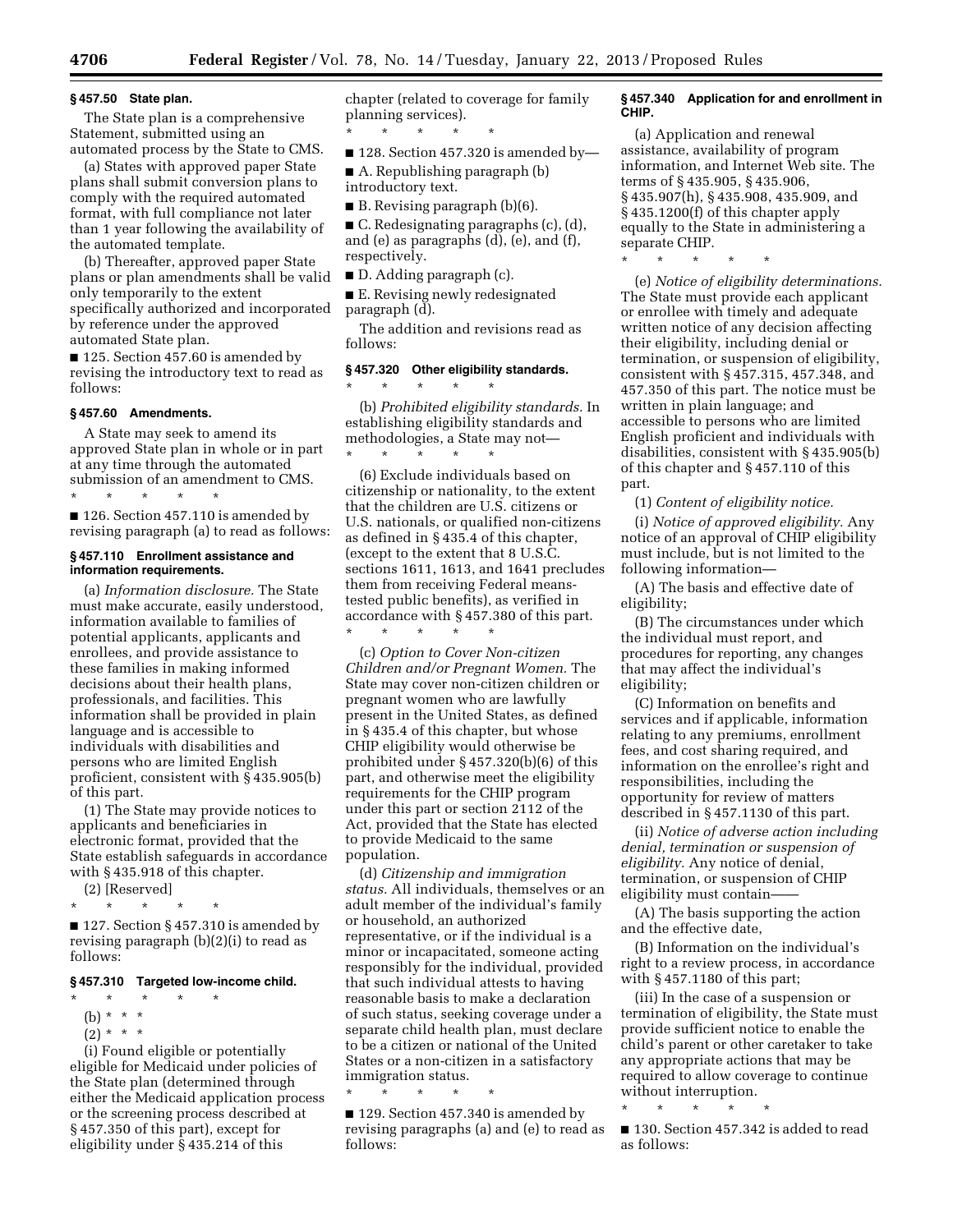## **§ 457.342 Continuous eligibility for children.**

(a) A State may provide continuous eligibility for children under CHIP consistent with § 435.926.

(b) Besides as provided in § 435.926(d) of this chapter, continuous eligibility may also be terminated for failure to pay required premiums or enrollment fees as provided for in the CHIP State plan.

 $\blacksquare$  131. Section 457.348 is amended by— A. Redesignating paragraphs (a)

through (d) as paragraphs (b) through (e), respectively.

B. Adding new paragraph (a).

C. Revising newly redesignated paragraphs (b), (c) and (d).

The revisions and additions read as follows:

## **§ 457.348 Determinations of Children's Health Insurance Program eligibility by other insurance affordability programs.**

(a) *Definitions.* 

*Combined eligibility* notice has the meaning as provided in § 457.10 of this part.

*Coordinated content* has the meaning as provided in § 457.10 of this part.

(b) *Agreements with other insurance affordability programs.* The State must enter into and, upon request, provide to the Secretary one or more agreements with the Exchange and the agencies administering other insurance affordability programs as are necessary to fulfill the requirements of this section, including a clear delineation of the responsibilities of each program to—

(1) Minimize burden on individuals seeking to obtain or renew eligibility or to appeal a determination of eligibility with respect to one or more insurance affordability program;

(2) Ensure compliance with paragraph (c) of this section, § 457.350 of this part, and if applicable, paragraph (d) of this section;

(3) Ensure prompt determination of eligibility and enrollment in the appropriate program without undue delay, consistent with the timeliness standards established under § 457.340(d) of this part, based on the date the application is submitted to any insurance affordability program, and

(i) Provide for a combined notice to individuals, as well as multiple members of the same households applying on the same application to the maximum extent feasible and as expressly required in this section, for all insurance affordability programs.

(ii) To the extent to which a combined eligibility notice is not feasible for all members of the same household, applying on the same application, coordinated content must be provided

for those household members whose eligibility status is not yet determined.

(c) *Provision of CHIP for individuals found eligible for CHIP by another insurance affordability program.* If a State accepts final determinations of CHIP eligibility made by another insurance affordability program, for each individual determined so eligible by the other insurance affordability program (including as a result of a decision made by the Exchange appeals entity authorized by the State to adjudicate reviews of CHIP eligibility determinations), the State must—

(1) Establish procedures to receive, via secure electronic interface, the electronic account containing the determination of CHIP eligibility;

(2) Comply with the provisions of § 457.340 of this part to the same extent as if the application had been submitted to the State.

(3) Include in the agreement into which the State has entered under paragraph (b) of this section that the Exchange or other insurance affordability program will provide combined eligibility notice of final eligibility determinations made by it; and

(4) Maintain proper oversight of the eligibility determinations made by the other program.

(d) *Transfer from other insurance affordability programs to CHIP.* For individuals for whom another insurance affordability program has not made a determination of CHIP eligibility, but who have been screened as potentially CHIP eligible by such program (including as a result of a decision made by the Exchange appeals entity), the State must—

(1) Accept, via secure electronic interface, the electronic account for the individual and notify such program of the receipt of the electronic account.

(2) Not request information or documentation from the individual already provided to the other insurance affordability program and included in the individual's electronic account or other transmission from the other program or appeals entity;

(3) Promptly and without undue delay, consistent with the timeliness standards established under § 457.340(d) of this part, determine the CHIP eligibility of the individual, in accordance with § 457.340 of this part, without requiring submission of another application;

(i) Effective January 1, 2015, for individuals determined eligible for CHIP, provide combined eligibility notice, including of a denial or termination of eligibility for other

insurance affordability programs, as applicable.

(ii) For individuals determined not eligible for CHIP, comply with § 457.350(i) of this section.

(4) Accept any finding relating to a criterion of eligibility made by such program or appeals entity, without further verification, if such finding was made in accordance with policies and procedures which are the same as those applied by the State in accordance with § 457.380 of this part or approved by it in the agreement described in paragraph (a) of this section;

(5) Notify such program of the final determination of the individual's eligibility or ineligibility for CHIP. \* \* \* \* \*

132. Section 457.350 is amended by revising paragraph (b) introductory text and paragraphs (f), (g), (h), (i), and (j) to read as follows:

#### **§ 457.350 Eligibility screening and enrollment in other insurance affordability programs.**

\* \* \* \* \* (b) A State must, promptly and without undue delay, consistent with the timeliness standards established under § 457.340(d) of this subpart, identify potential eligibility for other insurance affordability programs of any applicant, enrollee, or other individual who submits an application or renewal form to the State which includes sufficient information to determine CHIP eligibility, or whose eligibility is being renewed under a change in circumstance in accordance with § 457.343 of this subpart or who is determined not eligible for CHIP pursuant to a review conducted in accordance with subpart K of this part, as follows:

\* \* \* \* \*

(f) *Applicants found potentially eligible for Medicaid based on modified adjusted gross income.* For individuals identified in paragraph (b)(1), the State must—

(1) Promptly and without undue delay, consistent with the timeliness standards established under § 457.340(d) of this part, transfer the individual's electronic account to the Medicaid agency via a secure electronic interface;

(2) Include in any agreement into which the agency enters in accordance with paragraph § 457.348(a) of this section, that, effective January 1, 2015, such other program will issue a combined eligibility notice, including the State's denial of CHIP eligibility;

(3) Except as provided in § 457.355 of this subpart, find the individual at application ineligible, provisionally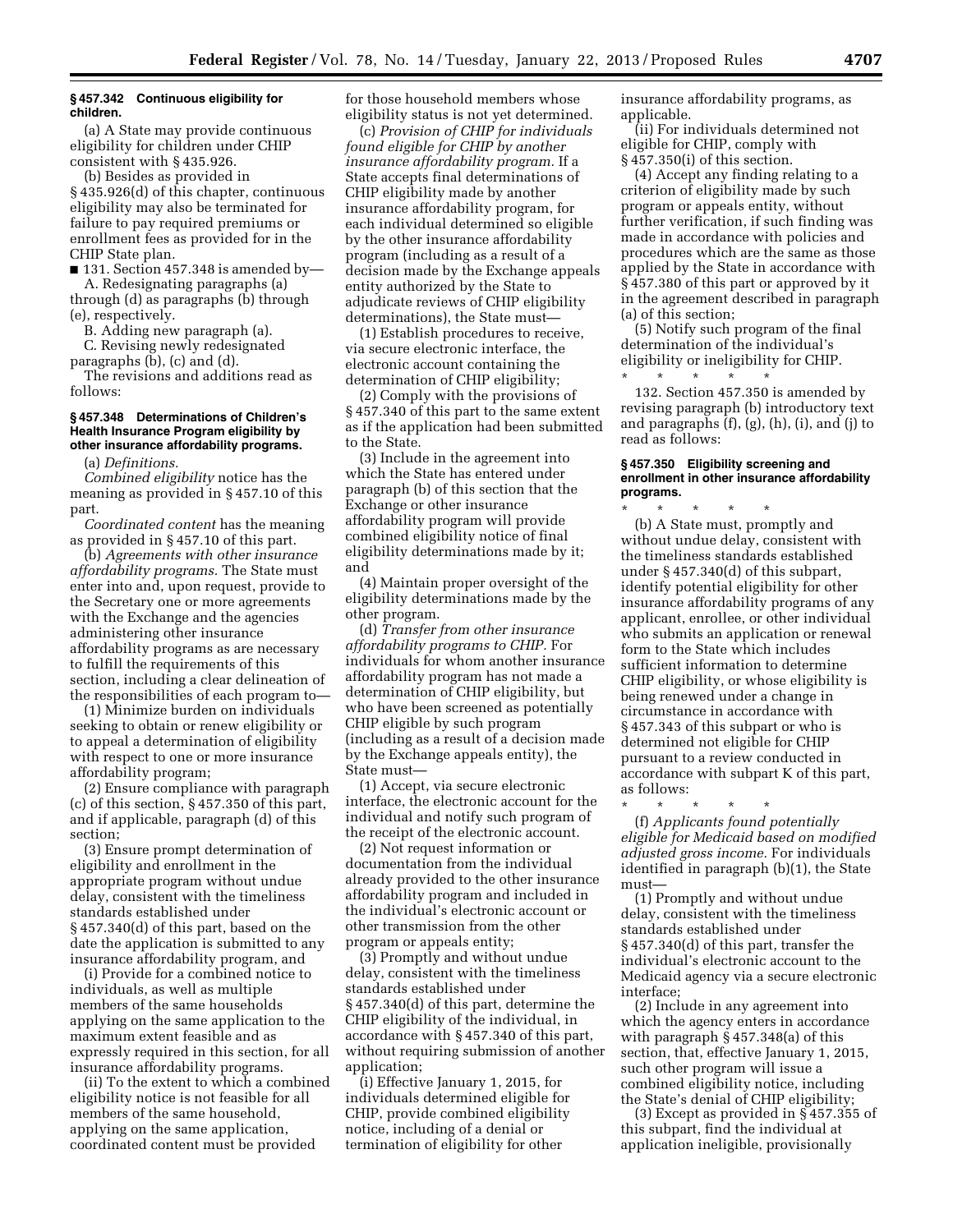ineligible, or suspend the individual's application for CHIP unless and until the Medicaid application for the individual is denied; and

(4) Determine or redetermine eligibility for CHIP, consistent with the timeliness standards established under § 457.340(d) of this part, if—

(i) The State is notified, in accordance with  $§$  435.1200 $(d)(5)$  of this chapter that the applicant has been found ineligible for Medicaid; or

(ii) The State is notified prior to the final Medicaid eligibility determination that the applicant's circumstances have changed and another screening shows that the applicant is no longer potentially eligible for Medicaid.

(g) *Informed application decisions.* To enable a family to make an informed decision about applying or completing the application process for Medicaid, or other insurance affordability programs, a State must provide the child's family with information, in writing, about—

(1) The State's Medicaid program and other insurance affordability programs, including the benefits covered, and restrictions on cost sharing; and

(2) Eligibility rules that prohibit children who have been screened eligible for Medicaid from being enrolled in a separate child health program, other than provisional temporary enrollment while a final Medicaid eligibility determination is being made.

(3) The State will determine the written format and timing of the information regarding Medicaid, or other insurance affordability program, eligibility, benefits, and the application processes required under this paragraph (g) of this section.

(h) *Waiting lists, enrollment caps and closed enrollment.* The State must establish procedures to ensure that—

(1) The procedures developed in accordance with this section have been followed for each child applying for a separate child health program before placing the child on a waiting list or otherwise deferring action on the child's application for the separate child health program; and

(2) Families are informed that a child may be eligible for Medicaid, or other insurance affordability programs, if circumstances change while the child is on a waiting list for separate child health program.

(i) *Applicants found potentially eligible for other insurance affordability programs.* For individuals identified in paragraph (b)(3) of this section, including during a period of uninsurance imposed by the State under § 457.805 of this part, the State must—

(1) Promptly and without undue delay, consistent with the timeliness standards established under § 457.340(d) of this part, transfer the electronic account to the applicable program via a secure electronic interfaces.

(2) Include in any agreement into which the agency enters in accordance with paragraph § 457.348(a) of this section, that, effective January 1, 2015, such other program will issue a combined eligibility notice, including the State's denial of CHIP eligibility.

(3) In the case of individuals subject to a period of uninsurance under this part, the State must notify such program of the date on which such period ends and the individual is eligible to enroll in CHIP.

(i) Prior to January 1, 2015— (A) Include coordinated content, as defined in § 457.104 of the part, in the notice of CHIP denial or termination, provided to the individual in accordance with § 457.340 of this part, relating to the transfer of the individual's account; or

(B) Include in the agreement into which the agency enters in accordance with 457.348(a) of this section, that such other program will issue a combined eligibility notice, including the State's denial of CHIP eligibility.

(ii) [Reserved]

(j) *Applicants potentially eligible for Medicaid on a basis other than modified adjusted gross income.* For individuals identified in paragraph (b)(2) of this section, the State must—

(1) Promptly and without undue delay, consistent with the timeliness standards established under § 457.340(d) of this section, transfer the electronic account to the Medicaid agency via a secure electronic interface;

(2) Complete the determination of eligibility for CHIP in accordance with § 457.340 of this part;

(3) Include in any agreement into which the agency enters in accordance with paragraph § 457.348(a) of this section, that, effective January 1, 2015, such other program will issue a combined eligibility notice, including the State's denial of CHIP eligibility.

(i) Prior to January 1, 2015—

(A) Include coordinated content, as defined in § 457.104 of the part, in the notice of CHIP denial or termination, provided to the individual in accordance with § 457.340 of this part, relating to the transfer of the individual's account; or

(B) Include in the agreement into which the agency enters in accordance with 457.348(a) of this section, that such other program will issue a combined

eligibility notice, including the State's denial of CHIP eligibility.

(ii) [Reserved]

(4) Dis-enroll the enrollee from CHIP if the State is notified in accordance with  $§$  435.1200 $(d)(5)$  of this chapter that the applicant has been determined eligible for Medicaid.

■ 133. Section 457.351 is added to read as follows:

#### **§ 457.351 Coordination involving appeals entities for different insurance affordability programs.**

The State must—

\* \* \* \* \*

(a) Establish a secure electronic interface the through which—

(1) The Exchange can notify the State that an appeal of eligibility for enrollment in a QHP through the Exchange, advance payments of the premium tax credit, or cost-sharing reductions, has been filed; and

(2) An individual's electronic account, including any information provided by the individual as part of review under subpart K of this part or an appeal to the Exchange appeals entity, can be transferred from one program or appeals entity or review body to the other.

(b) In conducting review in accordance with subpart K of this part, not request information or documentation from the individual included in the individual's electronic account or provided to the Exchange or Exchange appeals entity.

(c)(1) In the case of individuals described in paragraph (c)(2) of this section, transmit to the Exchange, through the electronic interface established under paragraph (a) of this section, a review decision issued per subpart K of this part;

(2) Individuals described in this paragraph include individuals determined ineligible for CHIP.

(i) By the Exchange or

(ii) By the State and transferred to the Exchange in accordance with § 457.350(i) of this part.

■ 134. Section 457.355 is revised to read as follows:

#### **§ 457.355 Presumptive eligibility for children.**

The State may pay costs of coverage under a separate child health program during a presumptive eligibility period, determined in the same manner as Medicaid presumptive eligibility at § 435.1102 of this chapter, for children applying for coverage under the separate child health program.

■ 135. Section 457.360 is added to read as follows: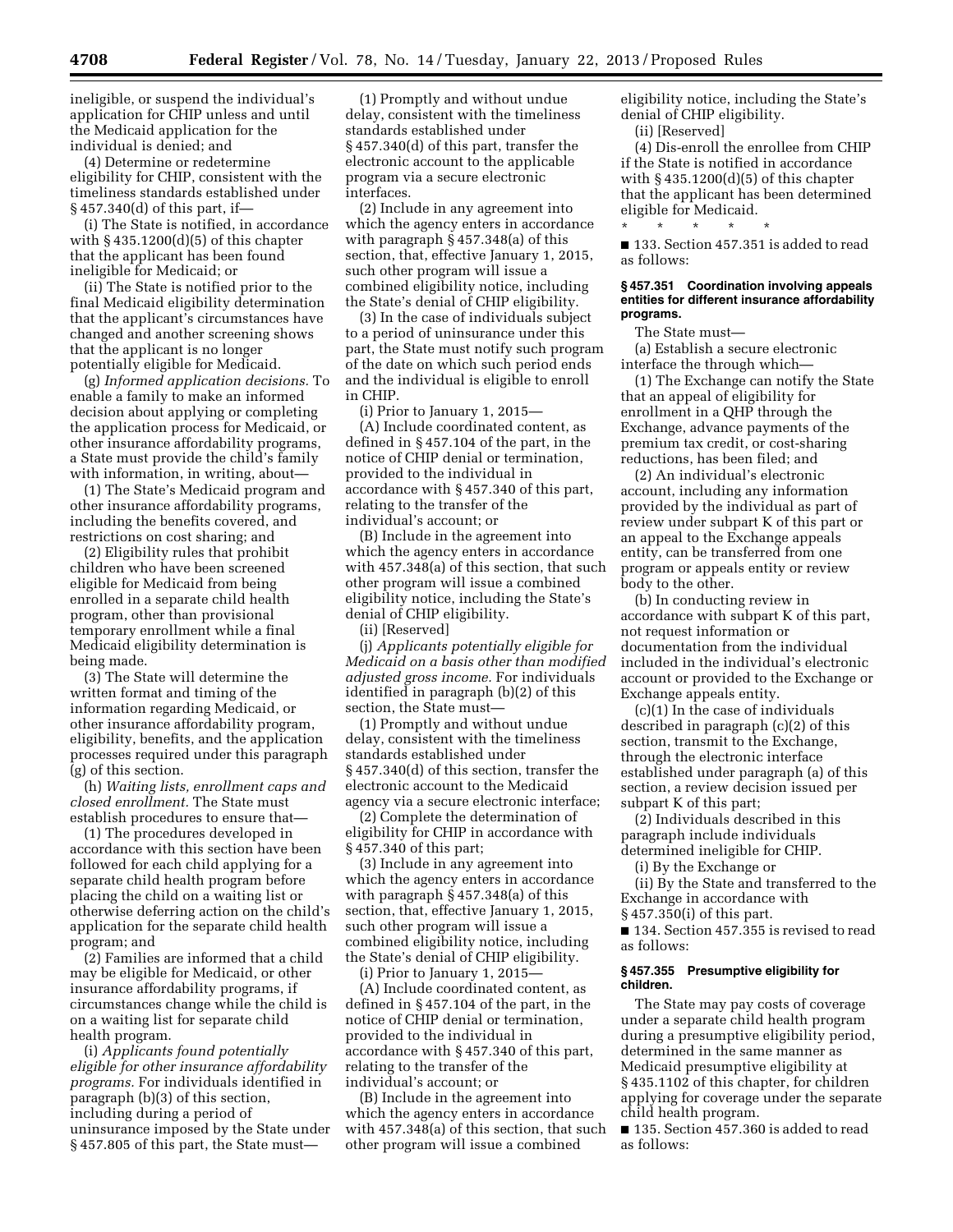# **§ 457.360 Deemed newborn children.**

(a) *Basis.* This section implements section 2112(e) of the Act.

(b) *Eligibility.* (1) The agency must provide CHIP to children from birth until the child's first birthday without application if—

(i) The child's mother was eligible for and received covered services for the date of the child's birth under the State's separate CHIP State plan as a targeted low-income pregnant woman in accordance with section 2112 of the Act, or at State option as a targeted lowincome child; and

(ii) The child is not eligible for Medicaid under § 435.117 of this chapter.

(2) The child is deemed to have applied and been determined eligible under the State's separate CHIP State plan effective as of the date of birth, and remains eligible regardless of changes in circumstances (except if the child dies or ceases to be a resident of the State or the child's representative requests a voluntary termination of the child's eligibility) until the child's first birthday.

(c) At State option, the agency may provide deemed newborn eligibility under CHIP to a child whose mother for the date of the child's birth was eligible for and receiving:

(1) CHIP coverage in another State; or (2) Coverage under the State's demonstration under section 1115 of the Act as a Medicaid or CHIP population.

(d) *CHIP identification number.* (1) The CHIP identification number of the mother serves as the child's identification number, and all claims for covered services provided to the child may be submitted and paid under such number, unless and until the State issues a separate identification number for the child in accordance with paragraph (d)(2) of this section.

(2) The State must issue a separate CHIP identification number for the child prior to the effective date of any termination of the mother's CHIP eligibility or prior to the date of the child's first birthday, whichever is sooner, unless the child is determined to be ineligible, except that the State must issue a separate CHIP identification number for the child if the mother was covered in another State at the time of birth.

■ 136. Section 457.370 is added to read as follows:

## **§ 457.370 Alignment with Exchange initial open enrollment period.**

The terms of § 435.1205 apply equally to the State in administering a separate CHIP, except that the State shall make available and accept the application

described in § 457.330 of this part, shall accept electronic accounts as described in § 457.348 of this part, and furnish coverage in accordance with § 457.340 of this part.

■ 137. Section 457.380 is amended by revising paragraph (b) to read as follows:

## **§ 457.380 Eligibility verification.**

\* \* \* \* \* (b) *Status as a citizen or a non-citizen.*  (1) Except with respect to newborns identified in  $\S 435.406(a)(1)(iv)$  of this chapter who are exempt from any requirement to verify citizenship, States must verify citizenship or immigration status in accordance with § 435.956(a) and provide a reasonable opportunity to verify such status in accordance § 435.956(g) of this chapter.

(2) [Reserved]

■ 138. Section § 457.570 is revised as follows:

#### **§ 457.570 Disenrollment protections.**

(a) The State must give enrollees reasonable notice of and an opportunity to pay past due premiums, copayments, coinsurance, deductibles, or similar fees prior to disenrollment.

(b) The disenrollment process must afford the enrollee an opportunity to show that the enrollee's family income has declined prior to disenrollment for non-payment of cost-sharing charges, and in the event that such a showing indicates that the enrollee may have become eligible for Medicaid or for a lower level of cost sharing, the State must facilitate enrolling the child in Medicaid or adjust the child's costsharing category as appropriate.

(c) The State must ensure that disenrollment policies, such as policies related to non-payment of premiums, do not present barriers to the timely determination of eligibility and enrollment in coverage of an eligible child in the appropriate insurance affordability program. A State may not—

(1) Establish a premium lock-out period that exceeds 90-days in accordance with § 457.10 of this part.

(2) Require the collection of past due premiums or enrollment fees as a condition of eligibility for reenrollment once the State-defined lock out period has expired, regardless of the length of the lock out period.

(d) The State must provide the enrollee with an opportunity for an impartial review to address disenrollment from the program in accordance with § 457.1130(a)(3) of this part.

### **§ 457.616 [Amended]**

■ 139. Section 457.616 is amended by removing and reserving paragraph (a)(3). ■ 140. Section 457,805 is revised to read as follows:

### **§ 457.805 State plan requirement: Procedures to address substitution under group health plans.**

(a) *State plan requirements.* The State plan must include a description of reasonable procedures to ensure that health benefits coverage provided under the State plan does not substitute for coverage provided under group health plans as defined at § 457.10 of this part.

(b) *Limitations.* (1) A state may not, under this section, impose a period of uninsurance which exceeds 90 days from date a child otherwise eligible for CHIP is disenrolled from coverage under a group health plan.

(2) A waiting period may not be applied to a child following the loss of eligibility for and enrollment in Medicaid or another insurance affordability program.

(3) If a state elects to impose a period of uninsurance following the loss of coverage under a group health plan under this section, such period may not be imposed in the case of any child if:

(i) The premium paid by the family for coverage of the child under the group health plan exceeded 5 percent of household income;

(ii) The cost of family coverage that includes the child exceeds 9.5 percent of the household income.

(iii) The employer stopped offering coverage of dependents (or any coverage) under an employer-sponsored health insurance plan;

(iv) A change in employment, including involuntary separation, resulted in the child's loss of employersponsored insurance (other than through full payment of the premium by the parent under COBRA);

(v) The child has special health care needs; and

(vi) The child lost coverage due to the death or divorce of a parent. ■ 141. Section 457.810 is amended by

revising paragraph (a) to read as follows:

#### **§ 457.810 Premium assistance programs: Required protections against substitution.**  \* \* \* \* \*

(a) *Minimum period without coverage under a group health plan.* For health benefits coverage provided through premium assistance for group health plans, the following rules apply:

(1) Any waiting period imposed under the state child health plan prior to the provision of child health assistance to a targeted low-income child under the state plan shall apply to the same extent to the provision of a premium assistance subsidy for the child.

(2) States must permit the same exemptions to the required waiting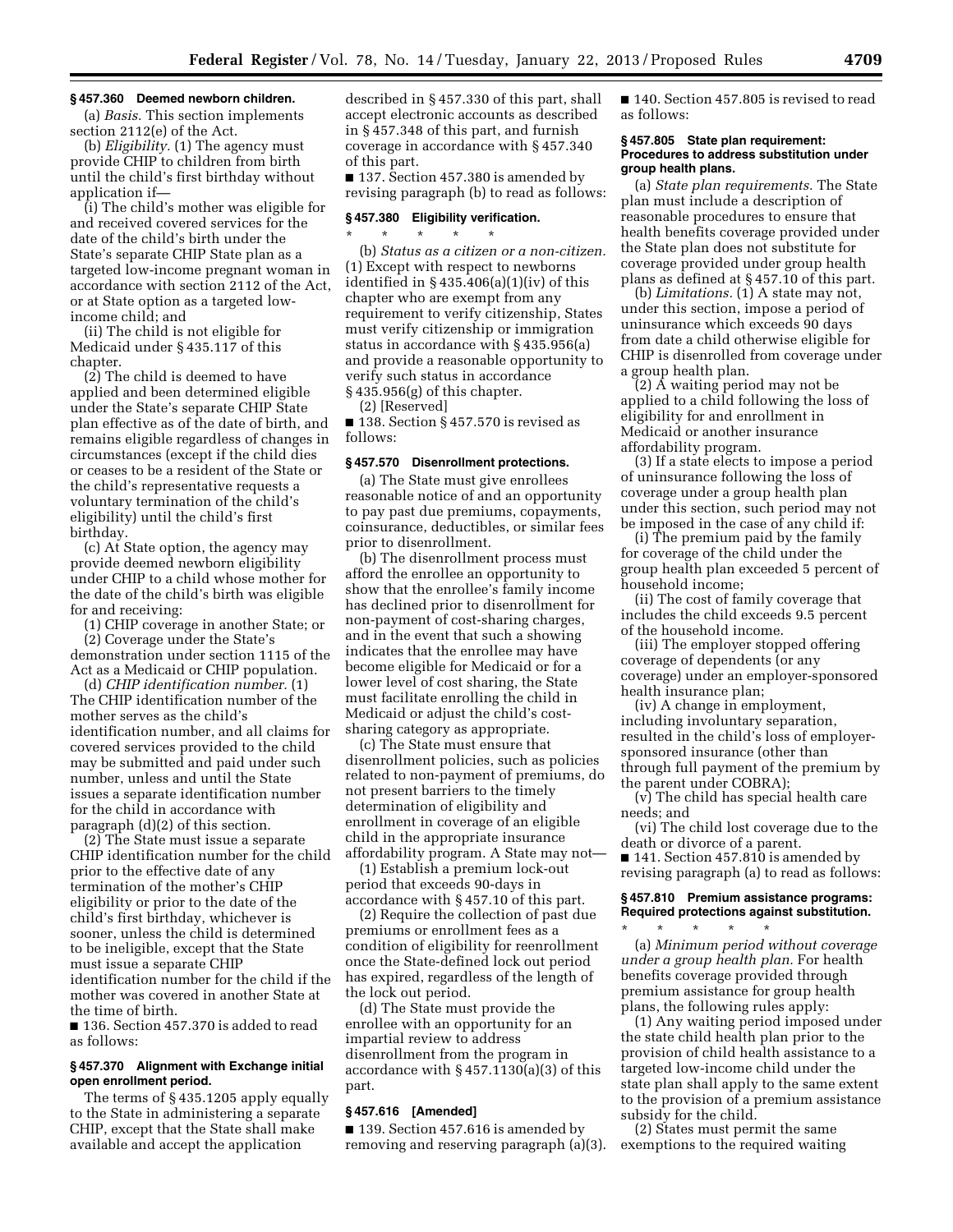period for premium assistance as are permitted under the state plan for the provision of child health assistance to a targeted low-income child.

\* \* \* \* \* ■ 142. Section 457.1180 is revised to read as follows:

### **§ 457.1180 Program specific review process: Notice.**

(a) A State must provide enrollees and applicants timely written notice of any determinations required to be subject to review under § 457.1130 that includes the reasons for the determination, an explanation of the applicable rights to review of that determination, the standard and expedited time frames for review, the manner in which a review can be requested, and the circumstances under which enrollment may continue pending review. If an individual has been denied eligibility for CHIP by the State or other entity authorized to make such determination, the State must treat an appeal to the Exchange appeals entity of a determination of eligibility for advanced payments of the premium tax credit or cost-sharing reductions, as a request for a review of a denial of CHIP eligibility under this subpart.

(b) [Reserved]

For the reasons set forth in the preamble, the Department of Health and Human Services amends 45 CFR subtitle A, subchapter B, as set forth below:

# **PART 155 —EXCHANGE ESTABLISHMENT STANDARDS AND OTHER RELATED STANDARDS UNDER THE AFFORDABLE CARE ACT**

■ 143. The authority citation for part 155 is revised to read as follows:

**Authority:** Sections 1301, 1302, 1303, 1304, 1311, 1312, 1313, 1321, 1322, 1331, 1332, 1334, 1402, 1413, 1321, 1322, 1331, 1332, 1334, 1402, 1411, 1412, 1413 of the Affordable Care Act, Pub. L. 111–148, 124 Stat 199.

■ 144. Section 155.20 is amended by:

■ A. Revising the definitions of ''Advance payments of the premium tax credit,'' ''Application filer,'' and ''Lawfully present''

■ B. Adding a new definition of ''Catastrophic plan,''

The revisions and addition read as follows:

# **§ 155.20 Definitions.**

\* \* \* \* \*

*Advance payments of the premium tax credit* means payment of the tax credits authorized by 26 U.S.C. 36B and its implementing regulations, which are provided on an advance basis to an eligible individual enrolled in a QHP through an Exchange in accordance

with section 1412 of the Affordable Care Act.

\* \* \* \* \* *Application filer* means an applicant, an adult who is in the applicant's household, as defined in 42 CFR 435.603(f), or family, as defined in 26 CFR 1.36B–1(d); an authorized representative of an applicant; or if the applicant is a minor or incapacitated, someone acting responsibly for an applicant.

\* \* \* \* \* *Catastrophic plan* means a health plan described in section 1302(e) of the Affordable Care Act.

\* \* \* \* \* *Lawfully present* has the meaning given the term in 42 CFR 435.4. \* \* \* \* \*

■ 145. Section 155.105 is amended by revising paragraph (b)(2) to read as follows:

#### **§ 155.105 Approval of a State Exchange.**

\* \* \* \* \*

(b) \* \* \*

(2) The Exchange is capable of carrying out the information reporting requirements of 26 CFR 1.36B–5; \* \* \* \* \*

■ 146. Section 155.200 is amended by revising paragraph (a) to read as follows:

#### **§ 155.200 Functions of an Exchange.**

(a) *General requirements.* The Exchange must perform the minimum functions described in this subpart and in subparts D, E, F, H, and K of this part. \* \* \* \* \*

■ 147. Section 155.205 is amended by revising paragraph (d) to read as follows:

#### **§ 155.205 Consumer assistance tools and programs of an Exchange.**   $\star$   $\qquad$   $\star$   $\qquad$   $\star$

(d) *Consumer assistance.* (1) The Exchange must have a consumer assistance function that meets the standards in paragraph (c) of this section, including the Navigator program described in § 155.210. Any individual providing such consumer assistance must be trained regarding QHP options, insurance affordability programs, eligibility, and benefits rules and regulations governing all insurance affordability programs operated in the state, as implemented in the state, prior to providing such assistance.

(2) The Exchange must refer consumers to consumer assistance programs in the state when available and appropriate.

■ 148. Section 155.225 is added to read as follows:

# **§ 155.225 Certified application counselors.**

(a) *General rule.* The Exchange must certify staff and volunteers of Exchangedesignated organizations and organizations designated by state Medicaid and CHIP agencies pursuant to 42 CFR 435.908 to act as application counselors to—

(1) Provide information about insurance affordability programs and coverage options;

(2) Assist individuals and employees to apply for coverage in a QHP through the Exchange and for insurance affordability programs; and

(3) Help to facilitate enrollment of eligible individuals in QHPs and insurance affordability programs.

(b) *Standards of certification.* The Exchange must certify an individual to become an application counselor if he or she:

(1) Registers with the Exchange; (2) Is trained regarding QHP options, insurance affordability programs, eligibility, and benefits rules and regulations governing all insurance affordability programs operated in the state, as implemented in the state, prior to functioning as an application counselor;

(3) Discloses to the Exchange and potential applicants any relationships the application assister or sponsoring agency has with QHPs or insurance affordability programs, or other potential conflicts of interest;

(4) Complies with the Exchange's privacy and security standards adopted consistent with 45 CFR 155.260, and applicable authentication and data security standards;

(5) Agrees to act in the best interest of the applicants assisted;

(6) Complies with applicable state law related to application counselors, including but not limited to state law related to conflicts of interest;

(7) Provides information with reasonable accommodations for those with disabilities, as defined by the Americans with Disabilities Act, if providing in-person assistance; and

(8) Enters into an agreement with the Exchange regarding compliance with the standards specified in this paragraph.

(c) *Withdrawal of certification.* The Exchange must establish procedures to withdraw certification from individual application counselors, or from all application counselors associated with a particular organization, when it finds noncompliance with the terms and conditions of the application counselor agreement.

(d) *Availability of information; authorization.* The Exchange must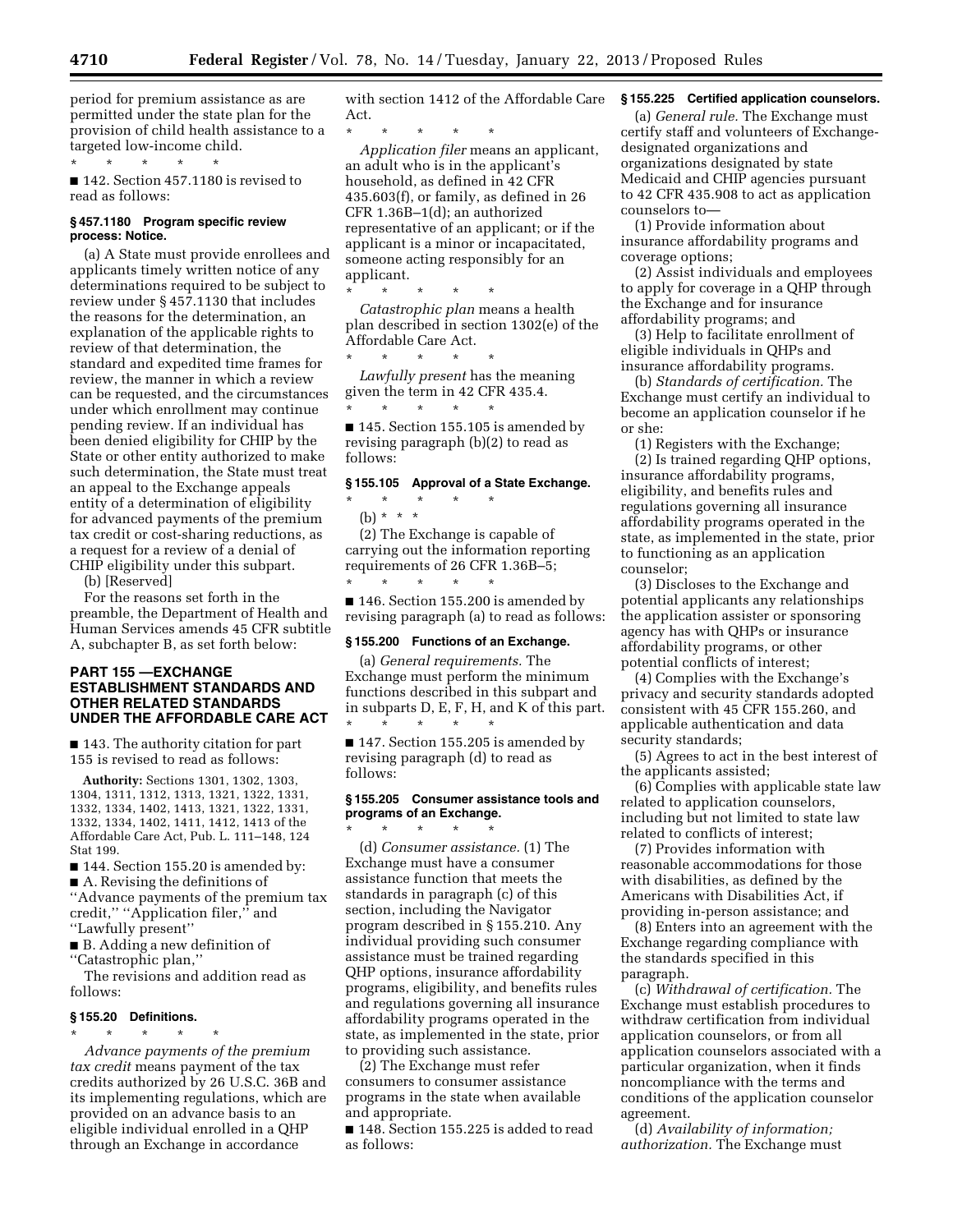establish procedures to ensure that applicants—

(1) Are informed of the functions and responsibilities of certified application counselors; and

(2) Provide authorization for the disclosure of applicant information to an application counselor prior to a counselor helping the applicant with submitting an application.

(e) *Fees.* Certified application counselors may not impose any charge on applicants for application assistance. ■ 149. Section 155.227 is added to read as follows:

## **§ 155.227 Authorized representatives.**

(a) *General rule.* (1) The Exchange must permit an individual or employee, subject to applicable privacy and security requirements, to designate an individual or organization to act on his or her behalf in applying for an eligibility determination or redetermination, under subpart D of this part, and in carrying out other ongoing communications with the Exchange.

(2) Designation of an authorized representative must be in writing, including a signature or through another legally binding format subject to applicable authentication and data security standards. If submitted, legal documentation of authority to act on behalf of an individual under state law, such as a court order establishing legal guardianship or a power of attorney for, shall serve in the place of the applicant's signature.

(3) The Exchange ensures the authorized representative agrees to maintain, or be legally bound to maintain, the confidentiality of any information regarding the individual or employee provided by the Exchange.

(4) The Exchange ensures the authorized representative is responsible for fulfilling all responsibilities encompassed within the scope of the authorized representation, as described in this section, to the same extent as the individual he or she represents.

(b) *Timing of designation.* The Exchange must permit an individual or employee to designate an authorized representative:

(1) At the time of application.

(2) At other times and through methods as described in 45 CFR 155.405(c)(2).

(c) *Duties.* The Exchange must permit an individual to authorize their representative to:

(1) Sign an application on the individual's behalf;

(2) Submit an update or respond to a redetermination for the individual in accordance with § 155.330 or § 155.335;

(3) Receive copies of the individual's notices and other communications from the Exchange; and

(4) Act on behalf of the individual in all other matters with the Exchange.

(d) *Duration.* The Exchange must consider an authorized representative valid until the applicant or enrollee: (1) Modifies the authorization;

(2) Notifies the Exchange and the representative that the representative is no longer authorized to act on his or her behalf using one of the methods available for the submission of an application, as described in 45 CFR  $155.405(c)$ ; or

(3) The authorized representative informs the Exchange and the individual that he or she no longer is acting in such capacity.

(e) *Agreement.* When an organization is designated as an authorized representative, staff or volunteers of that organization that exercise that capacity for an applicant before the Exchange and the organization itself must enter into an agreement with the Exchange to comply with the requirements set forth at § 155.225(b).

(f) *Compliance with State and federal law.* The Exchange require an authorized representative to comply with applicable state and federal laws concerning conflicts of interest and confidentiality of information.

(g) *Signature.* For purposes of this section, designation of an authorized representative must be in writing including a signature or through another legally binding format and be accepted through all of the modalities described in 45 CFR 155.405(c) of this part.

 $\blacksquare$  150. Section 155.230 is amended by—

■ A. Revising paragraph (a). ■ B. Adding paragraph (d).

The revision and addition read as follows:

## **§ 155.230 General standards for Exchange notices.**

(a) *General requirement.* Any notice required to be sent by the Exchange to individuals or employers must be written and include:

(1) An explanation of the action reflected in the notice, including the effective date of the action.

(2) Any factual findings relevant to the action.

(3) Citations to, or identification of, the relevant regulations supporting the action.

(4) Contact information for available customer service resources.

(5) An explanation of appeal rights, if applicable.

\* \* \* \* \* (d) *Electronic notices.* The Exchange, with the exception of the SHOP

Exchange, must provide required notices either through standard mail, or if an individual or employer elects, electronically, provided that the requirements for electronic notices in 42 CFR 435.918 are met.

■ 151. Section 155.300(a) is amended  $by-$ 

■ A. Removing the definition of ''Adoption taxpayer identification number.''

■ B. Revising the definitions of ''Minimum value,'' ''Modified Adjusted Gross Income (MAGI),'' and ''Qualifying coverage in an eligible employersponsored plan.''

The revisions read as follows:

## **§ 155.300 Definitions and general standards for eligibility determinations.**

 $(a) * * * *$ 

*Minimum value* when used to describe coverage in an eligible employer-sponsored plan, means that the employer-sponsored plan meets the standards with respect to coverage of the total allowed costs of benefits set forth in 26 CFR 1.36B–2(c)(3)(vi).

*Modified Adjusted Gross Income (MAGI)* has the same meaning as it does in 26 CFR 1.36B–1(e)(2). \* \* \* \* \*

*Qualifying coverage in an eligible employer-sponsored plan* means coverage in an eligible employersponsored plan that meets the affordability and minimum value standards specified in 26 CFR 1.36B–  $2(c)(3)$ .

\* \* \* \* \* ■ 152. Section 155.302 is amended by revising paragraphs  $(a)(1)$ ,  $(b)(4)(i)(A)$ and (b)(5) to read as follows:

# **§ 155.302 Options for conducting eligibility determinations.**

 $(a) * * * *$ 

(1) Directly or through contracting arrangements in accordance with § 155.110(a), provided that the standards in 42 CFR 431.10(c)(2) are met; or

- \* \* \* \* \*
	- (b) \* \* \*
	- $(4) * * * *$
	- $(i)$  \* \* \*

(A) Withdraw his or her application for Medicaid and CHIP, unless the Exchange has assessed the applicant as potentially eligible for Medicaid based on factors not otherwise considered in this subpart, in accordance with § 155.345(b), and provided that the application will not be considered withdrawn if he or she appeals his or her eligibility determination for advance payments of the premium tax credit or cost-sharing reductions and the appeals entity described in § 155.500(a) finds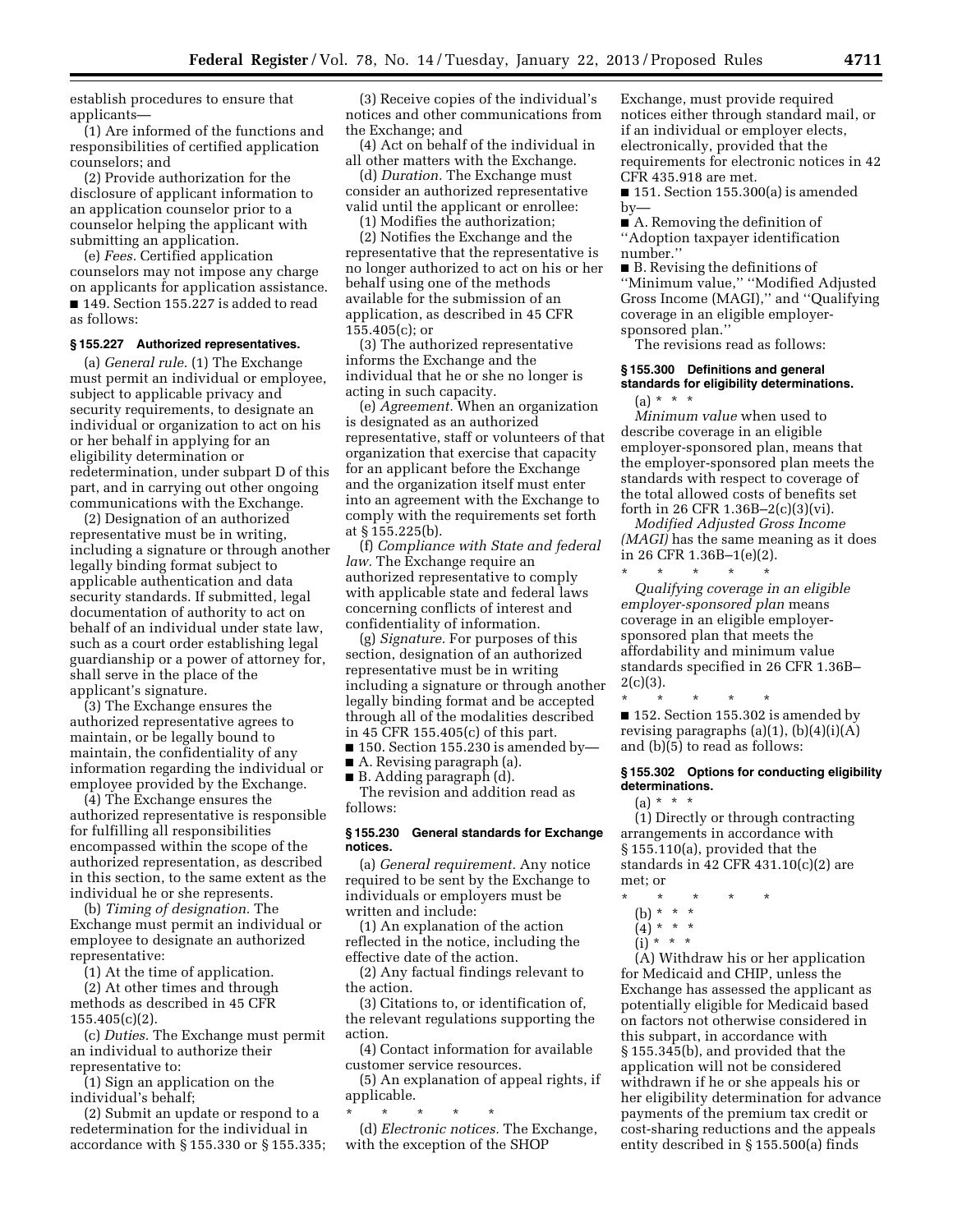that the individual is potentially eligible for Medicaid or CHIP; or

\* \* \* \* \* (5) The Exchange adheres to the eligibility determination or appeals decision for Medicaid or CHIP made by the State Medicaid or CHIP agency, or the appeals entity for such agency.

\* \* \* \* \* ■ 153. Section 155.305 is amended by—  $\blacksquare$  A. Revising paragraphs  $(f)(1)(i)$ ,

 $(f)(1)(ii)(B)$ ,  $(f)(2)(ii)$ ,  $(f)(2)(iii)$ ,  $(f)(3)$ , and (f)(5).

 $\blacksquare$  B. Adding paragraphs (a)(3)(v), and (h).

The revisions and additions read as follows:

## **§ 155.305 Eligibility standards.**

 $(a) * * * *$ 

 $(3) * * * *$ 

(v) *Temporary absence.* The Exchange may not deny or terminate an individual's eligibility for enrollment in a QHP through the Exchange if the individual meets the standards in paragraph (a)(3) of this section but for a temporary absence from the service area of the Exchange and intends to return when the purpose of the absence has been accomplished, unless another Exchange verifies that the individual meets the residency standard of such Exchange.

- \* \* \* \* \*
	- (f) \* \* \*
	- $(1) * * * *$

(i) He or she is expected to have a household income, as defined in 26 CFR 1.36B–1(e), of greater than or equal to 100 percent but not more than 400 percent of the FPL for the benefit year for which coverage is requested; and

 $(ii) * * * *$ 

(B) Is not eligible for minimum essential coverage, with the exception of coverage in the individual market, in accordance with section 26 CFR 1.36B–  $2(a)(2)$  and  $(c)$ .

 $(2)$  \* \* \*

(ii) He or she is expected to have a household income, as defined in 26 CFR 1.36B–1(e) of less than 100 percent of the FPL for the benefit year for which coverage is requested; and

(iii) One or more applicants for whom the tax filer expects to claim a personal exemption deduction on his or her tax return for the benefit year, including the tax filer and his or her spouse, is a noncitizen who is lawfully present and ineligible for Medicaid by reason of immigration status, in accordance with 26 CFR 1.36B–2(b)(5).

(3) *Enrollment required.* The Exchange may provide advance payments of the premium tax credit on behalf of a tax filer only if one or more

applicants for whom the tax filer attests that he or she expects to claim a personal exemption deduction for the benefit year, including the tax filer and his or her spouse, is enrolled in a QHP that is not a catastrophic plan, through the Exchange.

\* \* \* \* \* (5) *Calculation of advance payments of the premium tax credit.* The Exchange must calculate advance payments of the premium tax credit in accordance with 26 CFR 1.36B–3.  $\star$   $\star$   $\star$   $\star$ 

(h) *Eligibility for enrollment through the Exchange in a QHP that is a catastrophic plan.* The Exchange must determine an applicant eligible for enrollment in a QHP through the Exchange in a QHP that is a catastrophic plan as defined by section 1302(e) of the Affordable Care Act, if he or she—

(1) Has not attained the age of 30 before the beginning of the plan year; or

(2) Has a certification in effect for any plan year that he or she is exempt from the requirement to maintain minimum essential coverage under section 5000A of the Code by reason of—

(i) Section 5000A(e)(1) of the Code (relating to individuals without affordable coverage); or

(ii) Section 5000A(e)(5) of the Code (relating to individuals with hardships).

 $\blacksquare$  154. Section 155.310 is amended by— ■ A. Redesignating paragraph (i) as paragraph (j).

■ B. Adding new paragraph (i).

■ C. Revising newly redesignated

paragraph (j). The addition reads as follows:

# **§ 155.310 Eligibility process.**

\* \* \* \* \* (i) *Certification program for* 

*employers.* As part of its determination of whether an employer has a liability under section 4980H of the Code, the Internal Revenue Service will adopt methods to certify to an employer that one or more employees has enrolled for one or more months during a year in a QHP with respect to which a premium tax credit or cost-sharing reduction is allowed or paid.

(j) *Duration of eligibility determinations without enrollment.* To the extent that an applicant who is determined eligible for enrollment in a QHP does not select a QHP within his or her enrollment period, or is not eligible for an enrollment period, in accordance with subpart E, and seeks a new enrollment period prior to the date on which his or her eligibility is redetermined in accordance with § 155.335 the Exchange must require the applicant to attest as to whether

information affecting his or her eligibility has changed since his or her most recent eligibility determination before determining his or her eligibility for a special enrollment period, and must process any changes reported in accordance with the procedures specified in § 155.330.

 $\blacksquare$  155. Section 155.315 is amended by— ■ A. Revising paragraph (b)(2), paragraph (f) introductory text, and paragraph (f)(4).

■ B. Adding paragraph (j).

The revisions and addition read as follows:

## **§ 155.315 Verification process related to eligibility for enrollment in a QHP through the Exchange.**

\* \* \* \* \* (b) \* \* \*

(2) To the extent that the Exchange is

unable to validate an individual's Social Security number through the Social Security Administration, or the Social Security Administration indicates that the individual is deceased, the Exchange must follow the procedures specified in paragraph (f) of this section, except that the Exchange must provide the individual with a period of 90 days from the date on which the notice described in paragraph (f)(2)(i) of this section is received for the applicant to provide satisfactory documentary evidence or resolve the inconsistency with the Social Security Administration. The date on which the notice is received means 5 days after the date on the notice, unless the individual demonstrates that he or she did not receive the notice within the 5 day period.

\* \* \* \* \*

(f) *Inconsistencies.* Except as otherwise specified in this subpart, for an applicant for whom the Exchange cannot verify information required to determine eligibility for enrollment in a QHP through the Exchange, advance payments of the premium tax credit, and cost-sharing reductions, including when electronic data is required in accordance with this subpart but data for individuals relevant to the eligibility determination are not included in such data sources or when electronic data is required but it is not reasonably expected that data sources will be available within 2 days of the initial request to the data source, the Exchange:

\* \* \* \* \* (4) During the periods described in paragraphs  $(f)(1)$  and  $(f)(2)(ii)$  of this section, must:

\* \* \* \* \*

(j) *Verification related to eligibility for enrollment through the Exchange in a*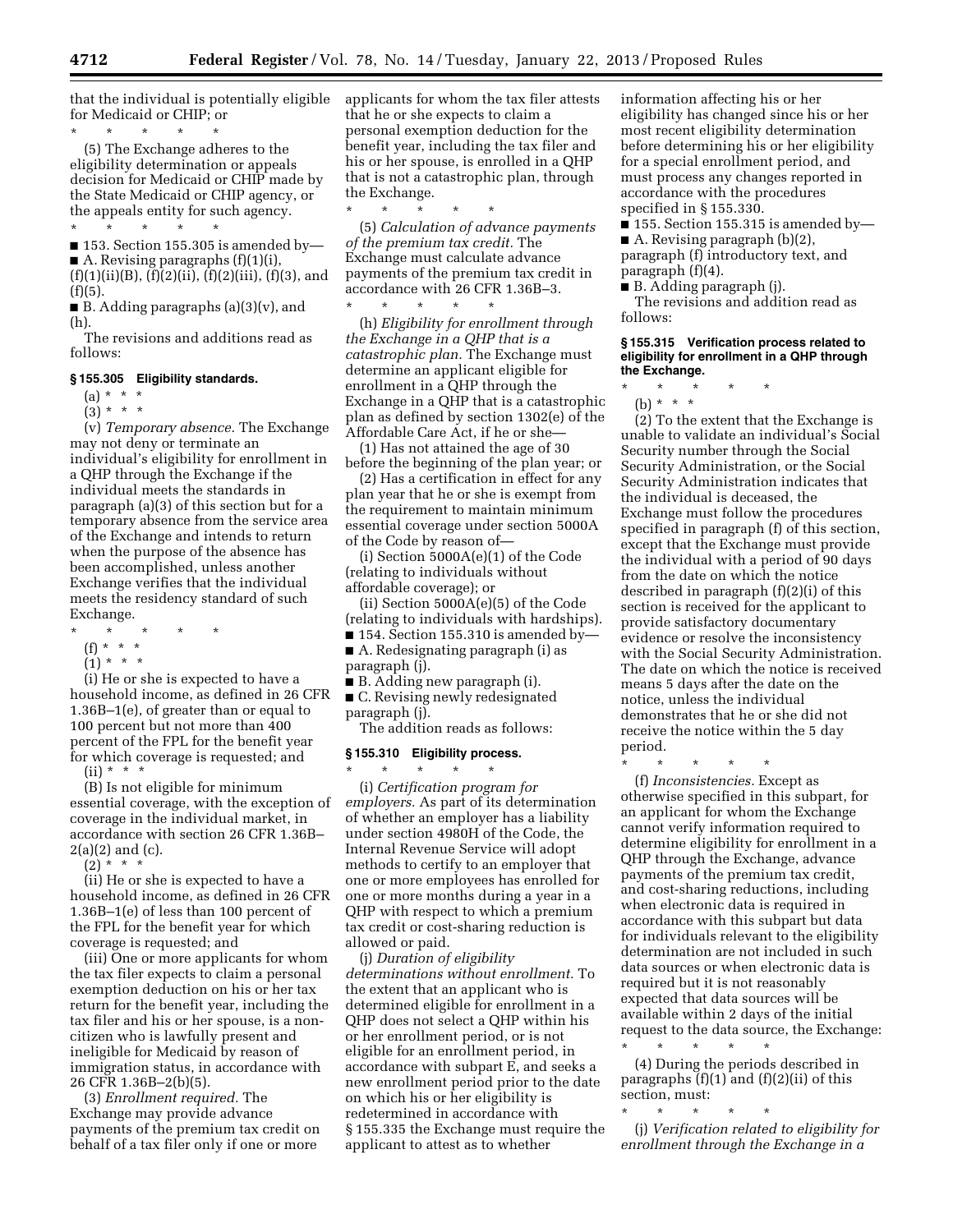*QHP that is a catastrophic plan.* The Exchange must verify an applicant's attestation that he or she meets the requirements of § 155.305(h) by—

(1) Verifying the applicant's attestation of age as follows—

(i) Except as provided in paragraph (j)(1)(iii) of this section, accepting his or her attestation without further verification; or

(ii) Examining electronic data sources that are available to the Exchange and which have been approved by HHS for this purpose, based on evidence showing that such data sources are sufficiently current and accurate, and minimize administrative costs and burdens.

(iii) If information regarding age is not reasonably compatible with other information provided by the individual or in the records of the Exchange, the Exchange must examine information in data sources that are available to the Exchange and which have been approved by HHS for this purpose based on evidence showing that such data sources are sufficiently current and accurate.

(2) Verifying that an applicant has received a certificate of exemption as described in § 155.305(h)(2).

(3) To the extent that the Exchange is unable to verify the information required to determine eligibility for enrollment through the Exchange in a QHP that is a catastrophic plan as described in paragraphs (j)(1) and (j)(2) of this section, the Exchange must follow the procedures specified in § 155.315(f), except for § 155.315(f)(4).  $\blacksquare$  156. Section 155.320 is amended by-

■ A. Revising the introductory text of paragraph (c)(1)(i).

■ B. Revising paragraphs  $(c)(1)(i)(A)$ ,  $(c)(1)(ii)$ ,  $(c)(3)(i)(D)$ ,  $(c)(3)(ii)(A)$ ,  $(c)(3)(iii)(A)$  and  $(B)$ ,  $(c)(3)(vi)$ ,  $(c)(3)(vii)$ ,  $(c)(3)(viii)$ , and  $(d)$ .

■ C. Adding paragraphs (c)(3)(i)(E) and  $(c)(3)(iii)(C).$ 

■ D. Removing paragraph (e).

■ E. Redesignating paragraph (f) as

paragraph (e). The revisions and additions read as follows:

## **§ 155.320 Verification process related to eligibility for insurance affordability programs.**

- \* \* \* \* \*
	- (c) \* \* \*
	- $(1) * * * *$

(i) *Data regarding annual household income.* 

(A) For all individuals whose income is counted in calculating a tax filer's household income, as defined in 26 CFR 1.36B–1(e), or an applicant's household income, calculated in accordance with

42 CFR 435.603(d), and for whom the Exchange has a Social Security number, the Exchange must request tax return data regarding MAGI and family size from the Secretary of the Treasury and data regarding Social security benefits described in 26 CFR 1.36B–1(e)(2)(iii) from the Commissioner of Social Security by transmitting identifying information specified by HHS to HHS. \* \* \* \* \*

(ii) *Data regarding MAGI-based income.* For all individuals whose income is counted in calculating a tax filer's household income, as defined in 26 CFR 1.36B–1(e), or an applicant's household income, calculated in accordance with 42 CFR 435.603(d), the Exchange must request data regarding MAGI-based income in accordance with 42 CFR 435.948(a).

- \* \* \* \* \*
	- (3) \* \* \*
	- $(i) * * * *$

(D) If the Exchange finds that an applicant's attestation of a tax filer's family size is not reasonably compatible with other information provided by the application filer for the family or in the records of the Exchange, with the exception of the data described in paragraph  $(c)(1)(i)$  of this section, the Exchange must utilize data obtained through other electronic data sources to verify the attestation. If such data sources are unavailable or information in such data sources is not reasonably compatible with the applicant's attestation, the Exchange must request additional documentation to support the attestation within the procedures specified in § 155.315(f) of this part.

(E) The Exchange must verify that neither advance payments of the premium tax credit nor cost-sharing reductions are being provided on behalf of an individual using information obtained by transmitting identifying information specified by HHS to HHS.

\* \* \* \* \*  $(ii) * * * *$ 

(A) The Exchange must compute annual household income for the family described in paragraph (c)(3)(i)(A) of this section based on the data described in paragraph (c)(1)(i) of this section; \* \* \* \* \*

(iii) \* \* \*

(A) Except as specified in paragraph (c)(3)(iii)(B) and (C) of this section, if an applicant's attestation, in accordance with paragraph  $(c)(3)(ii)(B)$  of this section, indicates that a tax filer's annual household income has increased or is reasonably expected to increase from the data described in paragraph (c)(3)(ii)(A) of this section for the benefit year for which the applicant(s) in the

tax filer's family are requesting coverage and the Exchange has not verified the applicant's MAGI-based income through the process specified in paragraph  $(c)(\overline{2})(ii)$  of this section to be within the applicable Medicaid or CHIP MAGIbased income standard, the Exchange must accept the applicant's attestation regarding a tax filer's annual household income without further verification.

(B) If data available to the Exchange in accordance with paragraph  $(c)(1)(ii)$ of this section indicate that a tax filer's projected annual household income is in excess of his or her attestation by a significant amount, the Exchange must proceed in accordance with § 155.315(f)(1) through (4) of this part.

(C) If other information provided by the application filer indicates that a tax filer's projected annual household income is in excess of his or her attestation by a significant amount, the Exchange must utilize data available to the Exchange in accordance with paragraph (c)(1)(ii) of this section to verify the attestation. If such data is unavailable or are not reasonably compatible with the applicant's attestation, the Exchange must proceed in accordance with  $\S 155.315(f)(1)$ through (4) of this part.

(vi) *Alternate verification process for decreases in annual household income and situations in which tax return data is unavailable.* If a tax filer qualifies for an alternate verification process based on the requirements specified in paragraph (c)(3)(iv) of this section and the applicant's attestation to projected annual household income, as described in paragraph (c)(3)(ii)(B) of this section, is greater than ten percent below the annual household income computed in accordance with paragraph (c)(3)(ii)(A), or if data described in paragraph (c)(1)(i) of this section is unavailable, the Exchange must attempt to verify the applicant's attestation of the tax filer's projected annual household income by following the procedures specified in paragraph  $(c)(3)(vi)(A)$  through  $(G)$ .

(A) *Data.* The Exchange must annualize data from the MAGI-based income sources specified in paragraph  $(c)(1)(ii)$  of this section, and obtain any data available from other electronic data sources that have been approved by HHS, based on evidence showing that such data sources are sufficiently accurate and offer less administrative complexity than paper verification.

(B) To the extent that the applicant's attestation indicates that the information described in paragraph  $(c)(3)(vi)(A)$  of this section represents an accurate projection of the tax filer's household income for the benefit year for which coverage is requested, the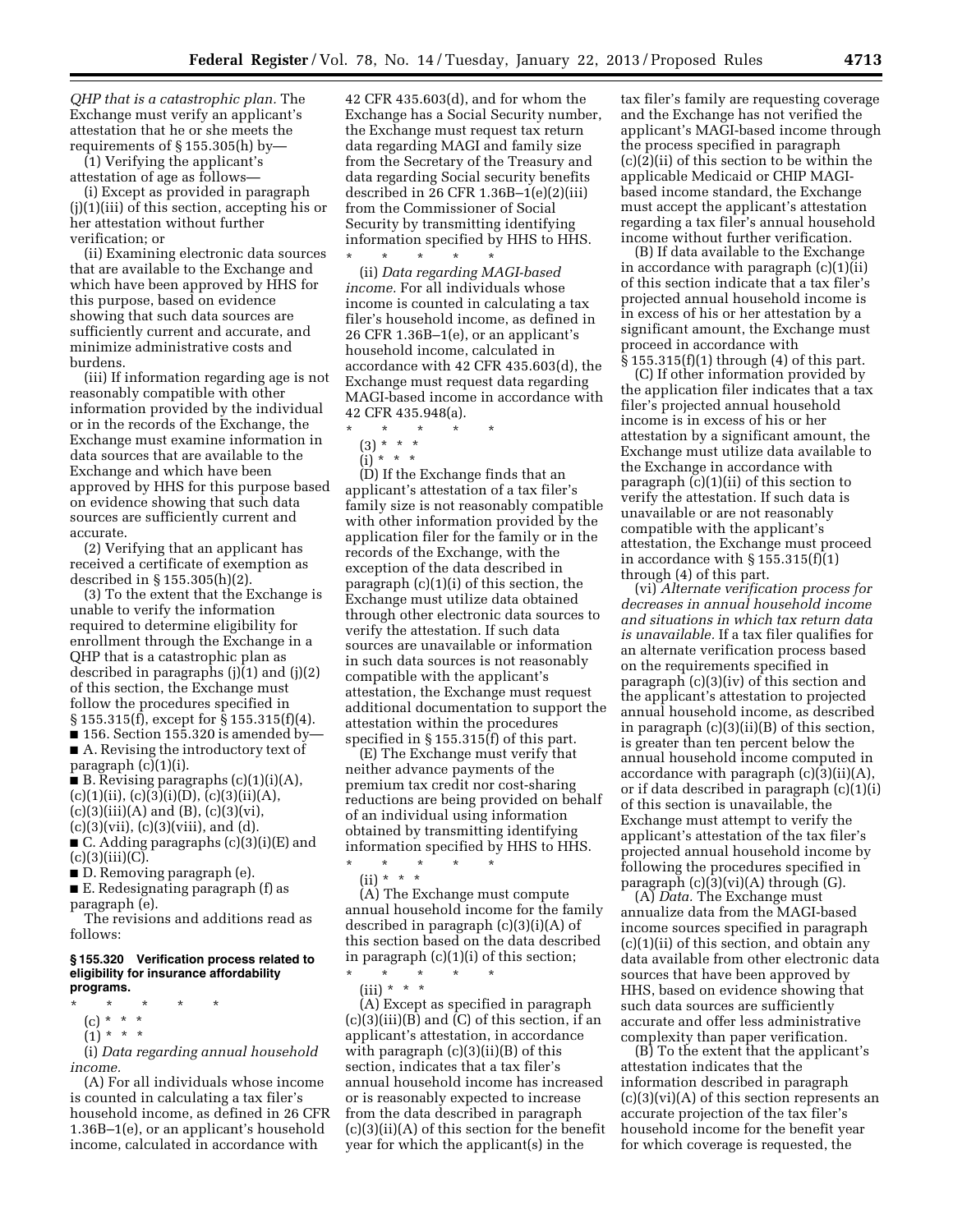Exchange must determine the tax filer's eligibility for advance payments of the premium tax credit and cost-sharing reductions based on the household income data in paragraph (c)(3)(vi)(A) of this section.

(C) *Increases in annual household income.* If an applicant's attestation, in accordance with paragraph (c)(3)(ii)(B) of this section, indicates that a tax filer's annual household income has increased or is reasonably expected to increase from the data described in paragraph  $(c)(3)(vi)(A)$  of this section to the benefit year for which the applicant(s) in the tax filer's family are requesting coverage and the Exchange has not verified the applicant's MAGI-based income through the process specified in paragraph (c)(2)(ii) of this section to be within the applicable Medicaid or CHIP MAGIbased income standard, the Exchange must accept the applicant's attestation for the tax filer's family without further verification, unless the Exchange finds that an applicant's attestation of a tax filer's annual household income is not reasonably compatible with other information provided by the application filer or available to the Exchange in accordance with paragraph (c)(1)(ii) of this section, in which case the Exchange must request additional documentation using the procedures specified in § 155.315(f).

(D) *Decreases in annual household income and situations in which electronic data is unavailable.* If electronic data are unavailable or an applicant's attestation to projected annual household income, as described in paragraph (c)(3)(ii)(B) of this section, is more than ten percent below the annual household income as computed using data sources described in paragraphs  $(c)(3)(vi)(A)$  of this section, the Exchange must follow the procedures specified in § 155.315(f)(1) through (4).

(E) If, following the 90-day period described in paragraph (c)(3)(vi)(D) of this section, an applicant has not responded to a request for additional information from the Exchange and the data sources specified in paragraph (c)(1) of this section indicate that an applicant in the tax filer's family is eligible for Medicaid or CHIP, the Exchange must not provide the applicant with eligibility for advance payments of the premium tax credit, cost-sharing reductions, Medicaid, CHIP or the BHP, if a BHP is operating in the service area of the Exchange.

(F) If, at the conclusion of the period specified in paragraph (c)(3)(vi)(D) of this section, the Exchange remains unable to verify the applicant's attestation, the Exchange must

determine the applicant's eligibility based on the information described in paragraph (c)(3)(ii)(A) of this section, notify the applicant of such determination in accordance with the notice requirements specified in § 155.310(g), and implement such determination in accordance with the effective dates specified in § 155.330(f).

(G) If, at the conclusion of the period specified in paragraph (c)(3)(vi)(D) of this section, the Exchange remains unable to verify the applicant's attestation for the tax filer and the information described in paragraph  $(c)(3)(ii)(A)$  of this section is unavailable, the Exchange must determine the tax filer ineligible for advance payments of the premium tax credit and cost-sharing reductions, notify the applicant of such determination in accordance with the notice requirement specified in § 155.310(g), and discontinue any advance payments of the premium tax credit and cost-sharing reductions in accordance with the effective dates specified in § 155.330(f).

(vii) For the purposes of paragraph (c)(3) of this section, ''household income'' means household income as specified in 26 CFR 1.36B–1(e).

(viii) For the purposes of paragraph (c)(3) of this section, ''family size'' means family size as specified in 26 CFR 1.36B–1(d).

(d) *Verification related to enrollment in an eligible employer-sponsored plan and eligibility for qualifying coverage in an eligible employer-sponsored plan.* 

(1) *General requirement.* The Exchange must verify whether an applicant reasonably expects to be enrolled in an eligible employersponsored plan or is eligible for qualifying coverage in an eligible employer-sponsored plan for the benefit year for which coverage is requested.

(2) *Data.* The Exchange must— (i) Obtain data about enrollment in and eligibility for an eligible employersponsored plan from any electronic data sources that are available to the Exchange and which have been approved by HHS, based on evidence showing that such data sources are sufficiently current, accurate, and minimize administrative burden.

(ii) Obtain any available data regarding enrollment in employersponsored coverage or eligibility for qualifying coverage in an eligible employer-sponsored plan based on federal employment by transmitting identifying information specified by HHS to HHS.

(iii) Obtain data from the SHOP that corresponds to the State in which the Exchange is operating.

(iv) Obtain any available data regarding the employment of an applicant and the members of his or her household, as defined in 26 CFR 1.36B– 1(d), from any electronic data sources that are available to the Exchange and have been approved by HHS for this purpose, based on evidence showing that such data sources are sufficiently current, accurate, and minimize administrative burden.

(3) *Verification procedures.* (i) Except as specified in paragraphs (d)(3)(ii) or (iii) of this section, the Exchange must accept an applicant's attestation regarding the verification specified in paragraph (d) without further verification.

(ii) If an applicant's attestation is not reasonably compatible with the information specified in paragraphs  $(d)(2)(i)$  through  $(d)(2)(iii)$  of this section, other information provided by the application filer, or other information in the records of the Exchange, the Exchange must follow the procedures specified in § 155.315(f) of this subpart.

(iii) If the Exchange does not have any of the information specified in paragraphs  $(d)(2)(i)$  through  $(d)(2)(iii)$ for an applicant, and either does not have the information specified in paragraph (d)(2)(iv) for an applicant or an applicant's attestation is not reasonably compatible with the information specified in (d)(2)(iv) of this section, the Exchange must select a statistically significant random sample of such applicants and—

(A) Provide notice to the applicant indicating that the Exchange will be contacting any employer identified on the application for the applicant and the members of his or her household, as defined in 26 CFR 1.36B–1(d), to verify whether the applicant is enrolled in an eligible employer-sponsored plan or is eligible for qualifying coverage in an eligible employer-sponsored plan for the benefit year for which coverage is requested;

(B) Proceed with all other elements of eligibility determination using the applicant's attestation, and provide eligibility for enrollment in a QHP to the extent that an applicant is otherwise qualified;

(C) Ensure that advance payments of the premium tax credit and cost-sharing reductions are provided on behalf of an applicant who is otherwise qualified for such payments and reductions, as described in § 155.305 of this subpart, if the tax filer attests to the Exchange that he or she understands that any advance payments of the premium tax credit paid on his or her behalf are subject to reconciliation;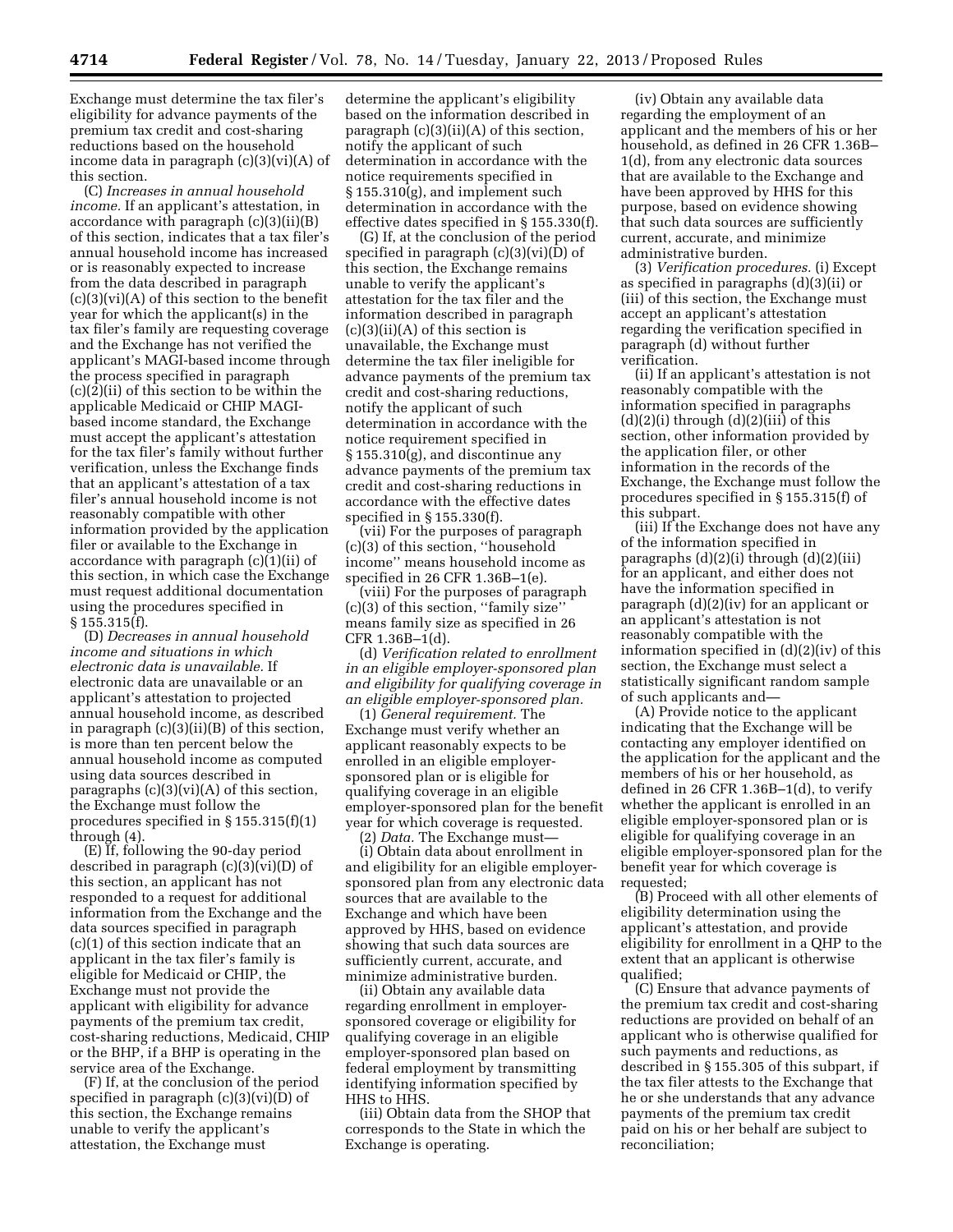(D) Make reasonable attempts to contact any employer identified on the application for the applicant and the members of his or her household, as defined in 26 CFR 1.36B–1(d), to verify whether the applicant is enrolled in an eligible employer-sponsored plan or is eligible for qualifying coverage in an eligible employer-sponsored plan for the benefit year for which coverage is requested;

(E) If the Exchange receives any information from an employer relevant to the applicant's enrollment in an eligible employer-sponsored plan or eligibility for qualifying coverage in an eligible employer-sponsored plan, the Exchange must determine the applicant's eligibility based on such information and in accordance with the effective dates specified in 155.330(f) of this subpart, and if such information changes his or her eligibility determination, notify the applicant and his or her employer or employers of such determination in accordance with the notice requirements specified in § 155.310(g) and (h) of this part;

(F) If, after a period of 90 days from the date on which the notice described in paragraph (d)(3)(iii)(A) of this section is sent to the applicant, the Exchange is unable to obtain the necessary information from an employer, the Exchange must determine the applicant's eligibility based on his or her attestation regarding that employer.

(G) In order to carry out the process described in paragraph (d)(3)(iii) of this section, the Exchange must only disclose an individual's information to an employer to the extent necessary for the employer to identify the employee.

(4) *Option to rely on verification performed by HHS.* The Exchange may satisfy the provisions of this paragraph by relying on a verification process performed by HHS, provided that—

(i) The Exchange sends the notices described in § 155.310(g) and (h) of this part;

(ii) Other activities required in connection with the verifications described in this paragraph are performed by the Exchange in accordance with the standards identified in this subpart or by HHS in accordance with the agreement described in paragraph (d)(4)(iv) of this section;

(iii) The Exchange provides all relevant application information to HHS through a secure, electronic interface, promptly and without undue delay; and

(iv) The Exchange and HHS enter into an agreement specifying their respective responsibilities in connection with the

verifications described in this paragraph.

\* \* \* \* \*

 $\blacksquare$  157. Section 155.330 is amended by— ■ A. Revising paragraphs (d)(1)(ii),

(e)(2), (f).

■ D. Removing paragraph (e)(3).

The revisions and additions read as follows:

# **§ 155.330 Eligibility redetermination during a benefit year.**

- \* \* \* \* \*
	- (d) \* \* \*  $(1) * * * *$

(ii) For an enrollee on whose behalf advance payments of the premium tax credit or cost-sharing reductions are being provided, eligibility determinations for Medicare, Medicaid, CHIP, or the BHP, if a BHP is operating in the service area of the Exchange.

### \* \* \* \* \* (e) \* \* \*

(2) *Data matching.* 

(i) If the Exchange identifies updated information regarding death, in accordance with paragraph (d)(1)(i) of this section, or regarding any factor of eligibility not regarding income, family size, or family composition, the Exchange must—

(A) Notify the enrollee regarding the updated information, as well as the enrollee's projected eligibility determination after considering such information.

(B) Allow an enrollee 30 days from the date of the notice to notify the Exchange that such information is inaccurate.

(C) If the enrollee responds contesting the updated information, proceed in accordance with § 155.315(f) of this part.

(D) If the enrollee does not respond within the 30-day period specified in paragraph (e)(2)(i)(B) proceed in accordance with paragraphs (e)(1)(i) and (ii) of this section.

(ii) If the Exchange identifies updated information regarding income, family size, or family composition, with the exception of information regarding death, the Exchange must—

(A) Follow procedures described in paragraph (e)(2)(i)(A) and (B) of this section; and

(B) If the enrollee responds confirming the updated information, proceed in accordance with paragraphs  $(e)(1)(i)$  and  $(ii)$  of this section.

(C) If the enrollee does not respond within the 30-day period specified in paragraph (e)(2)(i)(B) of this section, maintain the enrollee's existing eligibility determination without considering the updated information.

(D) If the enrollee provides more upto-date information, proceed in

accordance with paragraph (c)(1) of this section.

\* \* \* \* \* (f) *Effective dates.* (1) Except as specified in paragraphs (f)(2) through (f)(7) of this section, the Exchange must implement changes—

(i) Resulting from a redetermination under this section on the first day of the month following the date of the notice described in paragraph (e)(1)(ii) of this section; or

(ii) Resulting from an appeal decision, on the first day of the month following the date of the notices described in §§ 155.545(b) and 155.555(k), or on the date specified in the appeal decision pursuant to  $\S 155.545(c)(1)$ , as applicable; or

(iii) Affecting enrollment or premiums only, on the first day of the month following the date on which the Exchange is notified of the change;

(2) Except as specified in paragraphs  $(f)(3)$  through  $(f)(7)$  of this section, the Exchange may determine a reasonable point in a month after which a change described in paragraph (f)(1) of this section will not be effective until the first day of the month after the month specified in paragraph (f)(1) of this section. Such reasonable point in a month must be no earlier than the 15th of the month.

(3) Except as specified in paragraphs  $(f)(6)$  and  $(f)(7)$  of this section, the Exchange must implement a change described in paragraph (f)(1) of this section that results in a decreased amount of advance payments of the premium tax credit or level of costsharing reductions, and for which the date of the notices described in paragraphs (f)(1)(i) and (ii) of this section, or the date on which the Exchange is notified in accordance with paragraph (f)(1)(iii) of this section is after the 15th of the month, on the first day of the month after the month specified in paragraph (f)(1) of this section.

(4) Except as specified in paragraph (f)(6) of this section, the Exchange must implement a change described in paragraph (f)(1) of this section that results in an increased level of costsharing reductions, including when an individual becomes newly eligible for cost-sharing reductions, and for which the date of the notices described in paragraphs  $(f)(1)(i)$  and  $(ii)$  of this section, or the date on which the Exchange is notified in accordance with paragraph (f)(1)(iii) of this section is after the 15th of the month, on the first day of the month after the month specified in paragraph (f)(1) of this section.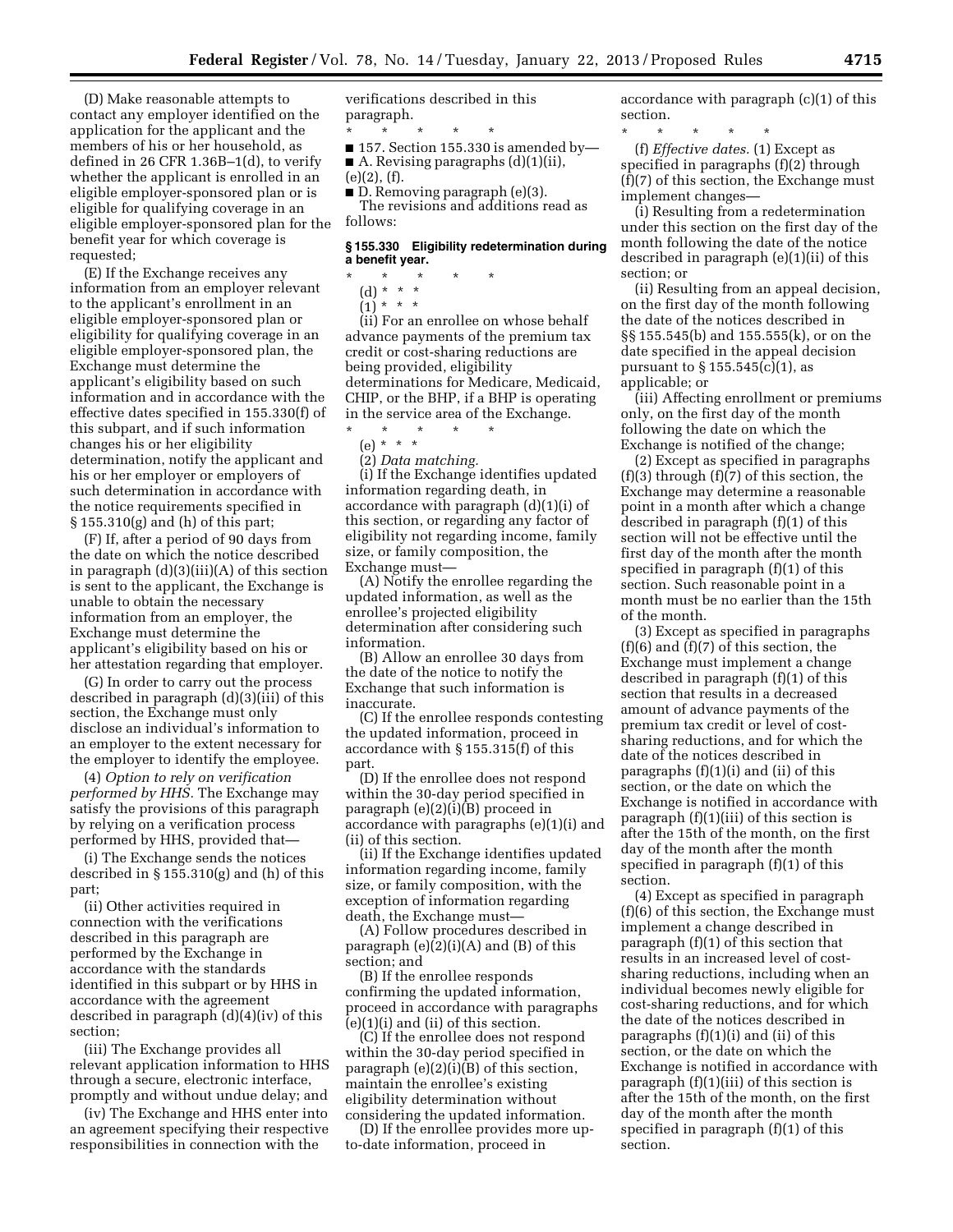(5) The Exchange must implement a change associated with the events described in  $\S 155.420(b)(2)(i)$  and (ii) of this part on the coverage effective dates described in  $\S 155.420(b)(2)(i)$  and (ii) of this part respectively, and ensure that advance payments of the premium tax credit and cost-sharing reductions are effective on the first day of the month following such events, unless the event occurs on the first day of the month.

(6) Notwithstanding paragraphs (f)(1) through (f)(5) of this section, the Exchange may provide the effective date of a change associated with the events described in § 155.420(d)(4), (d)(5) of this part, and (d)(9) based on the specific circumstances of each situation.

(7) Notwithstanding paragraphs (f)(1) through (f)(6) of this section, when a change described in paragraph (f)(1) results in an enrollee being ineligible to continue his or her enrollment in a QHP through the Exchange, the Exchange must maintain his or her eligibility for enrollment in a QHP without advance payments of the premium tax credit and cost-sharing reductions, in accordance with the effective dates described in § 155.430(d)(3) of this part.

■ 158. Section 155.335 is amended by— ■ A. Revising paragraphs (a), (b), (c), (e),  $(f), (g), (h), (k)(1),$  and  $(l).$ 

■ B. Adding paragraph (m).

The revisions and addition read as follows:

## **§ 155.335 Annual eligibility redetermination.**

(a) *General requirement.* Except as specified in paragraphs (l) and (m) of this section, the Exchange must redetermine the eligibility of a qualified individual on an annual basis.

(b) *Updated income and family size information.* In the case of a qualified individual who requested an eligibility determination for insurance affordability programs in accordance with § 155.310(b) of this part, the Exchange must request updated tax return information, if the qualified individual has authorized the request of such tax return information, data regarding Social Security benefits, and data regarding MAGI-based income as described in  $\S 155.320(c)(1)$  of this part for use in the qualified individual's eligibility redetermination.

(c) *Notice to qualified individual.* The Exchange must provide a qualified individual with an annual redetermination notice including the following:

(1) The data obtained under paragraph (b) of this section, if applicable.

(2) The data used in the qualified individual's most recent eligibility determination.

(3) The qualified individual's projected eligibility determination for the following year, after considering any updated information described in paragraph (c)(1) of this section, including, if applicable, the amount of any advance payments of the premium tax credit and the level of any costsharing reductions or eligibility for Medicaid, CHIP or BHP. \* \* \* \* \*

(e) *Changes reported by qualified individuals.* (1) The Exchange must require a qualified individual to report any changes with respect to the information listed in the notice described in paragraph (c) of this section within 30 days from the date of the notice.

(2) The Exchange must allow a qualified individual, or an application filer, on behalf of the qualified individual, to report changes via the channels available for the submission of an application, as described in  $§ 155.405(c)(2).$ 

(f) *Verification of reported changes.*  The Exchange must verify any information reported by a qualified individual under paragraph (e) of this section using the processes specified in § 155.315 and § 155.320, including the relevant provisions in those sections regarding inconsistencies, prior to using such information to determine eligibility.

(g) *Response to redetermination notice.* (1) The Exchange must require a qualified individual, or an application filer, on behalf of the qualified individual, to sign and return the notice described in paragraph (c) of this section.

(2) To the extent that a qualified individual does not sign and return the notice described in paragraph (c) of this section within the 30-day period specified in paragraph (e) of this section, the Exchange must proceed in accordance with the procedures specified in paragraph (h)(1) of this section.

(h) *Redetermination and notification of eligibility.* (1) After the 30-day period specified in paragraph (e) of this section has elapsed, the Exchange must—

(i) Redetermine the qualified individual's eligibility in accordance with the standards specified in § 155.305 using the information provided to the qualified individual in the notice specified in paragraph (c) of this section, as supplemented with any information reported by the qualified individual and verified by the Exchange in accordance with paragraphs (e) and (f) of this section.

(ii) Notify the qualified individual in accordance with the requirements specified in § 155.310(g).

(iii) If applicable, notify the qualified individual employer, in accordance with the requirements specified in § 155.310(h).

(2) If a qualified individual reports a change with respect to the information provided in the notice specified in paragraph (c) of this section that the Exchange has not verified as of the end of the 30-day period specified in paragraph (e) of this section, the Exchange must redetermine the qualified individual's eligibility after completing verification, as specified in paragraph (f) of this section.

\* \* \* \* \* (k) *Authorization of the release of tax data to support annual redetermination.*  (1) The Exchange must have authorization from a qualified individual to obtain updated tax return information described in paragraph (b) of this section for purposes of conducting an annual redetermination.

\* \* \* \* \* (l) *Limitation on redetermination.* To the extent that a qualified individual has requested an eligibility determination for insurance affordability programs in accordance with § 155.310(b) and the Exchange does not have an active authorization to obtain tax data as a part of the annual redetermination process, the Exchange must redetermine the qualified individual's eligibility only for enrollment in a QHP and notify the enrollee in accordance with the timing described in paragraph (d) of this section. The Exchange may not proceed with a redetermination for insurance affordability programs until such authorization has been obtained or the qualified individual continues his or her request for an eligibility determination for insurance affordability programs in accordance with § 155.310(b).

(m) *Special rule.* The Exchange must not redetermine a qualified individual's eligibility in accordance with this section if the qualified individual's eligibility was redetermined under this section during the prior year, and the qualified individual was not enrolled in a QHP through the Exchange at the time of such redetermination, and has not enrolled in a QHP through the Exchange since such redetermination.

■ 159. Section 155.340 is amended by revising paragraphs (b) introductory text, (b)(1) and (c) to read as follows:

**§ 155.340 Administration of advance payments of the premium tax credit and cost-sharing reductions.** 

\* \* \* \* \*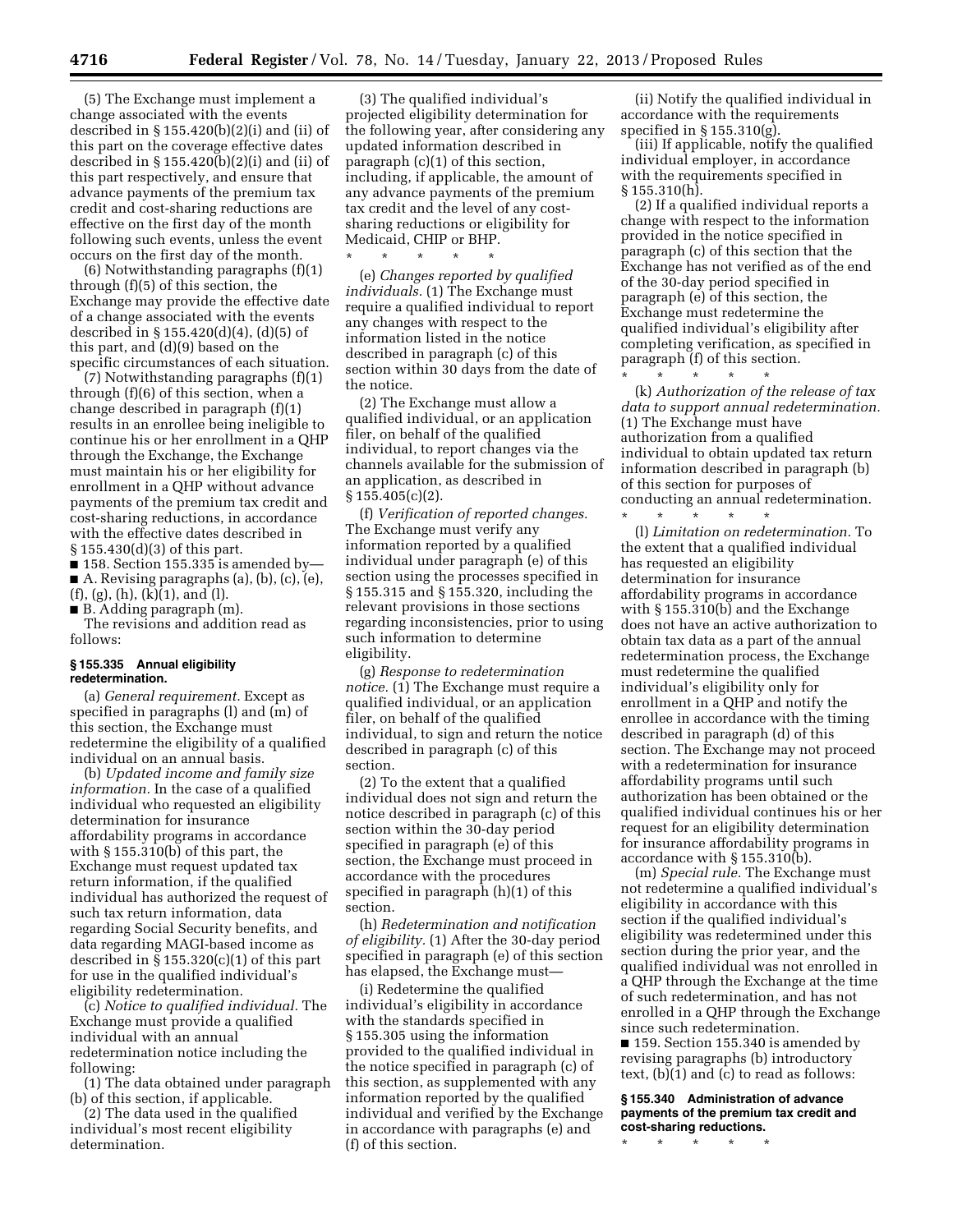(b) *Requirement to provide information related to employer responsibility.* (1) In the event that the Exchange determines that an individual is eligible for advance payments of the premium tax credit or cost-sharing reductions based in part on a finding that an individual's employer does not provide minimum essential coverage, or provides minimum essential coverage that is unaffordable, within the standard of 26 CFR 1.36B-2(c)(3)(v)(A)(1), or provide minimum essential coverage that does not meet the minimum value standard of 26 CFR 1.36B–2(c)(3)(vi), the Exchange must transmit the individual's name and taxpayer identification number to HHS.

\* \* \* \* \*

(c) *Requirement to provide information related to reconciliation of advance payments of the premium tax credit.* The Exchange must comply with the requirements of 26 CFR 1.36B–5 regarding reporting to the IRS and to taxpayers.

\* \* \* \* \*  $\blacksquare$  160. Section 155.345 is amended by— ■ A. Revising paragraphs (a) introductory text, (a)(2), (f), (g) introductory text and (g)(2) hrough  $(g)(5)$ .

■ B. Redesignating paragraph (a)(3) as paragraph (a)(5).

■ C. Adding new paragraphs (a)(3),  $(a)(4)$ ,  $g)(6)$ ,  $(g)(7)$ .

The revisions and addition read as follows:

#### **§ 155.345 Coordination with Medicaid, CHIP, the basic Health Program, and the Pre-existing Condition Insurance Plan.**

(a) *Agreements.* The Exchange must enter into agreements with agencies administering Medicaid, CHIP, and the BHP, if a BHP is operating in the service area of the Exchange, as are necessary to fulfill the requirements of this subpart and provide copies of any such agreements to HHS upon request. Such agreements must include a clear delineation of the responsibilities of each agency to—

\* \* \* \* \* (2) Ensure prompt determinations of eligibility and enrollment in the appropriate program without undue delay, based on the date the application is submitted to or redetermination is initiated by the Exchange or the agency administering Medicaid, CHIP, or the BHP;

(3) *Notices.* (i) Prior to January 1, 2015, include coordinated content, as defined in 42 CFR 435.4, in the notice of eligibility determination provided to the individual in accordance with § 155.310(g) of this part;

(ii) As of January 1, 2015 and to the extent feasible, provide for a combined eligibility notice, as defined in 42 CFR 435.4 and which meets the requirements of § 155.230(a) and (b), promptly and without undue delay, to an applicant and the members of his or her household, as defined in 42 CFR 435.603(f) and 26 CFR 1.36B–1(d), who apply together, for enrollment in a qualified health plan through the Exchange and for all insurance affordability programs. To the extent appropriate, such a notice will be issued by the last agency to determine the individual's eligibility except for eligibility for Medicaid based on standards other than those specified in § 155.305(c), regardless of which agency receives the application, and must specify the agency which actually made each included eligibility determination.

(4) Ensure compliance with paragraphs (c), (d), (e), and (g) of this section.

\* \* \* \* \* (f) *Special rule.* If the Exchange verifies that a tax filer's household income, as defined in 26 CFR 1.36B– 1(e), is less than 100 percent of the FPL for the benefit year for which coverage is requested, determines that the tax filer is not eligible for advance payments of the premium tax credit based on § 155.305(f)(2), and one or more applicants in the tax filer's household has been determined ineligible for Medicaid and CHIP based on income, the Exchange must—

\* \* \* \* \*

\* \* \* \* \*

(g) *Determination of eligibility for individuals submitting applications directly to an agency administering Medicaid, CHIP, or the BHP.* The Exchange, in consultation with the agency or agencies administering Medicaid, CHIP, and the BHP if a BHP is operating in the service area of the Exchange, must establish procedures to ensure that an eligibility determination for enrollment in a QHP, advance payments of the premium tax credit, and cost-sharing reductions is performed when an application is submitted directly to an agency administering Medicaid, CHIP, or the BHP if a BHP is operating in the service area of the Exchange. Under such procedures, the Exchange must—

(2) Notify such agency of the receipt of the information described in paragraph (g)(1) of this section and final eligibility determination for enrollment in a QHP, advance payments of the premium tax credit, and cost-sharing reductions;

(3) Not duplicate any eligibility and verification findings already made by the transmitting agency, to the extent such findings are made in accordance with this subpart;

(4) Not request information or documentation from the individual already provided to another agency administering an insurance affordability program and included in the transmission of information provided on the application or other information transmitted from the other agency;

(5) Determine the individual's eligibility for enrollment in a QHP, advance payments of the premium tax credit, and cost-sharing reductions, promptly and without undue delay, and in accordance with this subpart;

(6) Follow a streamlined process for eligibility determinations regardless of the agency that initially received an application; and

(7) Effective January 1, 2015, provide a combined eligibility notice, as defined in 42 CFR 435.4, for eligibility determinations for enrollment in a QHP and for insurance affordability programs, except for eligibility for Medicaid based on standards other than those specified in § 155.305(c), when another agency administering an insurance affordability program transfers the information described in paragraph (g)(1) of this section to the Exchange.

\* \* \* \* \* ■ 161. Section 155.350 is amended by revising paragraph (a)(1)(ii) to read as follows:

## **§ 155.350 Special eligibility standards and process for Indians.**

 $(a) * * * *$ 

 $(1) * * * *$ 

(ii) Is expected to have a household income, as defined in 26 CFR 1.36B–1(e) that does not exceed 300 percent of the FPL for the benefit year for which coverage is requested.

\* \* \* \* \* ■ 162. Section 155.400 is amended by adding paragraph (b)(3) to read as follows:

# **§ 155.400 Enrollment of qualified individuals into QHPs.**

- \* \* \* \* \*
	- (b) \* \* \*

(3) Send updated eligibility and enrollment information to HHS promptly and without undue delay, in a manner and timeframe as specified by HHS.

\* \* \* \* \* ■ 163. Section 155.420 is amended by-■ A. Revising paragraphs (a), (b)(2),  $(b)(3)$ , and  $(d)(1)$  through  $(d)(9)$ .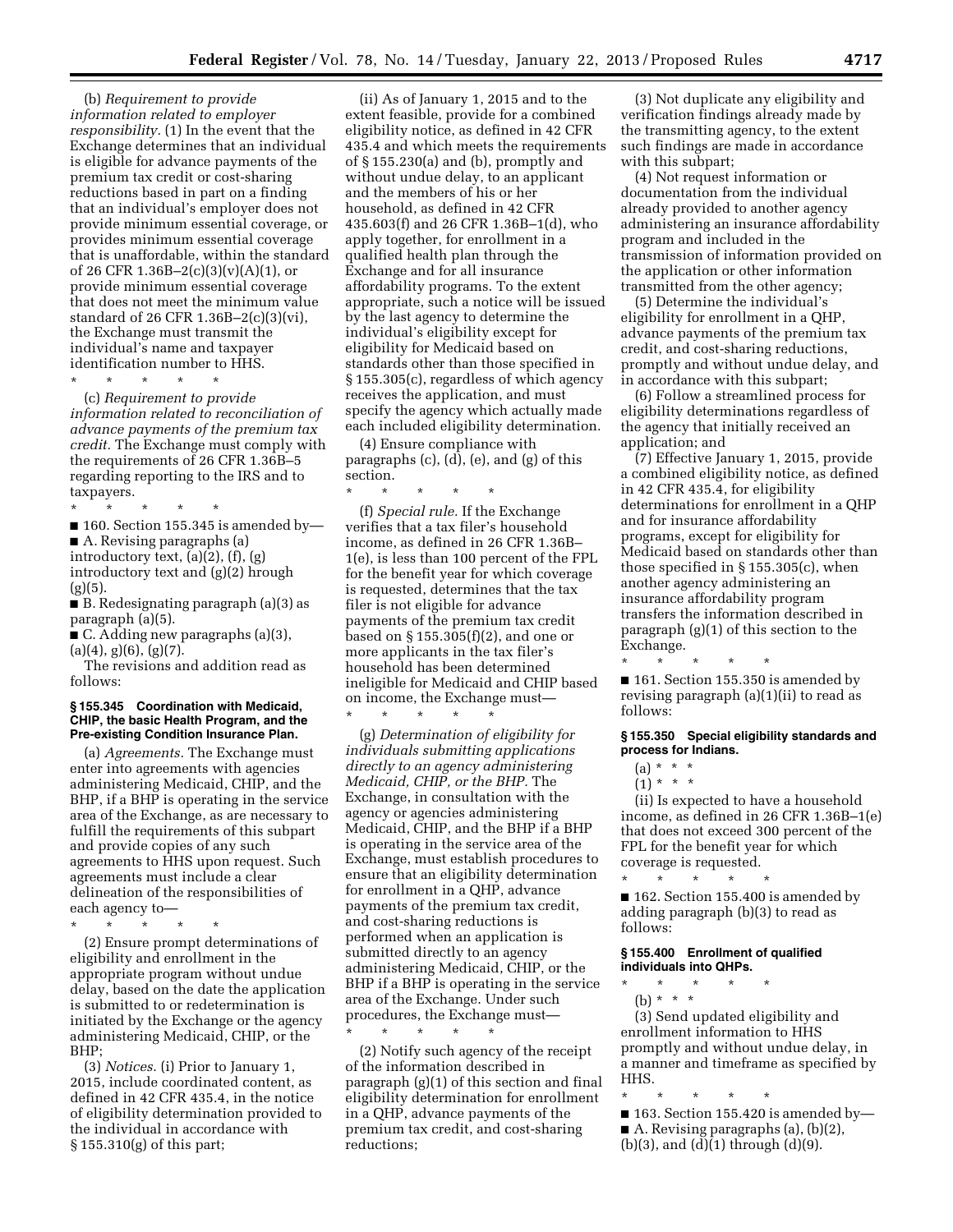■ B. Adding paragraphs (b)(4) and  $(d)(10)$ .

The revisions and additions read as follows:

# **§ 155.420 Special enrollment periods.**

\* \* \* \* \* (a) *General requirements.* (1) The Exchange must provide special enrollment periods consistent with this section, during which qualified individuals may enroll in QHPs and enrollees may change QHPs.

(2) For the purpose of this section, ''dependent'', has the same meaning as it does in 26 CFR 54.9801–2, referring to any individual who is or who may become eligible for coverage under the terms of a QHP because of a relationship to a qualified individual or enrollee.  $(b)$  \* \* \*

(2) *Special effective dates.* (i) In the

case of birth, adoption, or placement for adoption, the Exchange must ensure that coverage is effective for a qualified individual or enrollee on the date of birth, adoption, or placement for adoption.

(ii) In the case of marriage, or in the case where a qualified individual loses minimum essential coverage, as described in paragraph (d)(1) of this section, the Exchange must ensure that coverage is effective for a qualified individual or enrollee on the first day of the following month.

(iii) In the case of a qualified individual or enrollee eligible for a special enrollment period as described in paragraphs  $(d)(4)$ ,  $(d)(5)$ , or  $(d)(9)$  of this section, the Exchange must ensure that coverage is effective on an appropriate date based on the circumstances of the special enrollment period, in accordance with guidelines issued by HHS. Such date much be either—

(A) The date of the event that triggered the special enrollment period under (d)(4), (d)(5), or (d)(9) of this section; or

(B) In accordance with the regular effective dates specified in paragraph (b)(1) of this section.

(3) *Option for earlier effective dates.*  Subject to the Exchange demonstrating to HHS that all of its participating QHP issuers agree to effectuate coverage in a timeframe shorter than discussed in paragraph  $(b)(1)$  or  $(b)(2)(ii)$  of this section, the Exchange may do one or both of the following for all applicable individuals:

(i) For a QHP selection received by the Exchange from a qualified individual in accordance with the dates specified in paragraph (b)(1) or (b)(2)(ii) of this section, the Exchange may provide a coverage effective date for a

qualified individual earlier than specified in such paragraphs.

(ii) For a QHP selection received by the Exchange from a qualified individual on a date set by the Exchange after the fifteenth of the month, the Exchange may provide a coverage effective date of the first of the following month.

(4) *Advance payments of the premium tax credit and cost-sharing reductions.*  Notwithstanding the standards of this section, the Exchange must ensure that advance payments of the premium tax credit and cost-sharing reductions adhere to the effective dates specified in § 155.330(f).

\* \* \* \* \*

(d) The Exchange must allow a qualified individual or enrollee, and, when specified below, his or her dependent, to enroll in or change from one QHP to another if one of the following triggering events occur:

(1) The qualified individual or his or her dependent loses minimum essential coverage:

(i) In the case of a QHP decertification, the triggering event is the date of the notice of decertification as described in § 155.1080(e)(2); or

(ii) In all other cases, the triggering event is the date the individual or dependent loses eligibility for minimum essential coverage;

(2) The qualified individual gains a dependent or becomes a dependent through marriage, birth, adoption or placement for adoption;

(3) The qualified individual, who was not previously a citizen, national, or lawfully present individual gains such status;

(4) The qualified individual's or his or her dependent's, enrollment or nonenrollment in a QHP is unintentional, inadvertent, or erroneous and is the result of the error, misrepresentation, or inaction of an officer, employee, or agent of the Exchange or HHS, or its instrumentalities as evaluated and determined by the Exchange. In such cases, the Exchange may take such action as may be necessary to correct or eliminate the effects of such error, misrepresentation, or inaction;

(5) The enrollee or, his or her dependent adequately demonstrates to the Exchange that the QHP in which he or she is enrolled substantially violated a material provision of its contract in relation to the enrollee;

(6) *Newly eligible or ineligible for advance payments of the premium tax credit, or change in eligibility for costsharing reductions.* (i) The enrollee is determined newly eligible or newly ineligible for advance payments of the

premium tax credit or has a change in eligibility for cost-sharing reductions;

(ii) The enrollee's dependent enrolled in the same QHP is determined newly eligible or newly ineligible for advance payments of the premium tax credit or has a change in eligibility for costsharing reductions; or

(iii) A qualified individual or his or her dependent who is enrolled in qualifying coverage in an eligible employer-sponsored plan is determined newly eligible for advance payments of the premium tax credit based in part on a finding that such individual will cease to be eligible for qualifying coverage in an eligible-employer sponsored plan in the next 60 days and is allowed to terminate existing coverage. The Exchange must permit an individual whose existing coverage through an eligible employer-sponsored plan will no longer be affordable or provide minimum value to access this special enrollment period prior to the end of his or her coverage through such eligible employer-sponsored plan, although he or she is not eligible for advance payments of the premium tax credit until the end of his or her coverage through such eligible employersponsored plan;

(7) The qualified individual or enrollee, or his or her dependent, gains access to new QHPs as a result of a permanent move;

(8) The qualified individual who is an Indian, as defined by section 4 of the Indian Health Care Improvement Act, may enroll in a QHP or change from one QHP to another one time per month; and

(9) The qualified individual or enrollee, or his or her dependent, demonstrates to the Exchange, in accordance with guidelines issued by HHS, that the individual meets other exceptional circumstances as the Exchange may provide.

(10) The qualified individual or his or her dependent is enrolled in an eligible employer-sponsored plan that is not qualifying coverage in an eligible employer-sponsored plan, as the term is defined in § 155.300 of this part, and is allowed to terminate existing coverage. The Exchange must permit such an individual to access this special enrollment period 60 days prior to the end of his or her coverage through such eligible employer-sponsored plan. ■ 164. Section 155.430 is amended by revising paragraphs (b)(1) and (d)(1) to read as follows:

#### **§ 155.430 Termination of coverage.**

\* \* \* \* \* (b) \* \* \*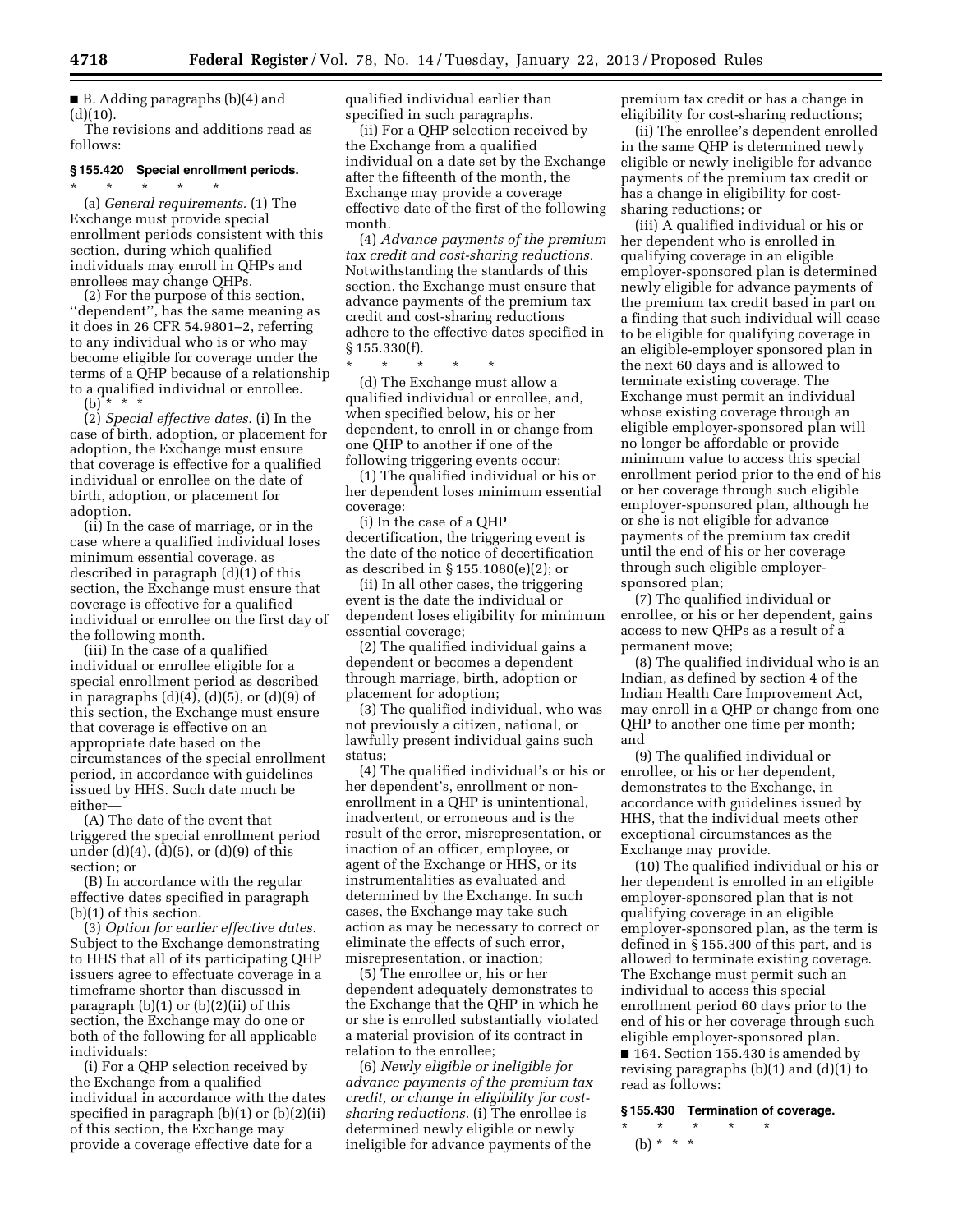(1) *Enrollee-initiated terminations.* (i) The Exchange must permit an enrollee to terminate his or her coverage in a QHP, including as a result of the enrollee obtaining other minimum essential coverage, with appropriate notice to the Exchange or the QHP.

(ii) The Exchange must provide an opportunity at the time of plan selection for an enrollee to choose to remain enrolled in a QHP if the Exchange identifies that he or she has become eligible for other minimum essential coverage through the data matching described in § 155.330(d) and the enrollee does not request termination in accordance with paragraph (b)(1)(i) of this section. If an enrollee does not choose to remain enrolled in a QHP in such a situation, the Exchange must initiate termination of his or her coverage upon completion of the redetermination process specified in § 155.330.

- \* \* \* \* \*
	- (d) \* \* \*
- (1) For purposes of this section—

(i) Reasonable notice is defined as fourteen days from the requested effective date of termination; and

(ii) Changes in eligibility for advance payments of the premium tax credit and cost sharing reductions, including terminations, must adhere to the effective dates specified in § 155.330(f). \* \* \* \* \*

■ 165. Add Subpart F to read as follows:

# **Subpart F—Appeals of Eligibility Determinations for Exchange Participation and Insurance Affordability Programs**

Sec.

- 155.500 Definitions.
- 155.505 General eligibility appeals requirements.
- 155.510 Appeals coordination.
- 155.515 Notice of appeal procedures.
- 155.520 Appeal requests.
- 155.525 Eligibility pending appeal.
- Dismissals.
- 155.535 Informal resolution and hearing requirements.<br>155.540 Expedit
- Expedited appeals.
- 155.545 Appeal decisions.
- 155.550 Appeal record.
- 155.555 Employer appeals process.

# **Subpart F—Appeals of Eligibility Determinations for Exchange Participation and Insurance Affordability Programs**

## **§ 155.500 Definitions.**

In addition to those definitions in § 155.20 and § 155.300, for purposes of this subpart and § 155.740 of subpart H, the following terms have the following meanings:

*Appeal record* means the appeal decision, all papers and requests filed in the proceeding, and, if a hearing was

held, the transcript or recording of hearing testimony or an official report containing the substance of what happened at the hearing, and any exhibits introduced at the hearing.

*Appeal request* means a clear expression, either orally or in writing, by an applicant, enrollee, employer, or small business employer or employee to have any eligibility determination or redetermination contained in a notice issued in accordance with § 155.310(g), § 155.330(e)(1)(ii), § 155.335(h)(1)(ii), § 155.715(e) or (f), or pursuant to future guidance on section 1311(d)(4)(H) of the Affordable Care Act, reviewed by an appeals entity.

*Appeals entity* means a body designated to hear appeals of eligibility determinations or redeterminations contained in notices issued in accordance with §§ 155.310(g), 155.330(e)(1)(ii), 155.335(h)(1)(ii), 155.715(e) and (f), or notices issued in accordance with future guidance on exemptions pursuant to section 1311(d)(4)(H).

*Appellant* means the applicant or enrollee, the employer, or the small business employer or employee who is requesting an appeal.

*De novo review* means a review of an appeal without deference to prior decisions in the case.

*Evidentiary hearing* means a hearing conducted where new evidence may be presented.

*Vacate* means to set aside a previous action.

### **§ 155.505 General eligibility appeals requirements.**

(a) *General requirements.* Unless otherwise specified, the provisions of this subpart apply to Exchange eligibility appeals processes, regardless of whether the appeals process is provided by a state-based Exchange appeals entity or by HHS.

(b) *Right to appeal.* In accordance with § 155.355 and future guidance on section 1311(d)(4)(H) of the Affordable Care Act, an applicant or enrollee must have the right to appeal—

(1) An eligibility determination made in accordance with subpart D, including—

(i) An initial determination of eligibility, including the amount of advance payments of the premium tax credit and level of cost-sharing reductions, made in accordance with the standards specified in 45 CFR 155.305(a) through (h); and

(ii) A redetermination of eligibility, including the amount of advance payments of the premium tax credit and level of cost-sharing reductions, made in accordance with 45 CFR 155.330 and § 155.335;

(2) An eligibility determination for an exemption made in accordance with future guidance on exemptions pursuant to section  $1311(d)(4)(H)$  of the Affordable Care Act; and

(3) A failure by the Exchange to provide timely notice of an eligibility determination in accordance with § 155.310(g), § 155.330(e)(1)(ii), or § 155.335(h)(1)(ii).

(c) *Options for Exchange appeals.*  Exchange eligibility appeals may be conducted by—

(1) The Exchange, if the Exchange establishes an appeals process in accordance with the requirements of this subpart; or

(2) HHS, upon exhaustion of the statebased Exchange appeals process, or if the Exchange has not established an appeals process in accordance with the requirements of this subpart.

(d) *Eligible entities.* An appeals process established under this subpart must comply with the requirements of 42 CFR 431.10(c)(2).

(e) *Authorized representatives.* An appellant may designate an authorized representative to act on his or her behalf, including in making an appeal request, as provided in § 155.227.

(f) *Accessibility requirements.*  Appeals processes established under this subpart must comply with the accessibility requirements in  $§ 155.205(c).$ 

(g) *Judicial review.* An appellant may seek judicial review to the extent it is available by law.

#### **§ 155.510 Appeals coordination.**

(a) *Agreements.* The appeals entity or the Exchange must enter into agreements with the agencies administering insurance affordability programs regarding the appeals processes for such programs as are necessary to fulfill the requirements of this subpart. Such agreements will include a clear delineation of the responsibilities of each entity to support the eligibility appeals process, and must—

(1) Minimize burden on appellants, including not asking the appellant to provide duplicative information or documentation that he or she already provided to an agency administering an insurance affordability program or eligibility appeals process;

(2) Ensure prompt issuance of appeal decisions consistent with timeliness standards established under this subpart; and

(3) Comply with the requirements set forth in 42 CFR 431.10(d).

(b) *Coordination for Medicaid and CHIP appeals.* (1) Consistent with 42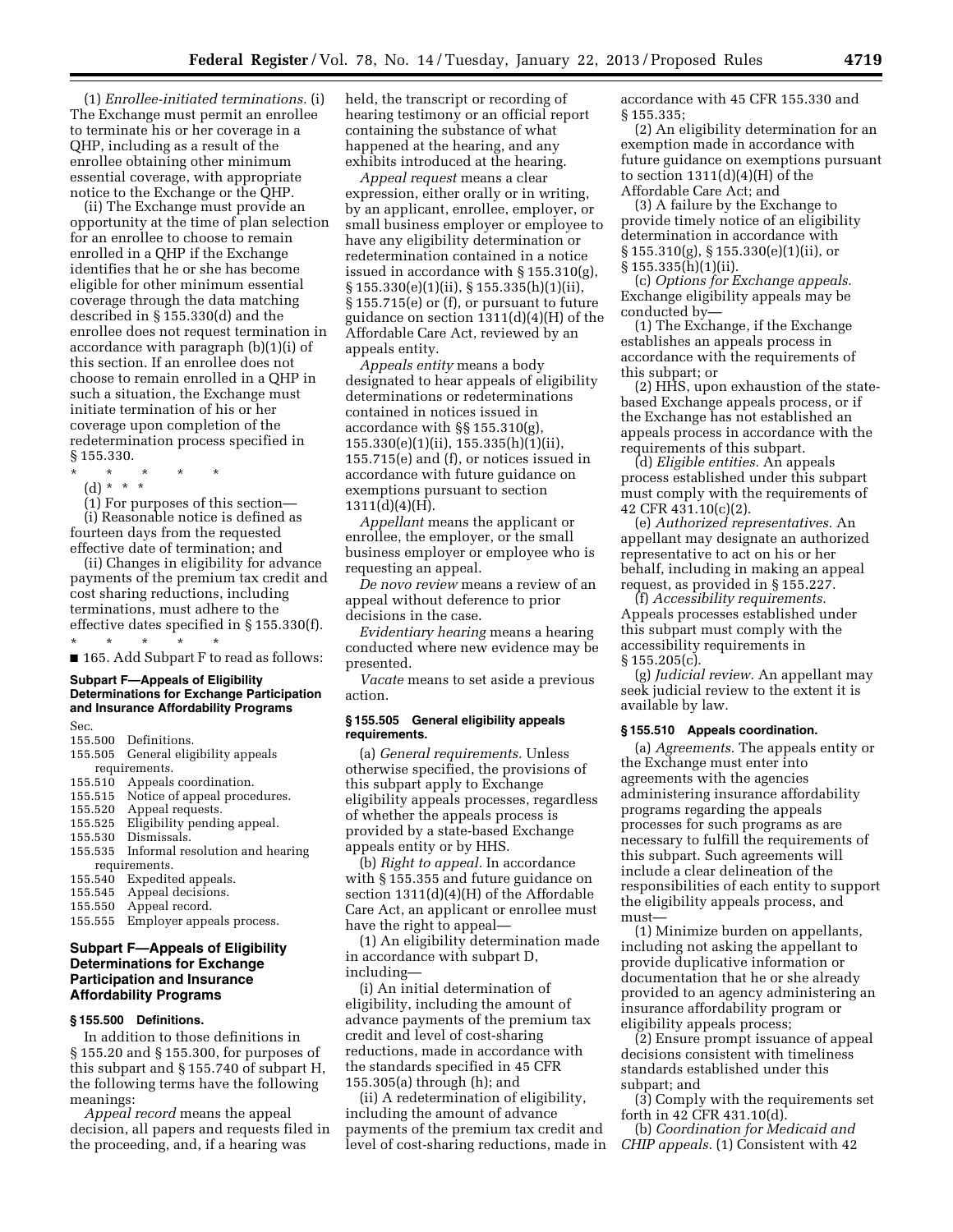CFR 431.10(c)(1)(ii) and § 457.1120, the appellant must be informed of the option to opt into pursuing his or her appeal of an adverse Medicaid or CHIP determination made by the Exchange directly with the Medicaid or CHIP agency, and if the appellant elects to do so, the appeals entity transmits the eligibility determination and all information provided via secure electronic interface, promptly and without undue delay, to the Medicaid or CHIP agency, as applicable.

(2) Where the Medicaid or CHIP agency has delegated appeals authority to the Exchange appeals entity consistent with 42 CFR  $431.10(c)(1)(ii)$ and the appellant has elected to have the Exchange appeals entity hear the appeal, the appeals entity may include in the appeal decision a determination of Medicaid and CHIP eligibility, provided that—

(i) The appeals entity applies Medicaid and CHIP MAGI-based income standards and standards for citizenship and immigration status, using verification rules and procedures consistent with 42 CFR parts 435 and 457.

(ii) Notices required in connection with an eligibility determination for Medicaid or CHIP are performed by the appeals entity consistent with the standards identified in this subpart, subpart D, and the State Medicaid or CHIP agency consistent with applicable law.

(3) Where the Medicaid or CHIP agency has not delegated appeals authority to the appeals entity and the appellant seeks review of a denial of Medicaid or CHIP eligibility, the appeals entity must transmit the eligibility determination and all information provided as part of the appeal via secure electronic interface, promptly and without undue delay, to the Medicaid or CHIP agency, as applicable.

(4) The Exchange must consider an appellant determined or assessed by the appeals entity as not potentially eligible for Medicaid or CHIP as ineligible for Medicaid and CHIP based on the applicable Medicaid and CHIP MAGIbased income standards for purposes of determining eligibility for advance payments of the premium tax credit and cost-sharing reductions.

(c) *Data exchange.* The appeals entity must—

(1) Ensure that all data exchanges that are part of the appeals process, comply with the data exchange requirements in § 155.260, § 155.270, and § 155.345(h); and

(2) Comply with all data sharing requests made by HHS.

# **§ 155.515 Notice of appeal procedures.**

(a) *Requirement to provide notice of appeal procedures.* The Exchange must provide notice of appeal procedures at the time that the—

(1) Applicant submits an application; and

(2) Notice of eligibility determination is sent under § 155.310(g), § 155.330(e)(1)(ii), § 155.335(h)(1)(ii), or future guidance on exemptions pursuant to section  $1311(d)(4)(H)$  of the Affordable Care Act.

(b) *General content on right to appeal and appeal procedures.* Notices described in paragraph (a) of this section must contain—

(1) An explanation of the applicant or enrollee's appeal rights under this subpart;

(2) A description of the procedures by which the applicant or enrollee may request an appeal;

(3) Information on the applicant or enrollee's right to represent himself or herself, or to be represented by legal counsel or an authorized representative;

(4) An explanation of the circumstances under which the appellant's eligibility may be maintained or reinstated pending an appeal decision, as described in § 155.525; and

(5) An explanation that an appeal decision for one household member may result in a change in eligibility for other household members and may be handled as a redetermination in accordance with the standards specified in § 155.305.

### **§ 155.520 Appeal requests.**

(a) *General standards for appeal requests.* The Exchange and the appeals entity—

(1) Must accept appeal requests

submitted—

(i) By telephone;

(ii) By mail;

(iii) In person, if the Exchange or the appeals entity, as applicable, is capable of receiving in-person appeal requests; or

(iv) Via the Internet.

(2) May assist the applicant or enrollee in making the appeal request;

(3) Must not limit or interfere with the applicant or enrollee's right to make an appeal request; and

(4) Must consider an appeal request to be valid for the purpose of this subpart, if it is submitted in accordance with the requirements of paragraphs (b) and (c) of this section and § 155.505(b).

(b) *Appeal request.* The Exchange and the appeals entity must allow an applicant or enrollee to request an appeal within 90 days of the date of the notice of eligibility determination.

(c) *Appeal of a state-based Exchange appeals entity decision to HHS.* If the appellant disagrees with the appeal decision of a state-based Exchange appeals entity, he or she may make an appeal request to HHS within 30 days of the date of the state-based Exchange appeals entity's notice of appeal decision through any of the methods described in paragraph (a)(1) of this section.

(d) *Acknowledgement of appeal request.* (1) Upon receipt of a valid appeal request pursuant to paragraph  $(b)$ ,  $(c)$ , or  $(d)(3)(i)$  of this section, the appeals entity—

(i) Must send timely acknowledgment to the appellant of the receipt of his or her valid appeal request, including—

(A) Information regarding the appellant's eligibility pending appeal pursuant to § 155.525; and

(B) An explanation that any advance payments of the premium tax credit paid on behalf of the tax filer pending appeal are subject to reconciliation under 26 CFR 1.36B–4.

(ii) Must send timely notice via secure electronic interface of the appeal request and, if applicable, instructions to provide eligibility pending appeal pursuant to § 155.525, to the Exchange and to the agencies administering Medicaid or CHIP, where applicable.

(iii) If the appeal request is made pursuant to paragraph (c) of this section, must send timely notice via secure electronic interface of the appeal request to the state-based Exchange appeals entity.

(iv) Must promptly confirm receipt of the records transferred pursuant to paragraph (d)(3) or (4) of this section to the Exchange or the state-based Exchange appeals entity, as applicable.

(2) Upon receipt of an appeal request that is not valid because it fails to meet the requirements of this section or § 155.505(b), the appeals entity must—

(i) Promptly and without undue delay, send written notice to the applicant or enrollee that the appeal request has not been accepted and of the nature of the defect in the appeal request; and

(ii) Treat as valid an amended appeal request that meets the requirements of this section and of § 155.505(b).

(3) Upon receipt of a valid appeal request pursuant to paragraph (b) of this section, or upon receipt of the notice under paragraph (d)(1)(ii) of this section, the Exchange must transmit via secure electronic interface to the appeals entity—

(i) The appeal request, if the appeal request was initially made to the Exchange; and

(ii) The appellant's eligibility record.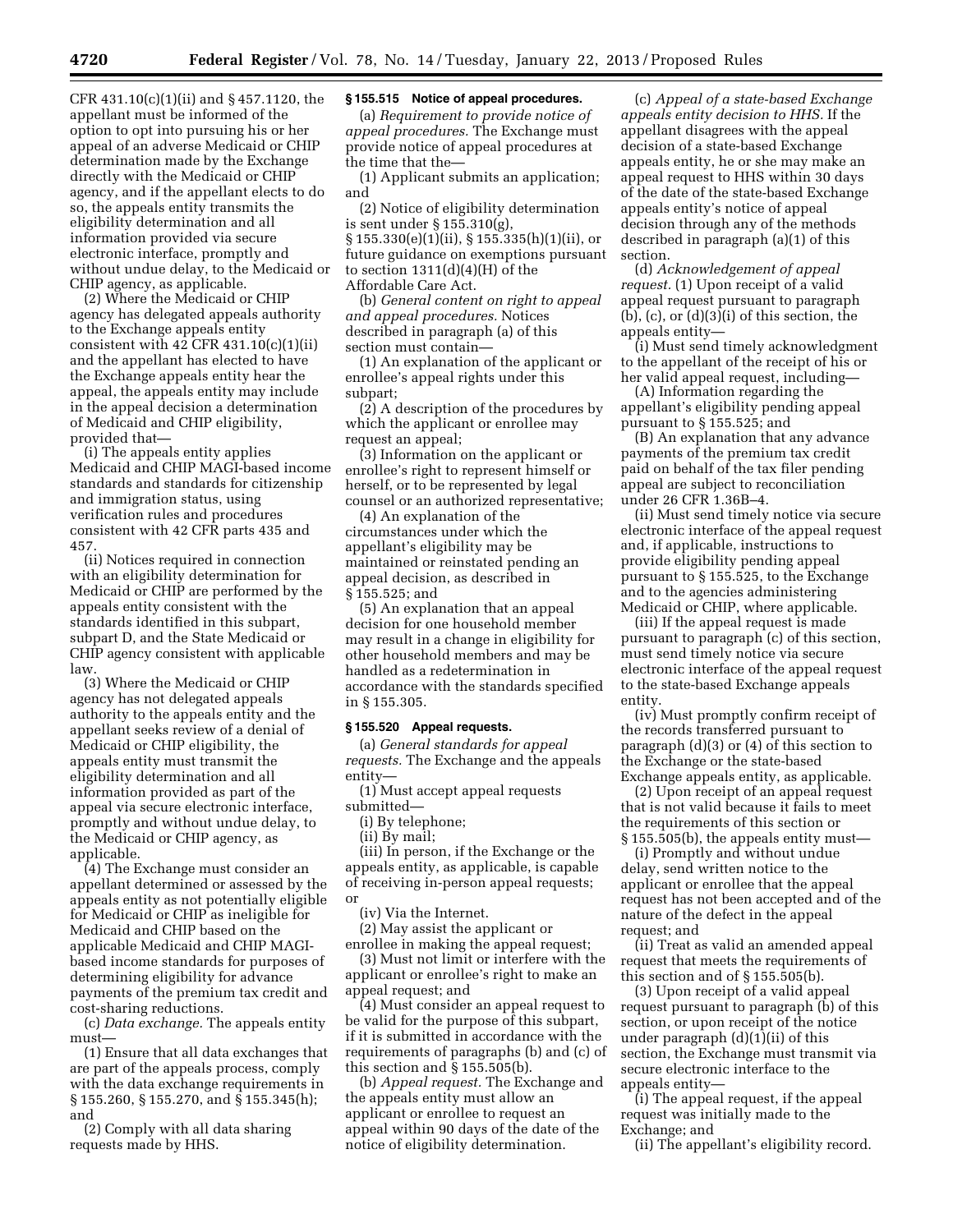(4) Upon receipt of the notice pursuant to paragraph (d)(1)(iii) of this section, the state-based Exchange appeals entity must transmit via secure electronic interface the appellant's appeal record, including the appellant's eligibility record as received from the Exchange, to HHS.

#### **§ 155.525 Eligibility pending appeal.**

(a) *General standards.* After receipt of a valid appeal request or notice under  $\S 155.520(d)(1)(ii)$  that concerns an appeal of a redetermination under § 155.330(e) or § 155.335(h), the Exchange or the Medicaid or CHIP agency, as applicable, must continue to consider the appellant eligible while the appeal is pending in accordance with standards set forth in paragraph (b) of this section or as determined by the Medicaid or CHIP agency consistent with 42 CFR parts 435 and 457, as applicable.

(b) *Implementation.* The Exchange must continue the appellant's eligibility for enrollment in a QHP, advance payments of the premium tax credit, and cost-sharing reductions, as applicable, in accordance with the level of eligibility immediately before the redetermination being appealed.

## **§ 155.530 Dismissals.**

(a) *Dismissal of appeal.* The appeals entity must dismiss an appeal if the appellant—

(1) Withdraws the appeal request in writing;

(2) Fails to appear at a scheduled hearing;

(3) Fails to submit a valid appeal request as specified in  $\S 155.520(a)(4)$ ; or

(4) Dies while the appeal is pending. (b) *Notice of dismissal to the appellant.* If an appeal is dismissed under paragraph (a) of this section, the appeals entity must provide timely

notice to the appellant, including—

(1) The reason for dismissal;

(2) An explanation of the dismissal's effect on the appellant's eligibility; and

(3) An explanation of how the appellant may show good cause why the dismissal should be vacated in accordance with paragraph (d) of this section.

(c) *Notice of the dismissal to the Exchange, Medicaid, or CHIP.* If an appeal is dismissed under paragraph (a) of this section, the appeals entity must provide timely notice to the Exchange, and to the agency administering Medicaid or CHIP, as applicable, including instruction regarding—

(1) The eligibility determination to implement; and

(2) Discontinuing eligibility provided under § 155.525.

(d) *Vacating a dismissal.* The appeals entity may vacate a dismissal if the appellant makes a written request within 30 days of the date of the notice of dismissal showing good cause why the dismissal should be vacated.

## **§ 155.535 Informal resolution and hearing requirements.**

(a) *Informal resolution.* The HHS appeals process will provide an opportunity for informal resolution and a hearing in accordance with the requirements of this section. A statebased Exchange appeals entity may also provide an informal resolution process prior to a hearing, provided that—

(1) The process complies with the scope of review specified in paragraph (e) of this section;

(2) The appellant's right to a hearing is preserved in any case in which the appellant remains dissatisfied with the outcome of the informal resolution process;

(3) If the appeal advances to hearing, the appellant is not asked to provide duplicative information or documentation that he or she previously provided during the application or informal resolution process; and

(4) If the appeal does not advance to hearing, the informal resolution decision is final and binding.

(b) *Notice of hearing.* When a hearing is scheduled, the appeals entity must send written notice to the appellant of the date, time, and location or format of the hearing no later than 15 days prior to the hearing date.

(c) *Conducting the hearing.* All hearings under this subpart must be conducted—

(1) At a reasonable date, time, and location or format;

(2) After notice of the hearing, pursuant to paragraph (b) of this section;

(3) As an evidentiary hearing, consistent with paragraph (e) of this section; and

(4) By one or more impartial officials who have not been directly involved in the eligibility determination or any prior Exchange appeal decisions in the same matter.

(d) *Procedural rights of an appellant.*  The appeals entity must provide the appellant with the opportunity to—

(1) Review his or her appeal record, including all documents and records to be used by the appeals entity at the hearing, at a reasonable time before the date of the hearing as well as during the hearing;

(2) Bring witnesses to testify;

(3) Establish all relevant facts and circumstances;

(4) Present an argument without undue interference; and

(5) Question or refute any testimony or evidence, including the opportunity to confront and cross-examine adverse witnesses.

(e) *Information and evidence to be considered.* The appeals entity must consider the information used to determine the appellant's eligibility as well as any additional relevant evidence presented during the course of the appeal, including at the hearing.

(f) *Standard of review.* The appeals entity will review the appeal *de novo*  and will consider all relevant facts and evidence adduced during the appeal.

## **§ 155.540 Expedited appeals.**

(a) *Expedited appeals.* The appeals entity must establish and maintain an expedited appeals process for an appellant to request an expedited process where there is an immediate need for health services because a standard appeal could seriously jeopardize the appellant's life or health or ability to attain, maintain, or regain maximum function.

(b) *Denial of a request for expedited appeal.* If the appeals entity denies a request for an expedited appeal, it must—

(1) Handle the appeal request under the standard process and issue the appeal decision in accordance with § 155.545(b)(1); and

(2) Make reasonable efforts to inform the appellant through electronic or oral notification of the denial and, if notified orally, follow up with the appellant by written notice within 2 days of the denial.

## **§ 155.545 Appeal decisions.**

(a) *Appeal decisions.* Appeal decisions must—

(1) Be based exclusively on the information and evidence specified in § 155.535(e) and the eligibility requirements under subpart D of this part or pursuant to future guidance on section 1311(d)(4)(H) of the Affordable Care Act, as applicable;

(2) State the decision, including a plain language description of the effect of the decision on the appellant's eligibility;

(3) Summarize the facts relevant to the appeal;

(4) Identify the legal basis, including the regulations that support the decision;

(5) State the effective date of the decision; and

(6) If the appeals entity is a statebased Exchange appeals entity, provide an explanation of the appellant's right to pursue the appeal at HHS, if the appellant remains dissatisfied with the eligibility determination.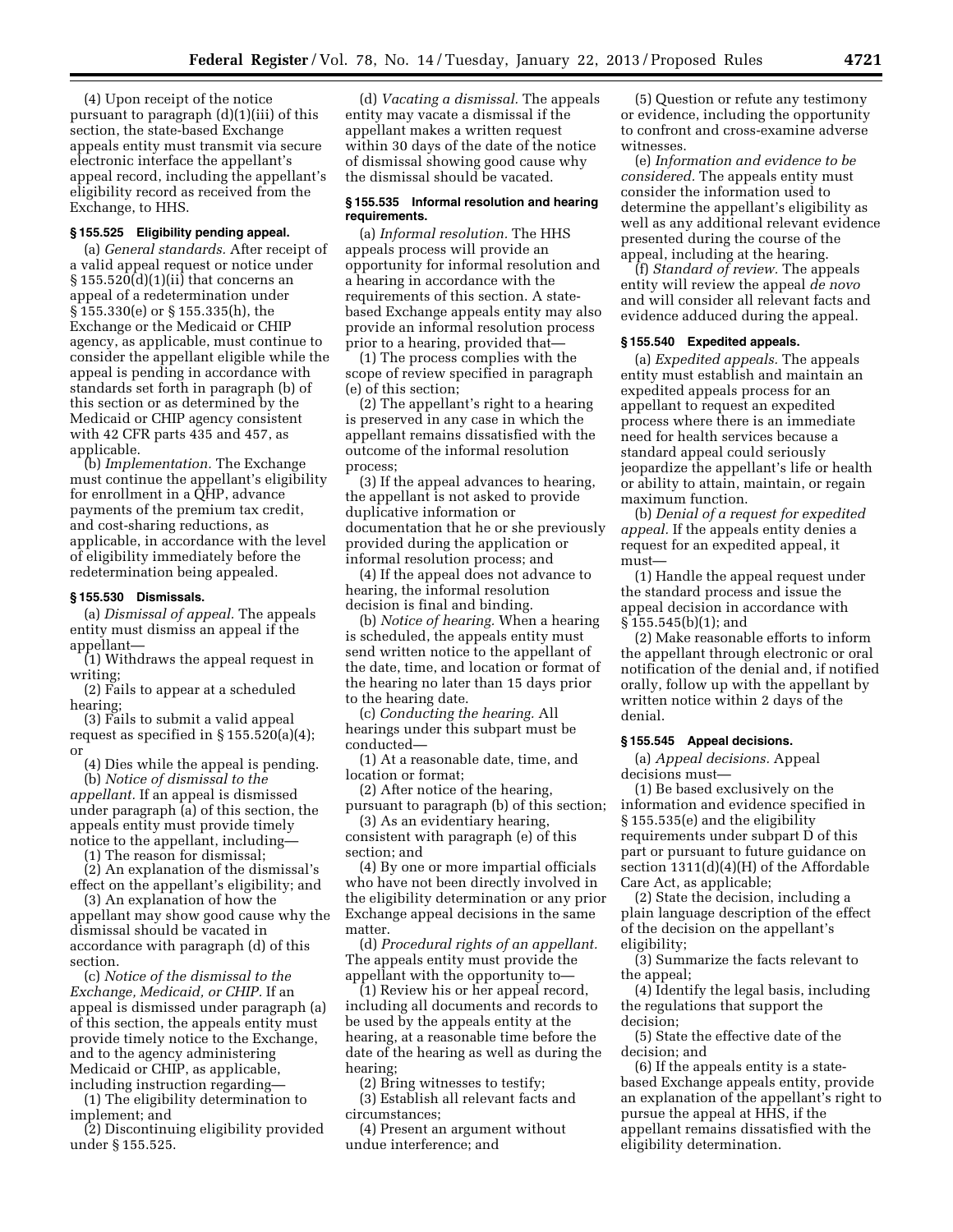(b) *Notice of appeal decision.* The appeals entity—

(1) Must issue written notice of the appeal decision to the appellant within 90 days of the date an appeal request under § 155.520(b) or (c) is received, as administratively feasible.

(2) In the case of an appeal request submitted under § 155.540 that the appeals entity determines meets the criteria for an expedited appeal, must issue the notice as expeditiously as the appellant's health condition requires, but no later than 3 working days after the appeals entity receives the request for an expedited appeal.

(3) Must provide notice of the appeal decision and instructions to cease pended eligibility to the appellant, if applicable, via secure electronic interface, to the Exchange or the Medicaid or CHIP agency, as applicable.

(c) *Implementation of appeal decisions.* The Exchange or the Medicaid or CHIP agency, as applicable, upon receiving the notice described in paragraph (b) of this section, must promptly—

(1) Implement the appeal decision retroactive to the date the incorrect eligibility determination was made or at a time determined under § 155.330(f), as applicable, or in accordance with the applicable Medicaid or CHIP standards in 42 CFR parts 435 or 457; and

(2) Redetermine the eligibility of household members who have not appealed their own eligibility determinations but whose eligibility may be affected by the appeal decision, in accordance with the standards specified in § 155.305.

## **§ 155.550 Appeal record.**

(a) *Appellant access to the appeal record.* Subject to the requirements of all applicable federal and state laws regarding privacy, confidentiality, disclosure, and personally identifiable information, the appeals entity must make the appeal record accessible to the appellant at a convenient place and time.

(b) *Public access to the appeal record.*  The appeals entity must provide public access to all appeal records, subject to all applicable federal and state laws regarding privacy, confidentiality, disclosure, and personally identifiable information.

## **§ 155.555 Employer appeals process.**

(a) *General requirements.* The provisions of this section apply to employer appeals processes through which an employer may, in response to a notice under § 155.310(h), appeal a determination that the employer does not provide minimum essential

coverage through an employersponsored plan or that the employer does provide that coverage but it is not affordable coverage with respect to an employee.

(b) *Exchange employer appeals process.* An Exchange may establish an employer appeals process in accordance with the requirements of this section, § 155.505(e) through (g), and § 155.510(a)(1), (a)(2), and (c). Where an Exchange has not established an employer appeals process, HHS will provide an employer appeals process that meets the requirements of this section, § 155.505(e) through (g), and § 155.510(a)(1), (a)(2), and (c).

(c) *Appeal request.* The Exchange and appeals entity, as applicable, must—

(1) Allow an employer to request an appeal within 90 days from the date the notice described under § 155.310(h) is sent;

(2) Allow an employer to submit relevant evidence to support the appeal;

(3) Allow an employer to submit an appeal request to—

(i) The Exchange or the Exchange appeals entity, if the Exchange establishes an employer appeals process; or

(ii) HHS, if the Exchange has not established an employer appeals process;

(4) Comply with the requirements of § 155.520(a)(1) through (3); and

(5) Consider an appeal request valid if it is submitted in accordance with paragraph (c)(1) of this section and with the purpose of appealing the determination identified in the notice specified in § 155.310(h).

(d) *Notice of appeal request.* Upon receipt of a valid appeal request, the appeals entity must—

(1) Send timely acknowledgement of the receipt of the appeal request to the employer, including an explanation of the appeals process;

(2) Send timely notice to the employee of the receipt of the appeal request, including—

(i) An explanation of the appeals process;

(ii) Instructions for submitting additional evidence for consideration by the appeals entity; and

(iii) An explanation of the potential effect of the employer's appeal on the employee's eligibility.

(3) Promptly notify the Exchange of the appeal, if the employer did not initially make the appeal request to the Exchange.

(4) Upon receipt of an appeal request that is not valid because it fails to meet the requirements of this section, the appeals entity must—

(i) Promptly and without undue delay, send written notice to the

employer that the appeal request has not been accepted and of the nature of the defect in the appeal request; and

(ii) Treat as valid an amended appeal request that meets the requirements of this section, including standards for timeliness.

(e) *Transmittal and receipt of records.*  (1) Upon receipt of a valid appeal request under this section, or upon receipt of the notice under paragraph (d)(3) of this section, the Exchange must promptly transmit via secure electronic interface to the appeal entity—

(i) The appeal request, if the appeal request was initially made to the Exchange; and

(ii) The employee's eligibility record.

(2) The appeals entity must promptly confirm receipt of records transmitted pursuant to paragraph (e)(1) of this section to the entity that transmitted the records.

(f) *Dismissal of appeal.* The appeals entity—

(1) Must dismiss an appeal under the circumstances specified in § 155.530(a)(1) or if the request fails to comply with the standards in paragraph (c)(4) of this section.

(2) Must provide timely notice of the dismissal to the employer, employee, and Exchange including the reason for dismissal; and

(3) May vacate a dismissal if the employer makes a written request within 30 days of the date of the notice of dismissal showing good cause why the dismissal should be vacated.

(g) *Procedural rights of the employer.*  The appeals entity must provide the employer the opportunity to—

(1) Provide relevant evidence for review of the determination of an employee's eligibility for advance payments of the premium tax credit or cost-sharing reductions;

(2) Review—

(i) The information described in § 155.310(h)(1);

(ii) Information regarding whether the employee's income is above or below the threshold by which the affordability of employer-sponsored minimum essential coverage is measured, as set forth by standards described in 26 CFR 1.36B; and

(iii) Other data used to make the determination described in § 155.305(f) or (g), to the extent allowable by law, except the information described in paragraph (h) of this section.

(h) *Confidentiality of employee information.* Neither the Exchange nor the appeals entity may make available to an employer any tax return information of an employee as prohibited by § 6103 of the Code.

(i) *Adjudication of employer appeals.*  Employer appeals must—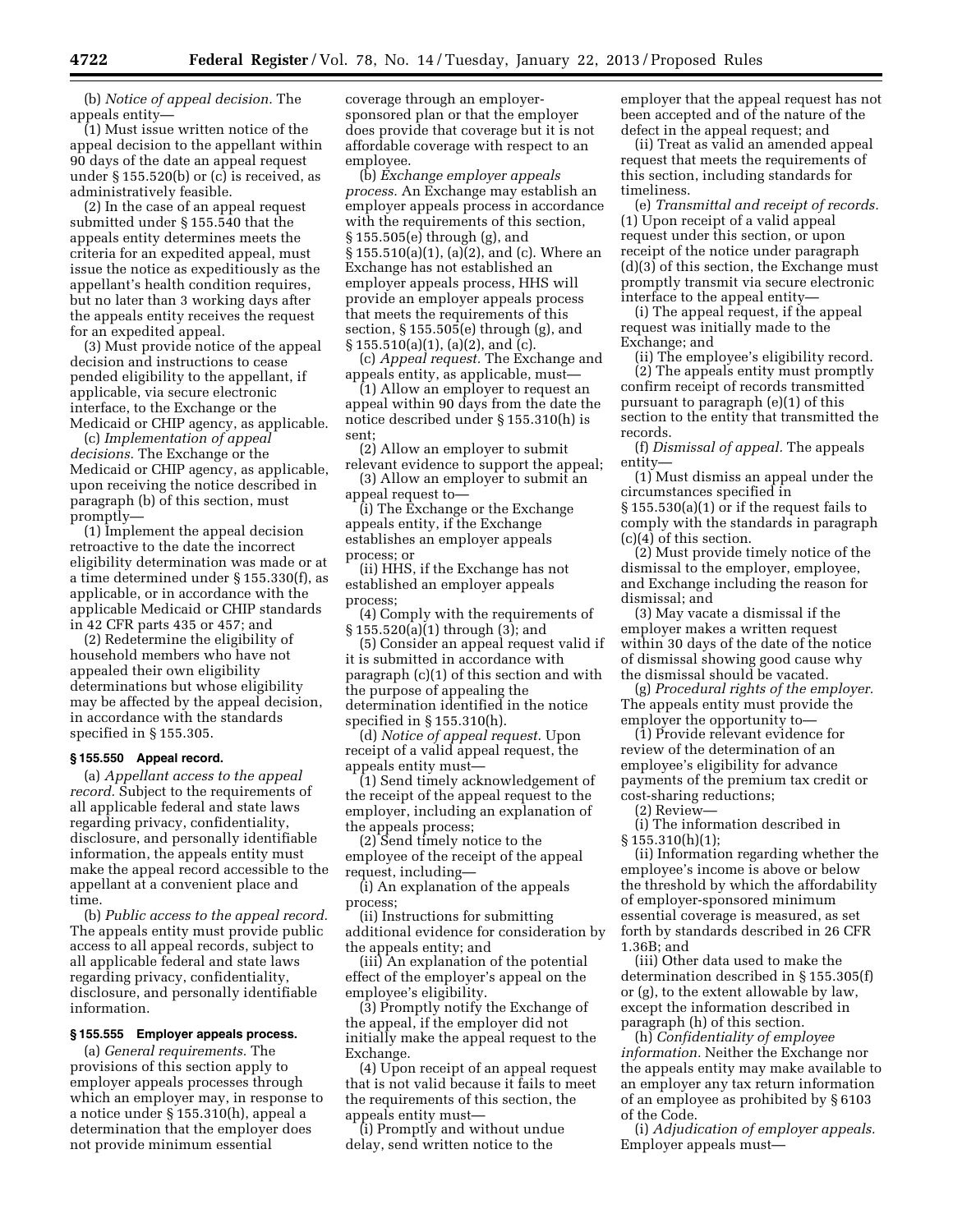(1) Be reviewed by one or more impartial officials who have not been directly involved in the employee eligibility determination implicated in the appeal;

(2) Consider the information used to determine the employee's eligibility as well as any additional relevant evidence provided by the employer or the employee during the course of the appeal; and

(3) Be reviewed *de novo.* 

(j) *Appeal decisions.* Employer appeal decisions must—

(1) Be based exclusively on the information and evidence described in paragraph (i)(2) and the eligibility standards in 45 CFR part 155, subpart D;

(2) State the decision, including a plain language description of the effect of the decision on the employee's eligibility; and

(3) Comply with the requirements set forth in  $\S 155.545(a)(3)$  through  $(5)$ .

(k) *Notice of appeal decision.* The appeals entity must provide written notice of the appeal decision within 90 days of the date the appeal request is received, as administratively feasible, to—

(1) The employer. Such notice must include—

(i) The appeal decision; and

(ii) An explanation that the appeal decision does not foreclose any appeal rights the employer may have under subtitle F of the Code.

(2) The employee. Such notice must include the appeal decision.

(3) The Exchange.

(l) *Implementation of the appeal decision.* After receipt of the notice under paragraph (k)(3) of this section, if the appeal decision affects the employee's eligibility, the Exchange must promptly redetermine the employee's eligibility in accordance with the standards specified in § 155.305.

(m) *Appeal record.* Subject to the requirements of § 155.550 and paragraph (h) of this section, the appeal record must be accessible to the employer and to the employee in a convenient format and at a convenient time.

## **Subpart H—Exchange Functions: Small Business Health Options Program (SHOP)**

■ 166. Section 155.705 is amended by adding paragraph (c) to read as follows:

# **§ 155.705 Functions of a SHOP.**

\* \* \* \* \* (c) *Coordination with individual market Exchange for eligibility determinations.* A SHOP must provide data to the individual market Exchange that corresponds to the service area of the SHOP related to eligibility and enrollment of a qualified employee.

\* \* \* \* \* ■ 167. Section 155.740 is added to Subpart H to read as follows:

#### **§ 155.740 SHOP employer and employee eligibility appeals requirements.**

(a) *Definitions.* The definitions in § 155.20, § 155.300, and § 155.500 apply to this section.

(b) *General requirements.* (1) A state, establishing an Exchange pursuant to § 155.100, must provide an eligibility appeals process for the SHOP. Where a state has not established an Exchange pursuant to § 155.100, HHS will provide an eligibility appeals process for the SHOP that meets the requirements of this section and the requirements in paragraph (b)(2) of this section.

(2) The SHOP appeals entity must conduct appeals in accordance with the requirements established in this section, § 155.505(e) through (g), and § 155.510(a)(1), (a)(2), and (c).

(c) *Employer right to appeal.* An employer may appeal—

(1) A notice of denial of eligibility under § 155.715(e); or

(2) A failure of the SHOP to make an eligibility determination in a timely manner.

(d) *Employee right to appeal.* An employee may appeal—

(1) A notice of denial of eligibility under § 155.715(f); or

(2) A failure of the SHOP to make an eligibility determination in a timely manner.

(e) *Appeals notice requirement.*  Notices of the right to appeal a denial of eligibility under § 155.715(e) or (f) must be written and include—

(1) The reason for the denial of eligibility, including a citation to the applicable regulations; and

(2) The procedure by which the employer or employee may request an appeal of the denial of eligibility.

(f) *Appeal request.* The SHOP and appeals entity must—

(1) Allow an employer or employee to request an appeal within 90 days from the date of the notice of denial of eligibility to—

(i) The SHOP or the appeals entity; or (ii) HHS, if no State-based Exchange has been established.

(2) Accept appeal requests submitted through any of the methods described in § 155.520(a)(1);

(3) Comply with the requirements of § 155.520(a)(2) and (3); and

(4) Consider an appeal request valid if it is submitted in accordance with paragraph (f)(1) of this section.

(g) *Notice of appeal request.* Upon receipt of a valid appeal request, the appeals entity must—

(1) Send timely acknowledgement to the employer, or employer and employee if an employee is appealing, of the receipt of the appeal request, including—

(i) An explanation of the appeals process; and

(ii) Instructions for submitting additional evidence for consideration by the appeals entity.

(2) Promptly notify the SHOP of the appeal, if the appeal request was not initially made to the SHOP.

(3) Upon receipt of an appeal request that is not valid because it fails to meet the requirements of this section, the appeals entity must—

(i) Promptly and without undue delay, send written notice to the employer or employee that is appealing that the appeal request has not been accepted and of the nature of the defect in the appeal request; and

(ii) Treat as valid an amended appeal request that meets the requirements of this section.

(h) *Transmittal and receipt of records.*  (1) Upon receipt of a valid appeal request under this section, or upon receipt of the notice under paragraph (g)(2) of this section, the SHOP must promptly transmit, via secure electronic interface, to the appeals entity—

(i) The appeal request, if the appeal request was initially made to the SHOP; and

(ii) The eligibility record of the employer or employee that is appealing.

(2) The appeals entity must promptly confirm receipt of records transmitted pursuant to paragraph (h)(1) of this section to the SHOP that transmitted the records.

(i) *Dismissal of appeal.* The appeals entity—

(1) Must dismiss an appeal if the employer or employee that is appealing—

(i) Withdraws the request in writing; or

(ii) Fails to submit an appeal request meeting the standards specified in paragraph (f)(4) of this section.

(2) Must provide timely notice to the employer or employee that is appealing of the dismissal of the appeal request, including the reason for dismissal, and must notify the SHOP of the dismissal.

(3) May vacate a dismissal if the employer or employee makes a written request within 30 days of the date of the notice of dismissal showing good cause why the dismissal should be vacated.

(j) *Procedural rights of the employer or employee.* The appeals entity must provide the employer, or the employer